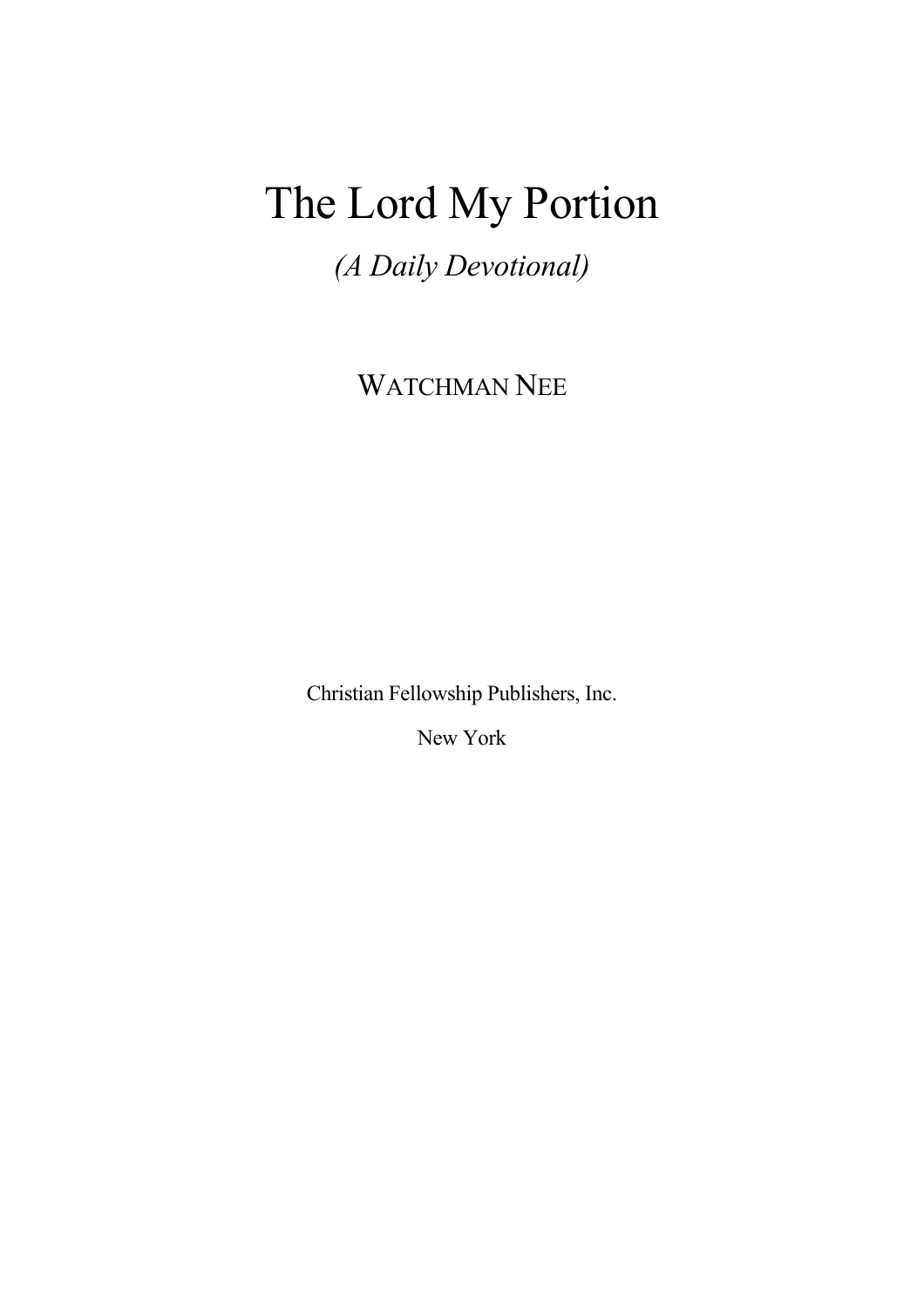Copyright ©1984 Christian Fellowship Publishers, Inc. New York All Rights Reserved

ISBN 0-935008-61-6

Available from the Publishers at:

11515 Allecingie Parkway Richmond, Virginia 23235

PRINTED IN U.S.A.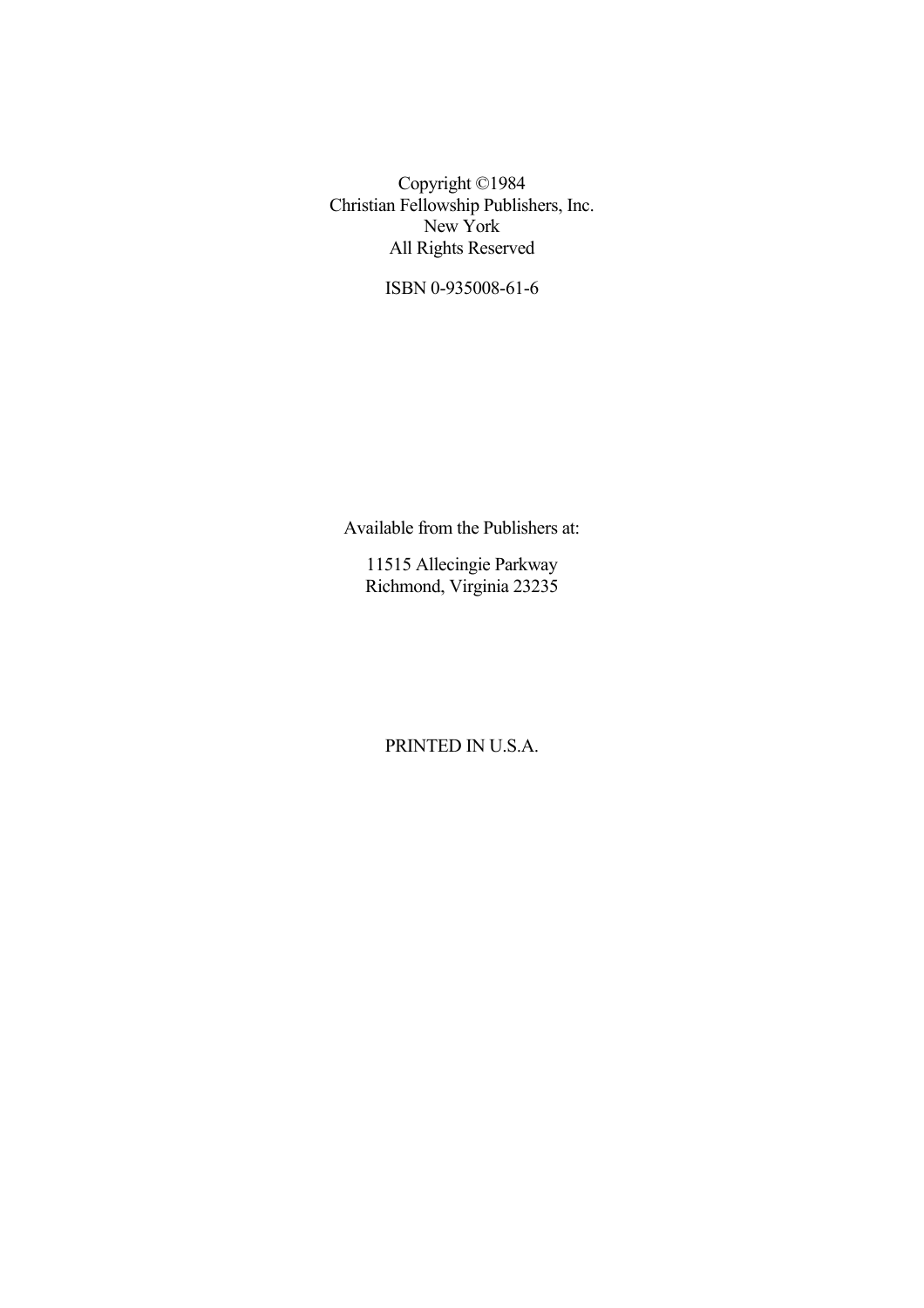#### **PREFACE**

"The Lord is my portion." So said the psalmist (Ps. 119.57 NASV) and Jeremiah (Lam. 3.24), and in so saying, they declare that their portion in life is none other than the Lord himself. The New Testament expresses the same thing, when Paul tells how Christ "was made unto us wisdom from God, both righteousness and sanctification and redemption" (1 Cor. 1.30 mg.). That Christ Jesus is now the portion of His people is a fact which lies at the heart of the gospel, and our discovery of this fact makes His grace and presence to become real to us.

The daily readings found in this devotional have been taken from the most recent publications of Watchman Nee. Although they cover a number of different topics, they seem to contain a call to us to know and experience Christ as our portion—as our all. It is with the hope that God's people may be helped to know the Lord as their daily portion that this book has been prepared.

The scripture quotations are from the American Standard Version of the Bible (1901), unless otherwise indicated.

CHRISTIAN FELLOWSHIP PUBLISHERS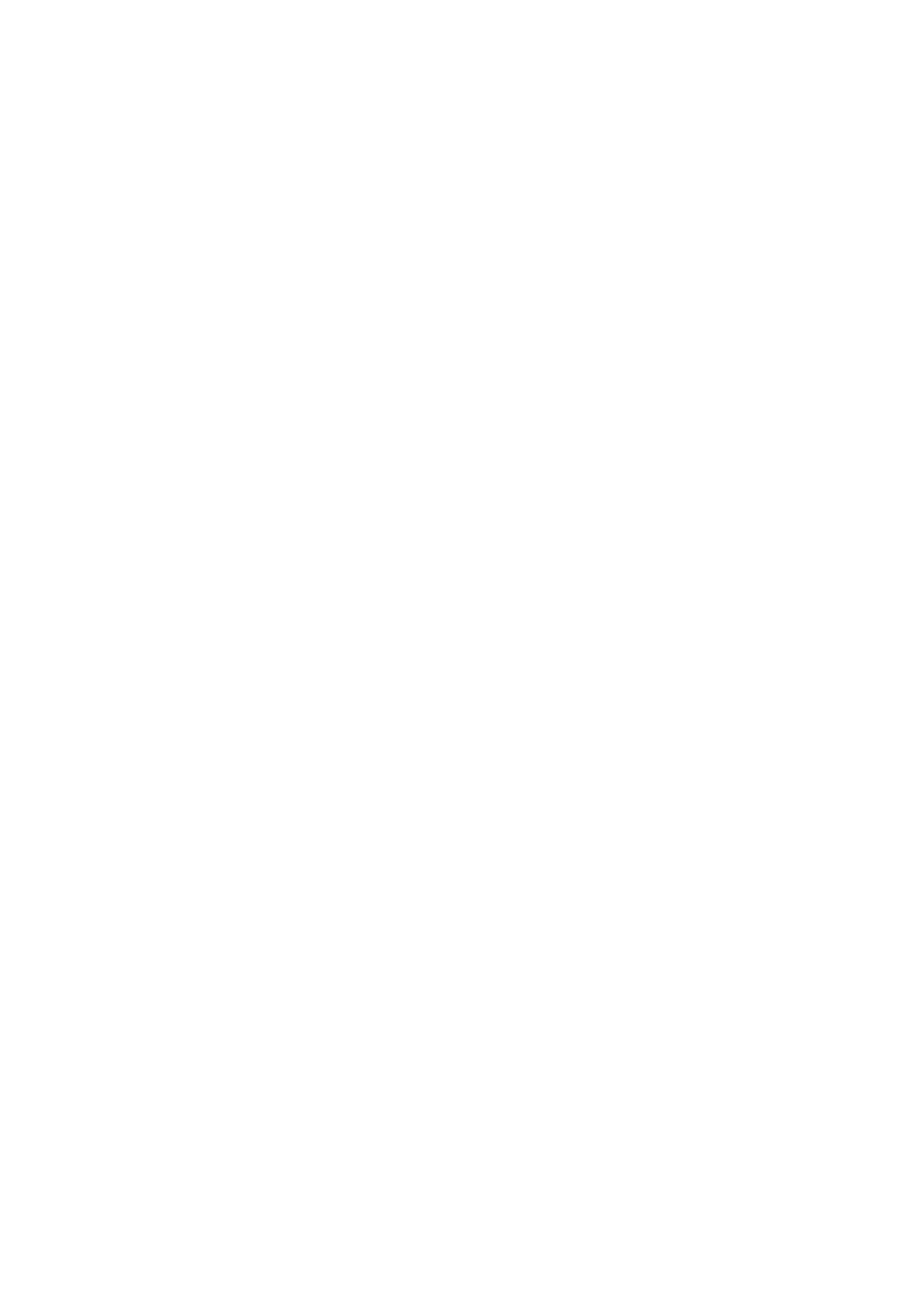#### January 1st

*And after these things he went forth, and beheld a publican, named Levi, sitting at the place of toll, and said unto him, Follow me. And he forsook all, and rose up and followed him.* Luke 5.27, 28.

Once when the Lord traveled and came to a certain place, He saw Matthew (Levi) sitting at the customs. He called Levi, saying, "Follow me," and the latter arose and followed the Lord. Suppose a stranger would say to us, "Follow me"; would we rise up and follow him? Certainly not. But here is a Man to whom Matthew is drawn as iron to a magnet; he cannot help but forsake his former life, wealth and all, and follow Him. Who knows the power behind Jesus' word that causes Matthew to renounce his sinful life and abandon everything? Here is a Man that whoever sees Him must repent and be saved, that whoever listens to His voice will receive a new life, that whoever hears His call will rise up and follow Him.

# January 2<sup>nd</sup>

*That the God of our Lord Jesus Christ, the Father of glory, may give unto you a spirit of wisdom and revelation in the knowledge of him.* Ephesians 1.17.

If we truly know God we will not be disturbed even though there may come our way many questions. People may attempt to prove this or that thing, but we Christians can prove one very important thing that God is indeed God and that we know Him who is so real. And by knowing Him, all problems are solved. Such knowledge does not rely on how logical are the reasons or how clear the doctrines; it relies only on revelation. How such revelation is absolutely necessary. We must ask God to give us the spirit of revelation so that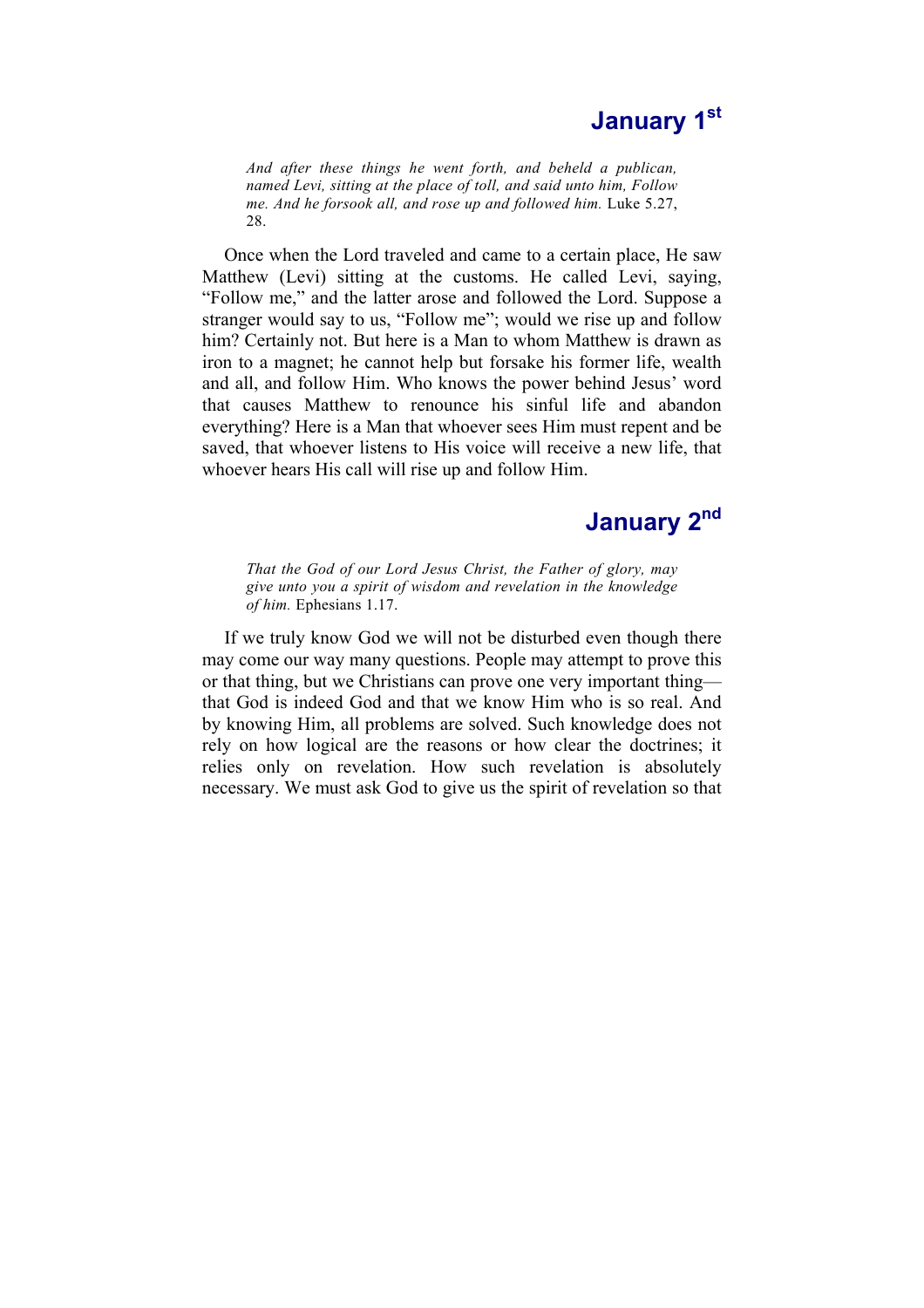we may really know Him. And knowledge such as this is the foundation of a believer and is of utmost importance.

### **January 3rd**

*Whereby he hath granted unto us his precious and exceeding great promises, that through these ye may become partakers of the divine nature.* 2 Peter 1.4.

At a certain place there were a few sisters who usually asked God at the beginning of each year for a promise as to their annual report. One sister was of the anxious type. She became frightened whenever she thought of the past and looked forward to the future. She told the Lord of her actual condition. Consequently she received a promise from the Lord, saying, "Fear thou not, for I am with thee; be not dismayed, for I am thy God; I will strengthen thee; yea, I will help thee; yea, I will uphold thee with the right hand of my righteousness" (Is. 41.10). The six I's and my's and the three will's in this passage caused her to bow her head and worship God. She was moved to tears of joy and touched by the fullness of promises. Thereafter, whenever she was faced with difficulty or temptation she would read this word to herself as well as to God. Thus was she strengthened, helped and sustained through many years.

### January 4<sup>th</sup>

*The night is far spent, and the day is at hand let us therefore cast off the works of darkness, and let us put on the armor of light.*  Romans 13.12*.* 

Christ as the light of the world has already departed from this world. From the time of His ascension to the time of His coming again, the history of the world is but one long dark night. According to man's view the world is becoming better and brighter; but according to the word of God "the night is far spent" (Rom. 13.12).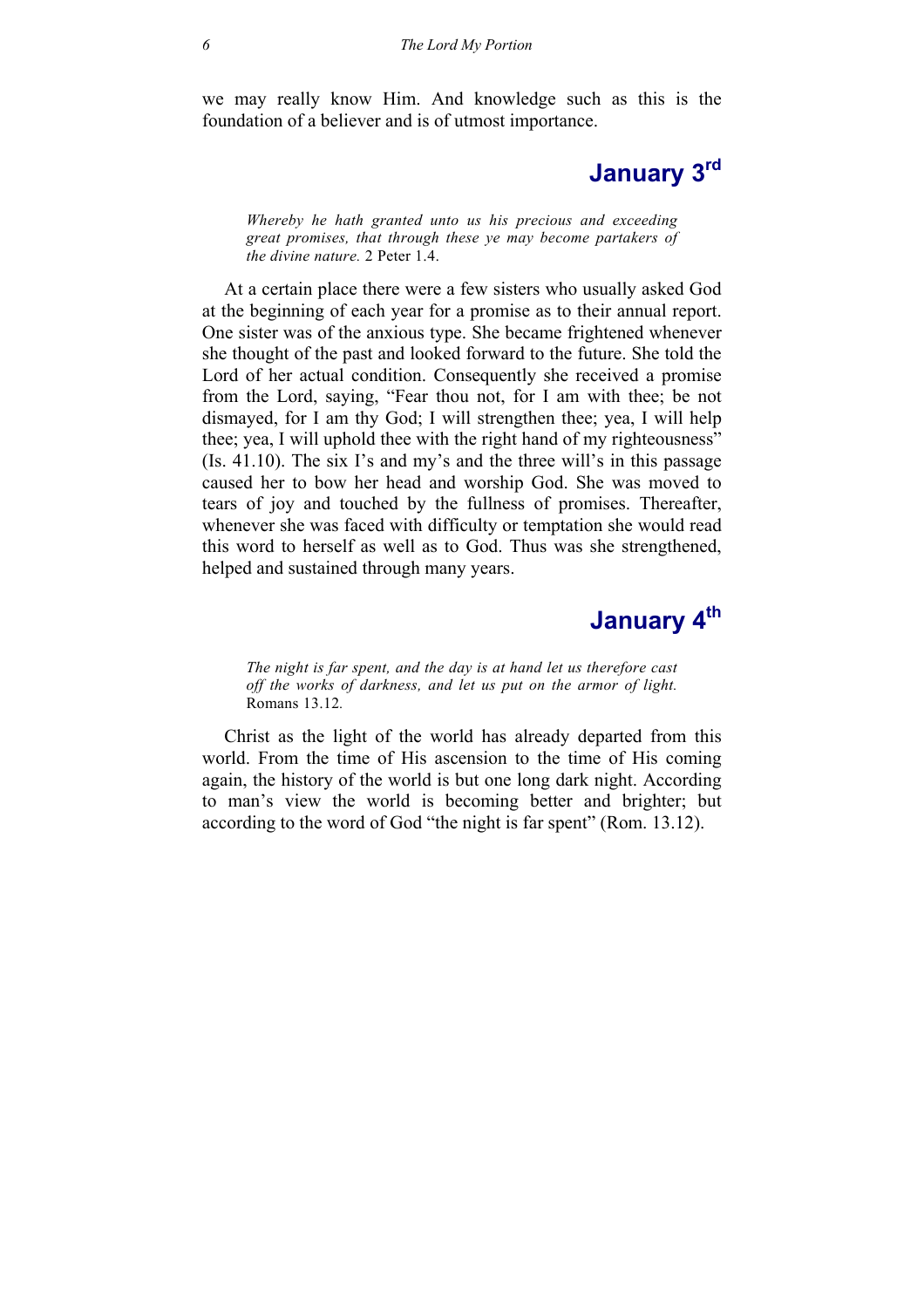We are now in that dark night, and hence can sense darkness all around. Are you aware of the darkness around you? If we walk in the light and live close to God by abiding in Christ, constantly judging the works of the flesh and obeying the leading of the Holy Spirit, we will most naturally perceive that this is truly a dark world.

#### January 5<sup>th</sup>

*I am . . . the Living one; and I was dead, and behold, 1 am alive for evermore.* Revelation 1.17, 18.

Apart from resurrection there is no life. At the time of the Garden of Eden man could see the tree of life, but today life is only found in resurrection since death has already come in. Life today is represented by resurrection. And hence, without resurrection no one may approach God. The life in us which we believers know today has passed through death, therefore it is called resurrection life. How exquisite is the word of Revelation: "I was dead, and behold, I am alive for evermore." Today's problem is no longer how to keep alive but how to be raised from among the dead. And just as our Lord is now standing on resurrection ground, so we too must stand on the same ground. Nothing but what stands on resurrection ground may come before God. Everything must go through death and be made alive again.

#### January 6<sup>th</sup>

#### *And she called his name Moses, and said, Because I drew him out of the water.* Exodus 2.10.

Three months after he was born, Moses was placed in the water. He was later pulled out of the water by the daughter of Pharaoh who adopted him as her son. Hence the name was give to him of "Moses"—which means "the drawing out of water." He was the first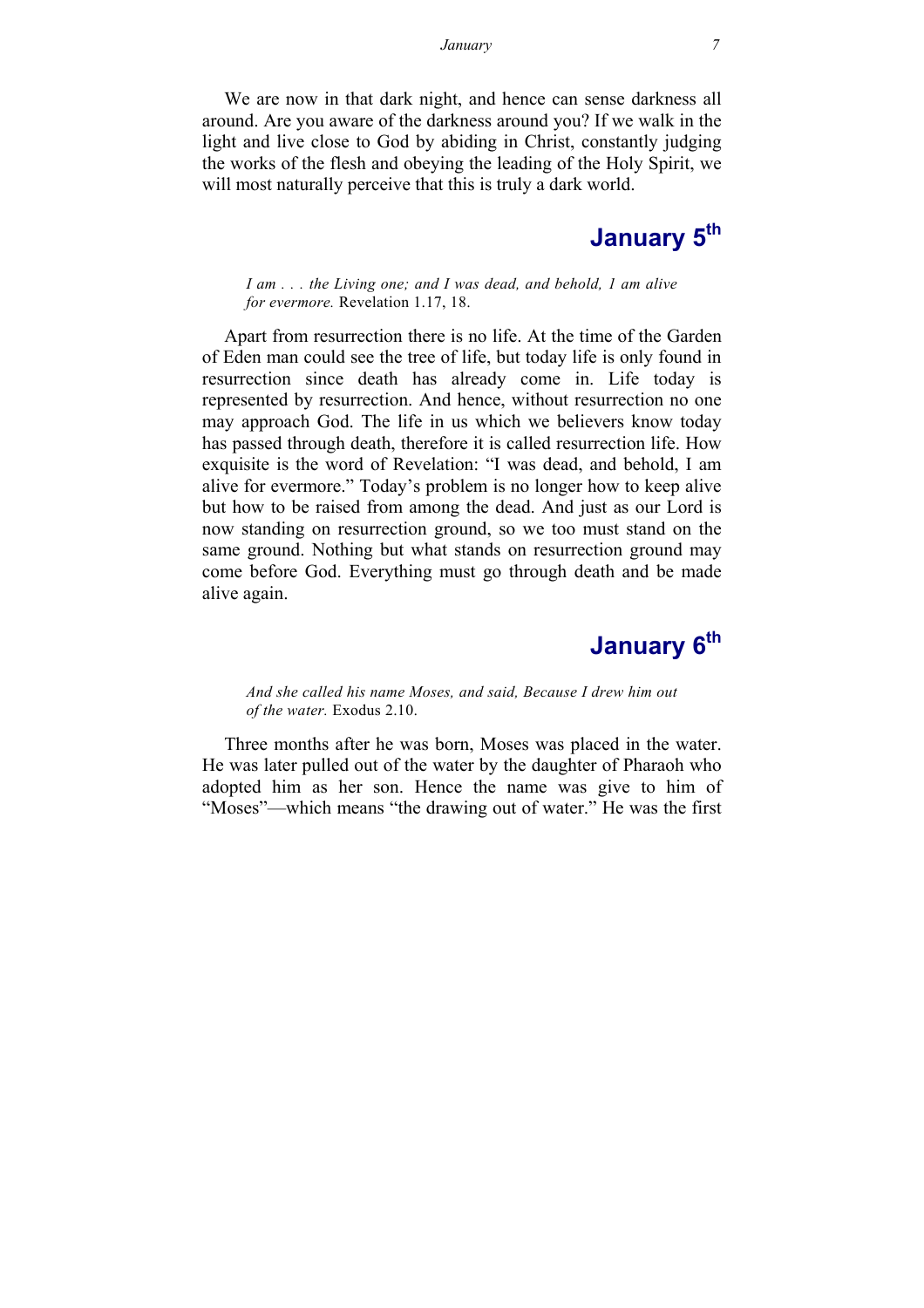one drawn out. Later on the multitudes of the children of Israel would follow in his train by being drawn out themselves (the Red Sea experience). In the wilderness God dealt with Moses first, and then in the same wilderness He dealt with the children of Israel after they had been led out of Egypt by Moses. Unless *we* are delivered, we cannot expect *other* people to be delivered. If *we* do not have vision, how can we expect *others* to see God's way? Today God wishes to deal with us first. And after He has gotten some of us, we can then expect to gain other people.

# January 7<sup>th</sup>

#### *Come unto me, all ye that labor and are heavy laden.* Matthew 11.28.

Once I went to a village to preach, and there I learned the lesson of being heavy laden. The village I visited was on the other side of a hill, and was inaccessible by train or steamboat. I therefore took a steamboat to a certain point and from there walked uphill and then down to reach it. I carried with me many gospel booklets, pamphlets, some food and extra clothing. I felt fine with the first twenty steps, but afterward I could hardly bear the burden. I thought if I could only arrive at my destination quickly I then could rest. But there was no tree on the hill to shade me from the hot sun. And at that moment I began to understand how sinners must labor and how they must be heavy laden. Some of you may not have yet believed in the Lord Jesus; you therefore have no rest. Where, then, are you headed? Listen to the words of the Lord Jesus: "Come unto me, all ye that labor and are heavy laden, and I will give you rest."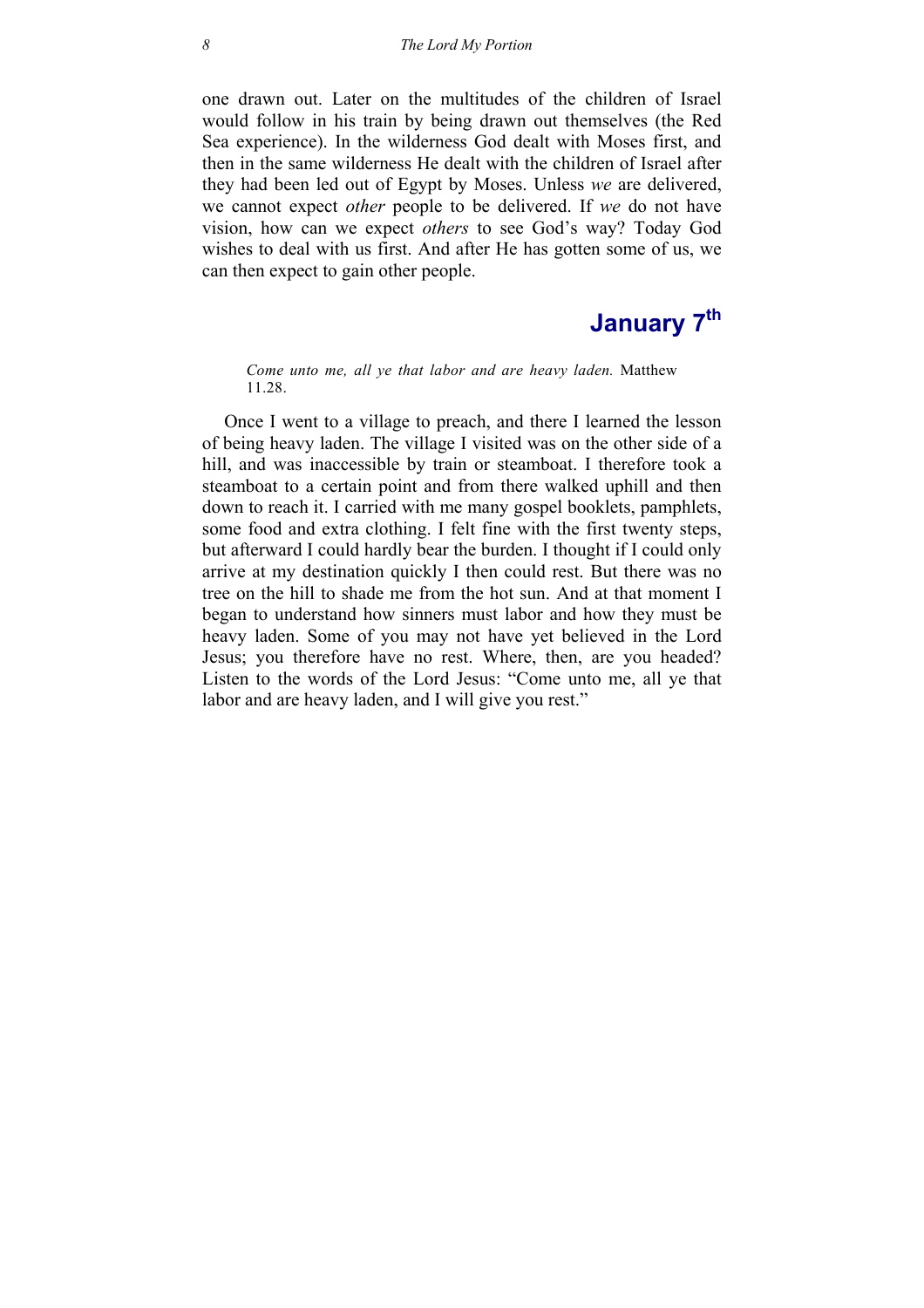

*For ye received not the spirit of bondage again unto fear; but ye received the spirit of adoption, whereby we cry, Abba, Father. Romans 8.15.* 

After a person has accepted the Lord we say he not only is saved but also has been regenerated. This means that this man is now born of God. He has received a new life from Him. Having the life of God, a person is not only, negatively speaking, aware of sins but he also, positively speaking, knows God: for what we receive is not the spirit of a bond-slave but the spirit of sonship. We just naturally feel that God is very approachable and that calling Him "Abba, Father" is most sweet. The Holy Spirit bears witness with our spirit that we are children of God (Rom. 8.16). Knowing God as Father is therefore the inner consciousness of this life.

# **January 9th**

*Verily I say unto you, What things soever ye shall bind on earth shall be bound in heaven; and what things soever ye shall loose on earth shall be loosed in heaven.* Matthew 18.18.

We are most familiar with this word of our Lord, yet it should be realized that this word has reference to prayer. Here is clearly stated the relationship between prayer and God's work. God in heaven will only bind and loose what His children on earth have bound and loosed. Many things there are which need to be bound, but God will not bind them by himself alone. He wants His people to bind them on earth first, and then He will bind them in heaven. Many things are there also which should be loosed; but again, God is not willing to loose them alone: He waits until His people loose them on earth and then He will loose them in heaven. Think of it! All the actions in heaven are governed by the actions on earth! And likewise, all the movements in heaven are restricted by the movements on earth! God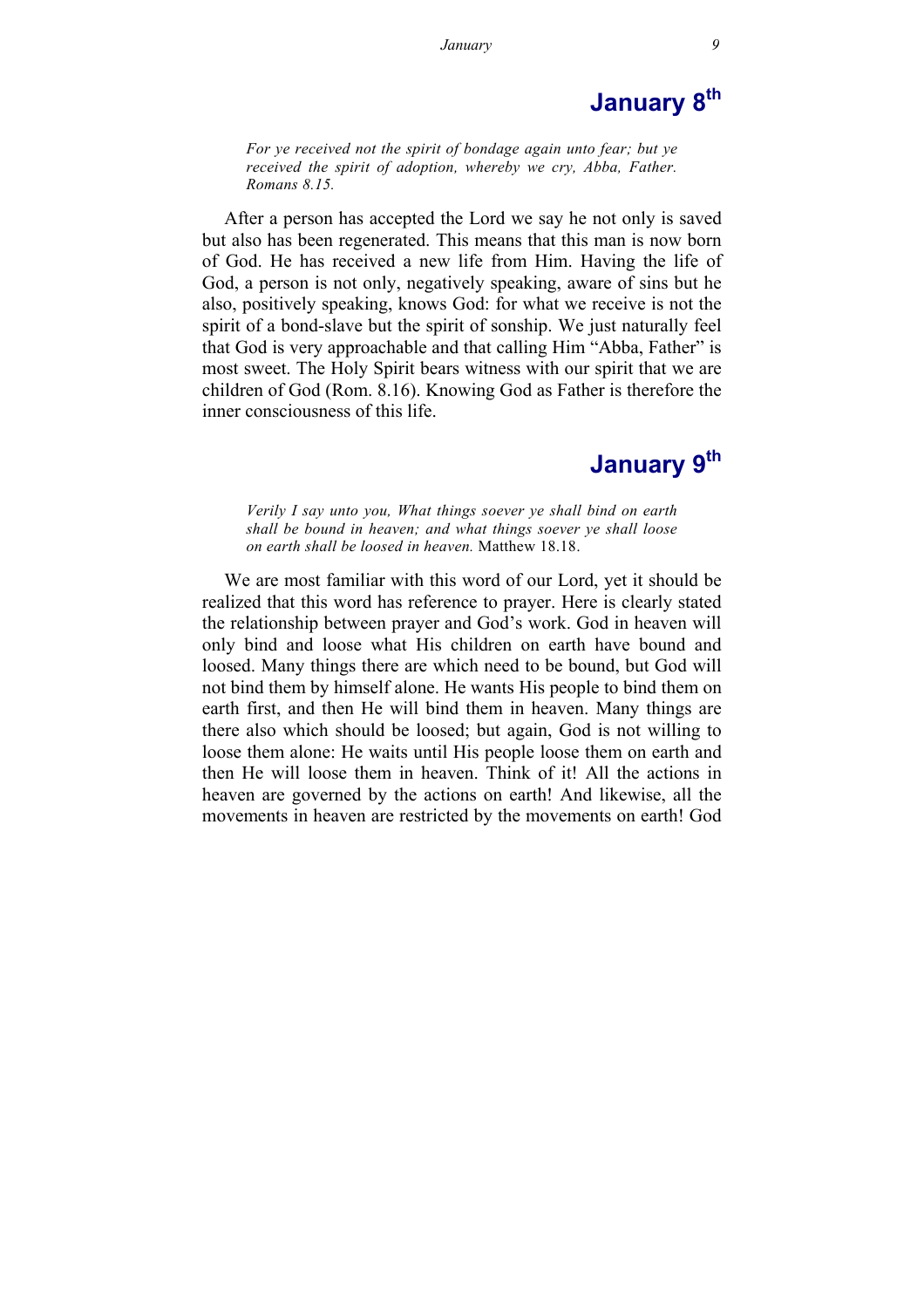takes great delight in putting all His own works under the control of His people.

# January 10<sup>th</sup>

*And I will make an everlasting covenant with them, that I will not turn away from following them, to do them good.* Jeremiah 32.40.

What does a covenant mean? A covenant speaks of faithfulness, justice and law. If we make a covenant with people, stipulating in it all the things that we will do, we will be breaking our word and be faithless in case we do not perform according to this agreement.

In making covenant with man God condescends himself to be bound and restricted by an agreement. He is willing to forfeit His liberty in the covenant in order to facilitate our possessing what He wants us to possess. The Most High God, the Creator of the heavens and the earth, stoops to make covenant with man. Such grace is beyond comparison. We can only bow and worship before the God of grace.

### January 11<sup>th</sup>

*Put on the whole armor of God, that ye may be able to stand against the wiles of the devil.* Ephesians 6.11.

Let us not forget that this spiritual armor is given to the church and not to anyone individually. It requires the church to deal with the enemy. What you as an individual cannot see and safeguard, other members see and guard against. Satan is not afraid of your personal prayer, but he trembles indeed when a few pray together. Some members of the body are given faith in large proportion which then can serve as a shield for your protection. Some others have the word of God in a special measure, and this can stand as the sword of the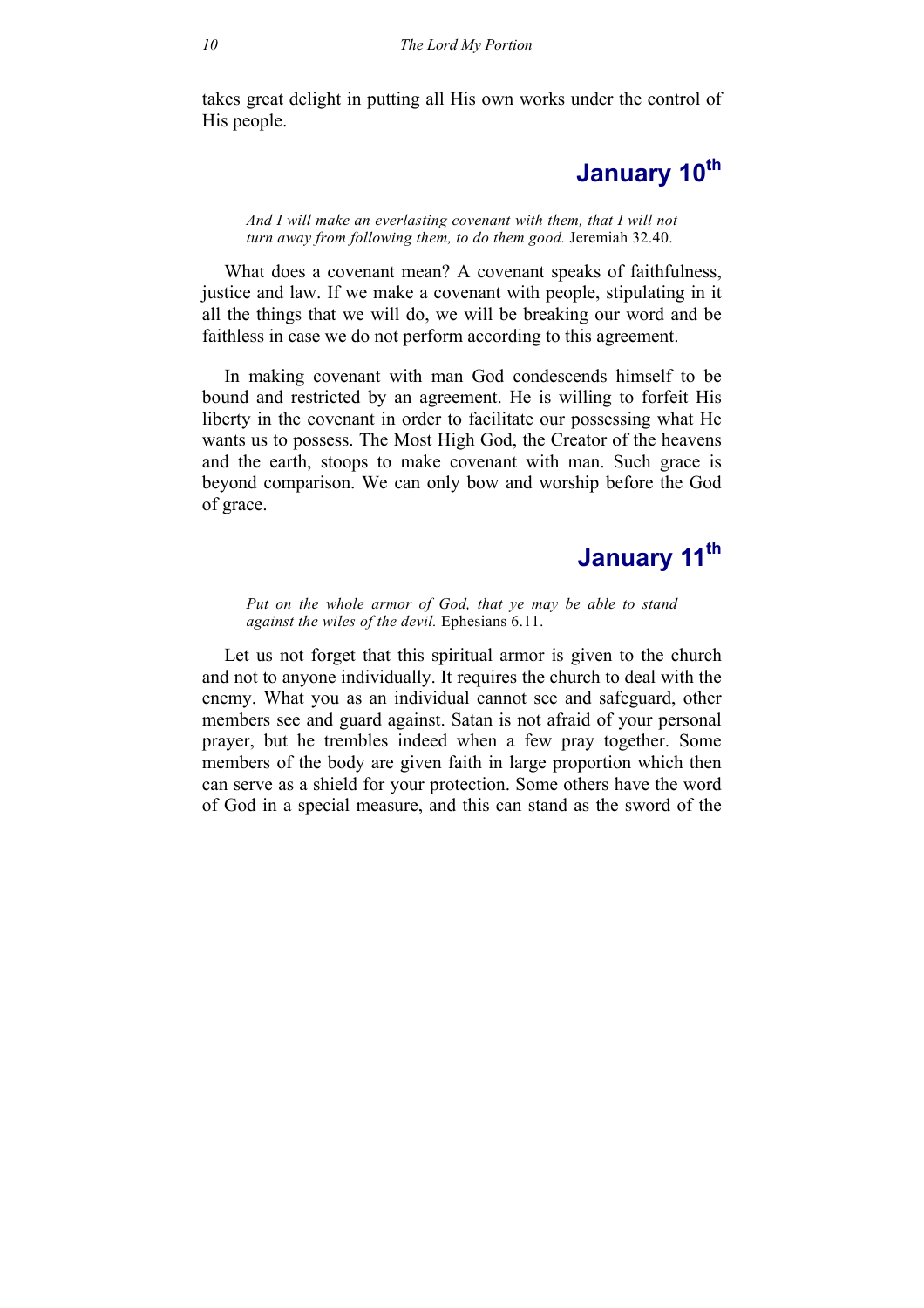Holy Spirit. When one or several of them wield the sword—that is, when he or they use the word of God—this serves to help you. We must realize that spiritual warfare is preeminently a *joint* battle.

#### January 12<sup>th</sup>

*Trust in Jehovah with all thy heart, and lean not upon thine own understanding.* Proverbs 3.5.

How very hard it is to depend on God! How difficult it is for the wise to trust! How arduous for the talented to rely on the Divine! Oftentimes we become active without waiting on God for special strength. For us to deny our talent, to become utterly helpless before God and to not depend on talent but completely on the Lord, is most difficult. The Lord wants us to deny ourselves and our power and to acknowledge our weakness and helplessness in every word and deed. Except the supply of God comes forth, we cannot say a word or do a work. Only in such manner as this does He want us to depend on Him.

When a child is small, he leans on his parents for everything; but once he grows up he possesses such power and wisdom in himself that he seeks independence instead of dependence. Our God desires us to have a permanent relationship with Him as children so that we may continuously trust in Him.

### January 13<sup>th</sup>

*Keep thy heart with all diligence; for out of it are the issues of life.* Proverbs 4.23.

Even though the spirit is the highest part of man, what really represents him is not his spirit but his heart. We may say that the heart is the real "I"; without question it is the most important thing in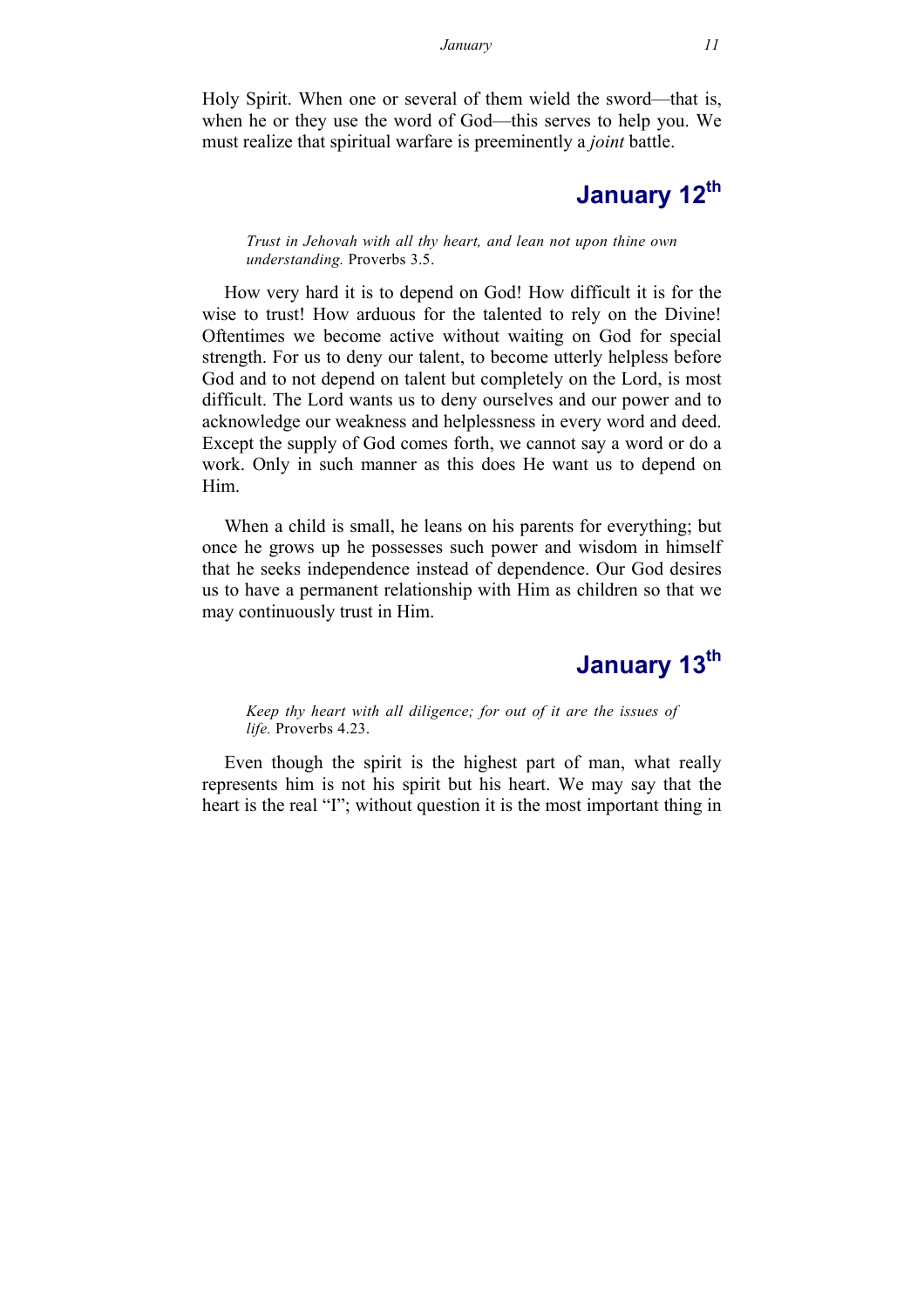our daily living. Proverbs 4.23 means that all fruits which man bears outwardly come from the heart. Such is its significance.

The heart is the passage or channel through which life must operate. It is for this reason that God must first move upon our heart before His life can enter into us. If there be no sorrow of heart or repentance, God's life will not be able to come in. God has to touch our heart—causing us either to sense the pain of sin or to taste the sweetness of His love and the preciousness of Christ—in order to bring us to repentance.

# January 14<sup>th</sup>

*To whom God was pleased to make known what is the riches of the glory of this mystery among the Gentiles, which is Christ in you, the hope of glory.* Colossians 1.27.

The truths of God are all organically related. There is a center towards which all truths are focused. What is the thread that is woven through all the truths of God? What is God's overall truth? Who is the Lord Jesus? We all might answer that He is our Saviour. Yet very few can answer as Peter, who said that He is "the Christ of God" (Luke 9.20).

The center of God's truths is Christ. "The mystery of God, even Christ," wrote Paul (Col. 2.2). A mystery is that which is hidden in God's heart. Never before had God told anyone why He created all things, including mankind. For a long time it remained a mystery. Later on, however, God revealed this mystery to Paul so that he might explain it. And this mystery, explained the apostle, is Christ.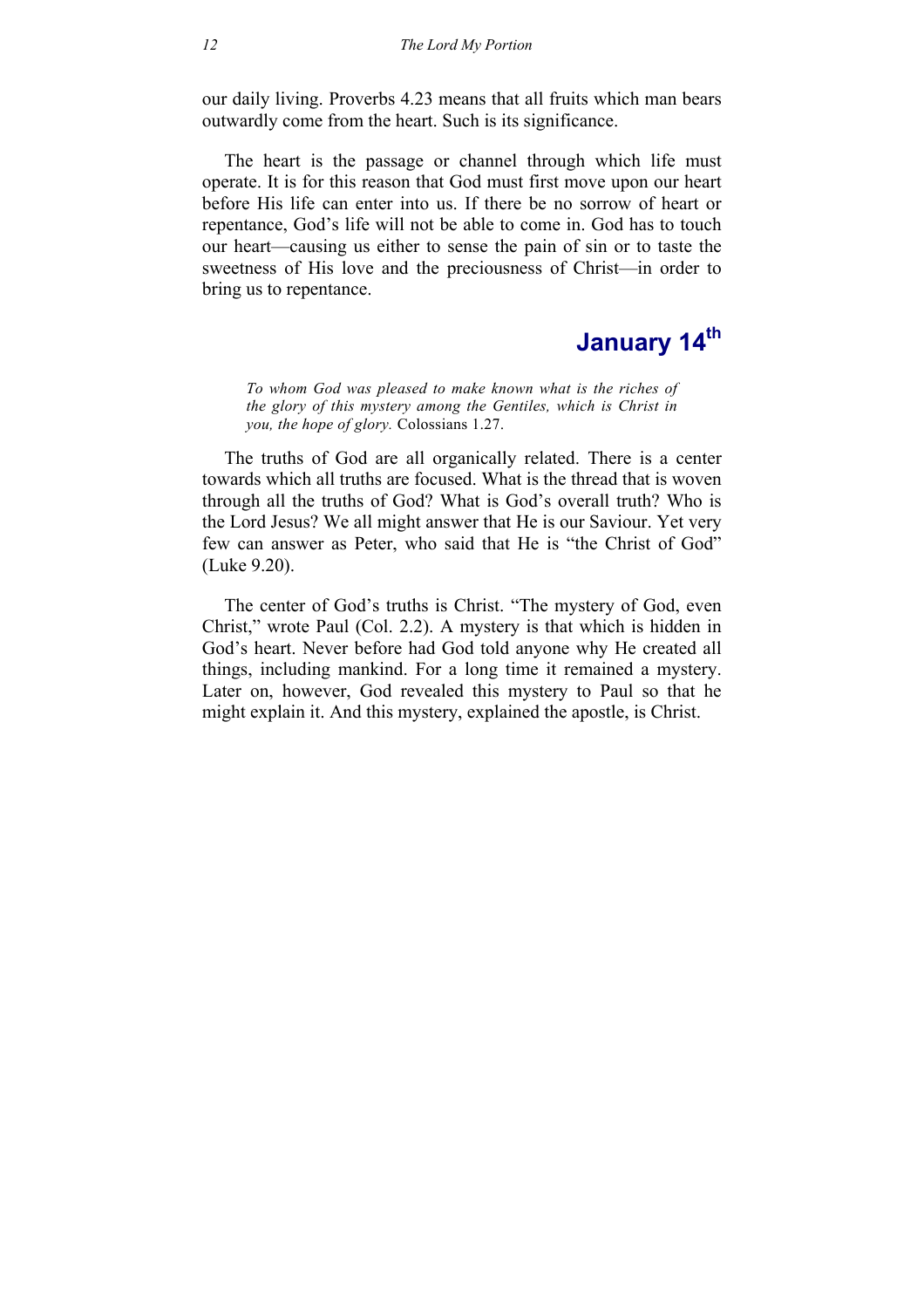# January 15<sup>th</sup>

*Wherefore if any man is in Christ, he is a new creature: the old things are passed away; behold, they are become new.* 2 Corinthians 5.17.

Perhaps someone will argue that despite what the Scriptures say of his being a new creation, as he looks at himself he does not seem to be very new. I would again answer with this: How many sinners and saints are lacking in faith! Let me encourage us all to kneel and pray: "God, I praise and thank You, Your word says that if any man is in Christ he is a new creation. I am in Christ, therefore I am a new creation." Whenever the temptation comes to you which declares you are still the old man, if you will but answer with the word of God which says that you are in Christ and therefore you are a new creation, Satan will beat a hasty retreat. Or if you simply stand on the side of God's word and pay no attention to such temptation, you will also gain the victory. For victory does not rely on feeling but on the word of God.

#### January 16<sup>th</sup>

*The book of the generation of Jesus Christ, the son of David, the son of Abraham.* Matthew 1.1.

Naturally the son of David is Solomon. To speak of the Lord as the son of David intimates that the Lord is to be as Solomon. In his lifetime Solomon did two things in particular: he uttered words of wisdom and he built the holy temple. But our Lord is greater than Solomon both as a prophet and as a builder. He builds a spiritual temple by sending forth the Holy Spirit.

Now in speaking of the Lord as the son of Abraham, the Bible intimates here that He is to be like Isaac. In his own day Isaac also performed two outstanding things, which were his being offered on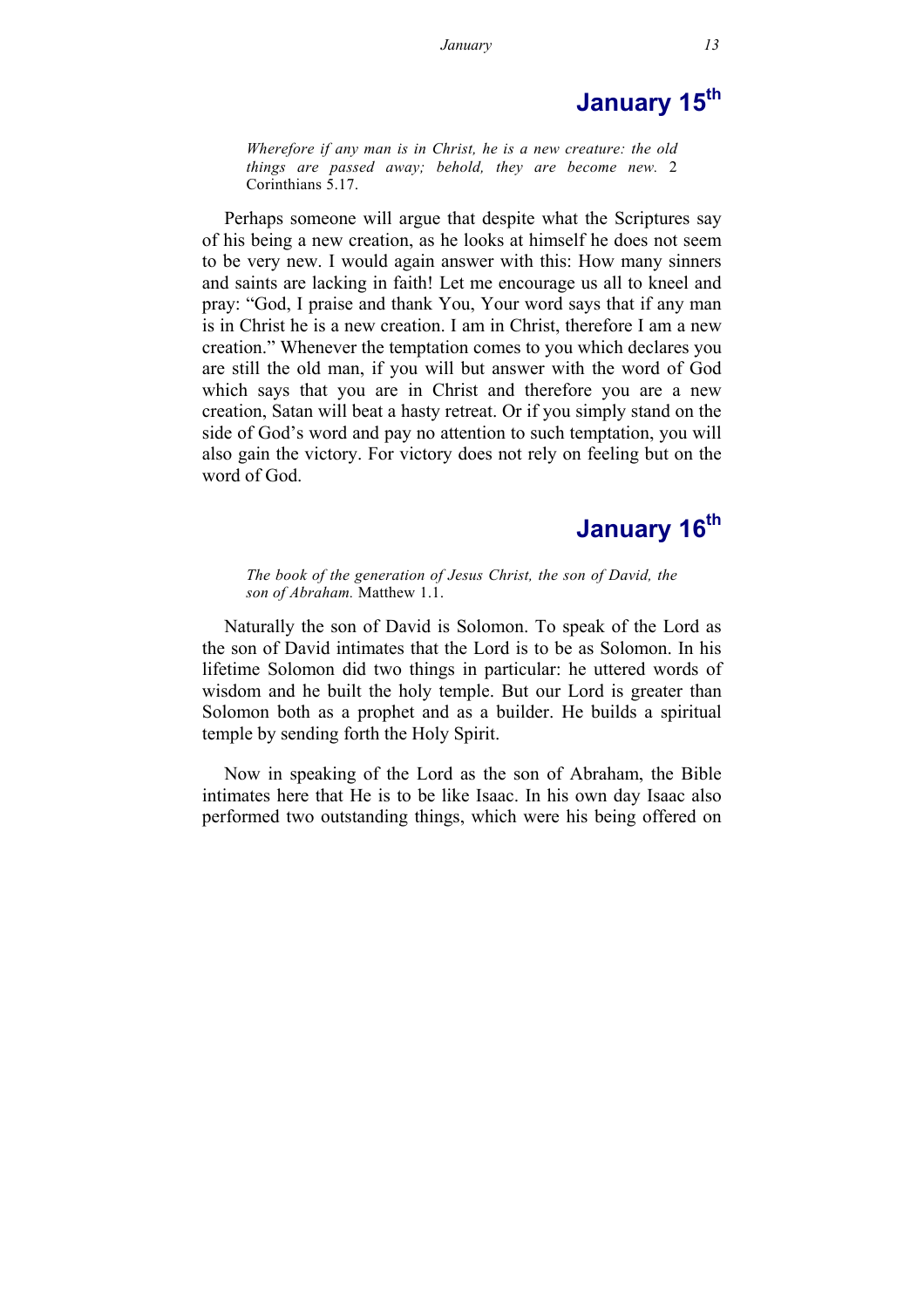the altar and his marrying Rebecca who was not a Hebrew. In like manner, our Lord was offered as a sacrifice on the cross and by His death and resurrection He has entered into a marriage union with His church that is formed of the Gentiles as well as the Jews.

### January 17<sup>th</sup>

*God, having of old time spoken unto the fathers in the prophets by divers portions and in divers manners, hath at the end of these days spoken unto us in his Son.* Hebrews 1.1, 2.

The word of God informs us how in olden times through His servants God revealed to mankind His heart desire of love towards us by diverse portions and in diverse manners, but man failed to comprehend. He thus had no other way but to come himself to this world to become a man, and this man is Him whom we know of as Jesus Christ.

The God of glory condescends himself to be a man. What humility is this! He who is far above all has emptied himself and taken upon himself the likeness of a man. Let me say that the entire earthly life of the Lord Jesus was for the purpose to express the loving heart of God towards men. In His thirty-three years on earth, Jesus manifested nothing less than the heart of God. The way He treated people on earth is the way God always treats us.

#### January 18<sup>th</sup>

*For the word of the cross is to them that perish foolishness, but unto us who are saved it is the power of God.* 1 Corinthians 1.18.

When we preach the cross, we should be those who can impart the life of the cross to other people. What pains me greatly is, that although many are now preaching the cross, the hearers do not seem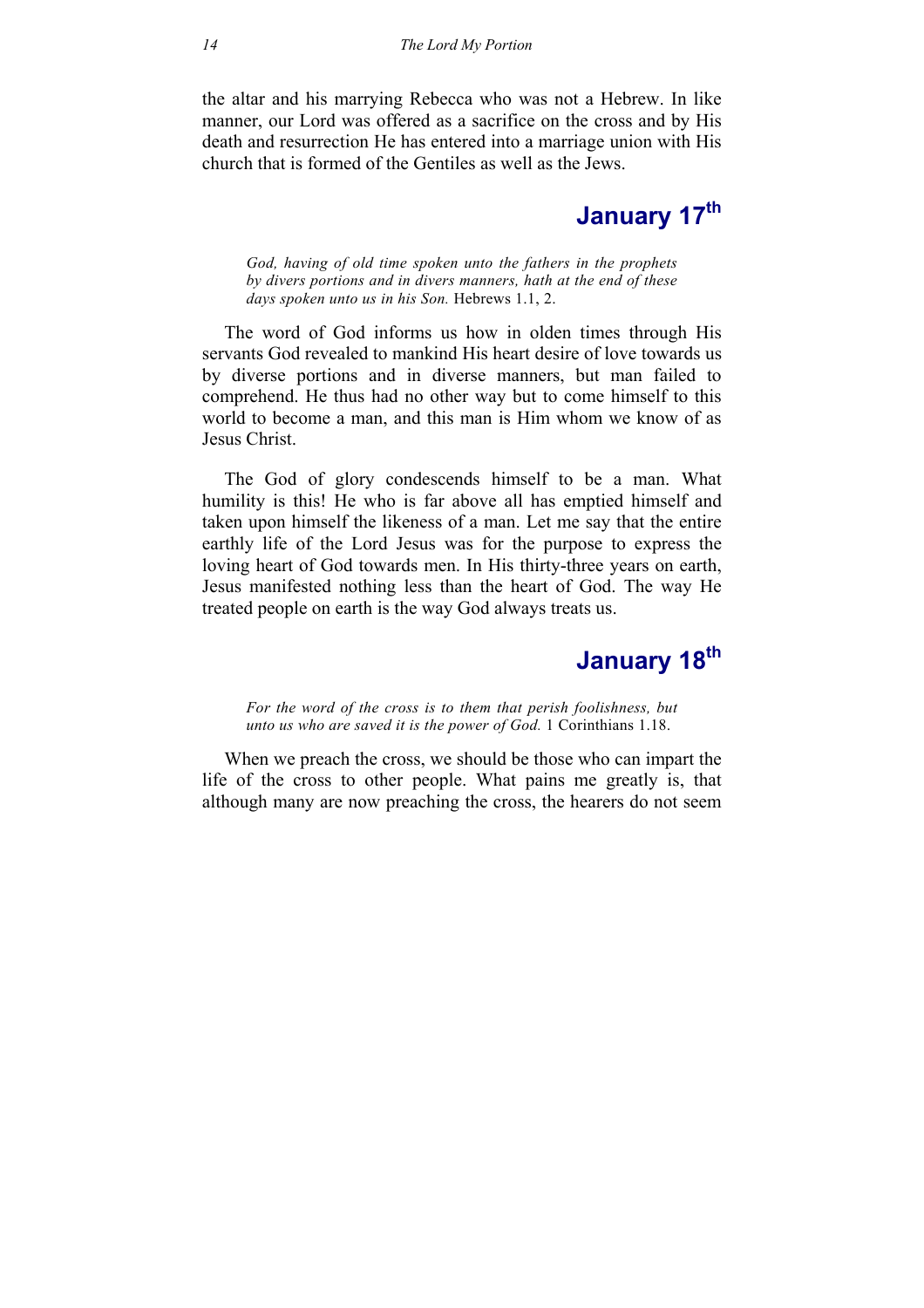to receive the life of God. People listen to our words; they appear to approve and gladly receive; yet the life of God is not present.

Man's thought, word, eloquence and argument can only stir up the human soul. They merely excite man's emotion, mind and will. Life, however, may reach man's *spirit*; and all the works of the Holy Spirit are done in our spirit—that is, in our inward man (see Rom 8.16; Eph. 3.16). As we in our spiritual experience let flow our life in the spirit, the Holy Spirit will send forth His life to the spirits of others and cause them to receive either regenerated life or the life more abundant.

# January 19<sup>th</sup>

#### *In the beginning God created the heavens and the earth.* Genesis 1.1.

People often laugh at the creation story myths circulated among the Chinese, the Babylonians, and other ancient peoples. No scientist bothers to refute these mythic accounts. And why? Because these traditions have no intrinsic value; therefore, they are not worth any special attention. People's attitude towards the Bible, however, is quite different. Their very effort to resist the Scriptures proves the power of the Bible. The fact that they do not treat this Book the same as they treat the traditions of the nations demonstrates the ascendant position the Bible holds.

Who can read the first chapter of Genesis without being impressed by its uniqueness? Rather common, yet so marvelous! The facts are presented in such a straightforward manner that there is not a trace of theorizing. There is no attempt to argue and to prove the authenticity of the facts presented. The Author is not bound by the book since He is so much bigger than that about which He writes. He far transcends the universe simply because He is God.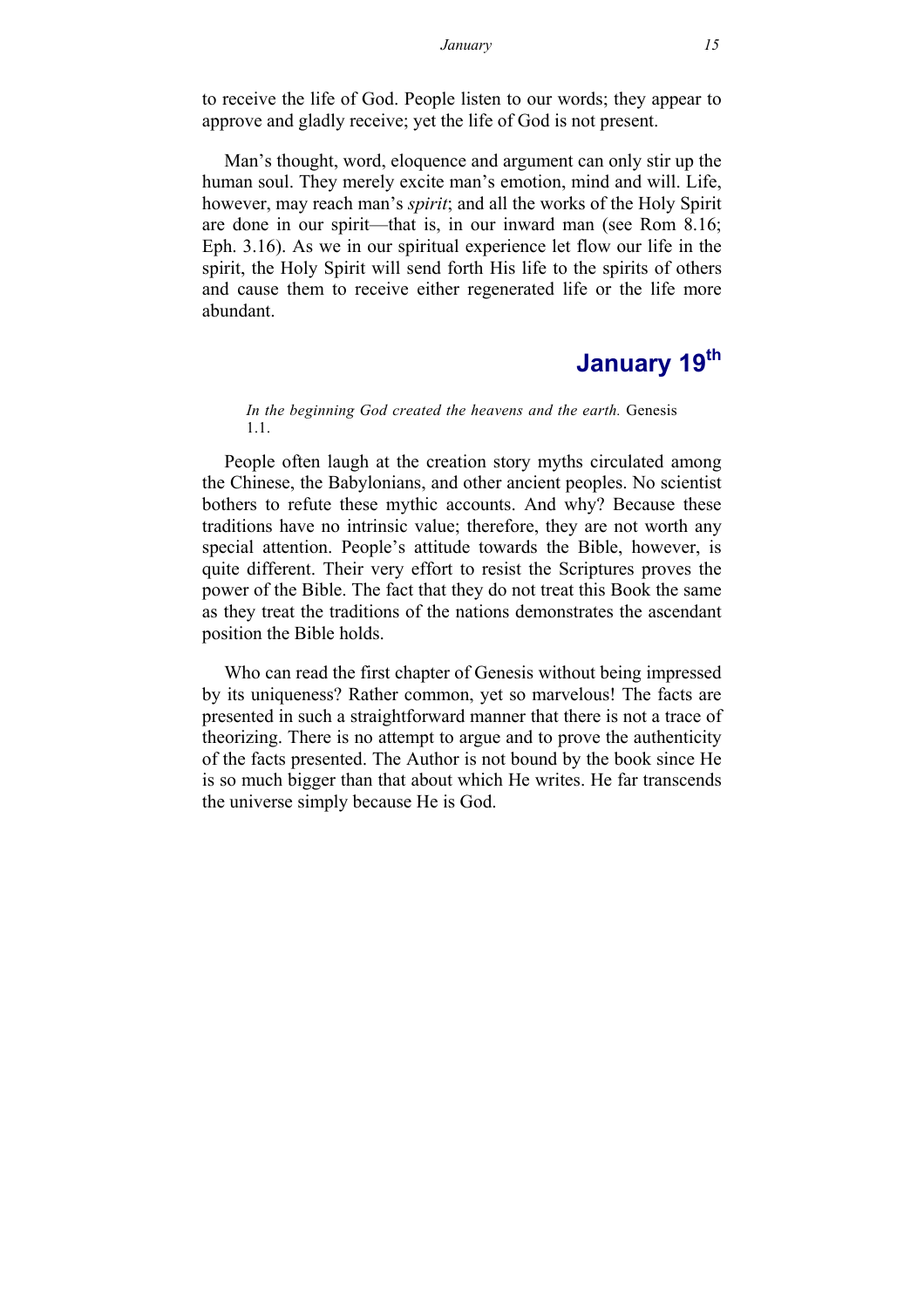# January 20<sup>th</sup>

*Now therefore arise, go over this Jordan, thou, and all this people, unto the land which I do give to them ... Every place that the sole of your foot shall tread upon, to you have I given it.*  Joshua 1.2, 3.

All who were now to enter Canaan were people of faith. They crossed the Jordan River by laying hold of God's word. But after they crossed Jordan, did they immediately possess all the land? Satan will never make such a concession to God's people. The walls of Jericho were tall and the gates of the city were tightly shut. Had we been there in such a situation, we would probably have gone to God and complained, saying: "You said You had given us the land of Canaan. We have crossed the River, but now the walls of Jericho are so tall and the gates of the city are so securely shut. Has not Your word fallen short?" The children of Israel, however, did nothing of the sort. They believed in God's word and laid hold of His promise. They encircled the city once every day till on the seventh day they encircled it seven times; then they shouted, and in response the walls of Jericho collapsed. And thereafter they conquered one city after another.

### January 21st

*I John* ... was in the isle that is called Patmos, for the word of *God and the testimony of Jesus* Revelation 1.9.

Due to his faithfulness to the word of God and to the testimony of Jesus, John was exiled to the island of Patmos. From the human viewpoint, John's staying in this isolated place was too lonely and pathetic an experience; yet he neither murmured nor complained, because he knew for whom he suffered. Praise and thank God, it is in just such an environment that the glorious Christ appeared to him and gave him new revelation and a renewed trust. Oh, for John at that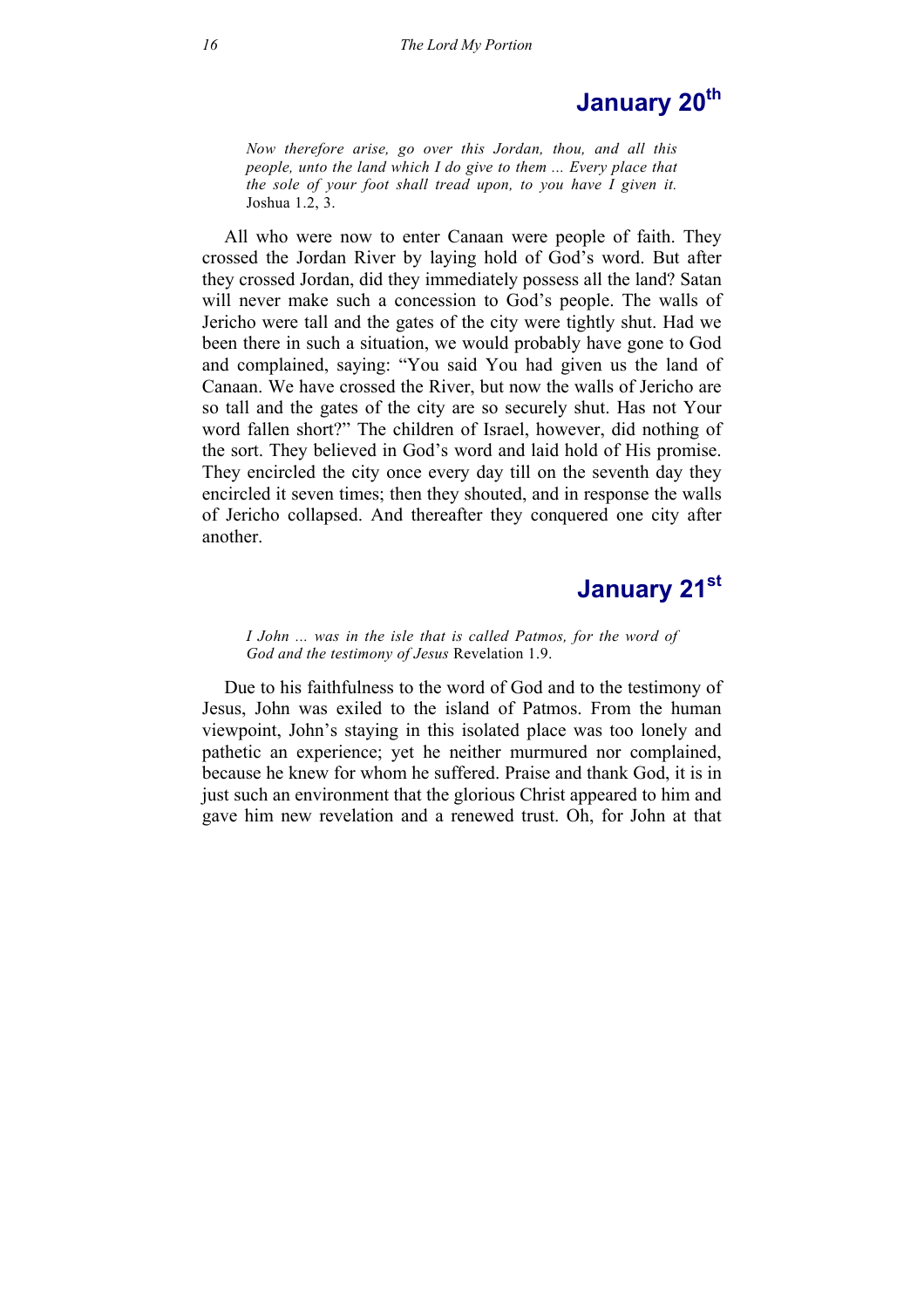time the earth was receding and heaven was opening. This reminds us, does it not, of Joseph in the tower, Moses in the wilderness, David in his constant tribulation, and Paul in bonds. How these all received fresh revelations! John, then, followed in the footsteps of these men and received a vision he had never known before. He came to know the Lord who sits on the throne.

### January 22<sup>nd</sup>

*But when he saw the wind, he was afraid; and beginning to sink, he cried out, saying, "Lord, save me."* Matthew 14.30.

In walking upon the water, Peter should not have looked at the strong wind. He has the word of the Lord; he therefore ought not look at the wind and the waves. In looking at these things he easily forgets the Lord's word. Without the word, one should never walk on water in the first place, even if everything is calm. Since walking upon the water does not depend on the wind and the wave, one should never look at these matters. One should look only at the Lord.

### **January 23rd**

*Then said Jesus unto his disciples, If any man would come after me, let him deny himself, and take up his cross, and follow me.*  Matthew 16.24

Denying self means disregarding one's self or renouncing one's privileges. To deny oneself denotes a setting aside of the self in seeking the mind of God, so that in all things he may not follow his own mind nor be self-centered. Only such kind of people can follow the Lord. This is of course self-evident, for how can anyone follow the Lord if he follows after himself?

"And take up his cross, and follow me"—This is even deeper than denying the self. For self-denying is only the disregarding of self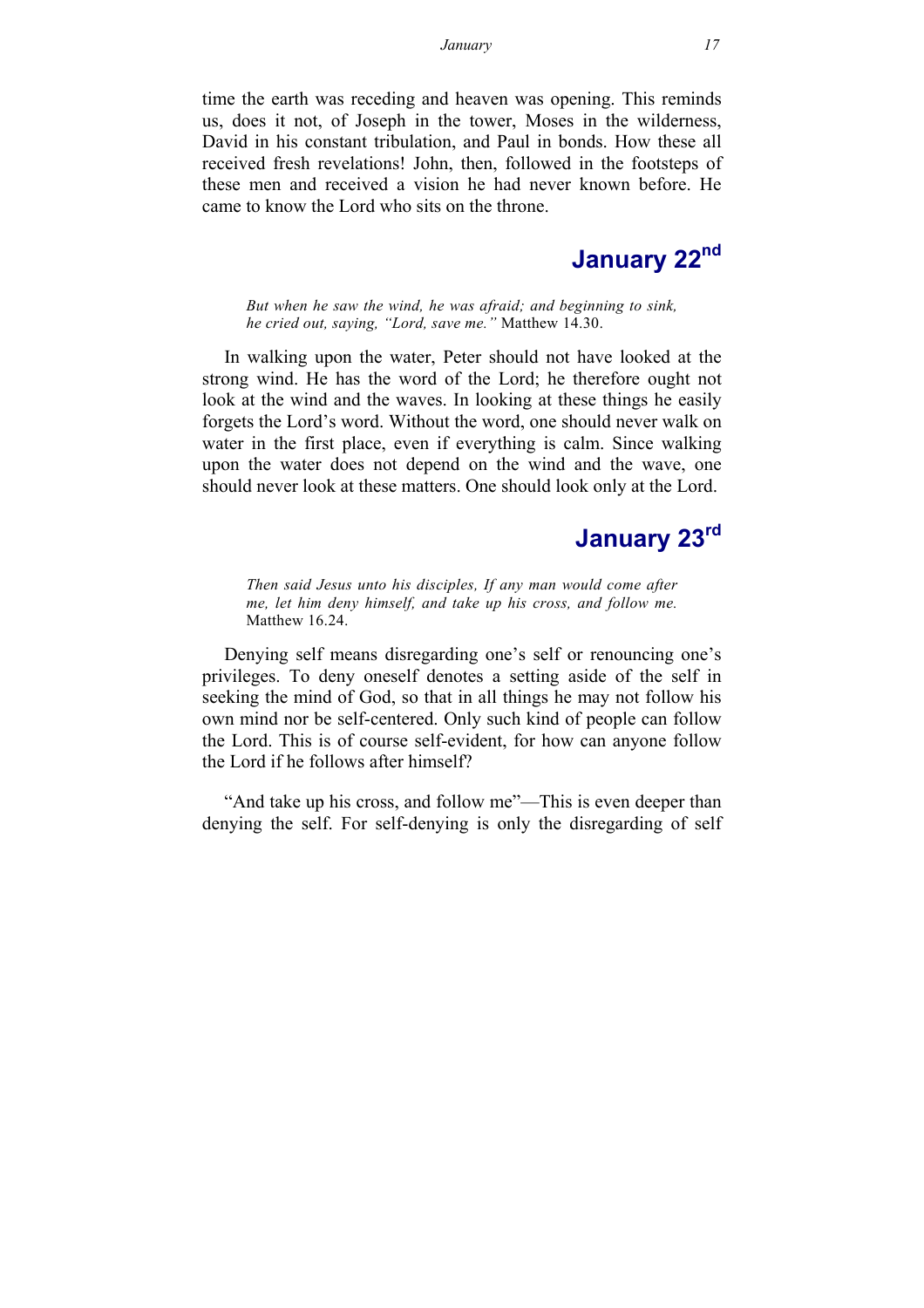whereas taking up the cross is obeying God. To take up the cross means to accept whatever God has decided for the person and to be willing to suffer according to the will of God. By denying self and taking up the cross we may truly follow the Lord.

# January 24<sup>th</sup>

*Strengthened with all power, according to the might of his glory, unto all patience and longsuffering with joy.* Colossians 1.11.

As the power of God works within, peace and harmony are seen among believers. The might of His glory is the greatest of God's power. Having obtained such glorious might, we are able to perform a rather miraculous feat beyond any human expectation: "unto all patience and longsuffering with joy" is the greatest manifestation of the power of God. To be patient with a troublesome believer is more difficult than to pray and receive an answer from God. It is hard to be patient, but the power of God enables us to do so. We see that when a Christian receives the working and the filling of the power of God, he is able to be at peace with people as well as to be patient and forbearing.

#### January 25<sup>th</sup>

*I say the truth in Christ, I lie not, my conscience bearing witness with me in the Holy Spirit.* Romans 9.1.

In regeneration our conscience is resurrected. The blood of the Lord Jesus washes the conscience to make it clean and sensitive. The Holy Spirit testifies in our conscience concerning our conduct. If we commit wrong, the Holy Spirit will reprove us in our conscience. Let us observe that whatever the conscience condemns has undoubtedly been condemned by God. Consequently, if our conscience declares a thing wrong, it must be wrong. It should be repented of and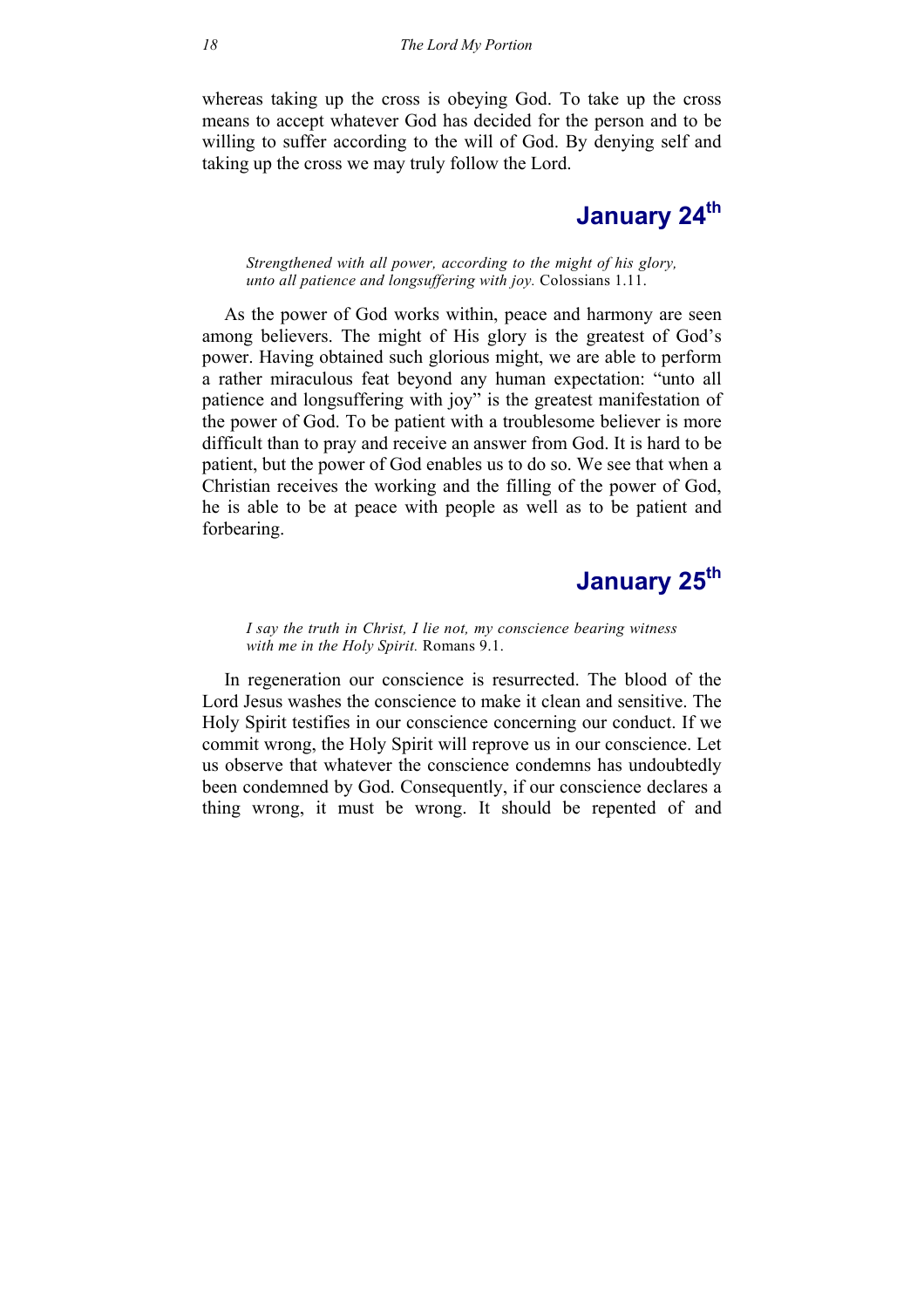confessed, and be cleansed by the precious blood of the Lord. We can serve God without fear only with a pure and clear conscience.

#### January 26<sup>th</sup>

*Why beholdest thou the mote that is in thy brother's eye, but considerest not the beam that is in thine own eye?* Matthew 7.3.

In the preceding verses  $(vv.1, 2)$ , the Lord warns us not to judge but instead exhorts us to be merciful. Here He tells us how improper it is to judge. There is no question about the beam in one's own eye, for if he sees the mote in the other's eye it is certain that he has a beam in his own eye. And why? Because to be able to see the mote, which is so tiny, in your brother's eye proves that you must be an expert in this respect. Because you have had experience in such sin, you can most easily recognize it. As an old Chinese adage goes: To catch a robber, use an ex-convict. Due to the multitude of one's own sins, a person tends to be more critical of his brother's fault.

#### January 27<sup>th</sup>

*I have been crucified with Christ; and it is no longer 1 that live, but Christ liveth in me.* Galatians 2.20.

There is one thing which we must pay special attention to, which is, that the full salvation which God has prepared for us must be received in full. I do not believe in sinless perfection—in the eradication of the root of sin; but I do believe God is able to save me to the uttermost. I do not believe the cross annihilates me, yet I do believe that there my Lord has died for me. Not that God has pulled out the root of my sin, but that He gives me a Christ to live in me. Formerly Christ died on the cross for me; now He lives in me and for me. The sphere of God's salvation is the sphere of my redemption. There is no need for us to retain ill-temper, uncleanness, anxiety, or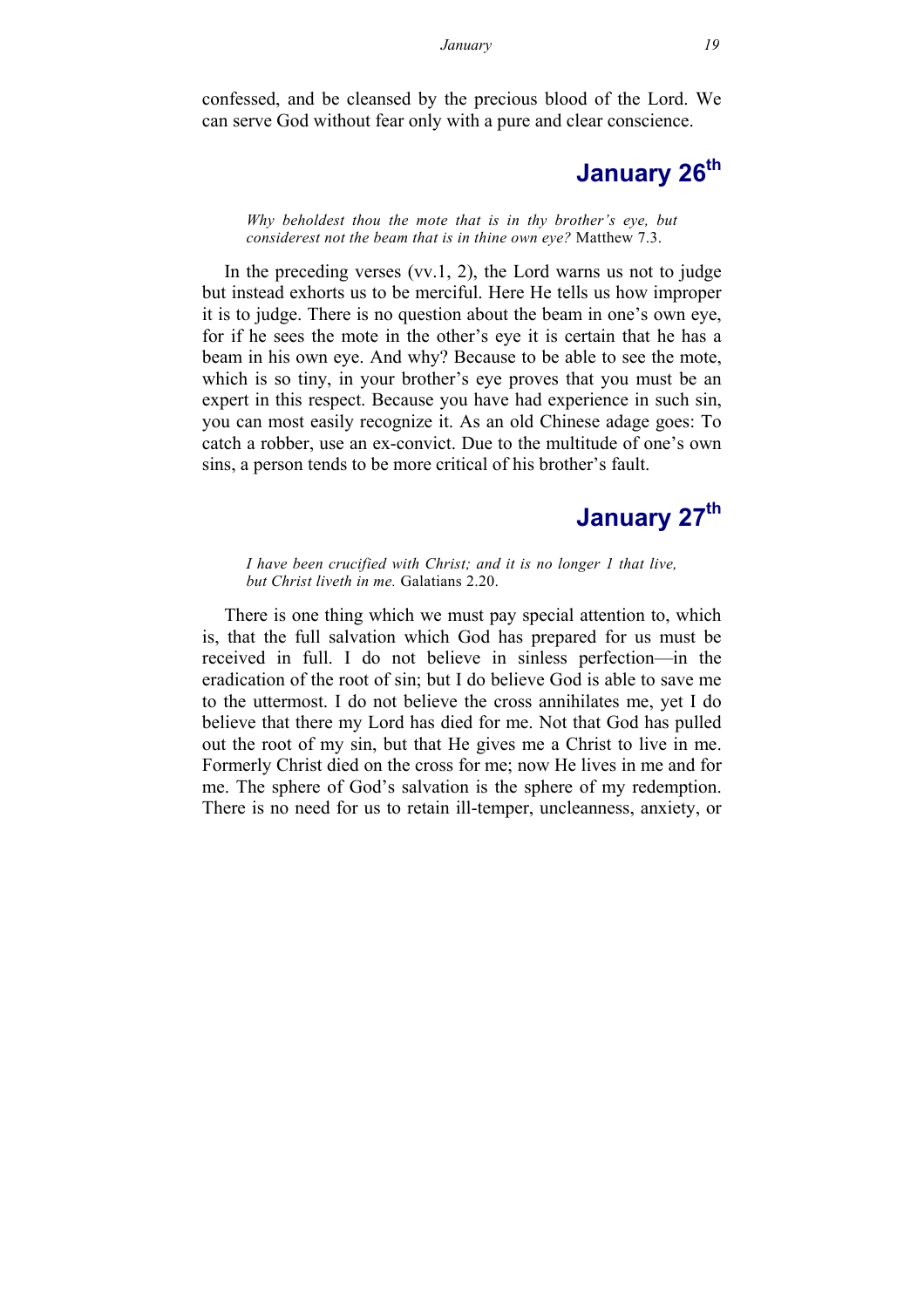fleshly lusts. God is able to deliver us from the bad but also gives us the good.

# January 28<sup>th</sup>

*So I was left alone, and saw this great vision, and there remained no strength in me; for my comeliness was turned in me into corruption, and 1 retained no strength.* Daniel 10.8.

Abundance comes from enlightenment. As light shines upon us, we become rich. Yet strange to say, when we do receive such enlightening, we feel on our side as though decreased and not increased. For the shining of light will break up your past sight. It destroys what you originally had. Under the illumination of God, we actually do increase, and yet we do not feel it that way! If, all is as God gives light, you think you have increased, then in reality you have seen nothing. But in case you indeed see, so far as your feeling is concerned, you sense an emptiness as though you have never commenced walking on the spiritual pathway of life. One who is truly abundant senses himself to be nothing under the light of God.

### January 29<sup>th</sup>

*But your iniquities have separated between you and your God, and your sins have hid his face from you, so that he will not hear.*  Isaiah 59.2.

Once when R. A. Torrey was preaching at a certain place, a college student came up to him and said: "Formerly I believed in God, but lately I do not believe any more. I read this book and that book, until I eventually read God away." "Do not try to deceive me," Mr. Torrey responded, "for I too was a college student. I have read many books and I have a doctor's degree. But I have not read God away. Let me ask you a question. Now that you do not believe in God, how about your moral life?" To which the student replied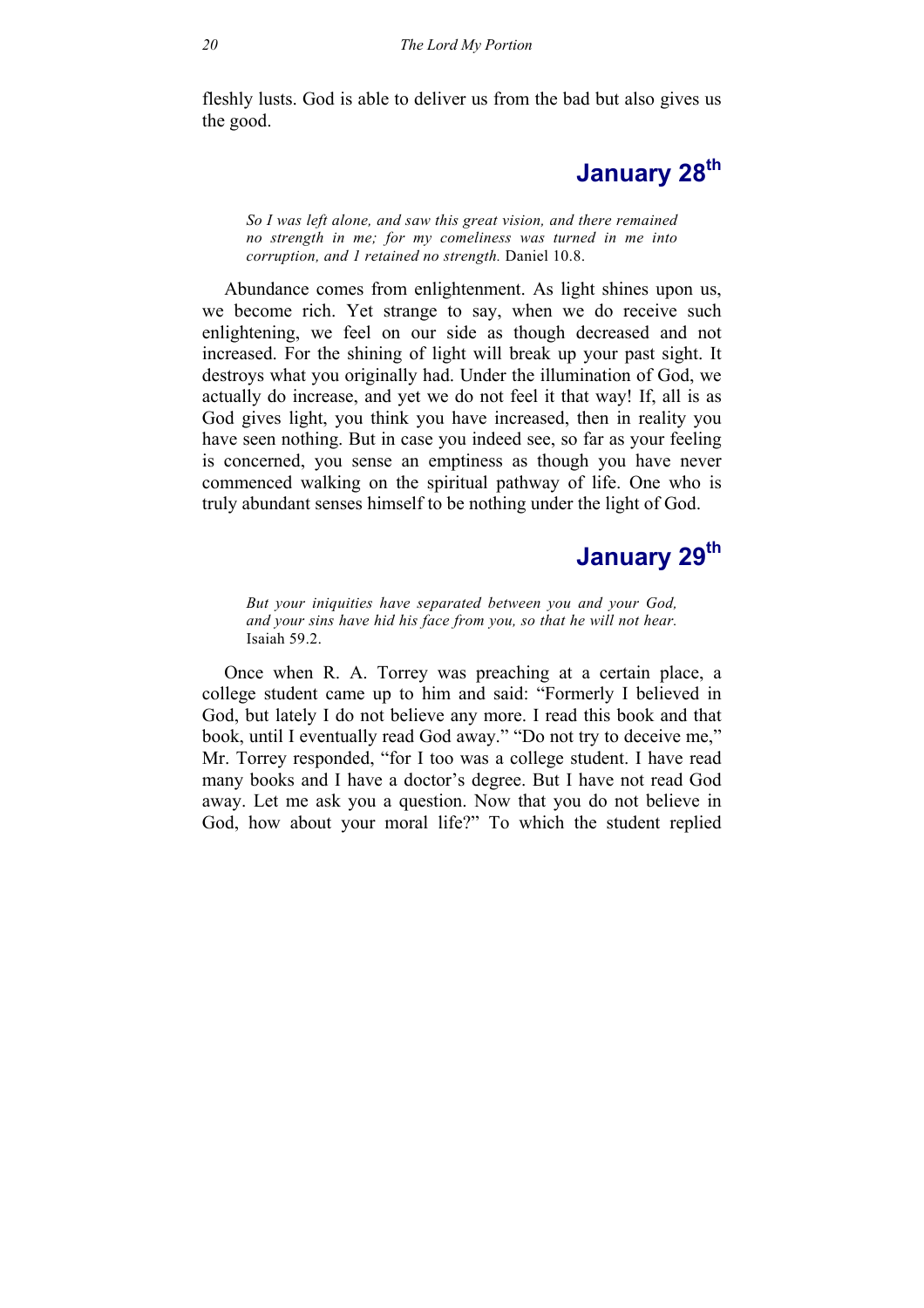somewhat candidly, "I must confess that my morality now is not as good as before." Whereupon Mr. Torrey concluded with a word well-spoken: "I need not argue with you. If you simply stop doing these bad things and begin to live more morally, God will immediately return." How factual that is, for many fail to believe in God not because they have good reasons to do so but simply because their multitude of sins hinders them from believing. They are compelled to be atheists.

# January 30<sup>th</sup>

*He that overcometh, I will make him a pillar in the temple of my God, and he shall go out thence no more: and I will write upon him the name of my God, and the name of the city of my God, the new Jerusalem.* Revelation 3.12.

The Lord's vessel today is the same as that which was true at the beginning—which is to say, that it is not something individual but something collective in nature: in other words, the church.

People will perhaps ask concerning the overcomers in the church. True, the church is in great need of overcomers; but the testimony of these overcomers is for the benefit of the corporate entity, not for that of the personal. Overcomers are not a class of people who deem themselves to be superior, esteeming themselves as better than the others and pushing them aside. Not so. They instead work for the entire body. They do the work, and the whole church receives the benefit. Overcomers are not for themselves; rather, they stand on the ground of the church and bring it to maturity. Hence the victory of the overcomers becomes also the victory of the whole church.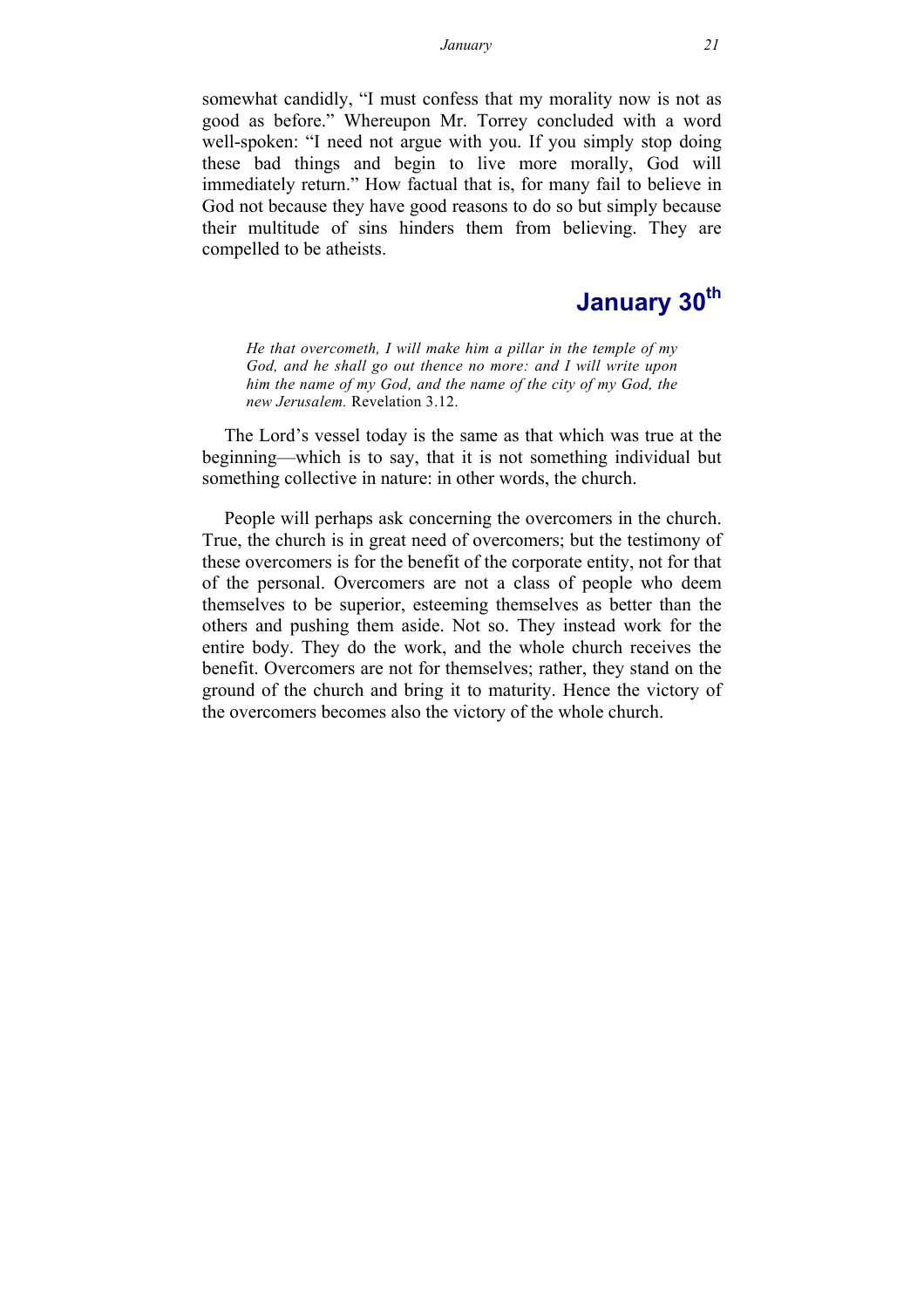#### January 31st

*The servant therefore fell down and worshipped him, saying, Lord have patience with me, and I will pay thee all. And the lord of that servant, being moved with compassion, released him, and forgave him the debt.* Matthew 18.26, 27.

The lord in the parable, but even more so our God in heaven, is moved with compassion not because the servant is willing to pay back, but because of the latter's repentance and humility and pleading for mercy. He knows very well that the servant is not able to repay, and so he forgives him the debt. "Released . . . forgave"— These verbs describe actions which happen in this age. If these actions can happen in the age to come, the Lord's righteousness will be compromised. Today God not only releases but also forgives all our debt. The grace of God always surpasses human expectation.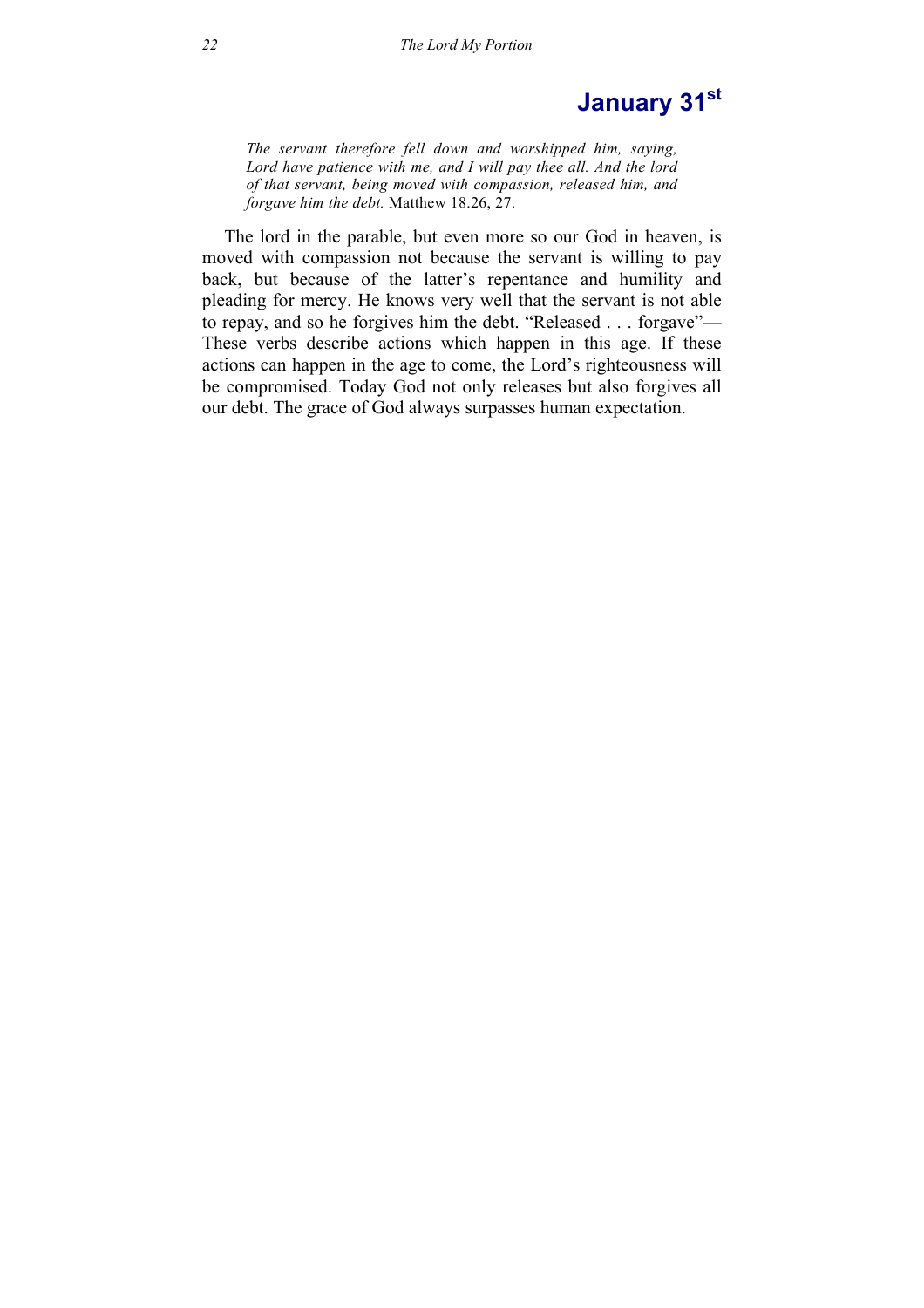#### **February 1st**

*What then is the law? It was added because of transgressions.*  Galatians 3.19.

We should know that God gives the law not for men to keep but rather for them to know that they cannot keep it. God already knows men have sinned, and yet people themselves do not know they have sinned. So God gives the law in order to cause men to know themselves and to know that they cannot keep the law. Surely our Lord knows all about this. It is absolutely inconceivable that the Son of God would come to this world to teach people to keep the law which is beyond their power to keep and which is itself added because of transgression. Since the law cannot keep people from sinning, would the Son of God come to tell them to do the impossible? God sends His Son to save men, therefore the Son will not insist on their keeping the law as a condition for their salvation.

#### **February 2nd**

*Ye are not straitened in us, but ye are straitened in your own affections.* 2 Corinthians 6.12.

The power of electricity is enormous, yet if a tiny switch is off, it can stop the current. The power of spiritual life is indeed great and spontaneous, but its growth will be limited if the conditions for growth are not met.

How, then, can this life be expanded? We should not forget that just as the acceptance of life commences from the heart so the growth of life must also start from the heart. Whether our spiritual life expands or not depends on how open our heart is towards God. If our heart is open to Him our life will expand; but if our heart is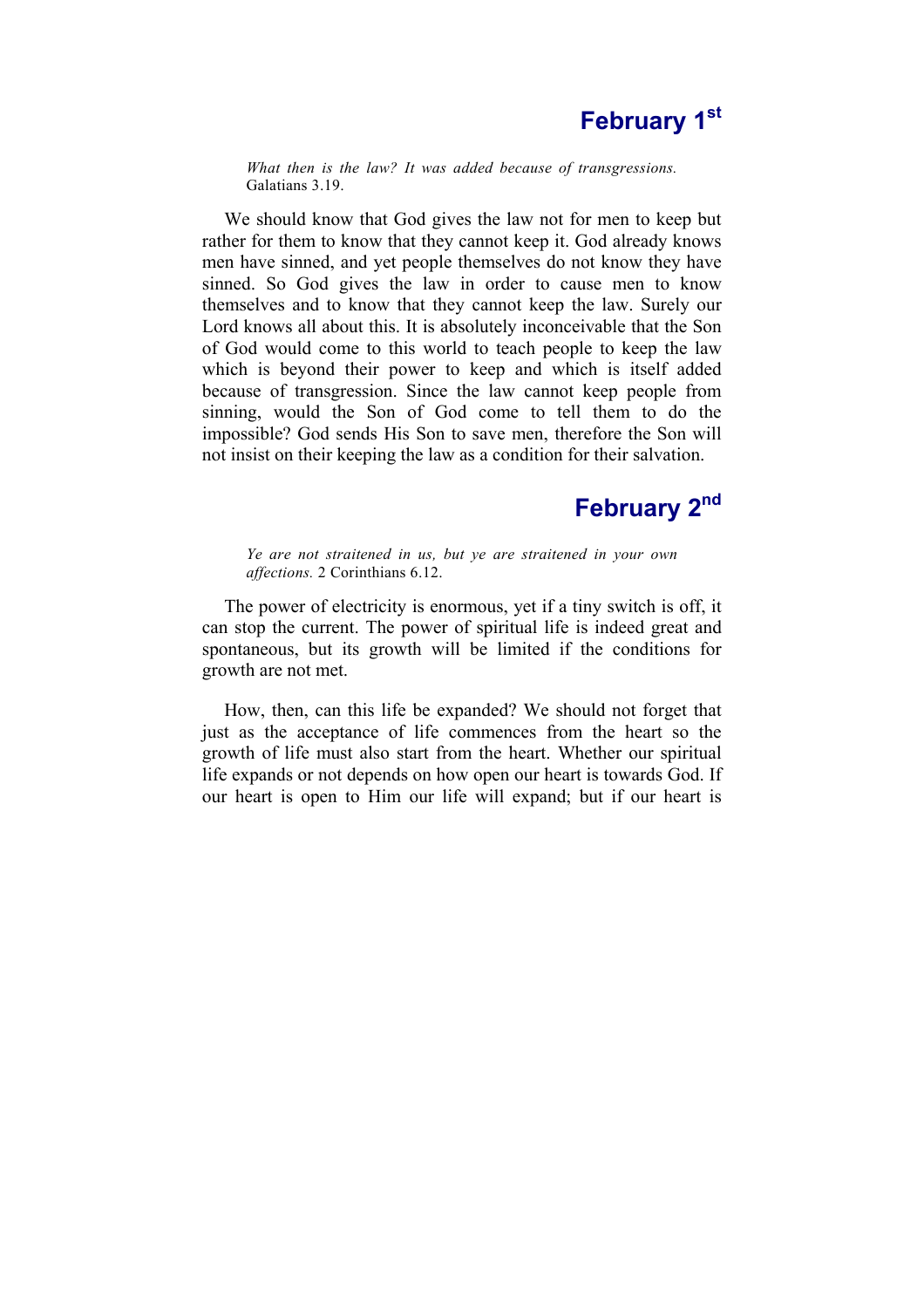closed, it has no possibility of expansion. So, then, it comes back to the matter of the heart. We cannot afford to overlook this.

#### **February 3rd**

*There was in a city a judge, who feared not God, and regarded not man. and there was a widow in that city; and she came oft unto him, saying, Avenge me of mine adversary.* Luke 18.2, 3.

We who believe in the Lord Jesus stand on the Lord's side; accordingly, we cannot but reckon the Lord's enemy to be our enemy. Likewise, Satan the enemy of our Lord will not pass us lightly by and not oppose us. He considers the Lord Jesus to be his enemy, so that he is constrained to look upon the disciples of the Lord as his enemies also.

Such enmity deepens day by day. Since the enemy is so strong and we are so poor and desolate as is the widow, he uses all his powers to oppress us—causing us great loss. So much have we suffered at his hands that we cannot stress too strongly how Christians today are wronged by the devil. And if these wrongs are not avenged, we will suffer loss forever. What a pity that many of God's children are still unaware of the oppression of Satan.

### **February 4th**

*The kingdom of heaven is like unto a man that is a merchant seeking goodly pearls and having found one pearl of great price, he went and sold all that he had, and bought it.* Matthew 13.45, 46.

The pearl stands for the beauty of the church. The beauty of the church is the Lord's ornament. People will see this beauty and will praise the Lord.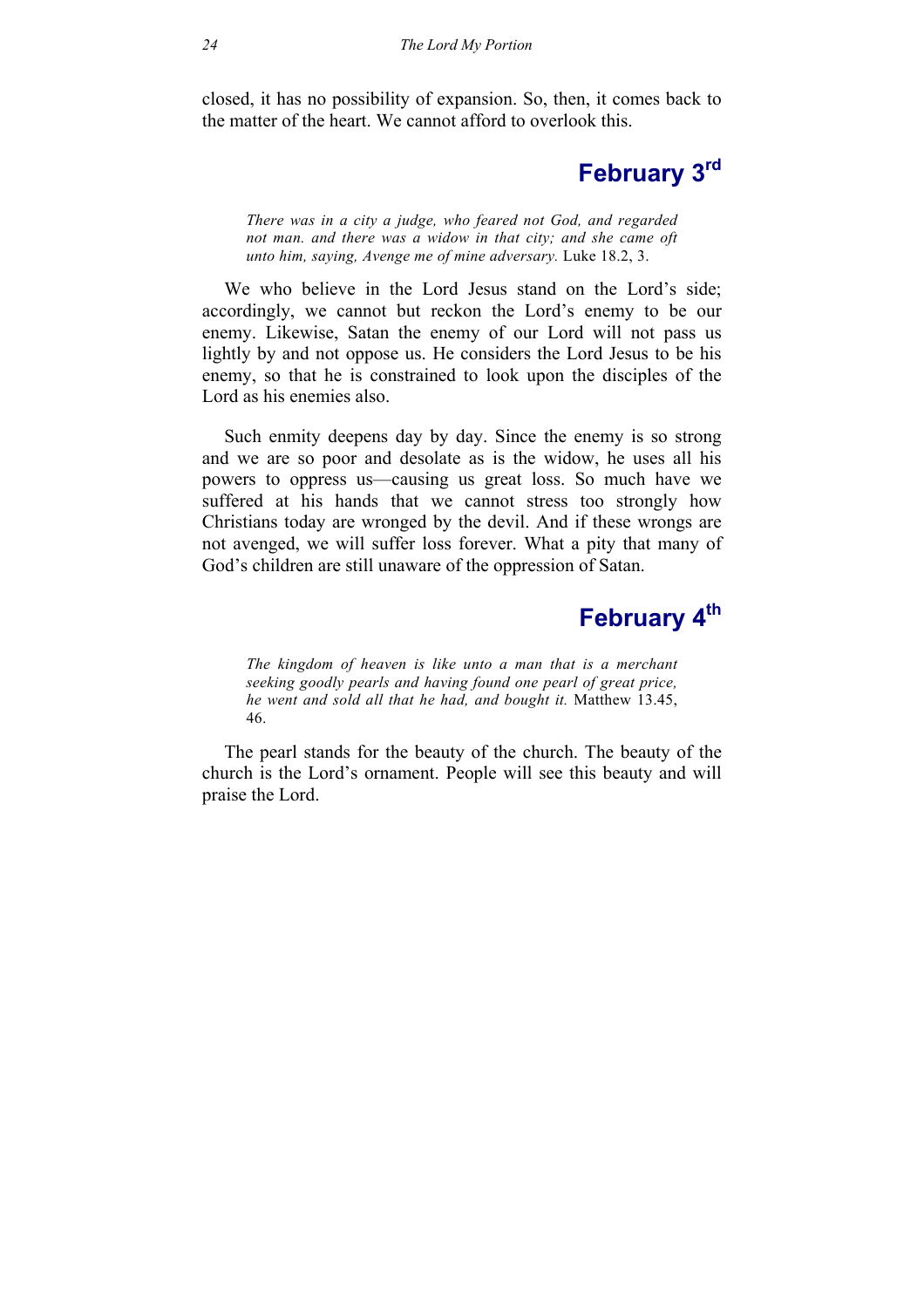The story of the making of a pearl is most interesting Pearls are produced by certain mollusks in the sea which are rather lowlylooking creatures. This betokens how the church comes from the most humble Christ. A smooth, lustrous, varicolored secretion, which is the very life of the mollusk, issues forth and surrounds a grain of sand or other foreign matter that finds its way into its shell. The mollusk must therefore be hurt if a pearl is ever to be formed. The roundness of the pearl depends on the tenderness of the mollusk. The more tender and sensitive the mollusk, the rounder the pearl. How sensitive and tender is our Christ.

### **February 5th**

#### *And apart from shedding of blood there is no remission.* Hebrews 9.22.

In the matter of forgiveness of sin, one may fancy that he has to try his best to do good in order to obtain forgiveness; but he has no idea as to how many years of good works he must do. Another imagines he needs to keep on praying until one day he thinks he has got peace. We must say, though, that these efforts are done in and of themselves.

We know we cannot compensate for sins by good works, for it is simply our duty to do good anyway. Neither can we petition God to forgive our sins. Nor can we pray till we forget our sins and thus regain peace. The only way to have them forgiven and cleansed is through the *blood*. "Apart from shedding of blood there is no remission." It is the blood of the Lord Jesus that solves the problem of our sins. It is His blood which cleanses us from all our iniquities (1 John 1.7). Do we believe?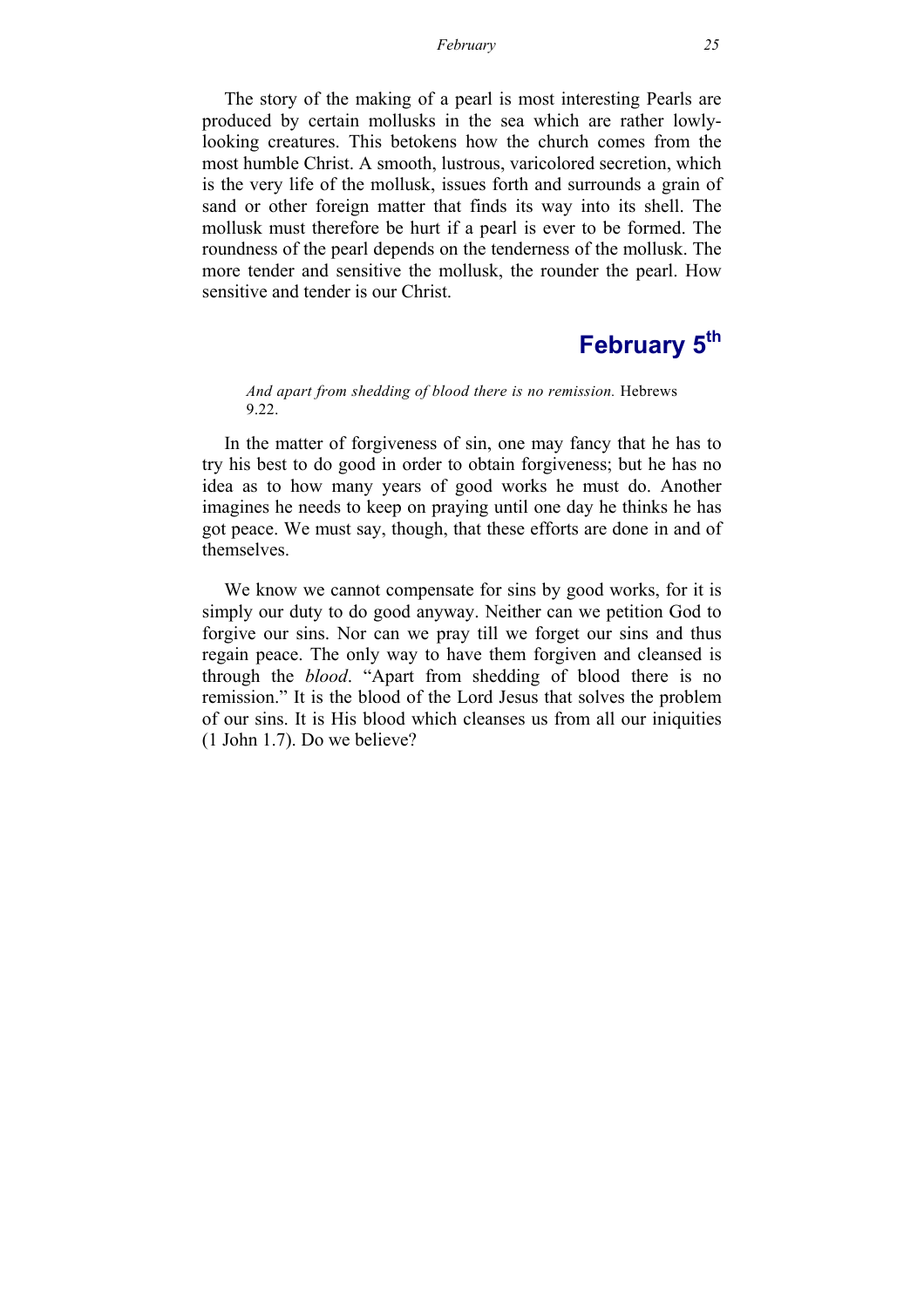# **February 6th**

*Even as he chose us in him before the foundation of the world, that we should be holy and without blemish before him in love.*  Ephesians 1.4.

Oh how great is this gracious calling! If you have never fallen or been weak, you may not appreciate the uniqueness of this calling. But in case you know somewhat of the depth of your weakness and uselessness, how dearly you will embrace it. You will say: "Thank God, You call me to be holy, You call me to be blameless, You call me to be perfect like You are." Praise the Lord, one day His purpose in choosing us shall be realized. No matter how weak and useless and blameworthy we currently are, one day we shall be brought by God to the place where we can stand before Him holy and without blemish as He is. This is what God has chosen us for and called us to. Since He has so desired, it shall certainly be done.

#### **February 7th**

*For it is as when a man, going into another country, called his own servants, and delivered unto them his goods.* Matthew 25.14.

This will be a test to the servants, because the servants may be faithful in the presence of the Lord, but true faithfulness will be seen only when the Lord is absent. The Lord delivers His goods to them for them to manage His property. The same is true with us today. The Lord has delivered His goods to us, and we are now serving the Lord whom we do not see.

Here in Matthew's account the Lord is recorded as not instructing these servants what to do with His goods. He wants us to seek His will and do accordingly. Whoever knows the Lord's will and does it is fit to be rewarded. Not telling the servants what to do is a real test.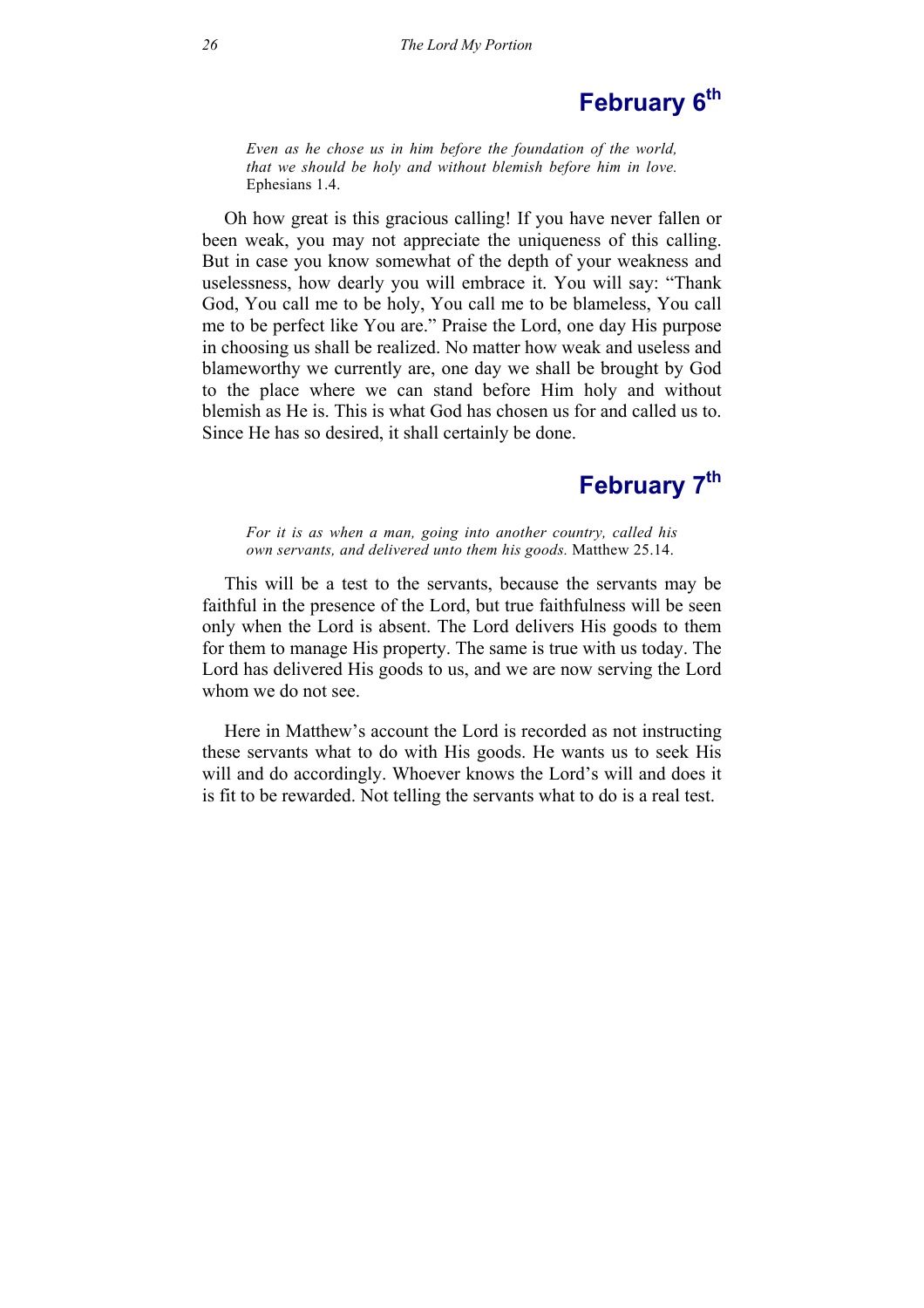# **February 8th**

*Seeing that his divine power hath granted unto us all things that pertain unto life and godliness.* 2 Peter 1.3.

Even though we cannot find the word "fact" in the Bible, we do discover many accomplished facts in the word of God. As regards God's promise there is the possibility of it going unrealized if we do not ask or do not fulfill the condition therein. But God's fact will not fail to be actualized in us for our lack of asking. Since it is already a fact, it needs no asking. Never once does God require us to do anything special in order to obtain His fact. We need only believe in it, and we shall have it. God's promise can be delayed, but God's fact is never detained. It is altogether impossible for us to accept God's fact and to wait for several years before He gives it to us. Whatever God has already accomplished and given us in Christ cannot be postponed to the future. For if God should hesitate in giving to us, it would be contradictory to fact.

#### **February 9th**

*With all prayer and supplication praying at all seasons in the Spirit.* Ephesians 6.18.

For our prayer to be truly effective, we must spread out our prayer like a net. What does this mean? It means we must pray with all prayers so that nothing is left out which should be prayed for. We will not allow anything to slip away. Without such a "prayer net" we will not be able to obtain good results. A person who knows how to pray knows how to pour out his heart desire completely before God. He will use all kinds of prayers to surround as with a net the thing he prays for so that the adversary can do absolutely nothing. Nowadays our prayers are too loose, they are not tight enough. Though we may use many words, our prayers are not well-rounded, thus providing the enemy loopholes through which to make his attack. But if our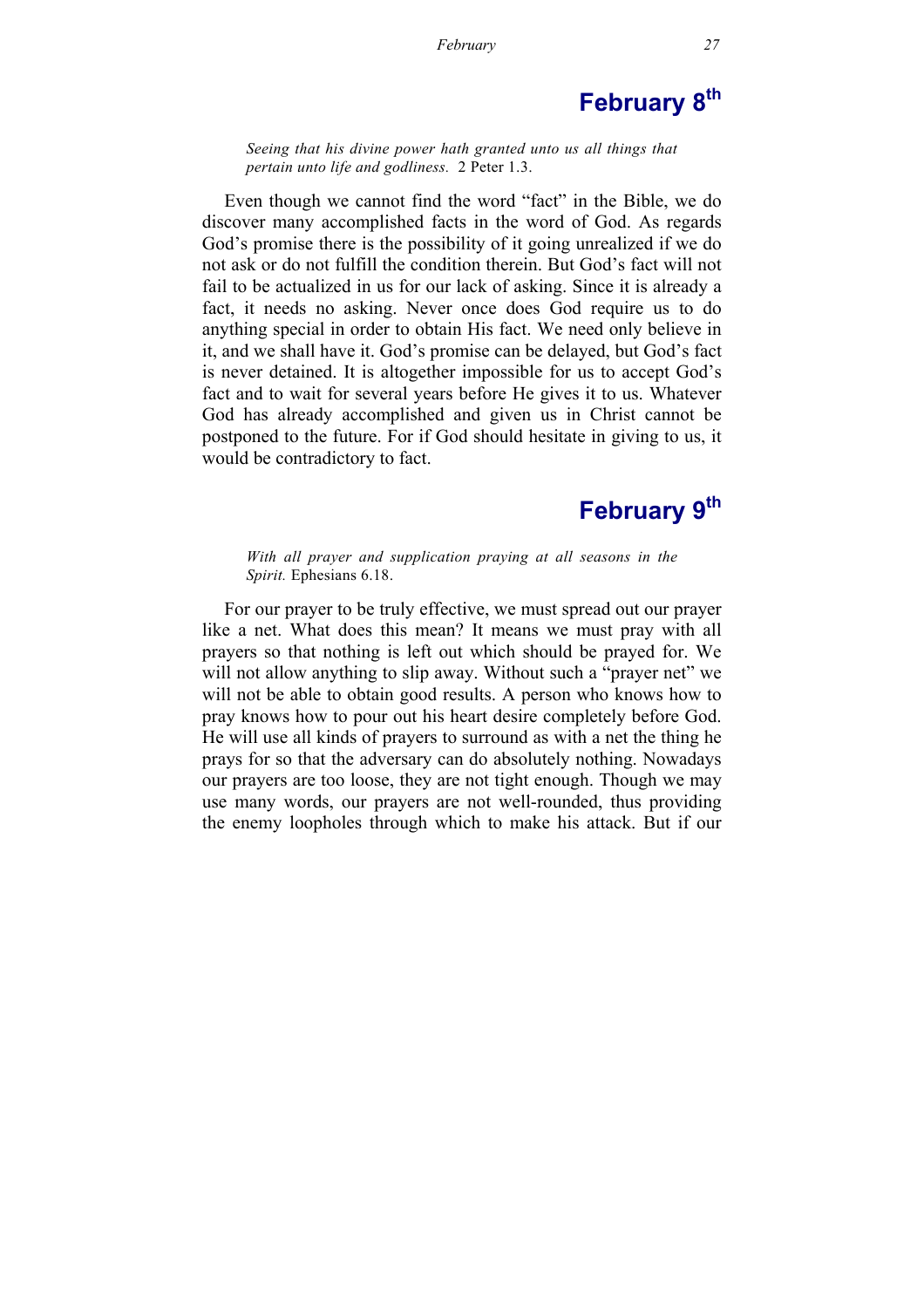prayers are like spreading nets, the enemy will have no opening by which to get in. And thus shall our petitions before God be realized.

#### **February 10th**

*Who then is greatest in the kingdom of heaven? And [Jesus] called to him a little child, and set him in the midst of them.*  Matthew 18.1, 2.

The Lord concretely demonstrates His points as well as speaks forth in parables. By setting the little child in the midst of the disciples He is able tangibly to draw a comparison between the two parties. A single glance at the little child will tell the observer his height, weight, age, experience, and so forth. There is not even the need to inquire. A quick look will do.

If having been born again one can keep himself always humble as a little child, this man is the greatest in the kingdom of heaven. Unfortunately, many forsake this condition. Though they are but children, they act like grown-ups. To "become as little children" (v.3) is the one condition for entering the kingdom of heaven, and *to hold on to* this condition becomes the very basis for subsequent greatness.

# **February 11th**

*Now on the first day of the week cometh Mary Magdalene early, while it was yet dark, unto the tomb, and seeth the stone taken away from the tomb.* John 20.1.

Many there are who only know the preciousness of the Lord's work and do not know the preciousness of the Lord himself. What makes Mary Magdalene different from other people is that she treasures the Saviour himself, not just the salvation she receives. Many people there are from whom demons are cast out, but one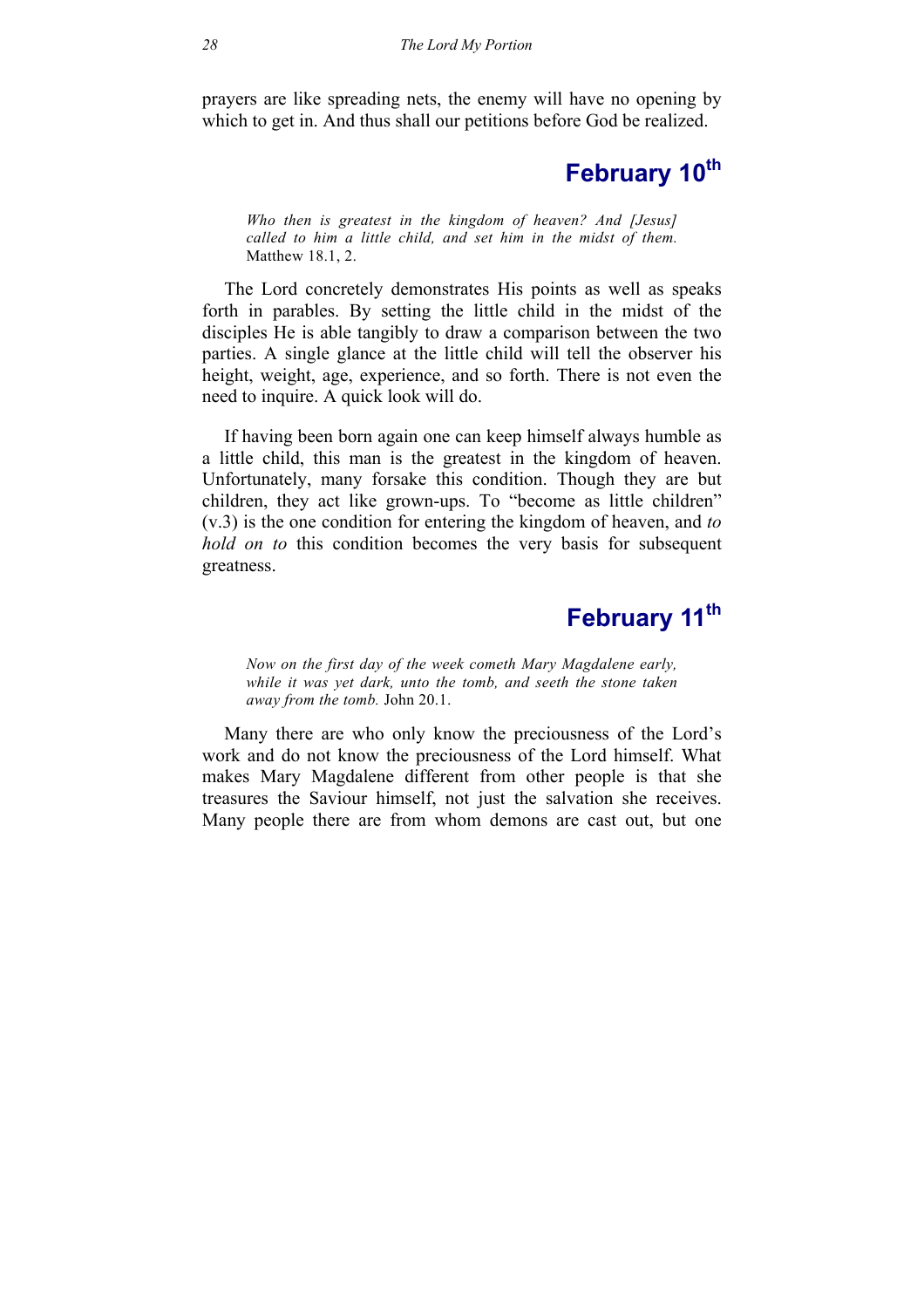alone seeks after the Lord—even Mary Magdalene. Though other women also came to find the Lord, the first one who arrived at the tomb was Mary Magdalene. She came early on the first day of the week, while it was yet dark. She cared for nothing but finding the Lord. Well has one brother said this, that after the Lord Jesus died, the whole world in Mary's eyes had become a vacuum! The whole world could not at all bewitch her heart, because one person alone had already captivated her. Her heart was fully possessed by the Lord.

#### February 12<sup>th</sup>

#### *Blessed are they that hunger and thirst after righteousness; for they shall be filled.* Matthew 5.6.

Once a Christian physician said to a preacher, "Spiritual beginning and spiritual growth come from hunger and thirst. Many people feel neither hungry nor thirsty. How can we help them to feel so?" The preacher replied, "You are a physician. You know that there is life in man. Unless he is dead he will more or less have the desire for food. How, then, can you increase his desire for food? You give him some medicine to stimulate him until his desire for food becomes normal. In the same way, the one who has some inward feeling must learn to obey such an impulse. If you obey this little feeling your hunger and thirst will increase a little. More obedience results in stronger hunger and thirst. As your inward feeling grows stronger, you obey a little more; and as you obey still further, your inward feeling increases that much more. More obedience means more inward feeling. Thus you immediately realize you are inwardly alive"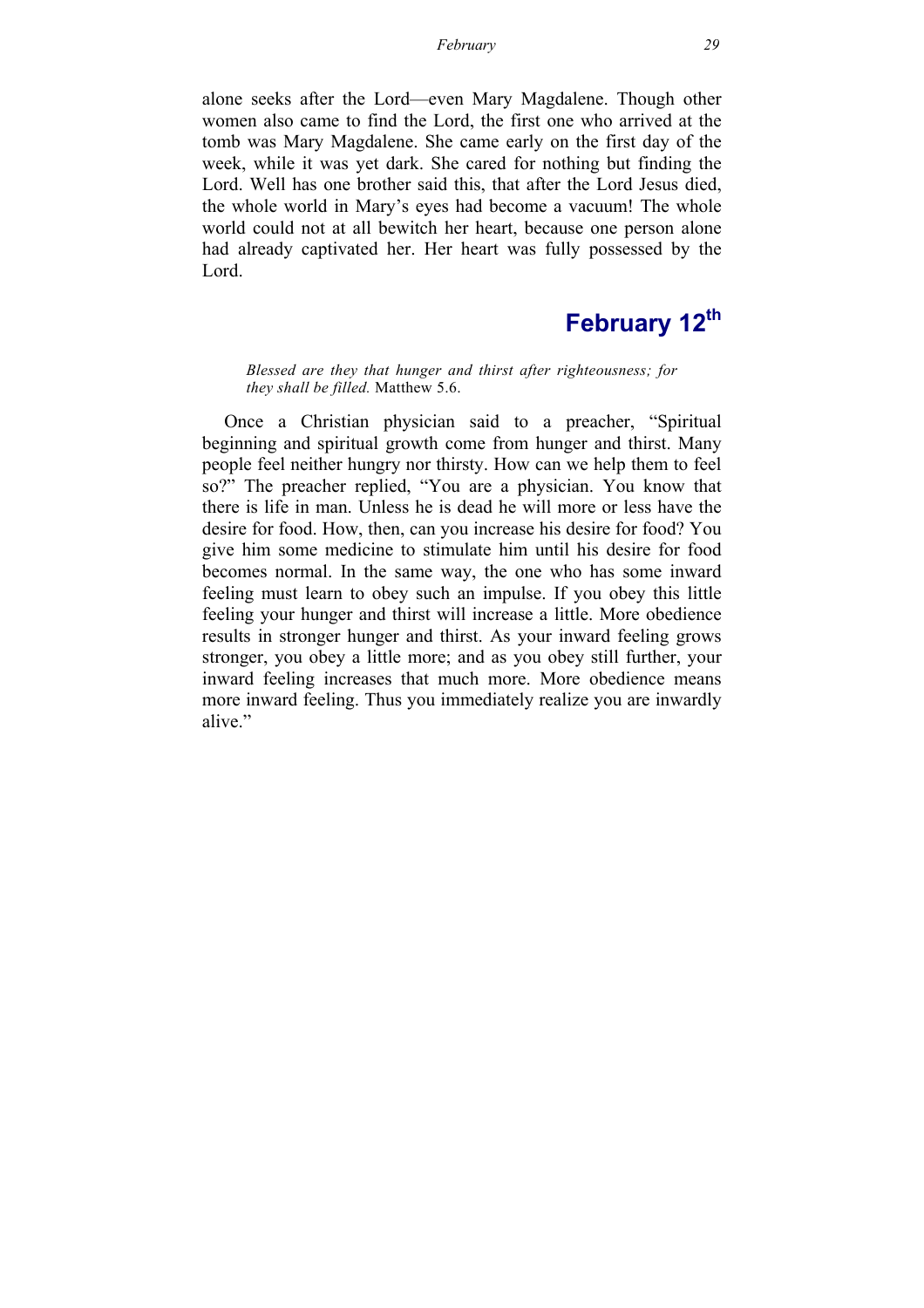# February 13<sup>th</sup>

*We know that we have passed out of death into life, because we love the brethren.* 1 John 3.14.

All who have passed out of death into life love one another. All who have become members of the same spiritual body love one another. Such love comes from life and it flows spontaneously. Could a person be considered a child of God if, after answering affirmatively that he is a Christian and after being reminded that as a Christian he ought to love other Christians, he then says, "I will start to love other Christians tomorrow if you say so"? Oh let us see that everyone who is truly born from above and has the life of God spontaneously loves all who are members together with him in the body of Christ. Whether he is reminded or not, he has a consciousness of loving the brethren.

### **February 14th**

*And I heard a great voice in heaven, saying, Now is come the salvation, and the power, and the kingdom of our God, and the authority of his Christ.* Revelation 12.10.

Authority (Greek, *exousia*) is absolute, unrestricted freedom of action or right to act. It denotes that incomprehensible strength to which everything must bow. People today stress power but neglect authority. Man sinned because he tried to overturn the authority of God. Lucifer became Satan because he wished to overthrow God's authority. He not only does not himself submit to the authority of God but also instigates men to rise up against Him too. When Christ shall come, however, He will crush Satan with His authority. The sword which comes out of His mouth is the power of His authority. Christians today ought to learn to submit themselves under the authority of God.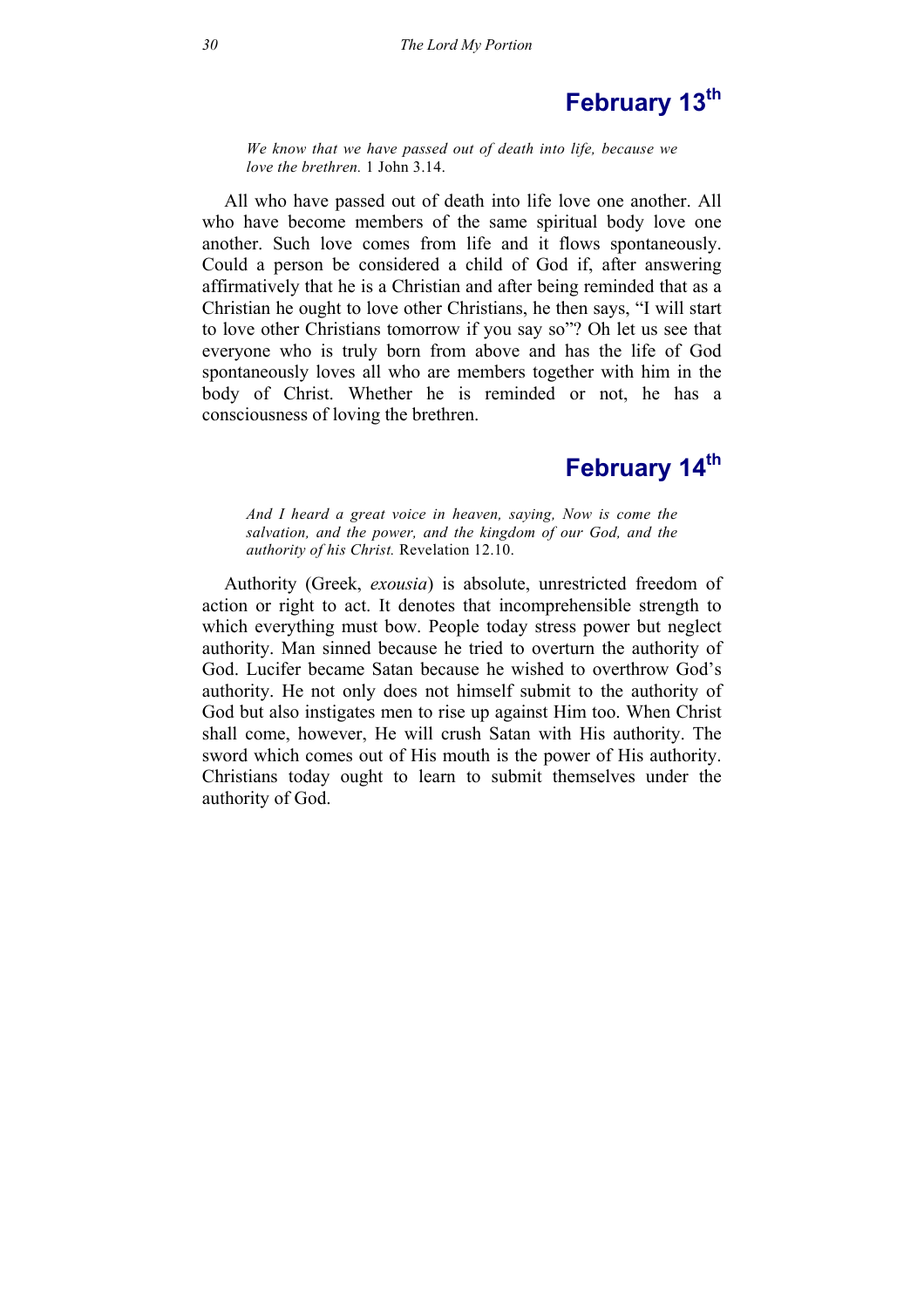### February 15<sup>th</sup>

*But God chose the foolish things of the world, that he might put to shame them that are wise.* 1 Corinthians 1.27.

Oh how men look for wisdom and power, but God seeks out the foolish and the weak. 1 Corinthians speaks of the wisdom and power of Christ; it also declares that God chooses the foolish and the weak. The Greeks look for wisdom and the Jews seek for miracles which demonstrate power. But God sets aside man's wisdom and power. For where there is human wisdom, there is also fleshly power. Human wisdom and power can only be effective in human affairs. If they are used in God's work they will destroy it.

God will only use the might and power of the Holy Spirit to accomplish His work. And this might and power are manifested through the foolish and the weak.

#### **February 16th**

*When [Moses] was well-nigh forty years old, it came into his heart to visit his brethren the children of Israel.* Acts 7.23.

In the Scriptures is to be found one particularly precious fact that God treasures especially a heart which inclines towards Him. The story of Moses beautifully illustrates to us how a man had a heart desire to save the children of Israel for God's sake. Although he was not used by the Lord until he was eighty years old, Moses' heart desire began at forty, not later at eighty. After forty long years had elapsed, God still had not forgotten the desire of this man's heart.

This was also true of Samuel. Hannah his mother prayed to the Lord saying: "If thou wilt indeed . . . give thy handmaid a man-child, then I will give him unto Jehovah all the days of his life" (1 Sam. 1.11). Because Samuel's mother had this desire of her heart towards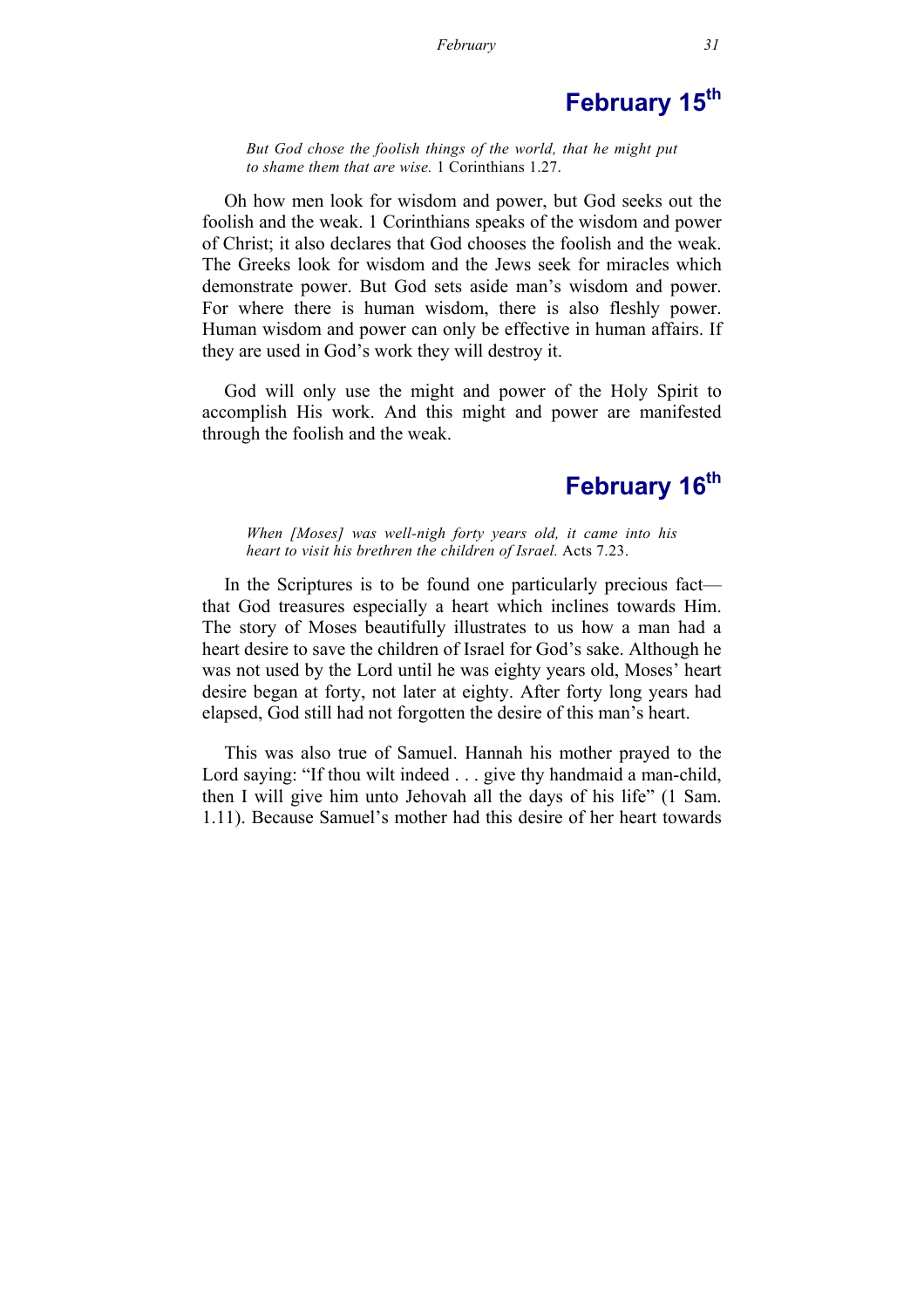God, Samuel was afterwards called and used by the Lord to accomplish His plan for that particular dispensation. Whenever the Lord sees a heart desire towards Him, He treasures it.

### **February 17th**

*For he must reign, till he hath put all his enemies under his feet.*  1 Corinthians 15.25.

Today, our Lord Jesus holds the keys of death and of Hades. He will wait until He wipes out all traces of rebellion. He has brought His own blood into the holiest of all, having purified the heaven, and ever since acting as the *priest* of God. At His return, all things shall be restored to God's original design. Then shall He be God's *King*. He with His overcoming saints shall rule this world from heaven. He shall instruct the inhabitants of the earth concerning the will of God and the way of worshipping Him. And the conditions of the millennial kingdom shall be similar to that of the world before sin entered in. Having restored all things to their original design, Christ will have fulfilled the eternal purpose of God.

#### February 18<sup>th</sup>

*He commanded the multitudes to sit down on the grass; and he took the five loaves, and the two fishes, and looking up to heaven, he blessed, and brake and gave the loaves to the disciples, and the disciples to the multitudes.* Matthew 14.19.

If the loaves are not in the Lord's hands, He cannot bless. After blessing, there must be the breaking. How people love the blessing but abhor the breaking. How can the 5,000 men be filled if there is no breaking? And how can the Lord break the loaves if they are not given over to His hand? The Lord always takes our consecration for real, and so He starts to break us. Sometimes after consecration there will come extraordinary things, such as the losing of someone you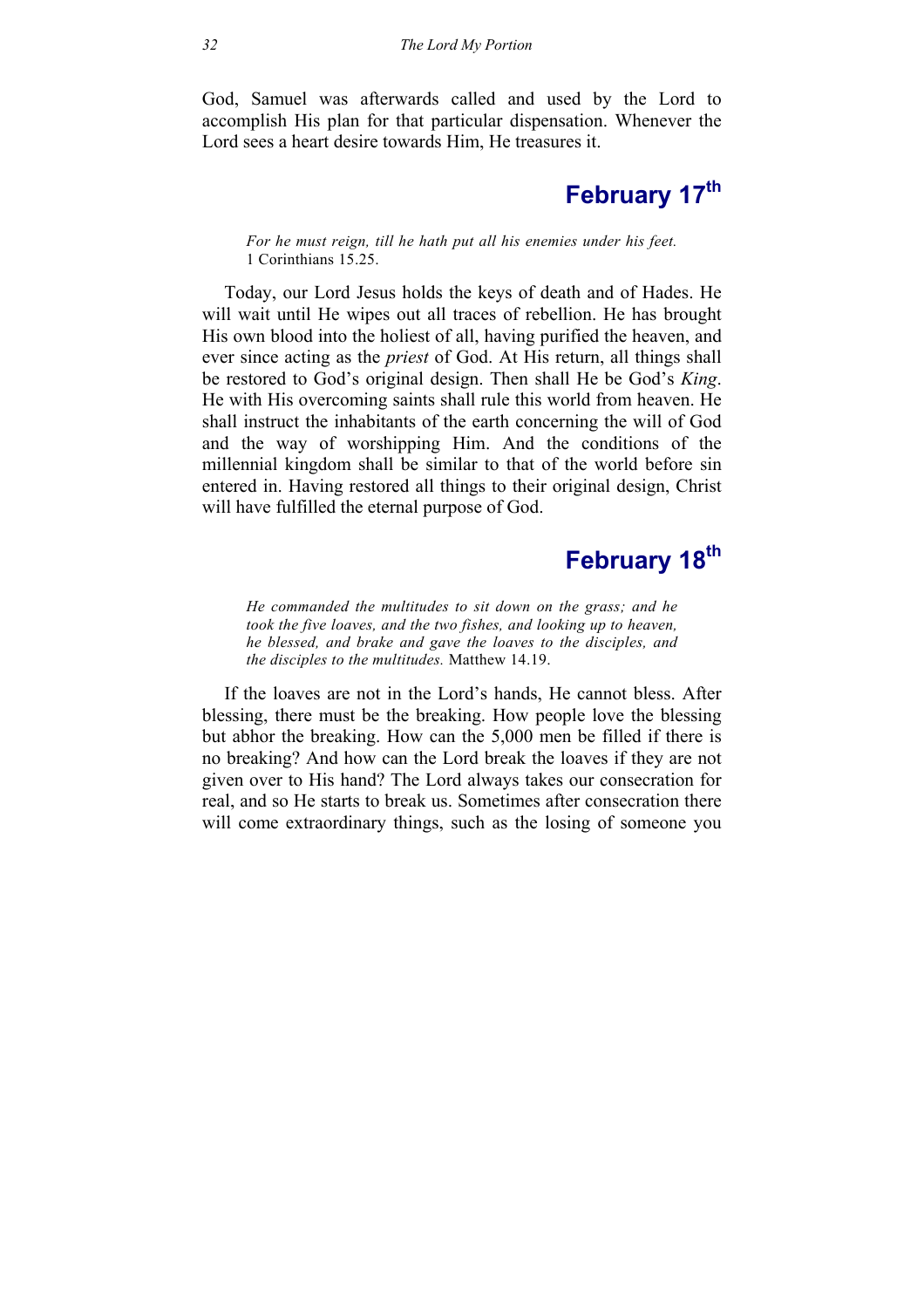love or the losing of wealth. This is an indication of breaking, for breaking will not occur until you are consecrated.

# **February 19th**

*For thus shall be richly supplied unto you the entrance into the eternal kingdom of our Lord and Saviour Jesus Christ.* 2 Peter 1.11.

Immediately after the Great War in Europe, a great celebration was held in London. The war had just been concluded, and the soldiers had returned home for a triumphant march. As the soldiers marched on, the sound waves of applause and praise flowed incessantly. Rank after rank had passed by until suddenly the air was explosive with the tremendous waves of even greater applause and praise. Many who watched were moved to tears. And at one point the nobility saluted and the king removed his crown. And why? Because immediately behind the marching ranks came carrier after carrier of soldiers who had lost their limbs or had been terribly wounded in body!

Those who have suffered on earth and have forsaken something for the sake of Christ, they shall receive much on that day just as had the wounded soldiers received much during that triumphal march; louder applause, higher praise, and greater glory.

#### February 20<sup>th</sup>

*And now, behold, I go bound in the spirit unto Jerusalem, not knowing the things that shall befall me there.* Acts 20.22.

As the human body has its senses, so the human spirit has its sensing too. We call this sensing of the spirit "intuition," for it comes directly from the spirit. For instance, we may be contemplating doing a certain thing. It appears quite reasonable, we like it, and we decide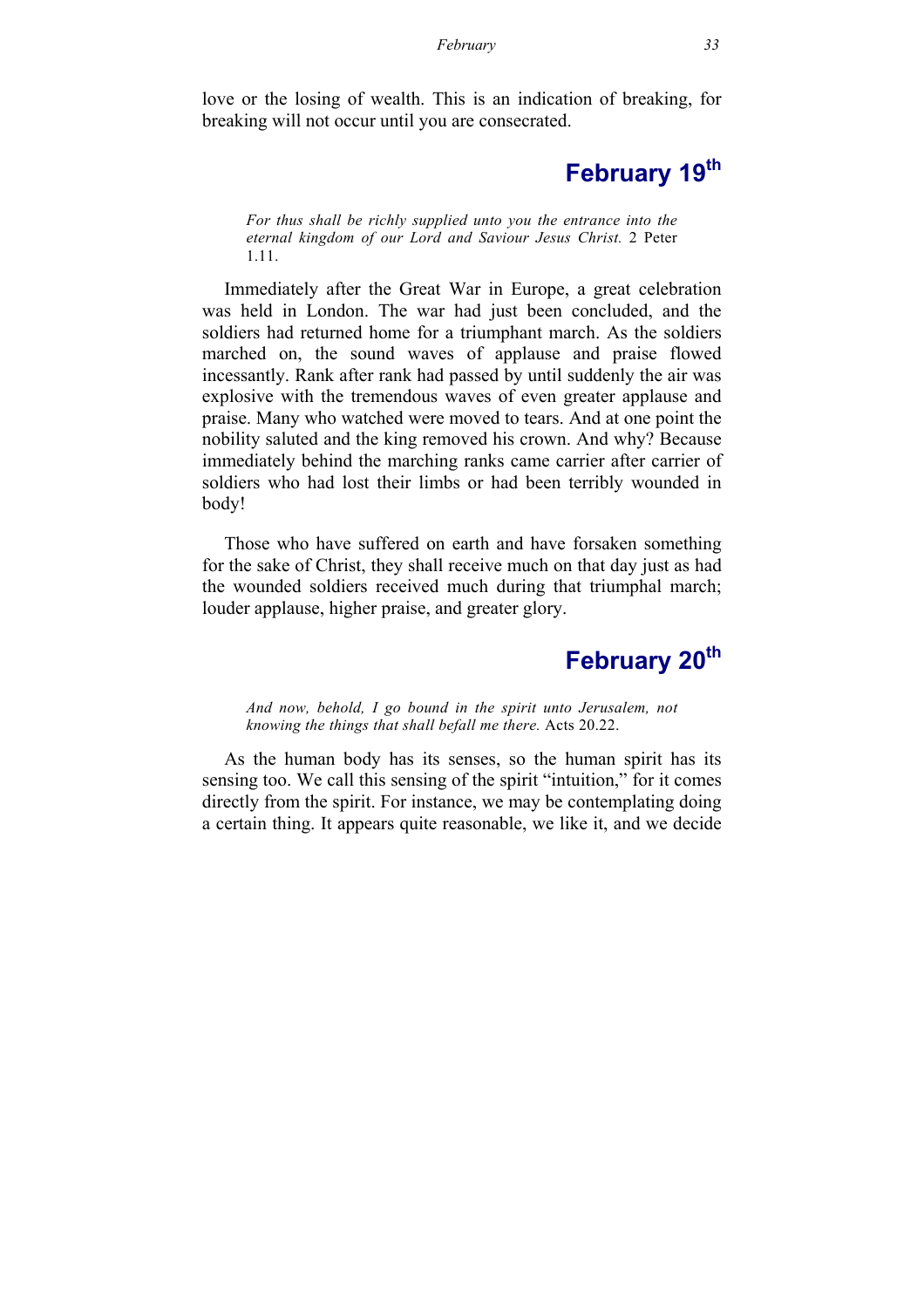to go ahead. Yet somehow within us is a heavy, oppressive, unspeakable sensing which seems to oppose what our mind has thought, our emotion has embraced, and our will has decided. It seems to tell us that this thing should not be done. This is the *restraint of intuition*.

Or take another yet opposite example. A certain thing may be unreasonable, contrary to our delight, and very much against our will. But for some unknown reason there is within us a kind of constraint, urge or encouragement for us to do it. If we do, we will feel comfortable inside. This is the *constraint of intuition*.

#### **February 21st**

#### *And he would have passed by them.* Mark 6.48.

In verse 48 something very special is mentioned. It states that as He was walking on the water, the Lord "would have passed by them"! Many people are surprised when they read this: it seems as if the Lord is not going to the disciples. But actually there is no problem here. For since the Lord orders His disciples to go to the other side—to Bethsaida—then to Bethsaida will He naturally go upon coming down from the mountain. The Lord will not go somewhere else to wait for them. He seeks them in the very way which He has commanded the disciples to travel. Now if they had turned aside, the Lord would not have met them nor turned aside to wait for them. How serious this is.

I sometimes wonder if the Lord were to order me to be in Shanghai but I were to go instead to Nanking, whether I would be raptured when the Lord comes? For rapture takes place in the way of the Lord's appointment. And will I not miss the rapture if I am not there? Each one of us is responsible for where he is.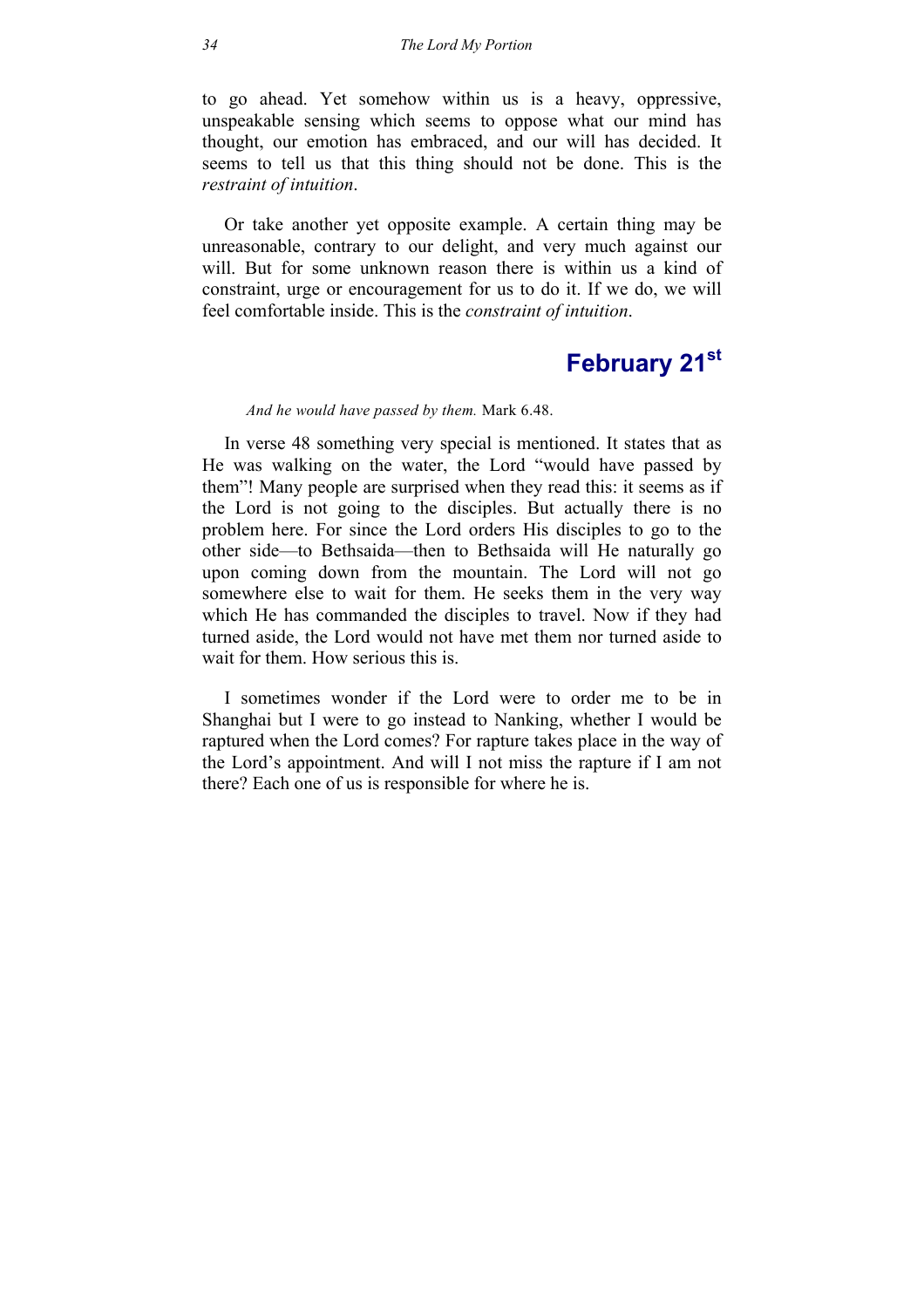

*And they, having heard the king, went their way; and lo, the star, which they saw in the east, went before them, till it came and stood over where the young child was.* Matthew 2.9.

"The star, which they saw in the east"—This was the same star which they had seen at first. If we wish to be assured of God's guidance, there should be the appearing of the star the second time after its first emergence. This is a spiritual principle. The second showing of the star verifies the accuracy of its first appearance.

God said to Abram: "Unto the land that I will show thee" (Gen. 12.1). If after the first step was taken there was no confirmation with the second word from God, this first step might be our own error. The revelation that follows a revelation proves the correctness of the earlier step. The verifying of a revelation with another revelation is a divine principle continually to be remembered.

#### **February 23rd**

*But Moses' hands were heavy . . . and Aaron and Hur stayed up his hands, the one on the one side, and the other on the other side; and his hands were steady until the going down of the sun.*  Exodus 17.12.

Each of us is but one member of the body of Christ, and consequently we cannot live without the protection of other brothers and sisters. Even Moses' hands needed the support of Aaron and Hur. If even Moses needed the support of other members, what about us?

The gates of Hades cannot prevail against the church. This very thing the Lord Jesus himself promised and declared (see Matt. 16.18). Yet our Lord has never promised God's children that they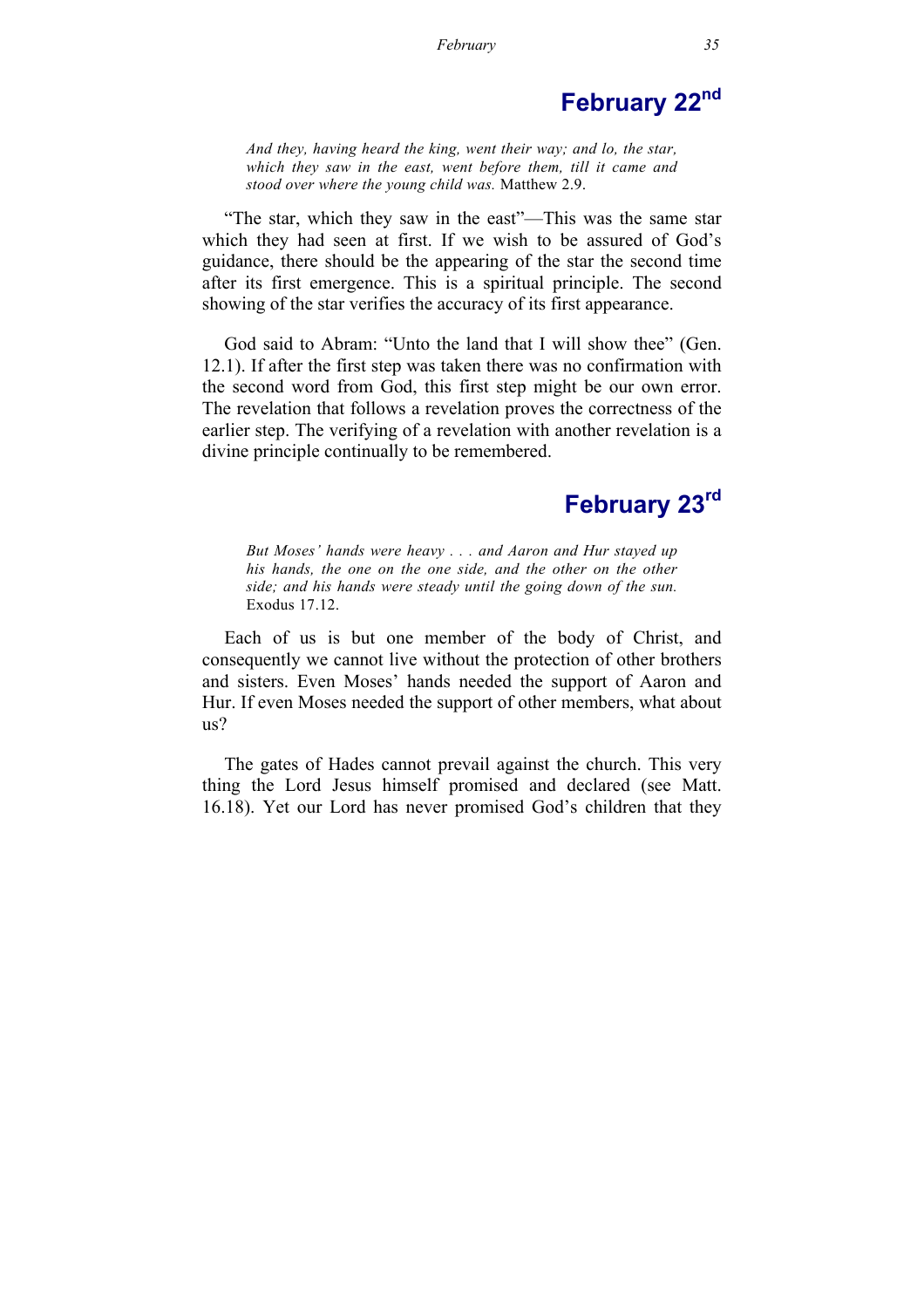could be independent or leave the church. Spiritual warfare is not a personal affair, it is a body task. And hence, in order to obtain the needed protection, we must go to the brethren. Let us never think of ourselves as individually competent and "go it alone."

### **February 24th**

*Know ye not that they that run in a race run all, but one receiveth the prize? Even so run; that ye may attain.* 1 Corinthians 9.24.

Soon after a person is saved he is set by God on a specific course that lies ahead of him. The entire life of a Christian can be likened to running a race. Yet this is not a racing towards the goal of eternal life. On the contrary, only the person who has eternal life is qualified to run. No, the result of this race is that some of the participants are to be crowned while others will not be.

What is meant by the crown? The crown represents the kingdom. It signifies reigning, having dominion and glory. And thus to obtain the crown means to gain the kingdom—that is to say, to reign with the Lord Jesus. For a Christian, having eternal life is already a settled matter, but having the kingdom depends on how that Christian runs.

#### **February 25<sup>th</sup>**

*For I know that in me, that is, in my flesh, dwelleth no good thing. for to will is present with me, but to do that which is good is not.* Romans. 7.18.

Romans 6 speaks of our co-death with Christ; Romans 7 speaks of the battle between the new and the old lives; and Romans 8 speaks of the victory in the Holy Spirit. Both verse 6 and verse 11 of Romans 6 tell us that the death of our "self" is a fact. Why, then, do many believing in this truth—fail to experience the victory of Romans 8? It is because they have not failed enough.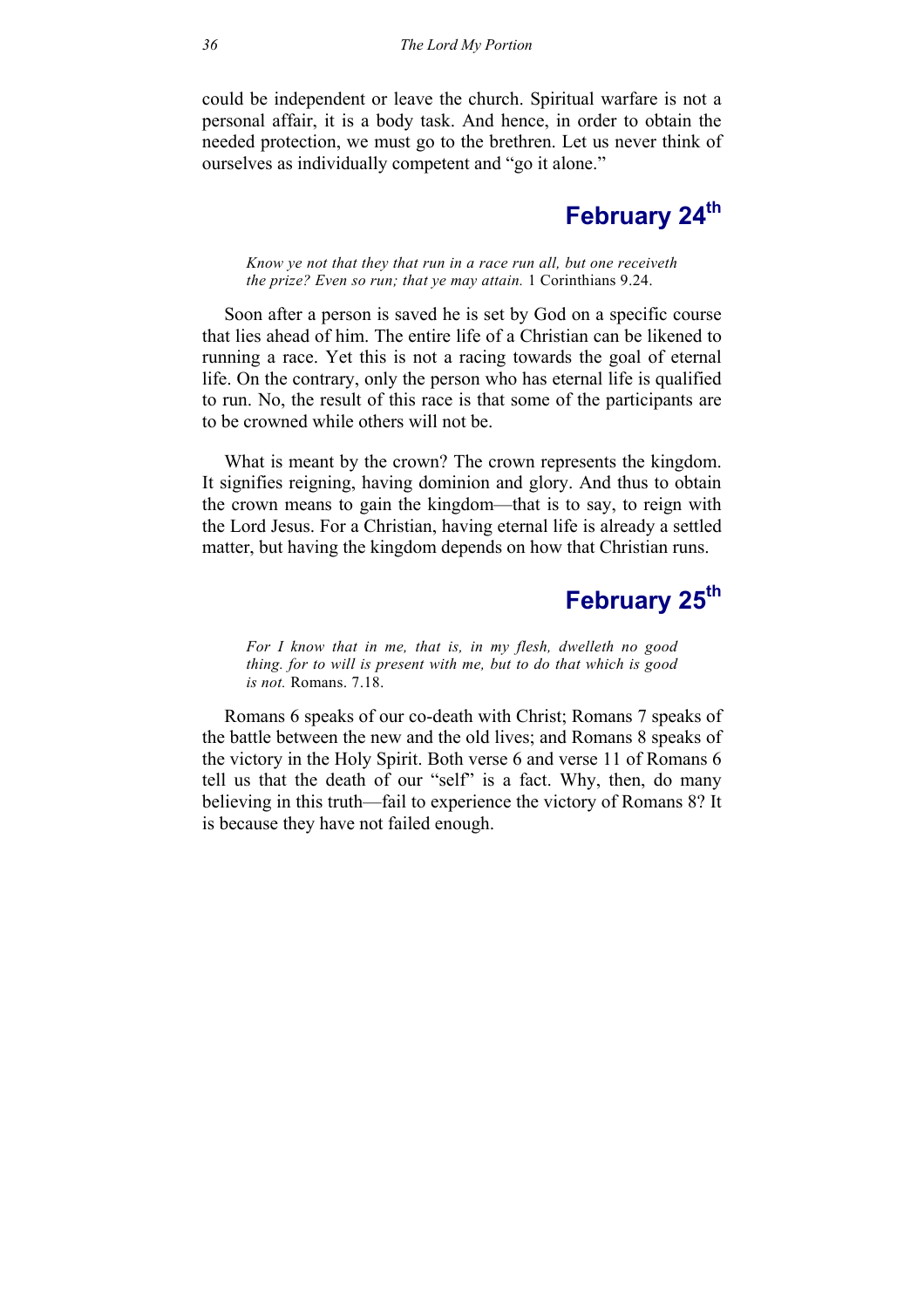God will let a believer fall until he willingly acknowledges, "I am sold under sin! There is no good in me!" Not till then will he know that except a power comes from outside, he is hopeless and helpless. But then will we cry out: "Wretched man that I am! Who shall deliver me?" When he really perceives how corrupt he is, he will then know and acknowledge that unless Christ rescues him he cannot overcome sin.

## **February 26<sup>th</sup>**

#### *Holding forth the word of life, that I may have whereof to glory in the day of Christ.* Philippians 2.16.

We must hold forth the word of life. We must bring out the word of life and lift it up for people to see. The Bible never implies we can testify only with our life and not with the lips as well. We should open our mouth to testify among our relations, friends, and those with whom we are in contact. It is true that Jesus in the Gospel of Matthew says, "Ye are the light of the world" (5.14); but in the same Gospel He also declares: "Every one therefore who shall confess me before men, him will I also confess before my Father who is in heaven" (10.32). If you are able to believe and to do, then believe also that you can shine with your life and testify with your mouth in the midst of those among whom you live. In so doing, Paul says you are perfect.

# **February 27th**

*And when they came to the threshing-floor of Nacon, Uzzah put forth his hand to the ark of God, and took hold of it; for the oxen stumbled. And the anger of Jehovah was kindled against Uzzah, and God smote him there for his error, and there he died by the ark of God.* 2 Samuel 6.6, 7.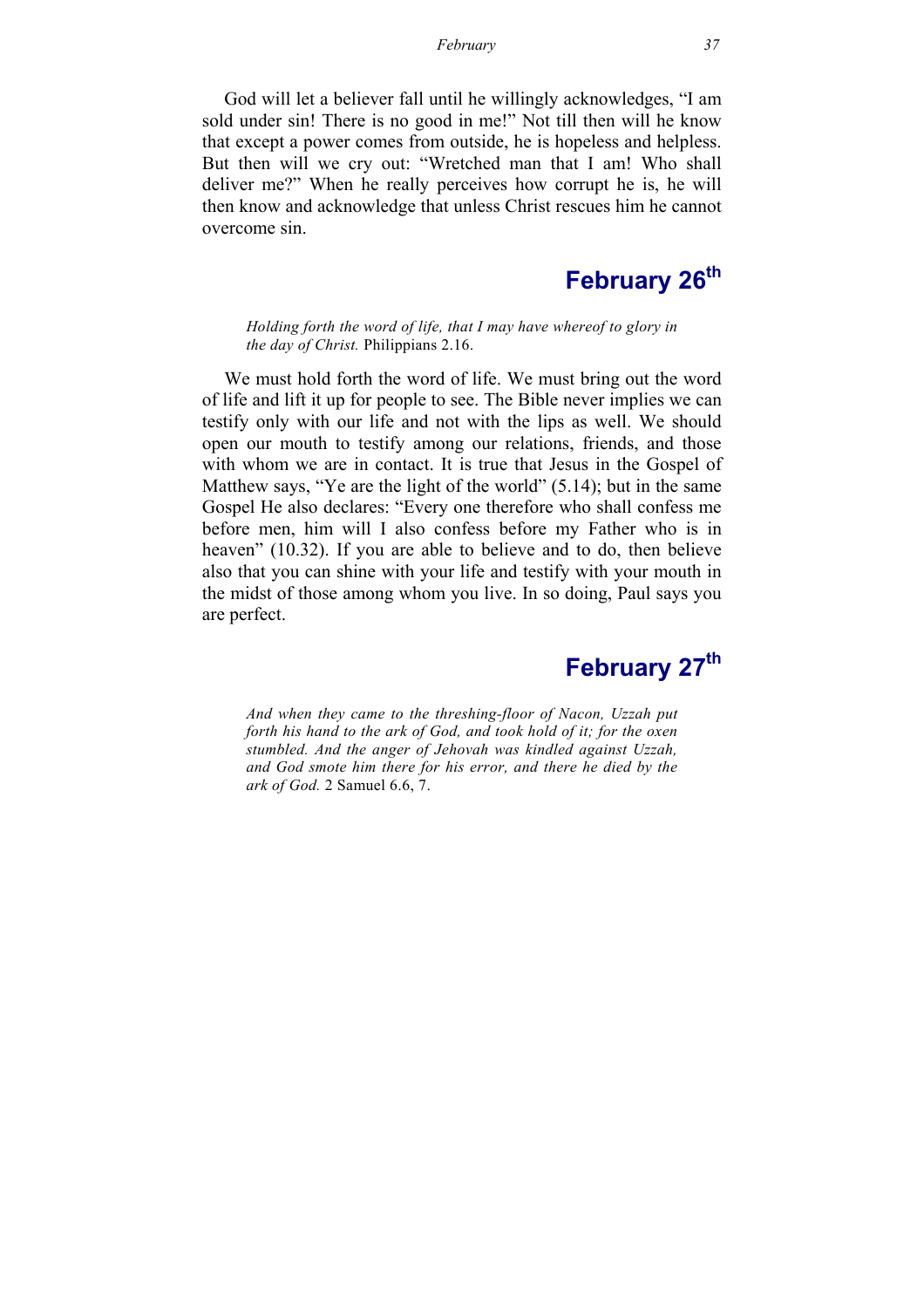Before David was made king, the ark had been captured by the Philistines. At that time there had been no Uzzah to safeguard it; nevertheless, it was well able to defend itself. For recall that whenever it was removed from place to place, it never once faltered, although it did not have the care of either Uzzah or any other Israelite: the Philistines could not do anything to it.

Now, though, the ark was back among God's own people. Did it therefore need any man to hold it? Here must we see the sin of Uzzah. The ark was well able to defend itself among enemies; would it now require the care of man among the Lord's own people? God, you will remember, had always wanted the ark to be borne by the Levites, but the people of Israel had now put it on an oxcart. Yet should it fall, this would have to be its own business. Any stretching of the hand of man would only destroy God's testimony. Hence God would not allow Uzzah to go untouched.

## February 28<sup>th</sup>

#### *Christ, who is our life.* Colossians 3.4.

Christ is victory! Christ is patience! What we need is not patience or gentleness or love, only Christ. He must have the preeminence in all things. Christ lives out patience, gentleness and love through us. What do we deserve but death. We are not fit for anything but death. When God created Adam He gave the latter a command to keep. Yet God does not *re*-create us in the same fashion. He instead puts us in the place of death while He himself lives out His will in us. We should not only see that there is a Saviour who died in our stead on Calvary, but even more so realize that this same One lives in us and for us now.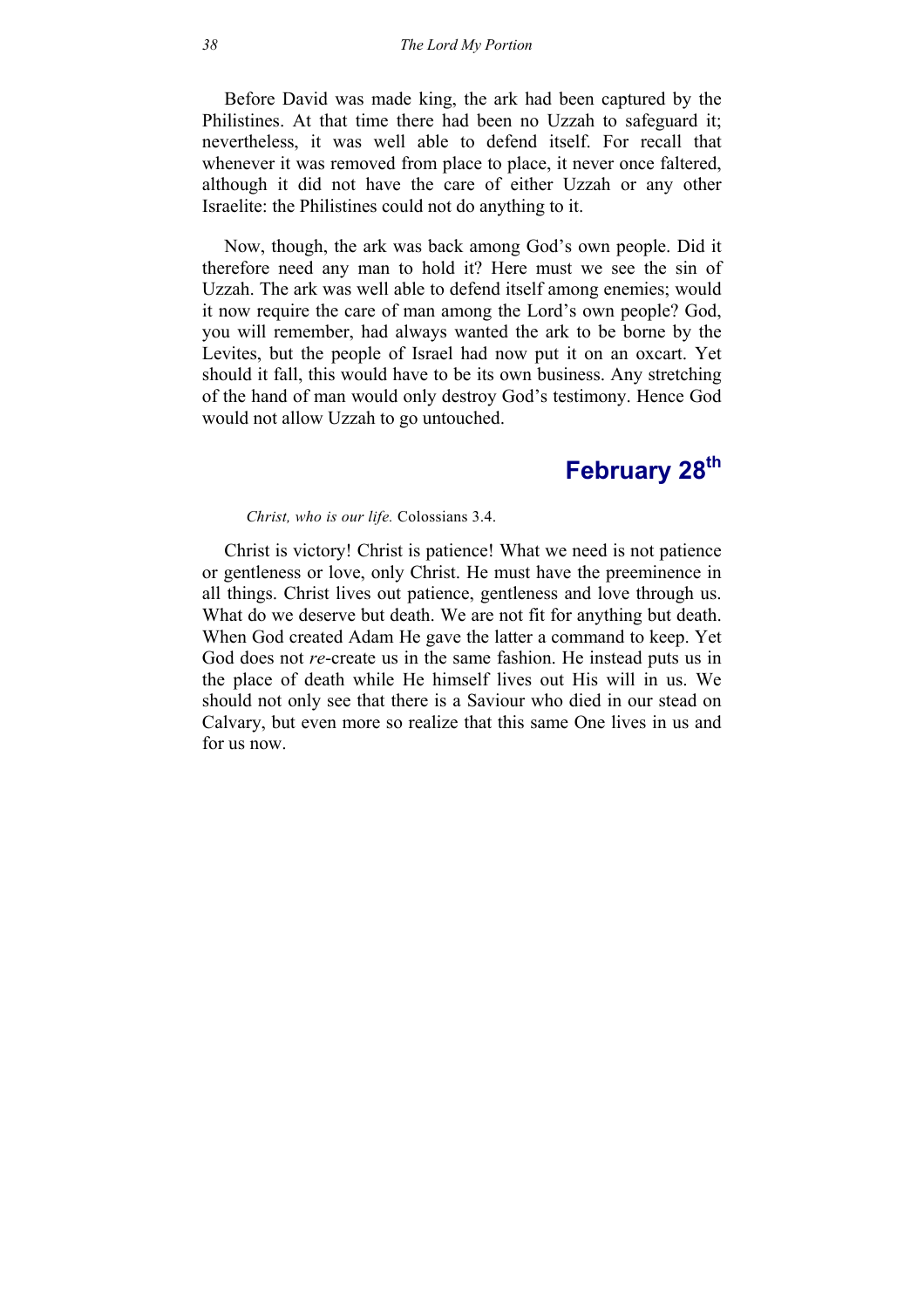## February 29<sup>th</sup>

*In whom we have our redemption, the forgiveness of our sins.*  Colossians 1.14.

Suppose a Christian has sinned and he asks God to forgive him. Do you know when God forgives him? Some say pray until there is peace in the heart, for this is the evidence of forgiveness. Are there not many who have committed many sins and yet their hearts are quite at peace? Are there not also many whose sins have been forgiven but they still feel unpeaceful? How utterly undependable is man's feeling. In case a Christian has sinned, how long will you tell him he must pray before he can receive forgiveness? Let it be known that over nineteen hundred years ago Christ had already borne your sins away; that you have already died in the death of Christ, and hence you have already received forgiveness.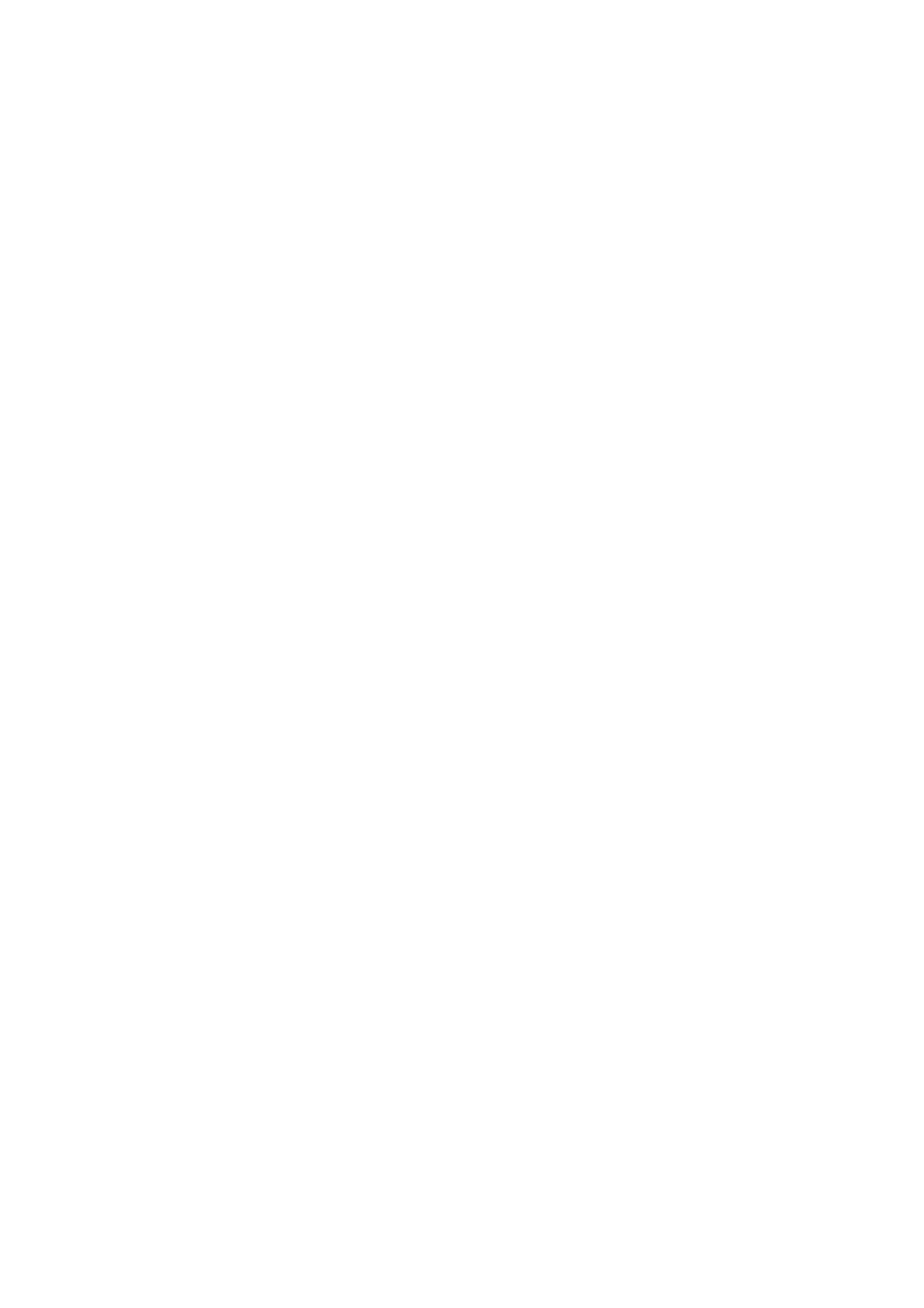## **March 1st**

*The Father loveth the Son, and hath given all things into his hand.* John 3.35.

In eternity past God has predetermined to establish a house over which the second person in the Godhead, the Son, shall rule. He has given all things to the Son as His inheritance. All things are of the Son, through the Son, and to the Son. The Father plans, the Son inherits whatever the Father has planned, and the Holy Spirit accomplishes all that the Father has planned. The Father is the Planner, the Son is the Heir, and the Holy Spirit is the Executor. The love of the Father towards the Son commences in eternity past. He is the Beloved of the Father. Even in eternity the Father has loved the Son. When the Son comes to the world the Father still declares, "This is my beloved Son" (Matt. 3.17). The Father loves the Son and has given all things into His hands.

### **March 2nd**

*Now when the Pharisee [Simon] that had bidden him saw it, he spake within himself, saying, This man, if he were a prophet, would have perceived who and what manner of woman this is that toucheth him, that she is a sinner.* Luke 7.39.

This sinful woman had continually incurred the mockery and disdain of men, plunging her into self-shame. Yet here was Jesus who—so holy yet so approachable—permitted her to stand behind Him and weep at His feet. She wept as a means of pouring forth her agony due to sinning; she wept to discharge the hidden things in her heart; she wept to complain that there was no deliverer; and she wept to express her hope of a Saviour. However, her weeping did not gain Simon's sympathy; it instead precipitated his silent criticism. Indeed, the tears of sorrow for sin was something a self-righteous Simon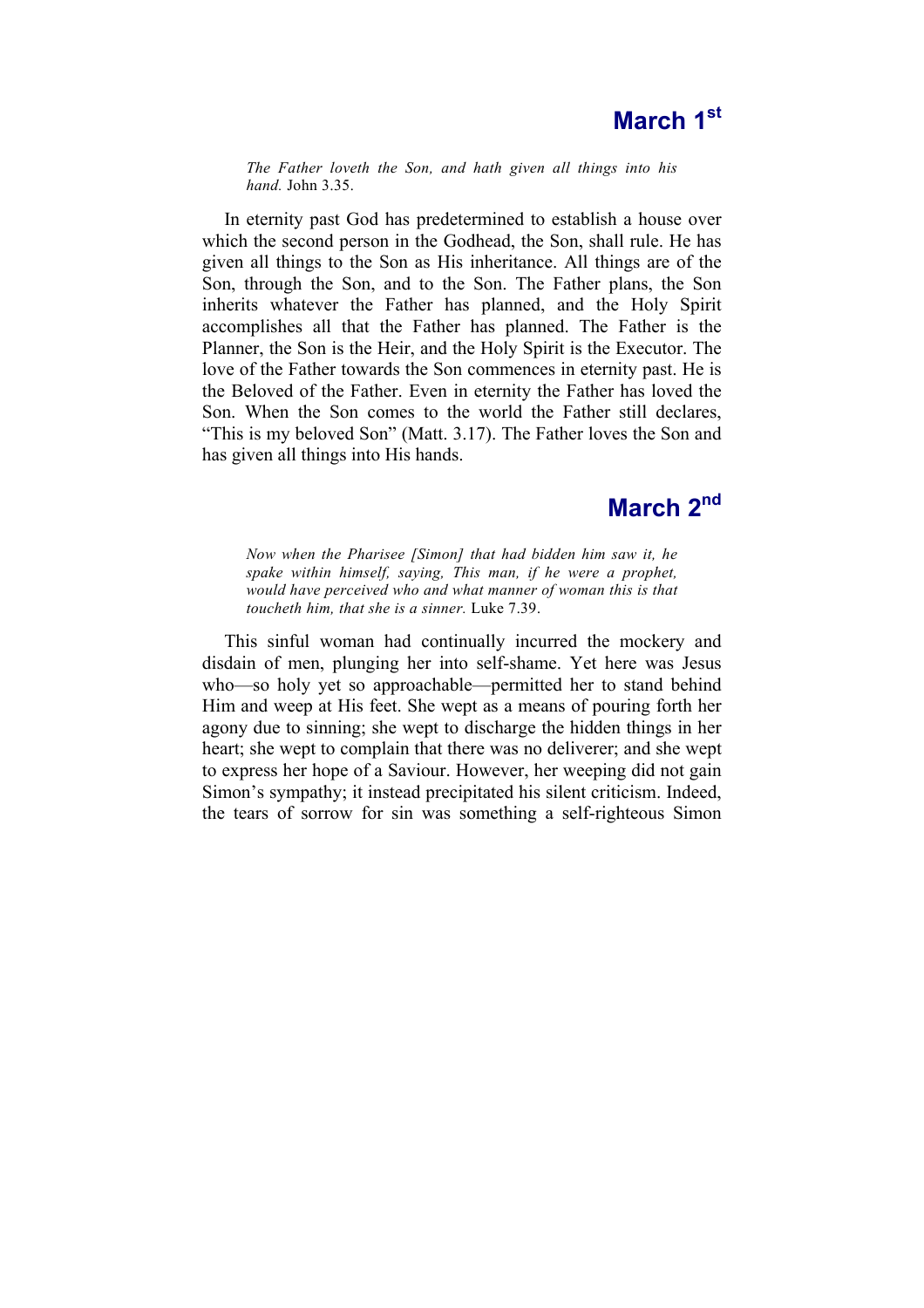could never understand. But this Jesus understood! He first corrected Simon and then testified for the weeping woman, saying, "Her sins which are many are forgiven." This forgiveness has become a gospel to many great sinners ever since.

### **March 3rd**

*Pray ye therefore the Lord of the harvest, that he send forth laborers into his harvest.* Matthew. 9.38*.* 

Here is one of the greatest spiritual principles: Whatever the Lord has in His heart to do, He first calls the disciples to pray. Only after they have prayed to the Lord of the harvest to send forth laborers are they sent out by Jesus. The chain of prayer is (1) initiated by God, (2) prayed by men, and (3) the work accomplished in accordance with God's will. God answers prayer so as to achieve His will. And this is why one once said that prayer is laying down tracks for the will of God to run on.

Jesus asked the disciples to pray that the Lord of the harvest would send forth laborers. After a while, those who were sent out were these very disciples. As we pray for a certain thing, God is preparing us to be willing to do the very same thing.

## **March 4th**

*In those days cometh John the Baptist, preaching in the wilderness of Judea.* Matthew 3.1.

The emphasis of John's work is different from that of our Lord's work. John stresses repentance, because he is sent to prepare the way of the Lord. For this reason he stands in a different position from that of the Lord with respect to the world.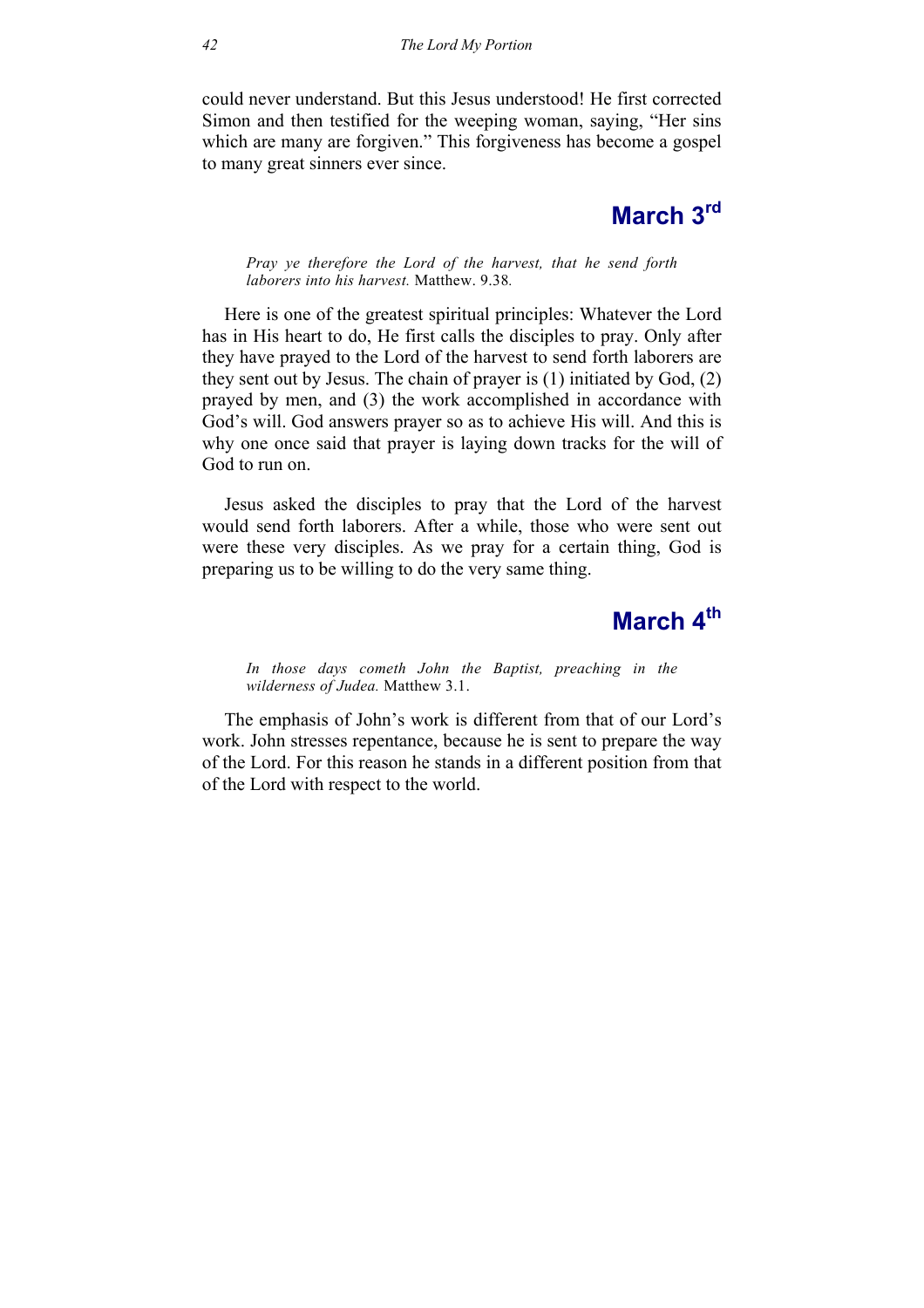John makes the wilderness his home, whereas the Lord accepts the city as His inn. John comes to make people weep, but the Lord comes to make them dance. John causes people to weep, as though he were wearing sackcloth; the Lord, however, causes people to dance, as though He were supplying the music. A complete salvation is first to weep and then to dance. In other words, repentance plus **belief** 

## **March 5th**

*And the eye cannot say to the hand, I have no need of thee: or again the head to the feet, I have no need of you.* 1 Corinthians 12.21.

The Lord distributes His work to all, and everyone has his share. We must not think of ourselves more highly than we ought to think. We should be faithful to the portion which the Lord has given each of us; but we should also respect the portion He gives to others. Many young people possess a kind of competitive attitude in which they are always comparing what they have with that which others do not have and what they do not have with that which others have. Actually, such comparison is absurd. How can we add a chair to a table? Are they one or two? A table plus a chair equals a table and a chair. If we are asked which is better, the hand or the eye, we can only answer that the hand and the eye are both good. He who has seen the body of Christ recognizes the functions of all the members. He looks at himself as only one among many members. He will not project himself to a distinctive position in order to compare himself favorably with others or even to occupy another's place.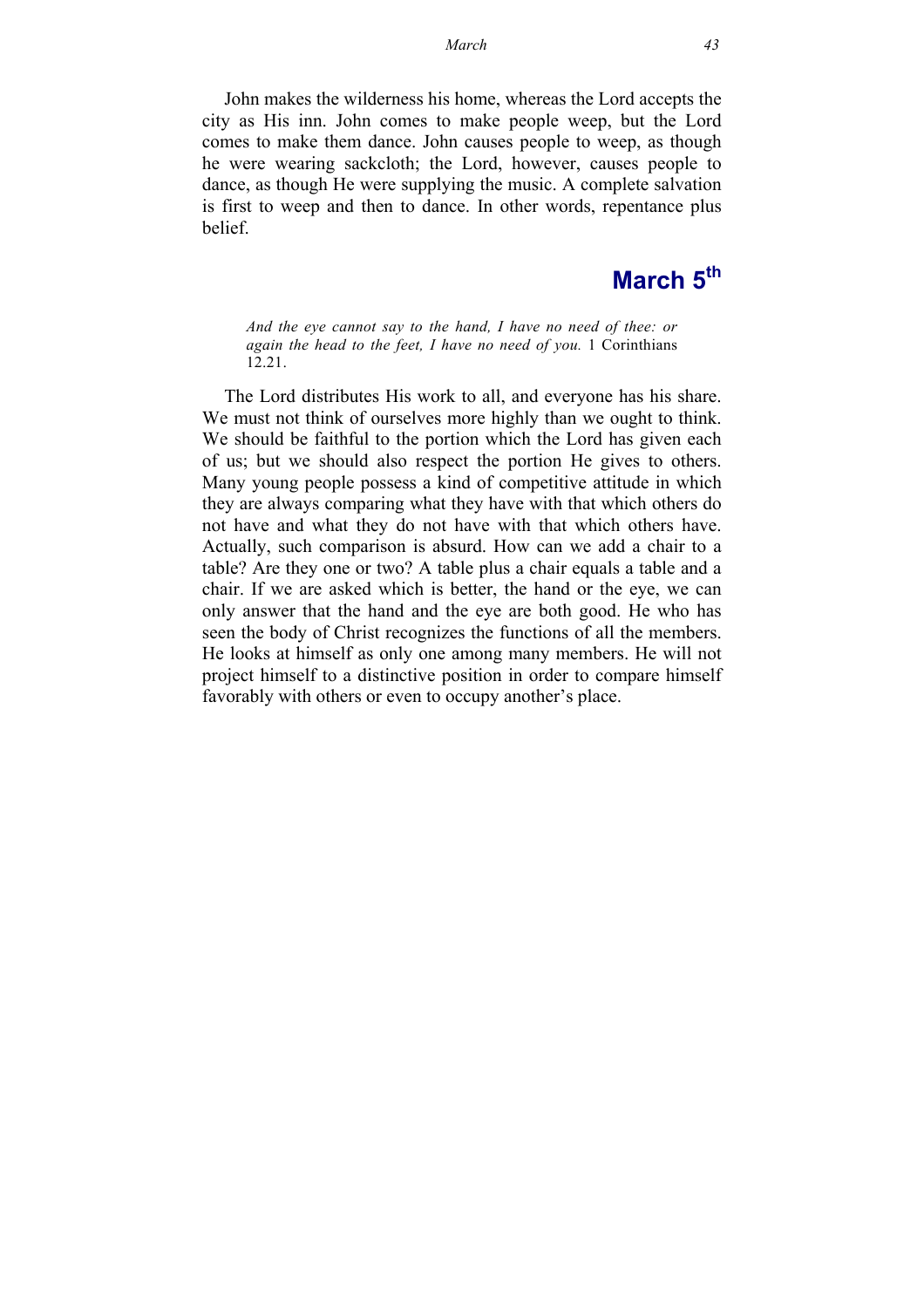## **March 6th**

*Knowing this, that our old man was crucified with him, that the body of sin might be done away, that so we should no longer be in bondage to sin.* Romans 6.6.

The sin here points to that sinful nature which reigns in man. The old man speaks of the self which delights in listening to sin. And the body of sin means this body of ours which is sin's puppet and which actually sins. Thus sin reigns within as master. It directs the old man to cause the body to sin. The old man represents all which comes from Adam; the old man naturally inclines toward sin. He it is who steers the body to sin. In order for us not to sin, some have suggested that the root of sin needs to be eradicated from within; whereas others have expressed the thought that we must harshly suppress the outside body. Yet God's way is totally different from man's. He neither eradicates the root of sin nor ill-treats the body; instead, He deals with the old man. "Our old man *was* crucified with him."

### **March 7th**

*If any man would come after me, let him deny himself, and take up his cross, and follow me.* Mark 8.34.

We do not know what the way of the cross is. We do not realize that all which comes our way is permitted by God. Whatever is against our will, whatever causes us to be misunderstood, makes us suffer, blocks our way, or shatters our hope is a cross given by God to us. Yet how do we face such a thing? Do we resist in heart? Do we complain to people? Do we long to avoid these difficulties?

Whenever God allows a cross to fall on us, He has a particular reason. Each cross has its spiritual mission, that is to say, it is sent to accomplish something special in our life. If we endure according to God's will—as the Lord Jesus endured the cross (noting, however,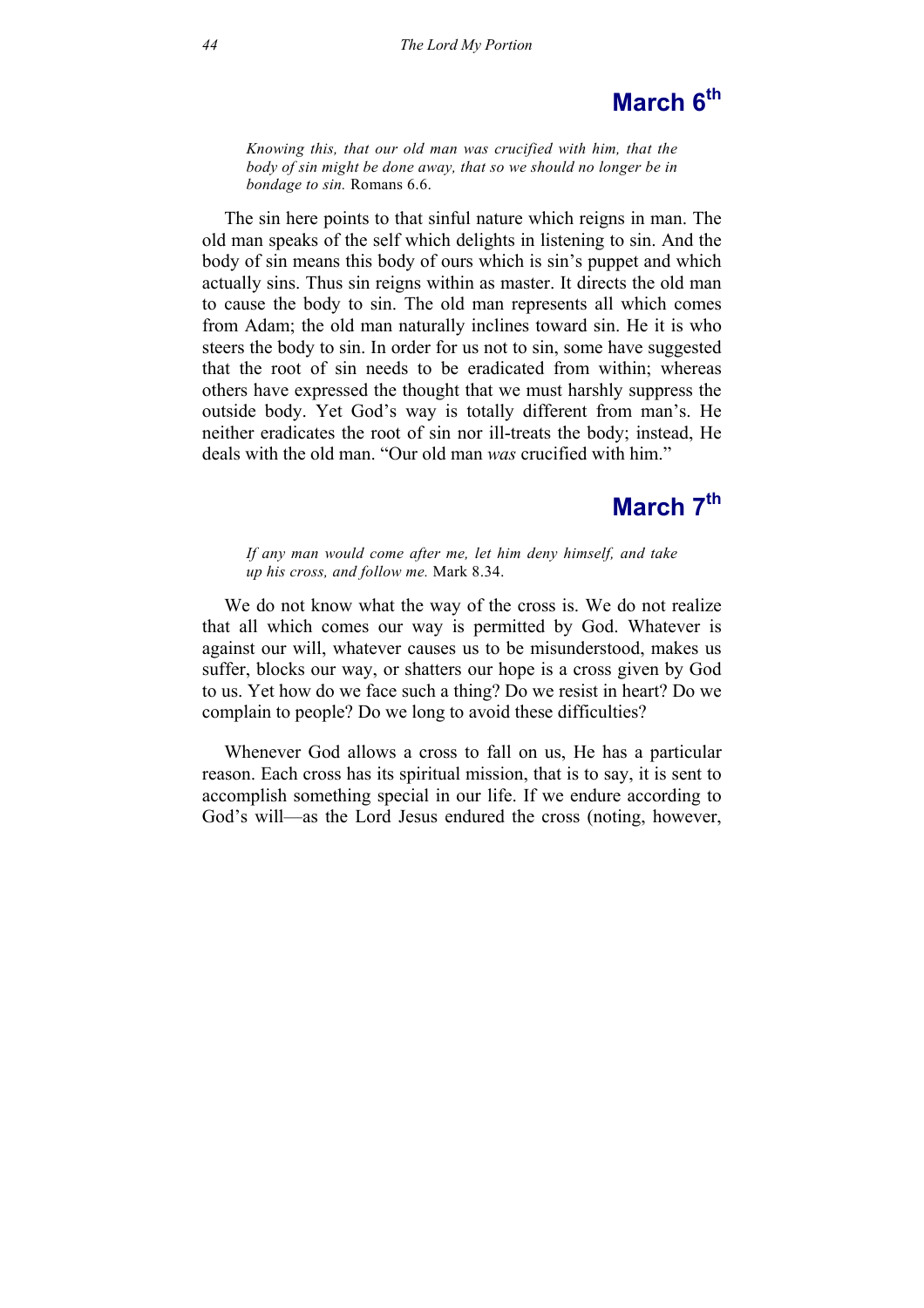that *His* cross is to atone for sin whereas *ours* is not)—our natural life will be further dealt with and we shall have a greater capacity for being filled with the resurrection life of the Son.

## **March 8th**

*But be ye doers of the word, and not hearers only, deluding your own selves.* James 1.22.

We often misunderstand the word "do." We take it to mean that after we have heard and known the word of God we must try our best to do what we have heard and known. But this is not the meaning of "do" in the Bible. True, we need to will to do what we have heard. Yet the "do" of the Scriptures is not the doing with our own strength, it is instead allowing the Holy Spirit to *live out* through us the word of the Lord which we know. It is a kind of life, not just a kind of works. And in having the life, we will quite naturally have the works. But to produce a few works cannot be deemed fulfilling the "do" of the Bible. We ought to exercise our will to cooperate in life with the Holy Spirit so that we may live out what we know.

### **March 9th**

*For the foolish, when they took their lamps, took no oil with them: but the wise took oil in their vessels with their lamps.* Matthew 25.3, 4.

The foolish prepared no oil apart from what was already in the lamp. The wise have extra oil in their vessels. Oil in the *lamp* speaks of the Holy Spirit who dwells in every regenerated person. A Christian, even a beginner, has the indwelling Holy Spirit.

But oil in the *vessel* means more than the indwelling of the Holy Spirit; it speaks of being *filled* with the Holy Spirit. The indwelling Holy Spirit is received at the time of regeneration, but the filling of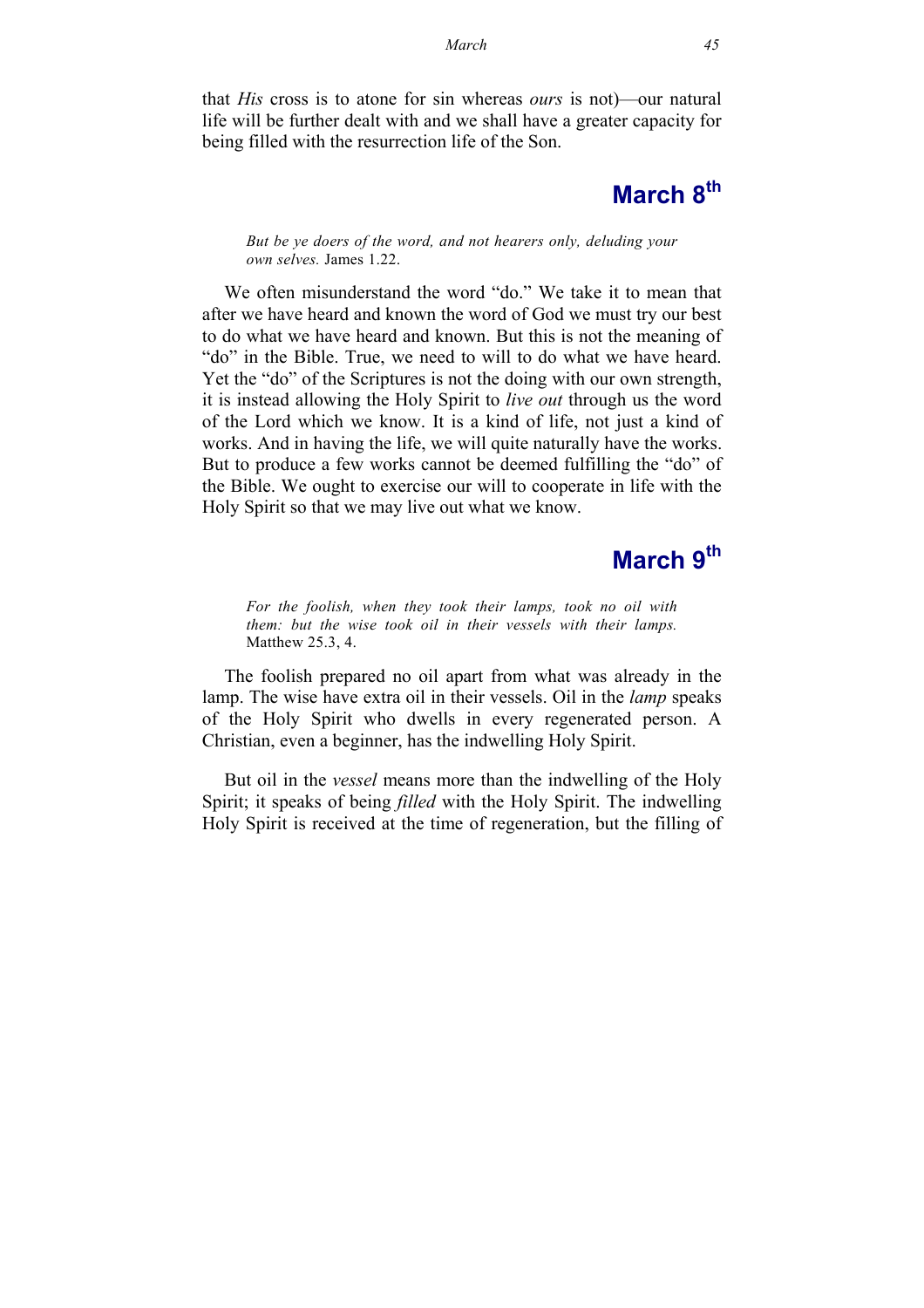the Holy Spirit comes through continual seeking following the moment of regeneration. Each believer has the Holy Spirit, yet not all have the fullness of the Holy Spirit. People may not be able to detect whether or not we have the oil twice over; and we may indeed get by without any trouble today, but on that future day we will be found out. Are we willing to pay the price?

### **March 10th**

*No man rendeth a piece from a new garment and putteth it upon an old garment; else he will rend the new, and also the piece from the new will not agree with the old.* Luke 5.36.

The Bible does not tell us to improve ourselves, since the Lord has already done it all. Jesus Christ has borne our sins on the cross; and there He says, "It is finished." He has completed the work and nothing is therefore left to be done. Today we do not need to do anything except to confess that our garment is torn, that we are corrupted and are unable to do any good, and to ask Him to give us a new garment. But if you will to do good, you will have to will it again and again and again. You ought to know that aside from trusting the redemption which the Lord Jesus has accomplished once and for all, there is no other way of salvation.

## **March 11th**

### *And to wait for his Son from heaven, whom he raised from the dead, even Jesus.* 1 Thessalonians 1.10.

A brother during the first year of his salvation spent much time in searching the Scriptures. He studied especially concerning the second coming of the Lord. He managed to analyze the events surrounding the Lord's return. And as a result, he felt fairly proud of himself. One day he met a sister who had deep experience with the Lord. They conversed together on the second coming. She, however, did not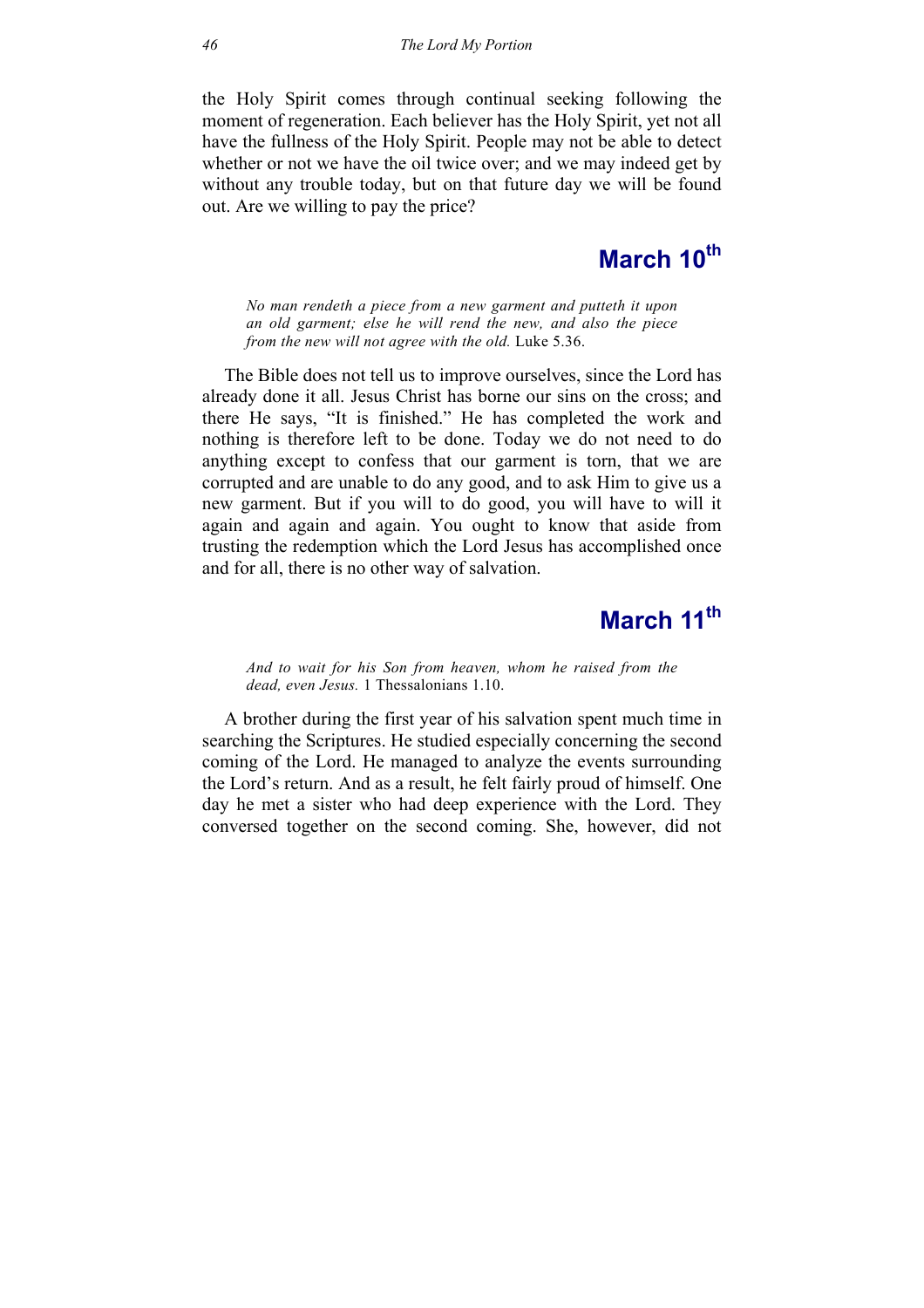analyze as he did. What she stressed was how to wait for the Lord's return. On that day, that brother learned a deep lesson. He had been one who *talked* about the second coming of the Lord Jesus, but here was another person who was *waiting* for the Lord's return. Whoever merely talks about Jesus' second coming is poor, whereas the one who waits for the Lord's return is quite rich.

### **March 12th**

*Looking unto Jesus the author and perfecter of our faith.*  Hebrews 12.2.

Our eyes must "look unto Jesus the author and perfecter of our faith." According to the original, it may be translated as "looking away unto Jesus"—meaning that we are to look away from all the other things around us and look only to Jesus. We do not look at anything but Jesus only. By looking to Him we may run the straight path. There are many things around us which may easily affect our attention and divert us from our goal. Only by looking away to Jesus will we be kept running in God's course.

### **March 13th**

*Jesus therefore said, When ye have lifted up the Son of man, then shall ye know that 1 am.* John 8.28.

We really ought to shout Hallelujah, for Christ "NOW IS"! Christians are in contact with this Christ who "NOW IS"—they are communicating with such a Christ as this—they are related to the God who NOW IS, so that all spiritual things are "now is" to the Christians.

How frequently you have burdens, trials, and problems. So you pray to God, yet no relief seems to come. The more you pray, the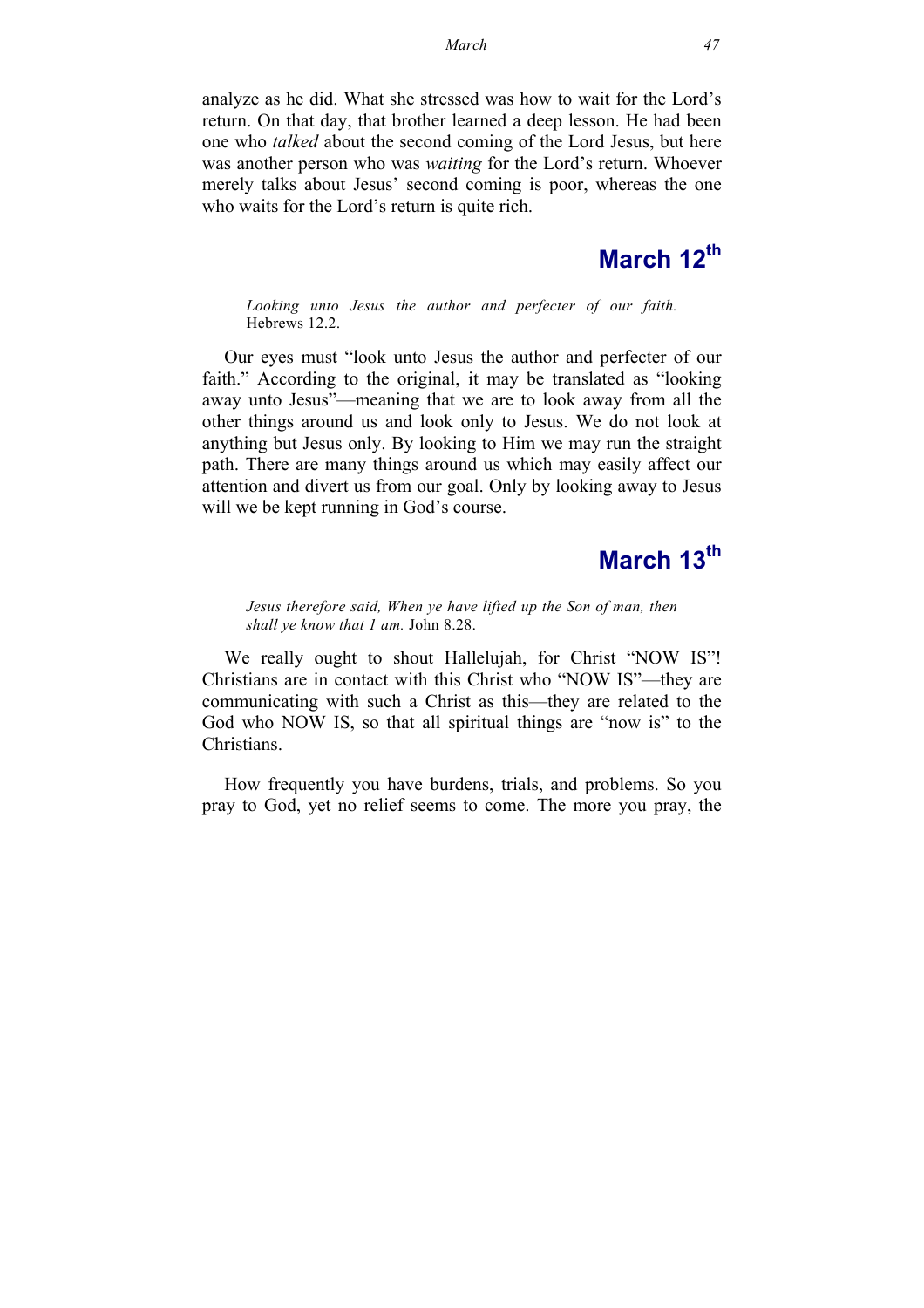more complicated matters appear to be, as though no amount of prayers will help. You should realize that you have been standing on the wrong ground as you prayed, for you have been limiting God with time. You have been waiting for things to happen in the future, yet nothing has happened. Let us thank God that we can instead put the future and today together. Let us ask God to cause us to see that our Lord is the God who "NOW IS" —that whoever touches this point touches the secret of communicating with Him.

## **March 14th**

*Ye know that the rulers of the Gentiles lord it over them, and their great ones exercise authority over them. Not so shall it be among you. but whosoever would become great among you shall be your minister.* Matthew 20.25, 26.

The church is not like the nations which have their rulers and great ones. For 'all ye are brethren" (Matt. 23.8). It is not only unscriptural but also a violation of the command of the Lord to have a religious hierarchy. To rule and to teach people spiritually is permissible, but to rule over people positionally is absolutely forbidden. The bishops, elders, pastors, teachers, and so forth in the Bible are spiritually instituted. We should faithfully serve the Lord and seek to please Him only. It is sinful to entertain the thought of gaining a higher position through service.

## **March 15th**

*For we must all be made manifest before the judgment-seat of Christ.* 2 Corinthians 5.10.

From the time we believe in the Lord, whatever we do or do not do will all await a time of reckoning. Reckoning here has nothing to do with salvation. Our walk (see 1 Cor. 3.10-15), speech, and even thoughts will all be presented at the judgment seat. If our faults are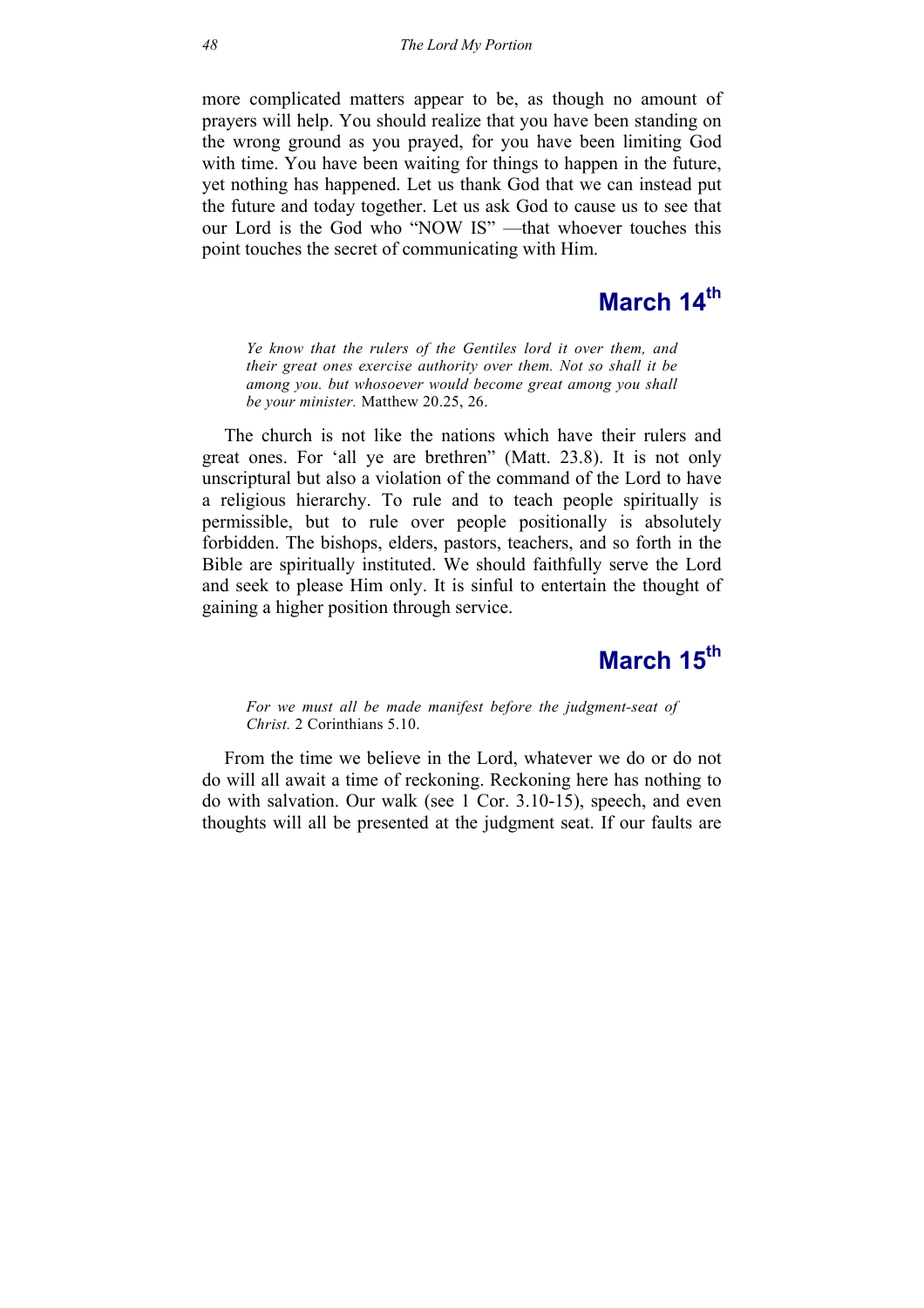under the blood, they have already been judged and will therefore not be recalled. But if they are not repented of and have not been put under the blood, there will have to be an accounting of them. Accordingly, let us learn to judge ourselves. The grace and love of God are manifested in the blood of the Lamb, but on the other hand His righteousness and holiness are revealed at the judgment seat of Christ. He will not overlook our unholiness.

### **March 16th**

*This I say therefore, and testify in the Lord, that ye no longer walk as the Gentiles also walk, in the vanity of their mind.*  Ephesians 4.17.

The vanity of the mind is what we commonly call building castles in the air. It is a vain thought. The mind of such a person is fully occupied with a kind of vain thought. There was once a story about a man who was asked to pray at the conclusion of the preacher's sermon. As he did so he could not help praying about his fifty-two strings of money (at the time, coins in China were tied to strings). This man's mind was preoccupied with the vain thought of money. How, then, could the life of God be released? Through this example, we can see that a person, thing, or event may each become a kind of vain thought and occupy our mind. Whenever our mind is usurped by any vain thought, God's life is choked.

## **March 17th**

*Worthy art thou, our Lord and our God, to receive the glory and the honor and the power: for thou didst create all things, and because of thy will they were, and were created.* Revelation 4.11.

When God created man He gave him a free will. There thus exist in the universe three different wills; namely, the will of God, the will of Satan the enemy, and the will of man. People may wonder why the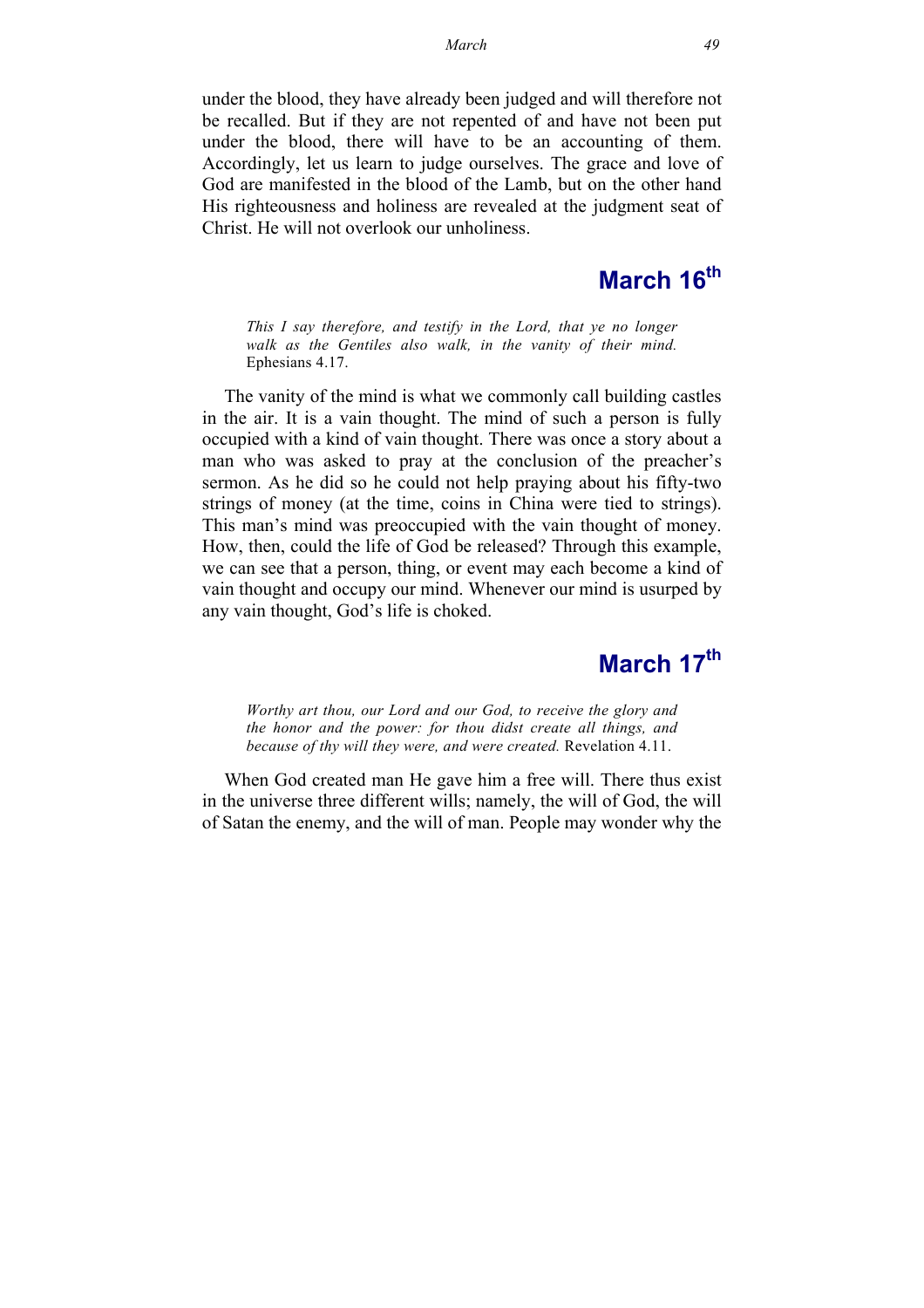Lord does not destroy Satan in a moment's time. The Lord could, but He has not done so. And why? Because He wants man to cooperate with Him in dealing with Satan. Now God has His will, Satan has his, and man has his too. God seeks to have man's will joined with His. He will not destroy Satan all by himself. We do not know entirely why God has chosen this way, but we do know He delights in doing it this way—namely, that He will not act independently; He looks for the cooperation of man. And this is the responsibility of the church on earth.

## **March 18th**

*And out of the ground made Jehovah God to grow every tree that is pleasant to the sight, and good for food; the tree of life also in the midst of the garden ...* Genesis 2.9.

The tree of life signifies the life of God, the *un*created life of God. Adam is a *created* being, and therefore he does not possess such uncreated life. Though at this point he is still without sin, he nevertheless is only natural since he has not received the holy life of God. The purpose of God is for Adam to choose the fruit of the tree of life with his own volition so that he might be related to God in divine life. And thus Adam would move from simply being created by God to his being born of Him as well. What God requires of Adam is simply for him to deny his created, natural life and be joined to Him in divine life, thus living daily by the life of God. Such is the meaning of the tree of life. The Lord wanted Adam to live by that life which was not his originally.

### **March 19th**

*That, according as it is written, He that glorieth, let him glory in the Lord.* 1 Corinthians 1.31.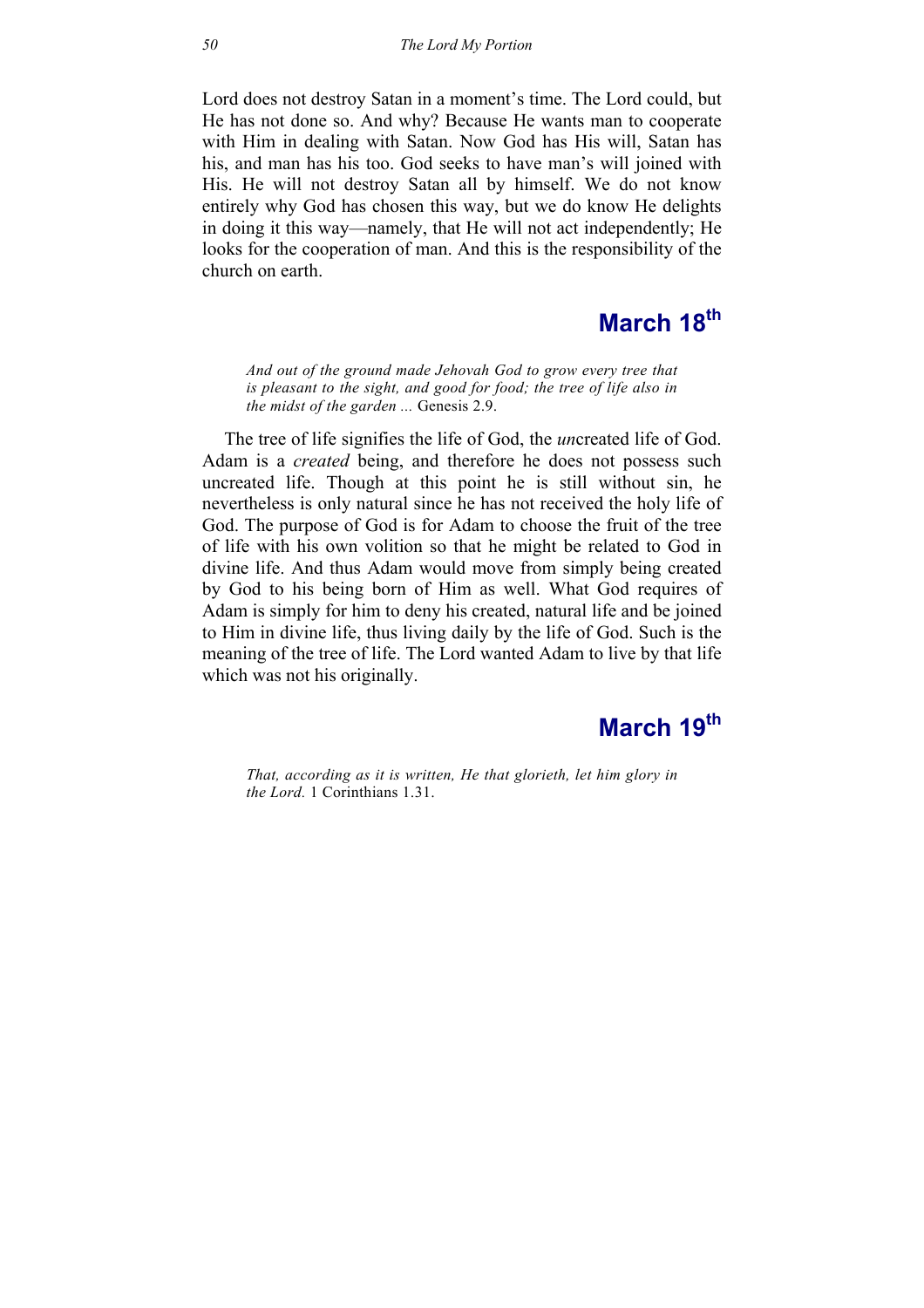Among the many truths which we have come to believe, there is none higher than that of our being "in Christ." This is the position the redeemed of the Lord obtain, according to the teaching of the New Testament. Nothing can be higher than this position, since the forgiveness of sins is in Christ, justification is in Christ, and sanctification is also in Christ. All spiritual blessings are in Christ. Everything is in Him. So that our being placed in Christ is a higher grace than any other we can ever receive. All that God gives to us is in His Son.

## **March 20th**

#### *We love, because he first loved us.* 1 John 4.19.

Love is not something forced. We love God because He first loved us. The more we love God, the closer we draw nigh to Him; the closer we are to Him, the better we know Him; and the better we know Him, the more we love Him and thirst after Him. A saint of God once said: "God gives us a heart which is so great that He alone can fill it." We may bemoan the smallness of our heart; nonetheless, all who have tasted of God will testify that the heart He has given us is a great heart indeed—a heart so big that anything less than Him can never fill it, for God alone can fill it! How much, then, does *our*  heart yearn after God?

### **March 21st**

### *Ye therefore shall be perfect, as your heavently Father is perfect.*  Matthew 5.48.

We truly know the standard laid down in the Bible for a Christian. We as followers of Christ must not follow our own will but be righteous as God is righteous and seek with singleness of heart His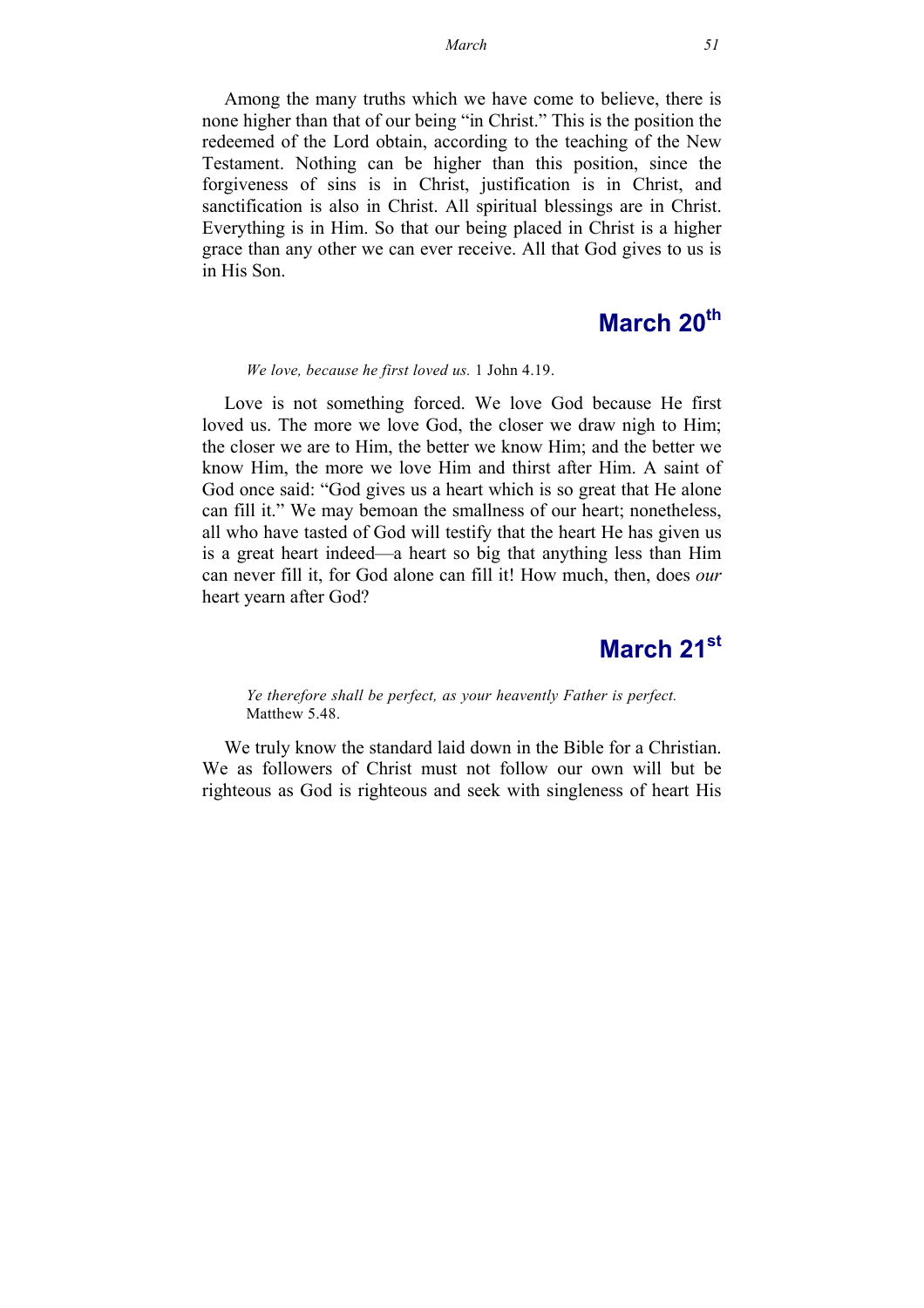kingdom. But are we really such in actuality? How frequently we sin. How often our heart is unclean, our temper often flares up.

In other words we ought but we cannot. Yet at the same time we acknowledge that Christ has already attained perfection. And hence all this demonstrates the fact that *only God himself can live up to the living standard He has established.* Put another way, we may say that it takes the same life to live the comparable kind of living. For example, only a bird can live a bird's life or an animal an animal's life. So that it may accurately be stated that only God can live God's life. And since Christ is God, therefore Christ alone can live God's type of living.

## **March 22nd**

*For the mind of the flesh is death; but the mind of the Spirit is life and peace.* Romans 8.6.

Just as the life of a man cannot afford to be momentarily interrupted, even so, the power given by the Spirit must always be renewed and supplied. What the Spirit of God does at one time may not be the same thing He will do every time. Each contact with Him brings in fresh power. Our communication with the Holy Spirit is not once and for all.

When, for example, we hear of other people's spiritual experience, we naturally will try to imitate. We expect God to lead us in the same way and grant us the same result. How often we are disappointed in this respect. God has to allow us to be frequently disappointed so that we will seek him by *directly* depending on the Holy Spirit.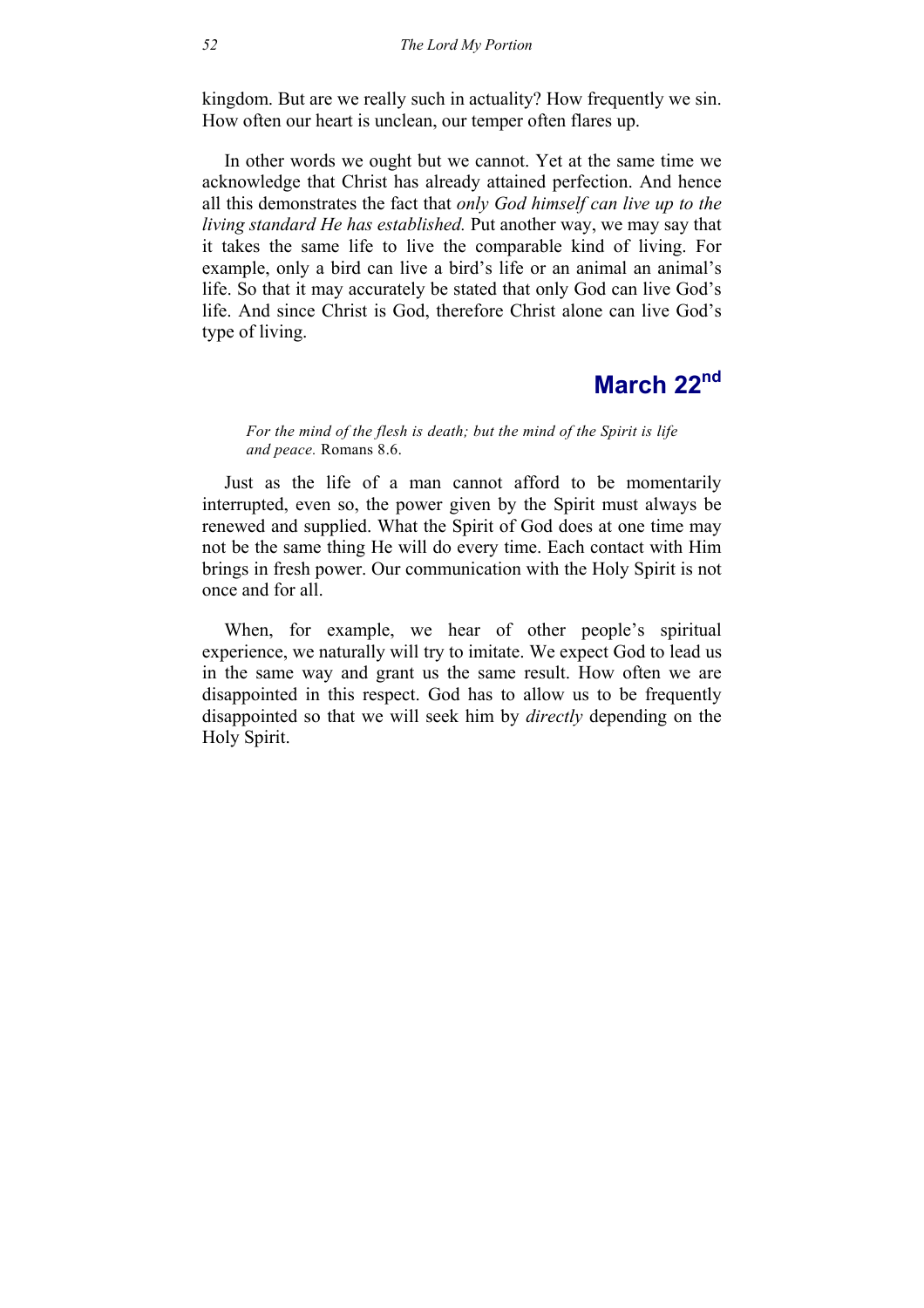## **March 23rd**

*The Pharisee stood and prayed thus with himself, God, I thank thee, that I am not as the rest of men ... or even as this publican.*  Luke 18.11.

Not only does this Pharisee trust in his own righteousness, but the Lord Jesus further states that he also "exalteth himself" (v.14). All who exalt themselves will go to hell. I am a preacher of the gospel, and I must say that in all the years of such ministry I have never seen a proud man saved. If anyone desires to be saved, he must acknowledge himself as a helpless sinner. He cannot save himself, nor can he rely on himself. He should confess that hell is his deserved portion and prostrate himself at the foot of the cross of Christ—asking for grace, and trusting in Jesus of Nazareth who was crucified in shame for his sake. How humbling this must be! Yet without humility, who will do it? Nothing under heaven requires more humility than believing in the Lord Jesus as Saviour.

## **March 24th**

*And I, brethren, when I came unto you, came not with excellency of speech or of wisdom, proclaiming to you the testimony of God.*  1 Corinthians 2.1.

Every one of us has natural talent—some with more, others with less. We tend at first to depend on our natural gifts to proclaim the cross which we have experienced. How eagerly we expect our audience to adopt the same view and share in the same experience. Yet somehow they are so cold and unreceptive, falling short of our anticipation. We do not realize that we are rather new in our experience of the cross, and that our natural good talents need also to die with Christ. Not until we discover that the work done by relying on natural ability can only please men for a time but does not impart to their spirit the *actual* work of the Holy Spirit, do we finally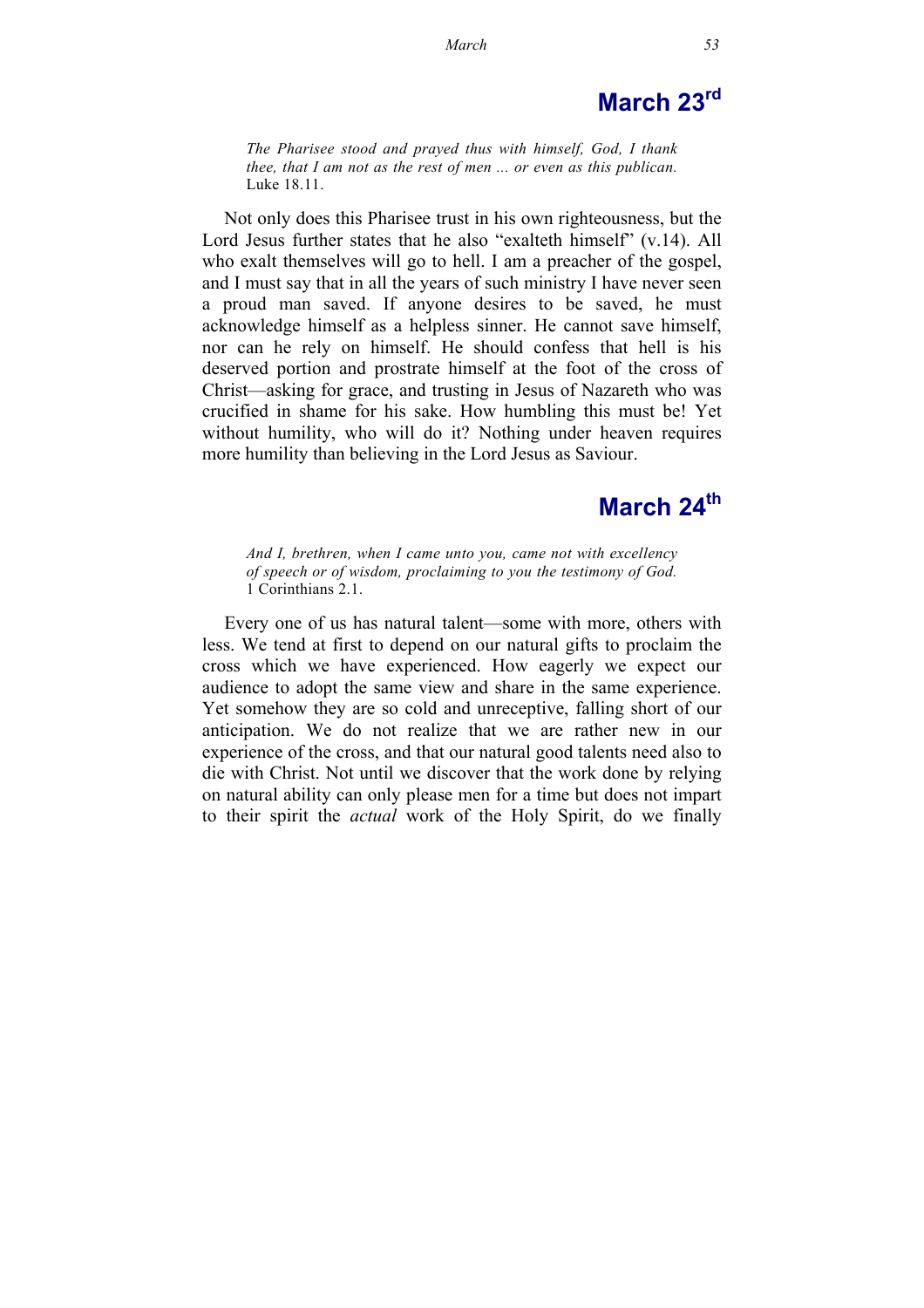acknowledge how inadequate is our beautiful natural talent and how necessary it is that we seek for greater divine power.

### **March 25th**

### *And thou shalt put the staves into the rings on the sides of the ark, wherewith to bear the ark.* Exodus 25.14.

At the four feet of the ark were four rings of gold, and the staves of acacia wood overlaid with gold were put into these rings to bear the ark. The staves remained in the rings of the ark; they were not to be taken from it. This meant that the ark might be carried out at any time. Hence the ark had a double use: On the one hand, it was the center of worship, having been placed in the holiest of all where God and men met. If anyone desired to worship God he had to go before the ark to worship, for without it no worship was possible. On the other hand, it served as the guide to God's people—it went ahead, with the people of Israel following suit. They could not go just anywhere they wished; they were required to follow the lead of the ark. Here we see symbolically how Christ leads us in the way that lies before us.

## **March 26th**

*But we have this treasure in earthen vessels, that the exceeding greatness of the power may be of God, and not from ourselves.* 2 Corinthians 4.7.

Do not think that there is very little in the earthen vessel, which metaphor Paul uses to refer to our physical body. We learn from Paul's second letter to the Corinthian believers that there is a tremendous treasure in our earthen vessels. But do we actually believe it?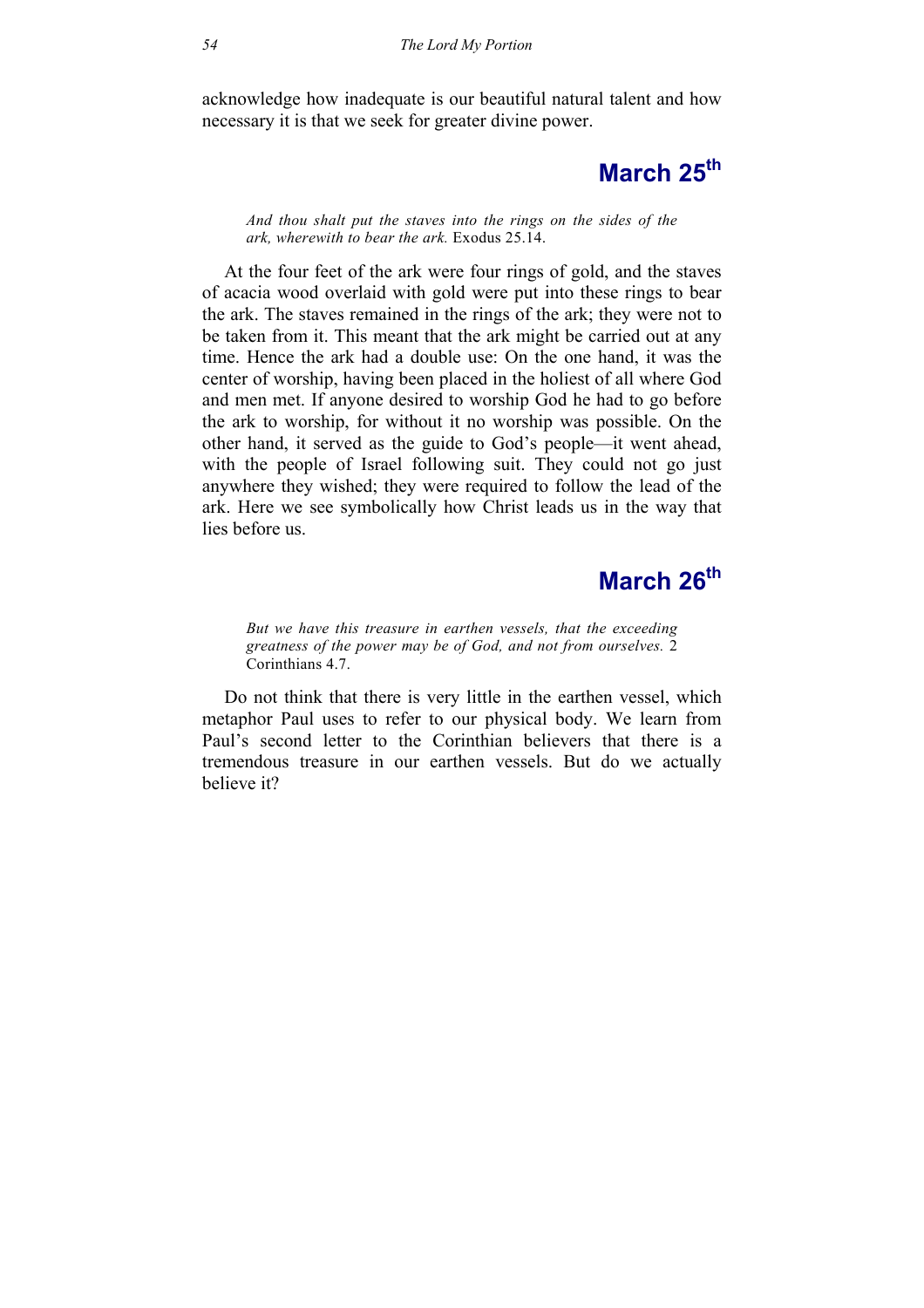God's children ought to know what they have obtained at the moment of new birth. It may have taken only a minute to have received the Lord and been born again but it will need thirty or forty years beyond that moment to discover what each received in that one precious moment. No child of God can fully know on earth the extent of what God has given him at the moment of regeneration. Nevertheless, blessed are those who know somewhat more.

### **March 27th**

*Seeing it is God, that said, Light shall shine out of darkness, who shined in our hearts, to give the light of the knowledge of the glory of God in the face of Jesus Christ.* 2 Corinthians 4.6.

The primary work of God's Spirit and God's word is to send light into darkness. Sin has so darkened man's mind that if he is left alone he will have no knowledge of himself as to how dangerous his position is and that perdition awaits him in the future. From the spiritual standpoint, he is completely in the dark for he does not even know he needs a Saviour. Neither his affection nor his reasoning will give him any light. But now the light of God comes. It shines into his heart. It actually sheds its light on the ruinous scene and reveals the fallen state of the creature. Nothing is changed except the darkness has been dispelled. None of the things revealed under the light can satisfy God's heart. Just as God's light shone upon the formerly dark world, even so, the Christ of God now shines upon the darkened heart of a sinner.

### **March 28th**

*And whether one member suffereth, all the members suffer with it; or one member is honored, all the members rejoice with it.* 1 Corinthians 12.26.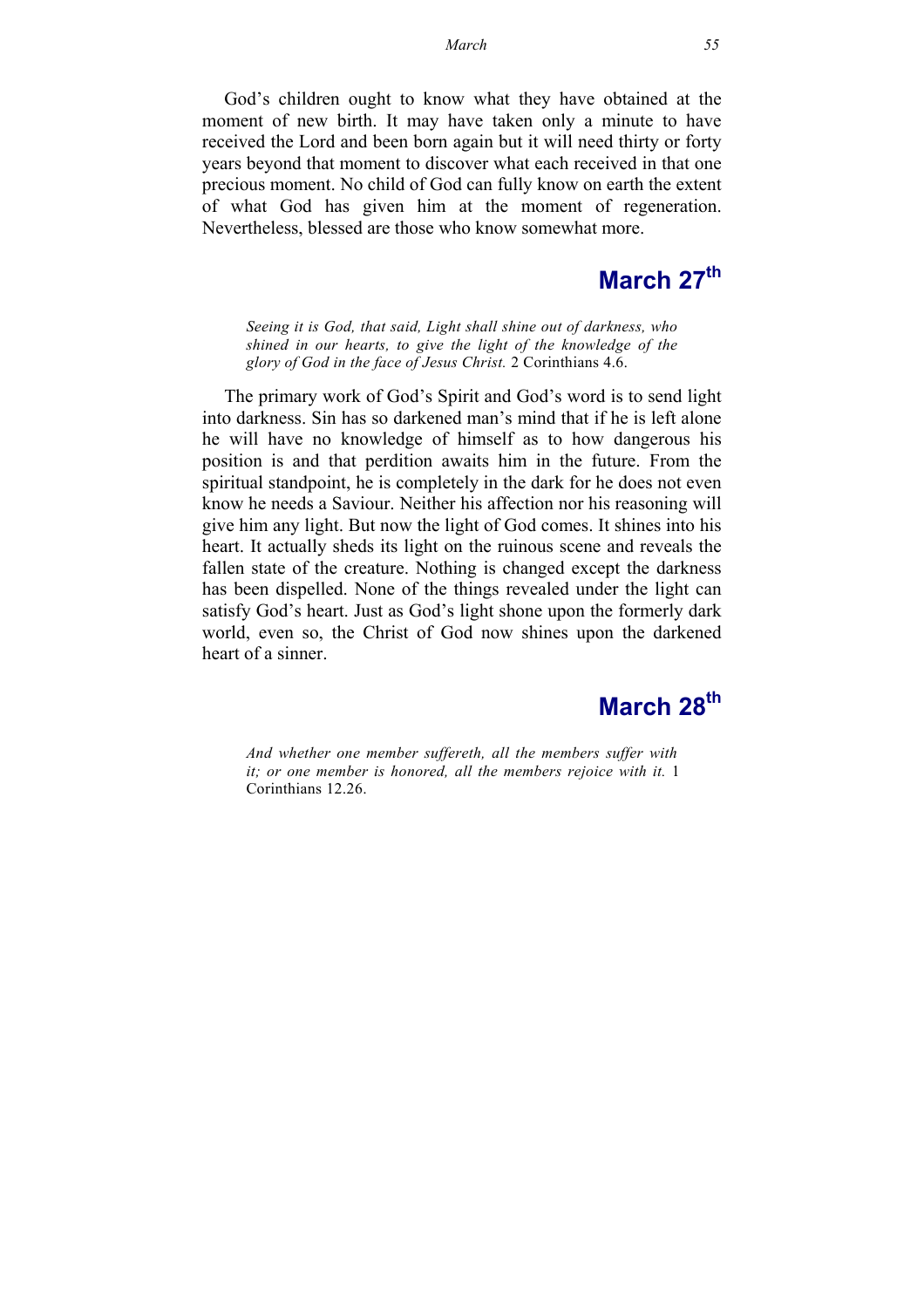Let us take the example of a person who may have had installed on his body an artificial leg. Now although it may appear to be almost the same as the other real leg, it nevertheless has no life in it. It therefore has no body consciousness; for when other members suffer, this artificial leg does not feel anything—when other members rejoice, the artifical limb senses no elation. All the other members have the same awareness because they all possess the one common life.

Life cannot be simulated, nor does it need to be. If there is life there is no need to pretend; if there is not life there is no possibility to pretend. A Christian who sees the body life will invariably have body consciousness with other members of the body of Christ.

### **March 29th**

*I have been a Nazirite unto God from my mother's womb; if I be shaven, then my strength will go from me, and I shall become weak, and be like any other man.* Judges 16.17.

Samson was a man who was full of power. The source of his power was in his hair. And as soon as his hair was shaved, Samson's power was lost. What was there about his hair to make him powerful? This hair of Samson's, we must remember, was the hair of a Nazirite. And a Nazirite in Bible times was one who was fully consecrated to God. And hence all real spiritual powers derived from the measure of one's consecration to the Lord. If our consecration is superficial, we shall be like a paralyzed person who has no power. But if our consecration to God is absolute, we will find the power. Therefore, no matter how and where we seek, we must be mindful continually that power is conditional upon man's consecration.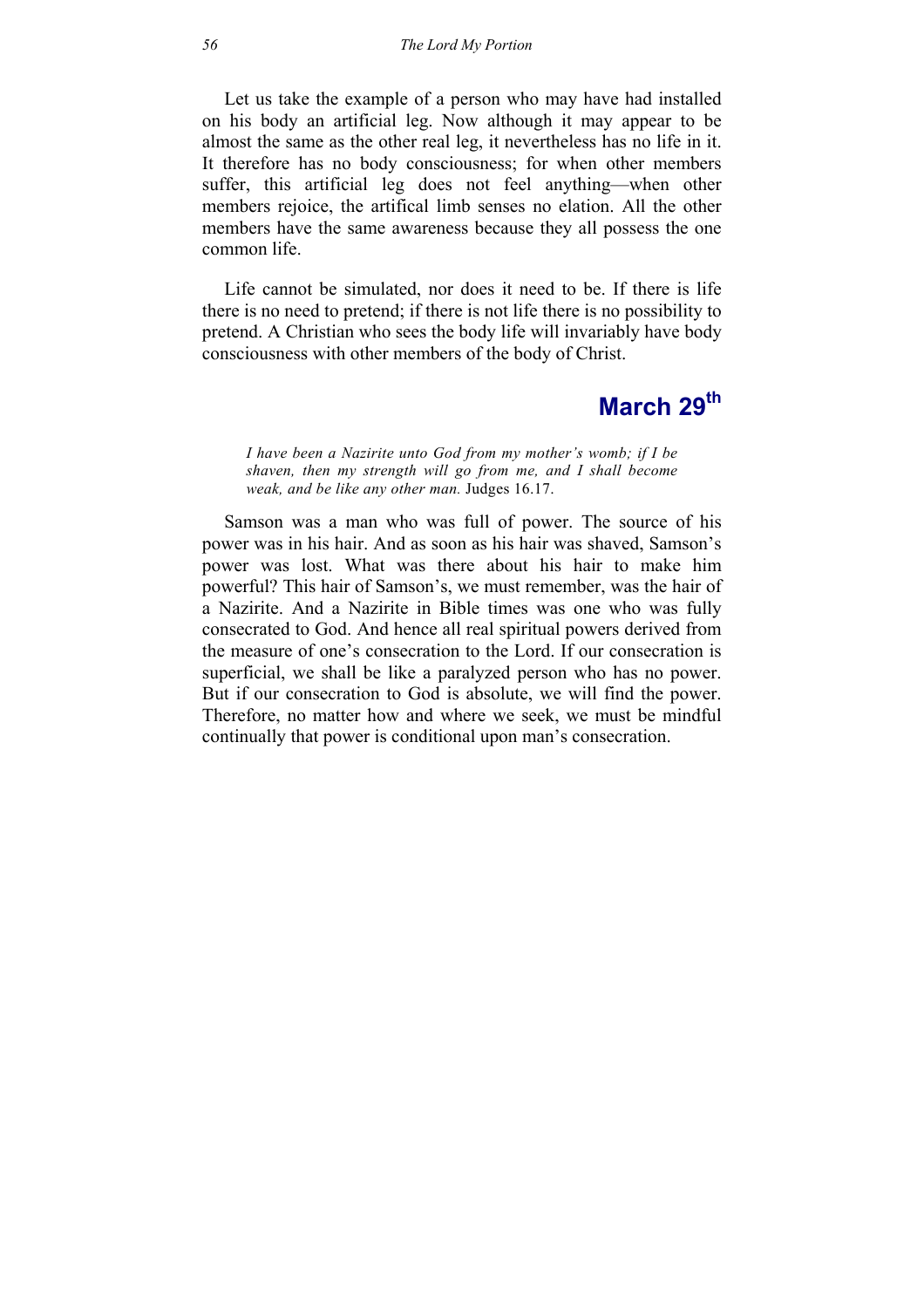## **March 30th**

*And he spake a parable unto them to the end that they ought always to pray, and not to faint.* Luke 18.1.

We need to get rid of an improper concept which holds that our God is very reluctant to answer prayer. To pray with persistency simply means that, having clearly recognized God's need, you keep on praying. Why does the Lord not answer immediately? Why should the days of His silence be prolonged? Here are at least two reasons: (a) that God needs a full reaction from His people concerning the thing with which He is concerned and in which He is deeply interested; and (b) that sometimes such constant prayer is necessary due to a certain kind of need or environment—because of the strongholds which Satan builds, more intensified prayer is required to destroy them.

### **March 31st**

#### *The fruit of the Spirit is love, joy, peace...* Galatians 5.22.

In examining the fruits of the Holy Spirit—which express Christian witness—we shall readily see that they are none other than selfless acts. What is love? Love is loving others without thinking of self. What is joy? It is looking at God in spite of self. Patience is despising one's own hardship. Peace is disregarding one's loss. Gentleness is overlooking one's rights. Humility is forgetting one's merits. Temperance is the self under control. And faithfulness is self-restraint. As we examine every Christian virtue, we will discern that other than being delivered from self or being forgetful of self, a believer has no other virtue. The fruit of the Holy Spirit is determined by one principle alone: the losing of self totally.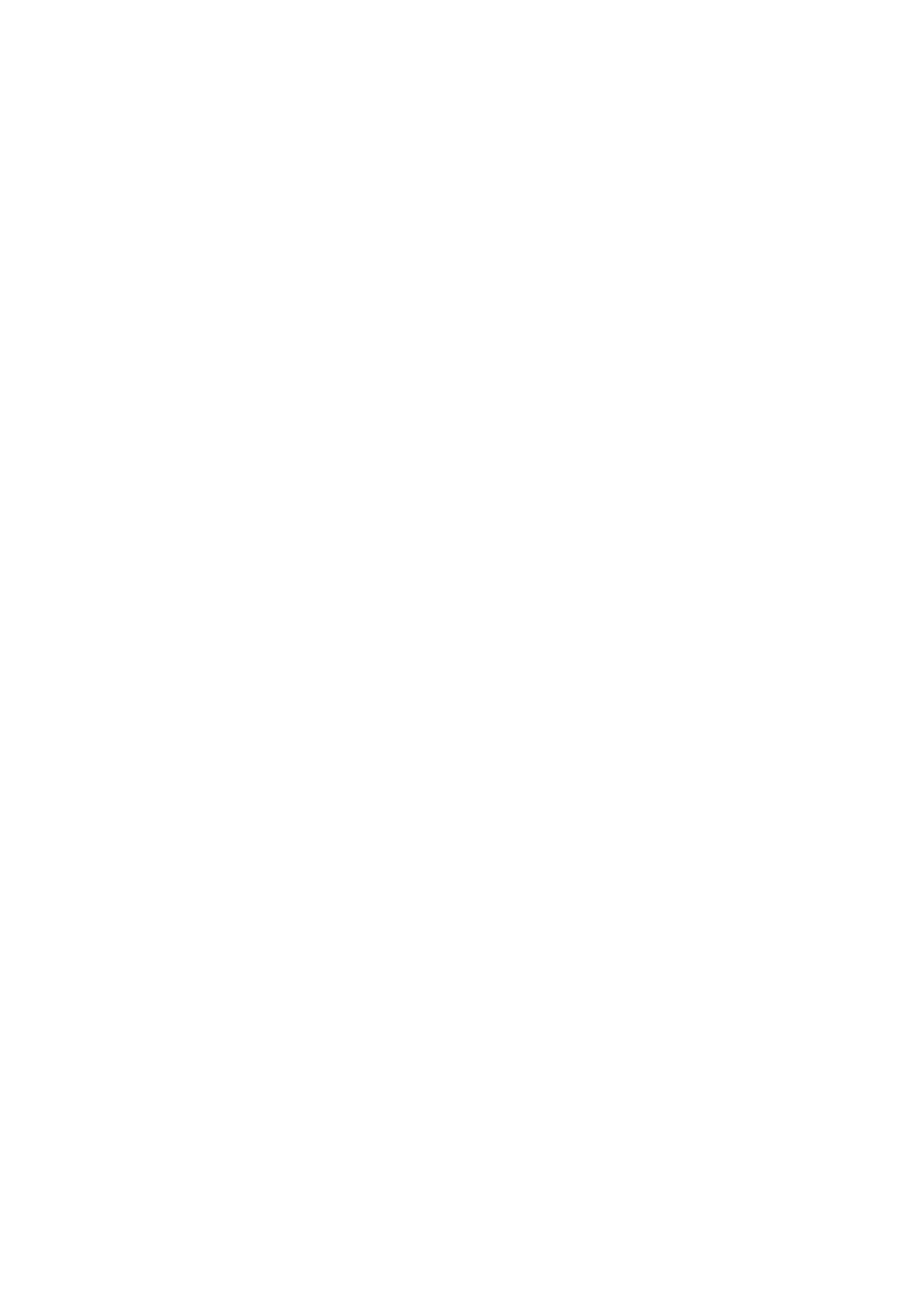# **April 1st**

*Come unto me, all ye that labor and are heavy laden, and I will give you rest.* Matthew 11.28.

The Israelites in the ancient time only expected to have their burden *lightened* by Pharaoh instead of expecting total rest from their burden. The condition of the Israelites may represent the condition of the people today. As they had only hoped for their burden to be lightened but not lifted, so men today ask merely for a lighter burden and less worry. Let me declare that what the Lord Jesus Christ gives is not less labor but total rest. Do you know what rest is? It means a ceasing from work. You who are bound by sins and pressed with many burdens have no rest. Then know that the Lord Jesus came to give you rest. You need not do anything; He will simply give it to you.

# **April 2nd**

### *And God said, Let there be a firmament in the midst of the waters, and let it divide the waters from the waters.* Genesis 1.6.

Concerning the Six Days of work, God pronounced each day's work as good except the second day. Did God forget? Not at all, for what He says or does *not* say is equally full of meaning. The Scriptures are God-breathed, word for word. He did not pronounce the second day's work good because the firmament or air is somewhat related to Satan. Is not Satan "the prince of the powers of the air" (Eph. 2.2)? Seeing that this firmament would be the habitation of Satan and his evil spirits, God did not sum up this day's work as being good. The air thus becomes the headquarters for the kingdom of darkness. For this reason, while we are meeting or praying, we need to ask God to clear the air by means of the precious blood of our Lord so that we may not be oppressed by the enemy.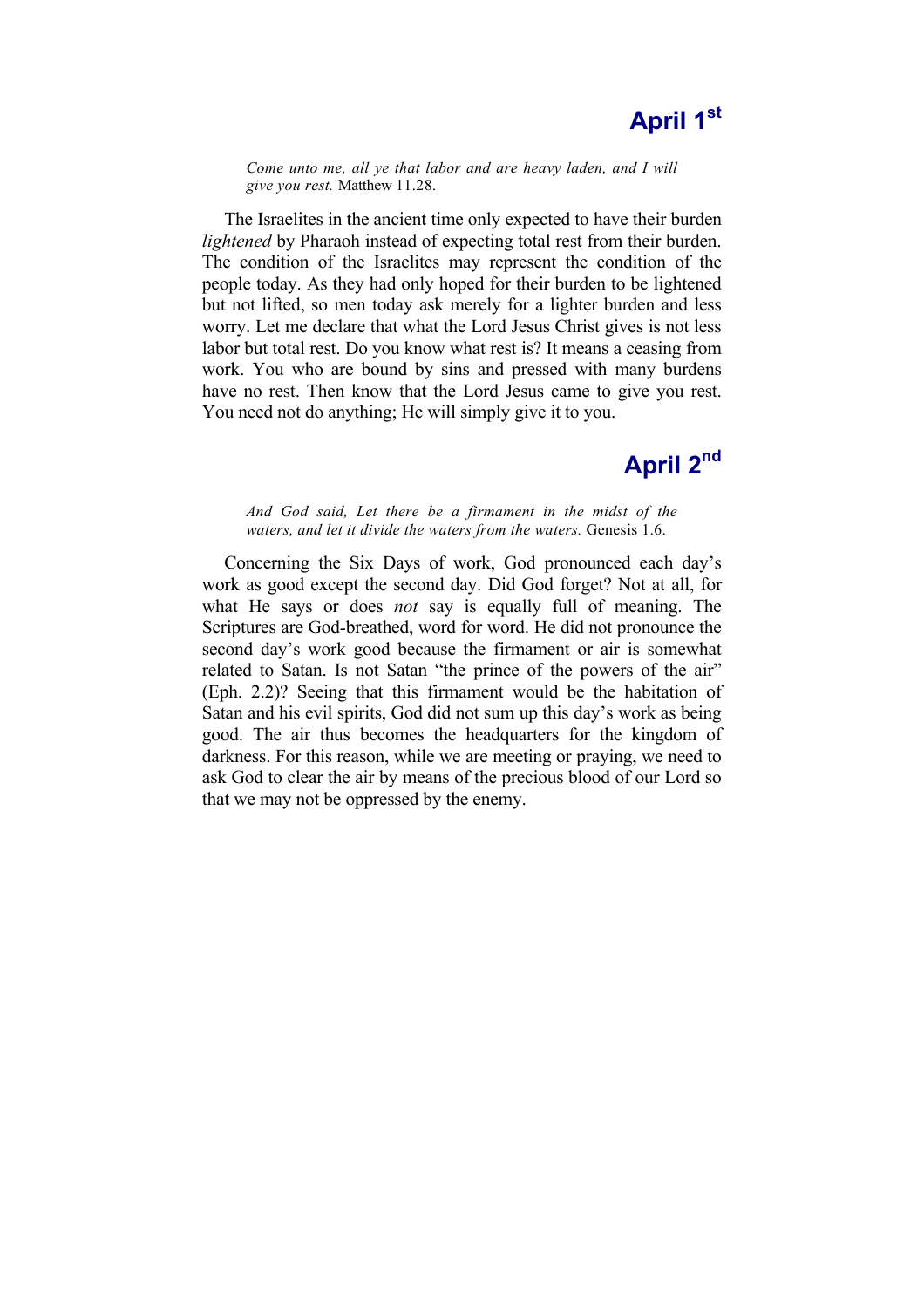## **April 3rd**

*And let the beauty of the Lord our God be upon us.* Psalm 90.17 mg.

One day a Christian went to talk with a servant of God. Being somewhat fearful of criticism, this Christian exerted his utmost strength to keep himself humble during the conversation. His attitude as well as his word were quite humble in tone. But while he was trying to be humble, those who sat nearby detected the strain of it. Now if a person is truly humble, he has no need to exercise so much effort.

Can you say he was not humble? Well, he appeared to be so, but in point of fact it was man-made humility, and such belongs to the soul. For if God had worked in this brother, he could have been humble quite naturally. He himself would not have felt he was being humble, and those around him could have instead seen the work of God in him.

# April 4<sup>th</sup>

*And [Moses] looked this way and that way, and when he saw that there was no man, he smote the Egyptian, and hid him in the sand . . . But Moses fled from the face of Pharaoh, and dwelt in the land of Midian.* Exodus 2.12, 15.

What did all this mean? Moses knew only his wisdom and power; he had yet to recognize his foolishness and weakness. God wanted to show him that in relying on himself there were things which he could not do. He sincerely wished to help God in saving the children of Israel, but God had no need of any human help. People who try to help Him with their fleshly wisdom and power will never receive His approval. Many are rejected by Him not because they lack in wisdom and power, but because they are *too* wise and powerful. Hence God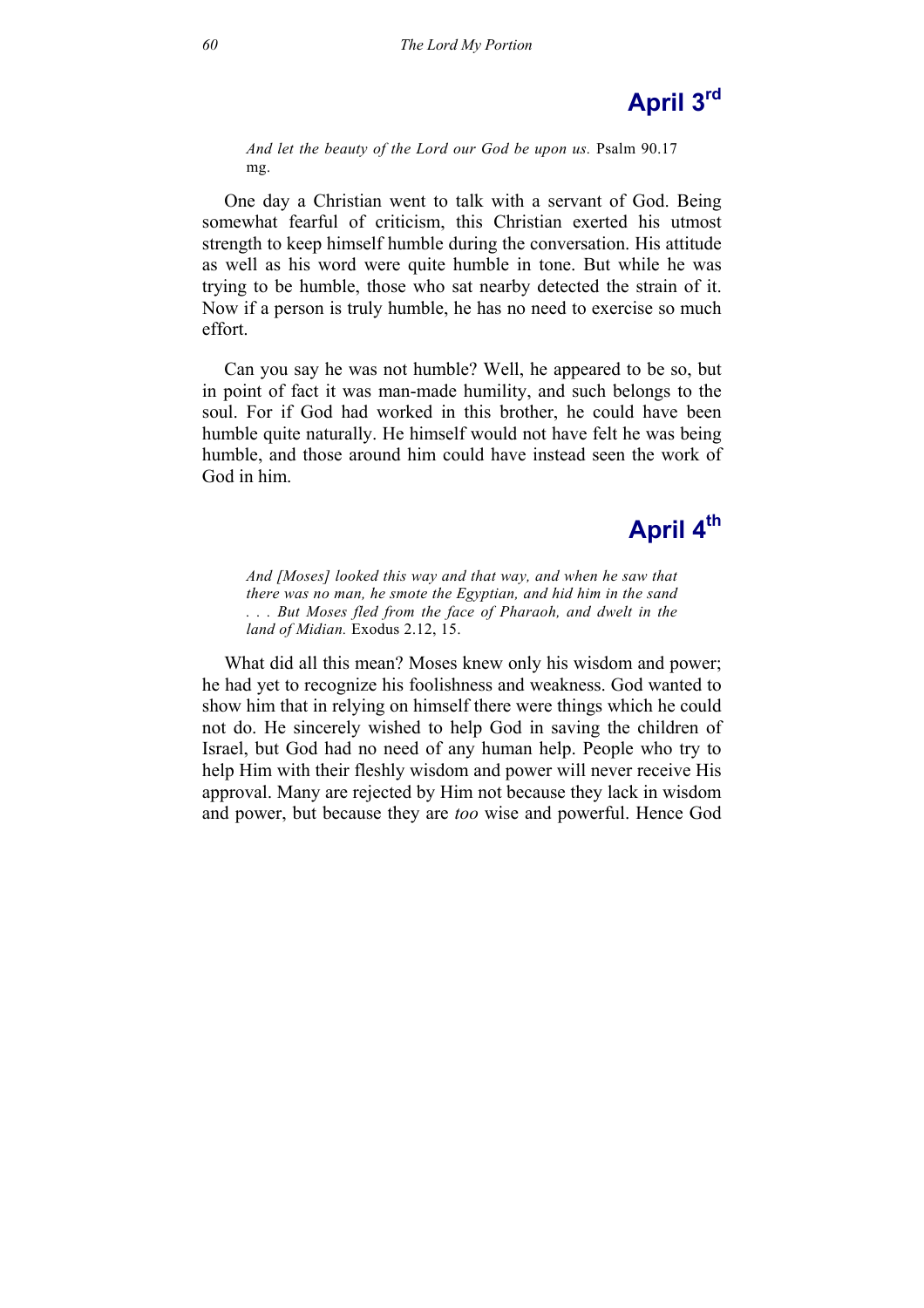cannot use them. He has to set them aside and let them cool down. He will wait until their natural fire is extinguished before He will use them.

# April 5<sup>th</sup>

*And he said unto them, Why are ye fearful? have ye not yet faith?*  Mark 4.40.

The Lord Jesus on one occasion said to His disciples, "Let us go over unto the other side" of the Lake of Galilee; but suddenly there arose a great storm, with the waves beating into the boat so much that it was beginning to fill up. The disciples therefore awakened the sleeping Jesus and cried, "Teacher, carest thou not that we perish?" Whereupon He arose and rebuked the wind and the storm. And the wind ceased, and there was a great calm. But then the Lord rebuked the disciples by saying, "Have you not yet faith?" Do let us see that since the Lord had commanded that they all go to the other side, the disciples and Jesus *would* get to the other side. The wind might blow harder and the waves might rise higher; yet nothing could hinder them from reaching the other shore because the Lord had said otherwise. Accordingly, what is of utmost importance is to *believe God's word*. If God says so, then *that* is enough; and nothing else matters.

## April 6<sup>th</sup>

#### *Hast thou eaten of the tree, whereof 1 commanded thee that thou shouldest not eat?* Genesis 3.11*.*

Is it a sin to know good and evil? Is it not virtuous to seek to know good and evil? For God knows good and evil. Is it a sin to be like God? Is it not a commendable thing to seek to be like God? How is it, then, that this act of Adam's becomes the very root of all human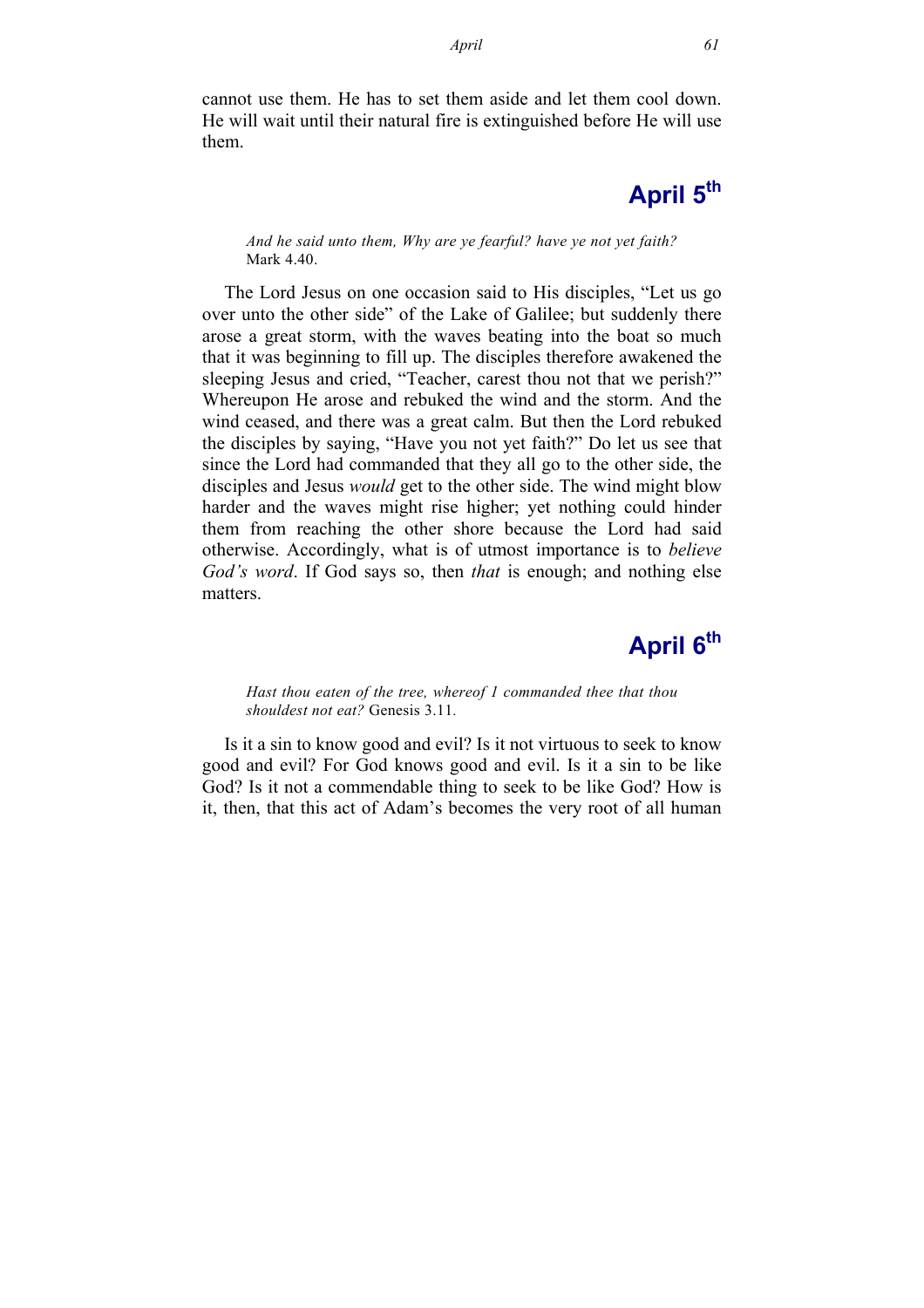sin and misery? For what reason? Although such action on the surface appears to be good, Adam acted without God's command or promise. And in trying to obtain this knowledge outside of God and according to his own self, Adam sinned. Do we see the significance here of that word "independence"? All *independent* actions are sins. Adam had not trusted in God; he had not set himself aside in order to obey God; he had acted independently of God; and in order to obtain this knowledge he had proclaimed independence against God. And that is why the Lord declared that this was sin.

## April 7<sup>th</sup>

*When he seeth the blood upon the lintel, and on the two sideposts, Jehovah will pass over the door, and will not suffer the destroyer to come in unto your houses to smite you.* Exodus 12.23.

What did God say regarding the blood thus applied by the Israelites? He declared: "*When I see the blood, I will pass over you*" (Ex. 12.13). How significant is this word! The "I" is God himself. Passover therefore means that God passes over when He sees the blood. It is *God* who sees the blood, not the people who put it on. We will never see the full value of the blood of our Passover Lamb because we are *inside* the door, whereas the Blood is applied to the *outside* of the door. So that the Blood is not seen by us, because it is not given to us to see. We must consequently use faith. Though we may not see it or feel it, we simply believe, for the Blood is for God to see. The essential matter for us is: has the Blood been applied? If it has been applied, there is no more need to be worried.

# April 8<sup>th</sup>

*I came that they may have life, and may have it abundantly.* John 10.10.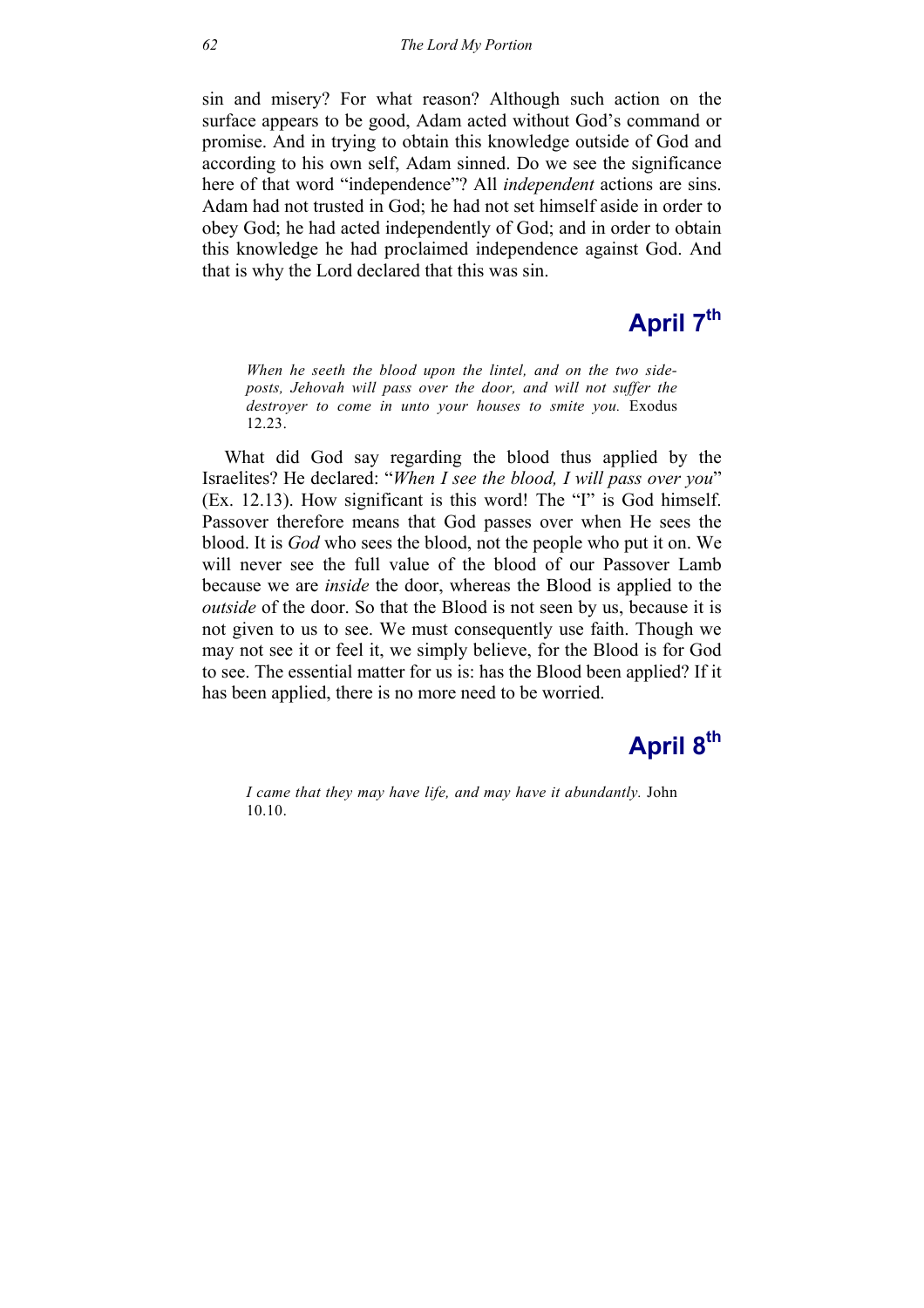An abundant life is a matured life. We know the difference between growing and arriving at maturity. A child will grow annually; but after he comes of age, it is no longer a matter of growth, but is to him a matter of maturity. He who only experiences the period of growing does not have abundant life; it requires the time of maturing to achieve abundance. All who deem the beginning to be the whole will consider themselves fully possessing everything. How harmful, then, initial experiences can be to entering into deeper experiences. A shallow experience may hinder us from having a truly deep experience; having superficial knowledge may hamper us from having deeper knowledge.

## **April 9th**

### *Whom we proclaim, admonishing every man and teaching every man in all wisdom, that we may present every man perfect in Christ.* Colossians 1.28*.*

How could Paul do such a work? Immediately he explains: "Whereunto I labor also, striving according to his working, which worketh in me mightily" (v. 29). The word "mightily" may also be translated "with explosive power." In other words, what God worked in Paul was explosive power, and hence that which worked out of Paul was likewise explosive power. The apostle labored not by his soulical strength but by this divine explosive power. This power exploded within him unceasingly, causing him to strive diligently to present every man perfect in Christ. It is this power of life which enables us to labor more abundantly and strive more diligently.

## April 10<sup>th</sup>

*And without controversy great is the mystery of godliness: God was manifest in the flesh ...* 1 Timothy 3.16 AV.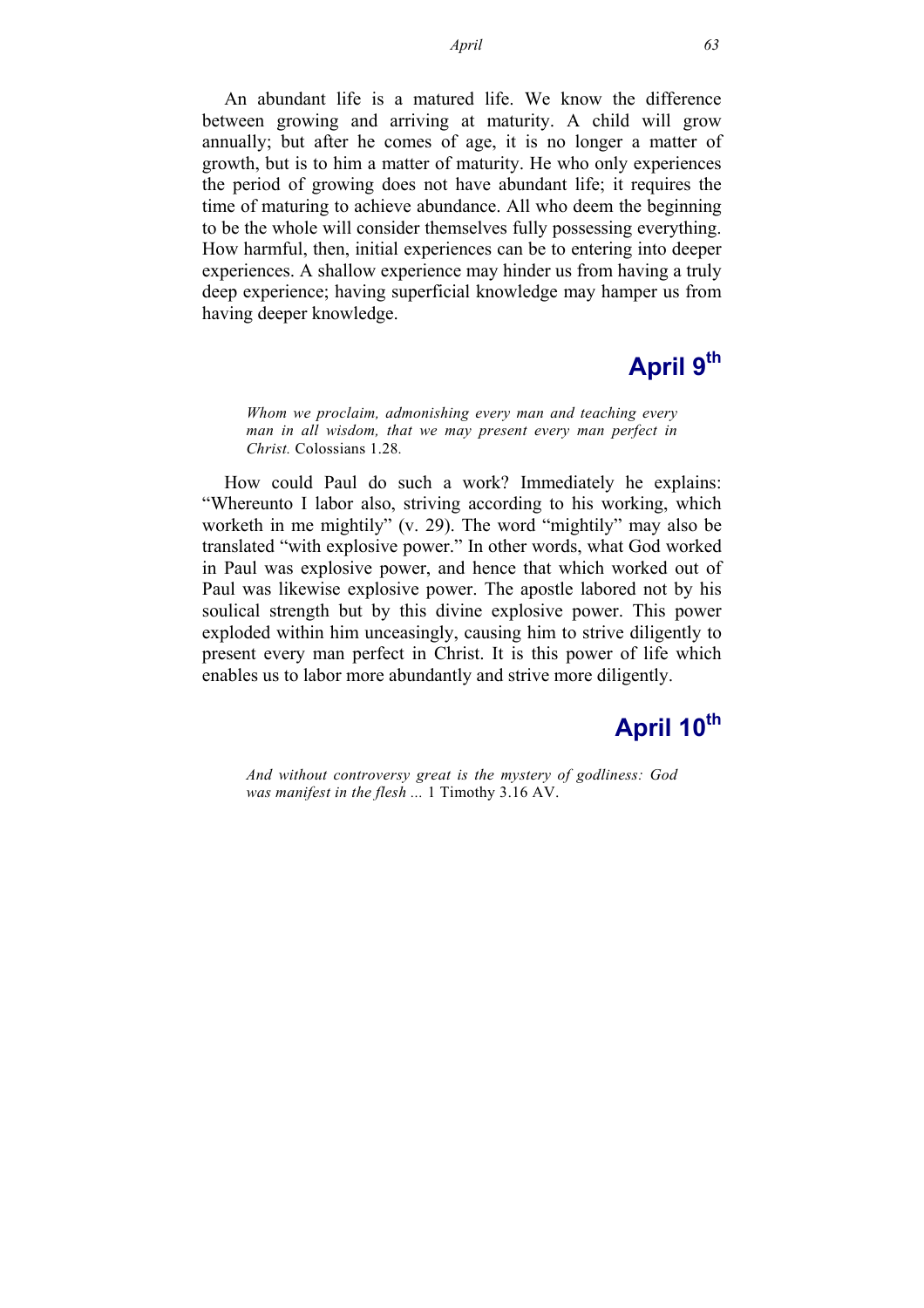A person who really knows God manifests Him. And this is none other than living a godly life. Godliness is a great mystery, but since God has been manifested in the flesh (1 Tim. 3.16), this mystery has now become a revealed one. Think of it! Jesus of Nazareth is God manifested in the flesh! This glorious God-and-Man has manifested the holy and glorious life of God. And today, this life is in us and shall be manifested through us.

Let it be clearly understood that godliness is not a kind of ascetic exercise; rather, it is a kind of life consciousness, being in line with the character of God's life. For this reason the apostle Paul lists godliness among the things which a man of God should pursue: "But thou, O man of God, . . . follow after righteousness, godliness, faith, love, patience, meekness" (1 Tim. 6.11). On the day we are born again, God's "divine power hath granted unto us all things that pertain unto life and godliness" (2 Peter 1.3).

## April 11<sup>th</sup>

*But the father said to his servants, Bring forth quickly the best robe, and put it on him; and put a ring on his hand, and shoes on his feet.* Luke 15.22.

This prodigal had prepared a speech for his father, but he was so touched by the father's love that he could not finish his speech with the words, "Make me as one of thy hired servants." By carefully reading the context we find that he was given no chance to say so by his father. The latter had heard enough. Without waiting for his son to finish his speech, he ordered his servants to bring out quickly the best robe to put on his son, the ring to be put on his hand, and shoes to be put on his feet.

Such salvation as this reveals how God will treat you and me: it is not how we think we will be treated by Him. If it were according to *our* thinking, we would at best be a hired servant forever. We think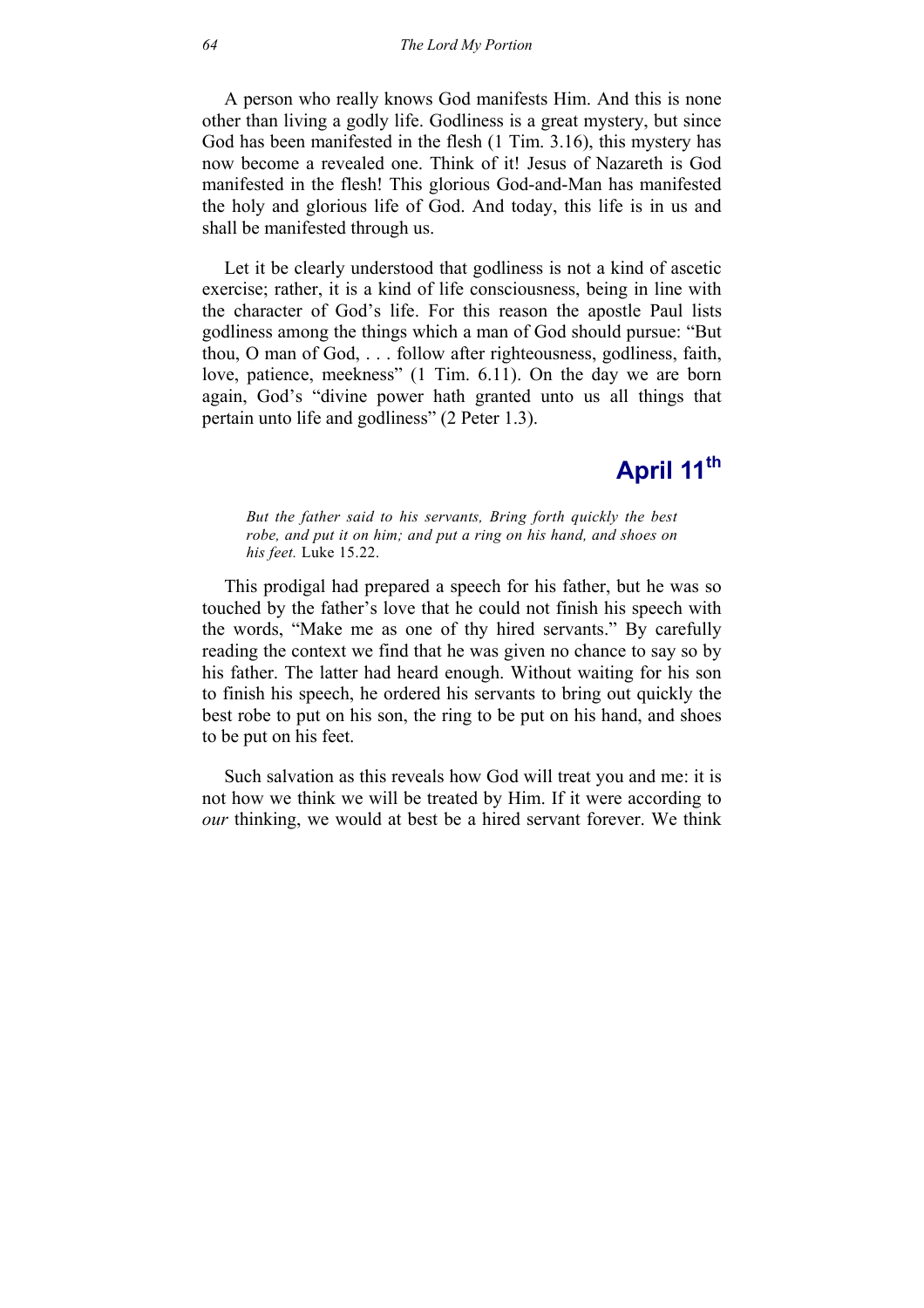of ourselves as sinners, but God declares we are children. We think we will perish, but He seats us at the table. There is absolutely no danger of saying too much about the grace of God. We think we are not worthy to be called sons, but He does exceedingly above that which we could ever think of

## **April 12th**

#### *Fear not, Paul; thou must stand before Caesar; and lo, God hath granted thee all them that sail with thee.* Acts 27.24.

He who really has God's promise is usually restful and calm in his demeanor, for to him that promise is as good as realized. When Paul met with danger from the sea on his journey to Rome, he could stand among his fellow passengers and declare: "Sirs, be of good cheer: for I believe God, that it shall be even so as it hath been spoken unto me." Let us further observe that "when he had said this, and had taken bread, he gave thanks to God in the presence of all; and he brake it, and began to eat." Such was Paul's attitude towards the promise of God. This created such a deep impression on his fellow passengers that they were "all of good cheer, and themselves also took food" (v.36).

## April 13<sup>th</sup>

*And he died for all, that they that live should no longer live unto themselves, but unto him who for their sakes died and rose again.*  2 Corinthians 5.15

Let it be clearly recognized that selfishness is no less evident in prayer than it is in other areas! How strong are our opinions, desires, plans and pursuits! Self-denial must be practiced everywhere. It is just as essential in prayers as it is in action. We ought to know that we redeemed ones should live for the Lord—He who both died and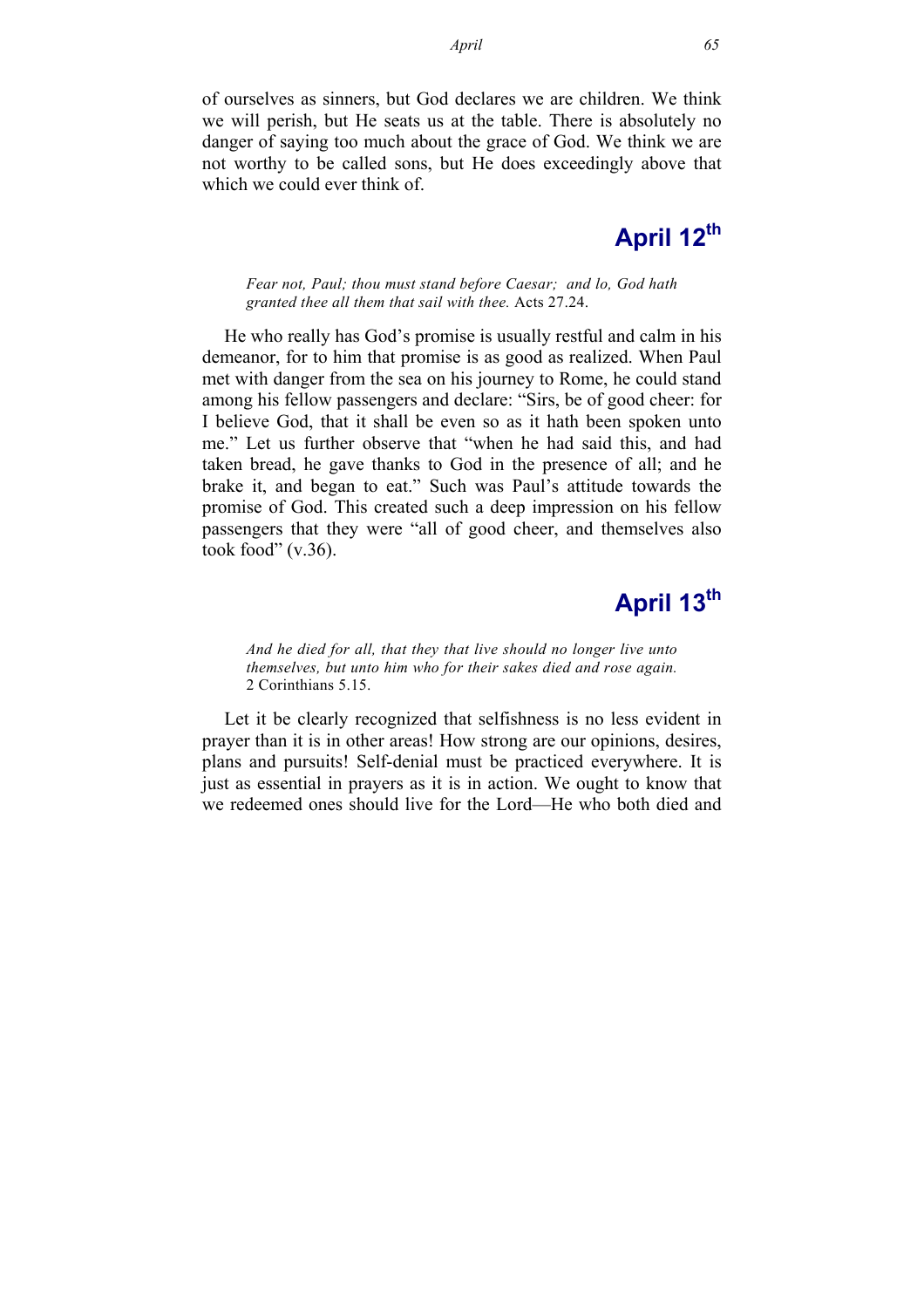now lives for us. We must live wholly for Him and seek nothing for ourselves.

We often think of prayer as an outlet for expressing what *we*  need—as our cry to God for help. We do not see that prayer is the asking of God to fulfill *His* needs. We ought to understand that God's original thought is certainly not the letting of believers achieve their own aims through prayer, rather it is God accomplishing His purpose through the prayers of the believers.

# April 14<sup>th</sup>

### *Lie not one to another; seeing that ye have put off the old man with his doings.* Colossians 3.9.

To say less than what is required is lying; to be pretentious is also lying. Try to be an honest person, and you will know how difficult it is. I had a friend who one day in Kuangtung Province encountered a bandit demanding money of him. Being a Christian, he thought he could not lie that he had no money. Yet if he said he *had* money, the bandit would take all and leave him nothing. He finally acknowledged the fact of his money and let the bandit take all he had in his pocket. In such an emergency, he could easily have lied to try to save himself; but if he were to be true to the Lord, he could not tell a lie.

## April 15<sup>th</sup>

*And [the two angels] say unto her, Woman, why weepest thou? She saith unto them, Because they have taken away my Lord, and I know not where they have laid him.* John 20.13.

Mary had not thought of the Lord's resurrection. Four times as recorded in the Gospel according to Matthew, the Lord had told His disciples that after He died He would be raised from among the dead.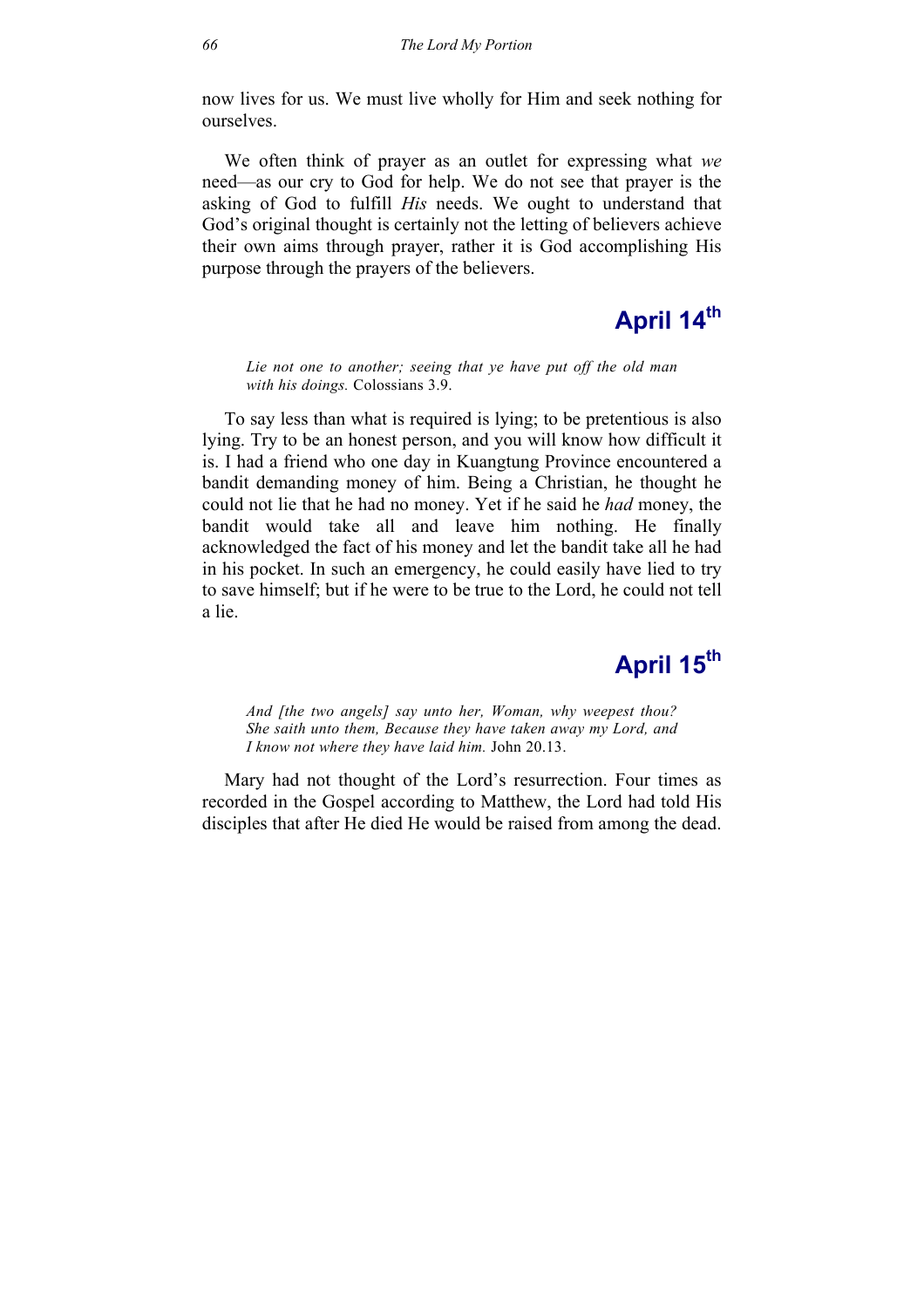Yet Mary knew nothing of it. So that on that day all her hope had been shattered; and then she only desired after the Lord's body. Yet in spite of her ignorance, the Lord revealed himself to her because of her singular desire for Him.

The Lord appeared to Mary so as to satisfy a heart that was hungering and thirsting after Him. Here was a heart wholly occupied with the Lord, and hence He sought her out. Let me say that it is not that detrimental if we are somewhat lacking in knowledge; but to have a heart that will stir up the Lord is most precious.

## April 16<sup>th</sup>

*This is my blood of the covenant, which is poured out for many unto remission of sins.* Matthew 26.28.

What is the relation between blood and covenant? We may say that blood is the foundation while covenant is the document. The blood lays the foundation of the covenant and the covenant reveals the document established in the blood. Without the blood no covenant can be inaugurated, nor will it be effective. God enumerates in the covenant all the inheritance He is giving us, and this covenant He seals with the blood of the Lord Jesus. It is on the ground of this New Covenant of the blood of the Lord Jesus that we come into our spiritual inheritance.

## April 17<sup>th</sup>

*Now about that time Herod the king put forth his hands to afflict certain of the church. And he killed James the brother of John with his sword.* Acts 12.1, 2.

Today many love to read the excellent letters of Paul, to hear of the great works of Peter, and to learn of the wonderful visions of John, but they altogether forget about his servant James. Yet how can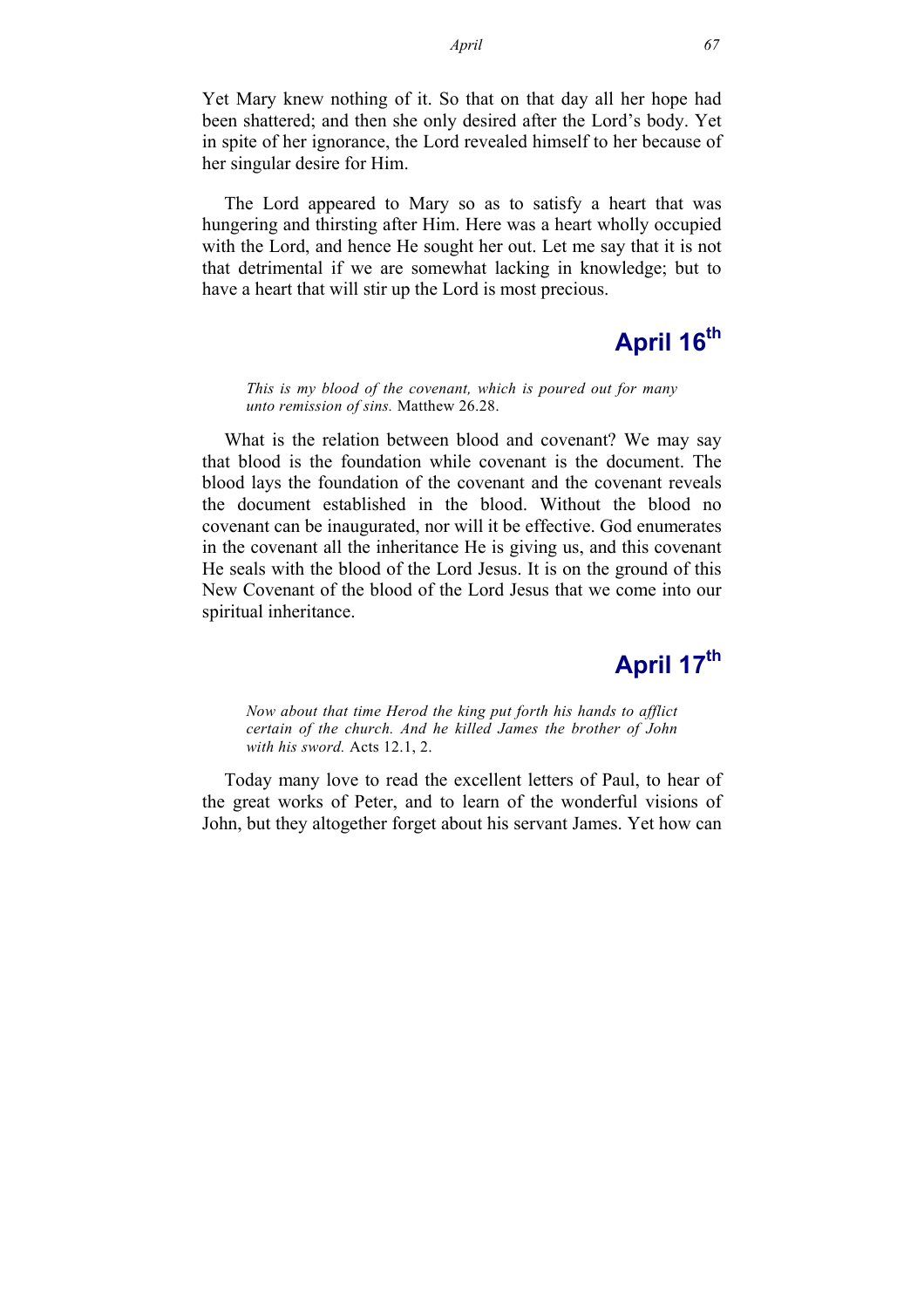we overlook the fact that all works of God are based on what James represents?

If there is not the suffering of James, the Lord will not be satisfied. For in His very coming into this world, our Lord Jesus stood in the place of the rejected. And if we therefore do not suffer with Him—and no matter what good works we may perform—we cannot satisfy His heart. Peter himself once declared, "Forasmuch then as Christ suffered in the flesh, arm ye yourselves also with the same mind" (1 Peter 4.1). Only by suffering can we overcome all things and complete the eternal purpose of God.

# April 18<sup>th</sup>

*Peter answered him and said, Lord, if it be thou, bid me come unto thee upon the waters.* Matthew 14.28.

Believers should imitate Peter in being special and in following the Lord first. "And [Jesus] said, Come" (v.29). The Lord's word is a promise. Without the Lord's promise it would be a senseless adventure. Some people may accuse Peter of being fond of showing off; but the Lord, far from scolding him, encourages him to come. His promise shows His approval.

People may think it is safer in the boat. There is no need to walk upon the water to follow the Lord. Yet we should realize that the life of a believer is a life of faith. It is easy to have and exercise faith within the framework of a corporate situation, but to have faith individually is hard. As a matter of fact, faith is personal. Peter walks upon the water by faith. And this is commended by the Lord.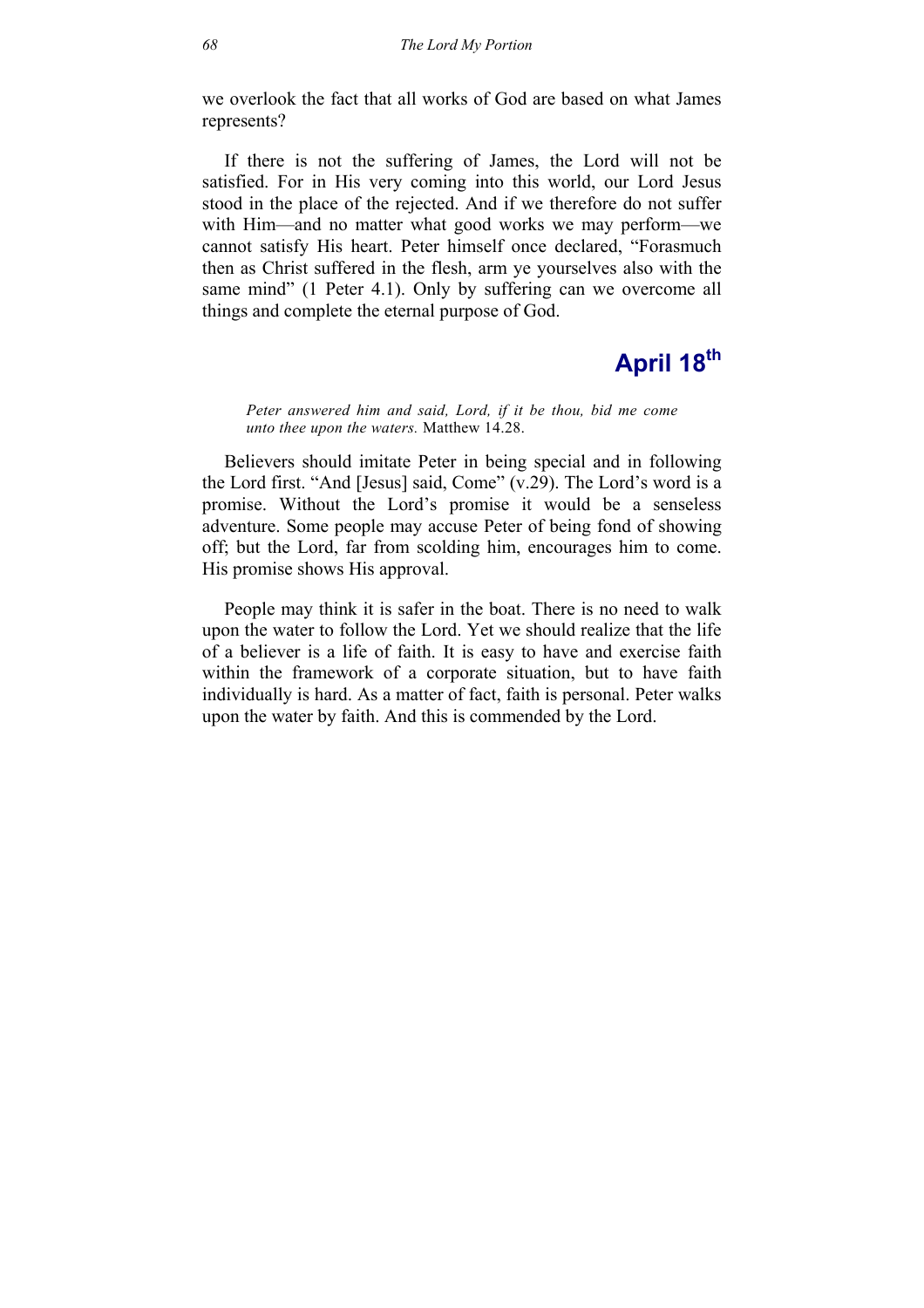## **April 19th**

*This gospel of the kingdom shall be preached in the whole world for a testimony unto all the nations; and then shall the end come.*  Matthew 24.14

God is pleased to see that the end of this age is coming soon so that His kingdom may be ushered in. But the children of God have their duty to perform. They should work together with God to bring this age to its end. Prayer is one of the ways, but testimony is also required. Let us all stand up for the "majesty" of the Lord Jesus as never before. Let us testify to His "government" more than ever. If we want to continue the work of the apostles we must testify to what they testified. How greatly the church has forgotten the victory, the authority, and the throne of Christ. Whoever dares to testify that "Christ alone is King; Satan is not" is really preaching the gospel of the kingdom of the heavens.

## April 20<sup>th</sup>

*Even as Moses is warned of God when he is about to make the tabernacle: for, See, saith he, that thou make all things according to the pattern that was showed thee in the mount.* Hebrews 8.5.

God has His foreordained plan as to the work of the building of the church. Regardless of large or small matters, He has His own specific way. As Moses was not responsible for the design of the tabernacle but only responsible to build it according to the pattern of the mount, so the glory of a servant of Christ lies not in his ingenuity in doing God's work but rather in his careful execution of what he understands to be the will of God. To know the Lord's counsel and to execute accordingly is the glory of Christ's servant.

A sister who has served the Lord for many years once said, "Man has absolutely no liberty in God's work." When Moses built the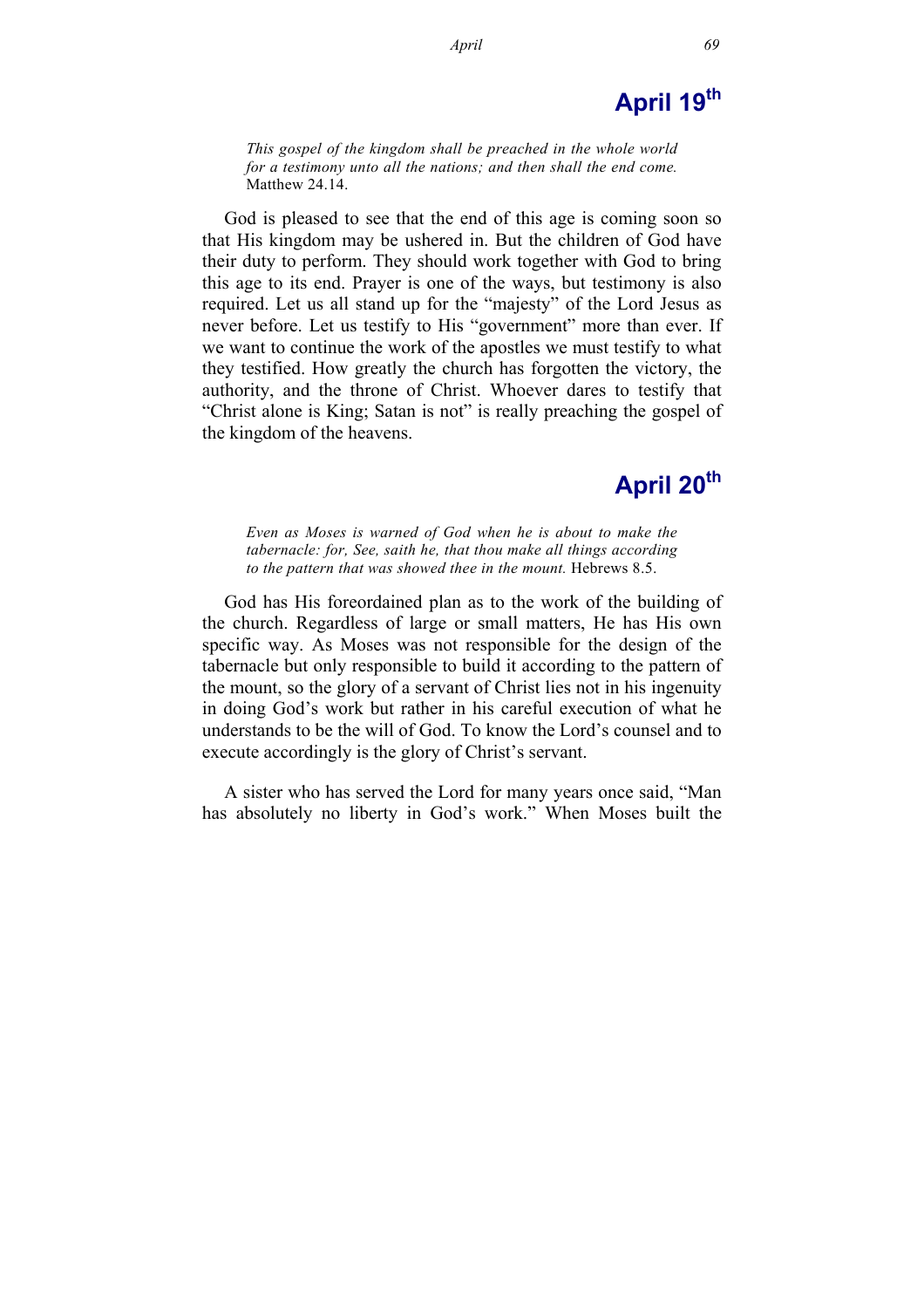tabernacle, he had no freedom in deciding whether a small nail should be made of silver or of gold. He made every item according to what the Lord had commanded.

## **April 21st**

*He that believeth on me, as the scripture hath said, from within him shall flow rivers of living water.* John 7.38.

We need to pay special attention to the word "flow" here. Such a term does not suggest the use of platform tactics, a certain tone of voice, some profound psychology, some eloquence, argument or learning. Although all these may at times be helpful, they themselves are neither the living water nor the mechanism by which the living water issues forth. To "flow" suggests something most natural; it requires no human effort but simply follows the grade.

The life and power of the Holy Spirit appears to flow naturally through our spirit. Otherwise, no matter how passionately we preach, our audience will listen passively. And even if sometimes they may seem to pay full attention and may seem to understand and be moved, nevertheless, what we say can only draw a praise from their mouths without giving them the life and power to do what they hear. May we be the channels of God's life today.

## **April 22nd**

*When the king came in to behold the guests, he saw there a man who had not on a wedding-garment: and he saith unto him, Friend, how camest thou in hither not having a weddinggarment? And he was speechless.* Matthew 22.11, 12.

In Oriental countries, the wedding garments are not prepared by the guests but provided by the host. The wedding garment is Christ, our robe of righteousness. We need to be clothed with Christ (cf.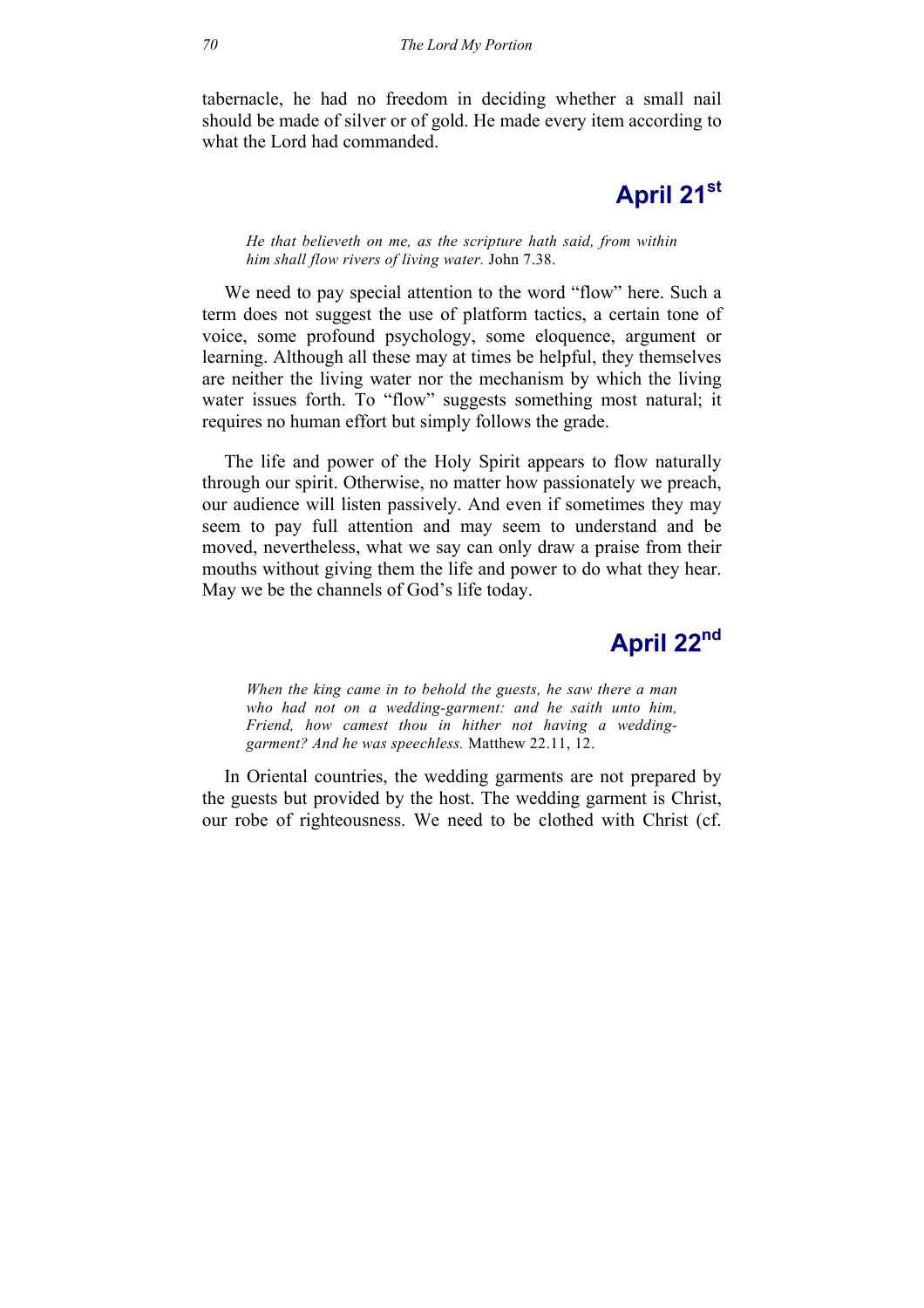Rom. 13.14, Gal. 3.27). God has provided the wedding garment for us, but the man in the parable thinks his own garment good enough (self-righteousness).

It really does not matter if one is poor, because the king has already made provision. If anyone considers himself unworthy, the king has the wedding garment ready for him. What there needs to be a concern for is any unwillingness to take off the old and put on the new.

## **April 23rd**

### *For this is the love of God, that we keep his commandments: and his commandments are not grievous.* 1 John 5.3*.*

Once a few sisters told me that for them obedience was most difficult. Other sisters, they said, seemed to be able to obey easily, but for them to do so, it was like bearing the sufferings of the entire world. Let me say here and now that if you have never laid down your will and surrendered to God with single-mindedness, if you have never cast aside what you treasure most and denied what you like best, it is futile for you to think of walking in the way of obedience. Unless you have had such a definite experience, you will not be able to walk in the way of obedience.

# April 24<sup>th</sup>

*For hereunto were ye called: because Christ also suffered for you, leaving you an example, that ye should follow his steps.* 1 Peter 2.21.

Shame is given to Jesus by men; yet this He despises. A cross is given Him by God; but this He endures. He is not perturbed by men's misunderstanding, ostracism, accusation, desertion, or condemnation. Not because the shame is not serious; in point of fact,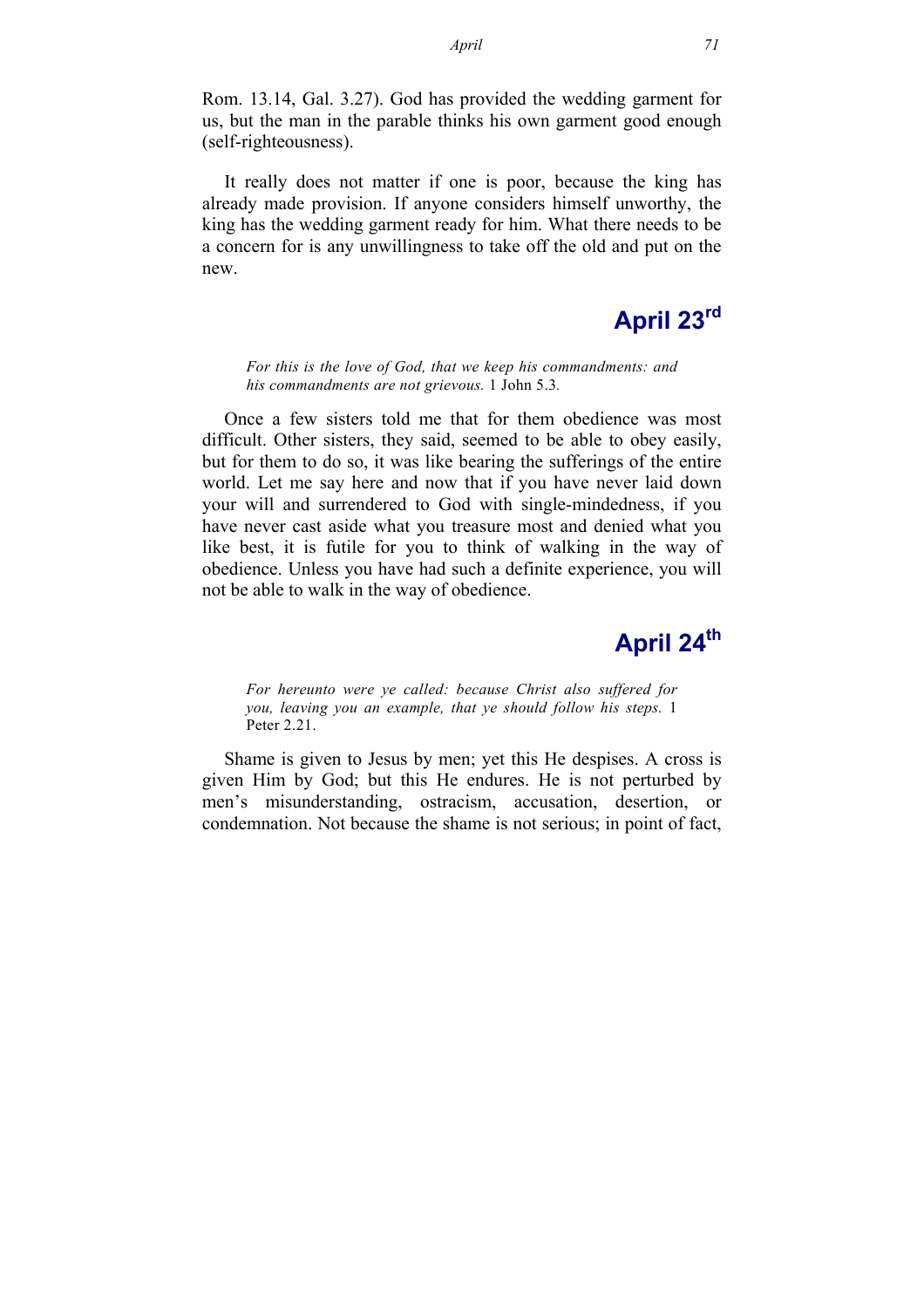the shame He suffers exceeds that which any other man has ever passed through. Neither is it because His holy nature is insensitive to the shamefulness of being insulted; actually His feeling is much keener than that of others. The cross which God has given Him is not light. What He has gone through before men and the evil spirits and the holy angels is not without hardship. Yet our Lord endures the cross. He accepts it and endures it. And the final result? He reaches the end triumphantly: "and hath sat down at the right hand of the throne of God" (Heb. 12.2) awaiting the moment of His glorious appearing.

## April 25<sup>th</sup>

### *In the world ye have tribulation: but be of good cheer; I have overcome the world.* John 16.33.

Are you thinking of victory? The victory of Christ alone is your triumph. Do you want to overcome the world? Again, it is Christ who has overcome the world. Or do you expect God to do something for you some day? Let me say once again, no, since God has already done everything for you in Christ. Hence victory is not a present-day affair, because Christ has *already* triumphed. May God grant us such a revelation that we may *see what we already have in Christ*. If we do not believe, we will receive nothing; but if we do believe, we have everything. In Christ are victory, justification, sanctification, forgiveness, and every other spiritual blessing. God can do no more for us. If we be in Christ, all which is Christ's is ours. It is not drawing out of Christ something to nourish us, but entering into Christ so as to allow what is already in Him to flow in us.

## April 26<sup>th</sup>

*The very hairs of your head are all numbered.* Matthew 10.30.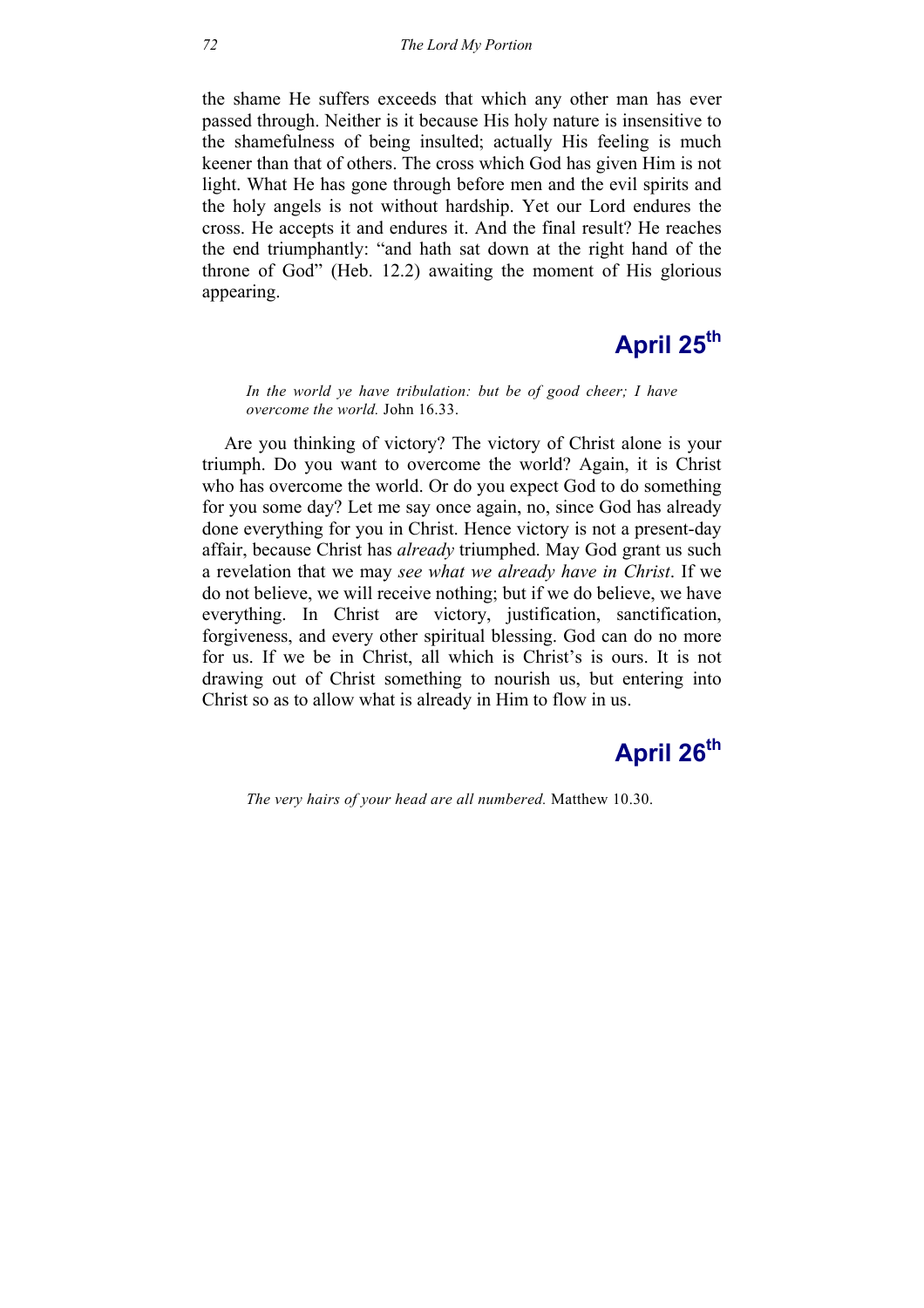God notices the minutest detail, therefore He is the greatest. He who is most powerful is He who suffers long. There is nothing in our life too minute for God's care and concern. The number of your hairs registered in heaven is exactly the amount of hairs you have on your head. In this connection, the story is told of a widow who moved to a small upstairs apartment. She asked God for a carpet which would fit the room. Someone sent her a carpet having the exact dimension of the room, but also an iron pad and a fire fork. She commented afterwards that though she forgot to ask for these two other items, God had not forgotten. This is the meaning of God having our hairs numbered.

## April 27<sup>th</sup>

#### *For the body is not one member, but many.* 1 Corinthians 12.14.

As Christians, we should admire and seek for spiritual things, but we ought not have any emulative pretentions nor any trace of jealousy. Our attitude individually towards spiritual work should be: What I can do I hope others can also do; and what I cannot do I wish someone else can do; I would like to do more as well as I would expect other people to do more. How I need to realize that I can only be a single vessel in the work; I cannot monopolize it. I dare not consider the work and its result as altogether mine. If I insist that everything must be done by me, I have not apprehended the body. The moment I apprehend the body of Christ, immediately I realize that both my labor and that of others mean gain to the head as well as to the body. And let all glory be to the Lord and all blessings be to the church.

# April 28<sup>th</sup>

*Then was Jesus led up of the Spirit into the wilderness to be tempted of the devil.* Matthew 4.1.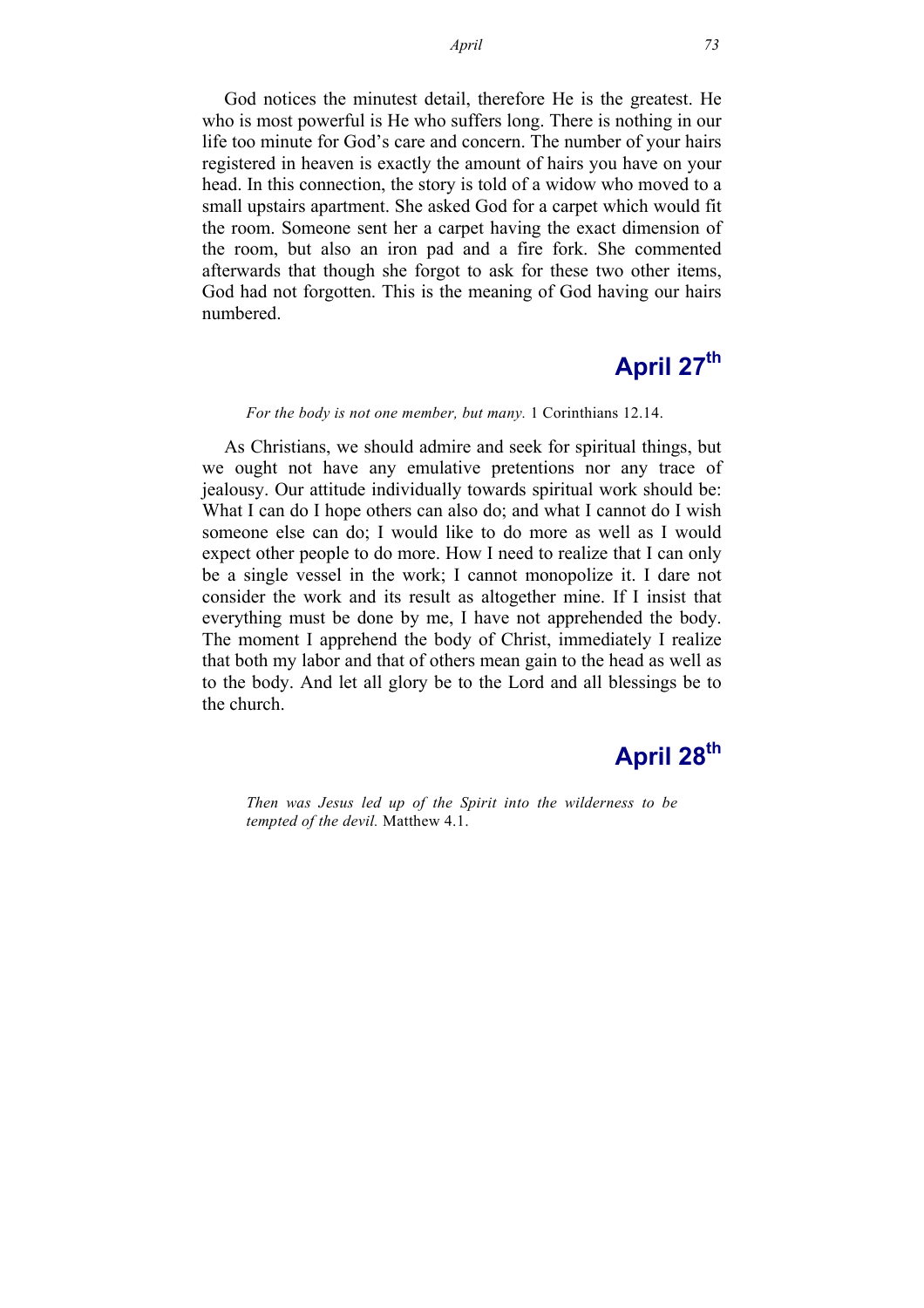From Adam to Christ is approximately 4,000 years. Within these 40 centuries no one was able to claim himself to be the Son of God. But today a voice comes out of heaven, saying, "This is my beloved Son." Satan is therefore stirred to wage war against Him. As a matter of fact, Satan never lets any child of God go easily; he always attacks him. Sin, the world, and environment seem to be all at odds with God's children. Yet Christ is our forerunner.

Since Jesus proves himself to be the Son of God by going through great temptations, can we who belong to Him be exceptions? The first and foremost matter in the work of Christ is to prove himself to be the Son of God. Consequently, the beginning of the church is a confessing of Christ as the Son of God. What Satan with all his power cannot shake is the Son of God. If we stand on this testimony, we too shall overcome.

## **April 29th**

*Jesus of Nazareth ... whom God raised up, having loosed the pangs of death: because it was not possible that he should be holden of it.* Acts 2.22, 24*.* 

Every time we muse upon resurrection we feel its preciousness. Resurrection is that which death has no power to hold. Death cannot contain it.

Never has any man entered into death and come back to life again. People have died throughout all the ages and the generations of mankind. And all who have entered into death have been held by death and have not returned. But there is one man who came out of death. And this man is the Lord Jesus Christ. "I am the resurrection," Jesus said, "and the life" (John 11.25). He is life, therefore all who believe in Him shall never die; He is resurrection, therefore all who believe in Him, though they die, shall live.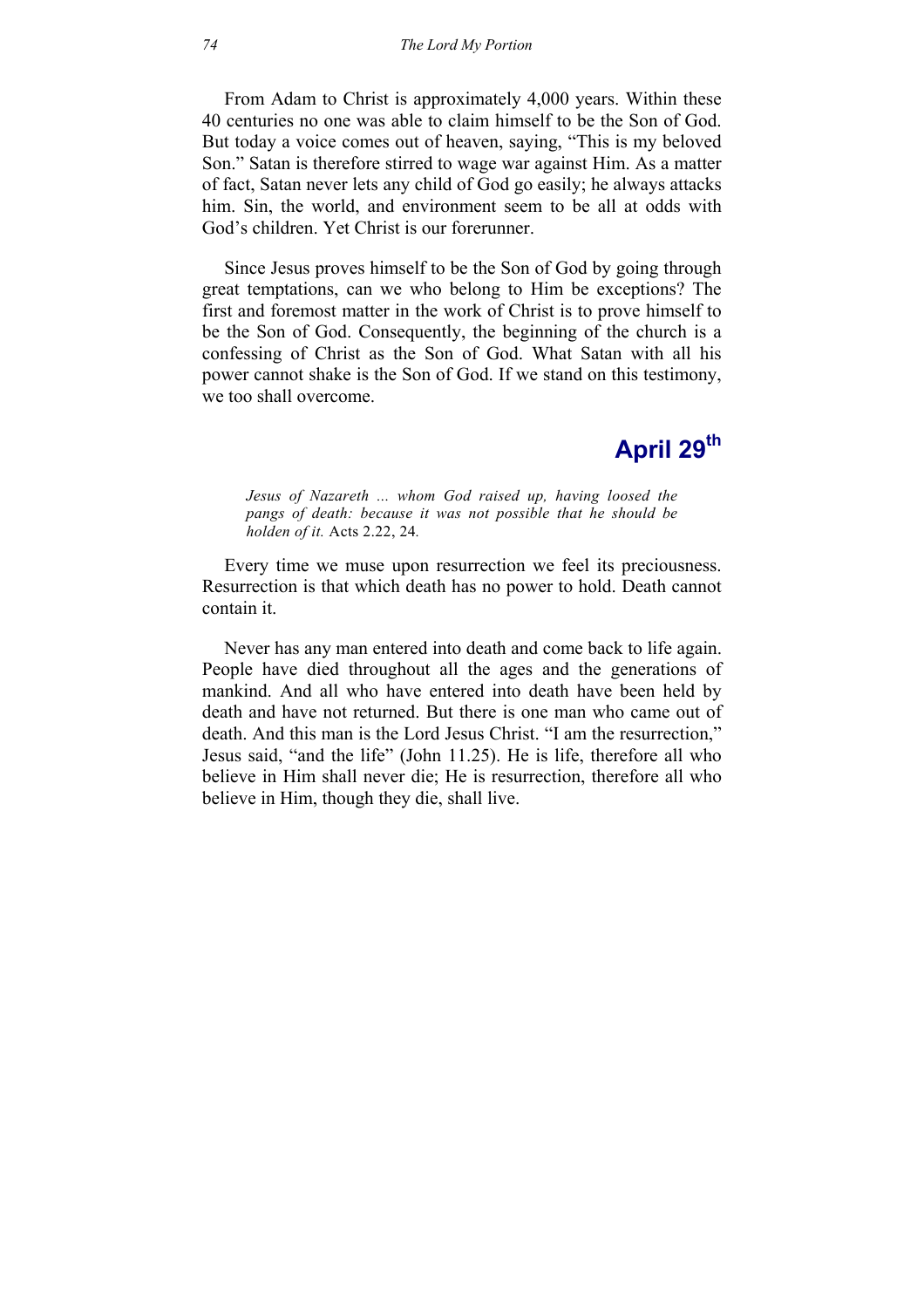# April 30<sup>th</sup>

*We reckon therefore that a man is justified by faith apart from the works of the law.* Romans 3.28.

The concepts towards the law in today's church are of two opposite kinds: (1) People are saved by grace and not by keeping the law; but to attain sanctification we must keep the law. (2) Again, people are saved by grace and not by keeping the law; and hence we need not keep the law after we are saved, though we do keep the commandment of grace. The latter concept is correct. The gist of the Letter to the Romans is that no sinner can be justified by the works of the law; while the theme of the Letter to the Galatians is that no saved person can be sanctified by the works of the law. These two letters have sufficiently proven that neither justification nor sanctification comes by the works of the law.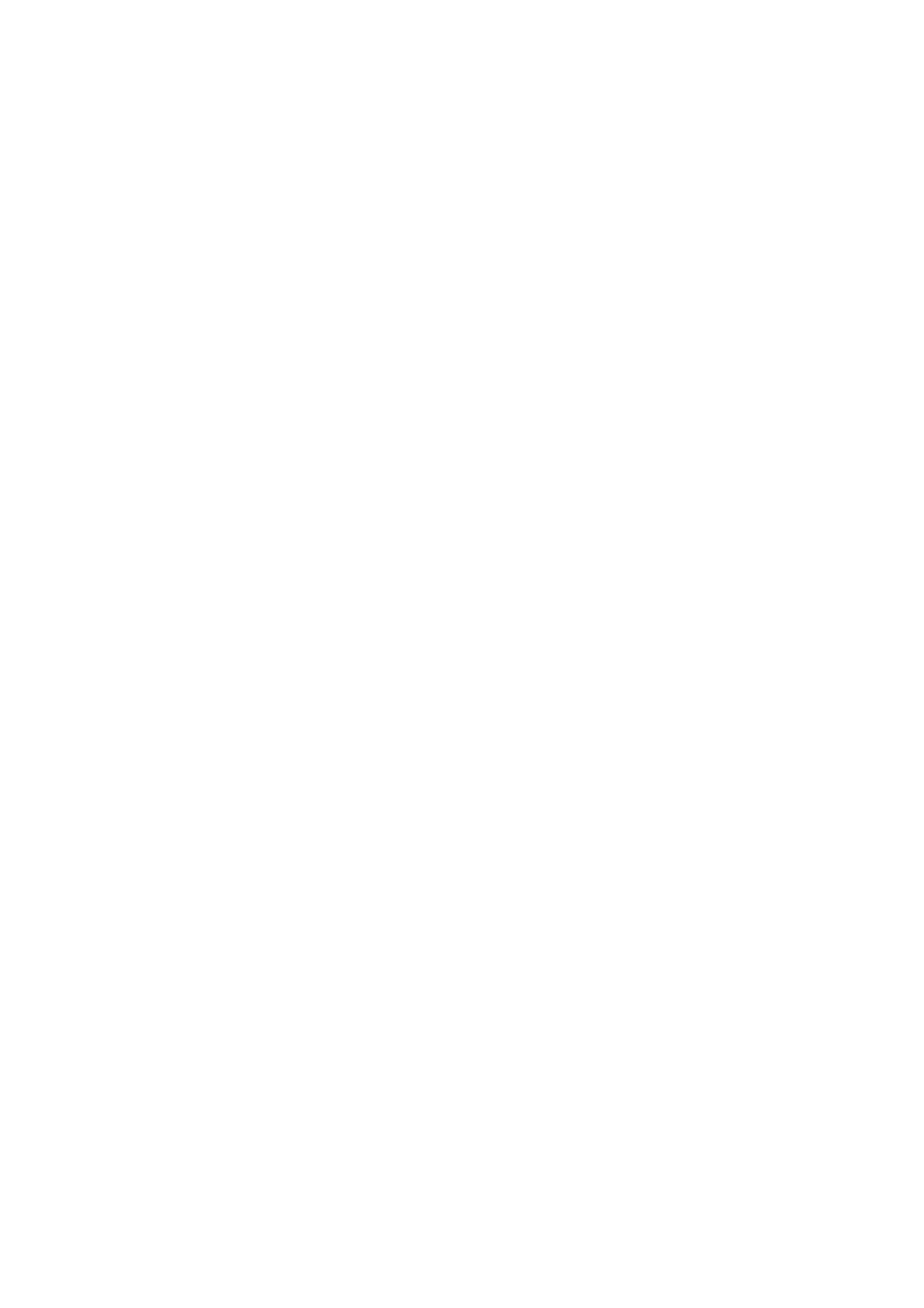# **May 1st**

*Take my yoke upon you, and learn of me; for 1 am meek and lowly in heart: and ye shall find rest unto your souls.* Matthew 11.29.

The attitude our Lord continually maintained while on earth was one of meekness and lowliness. For us who are Christians to find that rest of which He spoke, we need to do two things: first, to "take my yoke upon you"; and second, to "learn of me." A yoke is a wooden rod placed upon the back of an ox to keep it from moving freely so that it may work diligently. In the land of Judea, the yoke was always shared by two oxen instead of being placed on only one ox. The yoke was put on the ox by its master; and hence the Lord our Master says to us to "take His yoke upon us." This yoke is apportioned to us by God and not by man nor by the devil. It is given by God, and it is chosen by us.

Whatever is appointed by God, and if taken by us, shall make us happy. If I am satisfied, I will have peace. I have nothing to be unhappy about because I have not escaped from the yoke of God appointed to me.

## **May 2nd**

#### *Keep back thy servant also from presumptuous sins; let them not have dominion over me.* Psalm 19.13.

From this verse of David's psalm we are shown that there are two kinds of sin before God: one is the sin of rebellion, the other is that of presumption. Not doing what one is told to do constitutes the sin of rebellion. Now we all know the sinfulness of this kind of sin; and from this sin we wish to be delivered. But please take note that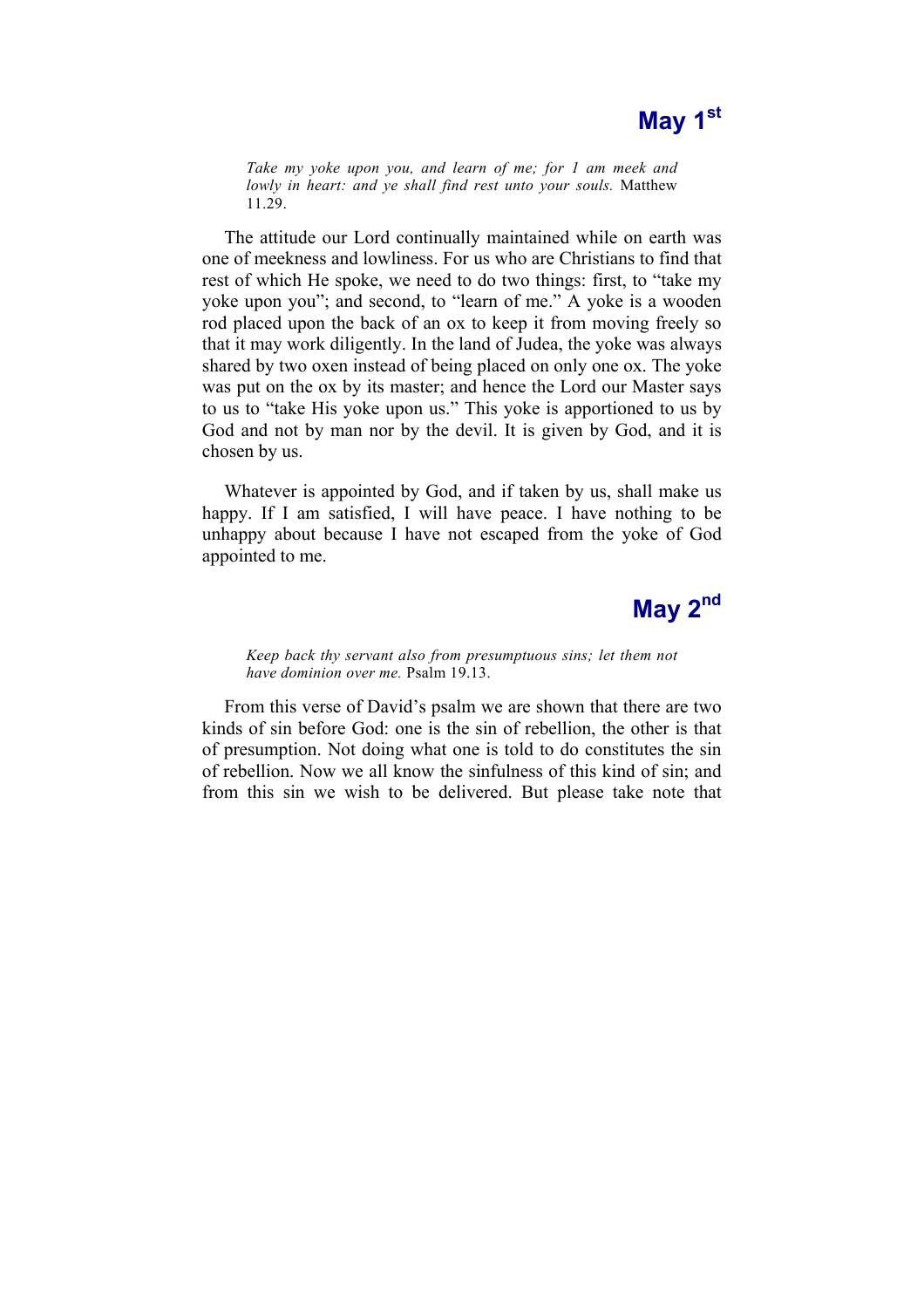besides the sin of rebellion there is also that of presumption, which is, that we do what we are not ordered to do.

To be active outside of the Lord's will is to be presumptuous. Do we know that it is equally sinful for us to act without God's order? It is reckoned as sin before the Lord if we work for Him without His command and instead work according to our own idea, even though we may view what we do to be most excellent. The prayer of David is for Jehovah to keep him away from presumptuous sin.

## **May 3rd**

*And in the midst of the candlesticks one like unto a son of man . . . And his head and his hair were white as white wool, white as snow.* Revelation 1.13, 14.

When the Bible speaks of the failing and change of man it says his hairs become grey (see Hosea 7.9). In this respect, our Lord does not have a single grey hair. But on the other hand, Proverbs states that "the hoary head is a crown of glory" (Prov. 16.31). Hence white hair means both experience, glory, and length of years. It also denotes holiness, for in Isaiah, God is recorded as promising to wash away men's sins that they may become as white as snow and as wool (Is. 1.18). Whenever we recall that our sins are washed as white as the head and hair of our Lord are white, we must marvel at the greatness of the Lord's grace.

## **May 4th**

*With all prayer and supplication praying at all seasons in the Spirit, and watching thereunto in all perseverance and supplication for all the saints.* Ephesians 6.18.

We know that each time we are watchful it is because there is some danger ahead. Without any danger or enemy lurking about we would have no need to be vigilant. We must therefore be watchful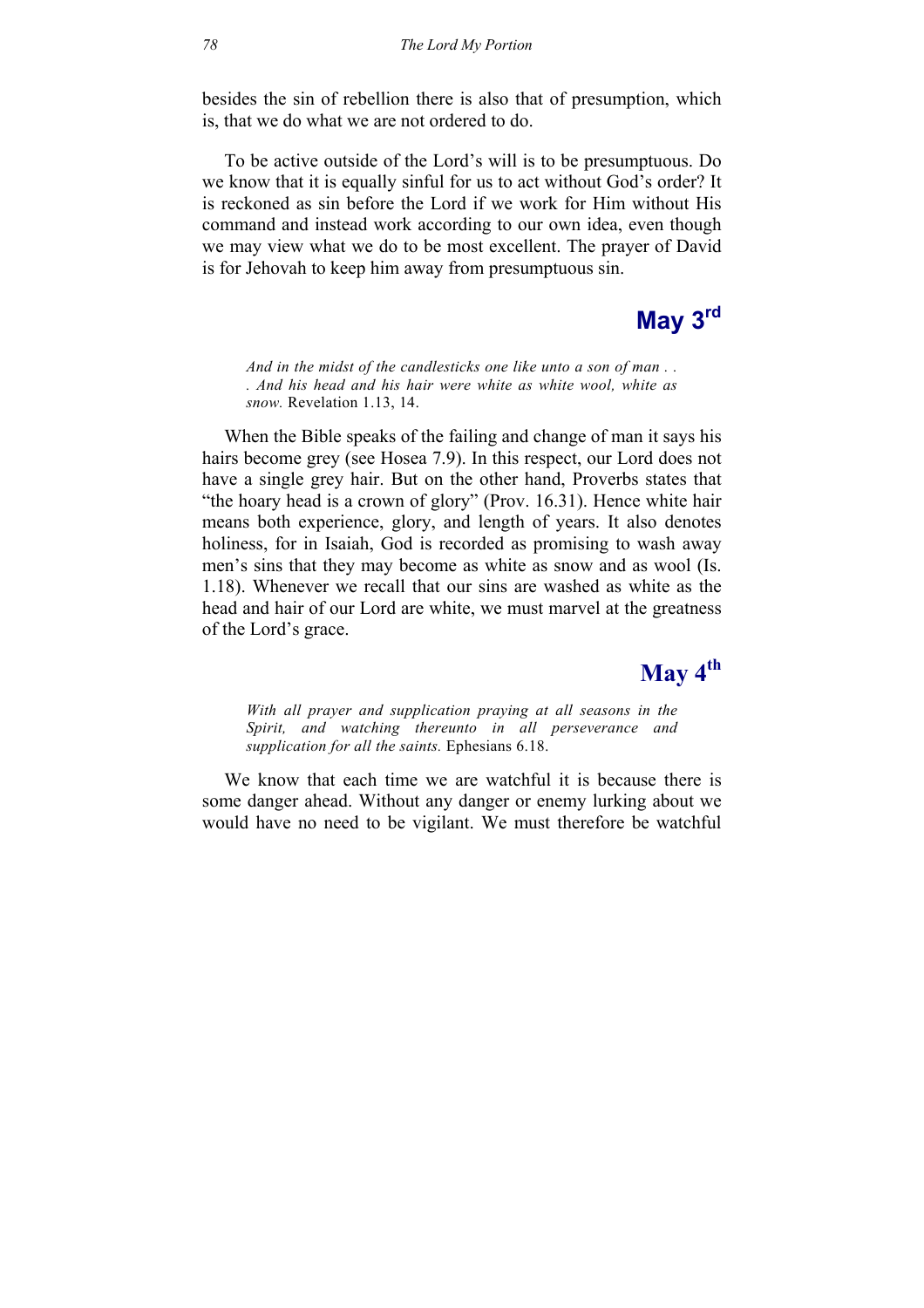over the time of prayer and supplication. We must find time to pray. If we wait until we are at leisure to pray, we will never have the opportunity to do so. All who desire to do intercessory work or to make progress in prayer life must "make" the time by setting aside a period for prayer. Let us guard this period and hold fast to it. We must pray the prayer of protection for our prayer time. Pray that the period of prayer may not be lost.

## **May 5th**

*And Jehovah spake unto Moses, saying, If any one sin, and commit a trespass against Jehovah, and deal falsely with his neighbor in a matter of deposit.* Leviticus 6.1, 2.

If people were to entrust us with fifty dollars, we would probably be faithful. But if we were to be entrusted with fifty pennies, we would perhaps not be so honest; because the amount is small, we will not consider them important. Nonetheless, such conduct would be dealing falsely with people, and it would cause us to lose our communion with God. If we are asked to carry a letter, we may not actually open it and read the contents, yet we may wish to examine the outside of it. Now to glance at it unintentionally would not matter, but it would be wrong if we wished to probe the secrets of others. Such can hinder our living and having intimate fellowship with God. I am afraid many do not study the Bible well because of such sin not being dealt with. If we are unfaithful and do not deal with it, we may lose that freedom of communion with God which is so vital to maintain.

## May 6<sup>th</sup>

*Therefore let us also, seeing we are compassed about with so great a cloud of witnesses, lay aside every weight, and the sin*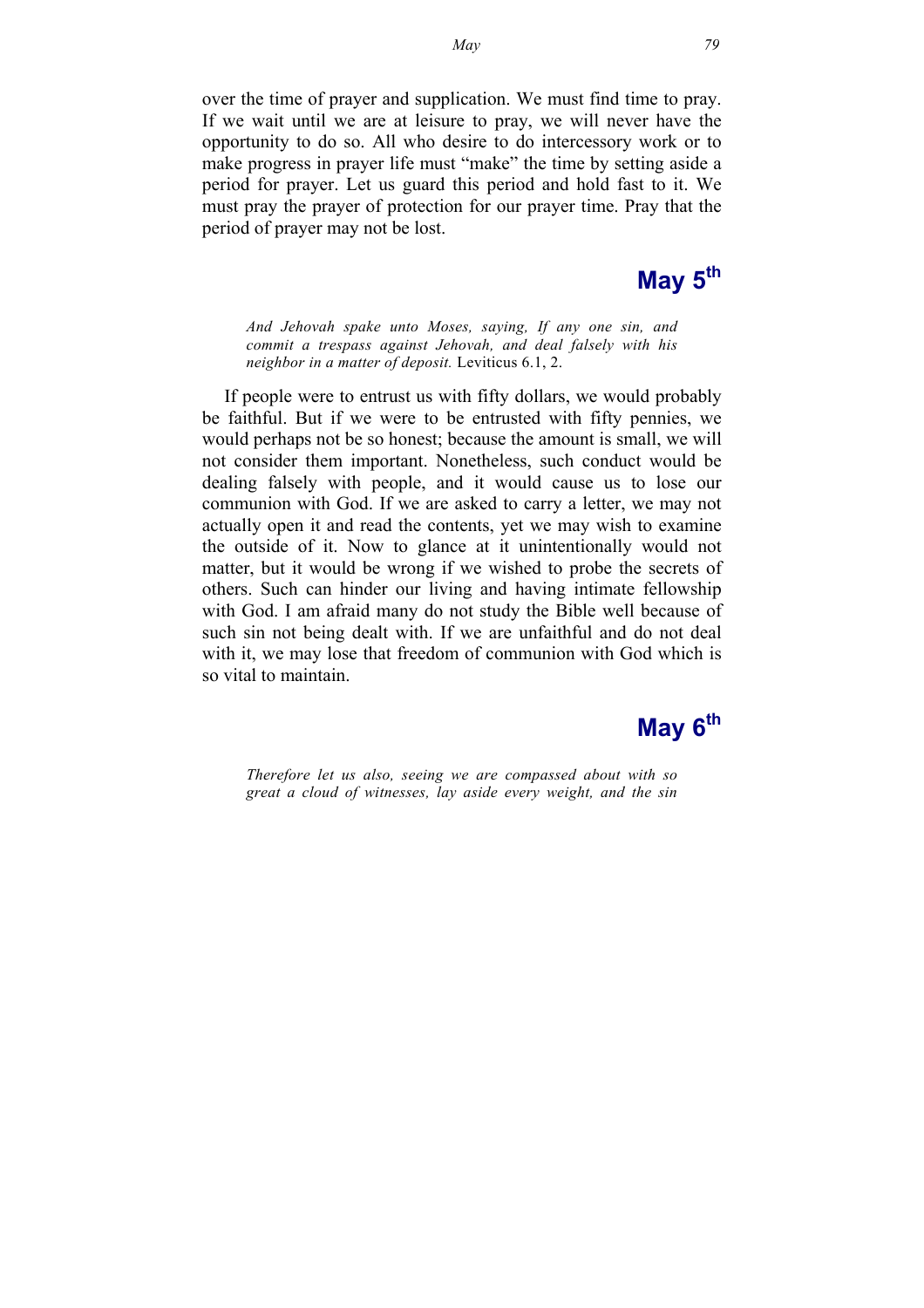*which doth so easily beset us, and let us run with patience the race that is set before us. Hebrews 12.1.* 

In running, two matters are absolutely important: the one is to lay aside every weight, and the other is to put away sin. Sin hinders progress the most. It disqualifies people from running. Sin is the trespassing of the rules; and he who would trespass the rules is not allowed to run a race. He is ordered to the sidelines. A believer ought to put off and forsake the sin which he knows. Be it jealousy, pride, uncleanness of heart, lies in the mouth, hasty temper, or unrestrained lust—it will make him unfit for the race. A Christian must stand on Romans 6.6 and 6.11 and reckon himself as dead to sin. He must forsake sins and must not allow sin to reign over him. He must also yield his members as instruments of righteousness to God. Whatever offends the Lord must be honestly confessed, repented of, and forsaken so as to obtain God's forgiveness.

## **May 7th**

#### *And I was with you in weakness, and in fear, and in much trembling.* 1 Corinthians 2.3.

The message Paul preaches is the cross of the Lord Jesus Christ. What he proclaims is not in vain since he is a living channel of divine life. With the gospel of the cross, he gives birth to many. Yet in preaching the word of the cross, what about himself? He says this: "I was with you in weakness, and in fear, and in much trembling." He *himself* is a crucified person! Let us see that it requires a crucified person to preach the word of the cross. Here Paul has absolutely no confidence in himself. His weakness, fear and much trembling—his looking upon himself as totally useless without any self-reliance are the sure signs of his being a crucified one. "I have been crucified with Christ," Paul once declared (Gal. 2.20). He further said this: "I die daily" (1 Cor. 15.31). It takes a dying Paul to proclaim the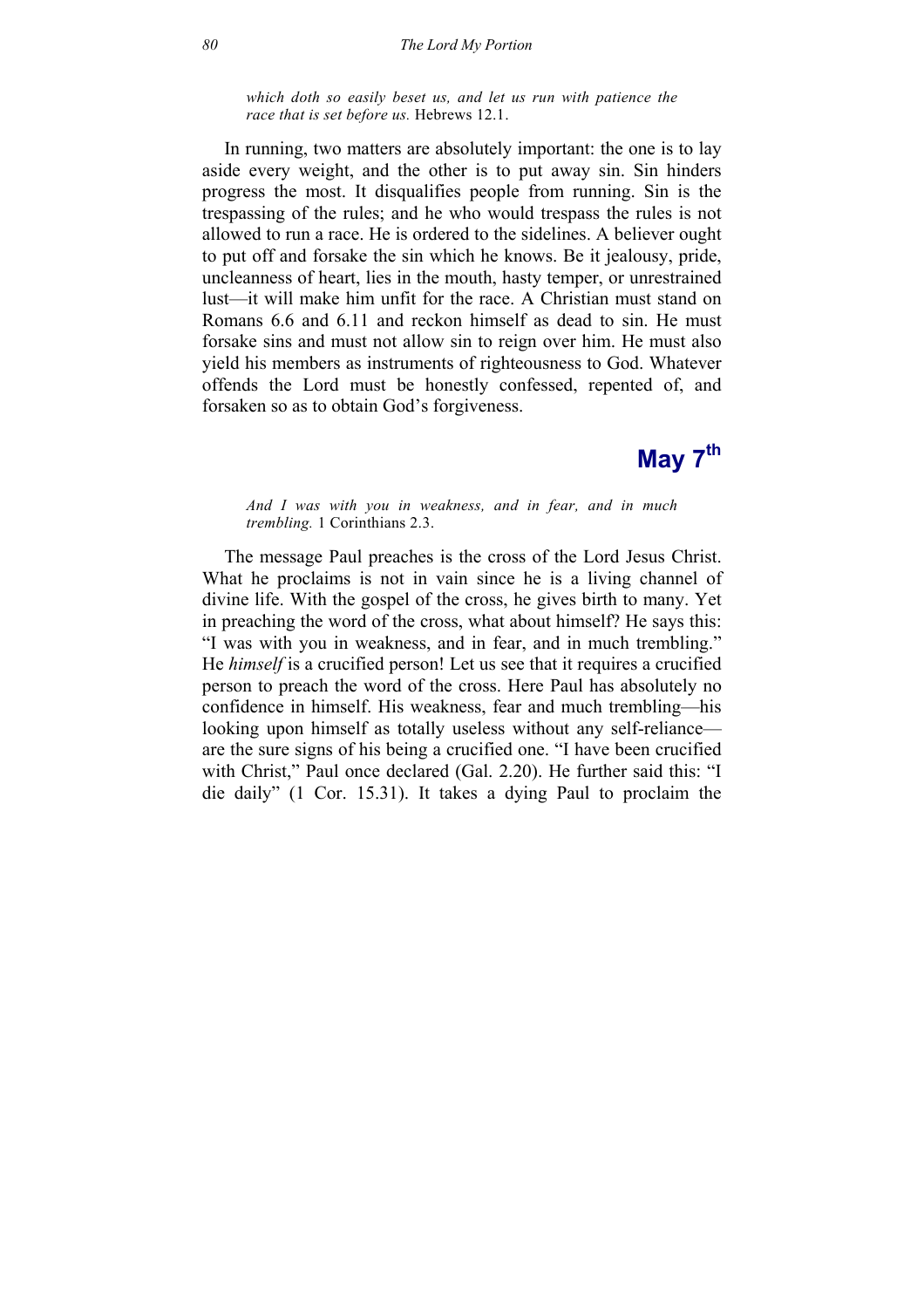crucifixion. Without the true dying of self, the life of Christ is not able to flow out.

# **May 8th**

*Bring the fatted calf, and kill it, and let us eat, and make merry: for this my son was dead, and is alive again; he was lost, and is found.* Luke 15.23, 24.

Let me give you a new thought today, which is the *joy of God*. On the night I was saved, the more I thought about it the merrier I became and the more I sang. I did not mind if there were neither rhyme nor tune. And such is the joy of being saved. Nevertheless, this Scripture verse tells us that it was the father who was joyful. It is therefore the joy of God in His saving a soul that is being expressed here. We usually think when a sinner is saved, how glad *he* is, and how glad *we* are. We fail to realize how joyful God the Father also is when He saves a sinner. If we see this, we can begin to understand the Father's heart.

## **May 9th**

*And in him ye are made full, who is the head of all principality and power.* Colossians 2.10.

Today many Christians are in a dilemma. They appear to be unable to die. Today they are bad, and tomorrow they will still be bad. No matter how much they try to be good, they try in vain. Oh, let me say that it is an erroneous gospel if it calls upon you *to do it yourself.*

All is done for us by Christ. This is His work. We ought to reckon what has been done in Him. What the Lord Jesus has accomplished is to cause us to be perfect in Him; and the Holy Spirit incorporates within us everything which is in Christ. He has not only died but has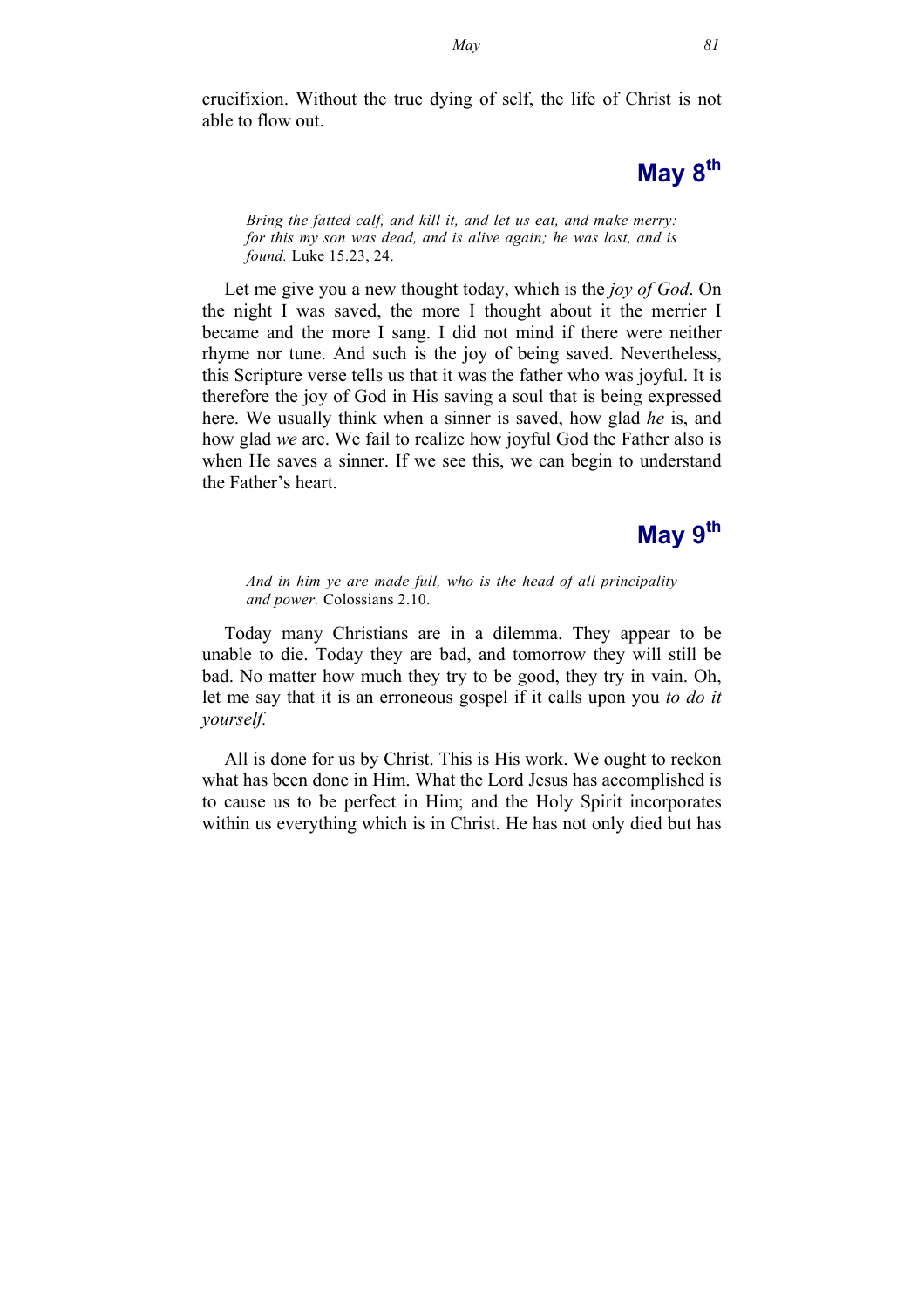also been resurrected. When Christ died, we also died; when He was resurrected, we also were resurrected; and when He ascended, we also ascended. Our inheritance in Him is in fact far beyond our expectation.

# **May 10th**

*And seeing them distressed in rowing, for the wind was contrary unto them, about the fourth watch of the night [Jesus] cometh unto them, walking on the sea.* Mark 6.48.

It is better to suffer than to drift. Far better is it to be distressed in rowing than to sail with the wind, far better is it to go the difficult way than to go the easy way and drift. Drifting consumes no energy. Stop rowing and the wind will send us back to where we first began. Just compromise a little, let go somewhat, and the wind will send us back. To love the world requires no effort: to follow the world demands no strength. But to stand and be faithful to the Lord is a sure invitation to an encounter with a contrary wind, and soon we shall feel distress in rowing.

It is quite easy to return to the old place, but quite demanding of us to go forward. Yet now is the time to be faithful. May we walk in God's appointed way.

## May 11<sup>th</sup>

*For the word of God is living, and active, and sharper than any two-edged sword, and piercing even to the dividing of soul and spirit.* Hebrews 4.12.

What is soulish? Soulish is that which is done by oneself. And what is spiritual? It is that which is done by God. And these two are radically different. A person can do something without any need for waiting upon God and trusting in Him. Such action is fleshly and it is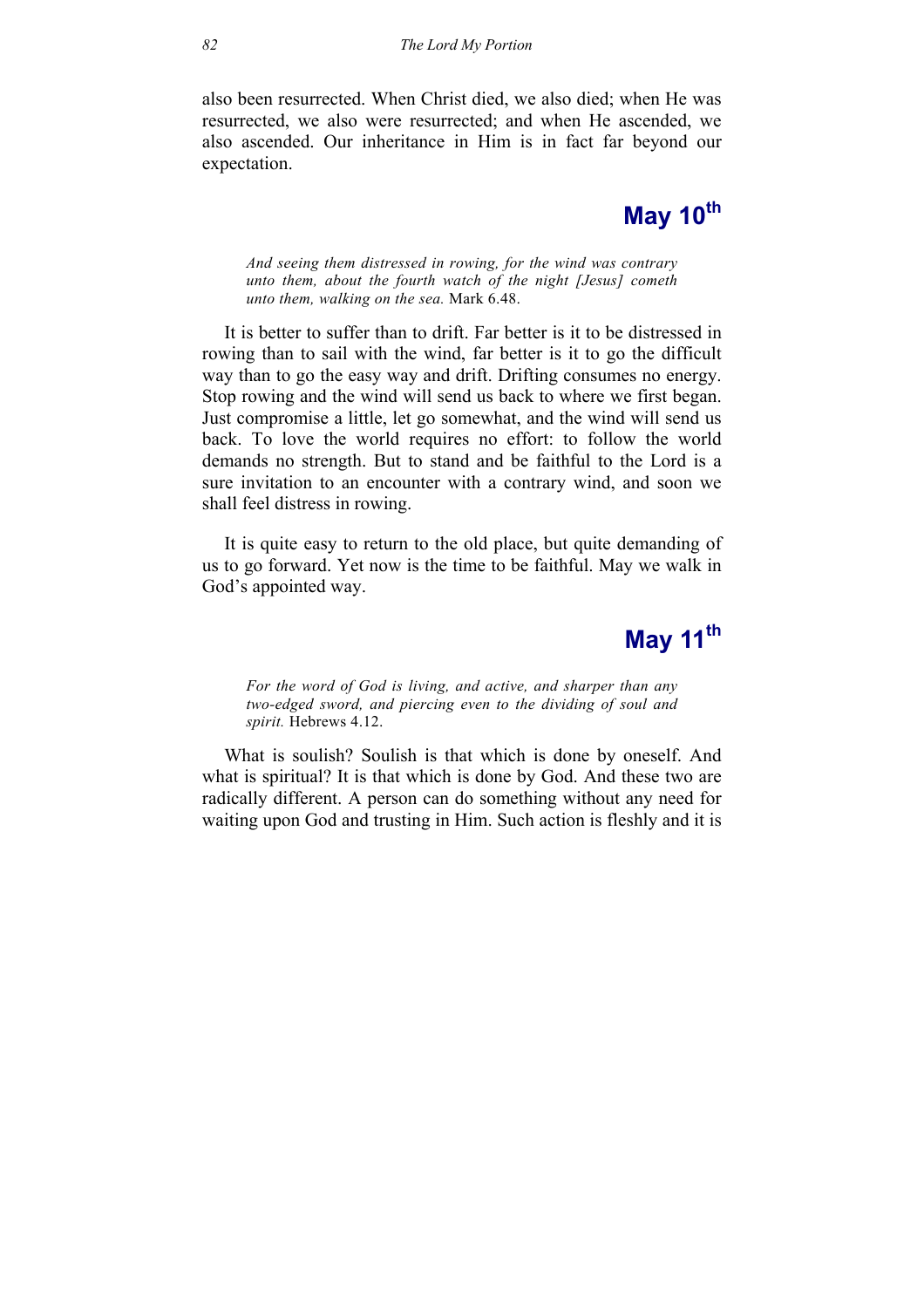soulish. But if a person cannot speak before God speaks, cannot move except God moves first; if he must look to God, wait and depend on Him—then that person and that action is spiritual. Let us thus ask ourselves if all we do is in the Holy Spirit?

## **May 12th**

*Beloved, let us love one another: for love is of God; and every one that loveth is begotten of God, and knoweth God.* 1 John 4.7.

Once a son was born to a brother in Christ. He was asked, "Now that you have become a father, do you love your son?" His answer was: "A week before I was to be a father, I kept thinking how I should love my son. But as soon as my son was born—the moment I saw him—my heart quite naturally went out to him and I simply loved him." We see here how human love springs from a consciousness inside, it is not taught from outside. Likewise, all the children of God who are bought with the blood of the Lamb and receive God's life and are baptized into the body of Christ cannot help but be moved from within to love one another as members of the same body.

## **May 13th**

#### *For himself hath said, 1 will in no wise fail thee, neither will I in any wise forsake thee.* Hebrews 13.5.

A child of God asked Him for a promise concerning her livelihood. One day she read these words: "Be ye free from the love of money; content with such things as ye have: for himself hath said, I will in no wise fail thee, neither will I in any wise forsake thee" (Heb. 13.5). She was both surprised and gladdened by this word. Such promise is conditional: one must first be free from the greed of gain and be content with what he already has, before he can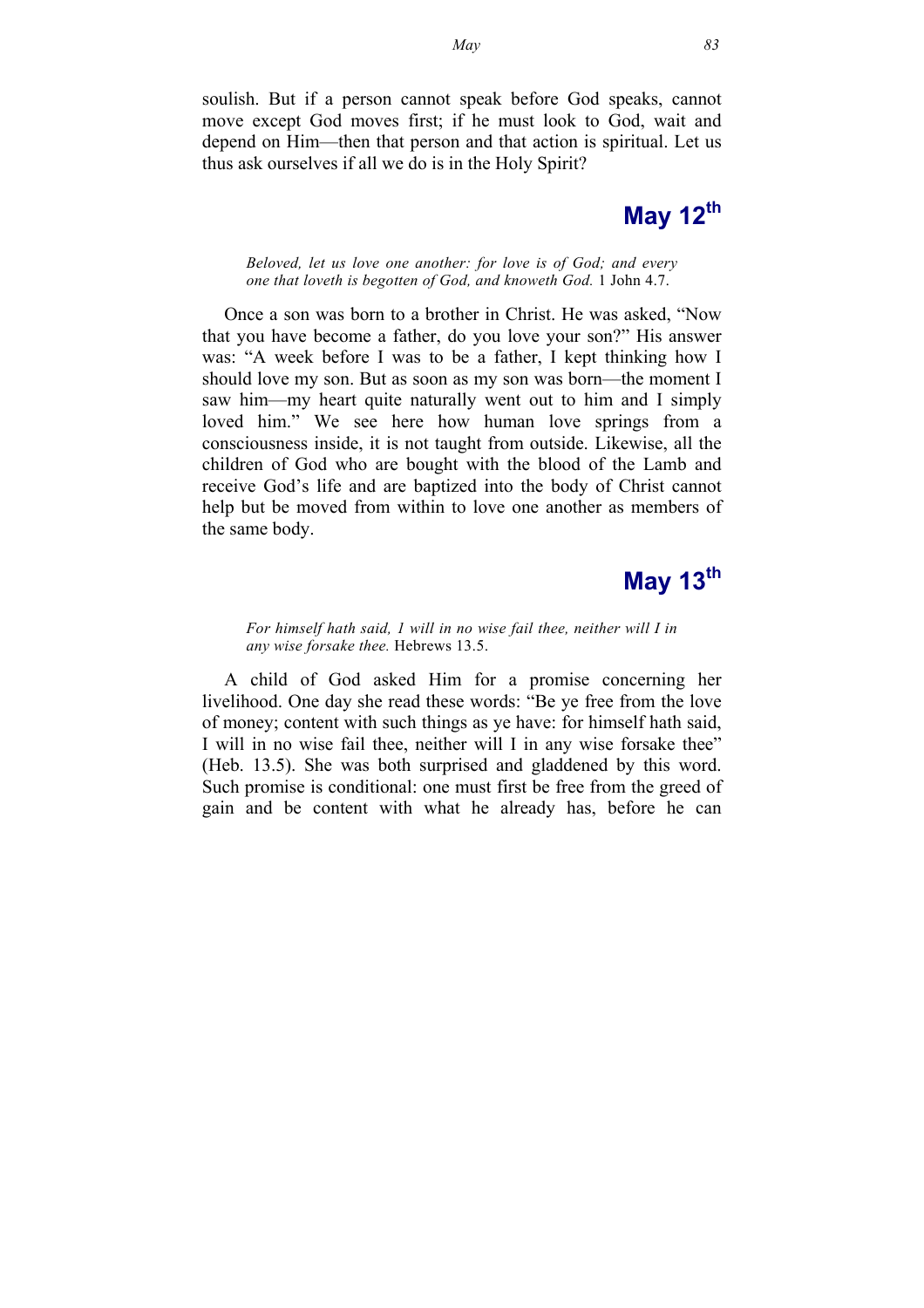experience the Lord's abiding support and supply. She said amen and amen to this promise. In her past twenty years she on the one hand maintained the principle that "if any will not work, neither let him eat" (2 Thess. 3.10) and on the other hand experienced the Lord's causing neither a handful of meal in the jar to waste nor a little oil in the cruse to fail (see 1 Kings 17.8-16). The Lord had not failed her nor forsaken her.

# **May 14th**

*For if, while we were enemies, we were reconciled to God through the death of his Son, much more, being reconciled, shall we be saved by his life.* Romans 5.10.

The death and the resurrection of Christ give us new life. Just as He died for us, so He was also raised for us (Rom. 4.25). Even as we need His death, so we also need His resurrection. The absence of either one of these will reduce the gospel to vanity. Through the death of the Lord Jesus we are delivered from all which belongs to Adam—that is to say, to the natural. By His resurrection we can enter into all which belongs to Christ—that is to say, to the supernatural. His death delivers us from the position and experience of a sinner in order that we may no longer be sinners. His resurrection makes us righteous, obtaining the position and experience of the righteous. "Wherefore if any man is in Christ, he is a new creature: the old things are passed away; behold, they are become new" (2 Cor. 5.17).

### **May 15th**

*Wretched man that I am! who shall deliver me out of the body of this death?* Romans 7.24.

We all know that no rescuer dares to rescue a person who has just fallen into the water. A wise rescuer will wait until the drowning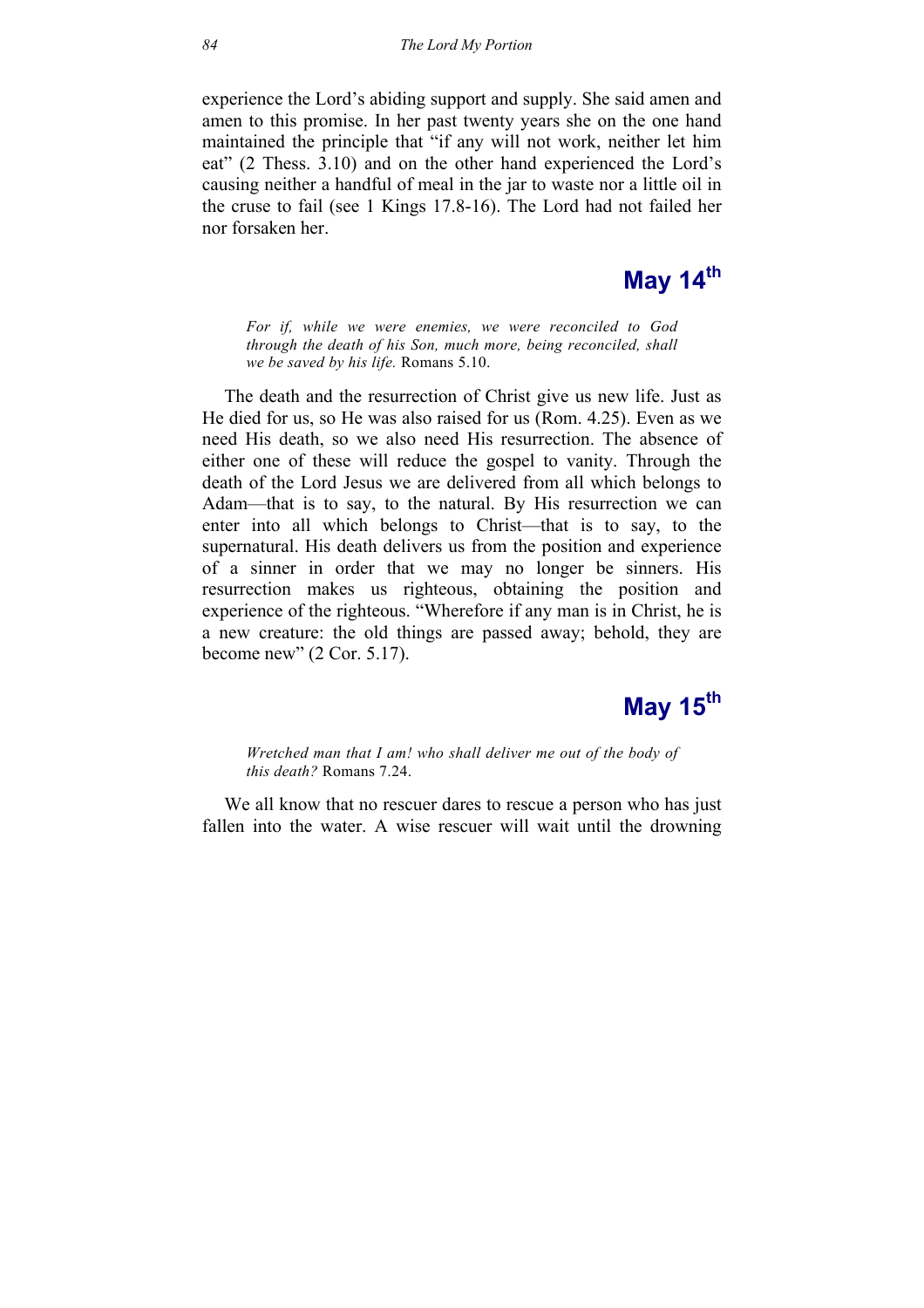person has struggled enough in the water on his own and begun to give up struggling.

In like manner God today allows His children to struggle and struggle till they realize how futile is their effort since they are merely getting themselves into a more perilous position. The Lord will wait until their strength is exhausted and they themselves judge that they are dying. At that moment, their thought runs something like this: If God does not deliver me, I cannot maintain my lot even for a minute; if God does not save me, I will certainly die! Not until that very moment will God stretch out his saving hand. Whenever a believer ceases to trust in himself, God will wholly save him at that moment.

## **May 16th**

*What is it then, brethren? When ye come together, each one hath a psalm, hath a teaching, hath a revelation, hath a tongue, hath an interpretation.* 1 Corinthians 14.26.

So Paul instructed the Corinthian believers. Some people come to a church meeting as if they were tourists or spectators. Coming in such a manner will doubtless bring death to the meeting. Let this not be so. Let there be a mutual supplying of one another in all the meetings. Like the physical body, all the member parts of the spiritual body of Christ are incessantly communicating with each other: no part can stop where it is. If any part should cease communicating, it stops the flow of the life of God and brings in death to the body. No member can stop communicating or fellowshiping without doing damage to the church.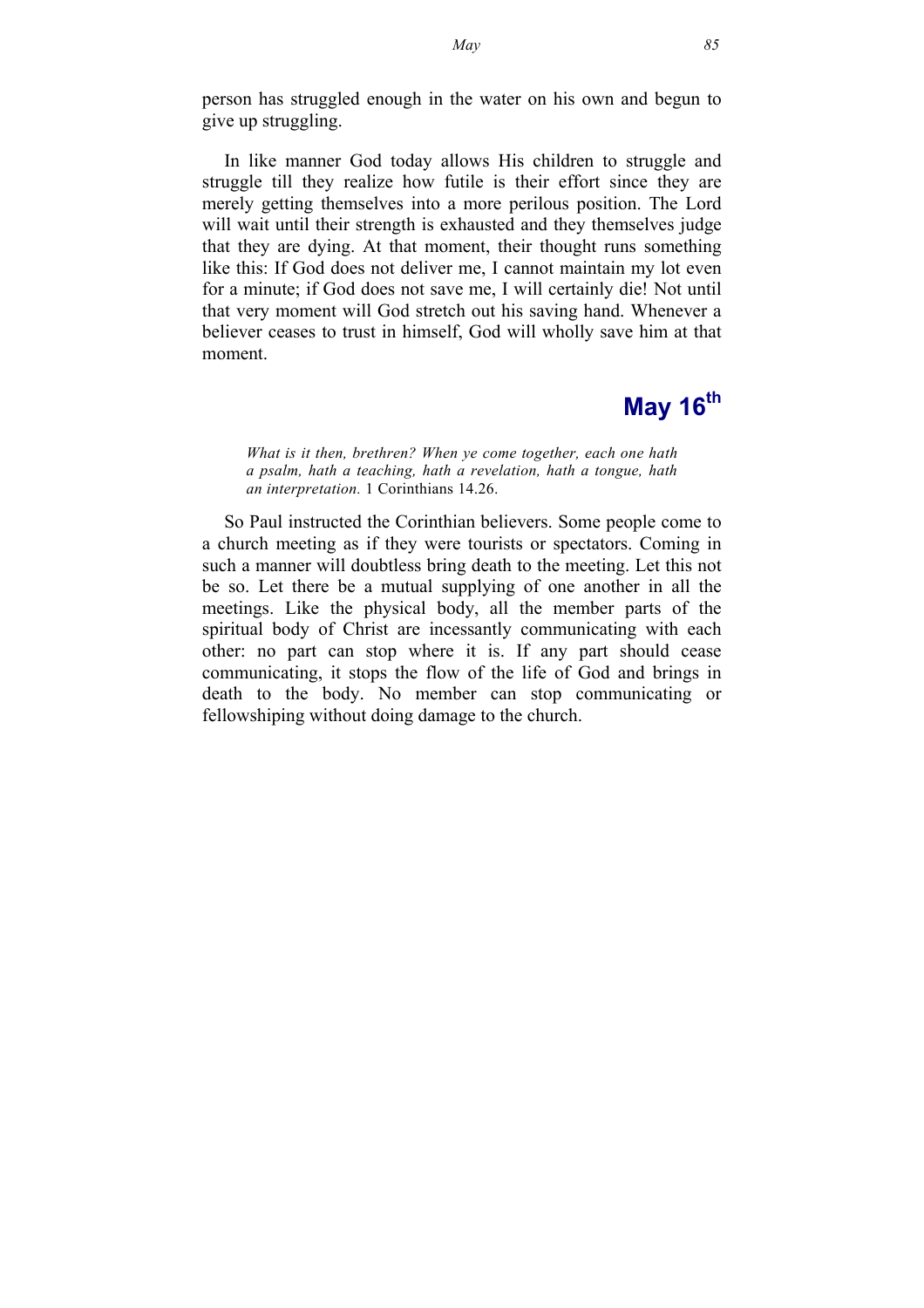# **May 17th**

*And Jesus seeing their faith saith unto the sick of the palsy, Son, thy sins are forgiven.* Mark 2.5.

Alas, how often sin damages man's body as well as causes pain to the heart. We readily acknowledge that many sicknesses are attributable to natural reasons, such as infection or over-exhaustion. But the Bible also reveals that some sicknesses are the consequences of sin (Mark 2.5, John 5.14). If a sickness is due to sin, whether hidden or manifested, the sinner certainly knows about it. What can he say and do except express regret and to mourn. In the case of the palsied man, the Lord knew the cause of this particular sickness. So that first He said to the man sick of the palsy, "Son, thy sins are forgiven," and then spoke once more to him and said: "Arise, take up thy bed, and go unto thy house" (v.11). What a tremendous gospel this is! Such forgiveness as this has forever afterwards become a great gospel to all who are sick through sin.

## **May 18th**

*Which he wrought in Christ, when he raised him from the dead, and made him to sit at his right hand in the heavenly places.*  Ephesians 1.20.

The meaning of the ascension of the Lord Jesus is that God has given Him a place higher than all the powers of Satan. His heavenly place is an overcoming position above Satan. The latter is now under His feet, with no further opportunity to attack Him; for He now is the Lord and Head over all things.

The Lord himself is now leading His own people to take this heavenly position with Him so that they may shine for Him on the one hand and overcome the powers of darkness which attack them on the other hand. Just as the light of the sun overcomes darkness, so the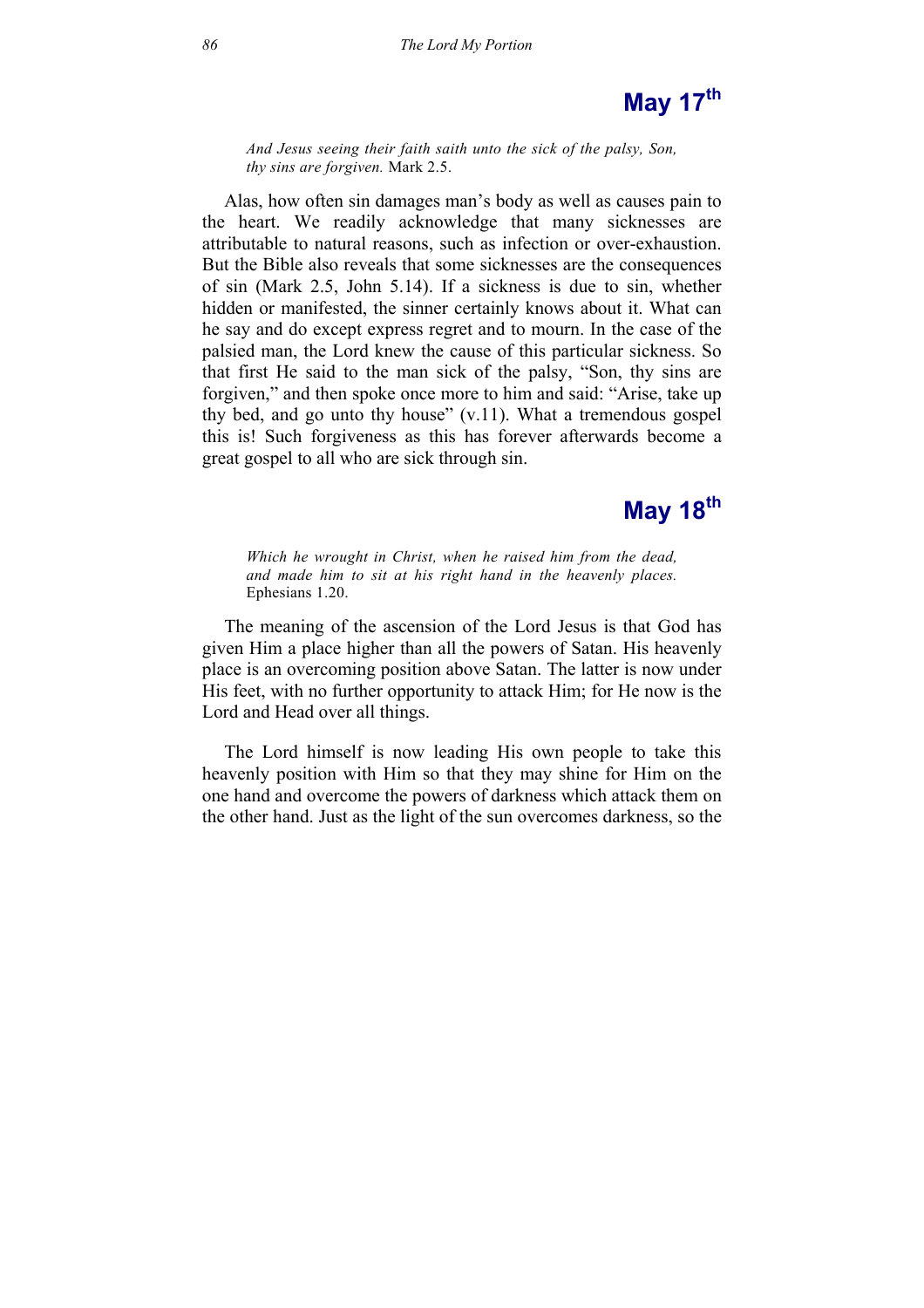heavenly position of Christ overcomes the powers of darkness. And just as the moon and stars dwell with the sun in heaven, so Christians abide with Christ in the heavenly places.

## **May 19th**

*Not in fleshly wisdom but in the grace of God, we behaved ourselves.* 2 Corinthians 1.12*.* 

The principle of Christian living is to rely on the will of God and not on one's cleverness, to depend on the grace of God and not on our own wisdom. This is a lesson we need to learn.

Suppose some action is put before you, but you do not know whether to do it this way or that, or not at all. You have no idea which is right. So you begin to deliberate on the effect of whichever action you may take. If you do it this way or that, what will people say? You therefore try to be clever. How? To say or to do that which will meet the least problem and avoid the most opposition. By following this policy it means you have forgotten that God's children do not live on earth by human cleverness. To be a Christian is really quite simple. You merely ask one thing: "God, what do You want me to do?"

## **May 20th**

*Even as the Son of man came not to be ministered unto, but to minister, and to give his life a ransom for many.* Matthew 20.28.

A living Christ cannot save us, only the Christ who has died can do so. The Lord cannot save us by His living on earth; He is able to redeem us only by His being crucified. Bethlehem, Nazareth, and Galilee will condemn us; only Calvary will give us eternal life. Do not be surprised at hearing this. How many would say Jesus is our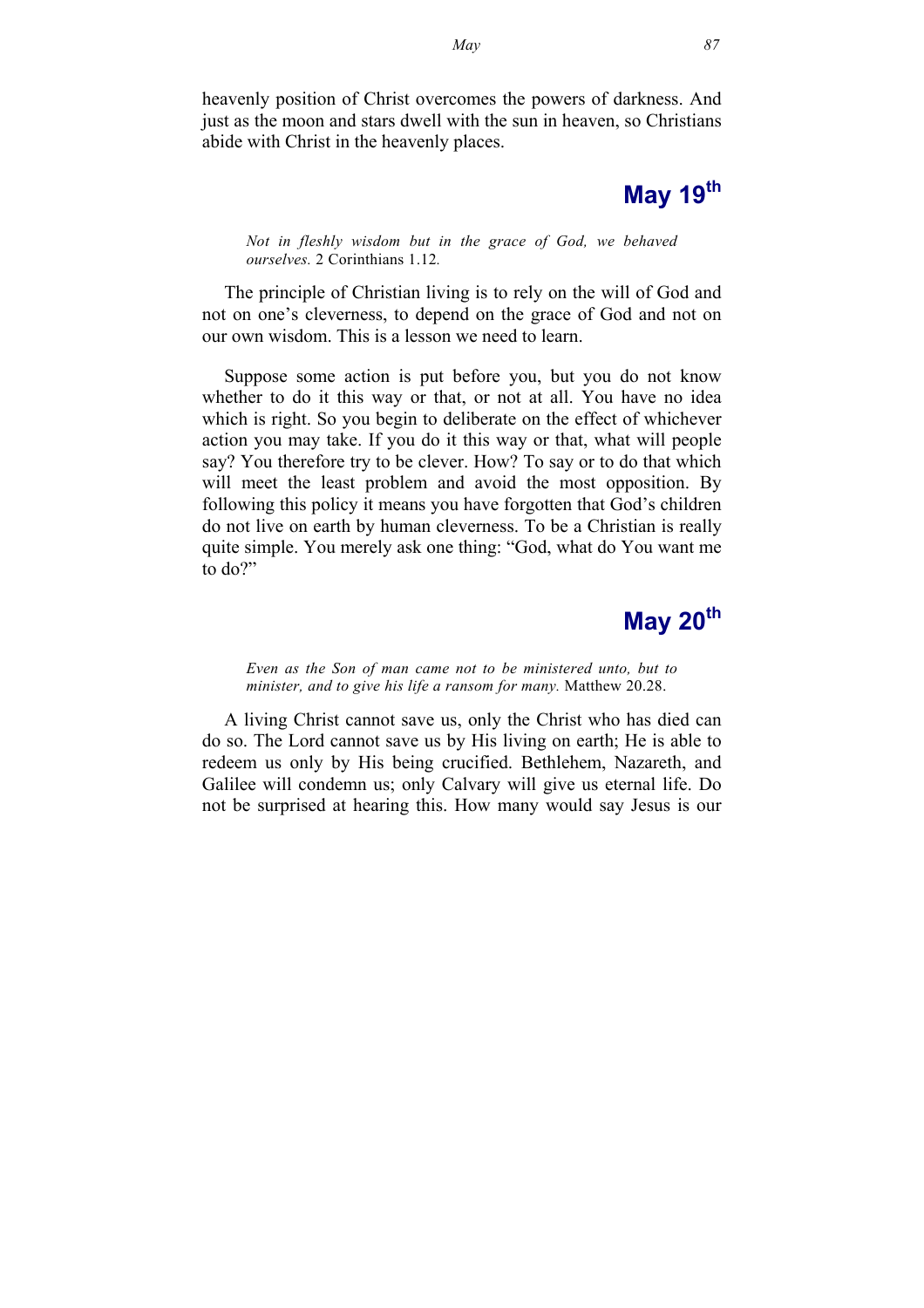example? That He is a great Teacher, a great Rabbi? Many will praise the Lord Jesus for His beautiful character, His high morals, His great power, and His noble personality. Yet may I observe that the better the Lord Jesus looks, the worse you and I appear to be.

Let us praise and thank God that His Son does not come into the world to be our example for us to imitate until we are gradually and finally saved. No, no! He sent His Son to this earth to *die* for us sinners, to accomplish salvation for us. God does not require anything from us, since He has done all.

# **May 21st**

*And as for you, the anointing which ye received of him abideth in you, and ye need not that any one teach you; but as his anointing teacheth you concerning all things, and is true, and is no lie, and even as it taught you, ye abide in him.* 1 John 2.27.

A servant of God once told this story. A brother came to him and asked whether he could do a certain thing. "Do you know in yourself?" he inquired. To which the brother immediately replied, "I know." Some days later this brother came back again to ask the servant of the Lord about another matter. The latter answered him in the same way as before: "Do you know inside yourself?" "Oh, I know, I know," he again replied. The brother came back a third time, and for the third time the servant of God asked him, "What does your inside tell you?" And immediately he once more replied that he knew. At that moment God's servant said in his heart (though he did not utter anything with his lips): "Why, my friend, do you forsake the near and seek the far? You have something in you that will teach you concerning all things, and is true, and is no lie." Let me say here and now that this something is the law of life. It teaches us what we should or should not do.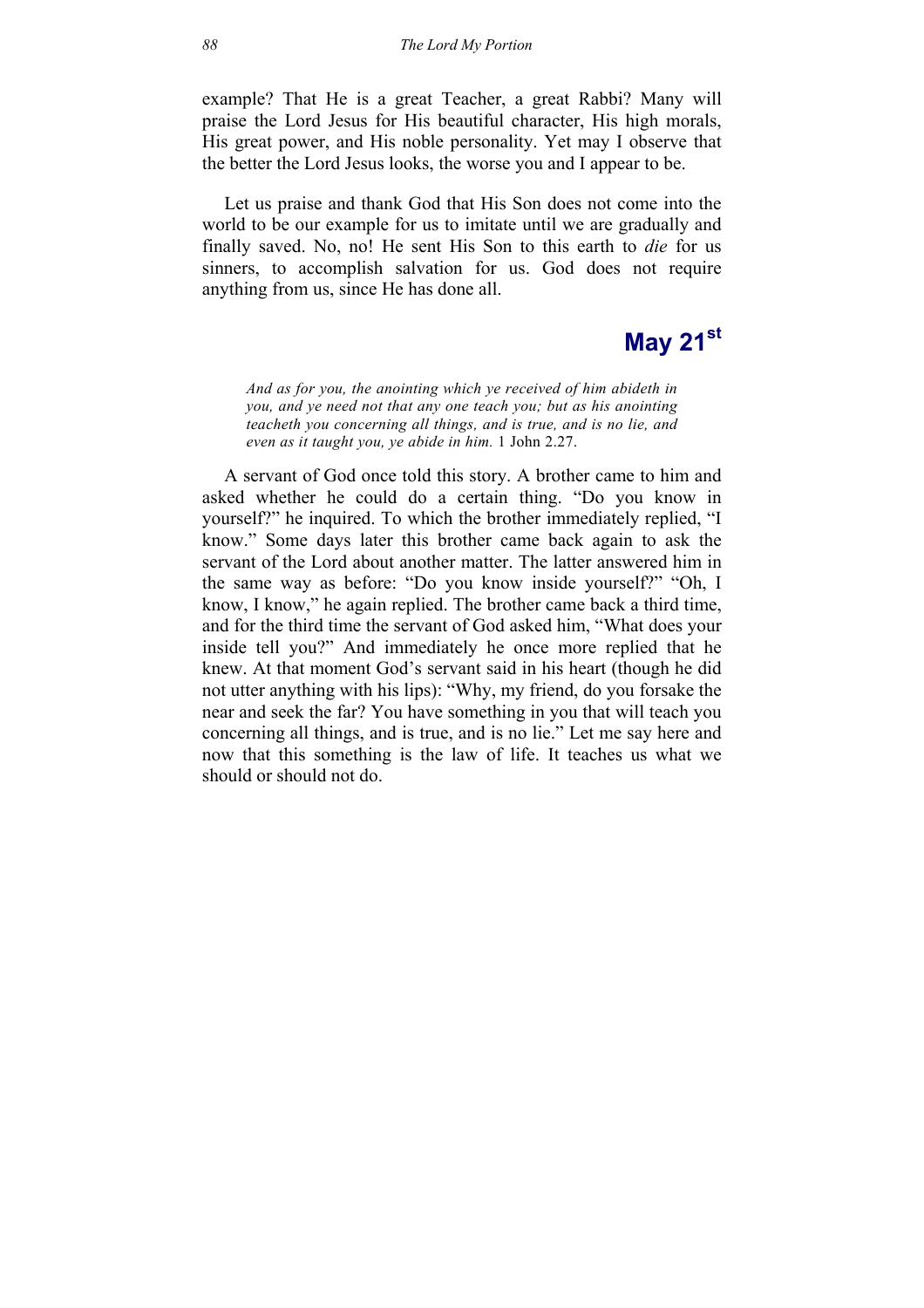

*To this end was the Son of God manifested, that he might destroy the works of the devil.* 1 John 3.8.

As soon as we discern a work of the devil, we can pray as follows: "O God, Your Son was manifested to destroy the works of the devil. How we thank You, for He has destroyed the devil's works on the cross. But the devil is now again working. Please destroy his work in us, destroy his manipulation over our work, destroy his devices in our environment, and destroy all his works." When we pray, we may pray according to the current situation in which we find ourselves. If we notice that Satan is working in us or family or work or school or nation, we can ask God to destroy his work in that particular area.

**May 23rd**

*He that loveth father or mother more than me is not worthy of me; and he that loveth son or daughter more than me is not worthy of me.* Matthew 10.37.

The Lord demands us to give Him all. It will not do if we give Him a little less. It is not relative but absolute love He requires of us. Loving the Lord to the extent of wounding ourselves will bring us to the place of rejoicing in our loving Him. If we love but do not rejoice in love, we have not loved to the extent of being wounded. But for those who do, their experience will be, that as they are bearing the cross, they shall commence to sing.

"Worthy" must first be considered from the Lord's side. Is the Lord worthy of your love? The whole problem revolves around whether the Lord is worthy; not how much we forsake the Lord, but how much He is worthy of our service. If we regard as an extraordinary act a prince proclaiming the gospel, we remain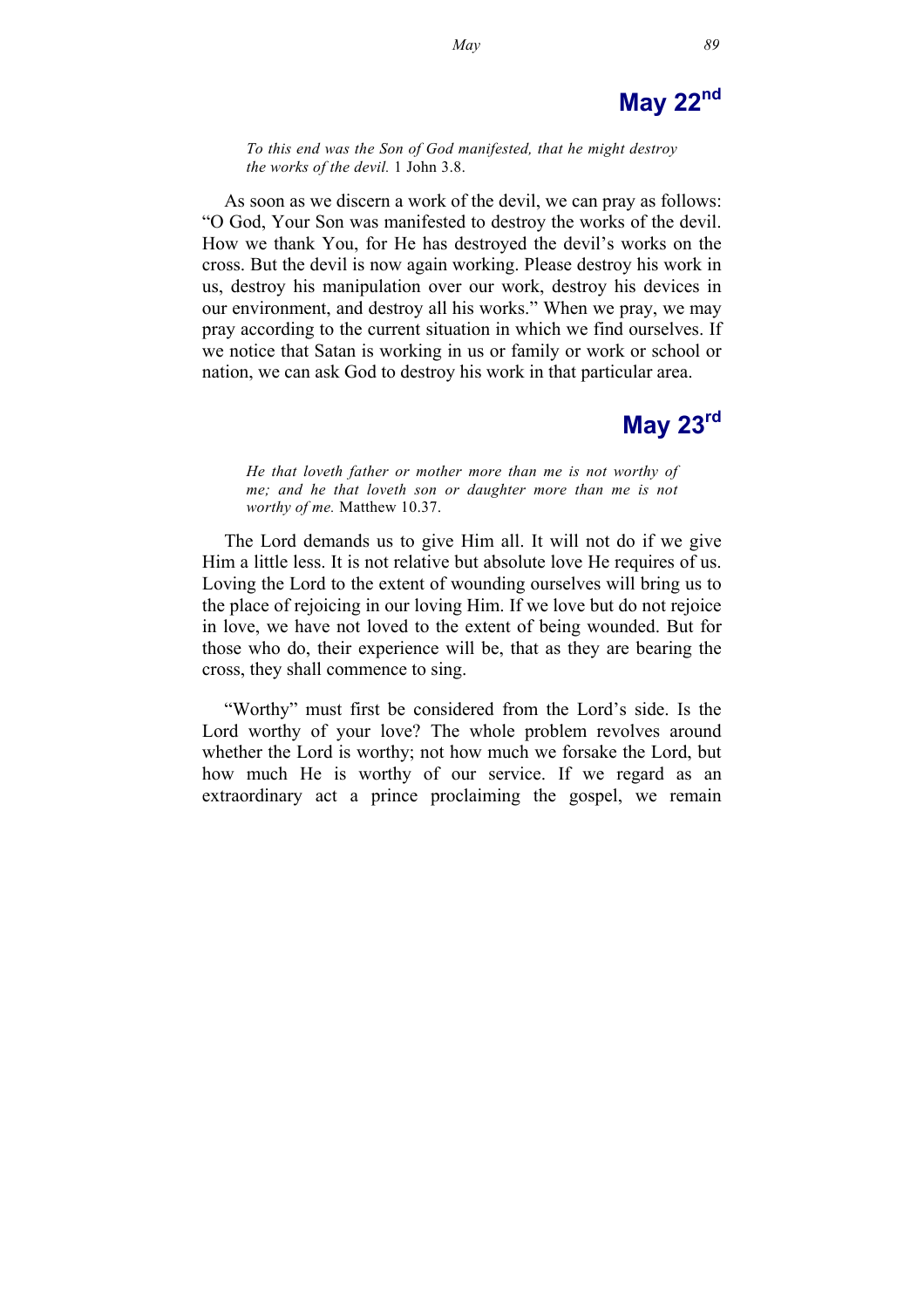ignorant of the glory and majesty of our Lord. Our Lord is worthy! worthy to be served by all the elites of this world.

# **May 24th**

#### *Arise, O Jehovah, into thy resting-place; thou, and the ark of thy strength.* Psalm 132.8.

As long as the children of Israel maintained their proper relationship with the tabernacle or the temple they were victorious, and no nation could overcome them. Even though their enemies learned how to fight while they themselves were not familiar with fighting, the children of Israel overcame all their enemies nonetheless. But the moment they had problems with the tabernacle or the temple, they were taken into captivity. Nothing else—whether they had powerful kings or great wisdom in themselves—mattered at all; the only concern which mattered was whether or not they had offended the ark of the tabernacle or temple. If the Lord had the preeminence, then theirs was the victory. So, too, with us today. In minding the victory of Christ, we also have the victory. Except we give Christ the highest place we are not able to overcome. Unless Christ has the preeminence in our heart we cannot overcome.

## **May 25th**

#### *And I will be to them a God, and they shall be to me a people.*  Hebrews 8.10.

What is God after in the universe? In Genesis 2 we learn that after God had created man, He merely hinted that man should exercise his free will to choose God's life. This passage did not openly state what God desired to get in the universe. In another passage, Genesis 3, we learn that man fell into sin, but again, this passage does not uncover what the devil wished to steal away. Things remained veiled, until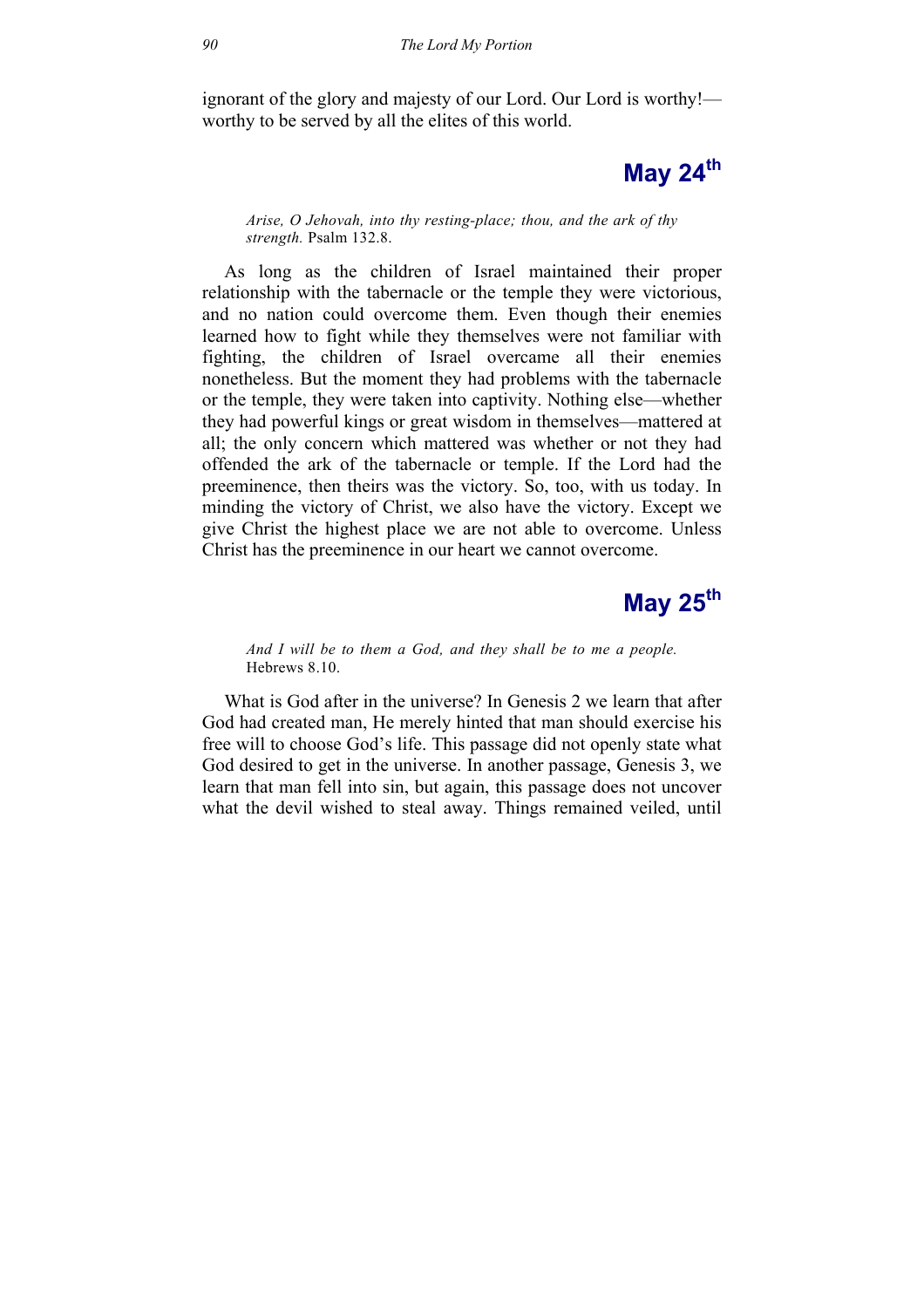the day when God in proclaiming the Ten Commandments began to spell out His heart desire.

The first of the Ten Commandments is: "Thou shalt have no other gods before me." The second is: "Thou shalt not make unto thee a graven image, . . . thou shalt not bow down thyself unto them, nor serve them; for I Jehovah *thy God am a jealous God . . .*" The third commandment is: "Thou shalt not take the name of Jehovah thy God in vain . . ." And the fourth is: "Remember the sabbath day, to keep it holy" (Ex. 20.3-8). These four commandments reveal the heart desire of God. It is none else than that *God desires to be God*. God is God, and He wants to be God among men.

## **May 26th**

*And he that doth not take his cross and follow after me, is not worthy of me.* Matthew 10.38.

A burden is not a cross. Burden is something inescapable; the cross, however, is subject to personal choice and can therefore be avoided. What the first cross in history was, so the countless smaller crosses will be which shall follow afterwards: just as the original cross was *chosen* by the Lord, so the crosses for today must also be *chosen* by us. Some people assume that they are bearing the cross whenever they fall into some hardship or encounter some distress. This is not true, however, for these kinds of things may quite naturally happen to any person even if that person is not a believer.

What then is a cross? It must be akin to what the Lord Jesus himself has said: "My Father, ... thy will be done" (Matt. 26.42). The Lord asks His Father not to answer as He the Son wills, but as the Father wills. This is the cross. To take the cross is to *choose* the will which the Father has decided.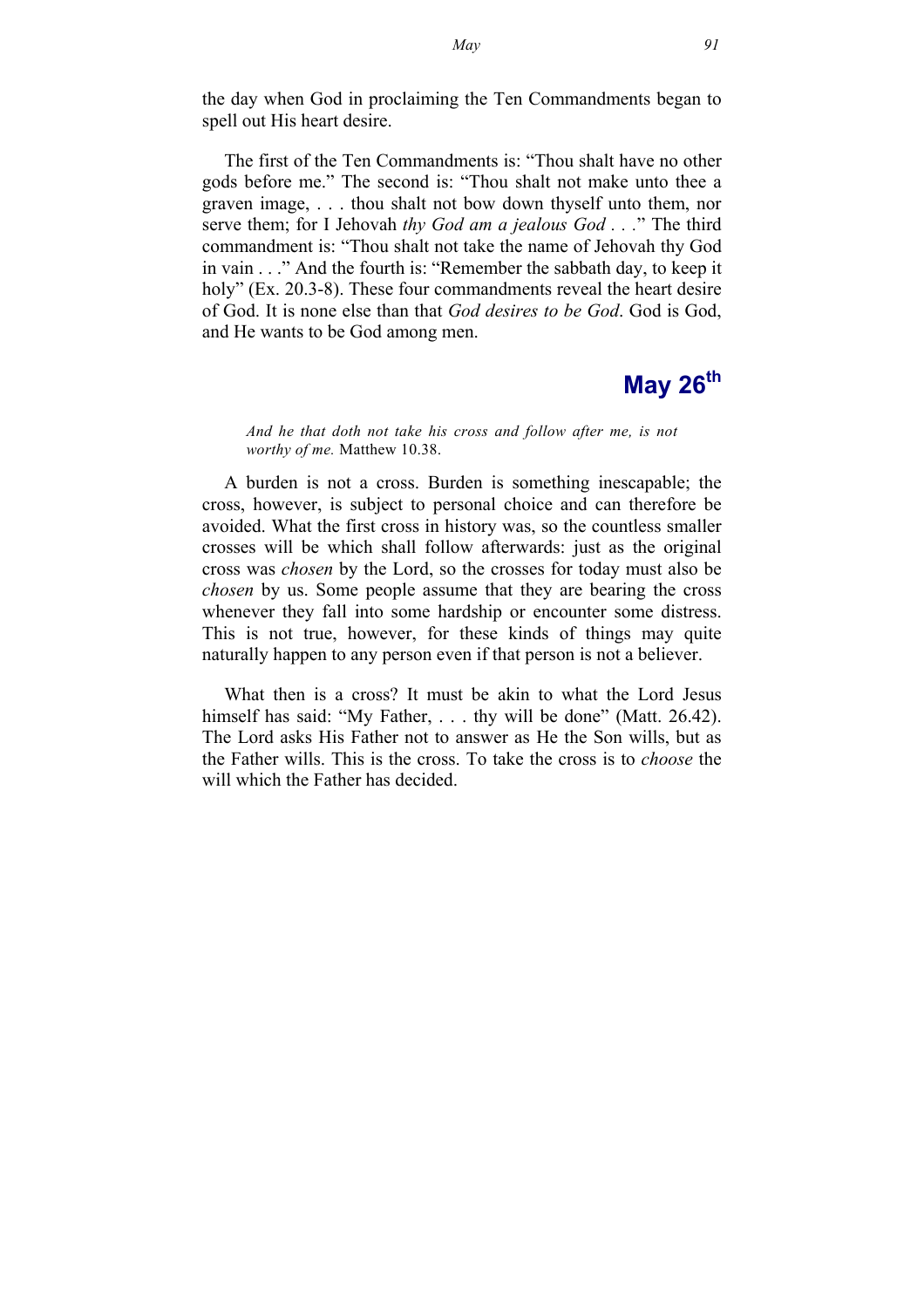# **May 27th**

*But he answered and said, 1 was not sent but unto the lost sheep of the house of Israel.* Matthew 15.24.

Why does the Lord say this to her? To give this woman a handle to hold on to. Though He is sent to the house of Israel, it is nevertheless only to the lost sheep that He is sent. "The lost sheep" has a much wider scope. Is not this woman a lost sheep? May she not receive grace? If only she will acknowledge that she is a lost sheep. The Lord throws out to her a distant thought. His not answering her at first (v.23) is not a rejection; rather, a silent permission. Although He does not open His mouth at the beginning, His heart is aching with love to show her grace. Unless the woman stands on the ground of a sinner, He is unable to answer her request. Let us see that the silent delay of God is not outright rejection. His delay is not an indication of any indifference, He is instead waiting for us to come around.

# **May 28th**

*Which we have as an anchor of the soul, a hope both sure and stedfast and entering into that which is within the veil.* Hebrews 6.19.

Suppose we are on a steamer which has a huge anchor. What is the use of the anchor if it stays on the steamer? It is to be cast into the water so as to stabilize the vessel. It is not to stay put on the steamer. Likewise is it with faith. Faith never believes in what is in us; faith casts itself upon the Lord Jesus. It is cast from us to Christ. Let me tell you, should the steamer be loaded with even larger anchors, it will not be steadied unless those anchors are thrown into the water. The more we look at ourselves, the more disappointed we become. But if we cast the anchor of faith onto the cross of the Lord Jesus we shall have peace.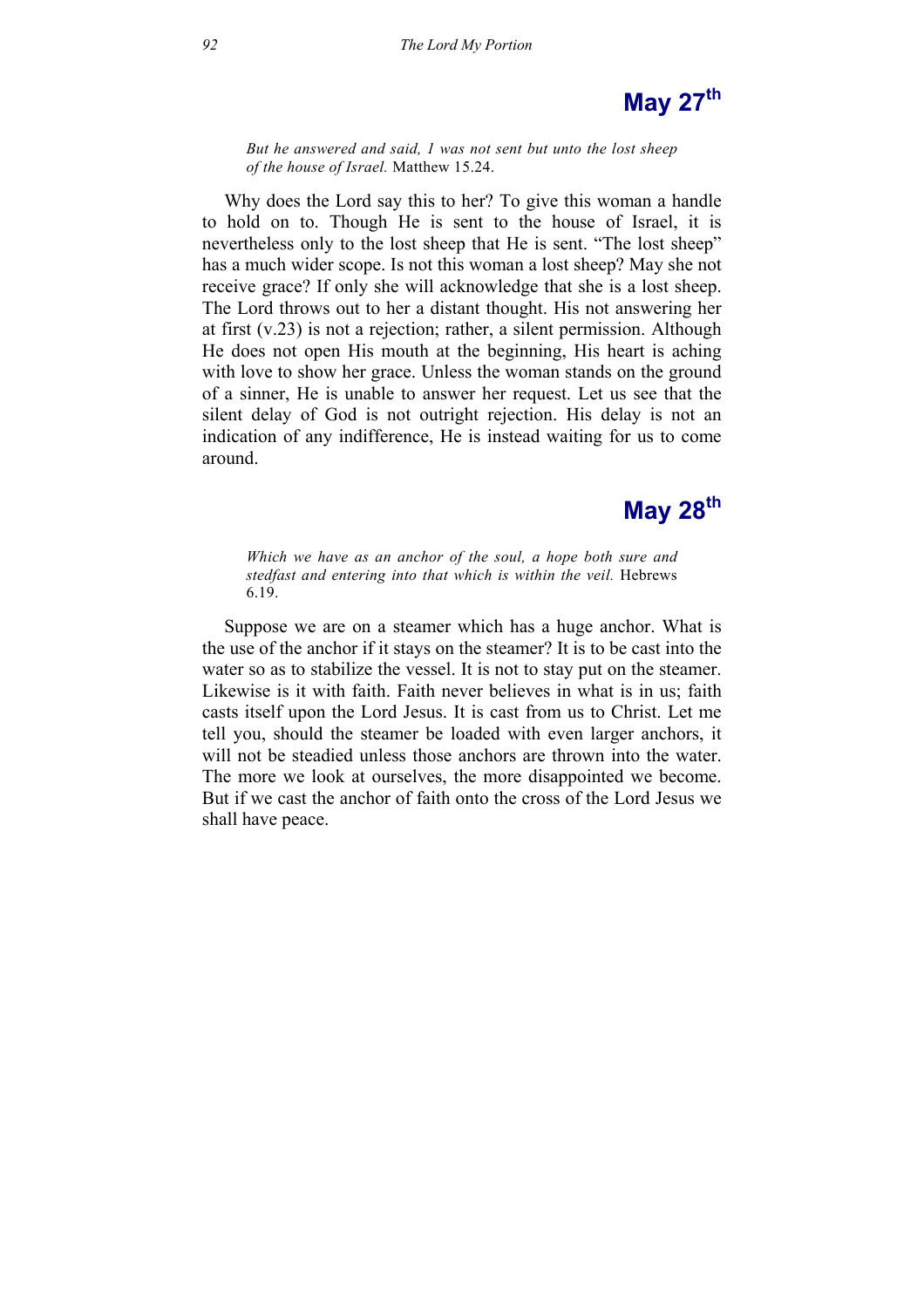# **May 29th**

*But present yourself unto God, as alive from the dead, and your members as instruments of righteousness unto God.* Romans 6.13.

Suppose, for example, that God has touched a certain matter in a sister's life. She struggles with Him for a long time and will not submit to Him. Although she likes to pray with people, her prayer is of no avail because she has not yet consented to God's demand on her. When she tries to help others, she finds she cannot do so in spite of her great effort. But one day the love of Christ so constrains this sister that she yields with tears to God. And after having thus answered God's demand, she now goes out to help people and they are truly moved. This shows that spiritual power comes from consecration. In the measure of your consecration will be the measure of the power which God gives you.

## **May 30th**

*The church, which is his body, the fulness of him that filleth all in all.* Ephesians 1.22,23.

We should look to God for grace that we may see what the body of Christ is. Our lives need the protection of the entire body; individual members are useless. The preservation of life is in my life not being destroyed as well as others' lives not being destroyed. If, negatively speaking, one blood vessel is broken and bleeds unceasingly, the whole body will eventually die. On the positive side, though, if the ear hears, the whole body hears; if the eye sees, the whole body sees. What one member receives, all the other members share in. Thus we must learn to live in the body; let us learn not to think of ourselves more highly than we ought to think, let us learn to treasure the church, and let us learn to walk with all the children of God.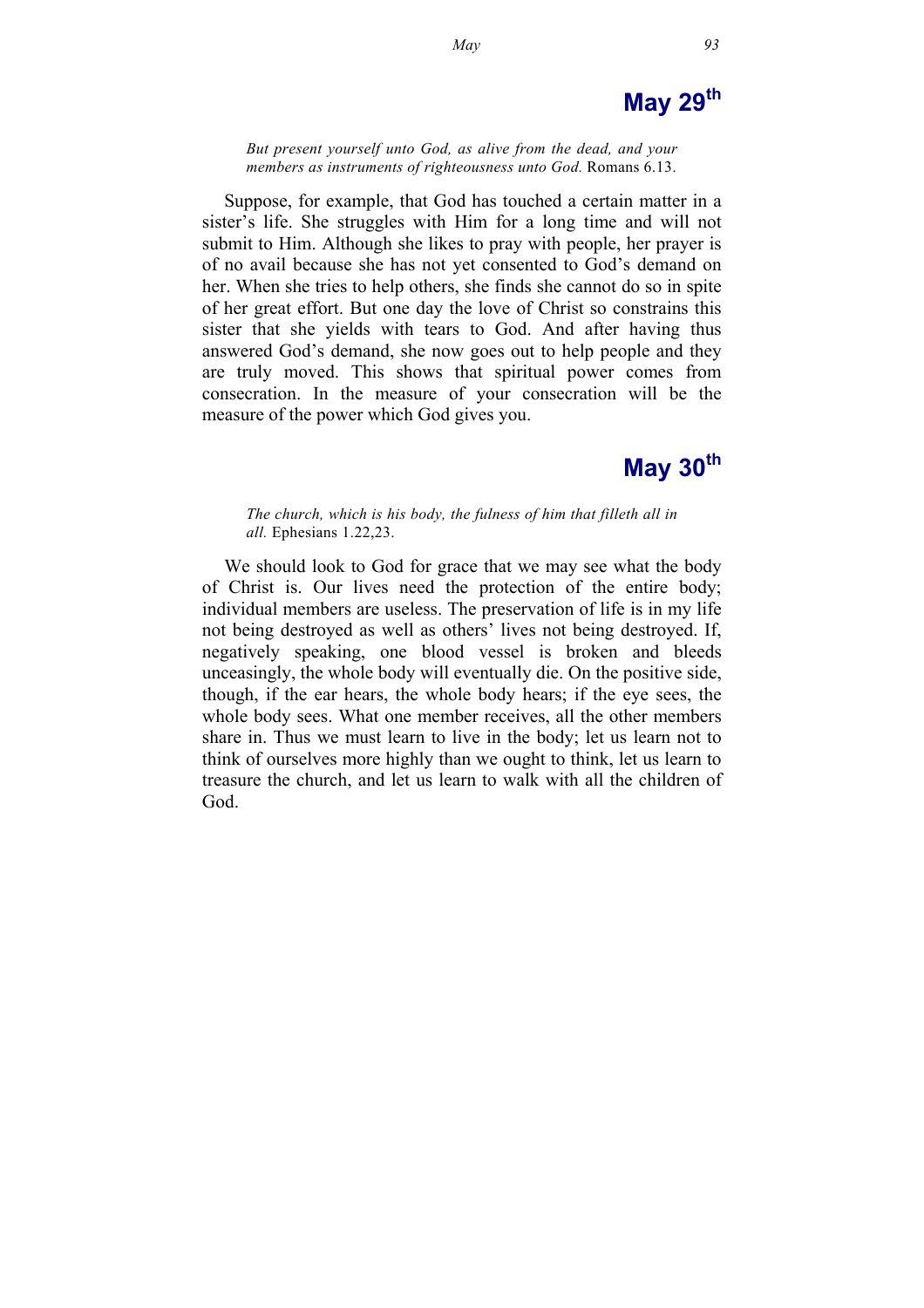## **May 31st**

*But his lord answered and said unto him, Thou wicked and slothful servant, . . . thou oughtest therefore to have put my money to the bankers, and at my coming I should have received back mine own with interest.* Matthew 25.26, 27.

This servant's poor showing is attributed in the parable entirely to his laziness. D. L. Moody once said that it is hard for a lazy person to be saved. We can at least say that no lazy person will receive a reward. Let us not allow our gift to remain idle because it is small. Let us not wait for a more convenient or more promising time to serve.

"Thou oughtest therefore to have put my money to the bankers"— Gift may be distributed to others for trading. We should contact one or more people. However little our gift may be, it must not go unused. Why not at least *put it to use* to save one soul, help one life, or comfort one person?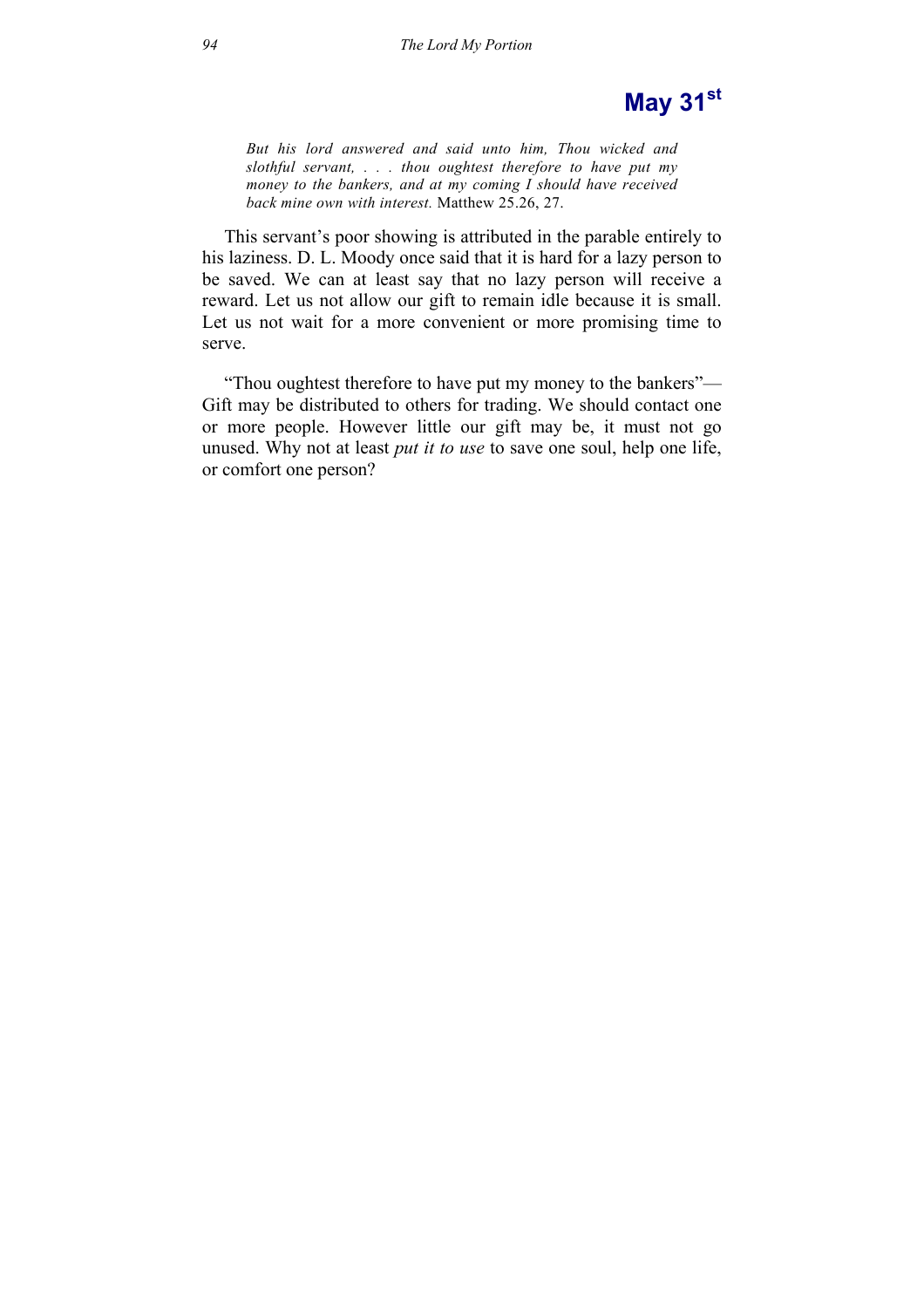### **June 1st**

*And they called Rebekah, and said unto her, Wilt thou go with this man? And she said, I will go.* Genesis 24.58.

When Rebecca was asked if she would go with the steward of Abraham, she answered: "I will go." She thus left her father's house. After leaving her father's house, Rebecca rode on a camel and journeyed through the wilderness. This signifies the way of suffering (the camel here signifies suffering). Only thus could she have helped Isaac and pleased him. All Christians should tell the Lord: "Henceforth I am willing to lay down everything, including any person, event or thing, for Your sake." Otherwise, when God says to us today to forsake a certain thing, we shall reply that we cannot for it is too painful. Tomorrow if He would challenge with another matter, we could again respond with: "No, I cannot because that is too painful." It may appear that God is very hard on us. Why? Because we have never left our father's house. "Forget also thine own people, and thy father's house: so will the king desire thy beauty" (Ps. 45.10, 11).

### **June 2nd**

#### *If also a man contend in the games, he is not crowned, except he have contended lawfully.* 2 Timothy 2.5.

Who in an athletic game would dare to step out of the line drawn in such a race? All must run within the assigned lines. And such is the meaning of 2 Timothy 2 which states that "if . . . a man contend in the games, he is not crowned, except he have contended lawfully"—that is to say, according to the rules. How very pitiful that many Christians run zealously, yet they do not run according to the course *God* has set. Our own zeal, labor and activity cannot substitute for God's rule and will. Running outside the will of God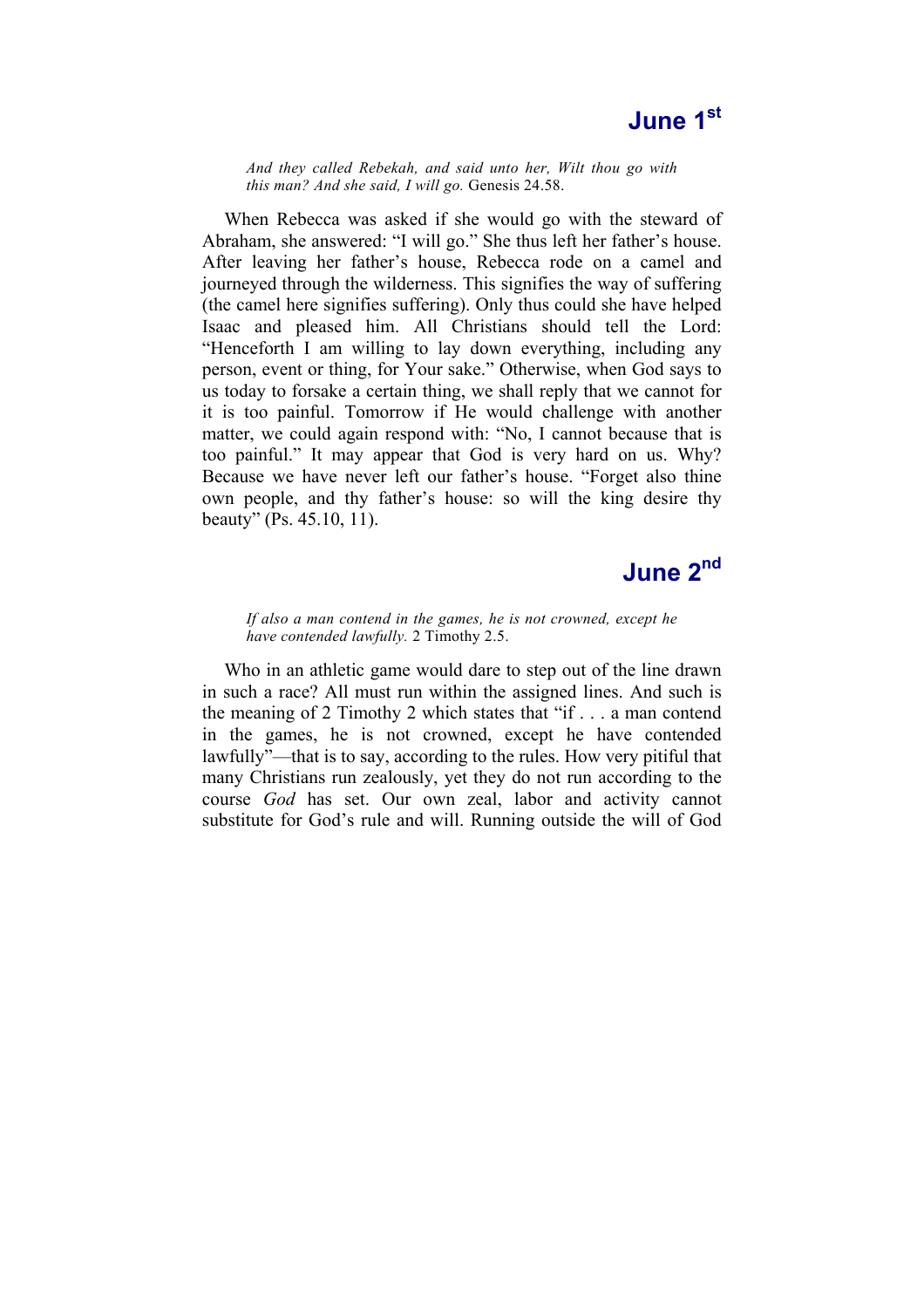leads to loss. Since the Lord has set the course before us, we must run in it before we may expect to win the reward.

### **June 3rd**

*How that our gospel came not unto you in word only, but also in power, and in the Holy Spirit, and in much assurance.* 1 Thessalonians 1.5.

Let us not be satisfied with merely meaningful words. We must seek the power of God. How many times people talk about the truth of the Holy Spirit without their having even a little of His power. What a believer lacks is none other than more of the life of God.

It is most interesting to notice that if a person understands the truth of God with his mind, he must frequently be exercised to grasp this truth. But if he knows the truth in the power of the Holy Spirit and maintains it in the same power as well, he will not need to grasp the truth in time of need as though like a drowning person grasping hold of a rope; rather, he himself will be grasped and saved by the truth through the Holy Spirit. This distinction is most evident.

## **June 4th**

*Now while the bridegroom tarried, they all slumbered and slept.*  Matthew 25.5.

The parable of the evil servant (Matthew 24) teaches believers to be ready to meet the Lord today, while the parable of the ten virgins instructs us to be prepared for any unexpected delay of the Lord's return. Should the Lord tarry for 56 more years, will you still be ready to meet Him? If you set your lamp to burn only till midnight, the Lord may tarry until after that hour. Do not despise the testing of the Lord. The usefulness of the oil in the vessel is revealed in the Lord's tarrying.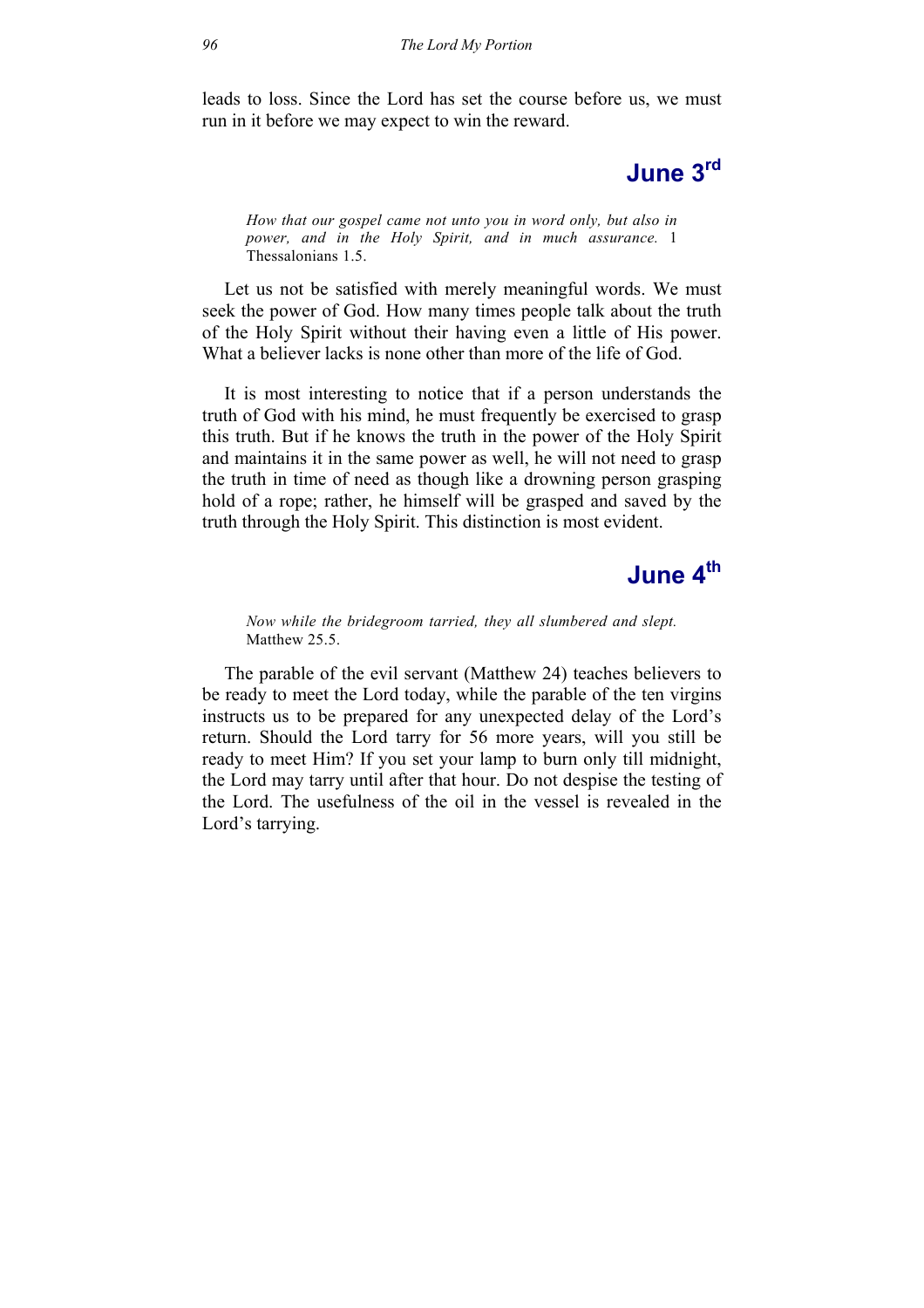## June 5<sup>th</sup>

*Unto me, who am less than the least of all saints, was this grace given, to preach unto the Gentiles the unsearchable riches of Christ.* Ephesians 3.8.

There may come a day when on the one hand you sense jealousy and pride and lust within you and on the other hand you sense no love nor humility nor gentleness in you. You ask the Lord to deliver you. You ask Him once, twice, many times. Until one day you are given revelation concerning the riches of Christ, and you realize how foolish of you to have asked for deliverance. You are given to hear this word of God: "My grace is sufficient for thee" (2 Cor. 12.9). And thus there is no need to ask, for the Lord says, "I am holiness, I am gentleness, I am full of grace." Everything is in Him. As God shows you the riches in Christ, you pass through a crisis. Then you will experience more and more of the grace in Christ.

### **June 6th**

*But we will not glory beyond our measure, but according to the measure of the province which God apportioned to us as a measure, to reach even unto you. 2 Corinthians 10.13.* 

Each servant of the Lord has a measure of the sphere of work which God has apportioned to him; each believer has a divinelyappointed course to finish. If each one will stand in his post, do his share of work, and finish his appointed course, what a glory shall be seen!

A huge pillar is certainly essential to a house, but a small nail is not any the less needed. How can the church be established if each one in the church aspires to be a great revivalist or a great evangelist or a great teacher? Ought we not walk in the course of the Lord's will? We should not aim at a great thing; we should stand instead in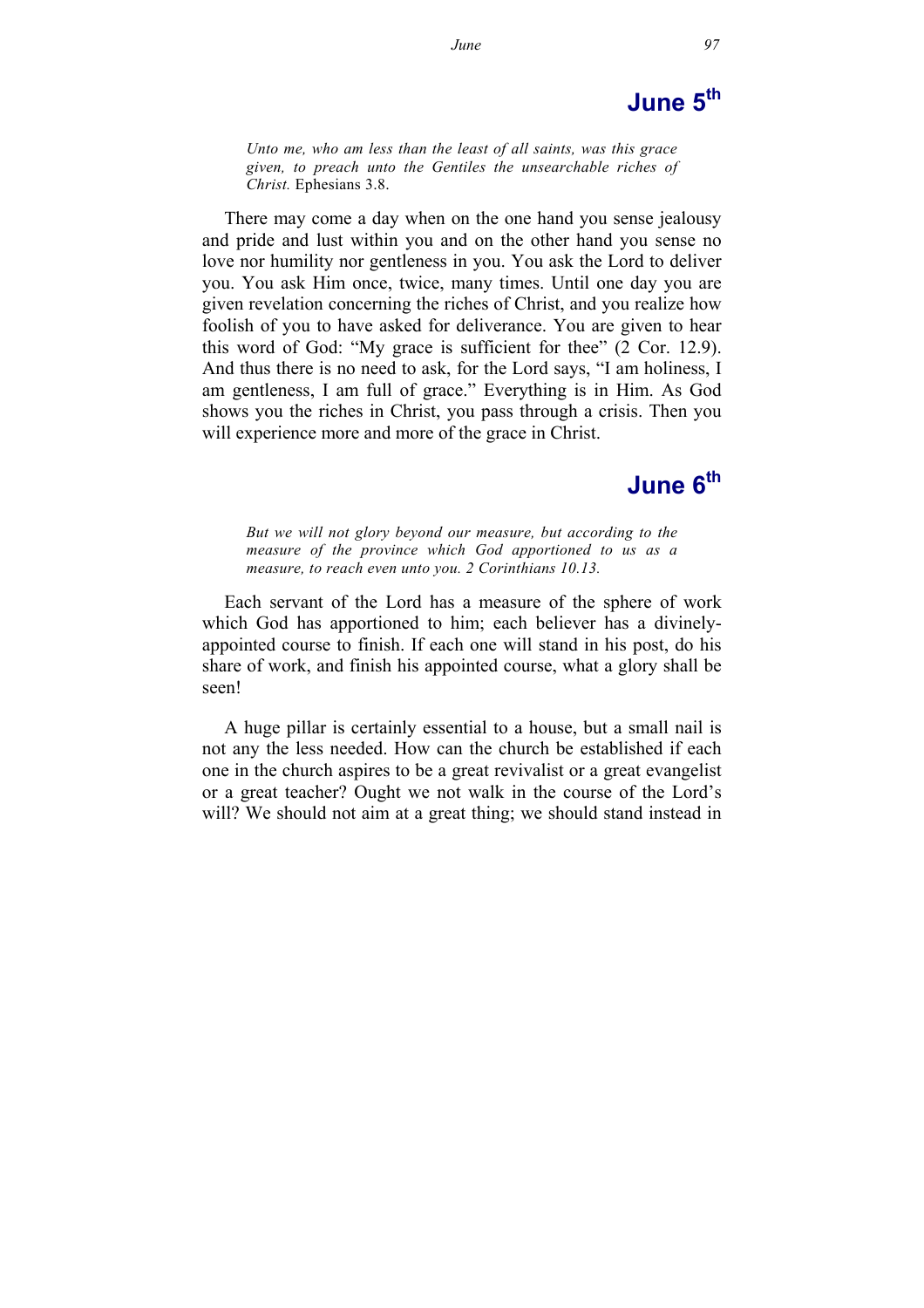the place of God's choice. If He wants us to do a small work quietly, we are happy to do it. For God does not seek "great talent"; He uses whoever is usable. May we be willing to take our place under the divine appointment.

## **June 7th**

*And my speech and my preaching were not in persuasive words of wisdom, but in demonstration of the Spirit and of power.* 1 Corinthians 2.4.

The least amount of self-reliance will unquestionably take away our reliance on the Holy spirit. Only people who have been crucified know and are willing to know how to depend on the Spirit of God and His power. Paul, for instance, has himself been crucified with Christ; hence, when he works, he exhibits fully the spirit of the cross without any self-dependence. Because he uses the way of the cross to proclaim the Saviour of the cross, the Holy Spirit and His power support Paul's testimony. May we say with our brother Paul: "Our gospel came not unto you in word only, but also in power, and in the Holy Spirit" (1 Thess. 1.5). For though we may speak movingly, what is the use if the Holy Spirit is not working behind our words?

#### **June 8th**

*But watch ye at every season, making supplication, that ye may prevail to escape all these things that shall come to pass, and to stand before the Son of man.* Luke 21.36.

The Lord distinctly promises that the church may escape the Great Tribulation and "stand before the Son of man"—This no doubt refers to rapture. Nevertheless, there is a condition involved. Not for all who are simply born again, but for those born-again ones who watch and pray. "That ye may prevail"—If you watch and pray, you may prevail. Hence the promise is given to those who do these things.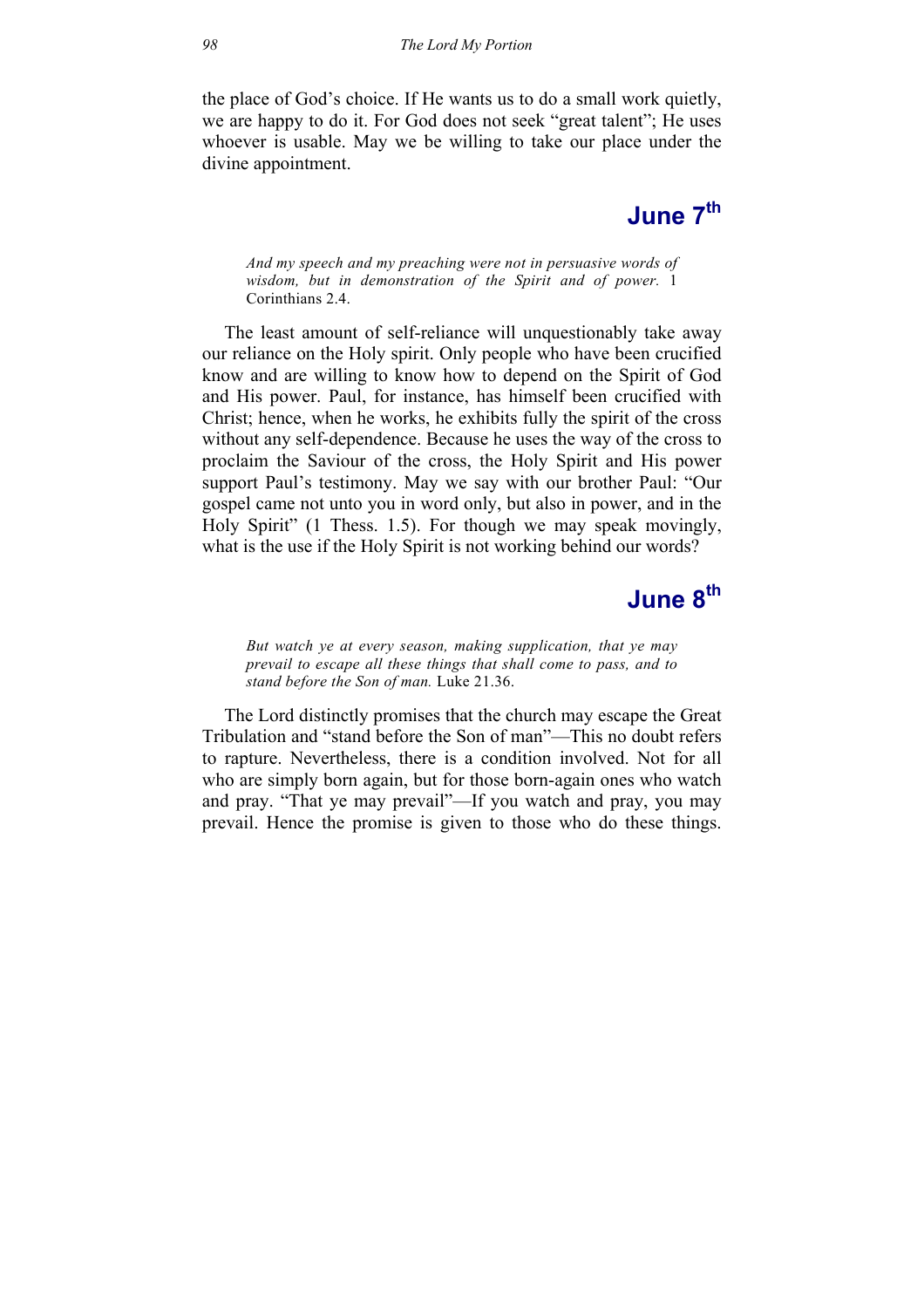Does everyone in the whole church watch and pray? Let us pay attention to this.

### **June 9th**

#### *But seek ye first his kingdom, and his righteousness; and all these things shall be added unto you.* Matthew 6.33.

Prayer will be answered if it aims at letting Christ have the first place in all things. Seek first the kingdom of God and His righteousness, and God will add to us all our needs. May we transform the time of praying for *our* needs into a time of praying for God's affairs. God will then hear the prayer we have uttered—that is, prayer for the things of God; but He will also hear the prayer we have not uttered—that is, prayer for our own affairs. If we would ask first that the Lord might receive His, He would cause us to receive ours too. One of the sweet experiences in the life of a Christian is to have prayer continually answered.

### **June 10th**

*How much more shall the blood of Christ, who through the eternal Spirit offered himself without blemish unto God, cleanse your conscience from dead works to serve the living God?*  Hebrews 9.14.

This verse tells us to what degree Christ can save our conscience. His blood is able to cleanse it from dead works. Let me ask you about your conscience. Is it under accusation? If yours is constantly under accusation, you have not fully possessed what Christ has accomplished for you. The Lord saves us; and His blood cleanses our conscience. It is so cleansed by His blood that there is no more condemnation. When we gather together we may sometimes pray, "O God, we thank You for we have our hearts sprinkled from an evil conscience"; yet afterwards we are frequently troubled. This that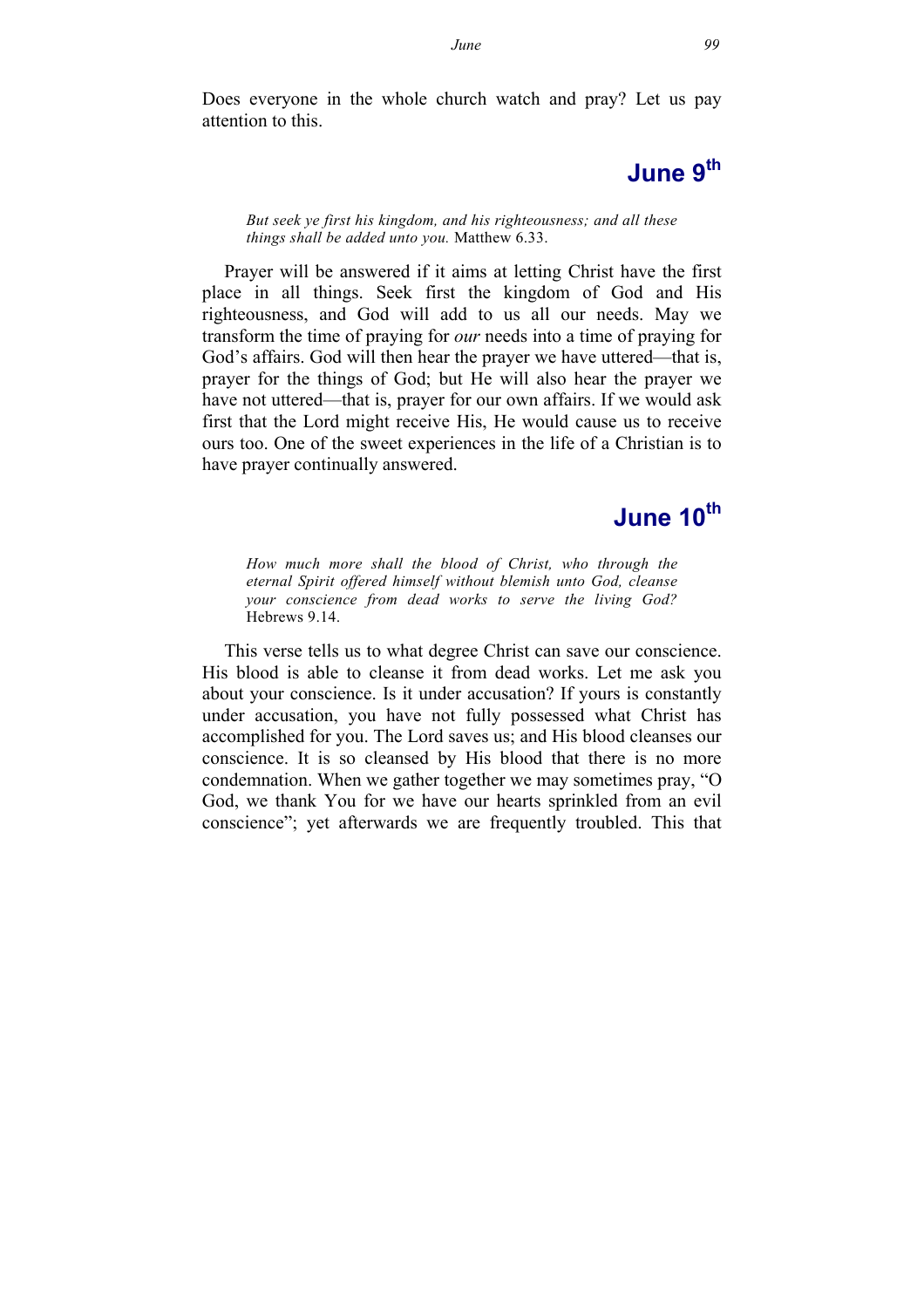happens simply indicates that we have only had our conscience covered or that it is at times overlooked. But the blood of the Son of God is able to cleanse us. He is able to save us to the extent of having our conscience totally cleansed.

## **June 11th**

#### *I have the keys of death and of Hades.* Revelation 1.18.

In Revelation 6.8 it is said that Hades follows death. In Revelation 20.14 we see that both Hades and death end up in being cast into the Lake of Fire. In these two passages just cited it would seem that both Hades and death have taken up personality. This would appear to be confirmed by such Scripture passages as Hebrews 2.14 which says the devil has the power of death and Matthew 16.18 which mentions the gates (or powers) of Hades. Behind death and Hades there is a personal devil who holds the power. But our Lord has risen from the dead. Over Him death and Hades have no more power; quite the contrary, He holds the keys of both. Here we see that far from death and Hades holding power over our Lord, the Latter has in fact overcome them!

#### **June 12th**

*After this manner therefore pray ye: Our Father who art in heaven, hallowed be thy name.* Matthew 6.9.

The prayer which the Lord taught His disciples as recorded in the New Testament is a great revelation. That prayer unveils the heart desire of God, which is, that *God wants to be God*. Only God himself can use His name in heaven, but on earth His name is used by some people in vain. God seems to hide himself as if He is non-existent. But one day our Lord instructed His disciples to pray, saying: "Our Father who art in heaven, hallowed be thy name." He instructs us to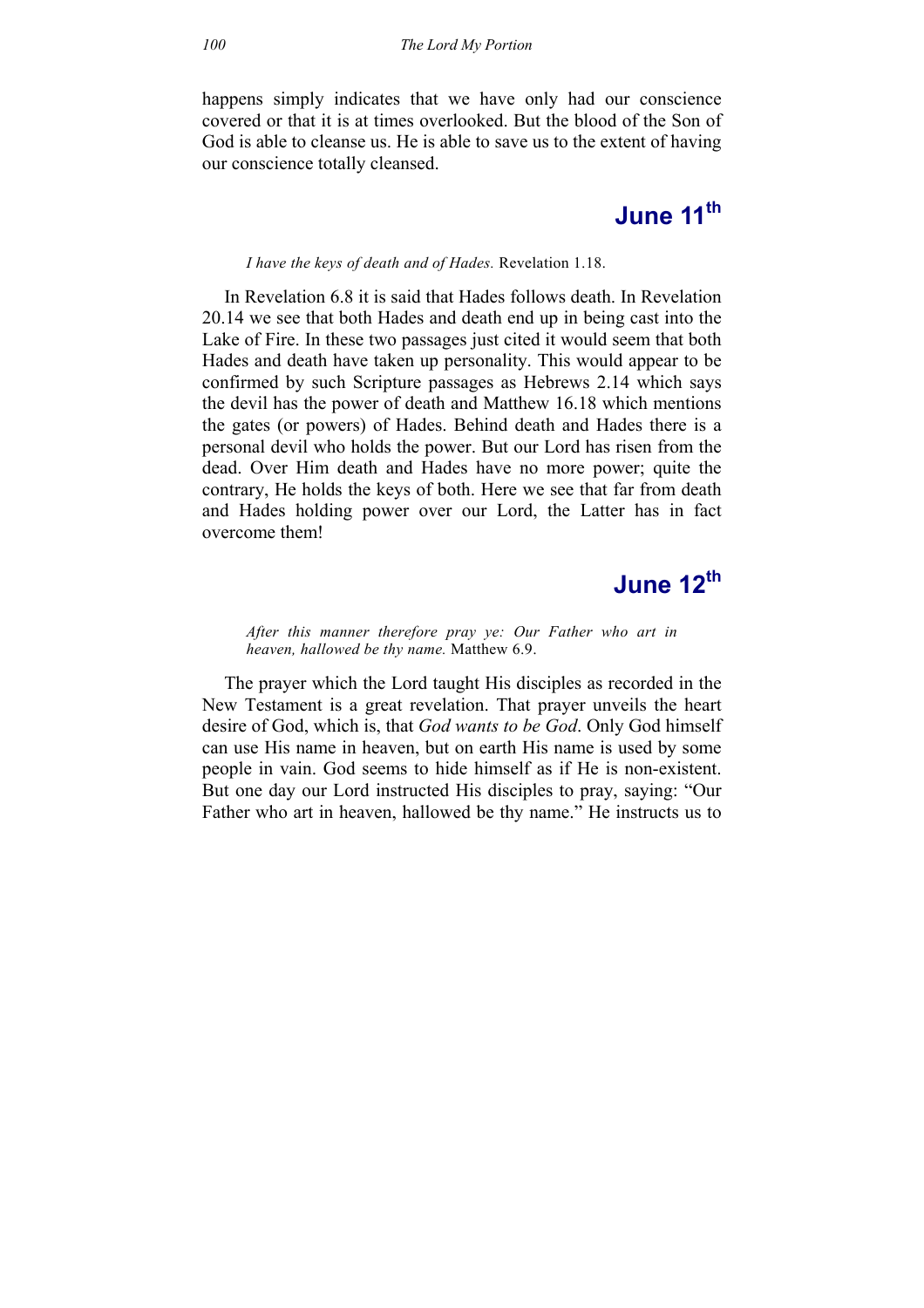pray in this fashion so that we may declare that He is God—He alone—and none else is. We should be like the psalmist of old, proclaiming: "Glory ye in his holy name" (105.3). We should also declare, "O Jehovah, our Lord, how excellent is thy name in all the earth" (Ps. 8.1).

#### **June 13th**

*Now ye are the body of Christ, and severally members thereof.* 1 Corinthians 12.27.

A member of a physical body is different from a body cell. Lacking a cell does not matter much, but the lack of a member in a body is unthinkable. How pitiful that the conditions of many Christians are like those of cells in the human body instead of members. Such a person seems to have no specific use in the body of Christ, neither does he fulfill his part. In any given church meeting his presence does not appear to add anything to the body of Christ, and his absence does not give the appearance to the body that it is lacking in anything. Were he to perceive the body he could not help but see himself as a member. Were he to perceive the body, he would know that it will suffer loss if he does not supply life to it.

### **June 14th**

*For the showing, I say, of his righteousness at this present season: that he might himself be just, and the justifier of him that hath faith in Jesus.* Romans 3.26.

The more that people see sin through God's enlightenment, the more they are sorrowful for their sins, and the more they appreciate the grace of forgiveness. Yet there are people who always fear that God will not forgive because of the greatness of their sins, both in number and in gravity. Nay, they even go so far as to surmise that forgiveness will be too cheap should God really forgive them. All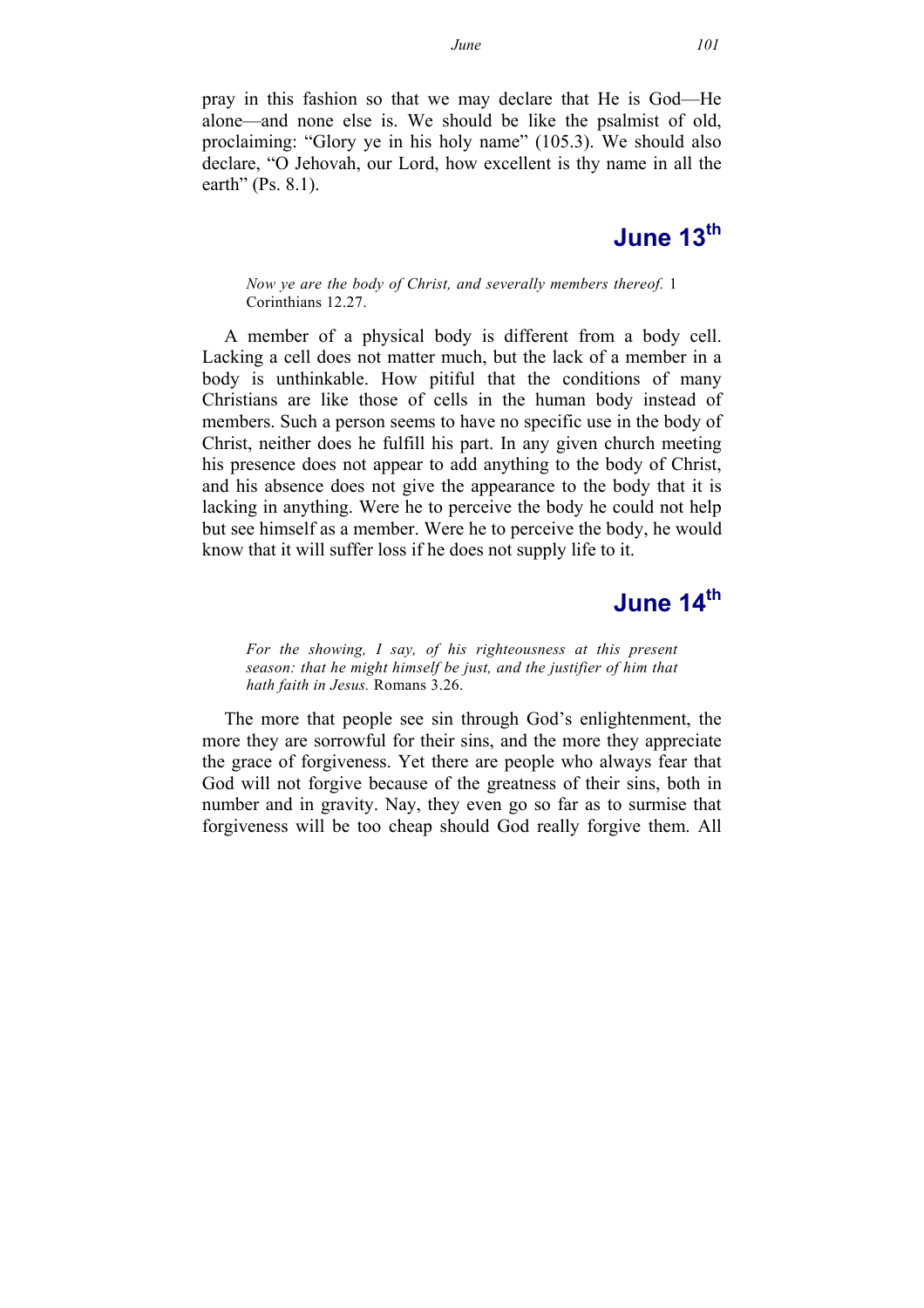who embrace such wrong attitudes need to know the trustworthiness of forgiveness, for it is not without firm foundation.

Grace never reigns by itself, it reigns through righteousness (Rom. 5.21). Grace does not come directly to us, it comes to us indirectly through the cross. God does not forgive our sins because He pities us when He sees us repent, express regret, exhibit sorrow, and weep. No, God can never forgive on that basis. He must first judge our sins and then He forgives. A common notion held by many is that "grace and righteousness cannot both be preserved." Yet all who have been taught by grace will declare that in forgiving our sins God has kept both grace and righteousness intact.

## **June 15th**

*Having the eyes of your heart enlightened, that ye may know what is the hope of his calling, what the riches of the glory of his inheritance in the saints, and what the exceeding greatness of his power to us-ward who believe.* Ephesians 1.18, 19*.* 

Sometimes men are tempted to say: "If only before the foundation of the world God had made such and such a decision, how good it would be." But Paul tells us that what God has predetermined before the foundation of the world is perfect and complete. Men may even be tempted to say: "Ah, if only today God would do such and such." Yet God wants us to understand that everything has already been done on the cross and in resurrection.

Hence, Paul is not found praying that God may do a little more for us, neither that He will make His grace towards us a little richer, nor that He will manifest His power in us a little more. What Paul longs for us is not that we may obtain more of God but that we may see how glorious and rich and great is that which we have already obtained.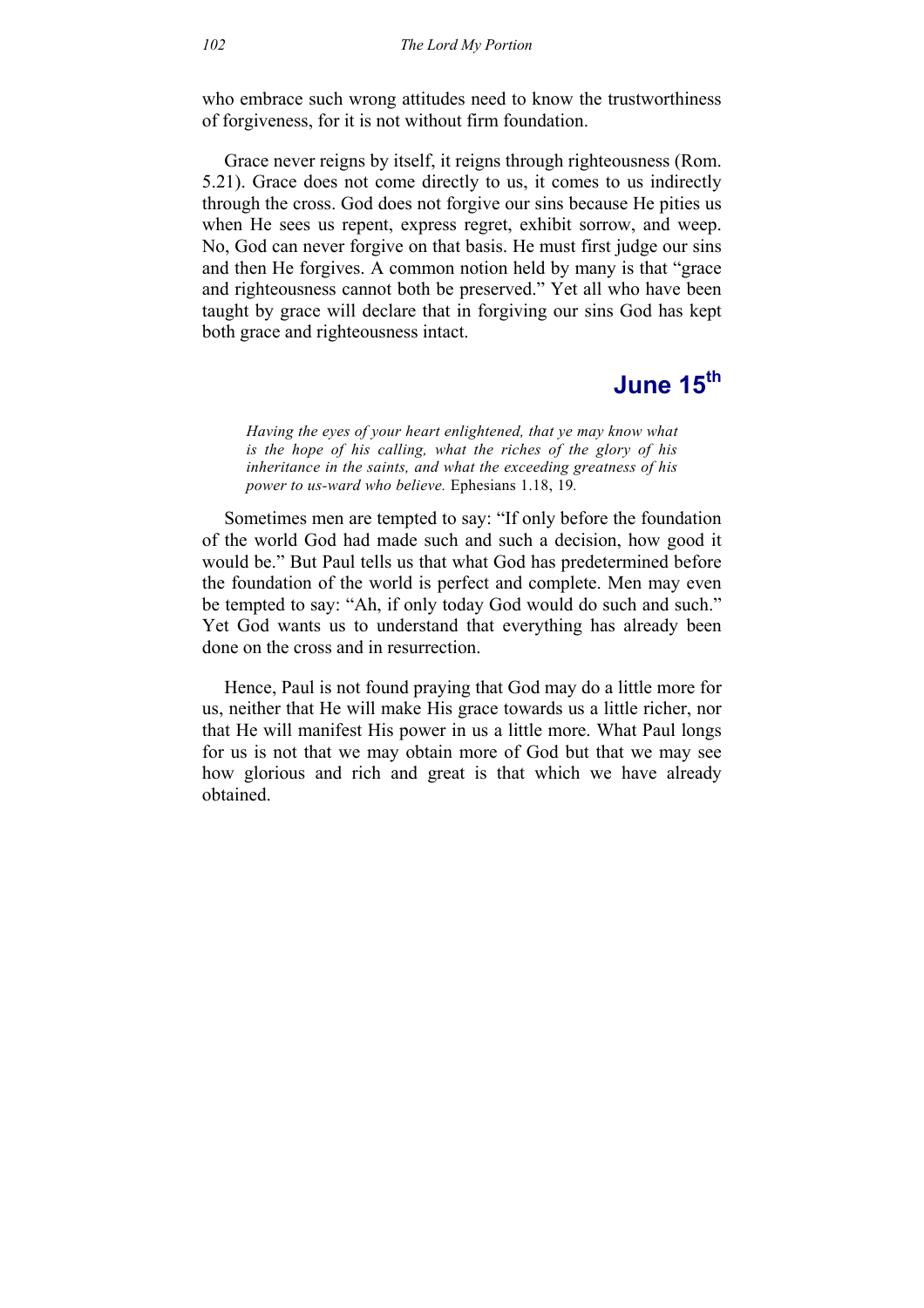## **June 16th**

*The disciples say unto him, Whence should we have so many loaves in a desert place as to fill so great a multitude?* Matthew 15.33.

Those who say such words look only at the environment. The prime lesson of faith is to be rid of the "whence" in our thinking. No prayer of faith ever says "whence"; if God says so, that is enough.

The loaves given to the disciples for distribution represent resurrection. The loaves in the hands of the disciples originally can never multiply, but after being broken by the Lord, that which remains of the multiplied loaves after the feeding of four thousand men, besides the women and children present, fill up seven baskets. A life that has been dealt with by the cross is no longer natural but is supernatural and overabundant in supplying the needs of others.

### **June 17th**

*Even so, I say unto you, there is joy in the presence of the angels of God over one sinner that repenteth.* Luke 15.10.

Have we ever thought of how each return and each obedience gives joy to the Father's heart? The peak of the gospel lies not in what the sinner receives but what God receives. How we should give ourselves wholly to Him. How much can we give to God? Let us not assume it does not matter if we grow a little bit cold. We should know what loss our little bit of coldness gives to God. Let us not rationalize that it is only a small thing to love the world and be mixed up with it. We ought to realize that this has much to do with our relationship to God: how this will cause much loss to the Father.

Consecration is not forced on us to put us down; rather, it enables us to enter the joy of God, that he may rejoice because of us. How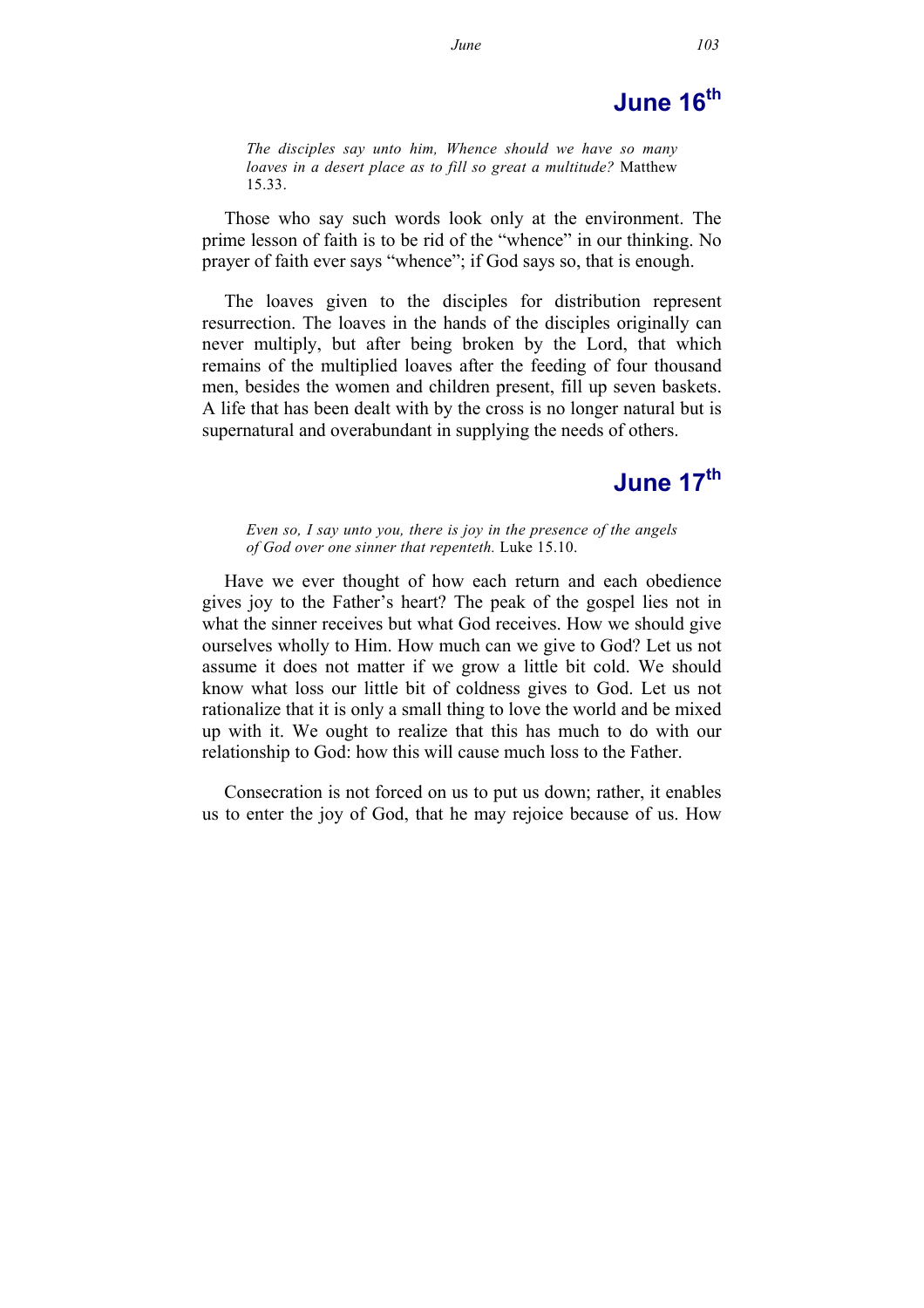wonderful this is! May we enter into the Father's joy today, and give God cause to be glad!

# **June 18th**

#### *For sin shall not have dominion over you: for ye are not under law, but under grace.* Romans 6.14.

In America there was once a Christian who had been able to overcome many things in his life except for four or five sins which he committed repeatedly. He confessed that his history was a story of continual confession. One day he read Romans 6.14. He accordingly prayed as follows: "Your word says sin shall not have dominion over me, but my situation attests that sin *has had* dominion over me. Nevertheless, today I believe in Your word, therefore I declare I have already overcome my sin." Later on, when one of the same temptations came his way, he would still fall if he looked at himself; but whenever he trusted in the word of God, telling God that His word could not be untrue, he experienced victory. And thus he lived a victorious life. Here is the most important thing for us to lay hold of: God's word. If you look at yourself, you shall be as corrupted as you were before. If you look at your environment, it will be as difficult as it has always been. But if you believe in God's word, you are able to overcome.

#### **June 19th**

*For from within, out of the heart of men, evil thoughts proceed . . . All these evil things proceed from within, and defile the man.*  Mark 7.21, 23.

The heart which Mark speaks of is our natural heart. What is the condition of that heart? "All these evil things proceed from within," says the Lord. Oh, how much wickedness comes out of the heart! But in Matthew's Gospel we find the Lord declaring: "Blessed are the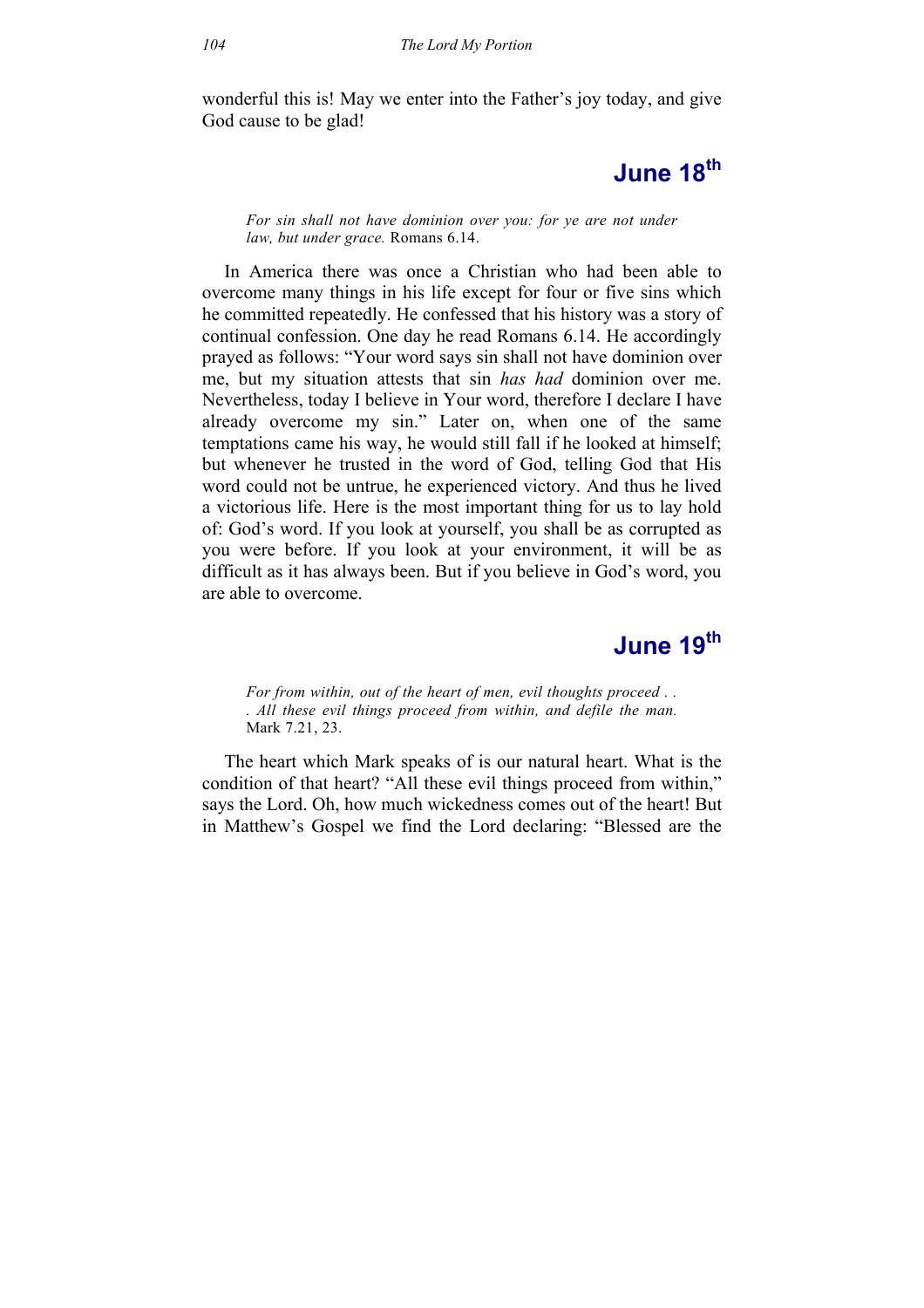pure in heart" (5.8)—He is able to save the heart and change it from wickedness to pureness.

The way to have our heart saved is not by suppressing the evils within so that they will not come out; rather, it is by a cleansing from the inside out. If we attempt to cover or to seal up, let it be said that such is not salvation; because we have not yet been saved to the point of pureness of heart. We should inquire before the Lord as to how much evil thoughts, craftiness, and pride we have in our hearts. If these be only suppressed within us, we merely cover them over and our hearts are still not saved. Does not God in fact say, "Blessed are the *pure in heart*"?

#### **June 20th**

#### *But I say unto you, Love your enemies, and pray for them that persecute you. Matthew 5.44.*

The aforesaid actions are taken because there is love. If we are fretful, we will not be able to pray for our persecutors. The love in view here is neither due to liking nor to familiarity, rather it is because of mercy. We should never shut up a heart of mercy.

By acting according to verse 44 we may be sons of the heavenly Father, since we have exhibited His nature. Verse 45 ("That ye may be sons of your Father who is in heaven: for he maketh his sun to rise on the evil and the good . . .") shows us how liberal is the way God treats mankind. Were He like us, none would ever be saved. Only God can forget man's evil. Man does not possess the ability to forget evil; he does not have absolute forgetfulness.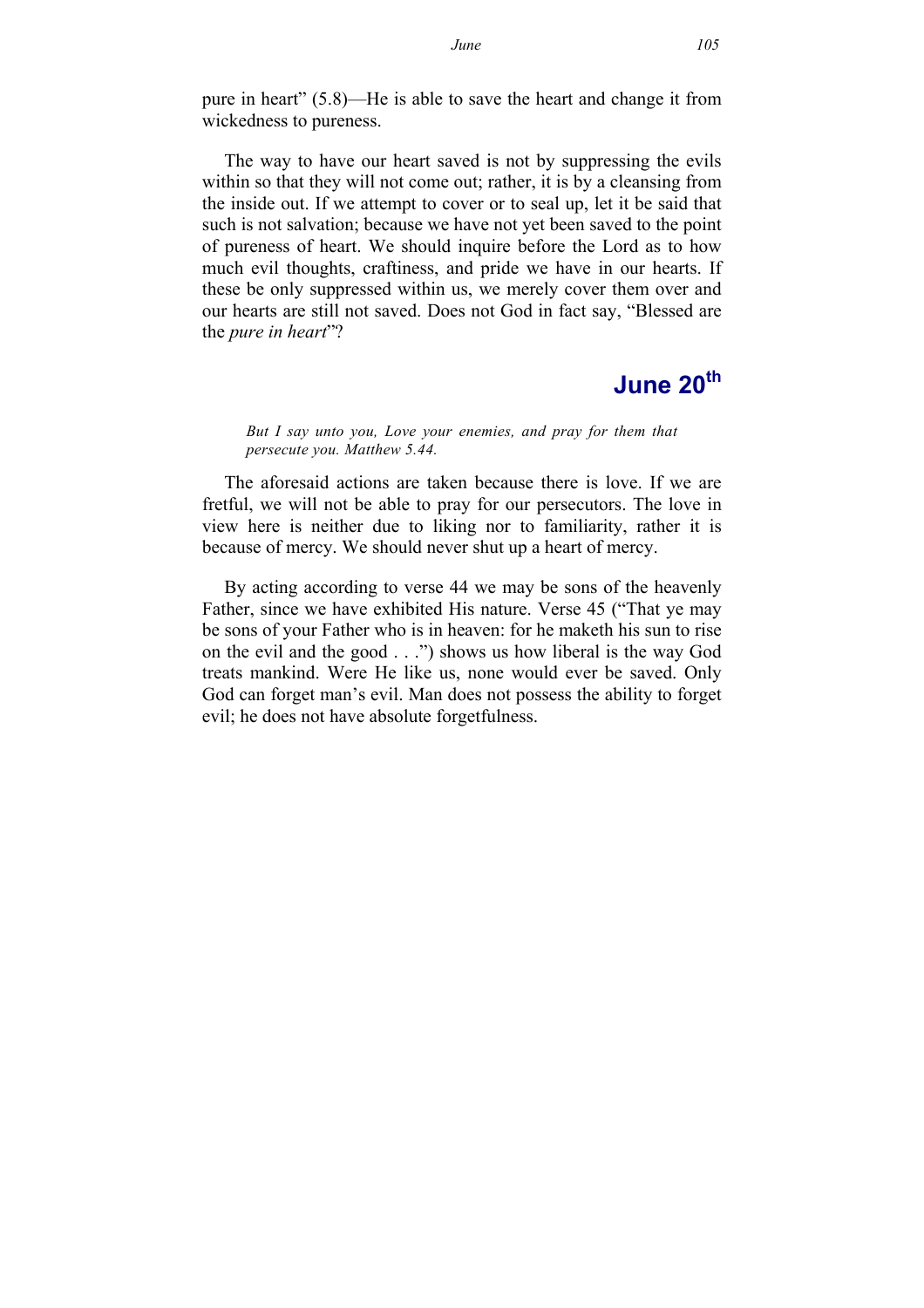### **June 21st**

*That which we have seen and heard declare we unto you also, that ye also may have fellowship with us: yea, and our fellowship is with the Father, and with his Son Jesus Christ.* 1 John 1.3*.* 

Please note that the Gospels precede the Epistles. The Gospels first relate what Christ has done, and only then do the later Epistles *explain* what actually has transpired. First the experience of Christ, then the doctrine of Christ. First the life of Christ, then the teaching of Christ.

Martin Luther went through much suffering and hardship, yet he did not obtain justification. Not until one day God showed him that justification is by faith. Only by faith was he finally justified; and thereafter he presented the teaching of justification by faith. First the life, then the applicable doctrine. Let us not spend too much time in examining, analyzing, and researching a doctrine. All these are like reeds which will not support you when encountering real life difficulties. It is God who carries you through. First experience, then the doctrine.

#### **June 22nd**

#### *But Noah found favor in the eyes of Jehovah.* Genesis 6.8.

During the days of Noah mankind sinned so terribly that their iniquity could be spoken of as being full; consequently, God destroyed them with a flood. Yet He was mindful not only of Noah and his family but also of many living creatures. He wanted to preserve their lives. So He made a covenant with Noah, saying: "I will establish my covenant with thee; and thou shalt come into the ark, thou, and thy sons, and thy wife, and thy sons' wives with thee. And of every living thing of all flesh, two of every sort shalt thou bring into the ark . . . And take thou unto thee of all food that is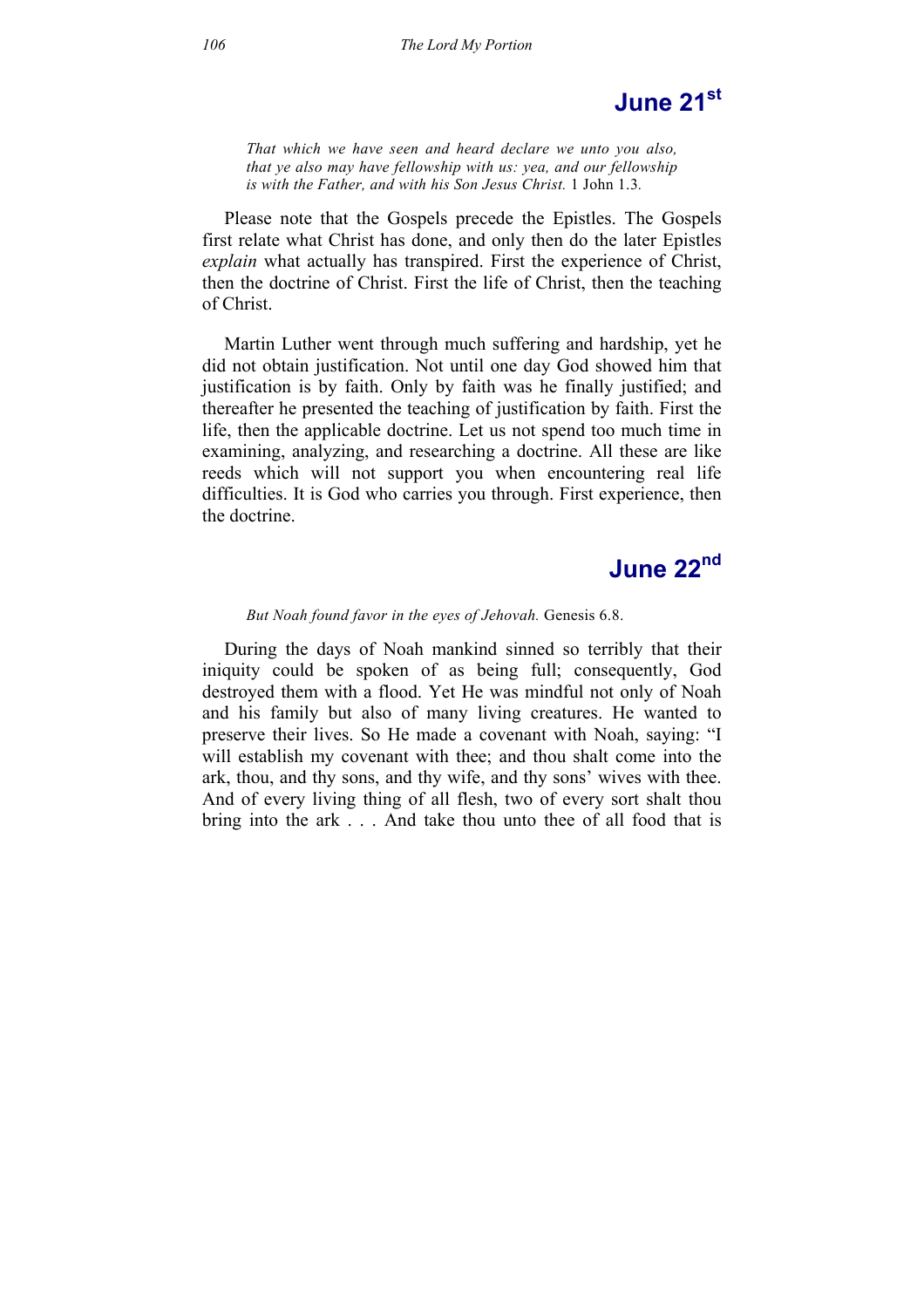eaten, and gather it to thee; and it shall be for food for thee, and for them" (Gen. 6.18-21). In order to preserve their lives God even thought of their food. And thus this covenant reveals how loving and sensitive is God's heart towards man.

## **June 23rd**

*For through him we both have our access in one Spirit unto the Father.* Ephesians 2.18.

Trust means having the ability to entrust to, boldness to rely on, the full assurance to depend upon, and so forth. It really includes a very great deal. A spirit of trust is most essential to prayer and to the total Christian life. If our relationship with the Lord continually fluctuates—with our having neither assurance nor confidence—our entire life will be fatally wounded.

True trust is based on one factor, which is Christ himself. We have absolute privilege to draw near to God because Christ himself is that privilege which we have. This is God's provision. In Christ's name we may come to the Father at any time anywhere. We never approach the Father in our name or our condition because this is simply impossible. We come to see the Father in the name of the Son alone.

### **June 24th**

*He that doth not take his cross and follow after me, is not worthy of me.* Matthew 10.38.

To love the Lord is His only demand. Without denying self, no one can love the Lord. Here He does not mention His own cross. The emphasis here is taking up the cross. To be *laid on* the cross occurs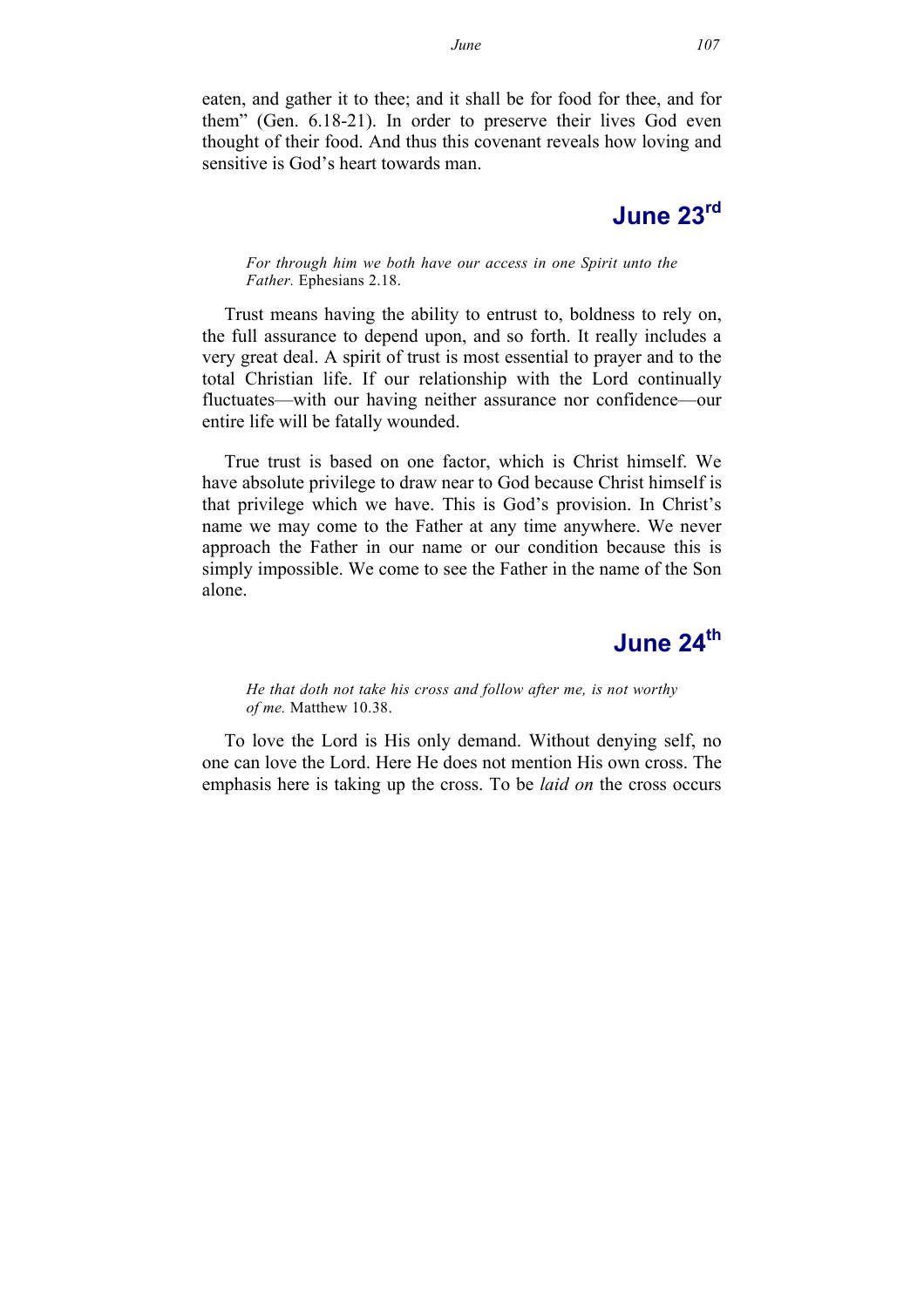only once: there He carries us. To *take up* the cross is a daily affair: here we carry Him.

What is meant by taking up the cross? It is submitting to God from the heart. In the Garden of Gethsemane our Lord had his mind set on doing the Father's will. And so He went from there to take up the cross. Taking up the cross, therefore, is being determined to do God's will and nothing else.

#### **June 25th**

*Now when Pharaoh heard this thing, he sought to slay Moses. But Moses fled from the face of Pharaoh, and dwelt in the land of Midian.* Exodus 2.15.

When God sets you aside, you may not understand His will. Again and again He places you there, without giving you favorable environment, so that you may submit yourself under His mighty hand. This is to test whether or not you will do His will, for your own will must be dealt with. This is a crisis you must face. The rejection of Moses by the children of Israel was of God. The seeking for his life by Pharaoh was also of God. His flight to the lonely wilderness was likewise of God. After having had numerous communications with God in the wilderness for forty years, he was finally taught by God, he at last realizing his total uselessness. He then no longer dreamed of saving the Israelites with his own ability. He no more thought of himself as a great and mighty man. He ceased to consider himself as being par excellence in the spiritual realm. He at last knew what he could not do. And that was precisely the place which God had wanted him to arrive at all along.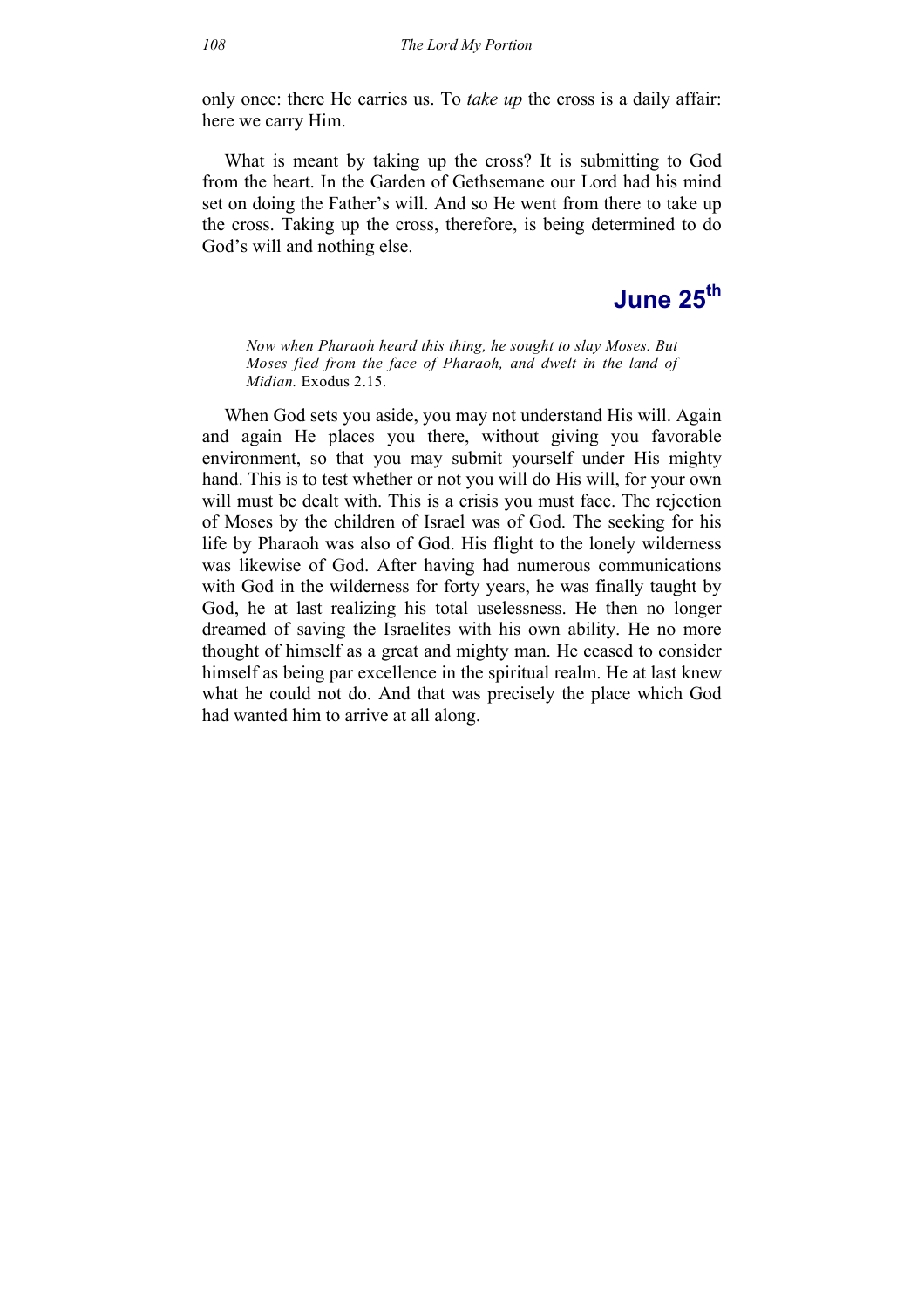### **June 26th**

*Seeing that ye have put off the old man with his doings, and have put on the new man, that is being renewed unto knowledge after the image of him that created him. Colossians 3.9, 10. That ye put away, as concerning your former manner of life, the old man, . . . and that ye be renewed in the spirit of your mind.* Ephesians 4.22*, 23.* 

These passages underscore the fact that we should experience the perfectness of "the new man" in accordance with the life of God. "Put off," "put away" and "put on" are actions of the will. Believers need to exercise their will to reject all the works of the old man and to choose all the freshness of the new man. The apex of Christian living is the life of the will. With the will set, they shall be renewed in mind and knowledge according to the image of God. The mind is the battleground in spiritual warfare. It is *the* stronghold of the Adamic life as well as being that part of our life which is most corrupted by sin. If the mind be renewed, the image of God can easily be restored.

#### **June 27th**

*Thou shalt remember all the way which Jehovah thy God hath led thee these forty years in the wilderness, that he might humble thee, to prove thee, to know what was in thy heart.* Deuteronomy 8.2.

Let us understand that God has no need for our defeats and failures—only we do. For while we experience smooth sailing, being often victorious and full of joy, we may regard ourselves as being fairly good and having possession of something that other people do not have. Though we may not dare to boast openly of anything, nevertheless, when we make some progress in spiritual life or have some success in spiritual work we cannot help but conceive the thought that now we are truly holy and powerful and excelling quite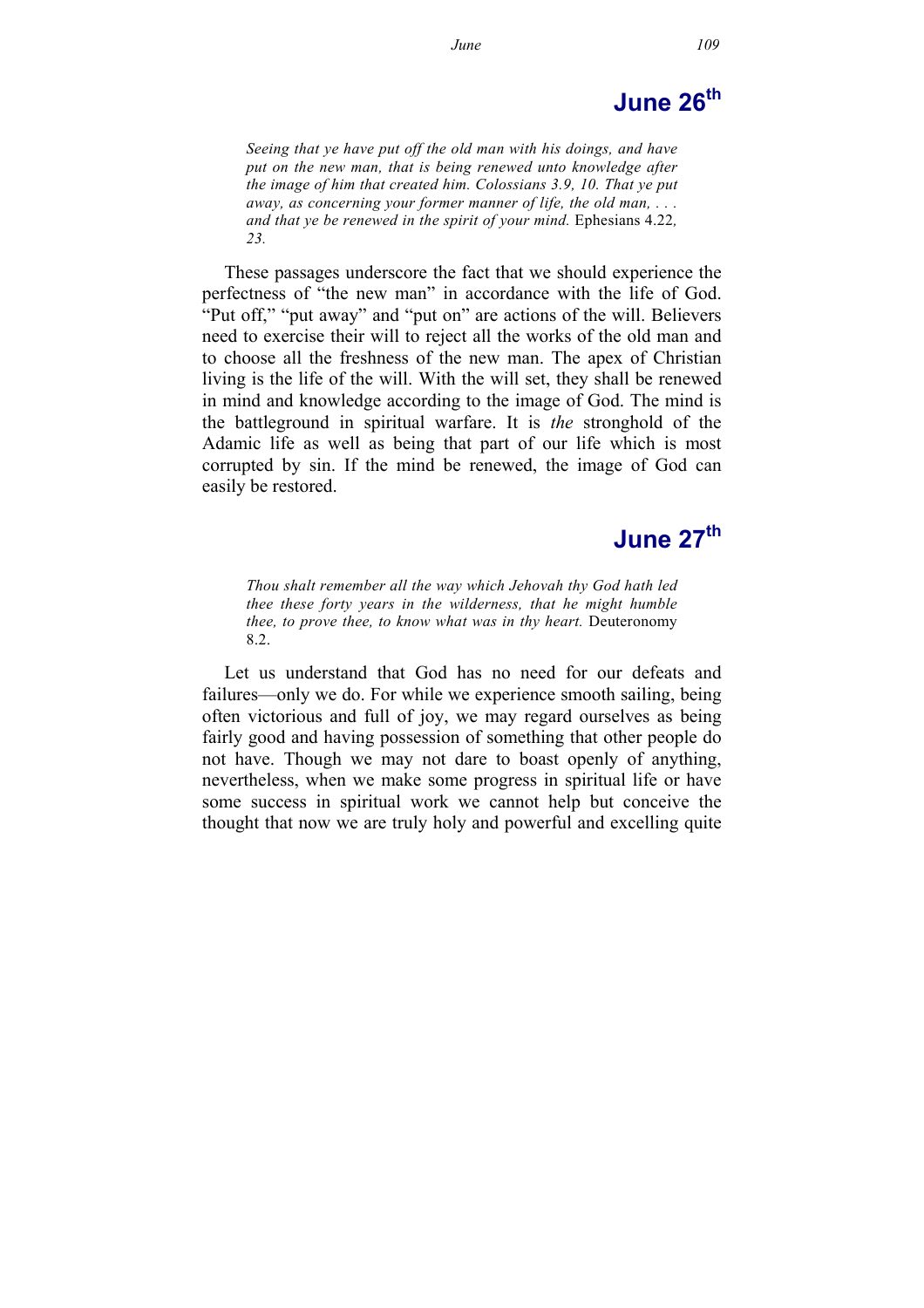well. In such a state as this, it is easy to become careless and to lose the attitude of depending on God. Accordingly, the Lord permits us to fall from glory to dust. We learn we are no different from the world's greatest and worst sinners. With the result that we dare not be self-reliant anymore but will in all things cast ourselves upon God with fear and trembling.

#### **June 28th**

*For hereunto were ye called: because Christ also suffered for you, leaving you an example, that ye should follow his steps.* 1 Peter 2.21

A sister once ruled her house like a queen, then got saved, and became almost like a maid. When she asked her parents for some pocket money and she was not given it as quickly as before, she was willing to lay aside her position and privilege as a daughter. Being now a Christian, you cannot expect your parents to necessarily treat you any more as their child or expect your friends to necessarily deal with you kindly as before. If they refuse to give you your rights, you should put yourself in God's hand and learn concerning the Lord, one "who, existing in the form of God, . . . [nevertheless] emptied himself" (Phil. 2.6.7). He never spoke for himself, therefore we should not speak for ourselves either.

#### **June 29th**

*The sum of thy word is truth; and every one of thy righteous ordinances endureth forever.* Psalm 119.160.

After the translation of a certain Assyrian tablet, people enthusiastically reported that the Old Testament history was now being verified by that tablet. This is really turning things upside down. Does the word of God need any verification? Let us clearly understand that if the record on the Assyrian tablet coincides with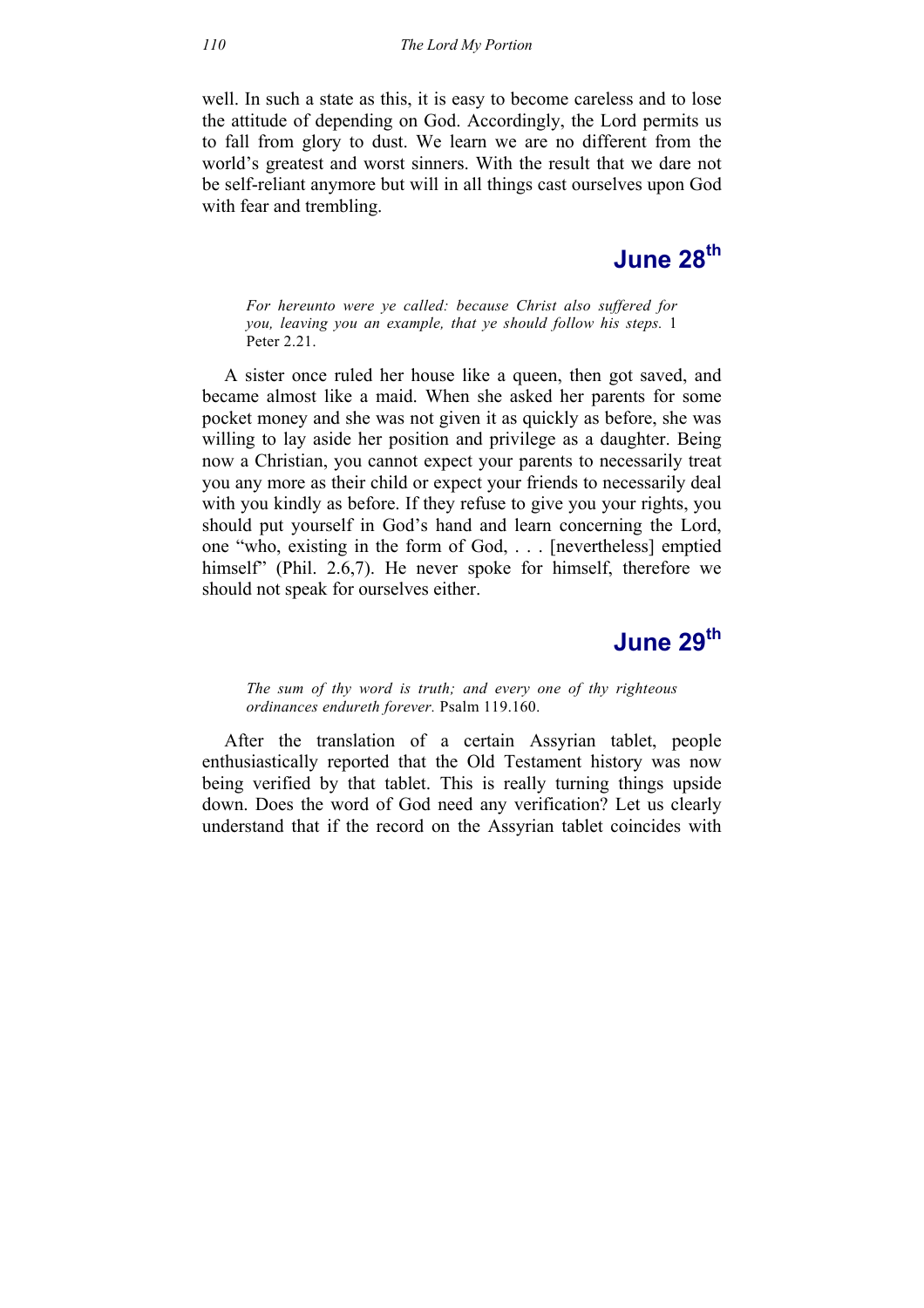that of the Bible, it only shows that the tablet has no historical error. And if they do not agree, it merely proves that the tablet is erroneous. In a similar way, if the teaching of science agrees with the Bible, the latter verifies the truth of science. But in case they do not agree, the Scriptures attest to the falsehood of science's hypothesis.

#### **June 30th**

*When he came down from the mount . . . Moses knew not that the skin of his face shone by reason of his speaking with him.* Exodus 34.29.

The lady who powders herself needs to look at the mirror frequently, but Moses' face shone often without his even being conscious of it. Whoever manifests the effects of God's working in him, that can be called spiritual. But the one who attempts to manufacture something must employ much strength; therefore he feels weary at being a Christian, although a Christian should never exercise his own strength in any case. We often judge that so long as a thing looks good it is probably all right, but God looks at the source as to whether it is of Him or an imitating in the power of the flesh.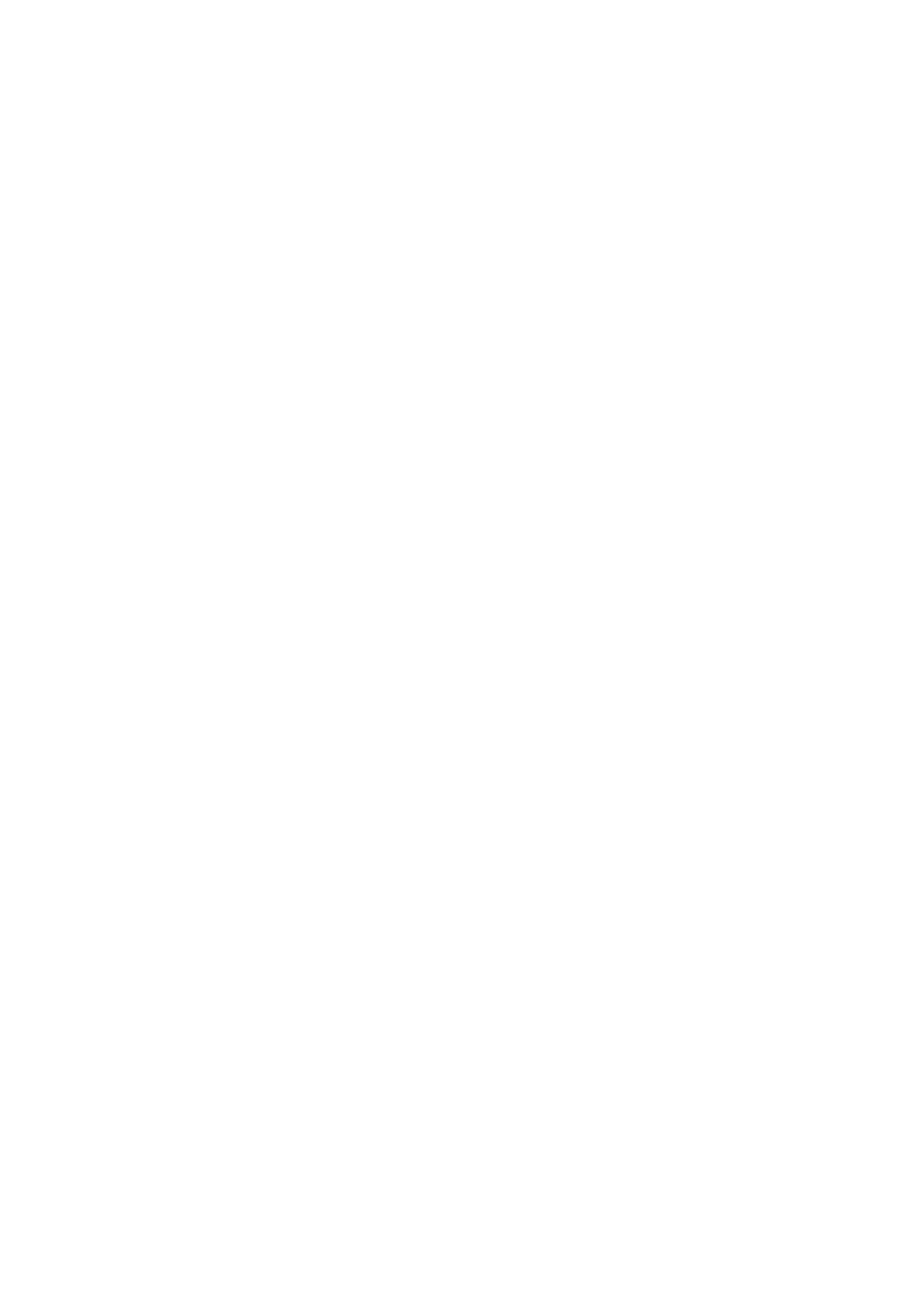# July 1st

*For this is acceptable, if for conscience toward God a man endureth griefs, suffering wrongfully.* 1 Peter 2.19.

The rest of a Christian lies not only in his not owing anything to anybody but also in enduring whatever he is owed. Many young Christians had defrauded others before they were saved. But afterwards they try to be fair with people. When Christians now experience any unfairness they feel angry. They do not know that believers must not only be fair to others but must also endure any unfairness meted out to them by others. What the Lord received from others was certainly not fairness. In all frankness and fairness, He had no need to come to this world to become a man in order to save us. But for our sakes He was willing to endure all unfair treatment.

**July 2nd**

#### *Whereunto I was appointed a preacher, and an apostle, and a teacher.* 2 Timothy 1.11.

God always uses His *chosen* ones to do His work; He does not need volunteers for His task. Whoever is chosen by Him has absolutely no liberty. If any of His chosen ones desires the freedom to walk his own way, he will experience nothing but failure and pain. Yet if anyone is at all chosen, he will not be able to flee from God's appointed course. Even if he should flee to Tarshish (as did the prophet Jonah), he will be thrown into the sea and brought back by a great fish. There is no escape for such a one. A servant of God must never do anything according to his own will or conception, because the man whom the Lord selects is one who will only do the work which God has apportioned to him and run the course which God has prepared.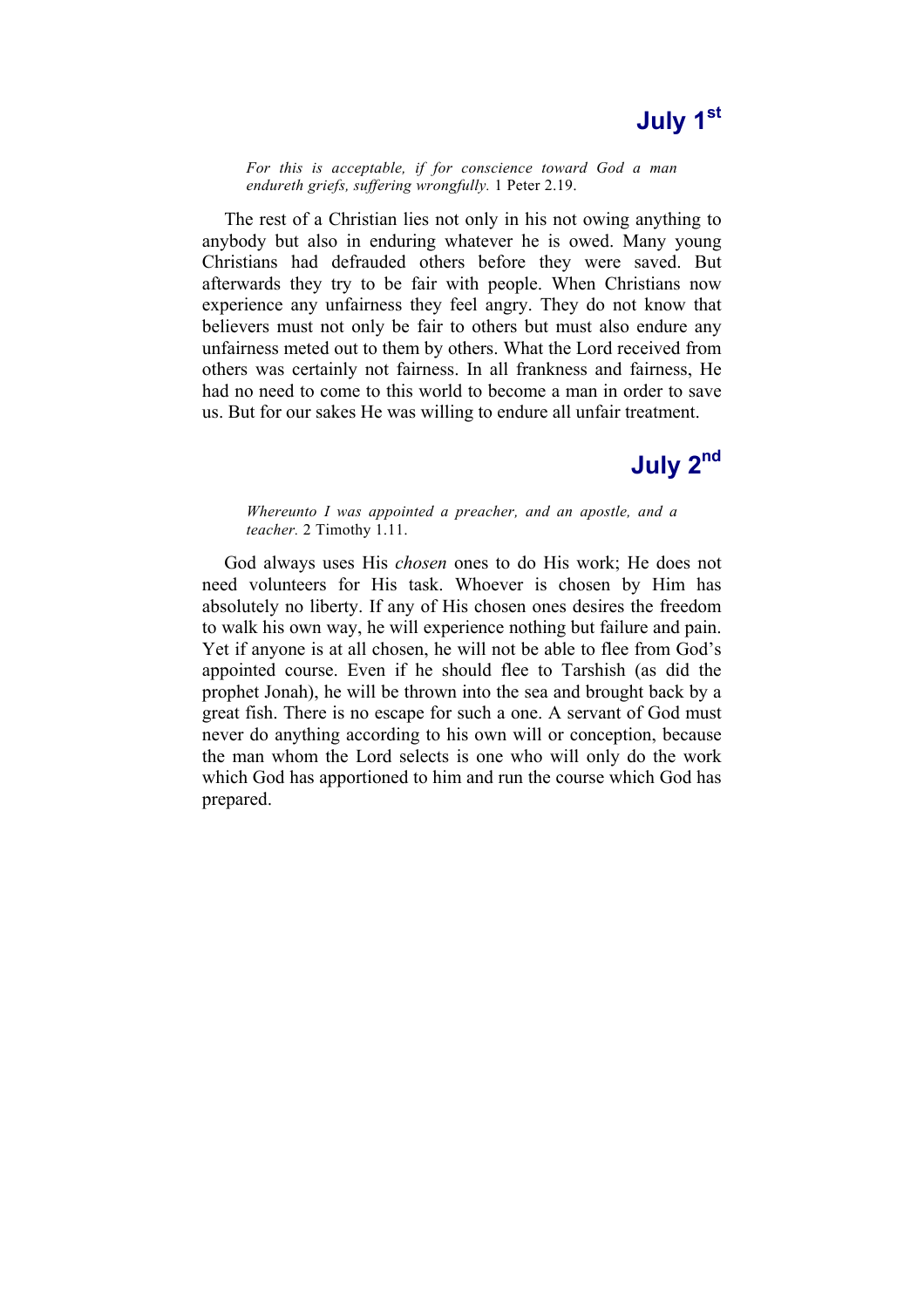# **July 3rd**

*And the witness is this, that God gave unto us eternal life, and this life is in his Son.* 1 John 5.11.

The testimony of John is confined to the Holiest of All—it is full of spiritual reality. He never touches on outward things but is always speaking on that which is *inward*, that is to say, the depths. Hence the word "life" is seen a great deal in both his Gospel, his letters, and the book of Revelation. The characteristic of his ministry is that of recovery after there has been a general falling away or spiritual declension. For at the time he wrote his letters, his Gospel, and Revelation, apostasy had become quite prevailing.

In view of this state of affairs, John stepped forward and spoke on the inner reality of things: which is life. John's testimony is therefore concerned with the last days. He leads people to the innermost recess to discover what a God they really have.

**July 4th**

*Wherefore let us keep the feast, not with old leaven, neither with the leaven of malice and wickedness, but with the unleavened bread of sincerity and truth.* 1 Corinthians 5.8.

What does leavened signify? It signifies malice and wickedness. *Un*leavened, on the other hand, means sincerity and truth.

The story has been told that once at passover time a carpenter in Judah searched carefully everything and everywhere to make his house as clean as possible in preparation for keeping the feast. But in the evening of the first day of the feast, he suddenly discovered that there was moldy bread in a bag. Not daring to touch it with his hand, he used two pieces of wood to pick the moldy bread out and then he burned it in the fire. How piously he kept this feast! This should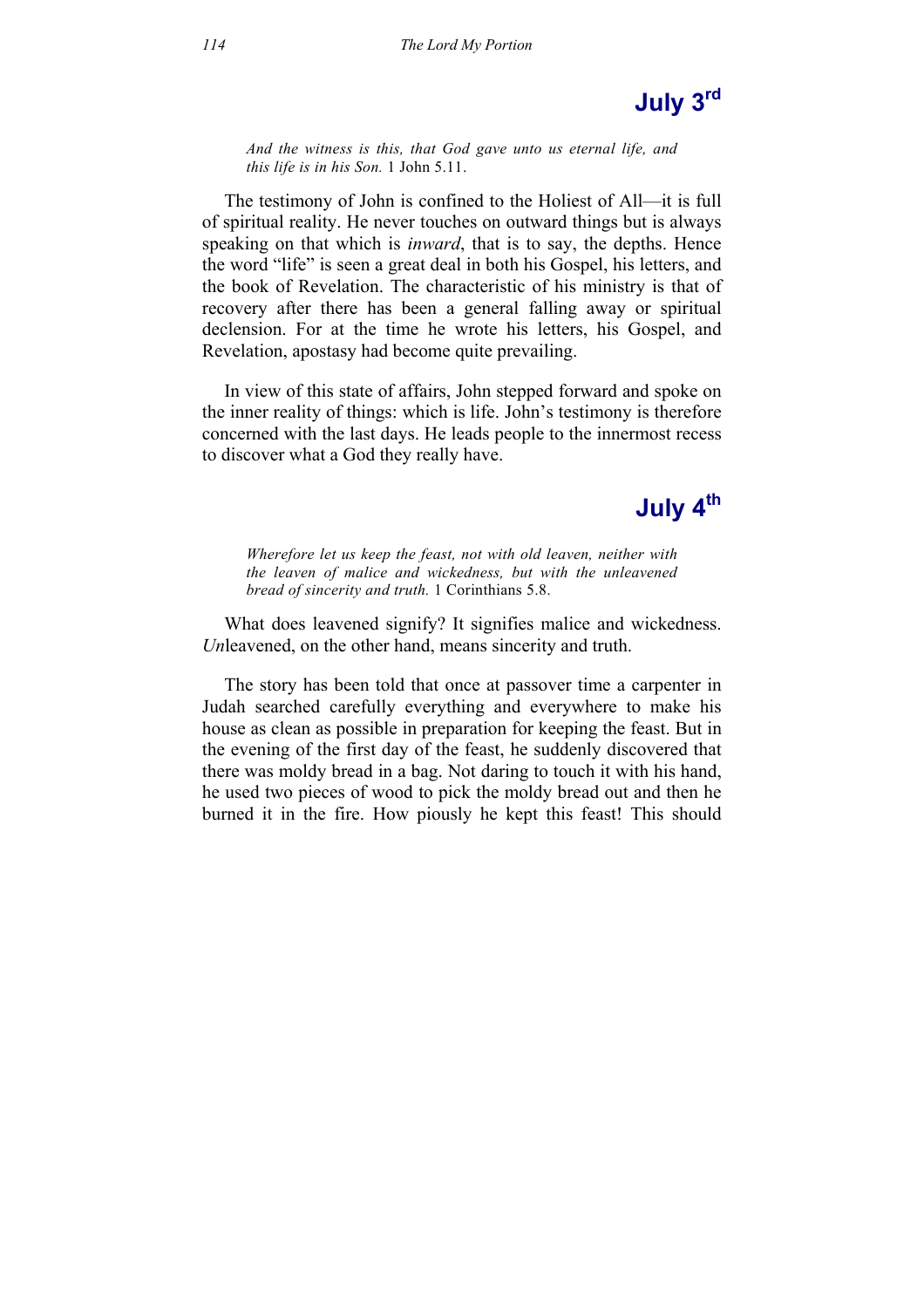impel us to ask ourselves how much time we Christians have spent in dealing with sins.

# July 5<sup>th</sup>

*They that wait for Jehovah shall renew their strength; they shall mount up with wings as eagles; they shall run, and not be weary; they shall be weak, and not faint.* Isaiah 40.31.

I heard a missionary once say: if we are not able *not* to work for God, we will not be used by Him to save sinners; but if we are able not to work for God's sake, we will be used by Him to save people. This does not mean He is going to save souls without the instrumentality of the preaching of the gospel by men. Nevertheless, if a work is not of God's will, we must be willing not to do it. We must not act presumptuously. Without the command of God, we would rather be quiet than move ahead. And such kind of people will be sent by Him to save souls.

To do anything without being sent or ordered is like building a house on the sand or else like gold plating. It may stand temporarily or it may glitter for a while, but it will be destroyed at the judgment seat of Christ. Only those works that closely follow the command of God are useful.

## July 6<sup>th</sup>

*Jesus . . . who for the joy that was set before him endured the cross, despising shame, and hath sat down at the right hand of the throne of God.* Hebrews 12.2.

The Lord Jesus looked at the joy that was set before Him and ran straight towards it. What is the joy? Did not He himself say, "Well done, good and faithful servant: . . . enter thou into the joy of thy lord" (Matt. 25.21)? This points to the joy in the millennium. True,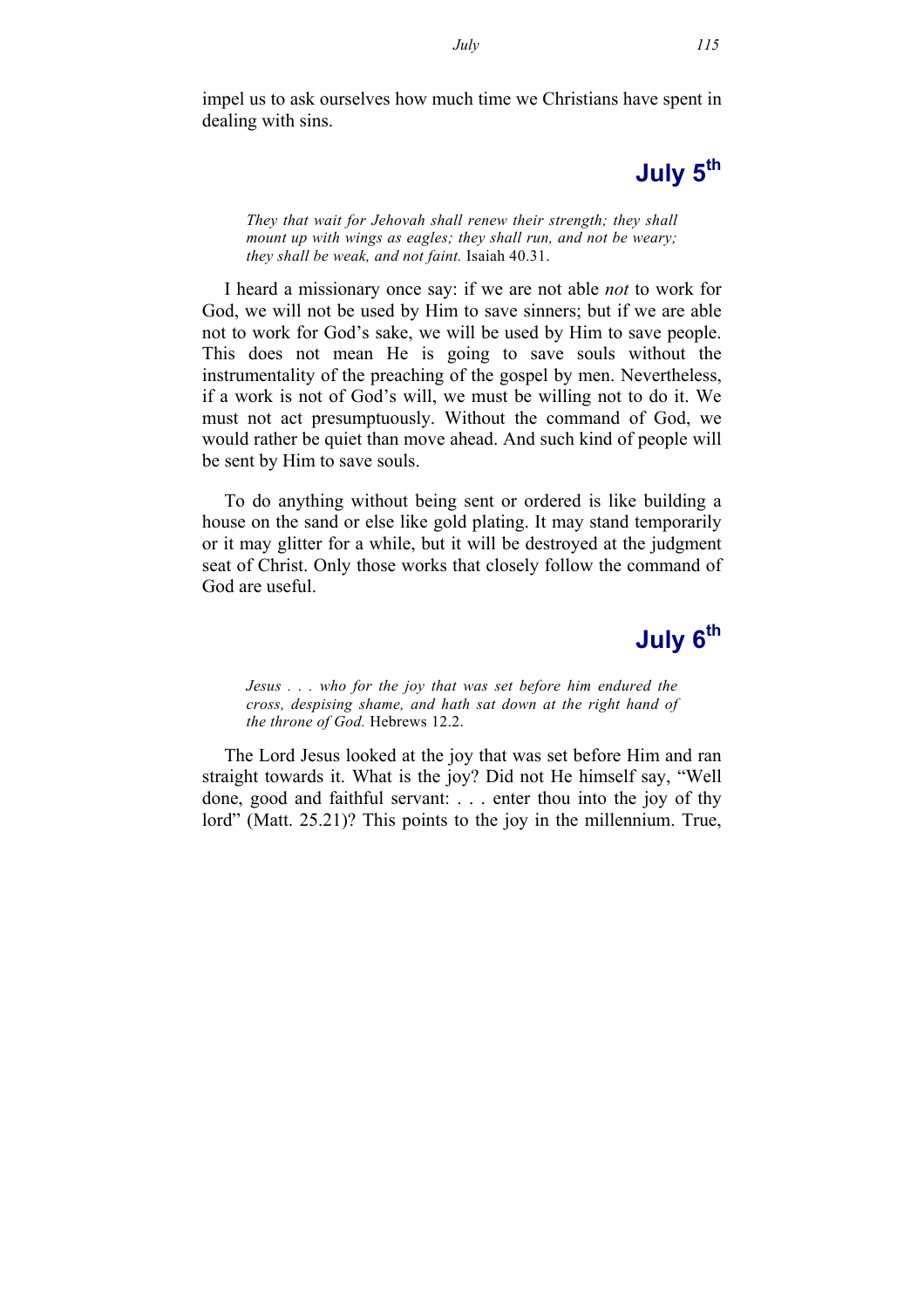our Lord obeyed God His Father according to His inherent nature. But in the Bible we find another fact, which is, that God's reward and promise—especially that of the kingdom—definitely had some influence on Jesus' life. Because of the joy that was set before Him, our Lord Jesus in His earthly race pressed onward bearing both shame and the cross.

# **July 7th**

#### *So then death worketh in us, but life in you.* 2 Corinthians 4.12.

A death that can work must be a "working death"—the life of death, even the life of the cross. For the sake of the Lord Jesus, Paul is ready always to be delivered to death. Notwithstanding unpleasant words, high-handed attitudes, cruel persecution, or unjustified misunderstanding, he is quite willing to bear them all for the Lord's sake. Paul will not open his mouth when he is delivered to death. Like his Lord who could ask the Father to send twelve legions of angels to help Him, he will under no such circumstances adopt man's way to avoid these unpleasantries. He would rather have the "living death" of Jesus—the life and spirit of the cross—worked in him so as to show forth the spirit of the cross in all his dealings. He reckons the cross as all powerful, because it enables him to be willing for the sake of the Lord Jesus to be delivered to death and to suffer persecutions and hardships of the world.

## **July 8th**

*And now why tarriest thou? arise, and be baptized, and wash away thy sins, calling on his name.* Acts 22.16.

The Bible not only denies that baptism is merely a ritual, it also reveals to us that baptism is a testimony. Why do people go into the water? That they may testify before God and men and angels and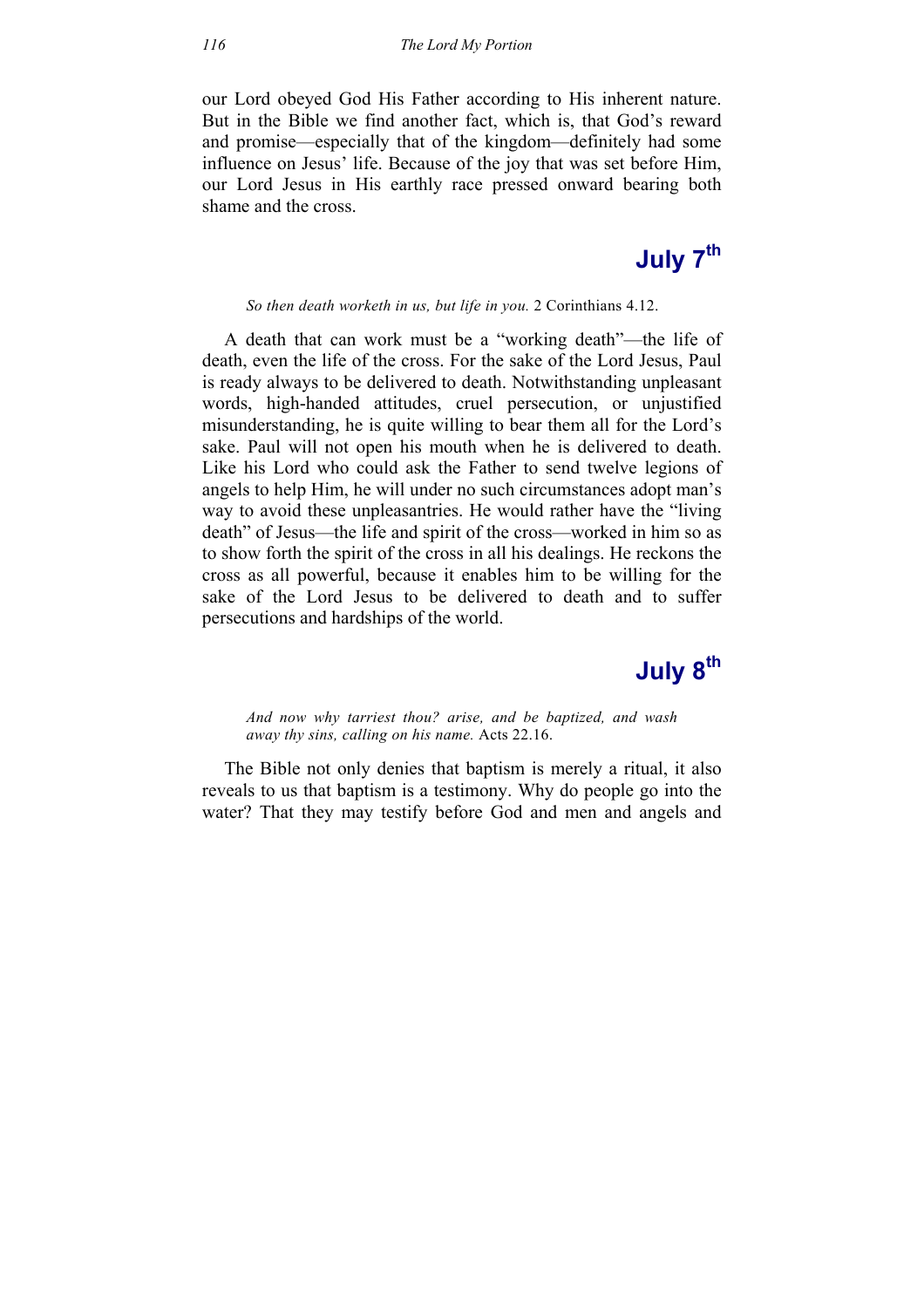Satan that they have believed in Jesus and that what Christ has accomplished is true, perfect and trustworthy.

Ananias called Saul to rise up and be baptized. Why? For the sake of washing away his sins. Yet Ananias did not suggest that baptism could get rid of sins, for it is not water baptism itself that washes away sins, but it is the reality which baptism expresses and testifies to that washes away sins. The water of the whole earth cannot wash away one single sin, yet what the water of baptism represents and testifies to—even the blood of the Lord Jesus—*is* able to wash away *all* sins. Have you believed? If you have, arise and be baptized to wash away your sins.

## **July 9th**

*The friendship of Jehovah is with them that fear him; and he will show them his covenant.* Psalm 25.14.

What kind of person may receive God's direction? They who fear God; because "the secret of Jehovah is with them that fear him, that he may make known his covenant to them" (same verse, Darby's translation). What is the meaning of "fear God"? To fear Him is to hallow His name—that is, to exalt Him. They who seek God's will with singleness of heart and obey Him absolutely are those who fear Him. To such as these will He tell His secret and show His covenant.

## July 10<sup>th</sup>

*For ye died, and your life is hid with Christ in God.* Colossians 3.3.

Saints who have come into ascension life have the insight of the throne. They shall not be moved by anything. All who are truly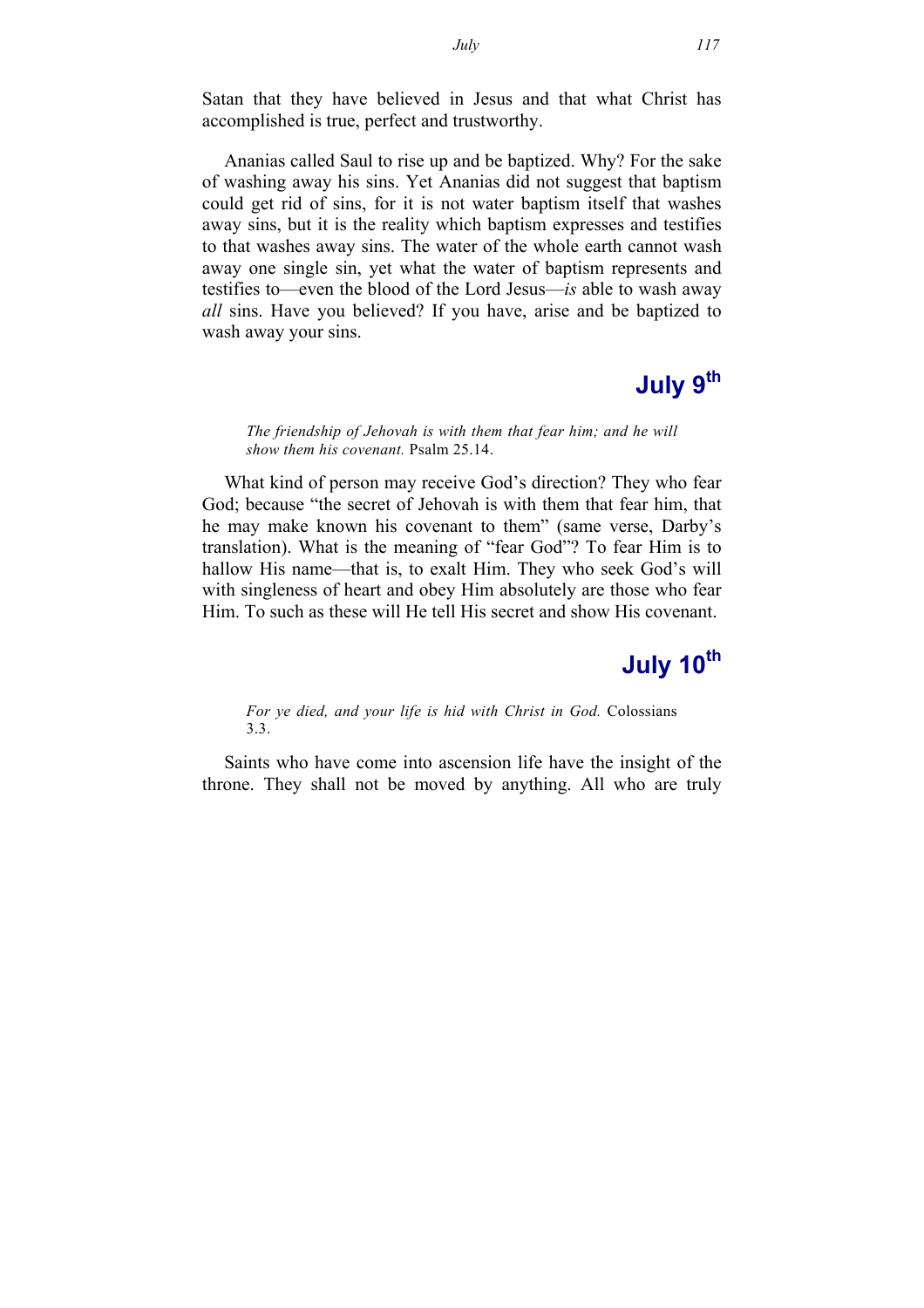crucified with Christ are truly raised with Christ; and all who are truly raised with Christ are truly ascended with Christ.

By being in this ascended position the saints can enjoy more intimate fellowship with the Lord. And as a result, will not the awful condition of this world's dark night be made more manifest and the power of darkness appear to be closer by? Will we not possess further insight and will not Christ become greater? What a position this is!

# July 11<sup>th</sup>

#### *And the sword of the Spirit, which is the word of God.* Ephesians 6.17.

There are many believers who regard themselves as knowing a great deal. They think they can be more than conquerors by knowing many truths. Yet they are defeated again and again in their lives. Though they try with every effort to grasp these truths, they still find themselves helpless. For in the time of battle, the truths they know so well turn out to be like weapons of straw. They weep and shed many tears. Can the truths of God be wrong, or is there something else wrong? Oh, God wants them to see that the Holy Spirit alone can wield the Sword of the Spirit (which is the word and truth of God). For the flesh to use the Sword of the Spirit is like David trying to wear Saul's armor that was totally unfit for battling Goliath. Although they may well know the truth in their head, these people have not depended on the Holy Spirit to make such their life.

## **July 12th**

*From whom all the body fitly framed and knit together through that which every joint supplieth.* Ephesians 4.16.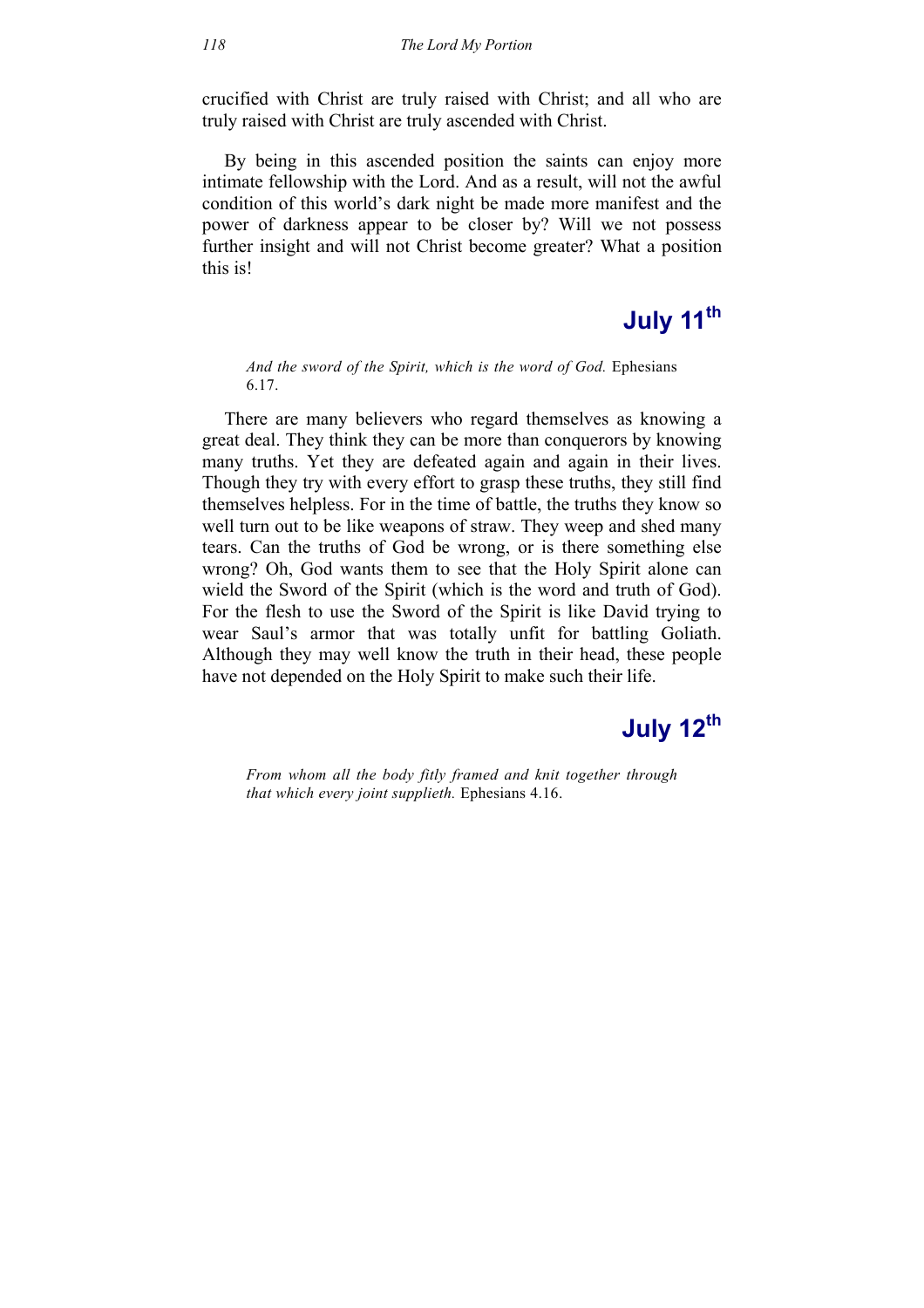Because we are members of the body of Christ and members each in its part, we must seek how to help the body in gaining life and strength. In any gathering, even if we do not open our mouths, we may pray silently. Even though we may not speak, we can still look to God. If we have seen the body, we cannot say we are a person of no consequence. We will rather say: I am a member of the body, and hence I have a duty to perform. I have a word which I should speak, I have a prayer which I should utter. When I come to the meeting I must do whatever God wants me to do. I cannot afford to be a spectator. As we all function, the life of the entire gathering will swallow up all death.

# **July 13th**

#### *And (the Comforter), when he is come, will convict the world in respect of sin, and of righteousness, and of judgment.* John 16.8.

No one who is truly awakened spiritually is unconscious of his sins. Like the prodigal son of Luke 15, he becomes aware, at the moment when he comes to himself, that he has sinned against his father as well as heaven. A person who is enlightened by the Holy Spirit will not fail to reprove himself for his sins (John 16.8). This is the time when he needs God's forgiveness. If he does not see his sin, he will not seek forgiveness But once he notices it, he will spontaneously think of his guilt before God, the penalty of sin, the ceaseless suffering of hell, and the hope of salvation. Then and there is the gospel preached to us, proclaiming that the Lord Jesus has died on the cross and His blood has been poured out for the remission of sins. By His blood our sins are washed away. Upon hearing and believing the gospel we shall receive the remission of sins and the cleansing of our conscience.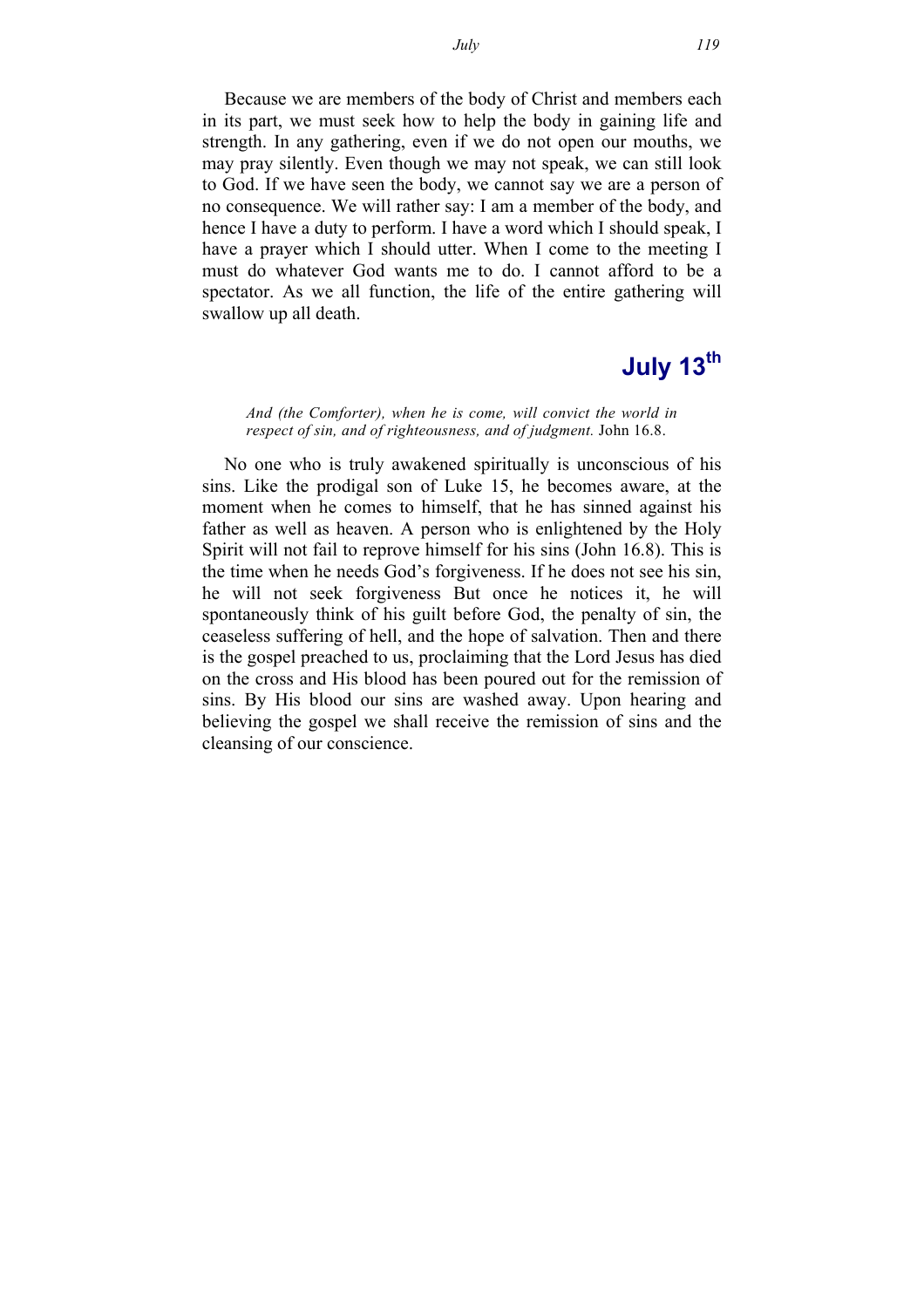## July 14<sup>th</sup>

*My son, give me thy heart.* Proverbs 23.26.

Surrender is not a promising God to do His will, nor is it *making covenant* with God to do what cannot be done. To surrender is for me *to take my hands off my own life.*

Suppose you give a book to someone, yet your hand will not let loose of the book; will your friend be able to receive it? When we come to God we must say to Him, "I hand over to You all my good and bad, my likes and dislikes, my willing and not willing, my do's and do not's." Are we willing to do this? If we are not, there is nothing God can do for us. It is our responsibility to hand over our defeated selves. God is ever ready, waiting for you and me to do this one thing, to be willing to hand over these selves of ours.

## **July 15th**

*When ye pray, ye shall not be as the hypocrites: for they love to stand and pray in the synagogues and in the corners of the streets, that they may be seen of men. . . . They have received their reward.* Matthew 6.5.

There are two different kinds of reward: that which comes from man, and that which comes from God. No one can have both rewards. If we wish to receive man's reward now we will not be able to obtain God's reward in the future. We cannot seek to enjoy great fame on earth and then have high position in the kingdom to come. If today's zeal and alms are for the purpose of getting fame and praise, there will be nothing to gain in the future before God. For this reason we should refuse today's reward.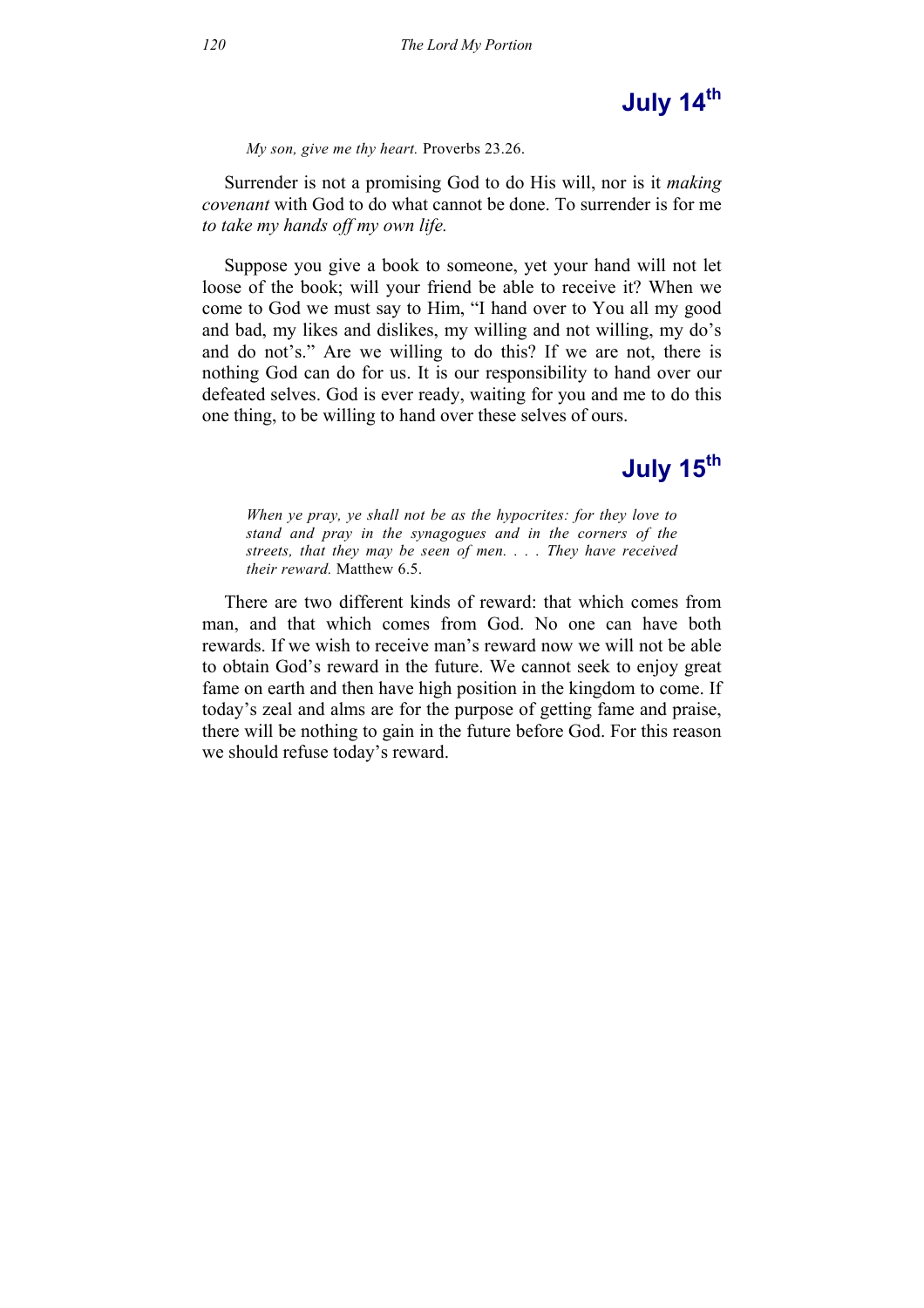What, after all, can the praise of man add to us? If we have our eyes opened we will seek only the glory before God and the angels; the rest will not count at all.

## July 16<sup>th</sup>

*Jesus therefore, being wearied with his journey, sat thus by the well. . . . Then cometh a woman of Samaria to draw water: Jesus saith unto her. Give me to drink.* John 4.6, 7.

This asking for water is an expression of intimacy. Usually you are afraid of God, but you will not be afraid of one who asks you for water. You are fearful of God, but you will not be fearful of the God who asks you for water. You are frightened because you think of God as high and distant and terrible. But if you know that this lonely, weary and perspiring One (even as you are lonely, weary and perspiring) is God, you will believe in Him. How approachable and friendly is our Lord Jesus towards men.

## July 17<sup>th</sup>

*He that loveth father or mother more than me is not worthy of me; and he that loveth son or daughter more than me is not worthy of me.* Matthew 10.37.

Once there was a brother who upon seeing the meaning of baptism in the Scriptures wished to be immersed. But his father did not approve of it. The son therefore experienced a great struggle in his heart at the time. His dilemma was that if he were immersed he would hurt his father's heart; but if he were not immersed he would be disloyal to the Lord's word. As he was struggling in his heart over the issue, he was given a word by the Lord: "He that loveth father or mother more than me is not worthy of me" (Matt. 10.37). Here he encountered this matter of cost. Would he please his parents or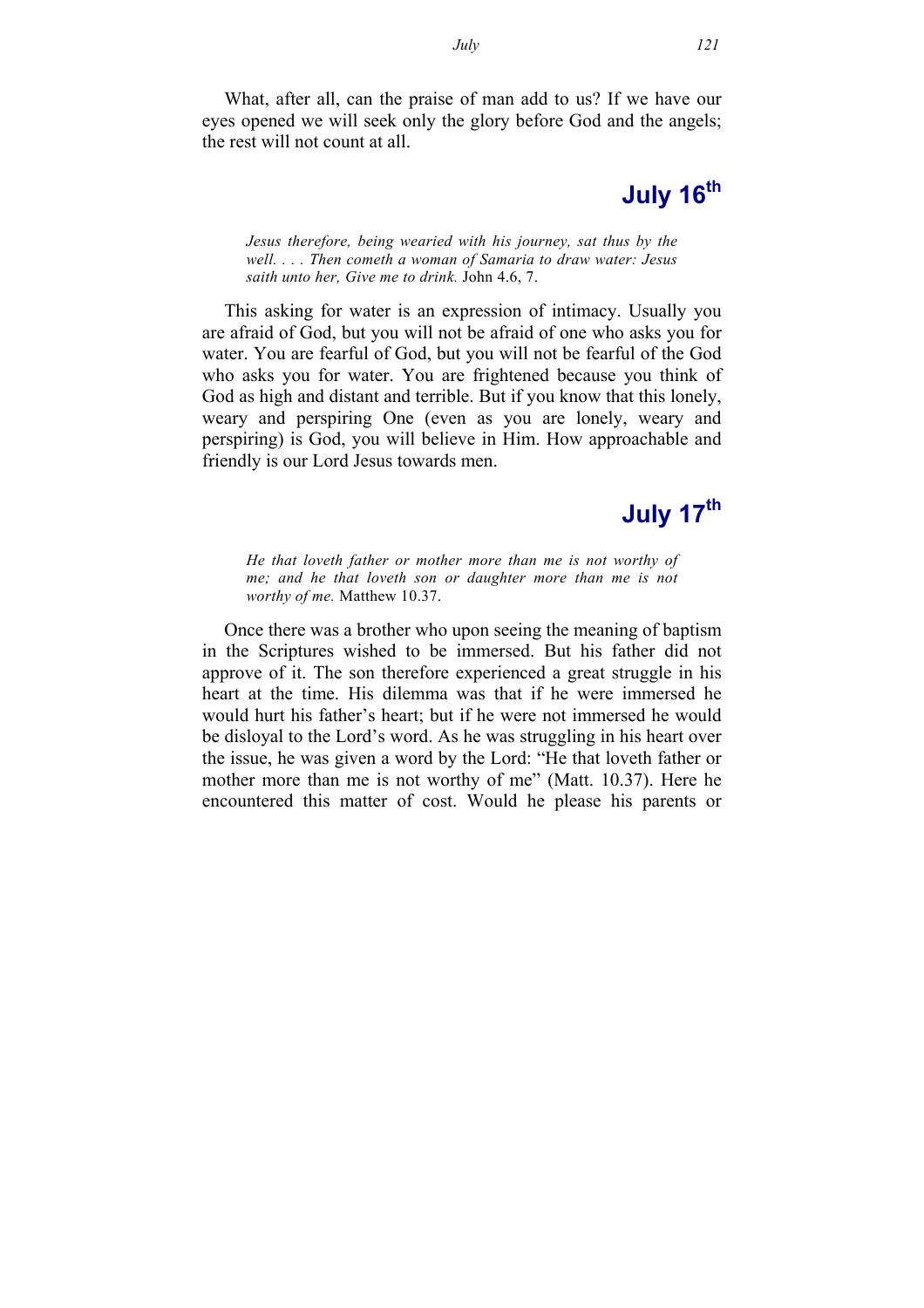would he please the Lord? Thank God, the love of Christ captured him, so that he finally was baptized by immersion.

## **July 18th**

*No man can say, Jesus is Lord, but in the Holy Spirit.* 1 Corinthians 12.3.

We know that there is one declaration God loves to hear from us, which is, that we say to Him, "You Are." And we say to the Lord, "You are Lord!" This important word, that "Jesus is Lord!", can be a most powerful declaration. Sometimes when things are in disarray and Satan mocks you by saying that you are now helpless, all you need do—even if you cannot pray at such a time—is simply to declare. You proclaim aloud: "Jesus is Lord!" And you shall instantly see that entangled things are nothing and that Satan's mocking is nothing. When you are being severely tried, you should rise up and speak this word. Whether it is in your own room or in a prayer meeting, you should say, "Jesus is Lord!"—by which you are telling Him: "You Are!" The Lord loves to hear such a declaration, and we shall be strengthened inwardly as a result.

## **July 19th**

*Jesus answered and said unto them, Go and tell John the things which ye hear and see . . . And blessed is he, whosoever shall find no occasion of stumbling in me.* Matthew 11.4, 6.

John the Baptist is offended at not finding the Lord doing things according to his own wish. Blessed is the man who is not offended at what the Lord has appointed him, because not being content with the will of God is a major cause of falling. John does not doubt the Lord, he is only unhappy with the way God has arranged things for him: this is the reason for his fall. In His reply, the Lord gives some hint to John so as to bring him to the knowledge of his own fault. What the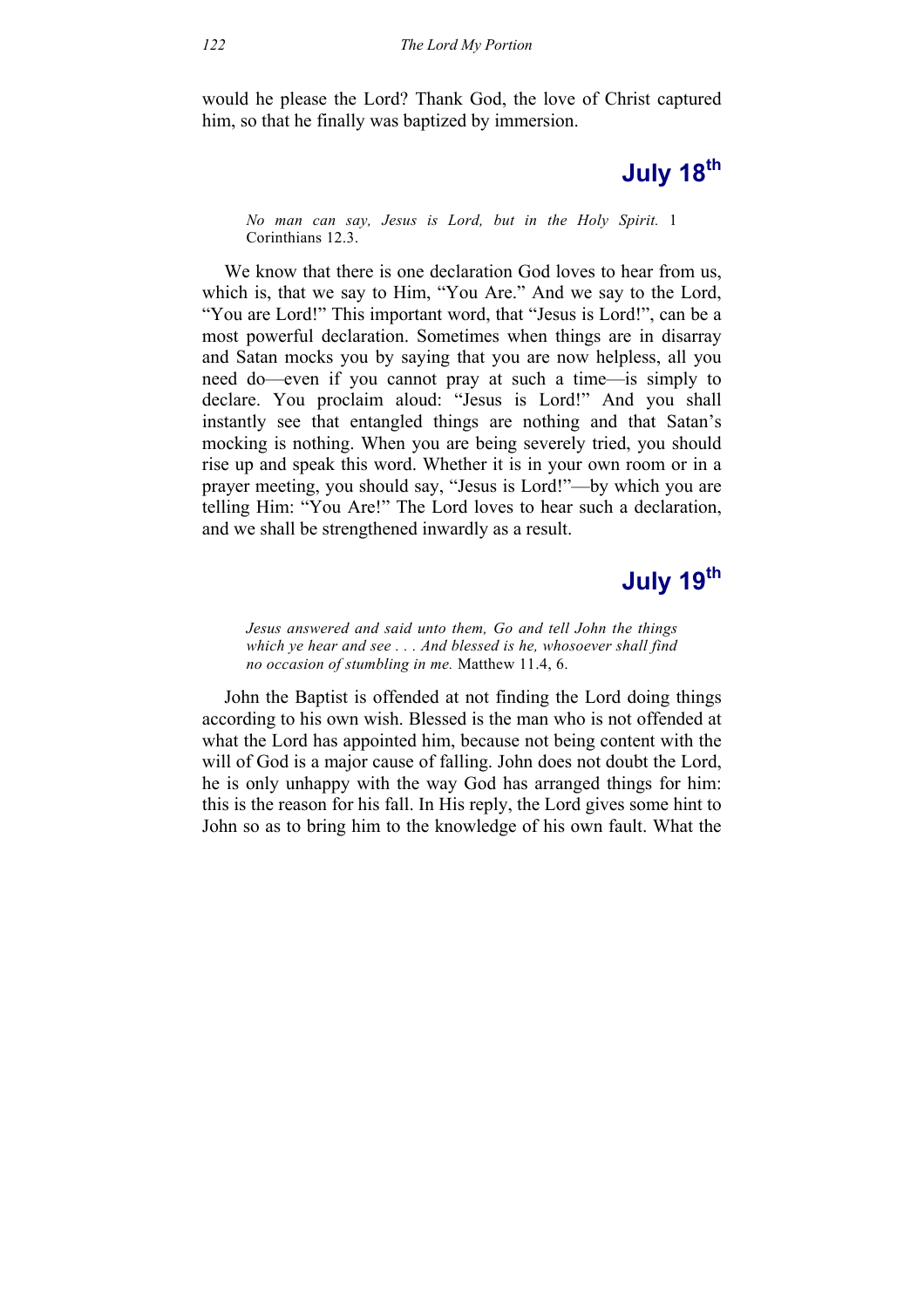Lord answers is nothing but what John has himself heard and seen before. But He adds one important word: "Blessed is he whosoever shall find no occasion of stumbling in me."

## July 20<sup>th</sup>

*And they that were ready went in with him to the marriage feast ... Watch therefore, for ye know not the day nor the hour.*  Matthew 25.10, 13.

To be "ready" means that there is no unfinished business, and one is therefore ready to be reckoned with daily. To "watch" means to so live as to be always ready for the coming of the Lord. We believers should daily be prepared for reckoning. The Lord may come at any time. The five foolish virgins were ready and watching at the beginning, but alas, they did not continue on.

To be ready and watchful and waiting, we need the fullness of the Holy Spirit. It will not do if we depend on ourselves, for very soon we will be weakened and become foolish. But if we are filled with the Holy Spirit, we will spontaneously bear fruit to the glory of God. He who is truly watchful often feels he is not yet entirely ready. He does not trust in his own self. This is true humility.

## **July 21st**

#### *And thou shalt love the Lord thy God with all thy heart, and with all thy soul, and with all thy mind, and with all thy strength.* Mark 12.30.

By faith life is received; through love life is released. Faith alone will let life in; love alone will let it out.

We must therefore allow this love to reach into our heart. Let us lift up our heart and say: "My God, I will love You with my soul, I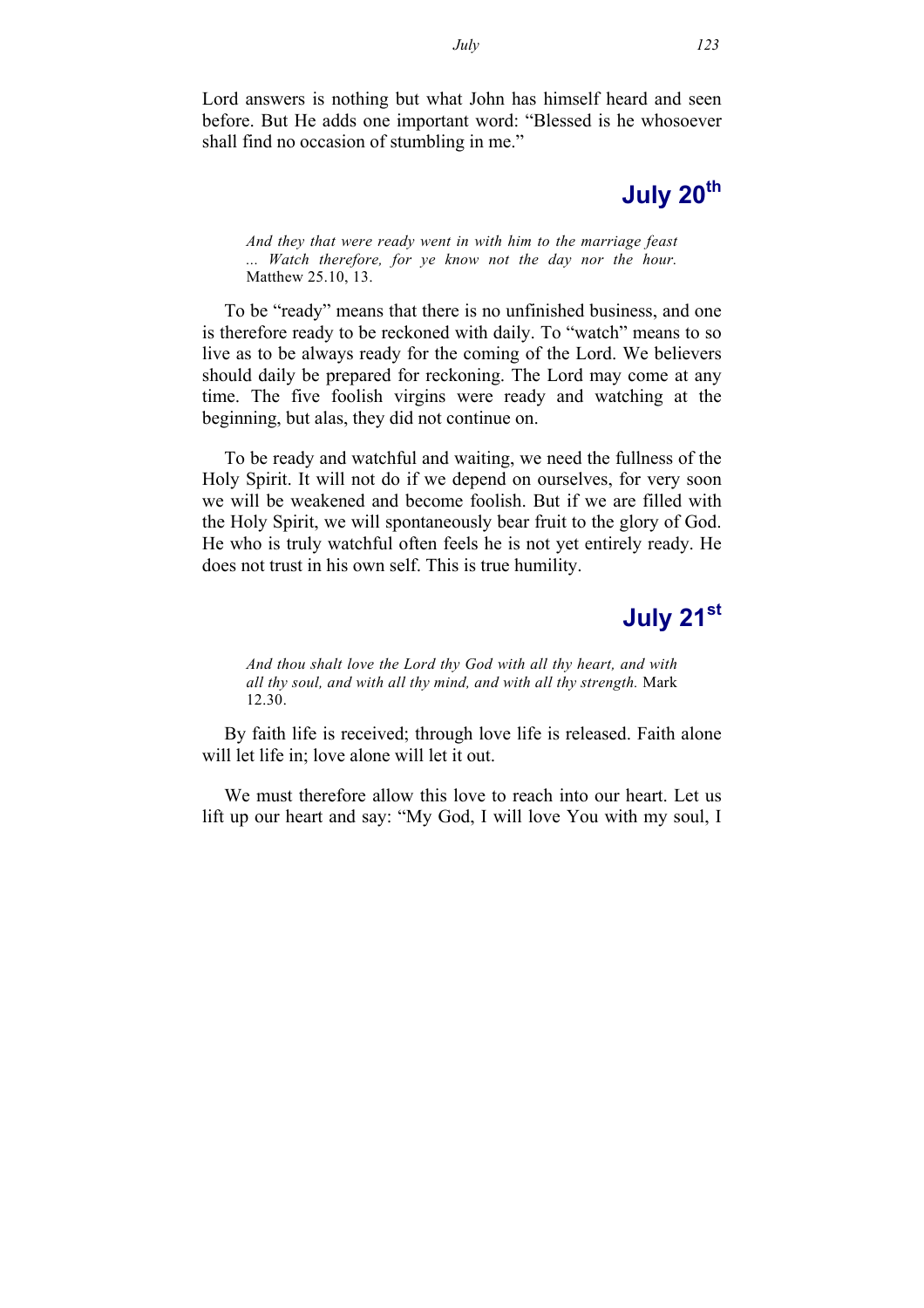will love You with my understanding. I will love you with my strength." Whosoever says this truthfully will soon see that his thought is changed, his speech is changed, his conduct is changed all within and without him is changed. And why? Because there is the "story of love" within him. Oh, what God expects of us today is that our heart may be touched by Him; that our soul, our understanding, and our strength may all be touched by Him. "But whensoever it [the heart] shall turn to the Lord, the veil is taken away" (2 Cor. 3.16).

## **July 22nd**

#### *I am . . . the Living one; and 1 was dead, and behold, I am alive for evermore.* Revelation 1.17, 18.

Knowing the Lord Jesus as the God who lives forever enables us to sense the presence of the Lord unceasingly in our spirit. Nothing strengthens us more than this sense of the Lord's actual presence. One has told the following story concerning the greatest religious reformer in Germany: "Once Martin Luther felt that his future was full of dangers, and hence his heart was filled with sorrow and fear. He knew at the time that unless he could lay hold of the power from on high, he would not be able to get through. As Luther sat alone in his room, he used his finger to draw these words on the table: 'He is alive for evermore!' God is alive! Luther became joyful and his faith was restored."

"He is alive for evermore" is always our strength and our hope. People will all pass away, yet only He exists forever.

## **July 23rd**

*Whosoever therefore shall humble himself as this little child, the same is the greatest in the kingdom of heaven.* Matthew 18.4.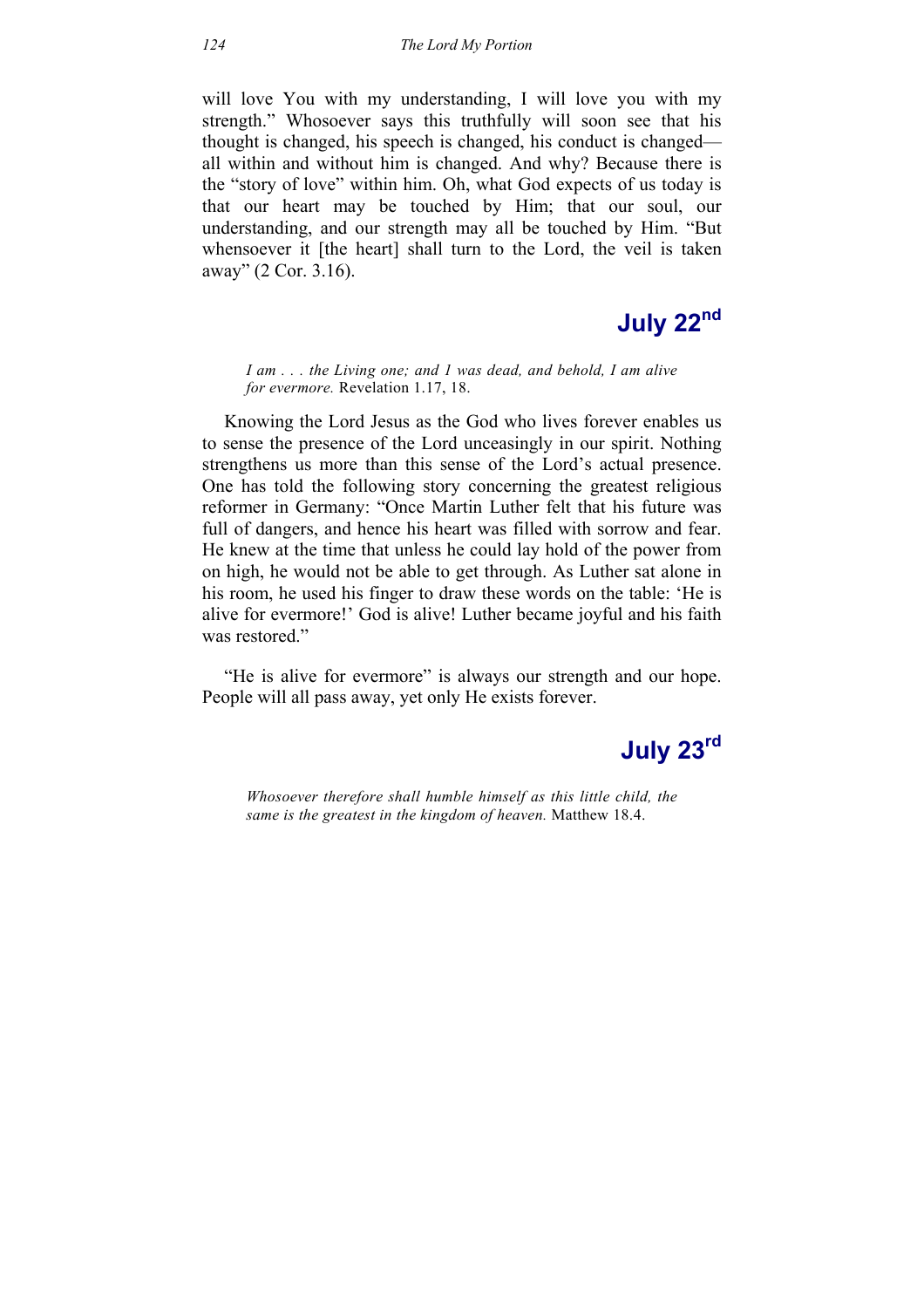The humility shown here relates to the matter of attitude. We should have a humble attitude. A little child does not look at himself, nor does he possess a competitive heart. Paul acknowledges himself as being the least of the apostles (1 Cor. 15.9)—and this is not determined through comparison. He would even rather be separated from Christ if necessary, for the sake of his kinsmen's salvation (Rom. 9.3). All this reflects how selfless he is. He does not look at himself at all. Humility is having no pride, not a having no ability to preach or lead a revival campaign. Only he who humbles himself as a little child has no pride at all. And the one who humbles himself shall be exalted.

# **July 24th**

#### *Lay thou thy treasure in the dust, . . . and the Almighty will be thy treasure. Job 22.24, 25.*

Generally speaking, believers seem to have financial difficulties. This is due either to their inability to continue on with whatever improper occupations they had engaged in before or to some spiritual reason for which God is dealing with them specifically. God sometimes takes our wealth away so as to induce us to seek after Christ that He might have the preeminence in all things. It is not *impossible* for the rich to enter the kingdom of God, it is just *difficult* for them to do so.

God dealt with the children of Israel in the wilderness by depriving them of earthly supplies of food and clothing so that they might recognize the abundance of God. As the supplies on earth ceased, the supplies from heaven came. Material difficulties drive us to seek after the Lord, to learn the lesson of faith, and know Christ as the first in all things.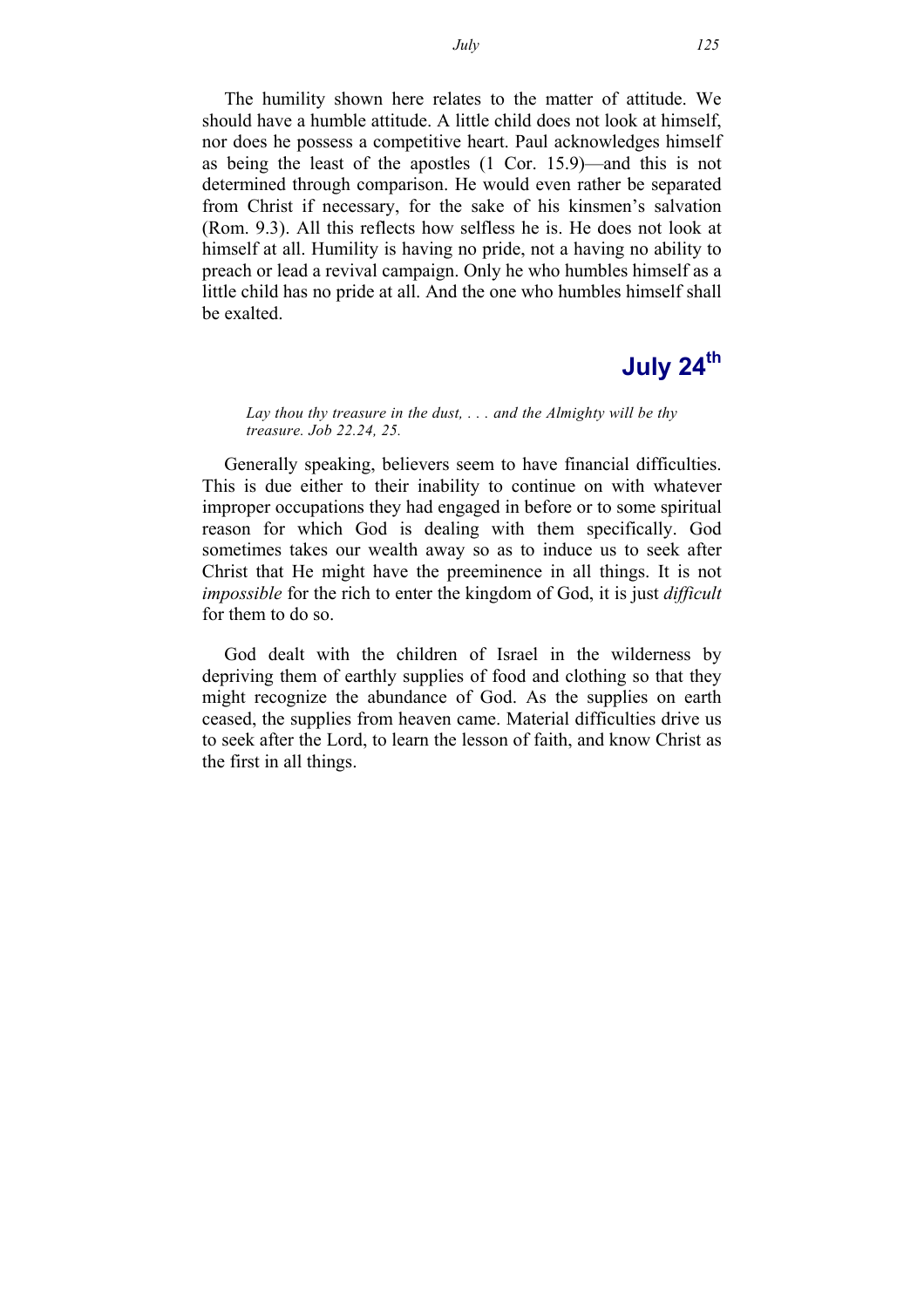# **July 25th**

*My little children, of whom I am again in travail until Christ be formed in you.* Galatians 4.19.

Paul was not using empty words here, nor was he expressing sorrow for himself. No, but he was "again in travail" for them. This requires time, love, intercession, tears, and daily expectation.

How many of God's children today have Christ formed in them? How many of those who serve the Lord are so concerned with the spiritual condition of God's children that they are going through this kind of spiritual travail? Alas, it is here that we need to repent, to moan, and to shed tears for our own abnormal condition and for the lack of love towards the children of God. How the spiritual condition of some of His children is so babyish, so abnormal, even backward. Shall the responsibility be fully put upon them? Have we moaned for them and prayed for them? Oh God, forgive us, have mercy upon us!

## July 26<sup>th</sup>

*Concerning this thing I besought the Lord thrice, that it might depart from me.* 2 Corinthians 12.8.

There is one particular secret about prayer that we should know about, which is, a praying three times to the Lord. This "thrice" is not limited to only three times, it may be many times. The Lord Jesus asked God three times in the garden of Gethsemane until His prayer was heard—at which point He stopped. Paul too prayed to God three times, and ceased praying after he was given God's word. Hence all prayers should heed the principle of thrice. This "thrice" does not mean that we need only pray once, twice, and three times, and then stop. It simply signifies the fact that before we stop we must pray thoroughly until God hears us.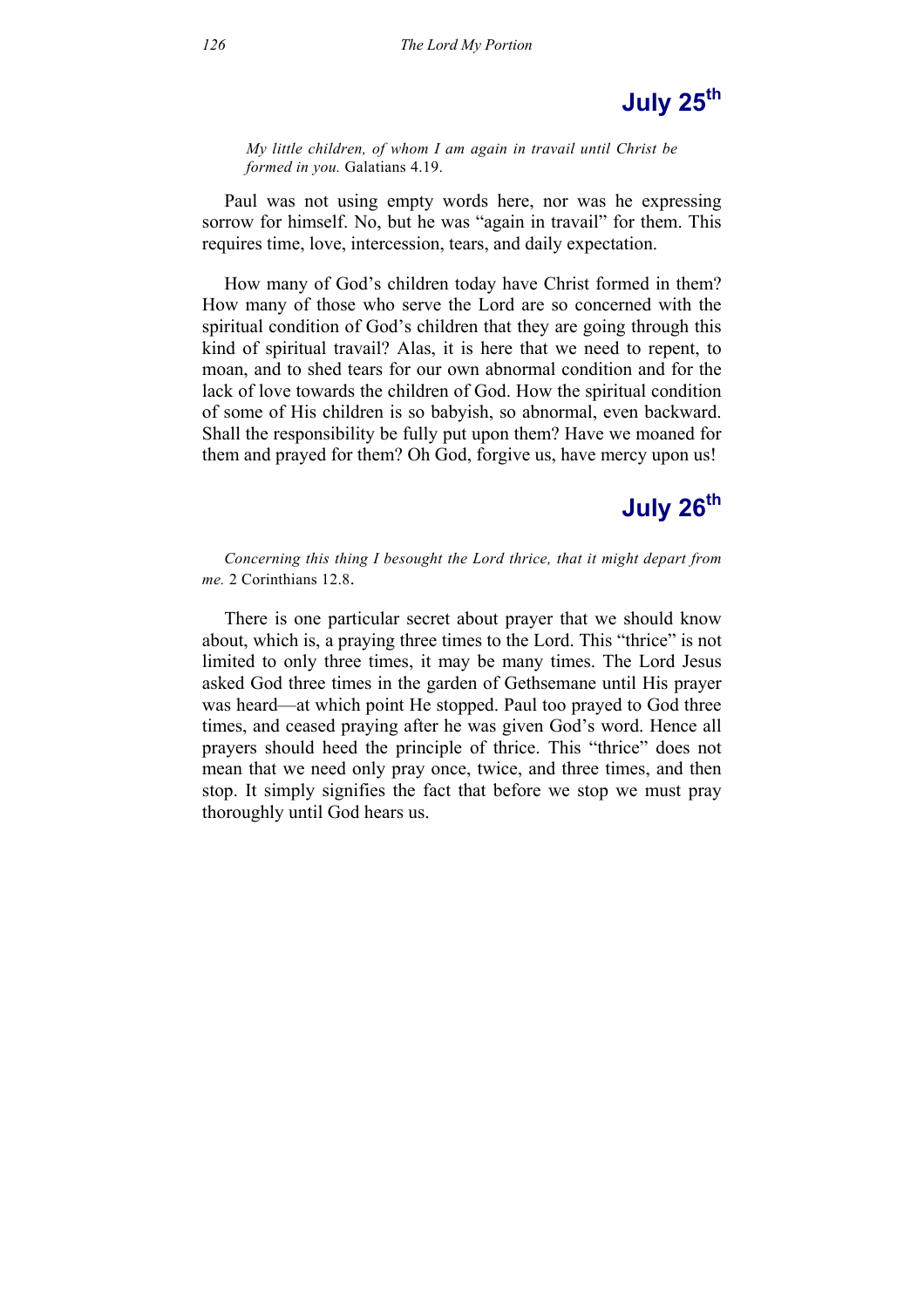# July 27<sup>th</sup>

*And the women sang one to another as they played, and said, Saul hath slain his thousands, And David his ten thousands.* 1 Samuel 18.7

After David killed Goliath he was put into a peculiar situation by God—for the women of Israel subsequently sang: "Saul hath slain his thousands, and David his ten thousands." Concerning these two clauses, it will be seen that the one was to test David and the other was to test Saul. It is said in Proverbs 27 that "a man is tried by his praise" (v.21). When people overly-praise you, closely notice whether you become proud; or if people under-praise you, watch whether you become jealous. How did these two declarations of the Israelitish women affect the hearts of David and Saul? We learn that David was not at all swayed by the shout, "He hath slain his ten thousands"; Saul, however, was touched deeply by the words that he had only slain his thousands.

## **July 28th**

*Jesus saith unto her, Mary. She turneth herself, and saith unto him in Hebrew, Rabboni; which is to say, Teacher.* John 20.16.

Have we ever heard this voice that Mary heard? If we ever hear this voice—"Mary"—when we pray in our closet, we shall be satisfied. As soon as the Lord said "Mary" she recognized Him right away. This is a revelation. It is enough if the Lord would say but one word. As the shepherd calls his sheep, the eyes of the sheep open immediately. When Mary heard the Lord's voice, she knew instantly that this was not the gardener, but the Teacher. She therefore had no need to weep any more. Whenever the Lord reveals himself to a person, no further words need to be said. Do we, like Mary, recognize the voice of our Lord?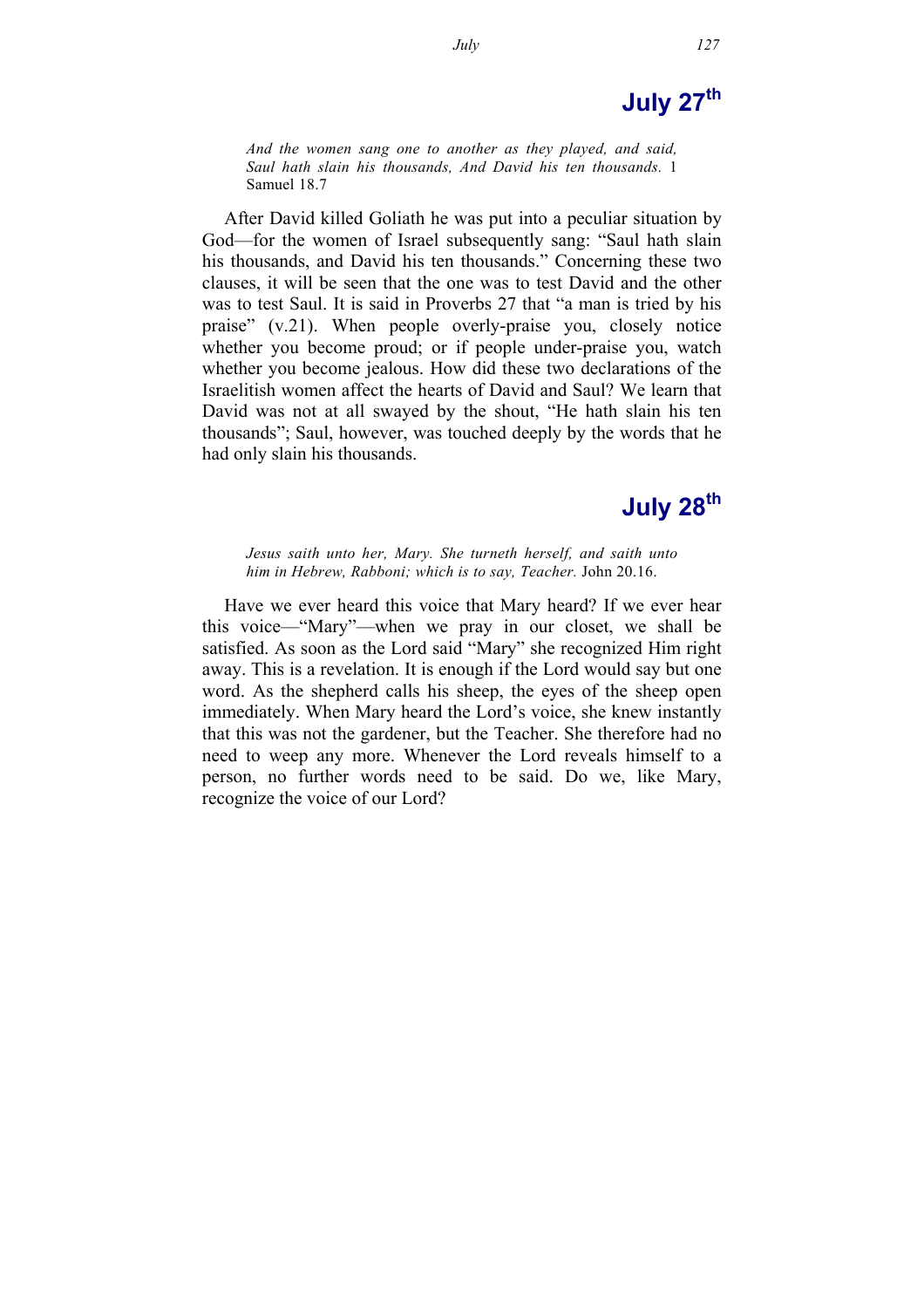# **July 29th**

*So belief cometh of hearing, and hearing by the word of Christ.*  Romans 10.17.

When you have problems with your home, school, business or personal needs, your prayers will be in vain if you do not believe God's word. You have not, because you pray not. You pray and still have not, because you do not believe in God's word (cf. James 4.2, 3). It is a waste of time to pray without believing in the word of God. In order to receive God's grace, one thing which is so necessary is to lay hold of His word. You believe and God performs. Whenever something confronts you, you must ask Him to give you a word. And then with His word, you shall be able to break through any problem whatsoever. To have God's word in such a manner is to possess the sword of the Spirit. Almost all the armor mentioned in Ephesians 6 is for defensive purposes; only the sword of the Holy Spirit, "which is the word of God," is for offensive use. Having God's word, you can overthrow every obstacle and solve all problems.

### **July 30th**

*Now there went with him great multitudes: and he turned, and said unto them . . .* Luke 14.25.

Why are there such great multitudes going with the Lord? Because He has just preached the gospel. As is indicated in the parable which precedes this verse, He invites a great number of people to come. In fact, all who want to eat have come. Many are the Christians; how very joyous it is to be saved. How good it is to be born again and thus to possess the grace of God. These people go along with the Lord, and to them He turns to speak. The purport of what He will next say is this: Yes, you are saved; but if you want to follow Me, you will now have to fulfill certain conditions. He thus raises the standard of truth, for He will not lower God's ordained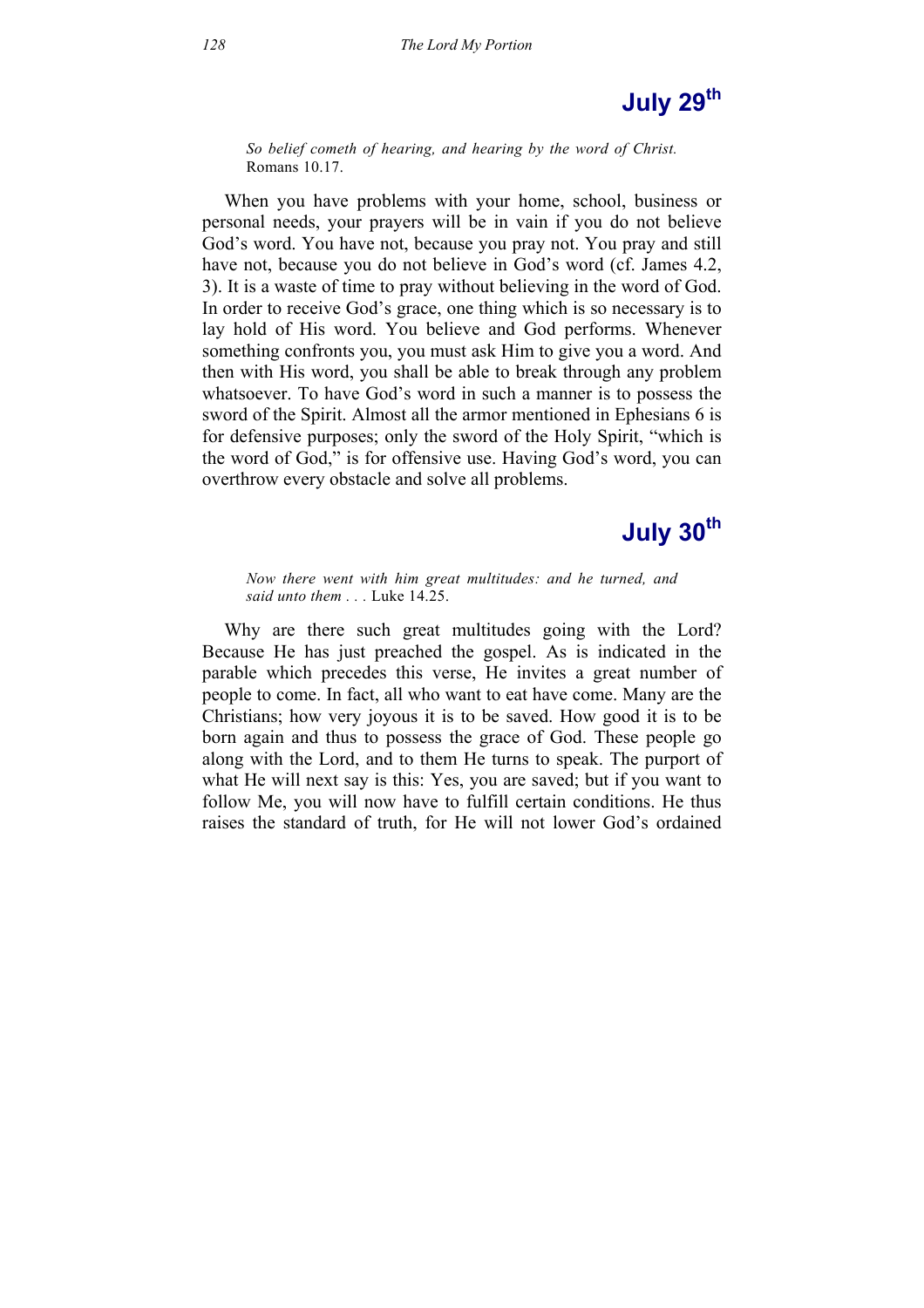yardstick on account of the great multitudes. The door by which to believe in the Lord Jesus and to be saved is wide, but the door by which to follow Him and to be glorified with Him is narrow.

## **July 31st**

*For the word of God is living, . . . piercing even to the dividing of soul and spirit, of both joints and marrow, and quick to discern the thoughts and intents of the heart.* Hebrews 4.12.

We ought to acknowledge that it is not easy for us ourselves to differentiate between what is spiritual and what is soulish merely by their outward appearances. It is futile to ask ourselves daily whether this is spiritual or that is soulish. Such questioning will have no spiritual value at all. We may ask, but we will not get an answer. In spiritual things, self-analysis will not only fail to show us the reality, it will even create spiritual paralysis. Real seeing and understanding comes only from God's illumination. As light shines, we just naturally see. We therefore do not need to ask ourselves questions; all we need to do is to ask God to cause his word to shine in us, for the word of God is living and most effective.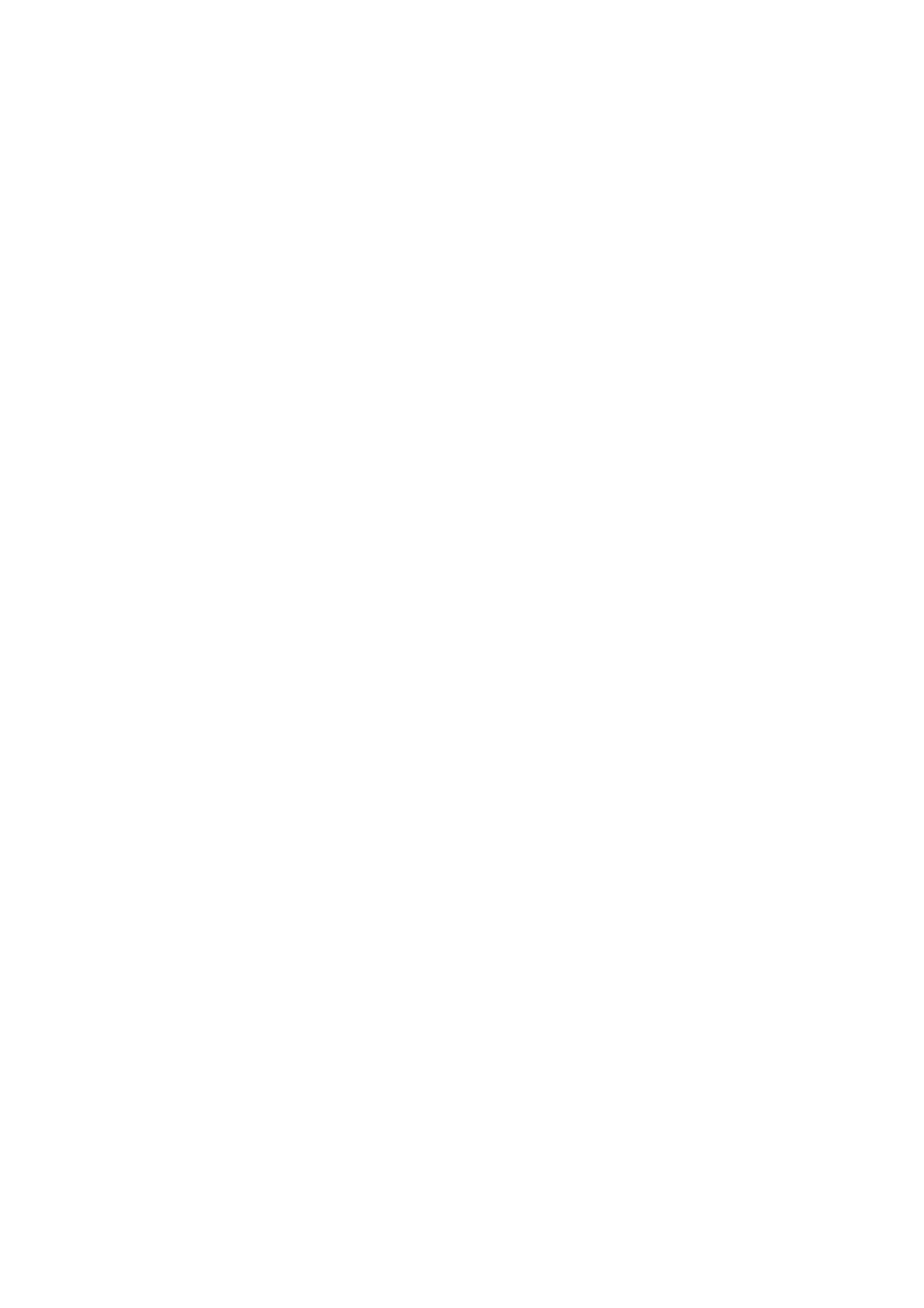## **August 1st**

*So then, my beloved, even as ye have always obeyed, not as in my presence only, but now much more in my absence, work out your own salvation with fear and trembling.* Philippians 2.12.

Working out our own salvation with fear and trembling is something for which we ourselves must take responsibility. If we do not take the responsibility, we shall be lopsided in our Christian life. Christ has indeed died for us, shed His blood for us, been resurrected and ascended for us. Yet some people infer from this that such being the case, they have nothing to do but to worship. And thus they become absolutely passive. They feel no need for prayer or Bible reading or consecration. Let it be known, however, that since God has done all for us, we need to be even more zealous. Because God has already worked in, we must work it out.

## **August 2nd**

*And Jehovah spake unto Moses, saying, Sanctify unto me all the first-born, . . . both of man and of beast: it is mine.* Exodus 13.1, 2.

Here we are told that hereafter all the first-born of Israel belonged to God. Similarly today, *all who have been bought with the precious blood of the Lamb are God's.* We have been purchased, and therefore we have no liberty. Who may say from their hearts, "God, I belong to You, I am Your slave"? "For ye were bought with a price: glorify God therefore in your body" (1 Cor. 6.20). The day a person is saved is the day that he has been purchased. A slave is purchased with money, whereas a servant is hired for money. One who is *bought* has no liberty to himself at all, but one who is *hired* does have liberty. We are God's bondslaves, not God's servants. According to the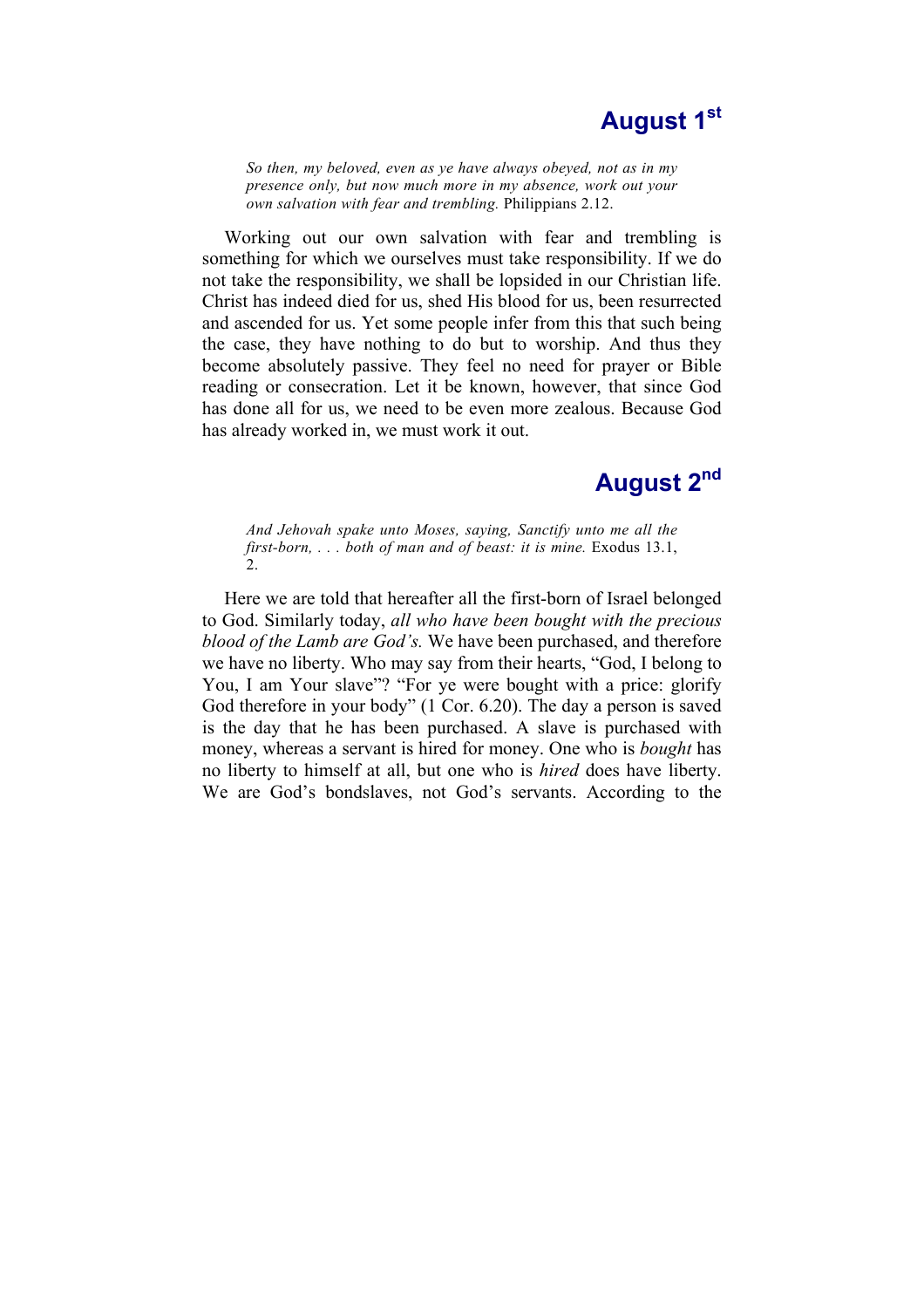original language of the Bible, we are God's bought slaves and not God's hired servants.

#### **August 3rd**

#### *It is the spirit that giveth life; the flesh profiteth nothing; the words that 1 have spoken unto you are spirit, and are life.* John 6.63.

As we view the work of the Lord Jesus *in* the Holy Spirit we find that all His works are living to us. If we look at His work *outside* the Holy Spirit, all will be mere letters, and letters are dead. If we treat these matters as simply doctrines, they are dead. Some people say that they do believe in the facts recorded in the Bible, but why are these facts not effective in their lives? Others say that they have heard the doctrine, yet they do not find the power. Still others may say that they have found in the Bible God's word, but why does it not work? All these failures are because they do not touch the fact of God *in* the Holy Spirit. For all the things in Christ, if treated as letters or doctrines, become things of the past; if they are approached in the Holy Spirit, however, they never become something past but are always present living realities.

## **August 4th**

#### *If I by the Spirit of God cast out demons, then is the kingdom of God come upon you.* Matthew 12.28.

The kingdom of God is the sovereignty of God. Where His sovereignty is, demons have no power. The Bible speaks of two things: the kingdom of God and the power of God. The kingdom of God represents God's sovereignty. The Spirit of God represents God's power. God has authority because there is power behind it. The Holy Spirit is the power of the kingdom of God. How does the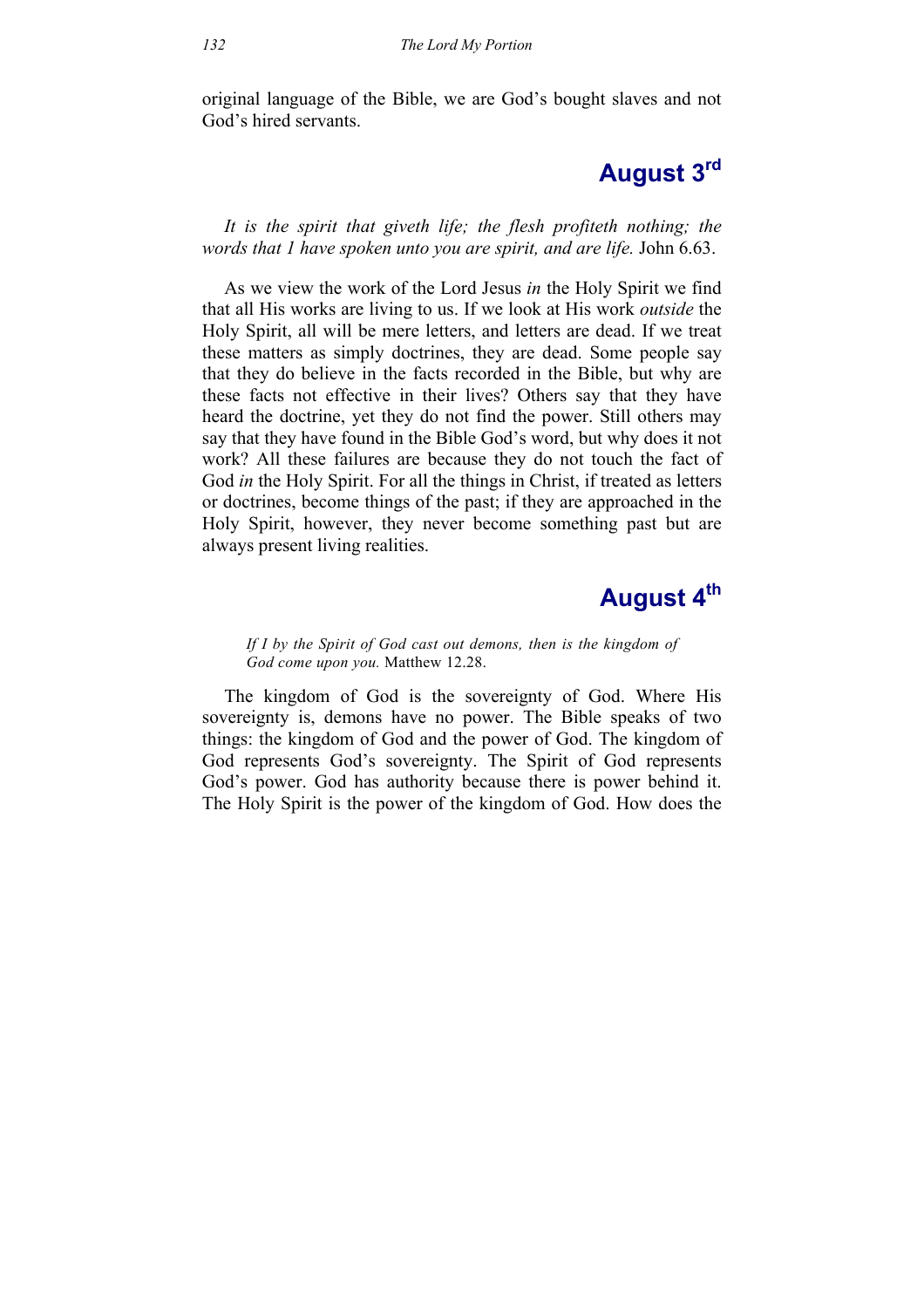kingdom of God come? Through its power. The Lord manifests power here, so there comes the kingdom of God.

## **August 5<sup>th</sup>**

*Take my yoke upon you, and learn of me; for I am meek and lowly in heart: and ye shall find rest unto your souls.* Matthew 11.29.

Sometimes God puts a careful person and a careless person together, or a strong person and a weak person together, or a healthy person and a sick person together, or a clever person and an ignorant person together, or a quick-tempered person and a slow-tempered person together, or a tidy person and a sloppy person together. So that one will be the yoke to the other, and vice versa. This gives them both the opportunity to learn the nature of Christ. And if you struggle against it, you will have no rest. But if you say to God, "I will take up the yoke You give me, I am willing to take my place, I am willing to obey," you will find rest and joy.

#### **August 6th**

*His mother saith unto the servants, Whatsoever he saith unto you, do it.* John 2.5.

What matters most to a servant of Christ is to know what God wants him to do, and at what time and by what means. One who serves the Lord has absolutely no need to design his work. One of the characteristics of the New Covenant is that everyone may know God's will. A servant of Christ may receive in his spirit the revelation of the Holy Spirit, thus discerning clearly what God requires of him. Such knowledge is real; it comes neither from his imagination nor from the encouragement or direction of other people. It is based on the teaching of the letter of the Bible and revealed as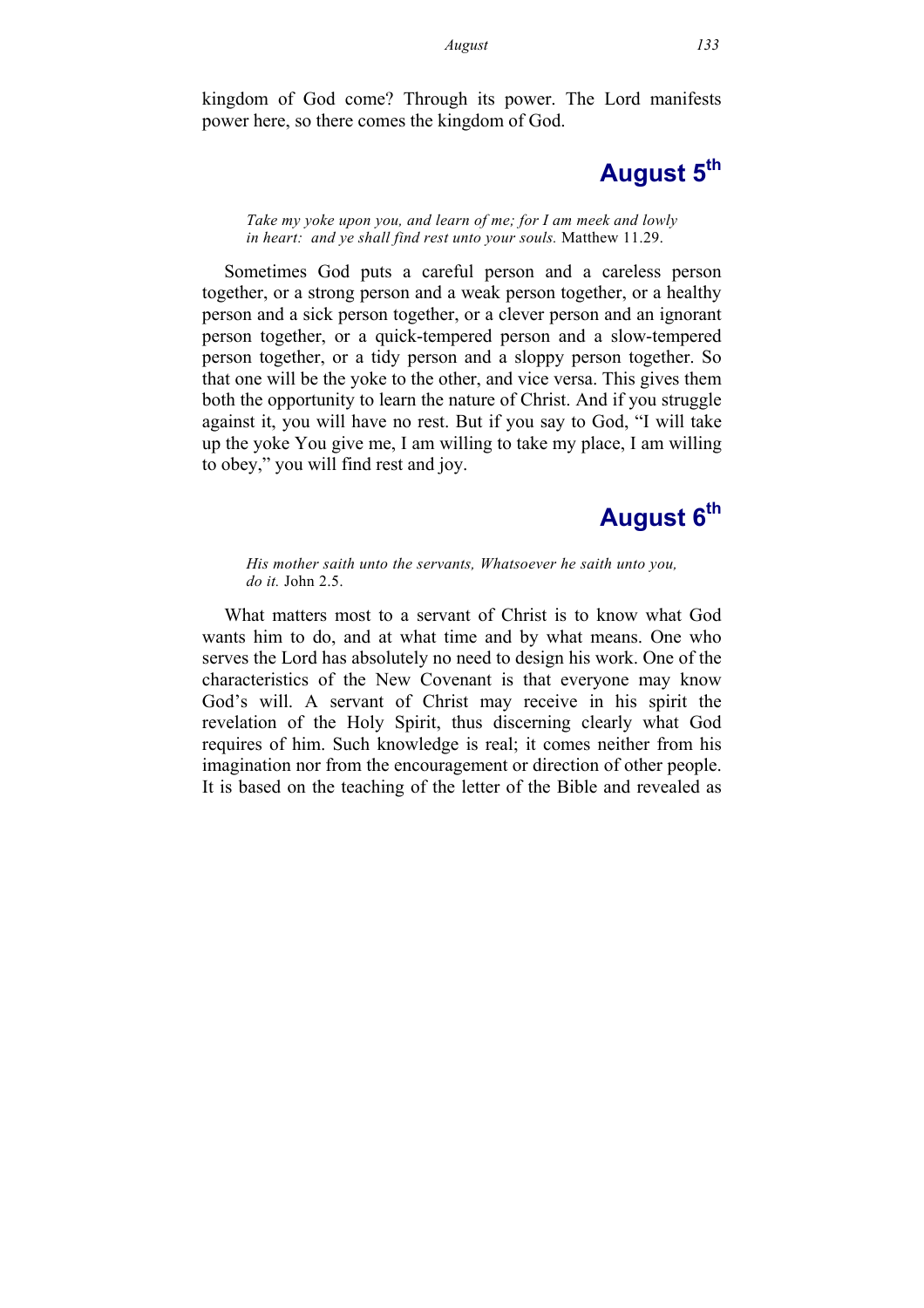God's command in the deepest recess of his being by the Holy Spirit who dwells in his spirit.

# **August 7<sup>th</sup>**

*Always bearing about in the body the dying of Jesus, that the life also of Jesus may be manifested in our body.* 2 Corinthians 4.10.

Since we are channels of life, we must not be blocked by anything lest, like water that is clogged in its channel, the life of God cannot pass through us. The work of the cross is to open us up—to rid us of all that belongs to Adam and the natural order so that others may receive the life of the Holy Spirit. By being filled with the Holy Spirit, our spirit is able to bear the cross of Christ continuously. And once filled with the Holy Spirit and possessing the life of the cross, we will then be used by God's Spirit to have issued from us that life of the cross to the people around us. We will spontaneously diffuse life in our conversation and our talk—whether private or public—so as to enrich those with whom we have contact.

## **August 8th**

*And raised us up with him, and made us to sit with him in the heavenly places, in Christ Jesus.* Ephesians 2.6.

I recall when I first began to serve the Lord that I prayed He would raise me up with Him. I thought at the time that if the Lord should raise me up with Him I would then have the power to do God's will. It was wrong for me to pray like this, for I had started from myself. All real beginnings lie with Christ. The Bible says that I have been raised with Christ. This is an accomplished fact. Remember that the more we turn in to look at ourselves, the worse we become.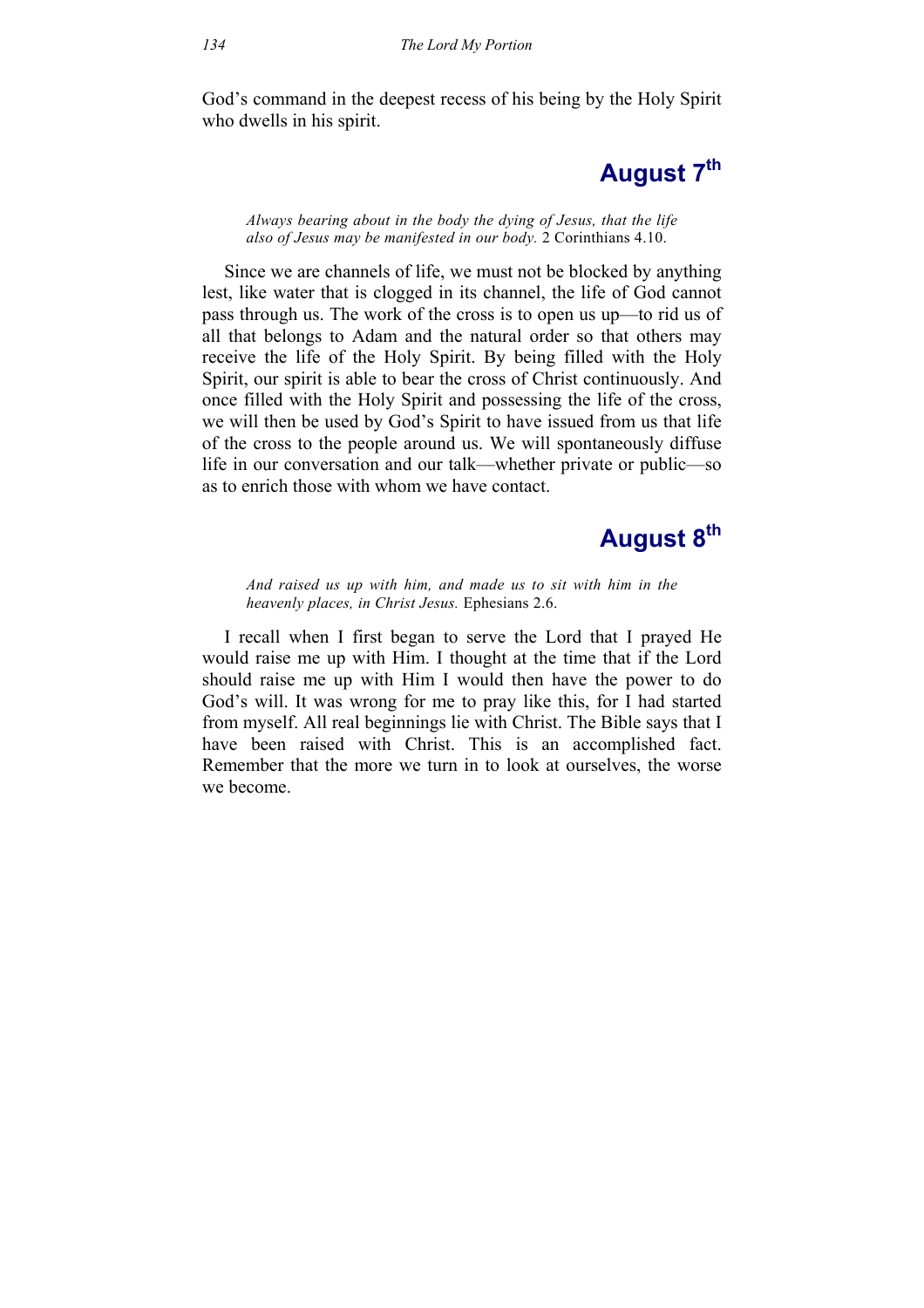Now I can say, "Lord, I thank You for You have already risen, and I have been raised with You." We need first to believe the fact that I am raised from the dead. Yet how am I raised? Is it because *I feel* I am resurrected? No, it is Christ who has raised me up.

#### **August 9th**

*Jehovah will support him upon the couch of languishing: thou makest all his bed in his sickness.* Psalm 41.3.

God permits us to be sick and weak in body that we may learn to (1) pray in the night, (2) watch as the sparrow on the housetop, (3) know how the Lord makes our bed, (4) deal with sins, (5) wait in stillness, (6) touch the hem of the Lord's garment, (7) realize how God sends His word to heal us, (8) discern how God uses sickness to make us useful vessels, (9) understand that holiness is healing, and (10) experience the power of the Lord's resurrection in overcoming our weakness, sickness and death. God causes us to learn through sickness how to believe, trust, and obey so that Christ can have the preeminence in our lives.

## **August 10th**

*See ye not all these things? verily I say unto you, There shall not be left here one stone upon another that shall not be thrown down.* Matthew 24.2.

Why does the Lord say here that such a beautiful temple will be left desolate to the children of Israel? Simply because the glory of the temple is not in gold, silver and treasures, but in the presence of the Lord. If the Lord is gone, what use is the temple with its gold and treasures of the world? And hence these things ought not be left behind for us to contemplate. Let us, as God's temple, be careful as to whether we have the presence of God or are merely maintaining an outward appearance.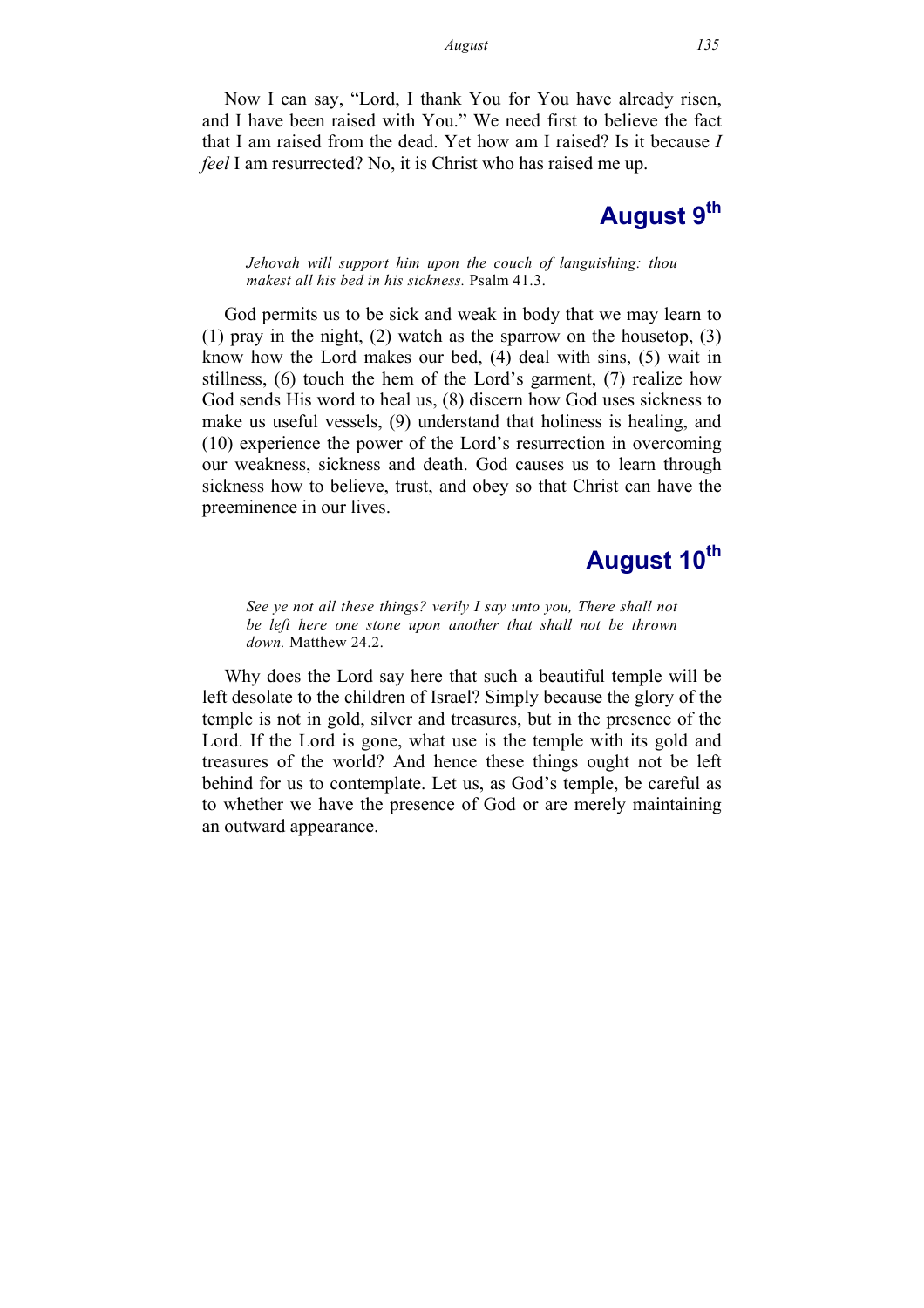## **August 11th**

*Ask, and it shall be given you; seek and ye shall find; knock, and it shall be opened unto you.* Matthew 7.7.

What is the use of praying? Is not God omniscient as well as omnipotent? Why must He wait till we pray before He commences to work? Since He knows, why must we tell Him everything (Phil. 4.6)? Being almighty, why does God not work directly?

By asking these questions we come to realize that prayer *is* a great mystery. For here we see a principle of God's working, which is, that God's people must pray before God himself will rise up and work: His will is only to be realized through the prayers of those who belong to Him: the prayers of the believers are to accomplish His will: God will not fulfill His will alone—He will perform only after His people show their sympathy in prayers.

#### **August 12th**

*And he said unto him, 1 am Jehovah that brought thee out of Ur of the Chaldees, to give thee this land to inherit it.* Genesis 15.7

Did Abraham believe in this promise? His capacity was too small. He voiced his doubt by asking, "O Lord Jehovah, whereby shall I know that I shall inherit it?" This promise was too big for Abraham's faith to apprehend, so he asked God for a proof to seize upon.

Making a covenant was therefore God's way of expanding Abraham's faith. He not only promised but also covenanted with Abraham as to what He would do (v.18). Thus did He cause Abraham to believe. For having established a covenant, God could not help but perform according to His covenant; otherwise, He would be unfaithful, unrighteous, and unlawful. Under the security of such a covenant, Abraham's capacity for faith was naturally enlarged.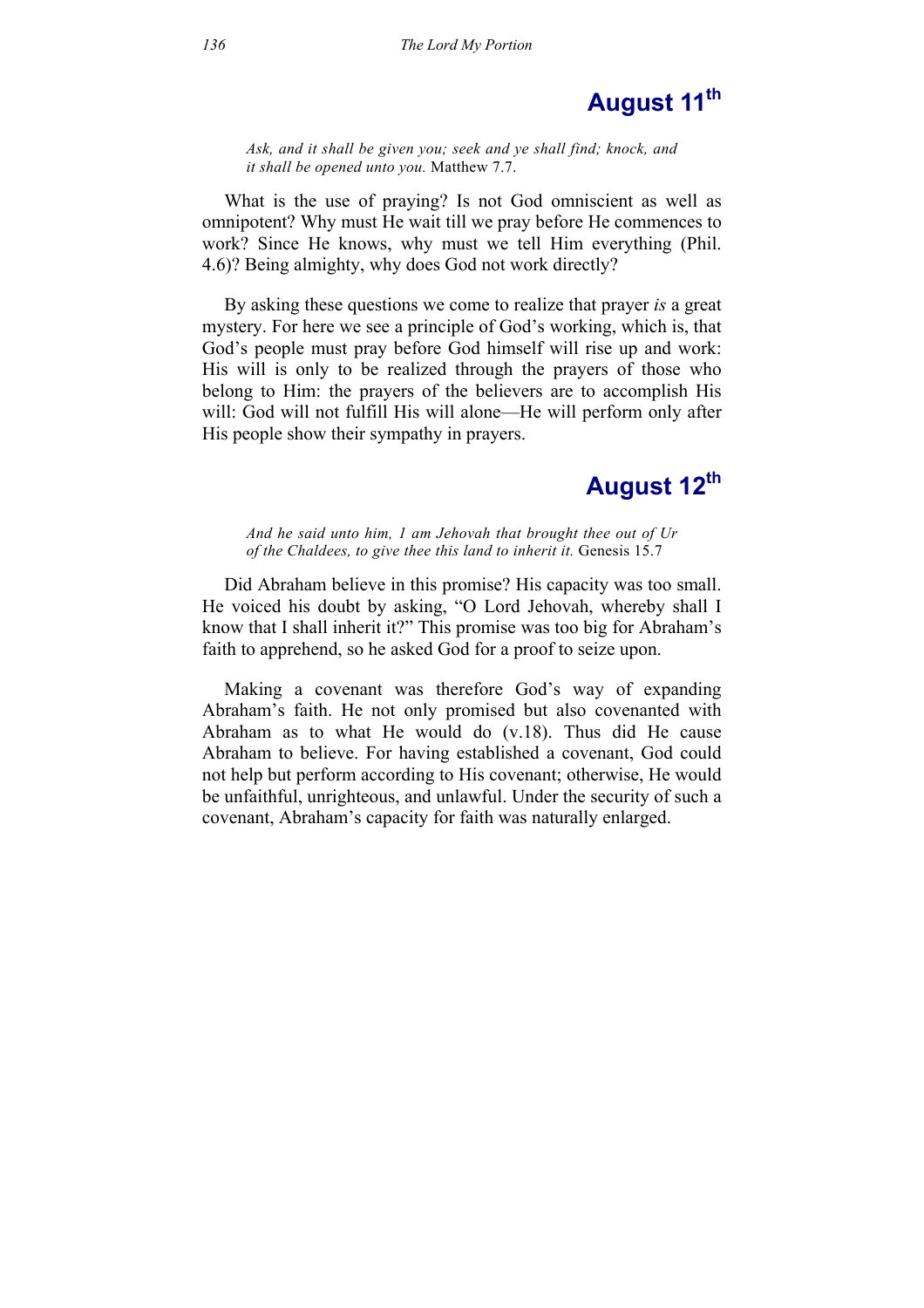### August 13<sup>th</sup>

*There is one body, and one Spirit, even as also ye were called in one hope of your calling.* Ephesians 4.4.

Experience tells us that due to physical weakness or some other cause we cannot avoid having a day or two in the year wherein we are unable to pray and read the Bible as we should. Is it because of such deficiency that I must therefore be defeated? that I must fall to the ground? No, not at all. For most surprisingly, within a given week, say on Monday of that week, I may feel rather near to God, and from Tuesday to Friday I continue to feel all right, but that on Saturday I neither pray nor read the Bible as I should—due probably to fatigue: yet I do not necesarily fall on Saturday, nor need I be worse than Friday; for strangely enough, a power seems to sustain me and bring me through the day. Now what is the cause for such support? Is it not due to the supply of the life of the body of Christ? Unknown to others, some member in the body is praying, asking God to give grace to all His children. And hence life flows from another member to us, thus enabling us to stand.

## **August 14th**

*And being found in fashion as a man, he humbled himself, becoming obedient even unto death, yea, the death of the cross.*  Philippians 2.8.

All who know God as God will learn to be men. For in the fall we were tempted to be gods, but in deliverance we are ready to be humans. The principle of the Garden of Eden is ever that by eating the fruit of the tree of the knowledge of good and evil "ye shall be as gods" (Gen. 3.5 mg.); while the principle of Calvary is to restore us to the position of man.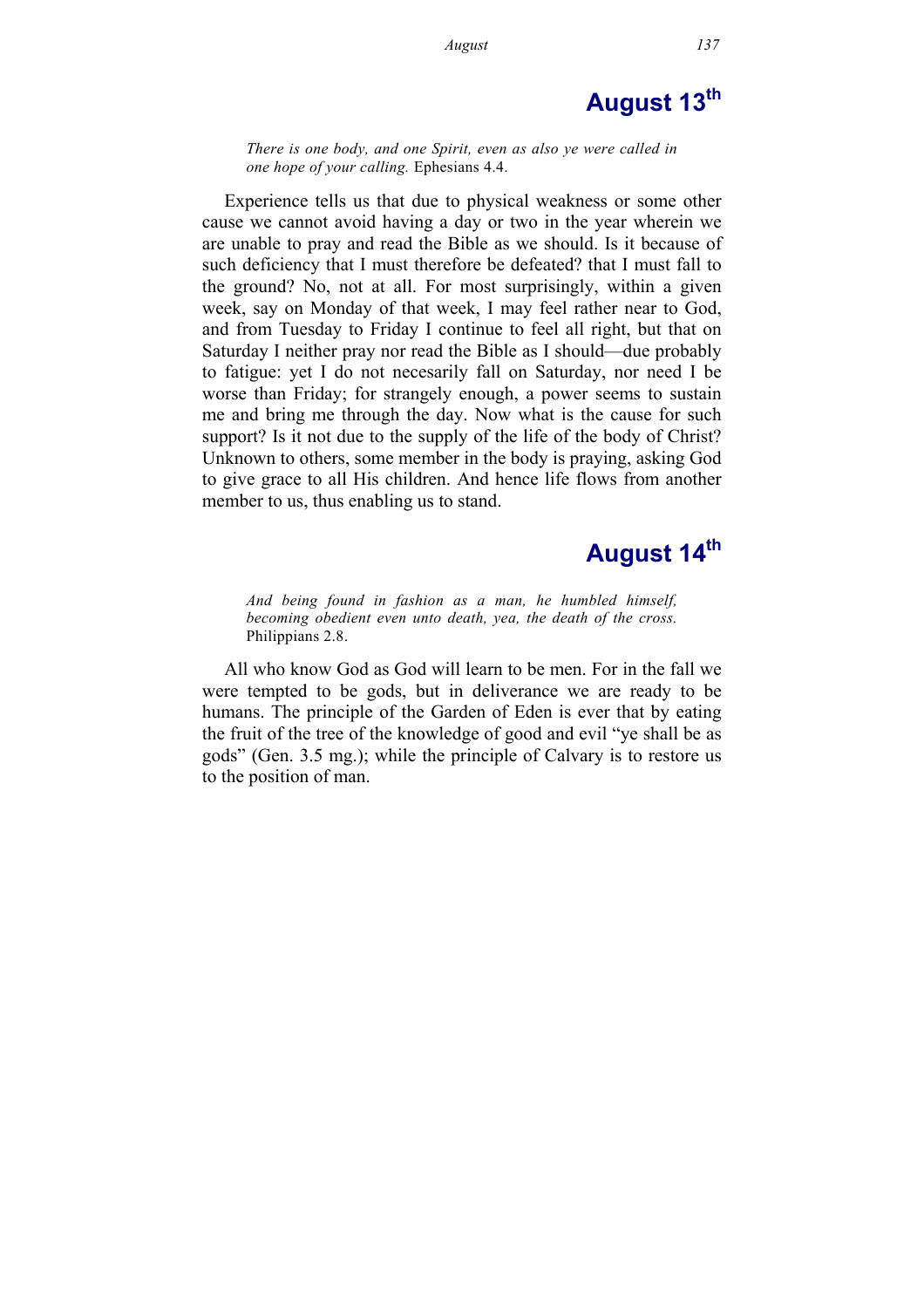The purpose of our Lord's birth into a carpenter's home is to be man. His receiving the baptism of John the Baptist is likewise to be man. And He thrice resisted the temptation of the devil, again in order to be man (Matt. 4.1-10). The fact that the Lord "himself hath suffered being tempted" (Heb. 2.18) shows that He is man. If all these are true of our Lord, how much more ought we to be men!

#### **August 15th**

*Yea, though I walk through the valley of the shadow of death, I*  will fear no evil; for thou art with me. Psalm 23.4.

Is there any Christian who can say that his joy today exceeds that of the first day on which he was saved? How we believers are troubled in our hearts! We feel we have sinned and are defeated. We do not have as much joy as at the time of our initial salvation. But as a matter of fact, dryness of heart does not *necessarily* mean spiritual ebb.

Allow me to illustrate this point as follows: When I find my lost watch, I feel most happy. A few days later, however, my joy will not be as buoyant as when I first found my watch. And perhaps within a few more days, this joy has completely faded away. Yet at that moment my watch has not been lost again. What has happened here? Simply this, that what is now lost is not my watch once again but the joy at finding the watch in the first place! Here is what we all need to recognize; namely, that although the believer's joyful feeling has been lost, the object of that joy has not been lost.

## **August 15<sup>th</sup>**

*Verily, verily, I say unto you, Except a grain of wheat fall into the earth and die, it abideth by itself alone; but if it die, it beareth much fruit.* John 12.24.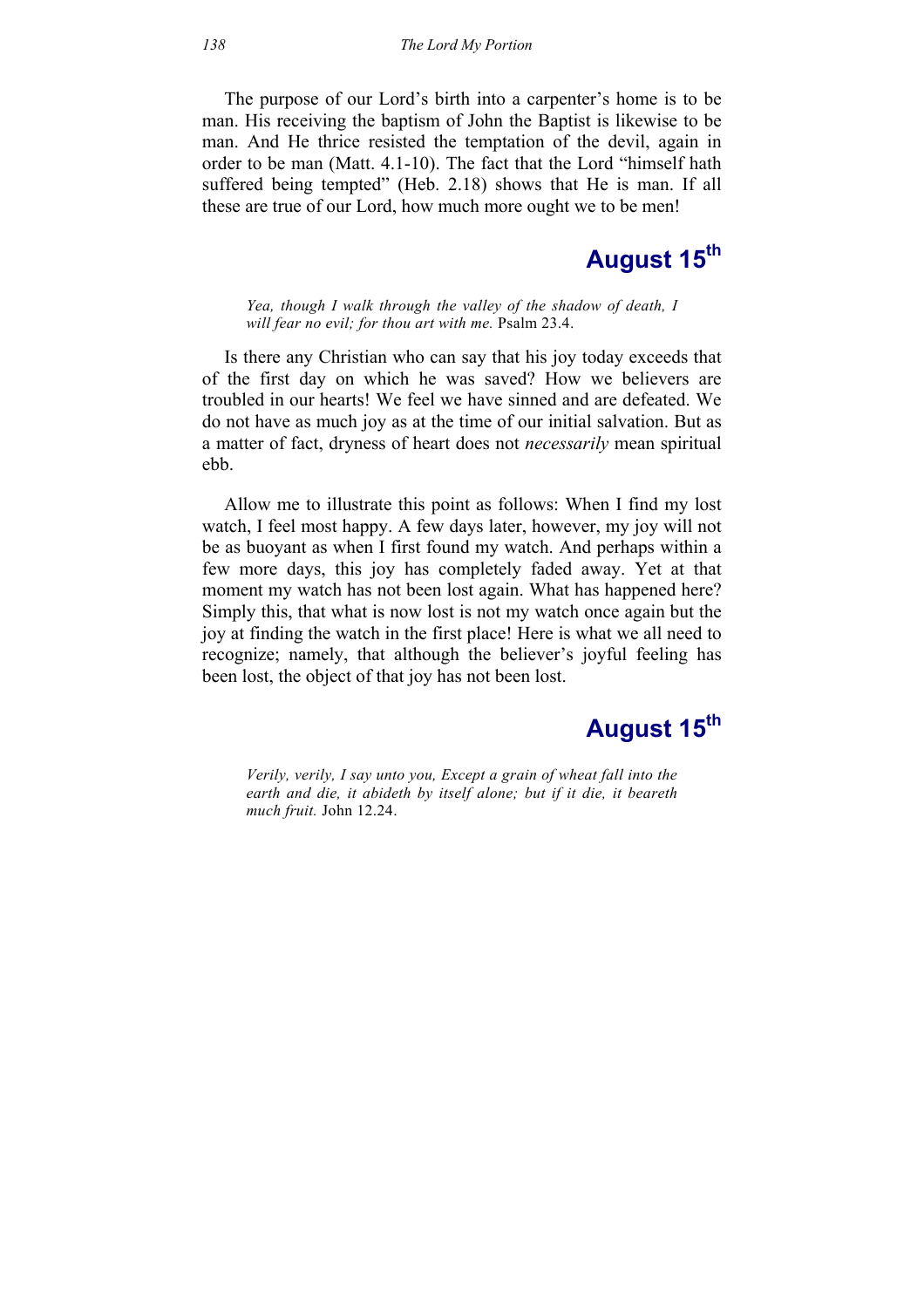Here the Lord Jesus reveals the principle of fruit bearing: the grain of wheat which is sown must first *die* before it will bear much fruit. Hence death is the indispensable process for fruit bearing. The fact of the matter is, death *is* the only way to bear fruit. How we ask the Lord for greater power that we may bear more fruit; but the Lord tells us that we need to die, that we must have the experience of the cross if we desire the power of the Holy Spirit. Frequently in our attempt to achieve Pentecost we bypass Calvary, not realizing that without our being crucified and thus losing all belonging to the natural, the Holy Spirit cannot work with us to gain many people. Here is the spiritual principle: die, and *then* bear fruit.

## **August 17th**

#### *I acknowledged my sin unto thee, and mine iniquity did I not hide.*  Psalm 32.5.

How many feel sorrowful after they have sinned? If people do not feel sorrowful, this indicates that they have failed in the matter of confessing sin. But if any Christian will clear up his sins against God and men with confession, he will proceed well in the course which is before him. He will walk faster than other Christians. How sad that many believers have too little sensitivity toward sin. I am surprised at finding people sleeping soundly and eating well after they have committed sins. Our God hates sin. I hate sin not because of saving face or fear of its consequence, but because of God. In order to sharpen their sensitivity toward sin, let Christians confess their sins. I can say at the very least that confessing sin will help us to hate sin.

#### **August 18th**

*Wherein God, being minded to show more abundantly unto the heirs of the promise the immutability of his counsel, interposed with an oath.* Hebrews 6.17.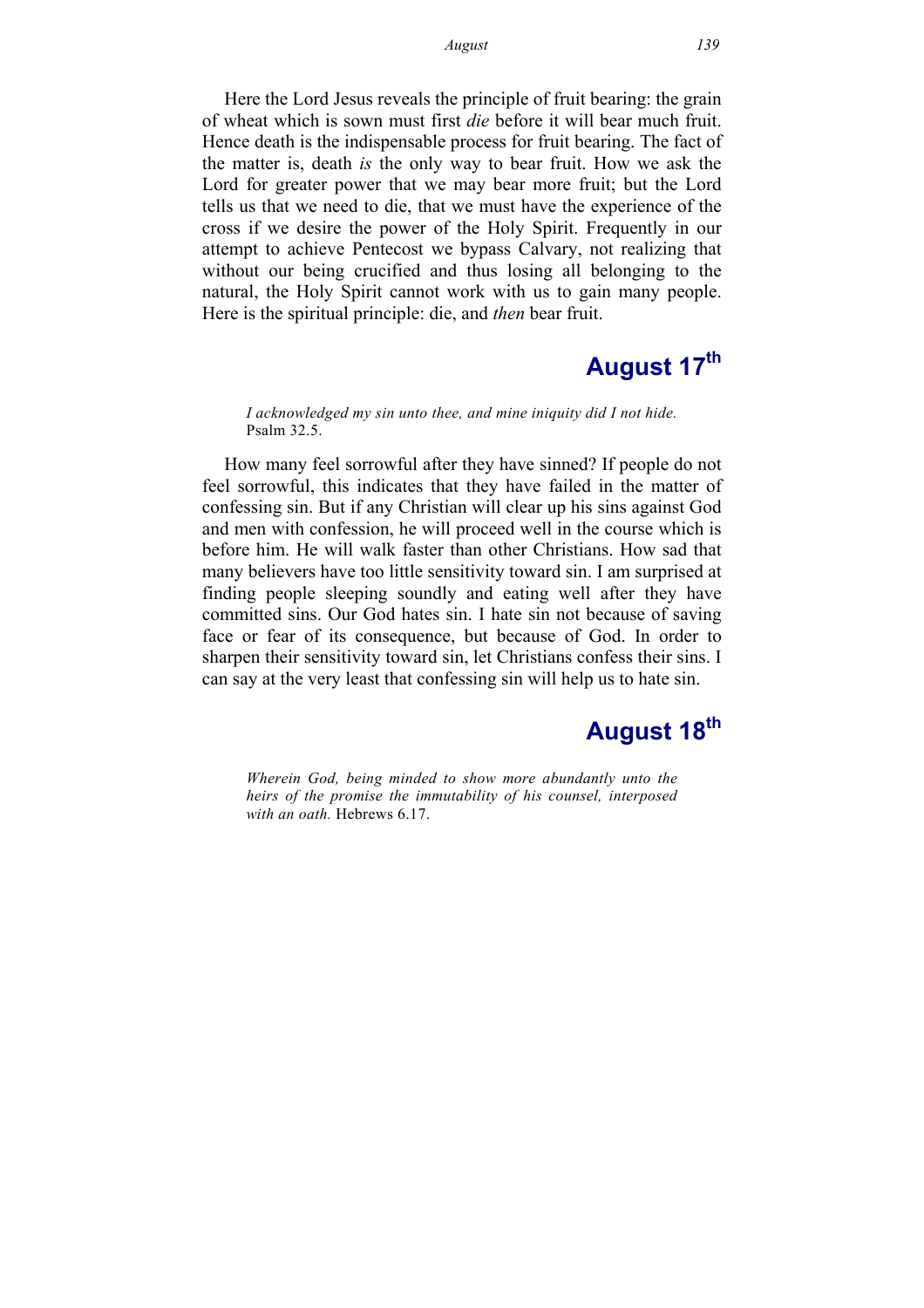The Scriptures show us that God's covenant is God's promise; except that God's promise is what He says whereas God's covenant is further interposed with an oath. If promise is binding to God, covenant is much more binding.

To those who have been deeply taught by God's grace and who know Him well, God's promise and God's covenant do not make much difference; for they know He is as faithful as He is righteous. They believe that once God has promised, it shall be done. There is no need for His promises to be put into legal form. They look upon God's promise as being just as good as His covenant. But to those whose faith is weak, God's covenant is quite different from His promise, in that covenant seems to guarantee the fulfillment of promise.

### **August 19th**

#### *And God saw everything that he had made, and, behold, it was very good.* Genesis 1.31.

God never made anything bad. All things bad come from sin and not from God's creation. We who live in this evil world should not murmur against God, because in Him there is no evil and nothing bad ever came from His creative hands. On the contrary, God treated mankind with utmost kindness. He prepared the grass and herbs on the third day as food for man. He made ready the environment before He put us in it. If we truly see this touch of kindness, what comfort it can be to us! God always provides for His creatures. Before the grass, He prepared the earth; before the animals, He prepared the plants. Sometimes we grow fearful because we fail to see God and His goodness. But how blessed are those with faith! For nothing can shake their hearts!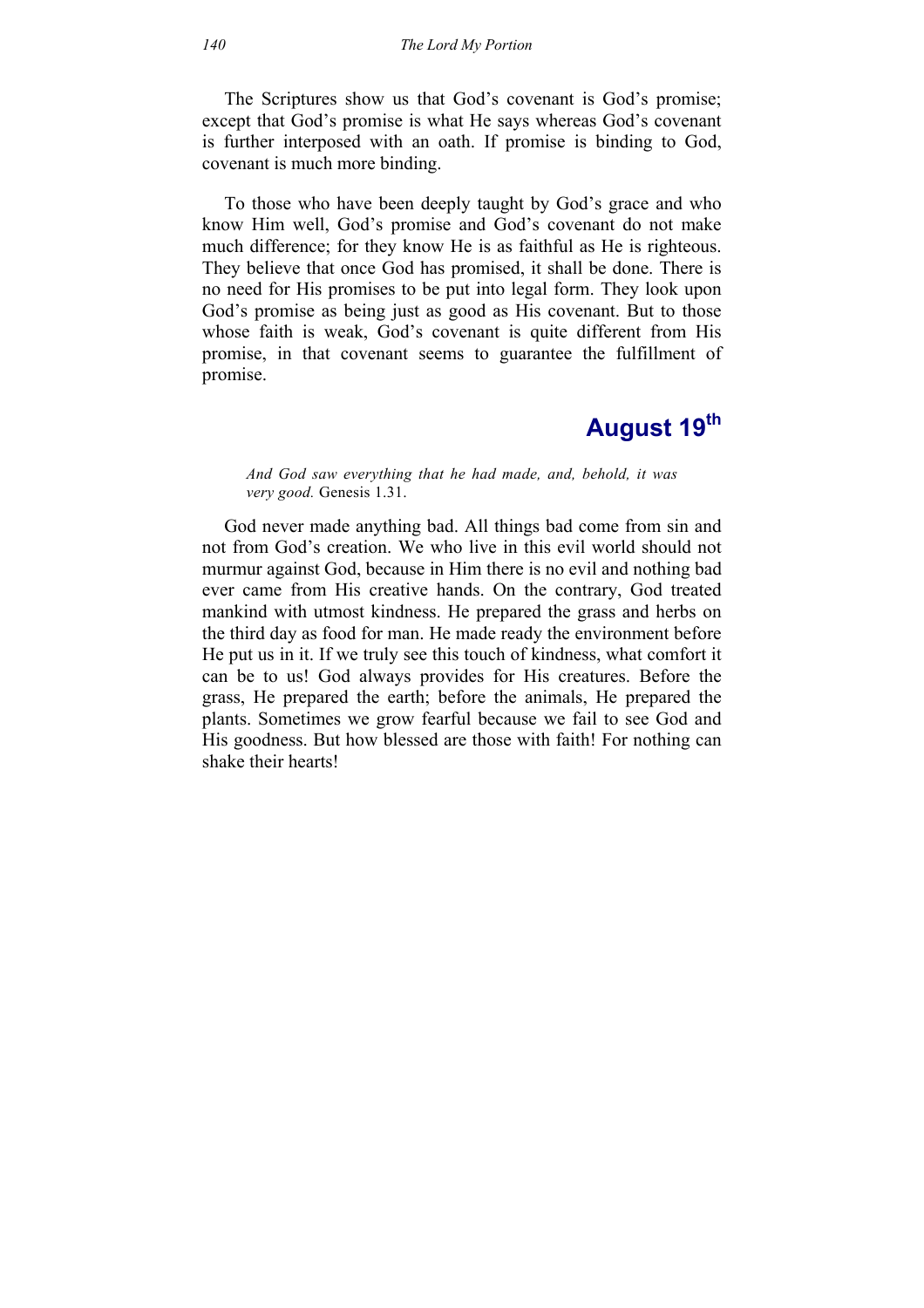

*Wherefore let him that thinketh he standeth take heed lest he fall.*  1 Corinthians 10.12.

Let me tell you that except by leaning on God and trusting Him moment by moment, I do not know of any way to live a sanctified life. If we do not rely on the Lord we will not know how long we may continue with Him. Without depending on God we can do nothing, not even can we live as Christians for a single day. Do we really feel this way now? Were it not for His grace we would be defeated on every side. We need to continue to prostrate ourselves before Him in fear and trembling, and to seek for His grace.

#### **August 21st**

*And gave him [Christ] to be head over all things to the church.*  Ephesians 1.22.

Have you ever said to the Lord: "O Lord, You are my head. I have no right to decide anything, nor have I authority to make any choice of my own. May You deliver me from trying to be head." Each one of us needs to learn how to accept the command of God: Christ is head, and therefore no one can follow his own will. To be subdued by the Lord and then to capitulate to Him should be a basic experience of every Christian.

Take a look at the experience of Paul at his conversion. While he was on the way to Damascus the Lord shone around him. And then he asked: "Who art thou, Lord?" (Acts 9.5) Paul first saw Jesus as Lord before he believed on Him as Saviour. Oh how we all must come to the place where we can honestly say: "O Lord, I am finished. Henceforth, it is You who directs me, because You are the Lord."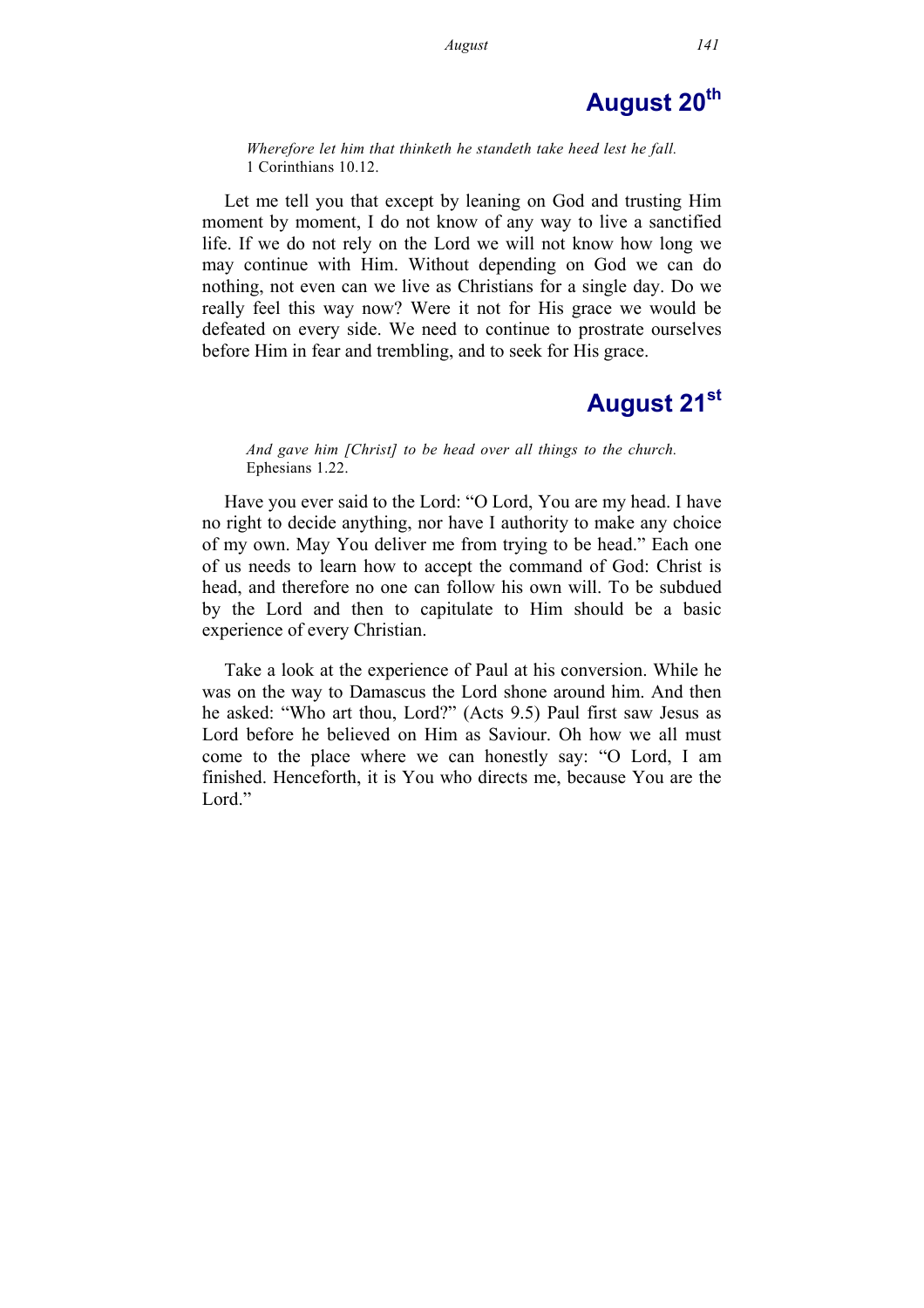## **August 22nd**

*For I will be merciful to their iniquities, and their sins will I remember no more.* Hebrews 8.12.

How regrettable that we often forget what God remembers and remember what God forgets. Some people are always musing: Does God really forgive after I have committed so many grievous sins? Will He indeed remember them no more? Yet others may think that even though God has blotted out sins, the scars which no doubt remain will forever remind God of what a sinner they are.

If anyone is still bothered by his past sins and has no rest in his conscience, let him sing the following hymn till he can respond with an amen in his heart:

> *Why should I worry, doubt and fear? Has God not caused His Son to bear My sins upon the tree? The debt that Christ for me has paid, Would God another mind have made To claim again from me?*

#### **August 23rd**

*And be not fashioned according to this world: but be ye transformed by the renewing of your mind, that ye may prove what is the good and acceptable and perfect will of God.* Romans 12.2.

A renewed mind can actually prove what the good and acceptable and perfect will of God is. How frequently on a given point this thing seems to be God's will but that thing seems also to be His will. How often we mistake one for the other. But a renewed mind will make no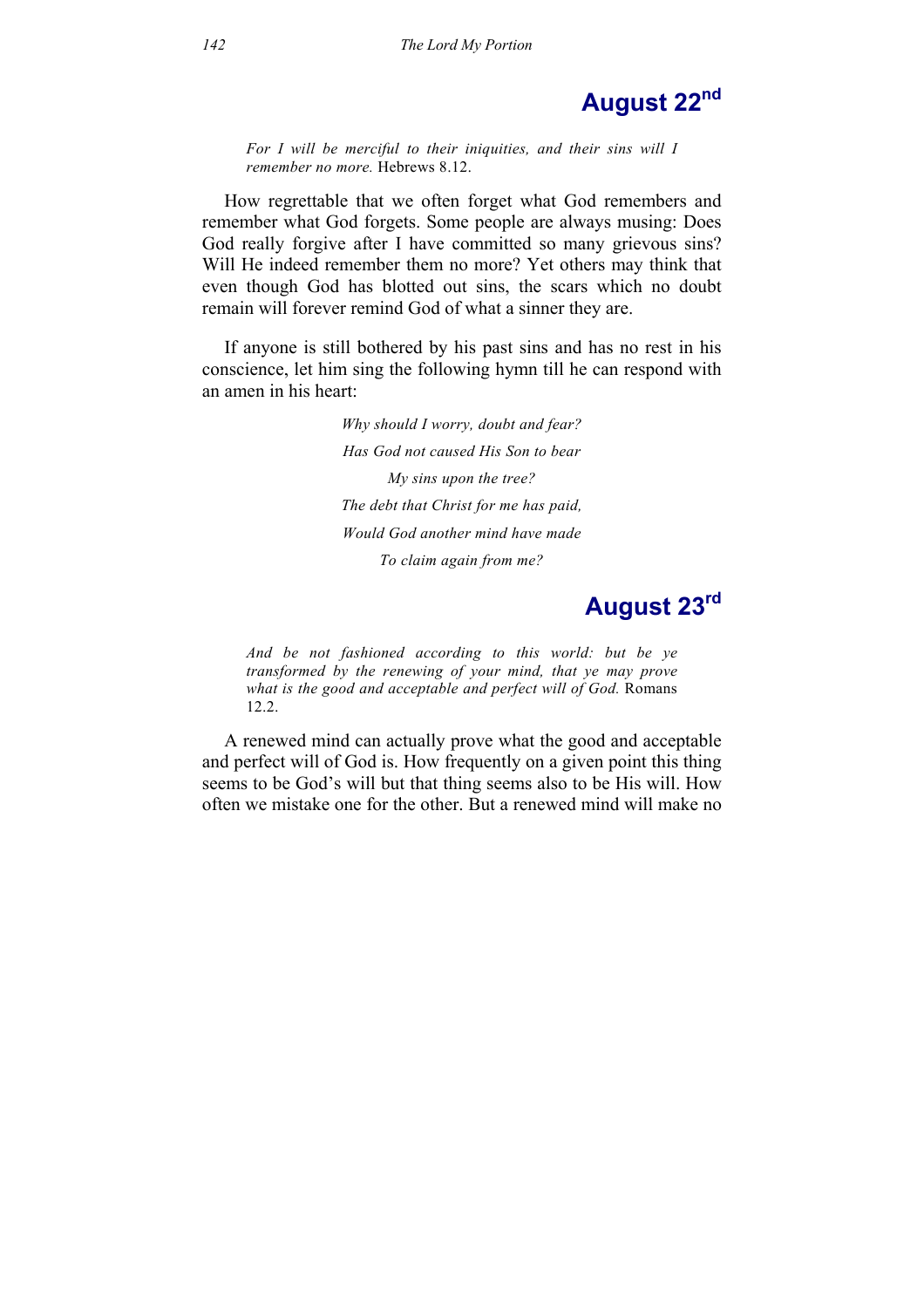mistake concerning the will of God. Unless our mind is renewed, we will not be able to prove what the will of God is. And thus we will not have experienced a full salvation. Yet God has not only saved us to where we are today, He will also save us even further to a perfect position. And it is to this that we must aspire and it is for this that we must thank God.

## **August 24th**

*Which indeed is less than all seeds; but when it is grown, it is greater than the herbs, and becometh a tree, so that the birds of the heaven come and lodge in the branches thereof.* Matthew 13.32.

How the church has lost her original quality of depending on God. Like the mustard seed she has become a tree having an enormous outward form, yet she is so lacking in reality.

Let us therefore maintain the appropriate "smallness." Do not admire the greatness of men. In honor prefer one another; in suffering, outdo one another. Let us have the will to suffer. Let our pocket *be* poor if necessary, if only our spirit may be rich. The secret of victory lies in standing on the ground which the Lord has given us. When Saul esteemed himself as small, God used him. But when he became self-important, God sought for another person—David. The person whom the Lord seeks is a small vessel, not a big one.

#### **August 25th**

*Besides those things that are without, there is that which presseth upon me daily, anxiety for all the churches.* 2 Corinthians 11.28*.* 

If one or more of the believers are truly humble before the Lord and fear Him, what should they do when they discover problems among His children? They should learn to do one thing: to bear the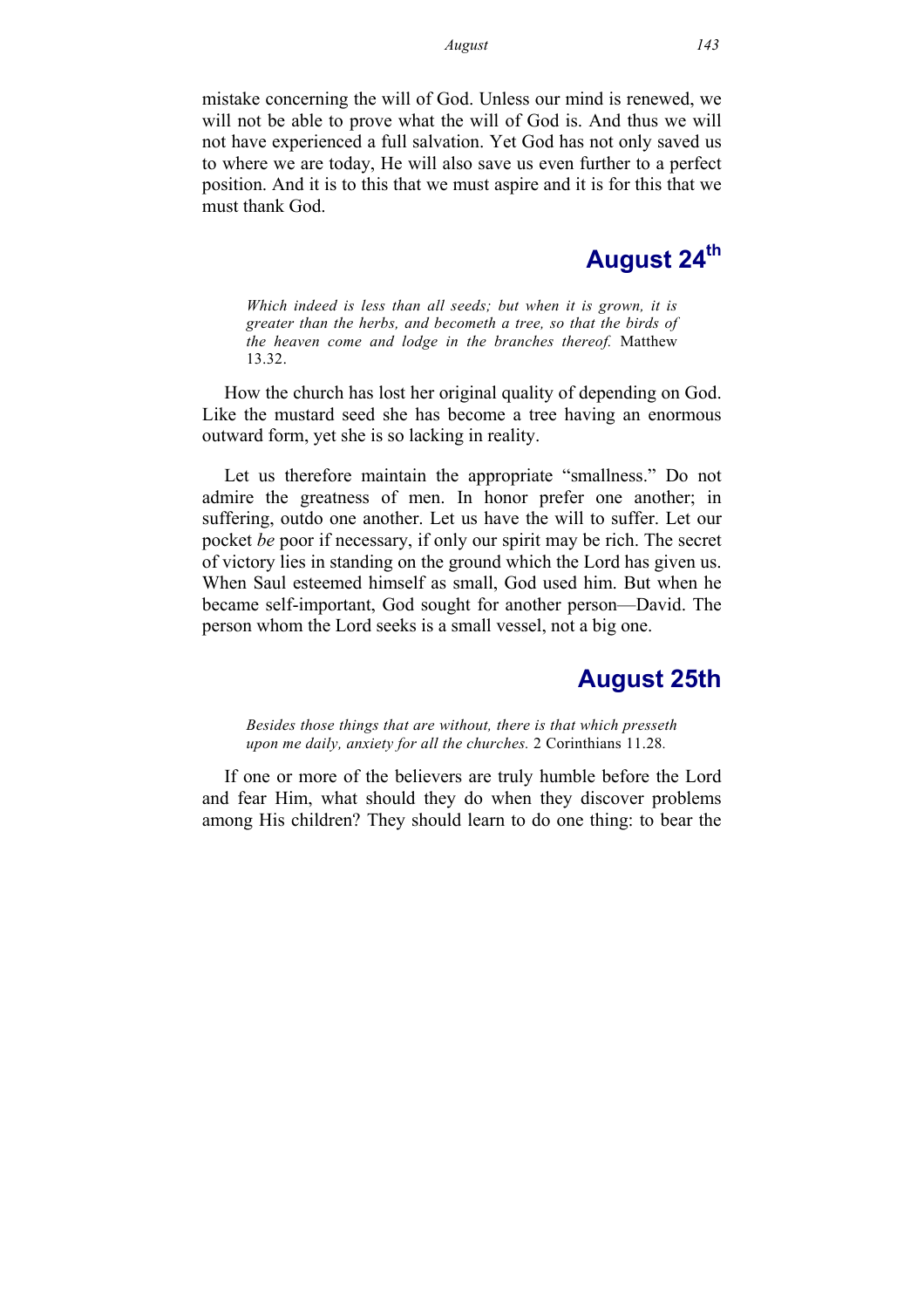children of the Lord on their shoulders and carry them in their bosoms as they go to inquire of the Father (cf. Ex. 28). Just as Paul did, who bore on his shoulders all the saints of God and carried in his bosom all the churches of God.

We need to understand how Paul could write so clearly to the churches on the ways of God. None of his letters was written out of some words which suddenly came to him when he prayed casually for the churches. Paul did not write in such a careless way. We must understand and practice this principle of carrying the saints of the Lord to God's presence. We do not know for how many days or weeks Paul might have carried the children of God on his heart as he would look to the Father. But then, one day he saw something in God's light; and with that light he would sit down and write a letter.

### **August 26th**

*That which is born of the flesh is flesh; and that which is born of the Spirit is spirit.* John 3.6.

Who truly recognizes what the flesh is? Who understands what is meant by dealing with the flesh? or judging of the flesh? Many people deem victory over sin to be the hallmark of perfection. Yet they do not know that there is the flesh which sins! According to the Scriptures, "the flesh" is condemned by God. It is something with which God is most displeased. The flesh is everything we have through birth.

Whatever we have by birth is of the flesh, and includes not only sin and uncleanness and corruption but also natural goodness, ability, zeal, wisdom and power. A most difficult lesson to be learned in a believer's life is for that one to know his own flesh. The Christian must be brought through all kinds of failures and deprivations before he knows what his flesh is.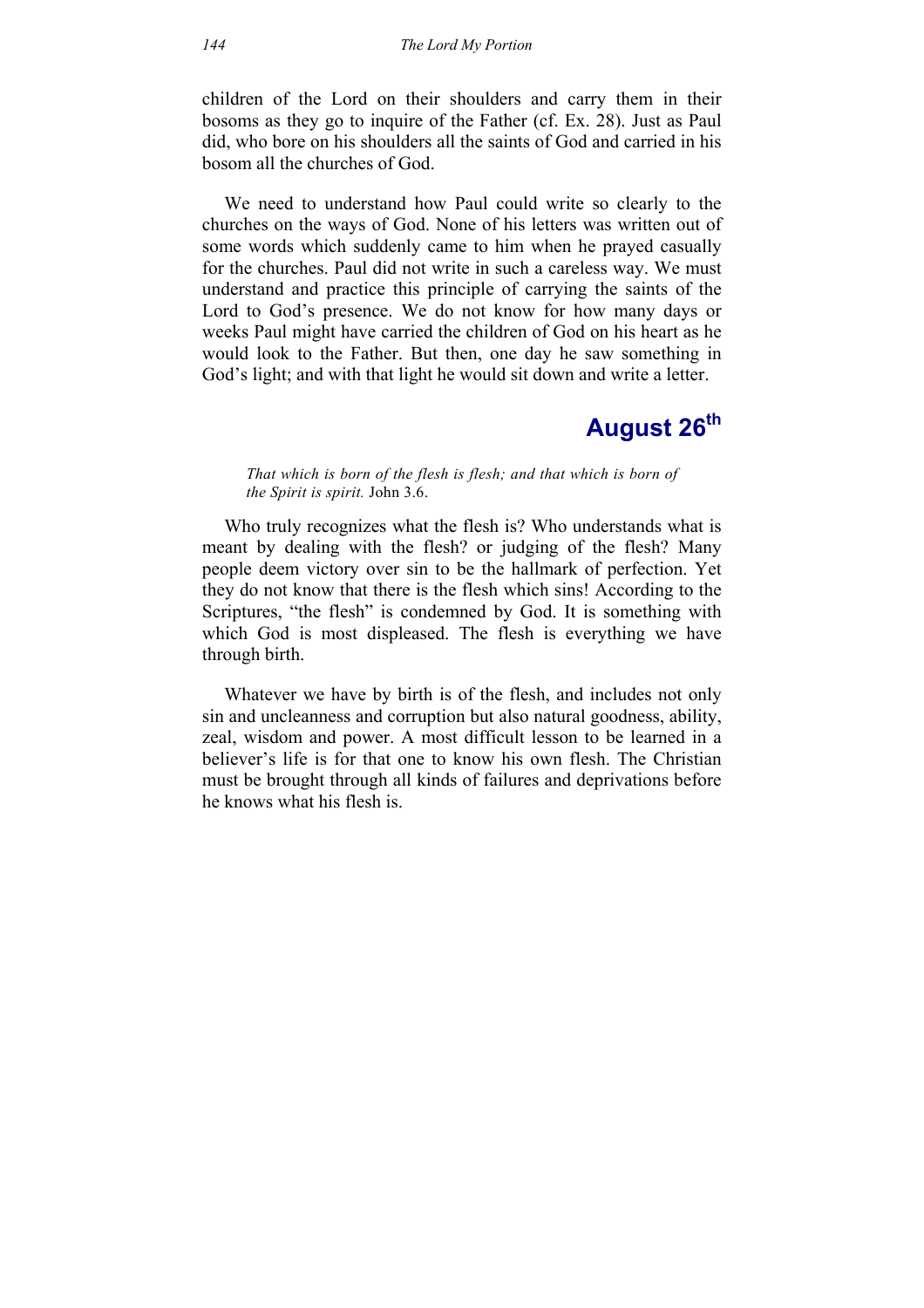

*And seeing them distressed in rowing, for the wind was contrary unto them, about the fourth watch of the night he cometh unto them.* Mark 6.48.

The period of the fourth watch is obviously the darkest hour during the entire night and it also brings an end to the night. Now it is just such a time as this that we must press on. I well realize that we all have temptations and trials. Yet the greatest peril today is to cool off a little, to compromise somewhat, or to take a brief nap — for we are really tired. At the beginning there was strength to stand, for we were under the constraint of love. But the intervening period has now become so long and the struggle has grown so very difficult that it is easy to become cold.

One brother once commented that he rarely sees people anymore who are still zealous in the Lord's work after fifty years of age. Cooling off one's ardor and faithfulness somewhat is a thing harder to overcome than all other temptations. To overcome sin is possible, but to not become cold from constant sailing against the wind is almost impossible.

# **August 28th**

*Be ye kind one to another, tenderhearted, forgiving each other, even as God also in Christ forgave you.* Ephesians 4.32.

A brother once said: "If a little brother sins against me, I can forgive him; but if a big brother sins against me, I cannot forgive him." Another brother who heard him say this looked at the chest of this brother and nodded his head continuously. What he meant by this gesture was: "Your heart! Your heart! In forgiving a little brother but not forgiving a big brother, you expose what your heart is like. The fact that a little brother sins against you and is forgiven by you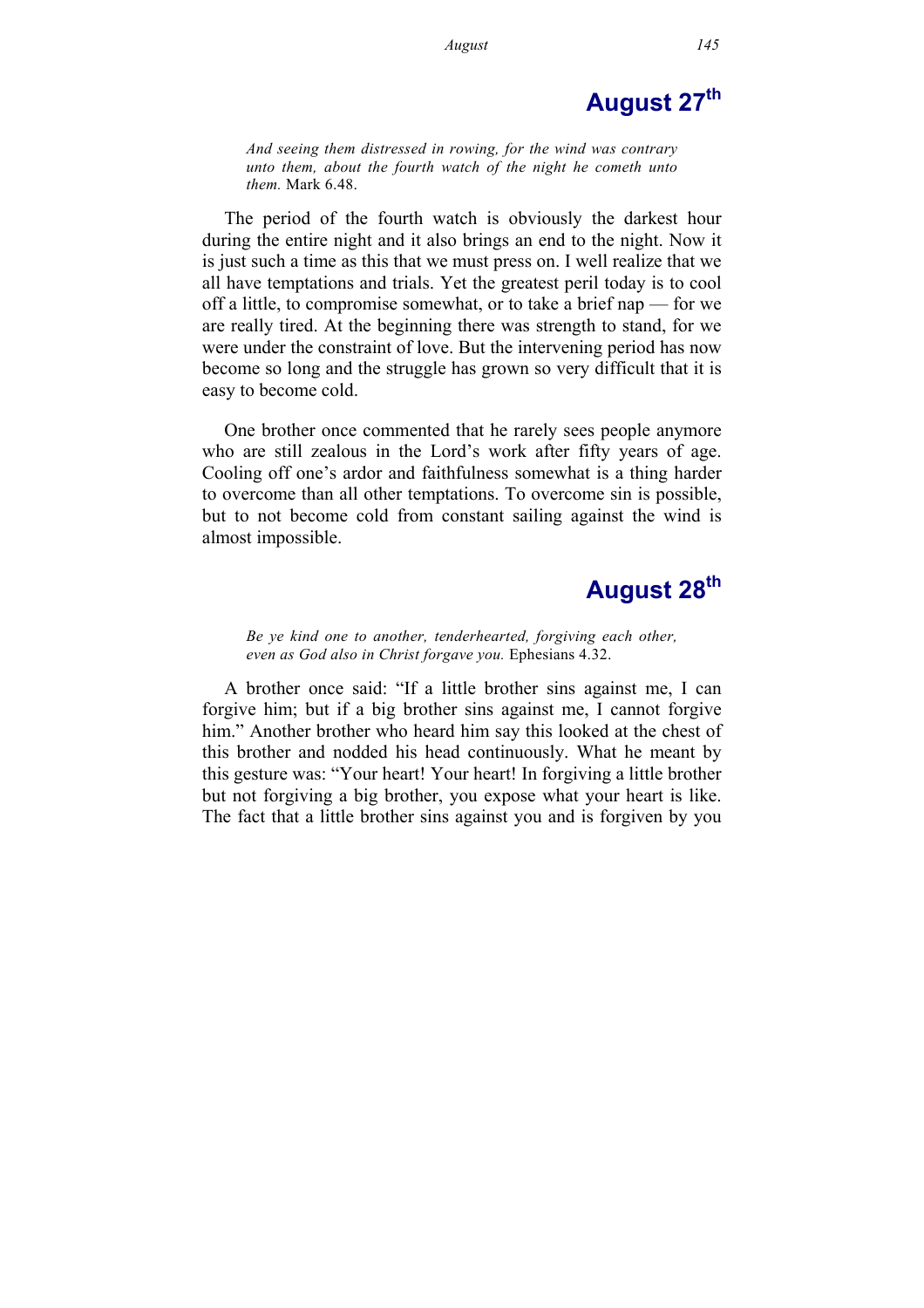cannot at all expose your true heart condition; but when you refuse to forgive a big brother who sins against you, that really reveals what is in your heart." Through this incident, that brother's unforgiving heart was unveiled.

# **August 29th**

*And Moses said unto Jehovah, Oh, Lord, 1 am not eloquent, neither heretofore, nor since thou hast spoken unto thy servant; for I am slow of speech, and of a slow tongue.* Exodus 4.10.

Knowing one's own uselessness alone is still useless. The important thing is to know the power of God. And this is true resurrection. God had wanted Moses to know that it was He who had made man's mouth. God tried to encourage Moses. "Oh, Lord, send, I pray thee, by the hand of him whom thou wilt send" (Ex. 4.13). Moses again excused himself. When God heard this, He was angry with Moses. And why? Because even though it is of great importance and highly acceptable to God that we are brought to the place of no self-confidence and no self-reliance, nevertheless, if we stay *there* and refuse to go forward by trusting in God, we will greatly displease Him.

How we need to be careful lest we swing from one extreme to the other. God takes us through death in order to raise us up. Death is not the end, resurrection is the goal. We will be of no use if we remain in death and not come into resurrection.

## **August 30th**

#### *Therefore let us. . . lay aside every weight.* Hebrews 12.1.

What is a weight? A weight may not be sin, nor is it necessarily something very bad, but it doubtless can easily entangle us. Anything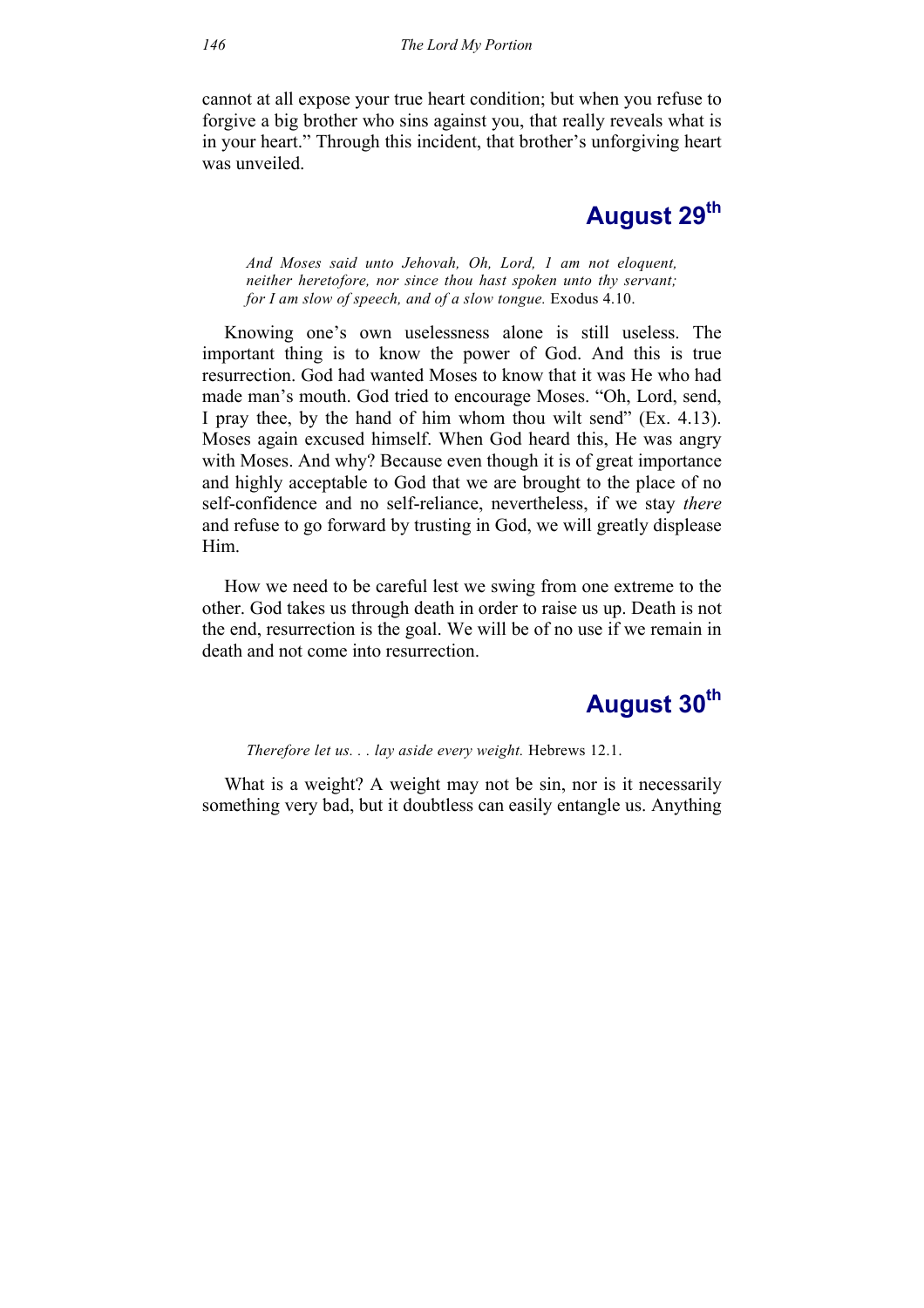which keeps us from running well or hinders our progress may be viewed as a weight.

During the nineteenth century there was a man who was greatly used by the Lord. He spent a great deal of time compiling a Hebrew dictionary. Upon finishing the work he sent it to his friends for review. All of them praised the work highly. Yet this brother burned his manuscript. For, when he was compiling it, said the would-be scholar, he felt his love for the Lord as well as his love for souls had been greatly diminished. So that for him, to proofread and to print it would subsequently occupy even more of his time and energy. By taking the action he did take, this believer was delivered from a weight.

# **August 31st**

#### *Or are ye ignorant that all we who were baptized into Christ Jesus were baptized into his death?* Romans 6.3.

When we are baptized we are baptized into Christ—not our merely being baptized in water but being baptized into Christ. According to the last clause in Romans 6.3 ("were baptized into his death"), the water of baptism spoken of in that verse points to death. But according to the first clause of the same verse ("were baptized into Christ Jesus"), the water also refers to Christ. Frequently we look to God for a cup of water. No, God wants us to enter into Christ. If we are clear on this point, we shall know that it is not a matter of we ourselves; it is instead Christ, and all things are in Him.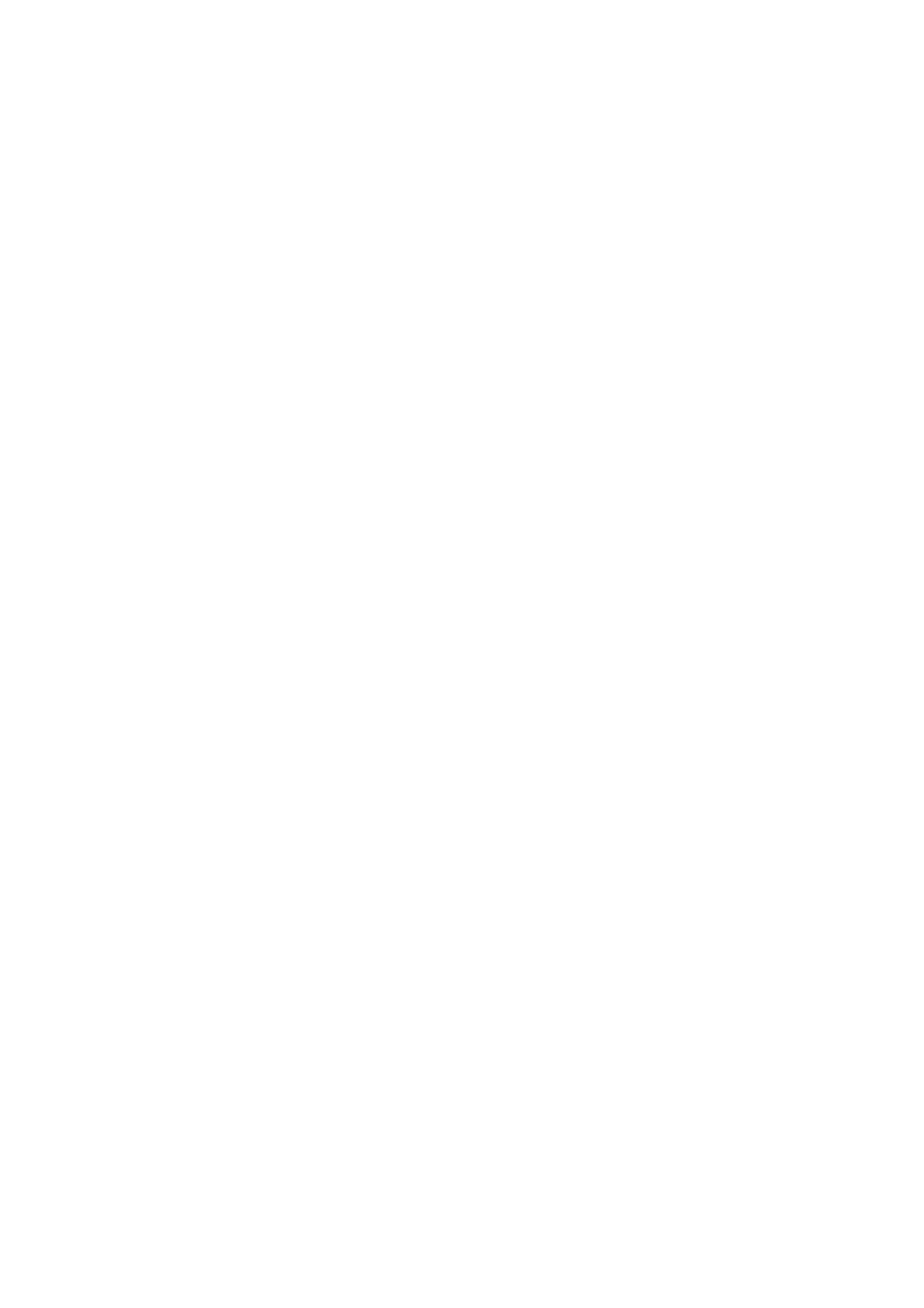## September 1st

*Forever, O Jehovah, thy word is settled in heaven.* Psalm 119.89.

Suppose my father bought some land and gave me the deed to it. He tells me to go and manage this estate. So I go to the country where the land is. I meet a vagabond who asks why I am coming there. "I have come to find my father's land," I reply. "This is not your father's land; it is my father's land," the vagabond protests. Now if I at that moment were to doubt my father's word, I probably would return home. But if I say, "No, no, my father has made no mistake; for according to this title deed in my hand, this land is ours," the vagabond would have to go away. Hence, it is either he or I who must go.

Now with us, it is the same way. For God the Father has already given you all blessings in Christ Jesus. And the Bible is the title deed which the Father gives you. If you believe what is written in the Bible, Satan will have to go.

## **September 2nd**

#### *For they loved the glory that is of men more than the glory that is of God.* John 12.43.

Ever since man ate the fruit of the tree of the knowledge of good and evil, the glory of men has become a basic problem in the soul of man. Each one of us has his own throne, and this throne is built on the glory of men. Yet if we would desire to be faithful servants of the Lord, we must come down from our thrones. Otherwise, we will not be able to serve our Lord. Hebrews 12.2 tells us that our Lord Jesus endured the cross, despising shame. He willingly chose the cross. And the cross is not only death, it is also shame. If you have ever truly been broken by the cross, there will be for you a clear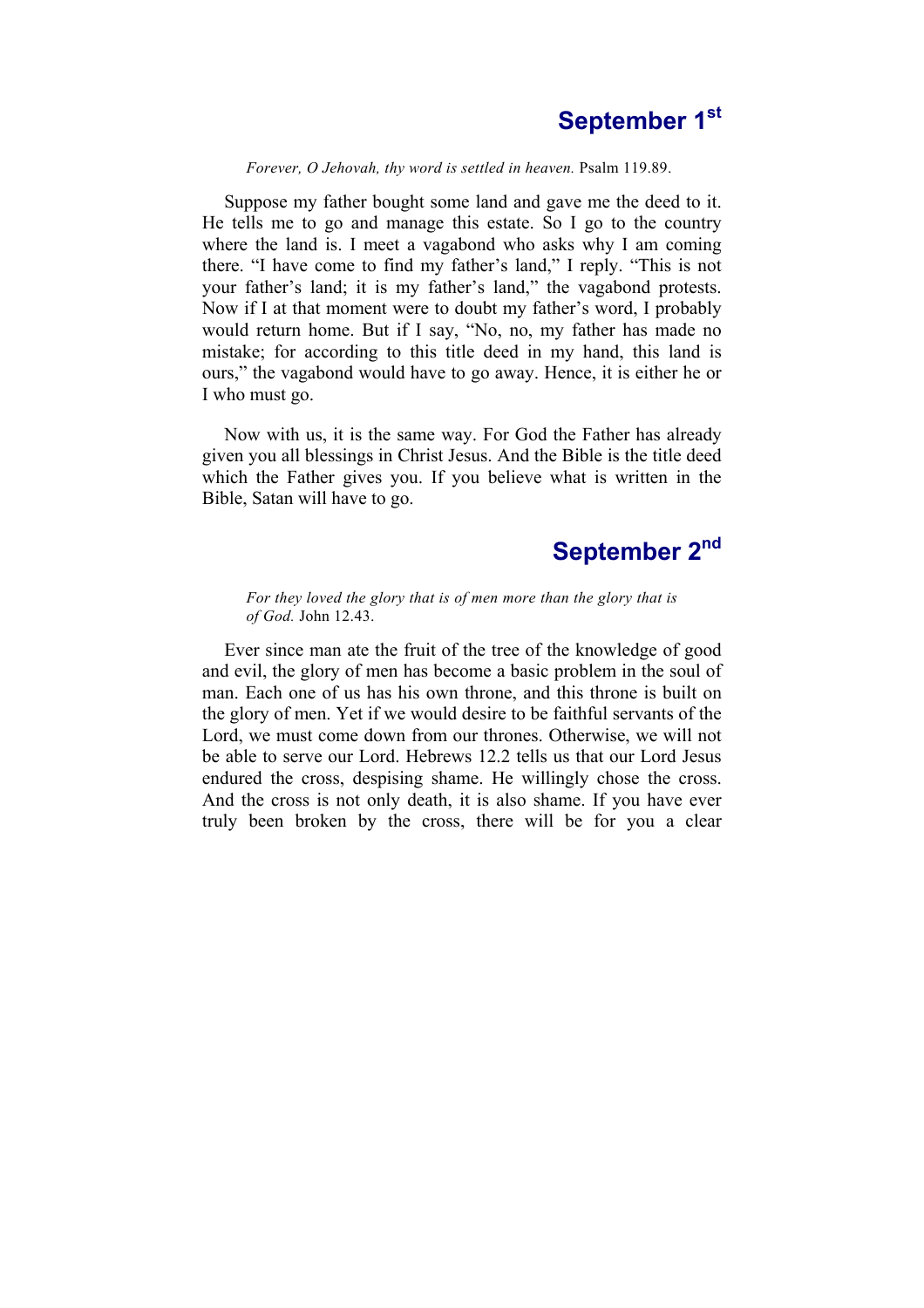experience of having despised shame. May God be gracious to us in causing us to have a heart to please the Lord, that by His grace we may be faithful servants.

# **September 3rd**

*So then each one of us shall give account of himself to God.*  Romans 14.12.

All failures and sins throughout our lives which have passed under the blood and been dealt with on the cross will not be judged at the judgment seat. Indeed, at this seat the Lord will only judge our undealt-with idle words, thoughts, and works. As penetrating as the light of the judgment seat may be, it can never uncover sins which are already under the blood. How then do we deal, for example, with the tongue which often delights to indulge in idle words? We need the cross. And the same is true with our unprofitable thoughts and works. They too need the cross. Let us therefore accept the cross by faith, reckon that this old man was crucified on the cross, and then the judgment seat can never search out for judgment those things in our lives that have already been dealt with by the cross.

# September 4<sup>th</sup>

*In praying use not vain repetitions, as the Gentiles do: for they think that they shall be heard for their much speaking.* Matthew 6.7.

"Repetitions" means using many meaningless words to prolong prayer. This in no sense forbids the use of the same words in prayer. Even the Lord Jesus prayed three times in the same words; hence it shows that when there is burden in the spirit, the same words are frequently uttered in His many prayers. Those who know best how to pray are rather creative in their prayers.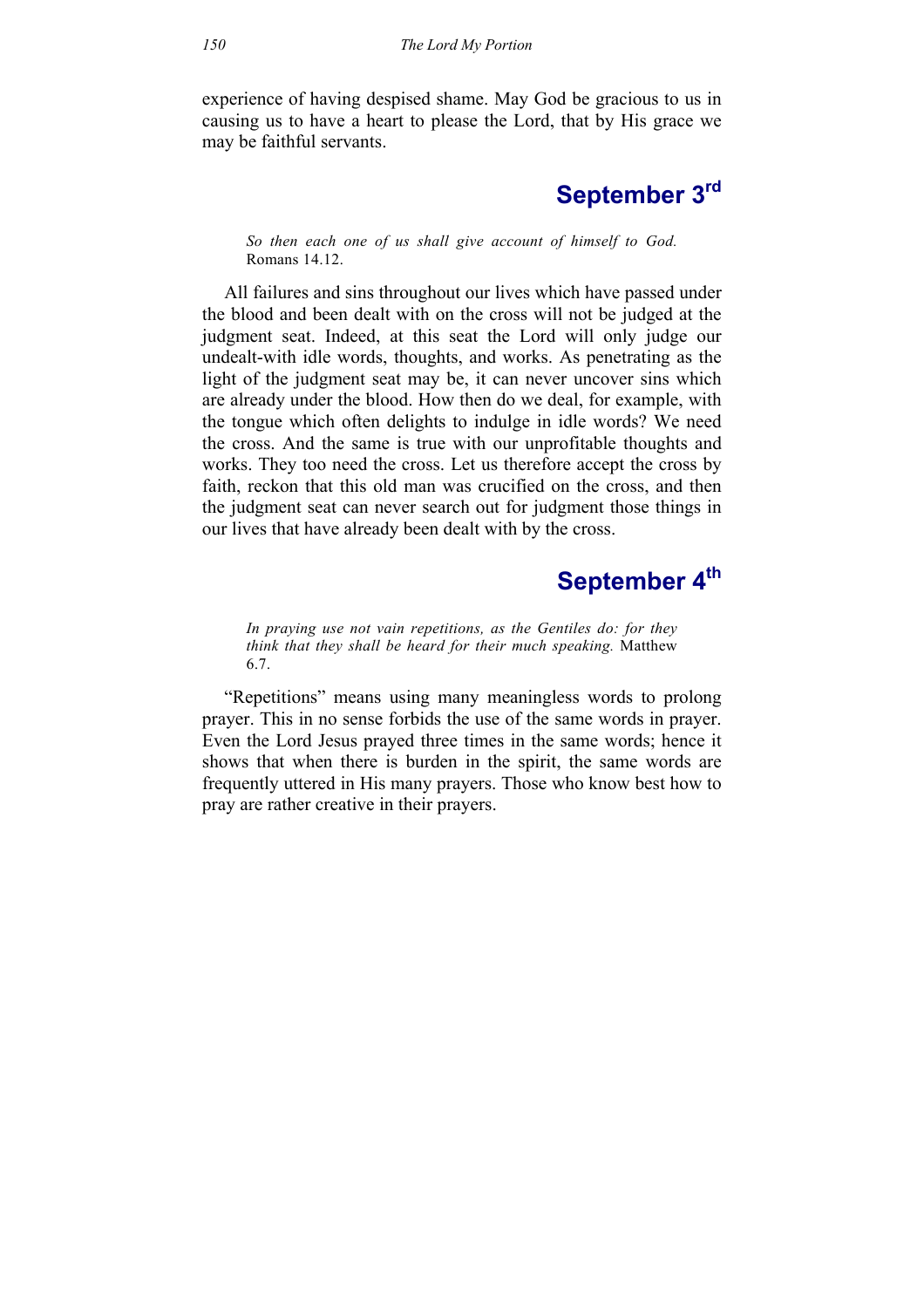There is a poor habit among us believers today. We tend to pray long prayers, stretching out our prayers with many words and so thinking that we shall be heard for much speaking. However, prayers recorded in the Bible are most straightforward and concise. For example, "Save, Lord" (Matt. 8.25). A very short prayer is often quite acceptable. In a time of distress, in witnessing to a sinner, in an hour of need, short prayers are most effective.

# September 5<sup>th</sup>

*Jesus answered and said unto her, If thou knewest the gift of God, and who it is that saith to thee, Give me to drink; thou wouldest have asked of him, and he would have given thee living water.*  John 4.10.

God never sells anything. "Gift" means something freely given. God always gives freely to men. And He will give to whoever asks. God gives us sunlight without charge; He gives us rainfall without cost. He will also give you spiritual satisfaction in exactly the same fashion.

Once there was a child who loved his mother dearly. He thought of buying some flowers to please her heart. He had only two pennies in his pocket. That day he saw a most beautiful garden, and entered it thinking of buying some flowers. A gentleman was there to whom he expressed his wish. So the gentleman picked some flowers and handed them to him. The boy politely said that he could not take the flowers without paying. But the man replied: "My flowers are always given freely. If you want them, I will give them to you." Who was that man? He was the Prince of Wales, and this was the royal garden. *Royal* things are never for sale.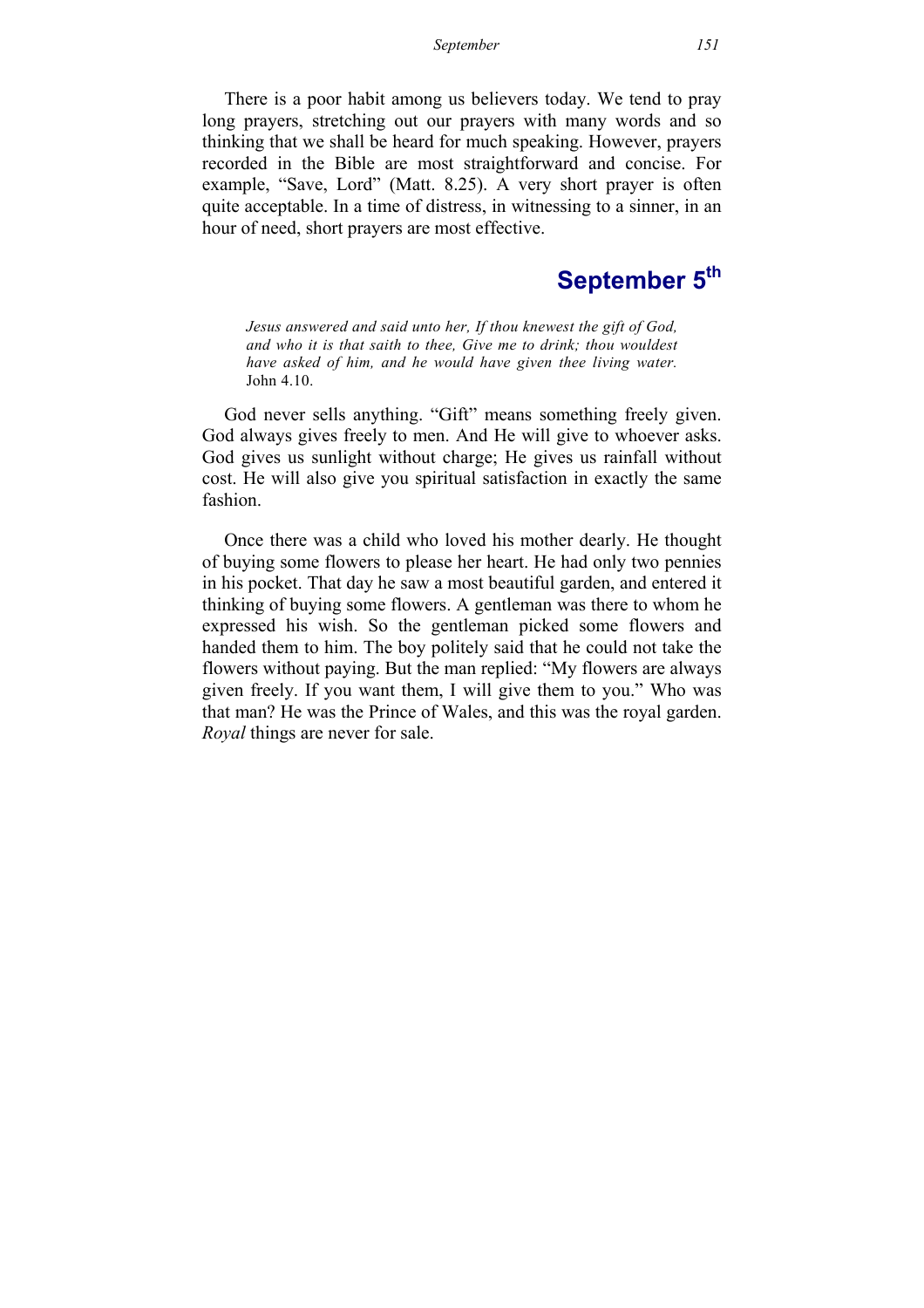# September 6<sup>th</sup>

*Thy word is a lamp unto my feet, and light unto my path.* Psalm 119.105.

When our spiritual condition is normal we are as though walking under blue sky and bright sun. But our spiritual condition does not always remain constant. The Bible says that "thy word is a lamp unto my feet, and light unto my path." Were there no dark night there would be no need of lamp or light. When we are bright inwardly, our inner sensation is clear and sure; but when we are inwardly dark, our inner sensation tends to be confused and flickering; and so there is the need to check with the word of the Scriptures. Life plus truth becomes real and steady power. We must walk on this lasting path of both life *and* truth. Every thought and judgment of ours needs to have checked against it the word of the Bible. This will help us to walk straight ahead without turning to the left or right.

### **September 7th**

*Giving thanks unto the Father, . . . who delivered us out of the power of darkness, and translated us into the kingdom of the Son of his love.* Colossians 1.12, 13.

Indeed, God wants to bless us; but He desires even more greatly for us to enter His kingdom and to be *under His government*. Oh let us all realize that salvation is not merely for enjoyment; it is preeminently to be placed under the sovereignty of God. Formerly we did what we liked and wasted away our days carelessly; now we are required to submit to God. Once we are saved we cannot afford to be careless. We must accept disciplines. Salvation is none other than being put under the yoke of the Holy Spirit. If anyone wants to be saved, the Holy Spirit will place a yoke on that one. And whoever has this yoke upon him or her is saved. From the standpoint of the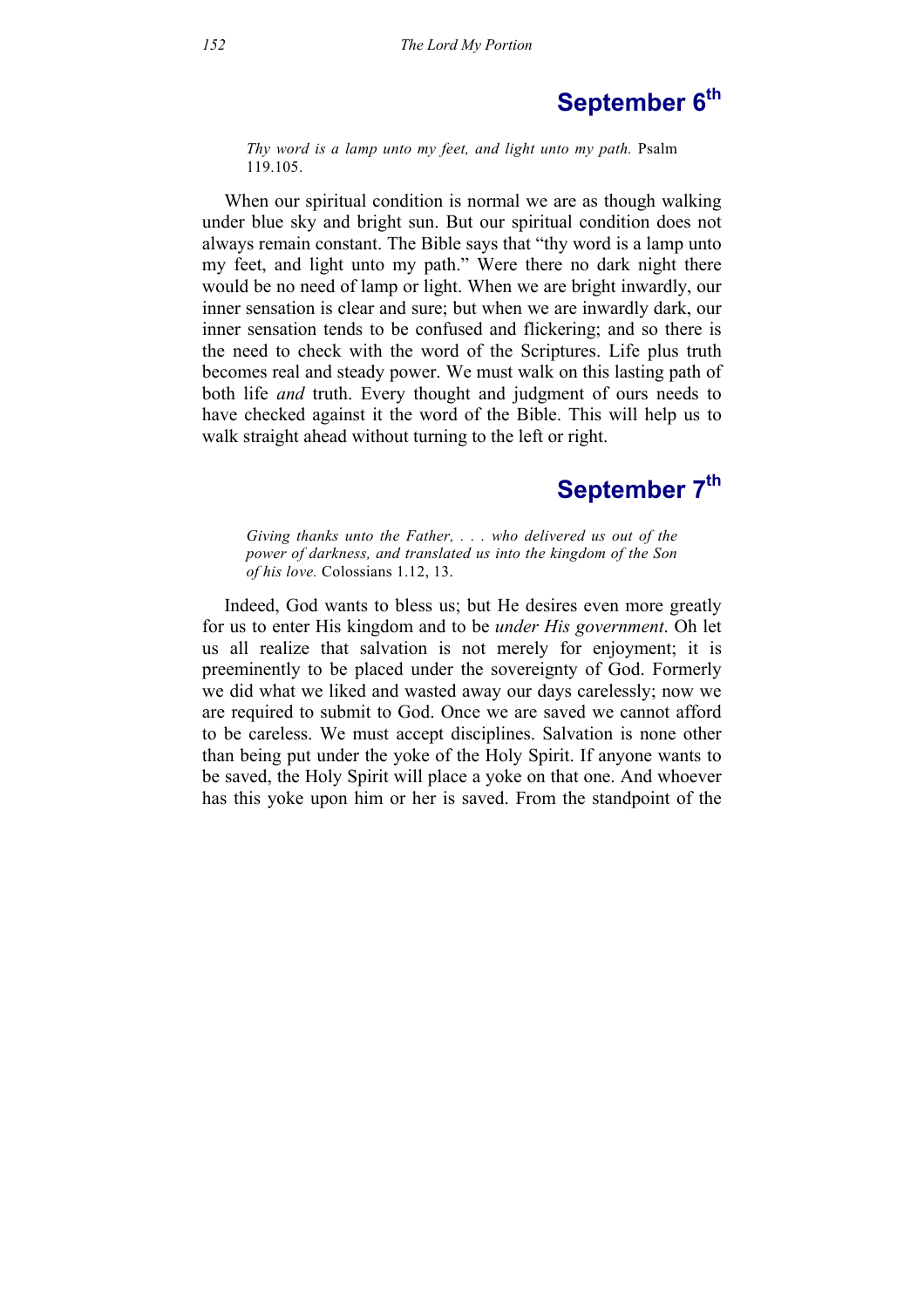flesh, salvation is not at all pleasant because it brings the person under the sovereignty and government of God.

## September 8<sup>th</sup>

*And when the disciples heard it, they fell on their face, and were sore afraid. And Jesus came and touched them and said, Arise, and be not afraid. And lifting up their eyes, they saw no one, save Jesus only.* Matthew 17.6-8.

"Sore afraid"—Who is not afraid when God appears!

"Be not afraid"—This occurs 365 times in the Bible; one can be appropriated for each day of the year. Every day can be blessed "now"; for this is still the dispensation of Grace.

 "They saw no one, save Jesus only"—The law and the prophets, the glory of the Son of man, the overshadowing of a bright cloud and the Voice, as well as the companions: all have passed away: Jesus alone remains. May we see Jesus only.

## September 9<sup>th</sup>

*May grow up in all things into him, who is the head, even Christ; from whom all the body fitly framed and knit together.* Ephesians 4.15, 16.

From this passage we learn that the members of the body of Christ are fitly framed and knit together because all hold fast the head and live out the life of the body. This does not suggest that God wants you to pay attention only to the one who sits next to you, but that He preeminently wants you to have a proper relationship with the Lord. If you maintain such a relationship with the head you will have a good relationship with other body members. All matters between you and your brothers and sisters may be easily solved if you can submit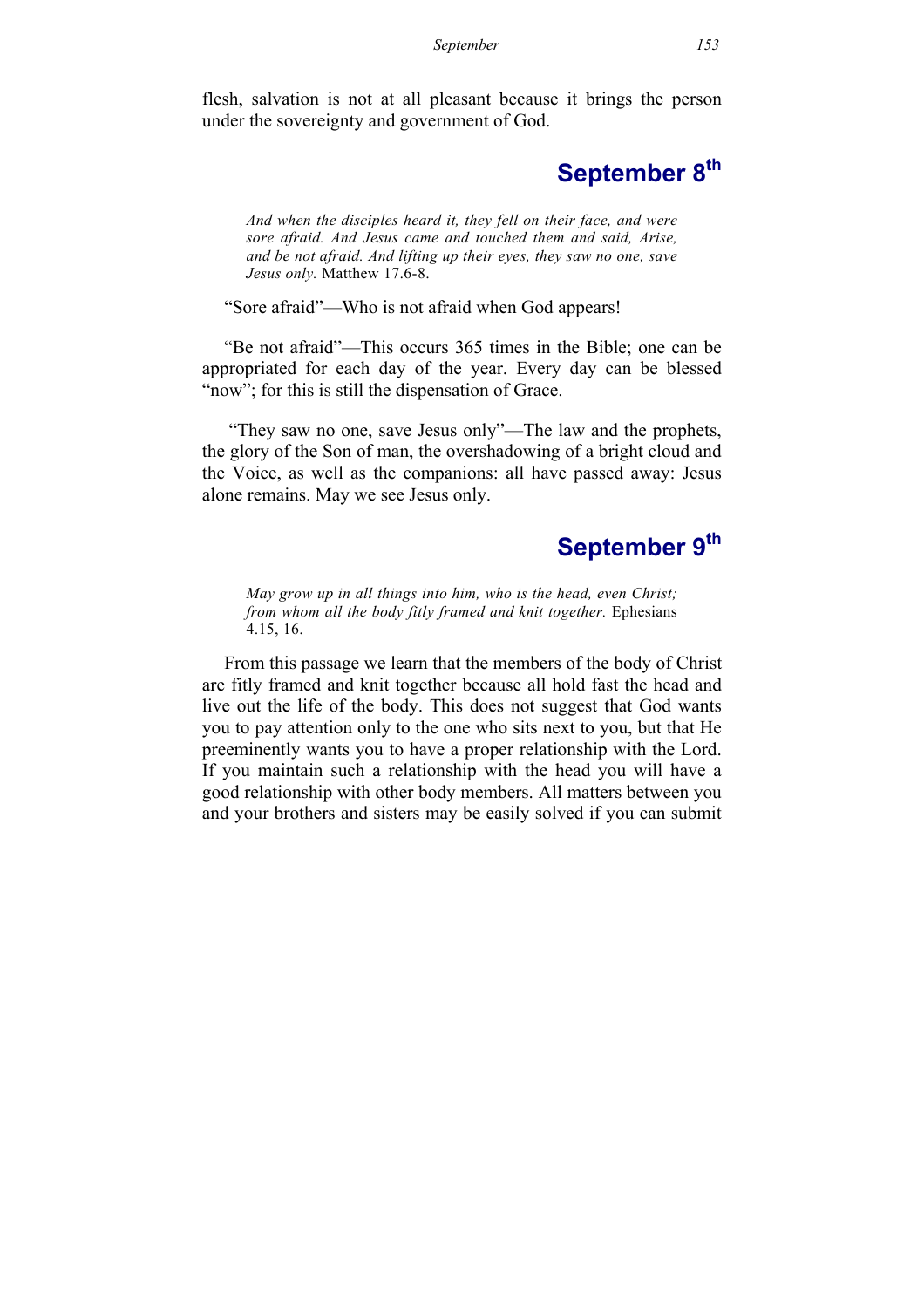yourself to the head. If you have no controversy with the Lord you will have no problem with any brother or sister.

## **September 10th**

*Jesus answered, Verily, verily, I say unto thee, Except one be born of water and the Spirit, he cannot enter into the kingdom of God.* John 3.5.

The baptism of repentance in which John baptized with water could not regenerate people. Except one be born "of water and the Spirit" he is not born again. The baptism of repentance announces that not only man's behavior—being deadly wicked—needs to be repented of, but also man himself—being corrupted and dead—must be buried in baptism.

Yet man is not born again "of water" alone; he must be born both "of water *and* the Spirit." He must receive the gift of the Holy Spirit from the Lord Jesus before he can have God's life. Repentance delivers us from all which belongs to us. Believing gets us into all which belongs to God. We enter the water through repentance, we receive the Holy Spirit by faith. This is regeneration.

## September 11<sup>th</sup>

*Remember Lot's wife. Whosoever shall seek to gain his life shall lose it: but whosoever shall lose his life shall preserve it. I say unto you, In that night there shall be two men on one bed; the one shall be taken, and the other shall be left.* Luke 17.32-4.

There does not appear to be any difference between the two persons, neither in work nor in place; yet in rapture there does come a difference! In a twinkling, what a *vast* difference!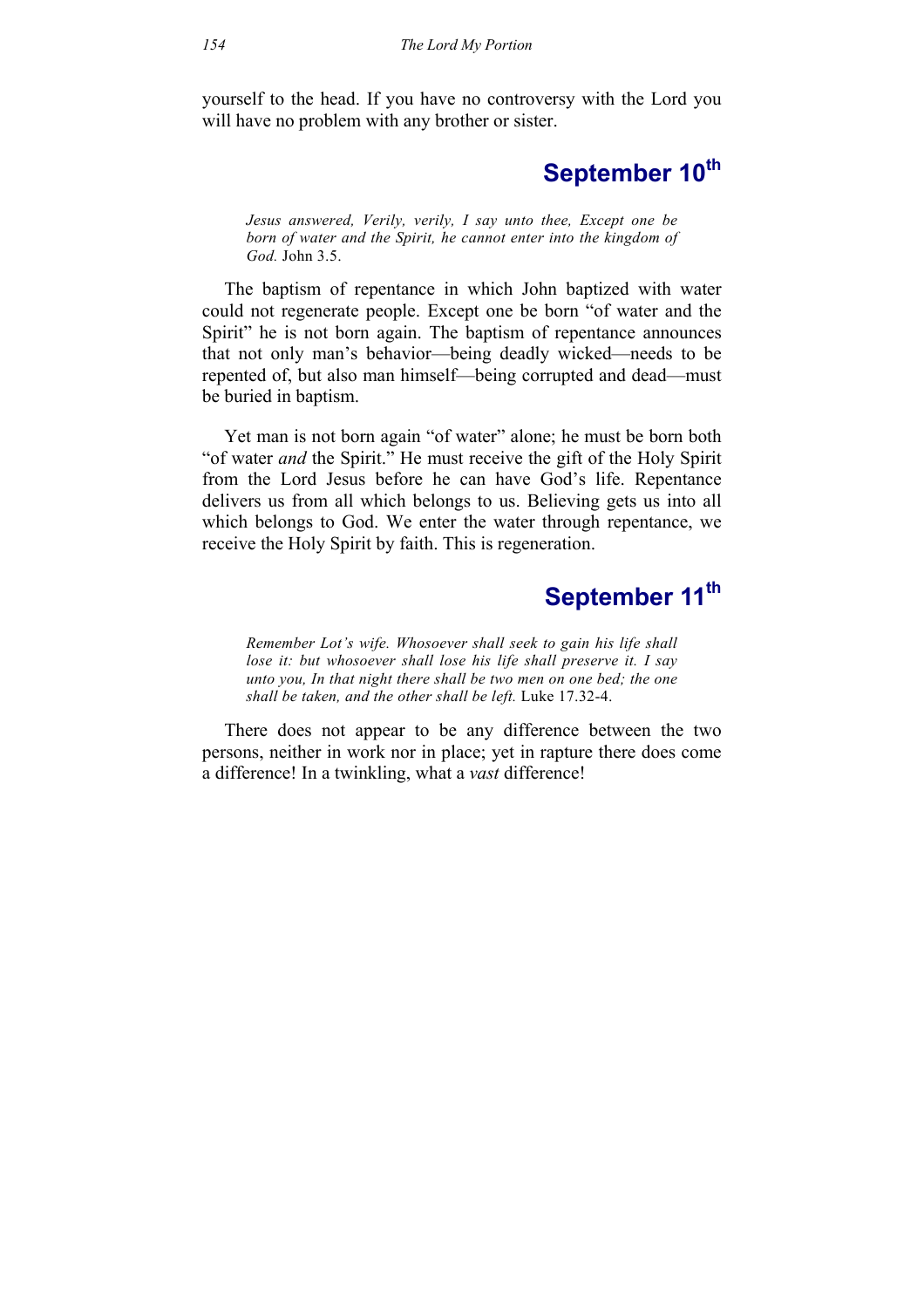A most serious problem is presented here. If we wish to be raptured, to see the Lord, and to enter the kingdom, we must first lose our souls in this age. For the sake of the Lord, we must forsake the world, forsake all which is not in accordance with the will of God, forsake all which will entangle us, and forsake all that would hinder our hearts from thinking on the things above. Should we be like Lot's wife, trying to preserve the soul and unwilling to forsake anything, we will not be taken up to where the Lord ordains us to be, even though we may not perish in. Sodom and Gomorrah with the sinners. There may be no difference in eternal life, but there *will* be a difference in rapture.

## September 12<sup>th</sup>

*How can one enter into the house of the strong man, and spoil his goods, except he first bind the strong man? and then he will spoil his house.* Matthew 12.29.

Binding the strong man is done through the Spirit of God. The power of the Holy Spirit is needed in casting out demons. They are cast out in the name of the Lord because the Holy Spirit is the power of that Name.

How is the strong man bound? Indirectly through the cross of our Lord Jesus. On the cross the Lord has crushed the head of Satan (see Gen. 3.15). The cross has dealt with Satan's head, that is, it has destroyed his power and influence. But after our Lord arose from the dead and ascended back to heaven, the Holy Spirit came to earth to execute what the Lord had accomplished on the cross. Hence binding Satan is done through the power of the Holy Spirit on the basis of the cross. On our side, we can bind Satan through the prayer of faith. We should use prayer to bind the strong man. One great principle in the Lord's work, then, is first to bind and next to spoil.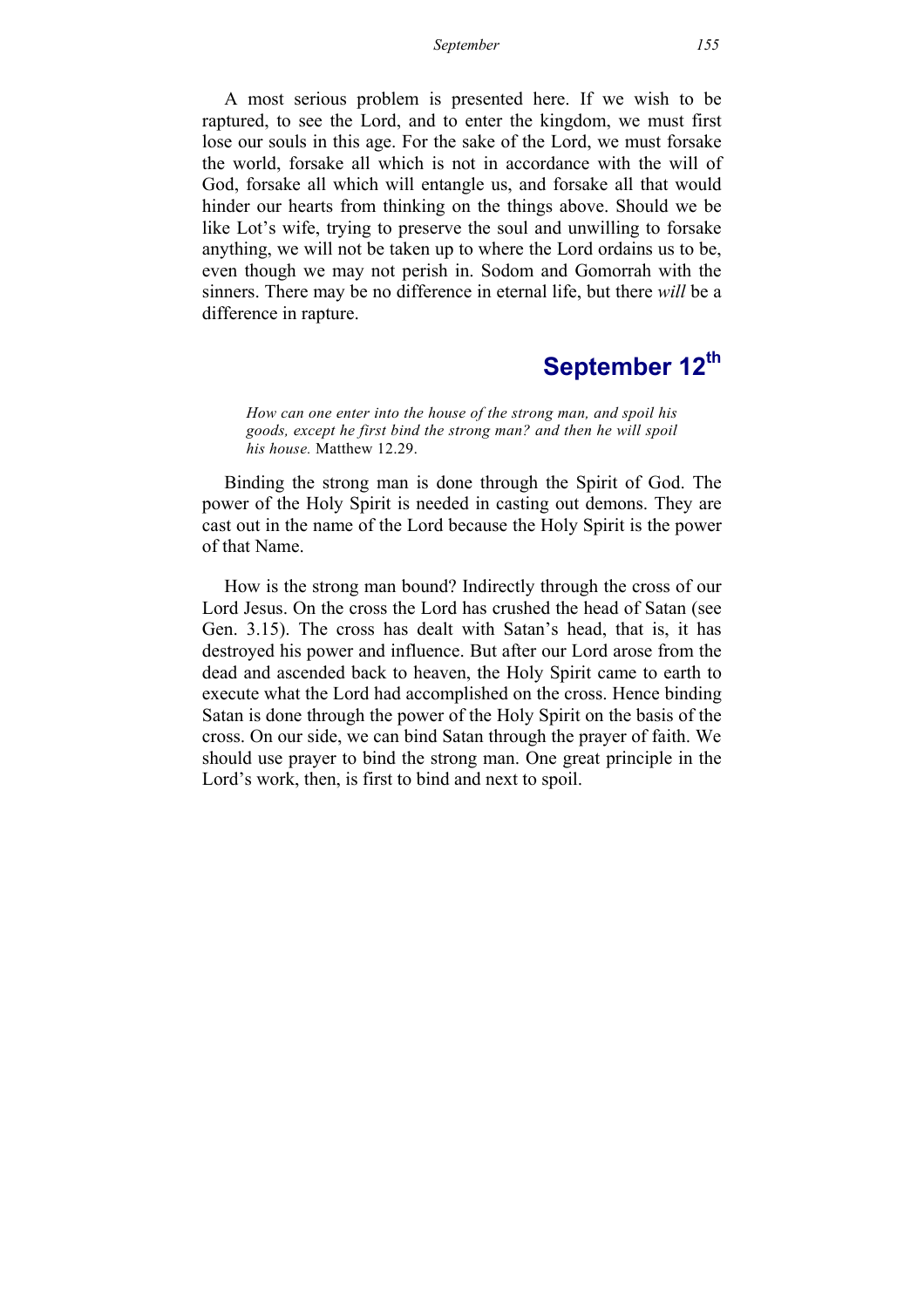## September 13<sup>th</sup>

*Ye serve the Lord Christ.* Colossians 3.24.

Serving God and working for God are vastly different. Many work for God, but they are not serving Him. Faithful works—if they are really for Christ—are judged by motive and purpose. We must not labor for our own increase, for our own group, or even for our own pet teaching; we ought to work solely for Christ. We rejoice if God can gain something. We are glad whenever He has something to gain even though it does not come from our work. We are not out to save our teaching but to save sinners. Not out to gratify our own heart, simply to satisfy the heart of Christ.

## September 14<sup>th</sup>

*But we all, with unveiled face beholding as in a mirror the glory of the Lord, are transformed into the same image from glory to glory, even as from the Lord the Spirit..* 2 Corinthians 3.18.

A coppersmith pours the liquid copper into a mold, and thus the copper poured in takes on the form of the mold. Or take the example of cake making, in which a man puts a prepared dough into a mold resulting in the cake taking upon itself the form of the mold. We are to be likened to the Lord to just that extent! To the extent of being "conformed to the image of his Son" as Paul says in Romans 8.29. It means we are to be like the Lord in His glorified manhood. If man is to be really changed according to the pattern set by God, he must undergo a transformation in inner quality; that is, he must have the life of God coming into his spirit and must allow it to permeate his whole being till through the change of nature he arrives at the total transformation of image. The Spirit of the Lord works step by step; it is "from glory to glory." Praise the Lord!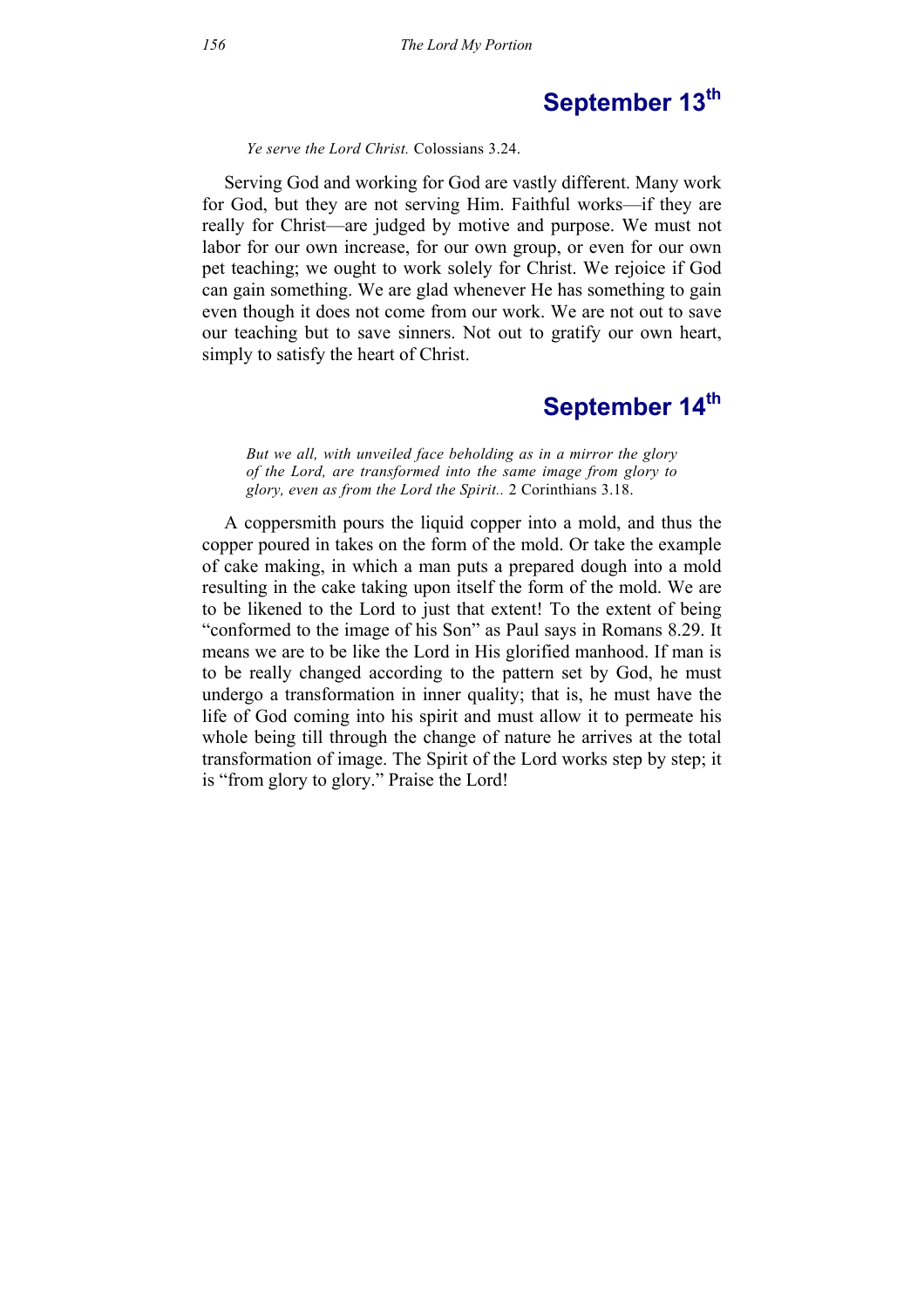## September 15<sup>th</sup>

*Why art thou cast down, O my soul? And why art thou disquieted within me? Hope thou in God; for I shall yet praise him, who is the help of my countenance, and my God.* Psalm 42.11.

Many Christians live too much by feeling. If they feel joyful and happy today they will say God has truly blessed them. If, however, they feel cold and flat today they each will almost be heard to say, How can I know where God is? Thus many Christians lean upon their feeling; and as soon as their feeling is missing, they waver. This proves that they do not really know the Lord. How the children of God need to be brought by the Lord to the place where feeling cold or warm, flat or stirred, presents no problem because they have known God with a knowledge which is deeper than any feeling. In spite of varied sensations outwardly—whether of joy or pain—they inwardly know. And only such persons as these can stand against all shakings.

### September 16<sup>th</sup>

*Unto one he gave five talents, to another two, to another one; to each according to his several ability; and he went on his journey.*  Matthew 25.15

There is no ground for pride and satisfaction to the ones who receive five and two talents, respectively; nor, on the other hand, is there any reason for shame and envy by the one who only receives one talent. How believers in the church today esteem the more and despise the less! All this is the activity of the flesh.

He who receives but one talent has the greatest temptation. He tends to bury his gift and grow lazy. He is ashamed of the little he has been given; he is also conscious of how little he can earn from it by trading. So that he simply buries his gift in the earth. Though he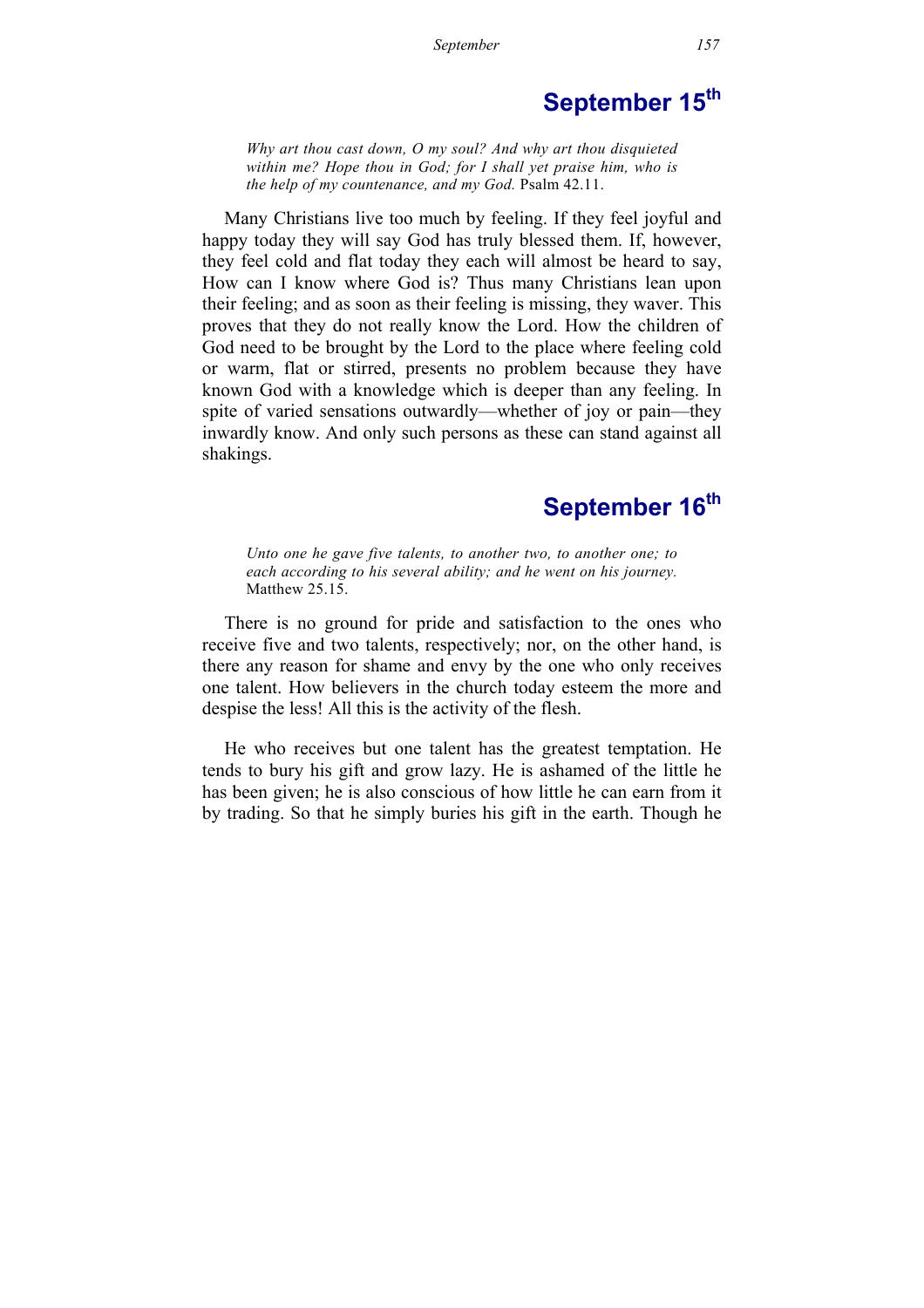cannot preach a great sermon and save several hundred people at one time, though he is unable to do such spectacular work, he can still do a little something for the Lord. May we be willing to do a little work if God is willing to give a little gift.

# September 17<sup>th</sup>

*If anyone sin, and commit a trespass against Jehovah, and . . . have found that which was lost, and deal falsely therein.*  Leviticus 6.2, 3.

Though we may not take this matter seriously, it is nonetheless a tresspass. We may speculate that there is nothing unrighteous in picking up what is lost. Still God declares that it is a false dealing. No Christian should take as his own what belongs to other people. Many have the idea that it is better for money to fall into their own pockets than into the pockets of other people. But this is unrighteous thinking. We should not pick up anything and consider it ours, even if it is a handkerchief, a hat, a fountain pen or a letter. For this is unrighteous. We may have done such a thing in the past, but let us try our best to return it. We should either let the one who lost it regain it or deliver the lost item to the local authorities. Otherwise, we have sinned.

### September 18<sup>th</sup>

*And there was a famine in the land, besides the first famine that was in the days of Abraham.* Genesis 26.1.

In Egypt there was generally no famine; yet even when it had had such, it had its old grain for relief. In Canaan, however, there seemed to have been frequent famine. This, spiritually speaking, indicates to us that in the world there is little or no famine for the one who is not only in the world but of the world as well; but for the person who is in the way of obedience to God, there will sometimes *be* famine; for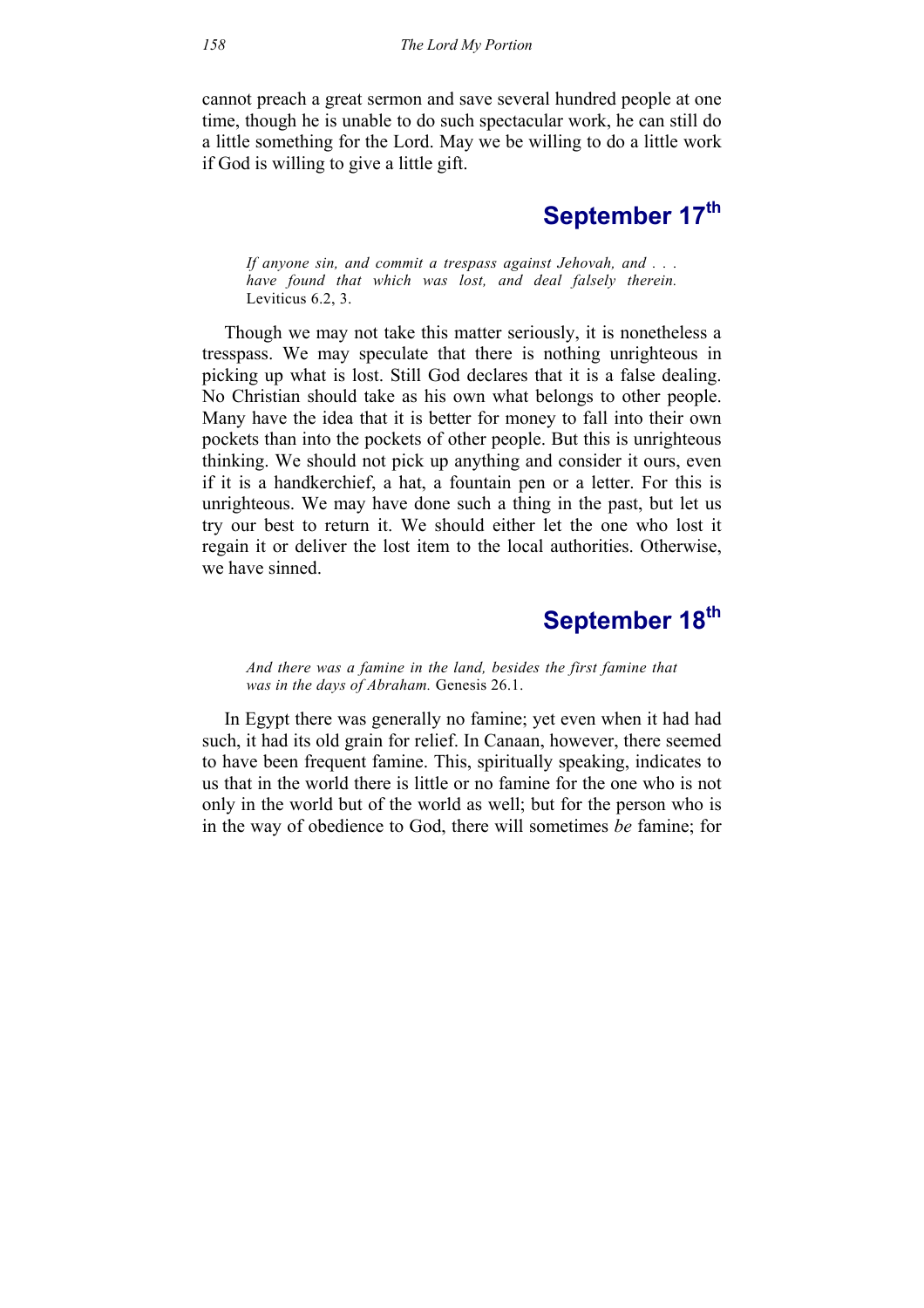by comparison there is little or no trial in the world, whereas in the way of obedience there may be much trial. Yet however great is the trial, with God there is always a living way out (see 1 Cor. 10.13). Hence let us be watchful as well as faithful.

## September 19<sup>th</sup>

*Are not two sparrows sold for a penny? and not one of them shall fall on the ground without your Father.* Matthew 10.29.

The greatest error of our modern age is to pay too much attention to mankind in general while neglecting in particular the individual who is his own self. Not so, though, with God. Although He means to bless mankind, He starts out with the individual. He does not despise any person. "Are not two sparrows sold for a penny? and not one of them shall fall on the ground without your Father." We ought to see the Father's hand in all His works. Man has indeed sinned and fallen, but thank God He does not despise anyone. How He pours out His heart towards every person. And such should be our comfort. Only God's heart can ever truly satisfy man's heart.

## September 20<sup>th</sup>

*Whether therefore ye eat, or drink, or whatsoever ye do, do all to the glory of God.* 1 Corinthians 10.31.

Right or wrong, straight or crooked, spiritually valuable or unvaluable—all these are measured by the presence or absence of God's glory. Certain matters may be minute and insignificant in human eyes, yet at times when you touch these you touch the very glory of God. And as you touch His glory, you know you already have obtained His guidance. You have no need to wait anymore. While doing some works you may sense little worth or that something is not quite right in them, whereas other works you are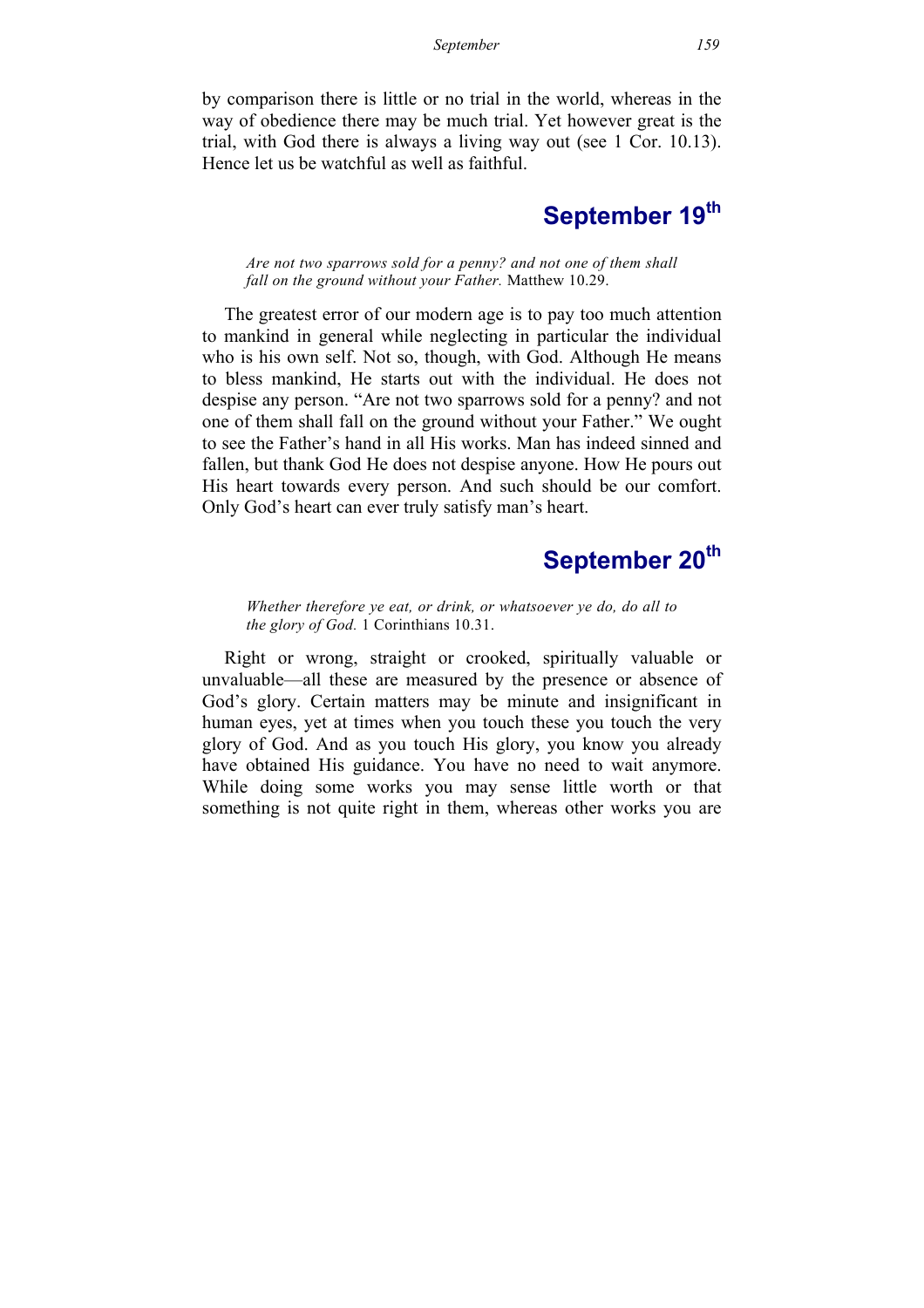engaged in make you feel they are worthwhile and intrinsically right. The problem lies not in the outward greatness or smallness of the work; it hinges instead upon the presence or absence of the glory of God: *without* God's glory, no value; *with* His glory, much value.

### **September 21st**

*Love not the world, neither the things that are in the world. If any man love the world, the love of the Father is not in him.* 1 John 2.15.

Once there was a painting exhibition. One of the paintings pointed allegorically to a Christian. In the picture there were lying around all kinds of toys which a child loved. Yet that child did not seem to notice any of them; his eyes instead were fixed upon the window before him, and also his hands were stretched forward. Viewing the painting from a distance would suggest nothing at all, but a closer look revealed a beautiful tiny pigeon perched on the window sill. And the caption beneath the painting indicated in so many words that for the sake of wanting that pretty little pigeon the child forsook all the toys. And thus the moral of the picture became obvious: that in order to possess the more excellent thing one must leave the other things. God has not demanded that we cast away anything; He instead puts before us the more excellent. For the sake of possessing the more excellent, we naturally will forsake many lesser things.

## **September 22nd**

*Knowing this, that our old man was crucified with him.* Romans 6.6.

It is imperative for us to ask the Spirit of the Lord for revelation that we may see how our old man *was* crucified with Christ. No matter how temptation may sometimes come—causing us to feel as though our old man has not died—we will nonetheless believe in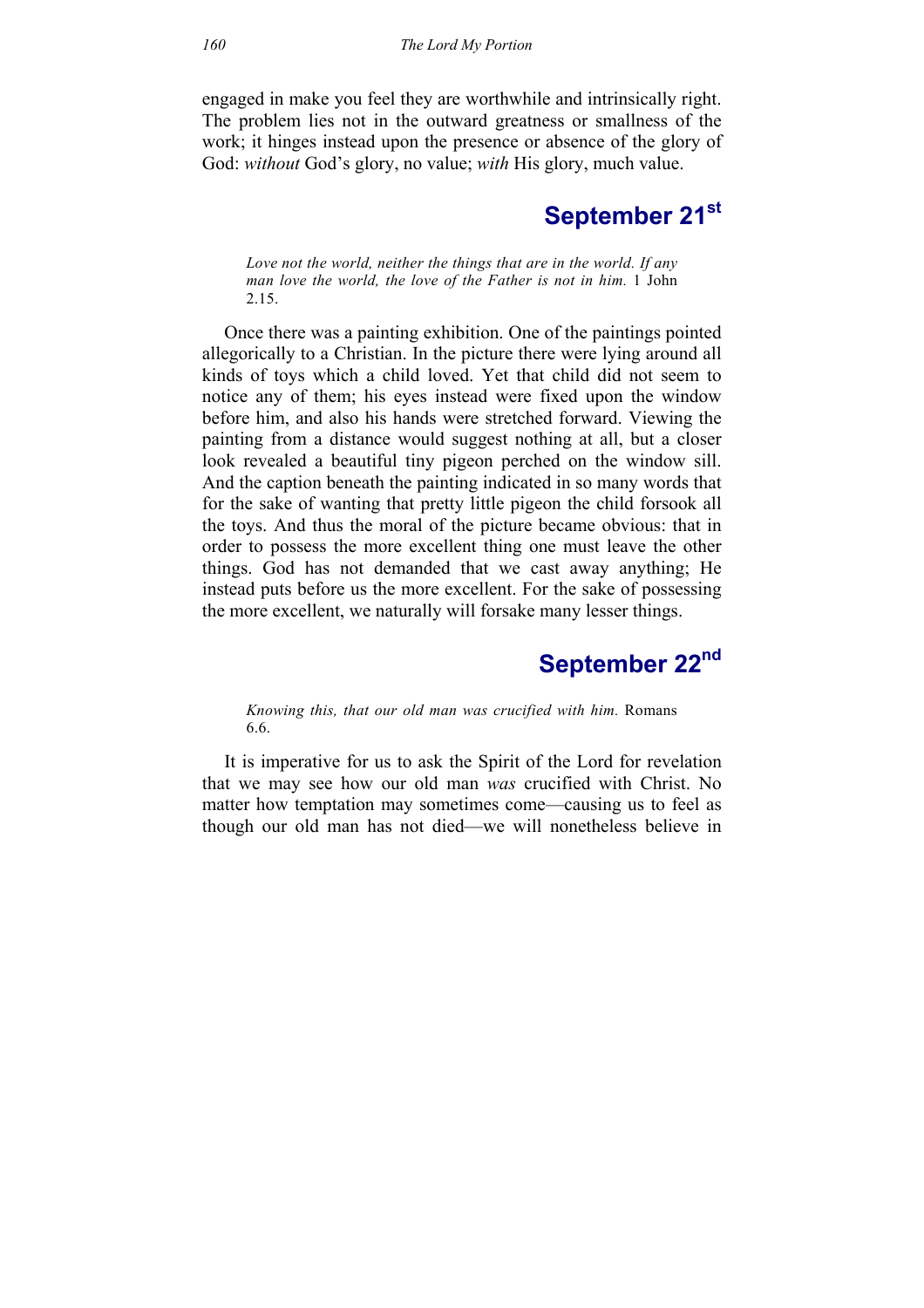what God has done rather than in our feeling and experience. When we truly see this as a fact we shall find that the experience of it will naturally follow. Let us notice that God's fact does not become factual because we so believe; instead, we believe so because God's fact is already factual.

Whenever he is tempted or tested, the person must believe that God's word and God's fact are more dependable than his own feeling. If he fully believes in God's word, God will be responsible for giving him the experience. Should a person turn to his own past negative experience he will be defeated and will not have any future positive experience. By our believing in God's fact, our spiritual life will daily advance.

## **September 23rd**

*For which of you, desiring to build a tower, does not first sit down and count the cost, whether he have wherewith to complete it?* Luke 14.28.

The Lord talks about counting the cost. What He really means to say here is whether a person is willing to put up *all* he has in order to build a tower. For example, if the building of a tower will cost \$500 and a man is only willing to put in \$300 while keeping his remaining \$200 for other purposes, it becomes insufficient only because he keeps a part back. He who keeps back love for others is unable to love Christ. One must hate his own father and mother and wife and children and brothers and sisters—and even his own life—in the sense of taking them out of his heart. Christ does not ask how much a person gives but rather if he has given all to Him.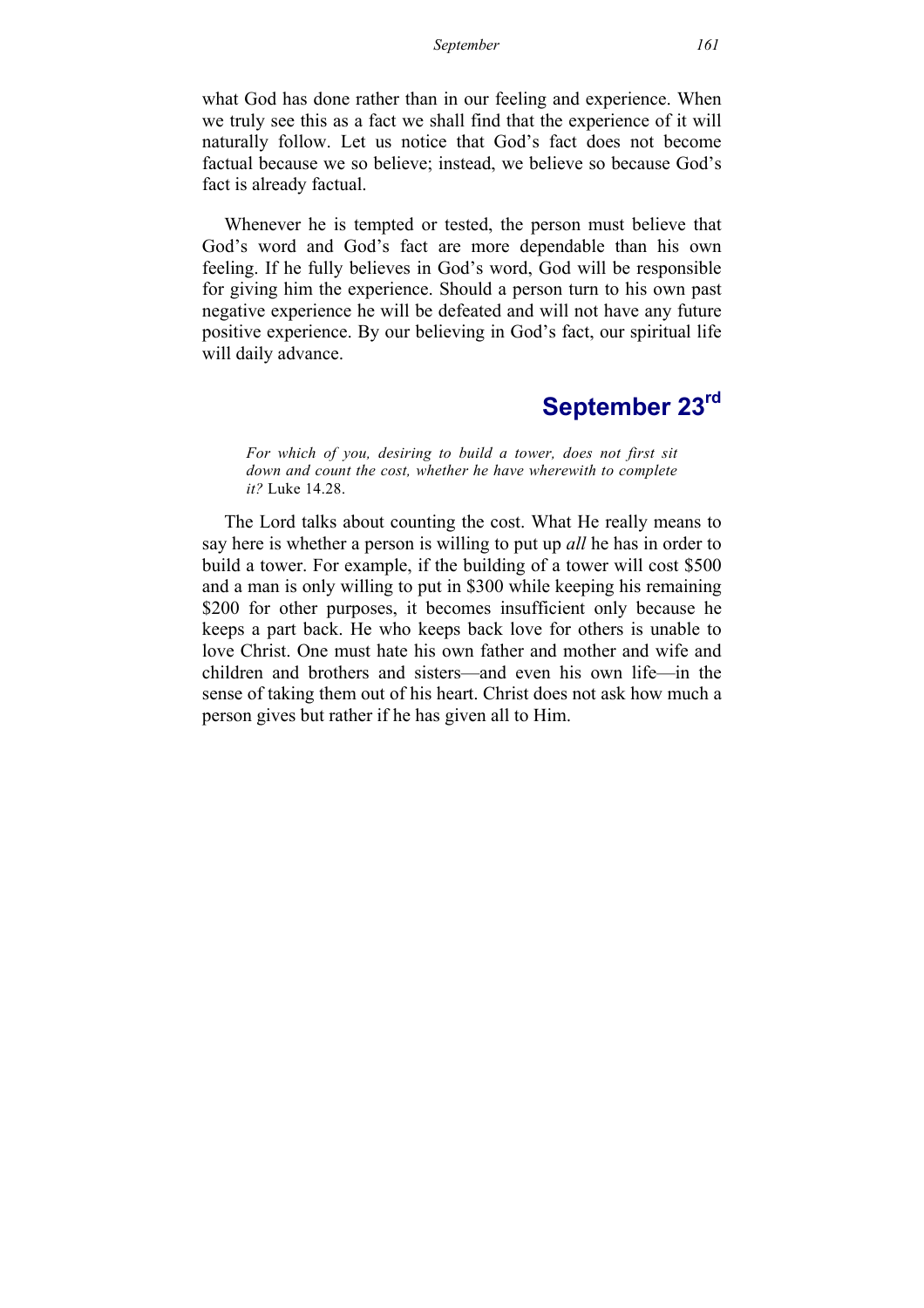# September 24<sup>th</sup>

*And they shall see the Son of man coming on the clouds of heaven with power and great glory.* Matthew 24.30*.* 

After His first coming, the Lord manifested both great *authority* and glory. At His second coming, He will manifest *power* and glory. At His first coming, people marveled at his teaching and authority (Matt. 7.28). The Pharisees questioned Him as to the source of His authority (21.23). A centurion believed in His authority (8.8-9). But at His second coming, He will not only manifest authority but also power. He will not ride on a colt (as the Prince of Peace) but will ride instead on a white horse. Power is used in executing the judgment of God. Even when He overturned tables and drove out sheep and oxen with a scourge of cords, He did not use the whip on men. Only at His second coming will He exercise such power.

## September 25<sup>th</sup>

#### Let us run with patience the race that is set before us. Hebrews 12.1.

We who are running this race must run "with patience." Why with patience? Because the reward is not given at the start, nor in the middle, but at the very end of the course. Before the end is reached, none can guarantee whether he will be rewarded. One may fail at the last five steps. Once in a 200 meters dash, one man ran ahead of the rest by the distance of about twenty meters through most of the race, but then suddenly fell down with only two meters left to the end. In order to win, a person must be very careful. Before the end is reached no one can boast that he has the reward. Even the apostle Paul must say this: "Not that I have already obtained, or am already made perfect; but I press on" (Phil. 3.12). If such was true of Paul, then what about us?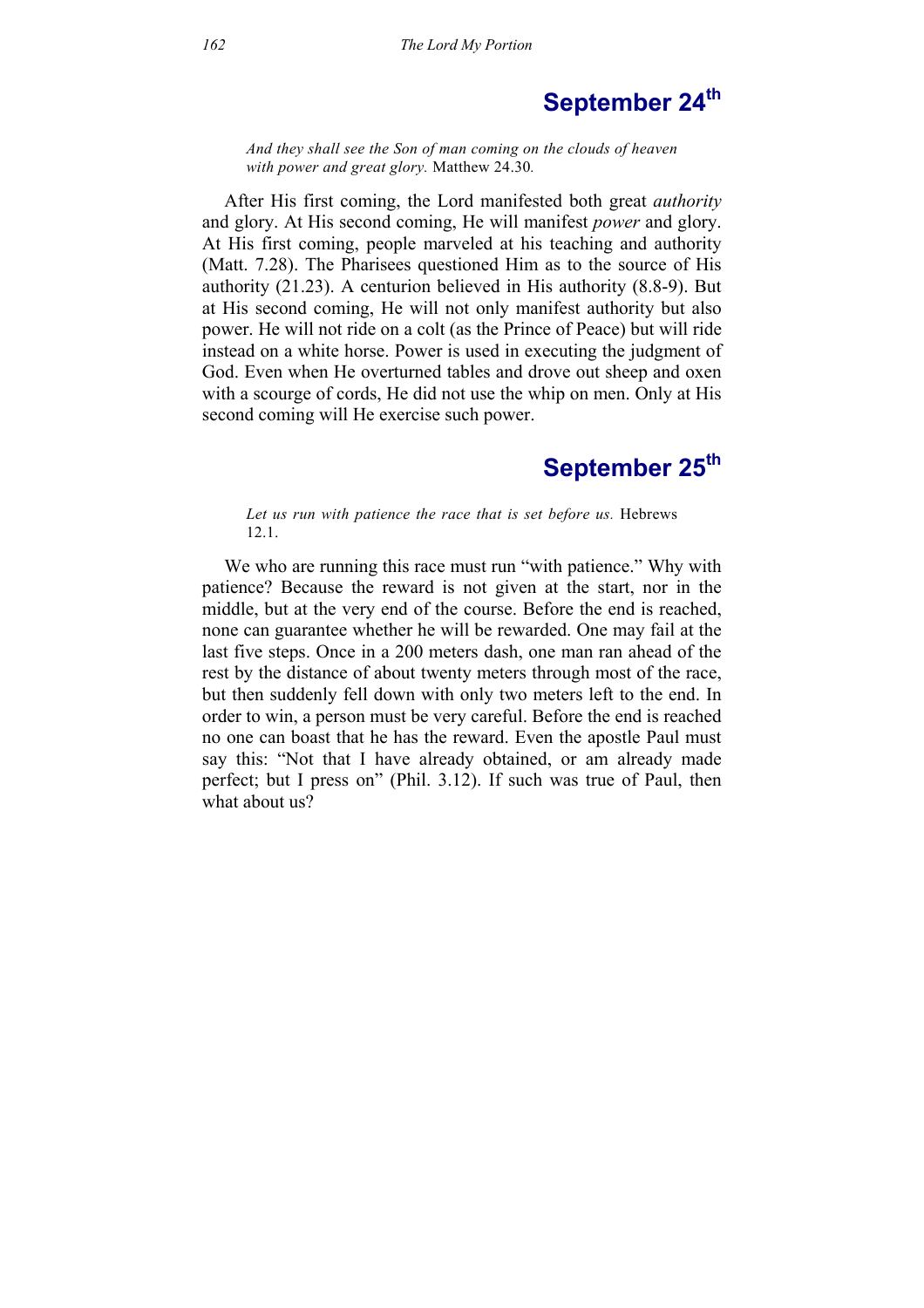## September 26<sup>th</sup>

*Looking unto Jesus the author and perfecter of our faith.*  Hebrews 12.2.

What is meant by looking to Jesus? It is not to look at one's self. To look off to Jesus is to be so attracted by Him that a person leaves his own inner world and is joined to the One to whom he looks. What kind of Jesus do you look to? You look to a Jesus who is both author and perfecter of your faith—the all-inclusive Jesus. The secret of spiritual advance, then, is to know how not to dwell on one's personal condition. He who knows how not to look at himself is truly blessed. May the Spirit of God give us revelation, causing us to know what "looking away" is and how not to have an improper recollection of oneself.

## September 27<sup>th</sup>

#### *Upon this rock 1 will build my church; and the gates of Hades shall not prevail against it.* Matthew 16.18.

Gates serve as entrance and exit. Neither Hades nor death can hold on to believers or the church, because the incorruptible life has already been manifested in them (see 2 Tim. 1.10). This incorruptible life has come out of Hades. For the Lord has the authority to have His life enter in and exit out of Hades at will. Hades has no power to hold back this life. And what has been deposited in the believer is the very same life. For this reason, Hades cannot withhold us either. However vicious the environment—trial, persecution, malice, murder, and so forth—and though we may be walled in on all sides, we shall have a life which can neither be withheld nor overcome by any environment.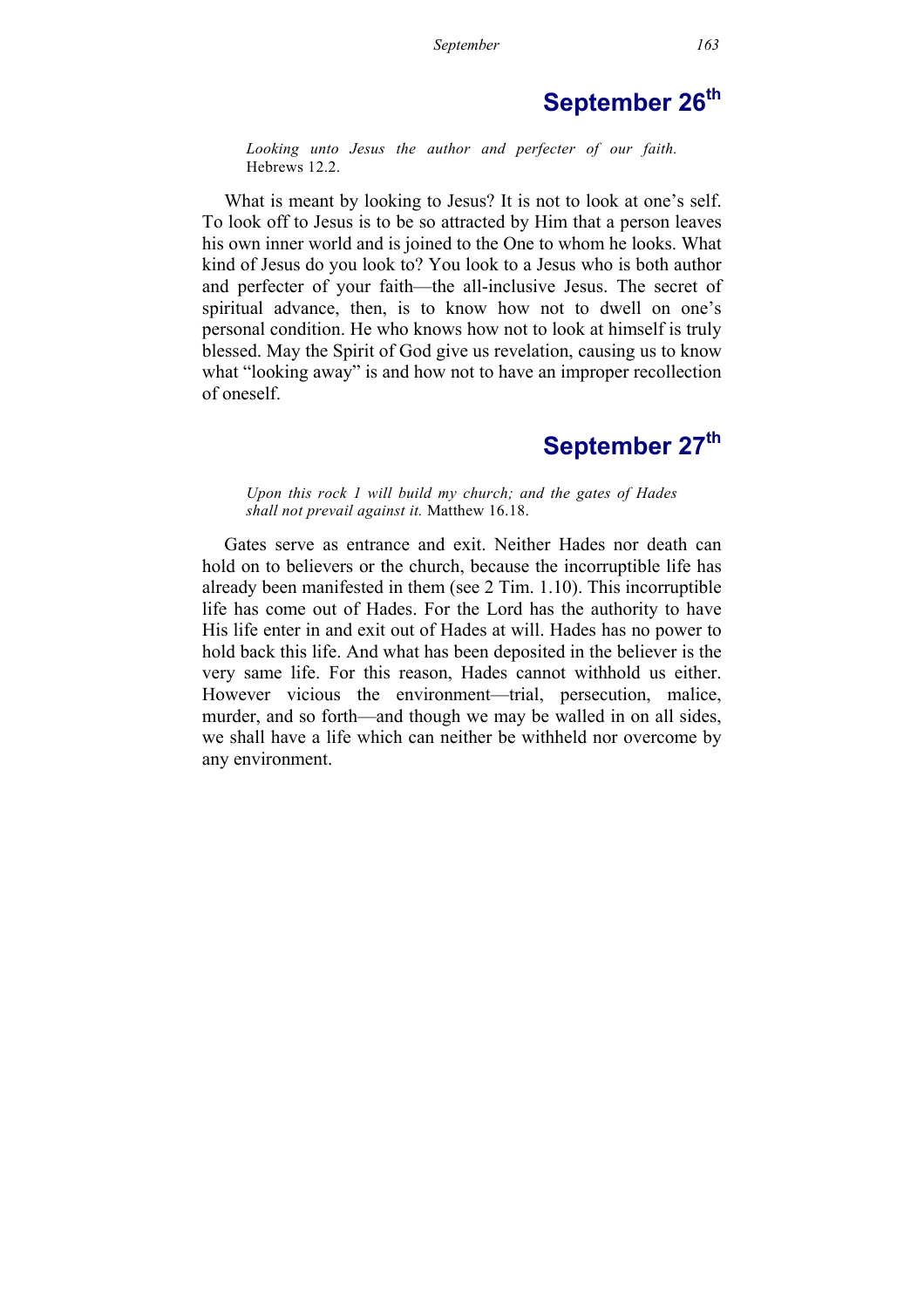## September 28<sup>th</sup>

*[Christ Jesus] emptied himself, taking the form of a servant, being made in the likeness of men.* Philippians 2.7.

This means He accepted limitation. In heaven, our Lord is free to move wherever He wishes. But after He was incarnated and took upon himself the likeness of men, He grew up from babyhood to manhood. He grew according to the age of men, and as man He needed to eat and drink as well as to sleep and rest. This was a tremendous restriction to His deity. Indeed, He became even more limited by taking the form of a bondservant. As a man, He still had the freedom of men as well as experiencing the enjoyment that men have. Now, though, taking the form of a bondservant, He sacrificed even the freedom of an ordinary man. He was restricted and bound in all His ways; He knew nothing except His Father's will. What restriction He must have accepted in His humanity! Though being the infinite God, the Lord Jesus accepted finite limitation; and though He became man, He accepted even further restriction.

## September 29<sup>th</sup>

*The seven stars are the angels of the seven churches: and the seven candlesticks are seven churches.* Revelation 1.20.

The first chapter of Revelation tells us that the church is the golden candlestick. God in His word not only says the church is golden, He also says that the church is the golden candlestick. If the church is only golden, she cannot satisfy God's heart. Why does God say the church is the golden *candlestick*? Because the golden candlestick serves the purpose of spreading the light so that the light may shine far and wide. God wants the church to be a shining vessel, a vessel of testimony. From the very beginning He has ordained the church to be a candlestick. Not one certain person, but the entire church. In the divine view the church is a candlestick. It is therefore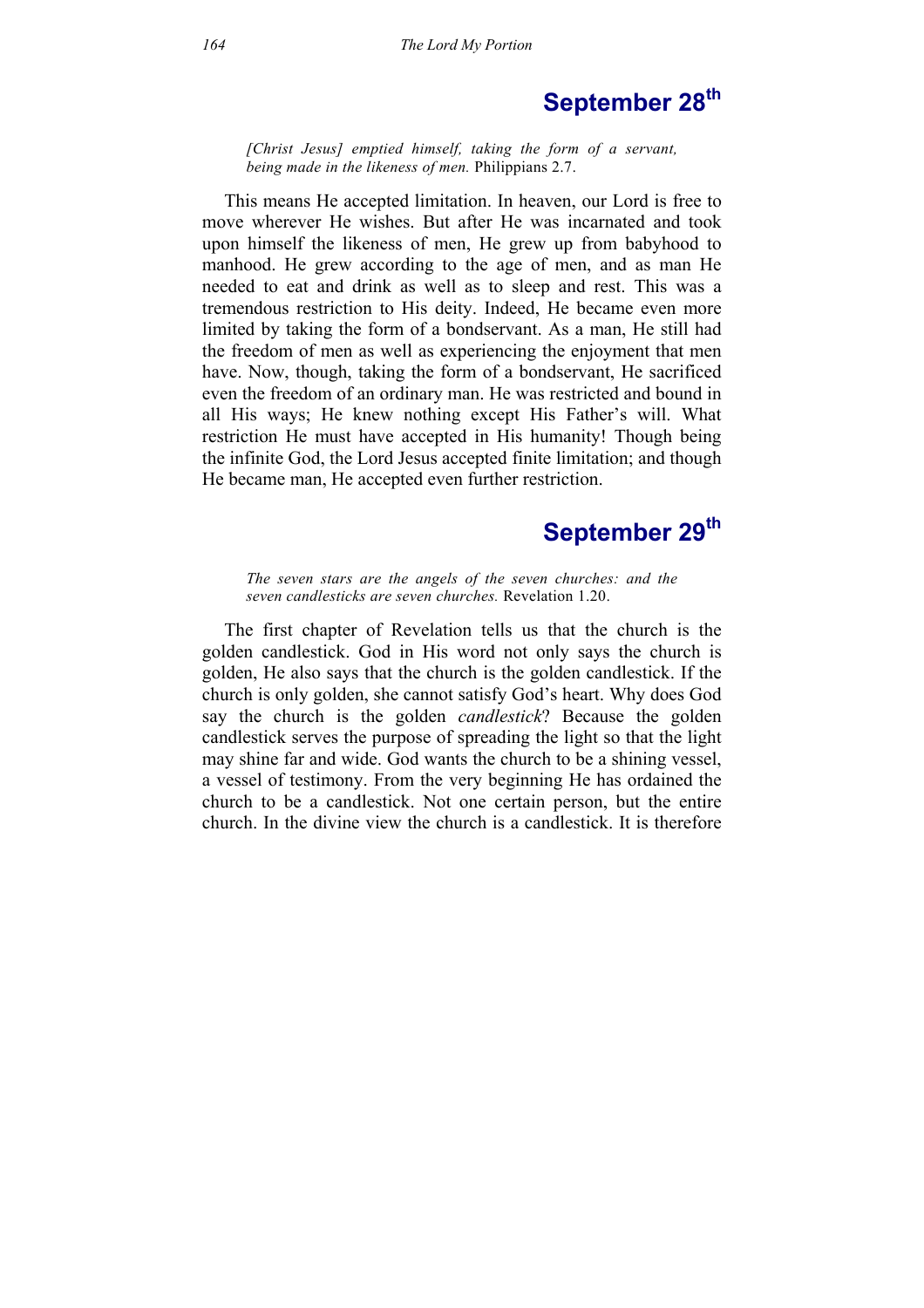not enough for it simply to be golden, which means that everything about it is of God; it must also shine for God and testify for Him as the golden candlestick.

## September 30<sup>th</sup>

*Ye search the scriptures, because ye think that in them ye have eternal life; and these are they which bear witness of me; and ye will not come to me, that ye may have life.* John 5.39, 40.

If a person receives some religious truth from a book or from a teacher or even from the Bible itself without the need of prayer, of laying down one's power or of depending completely on the Holy Spirit, he is receiving that truth in the power of his mind. For the acceptance of truth in the power of the mind means receiving it directly from a book, teacher or the Bible while by-passing the Holy Spirit. The Pharisees knew the Scriptures directly in this way; hence, what they ended up possessing was something dead, void of any living experience before God—for the word of God leads people to draw nigh to Him, and God himself is Spirit.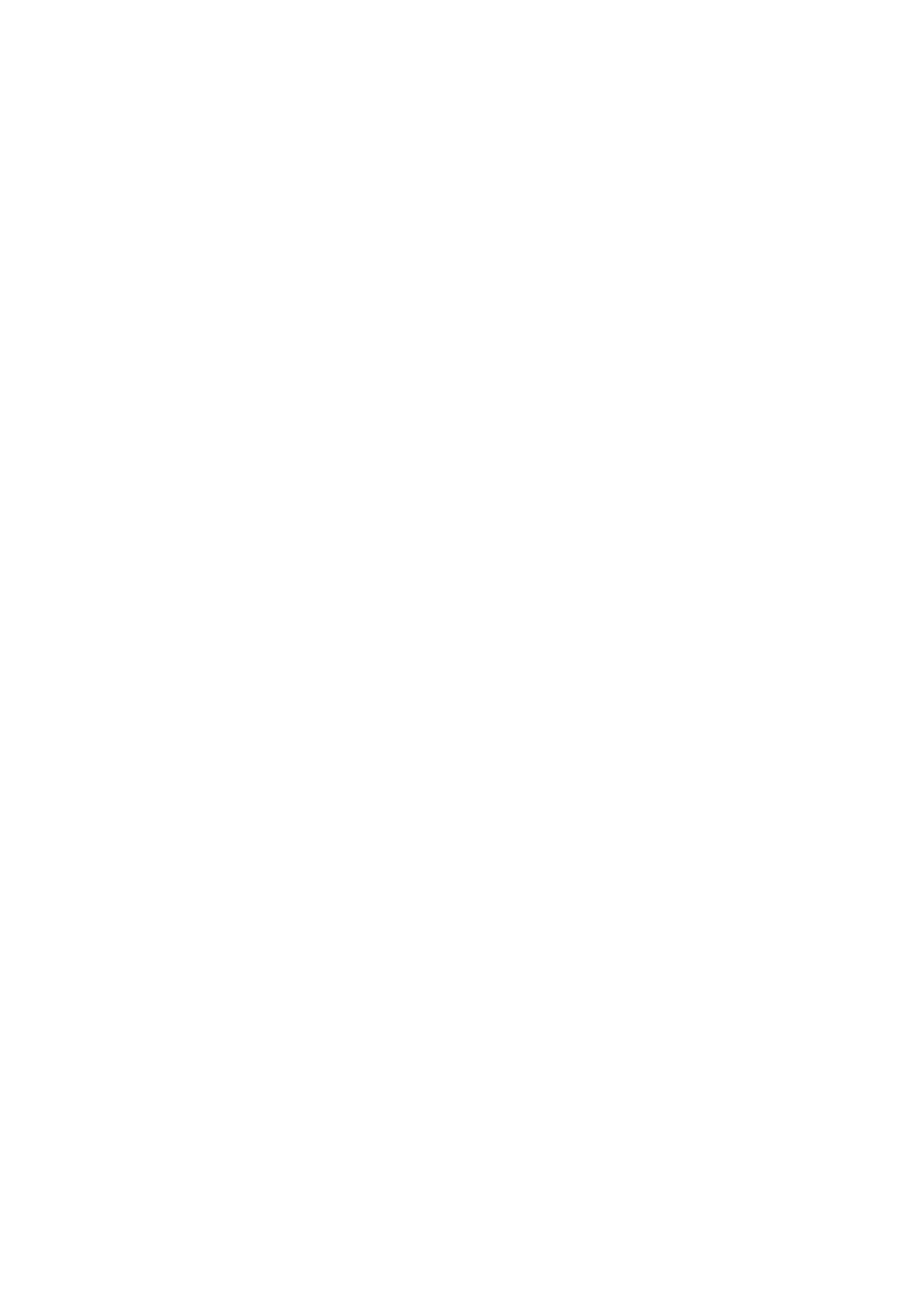#### **October 1st**

*And made us to sit with him in the heavenly places, in Christ Jesus.* Ephesians 2.6.

I spent many hours when first believing in the Lord trying to figure out how blessed it would be if I could sit in the heavenly places daily and have sins under my feet. But as with flying an airplane, I could not endure for very long up above. I soon fell down. I prayed and prayed, hoping that one day I could sit securely in the heavenly places and break my old record of ascension. One day as I read Ephesians 2.6 I began to understand. At the time a Christian is raised together with Christ, he is also made to sit with Christ in the heavenly places. He sits there with Christ not because of his diligence or because of his prayer, but because he was taken to the heavenly places at the time Christ himself ascended to heaven. Christ is in the heavenly places, and therefore I too am in the heavenly places.

#### **October 2nd**

*And, behold, there came a man of God out of Judah by the word of Jehovah unto Bethel. . . Now there dwelt an old prophet in Bethel.* 1 Kings 13.1, 11.

This old prophet in Bethel was a man who in the past had been used by God, but now he was no longer usable. When God wished to warn Jeroboam because of his sin in Bethel, He did not send the old prophet who lived in Bethel to speak for Him.

The phrase "man of God" denotes that such a one has communion with God, and communion is the basis for light from God. The moment communion stops, at that very moment light ceases. This old prophet once had a spiritual history, for he *was* at one time a prophet;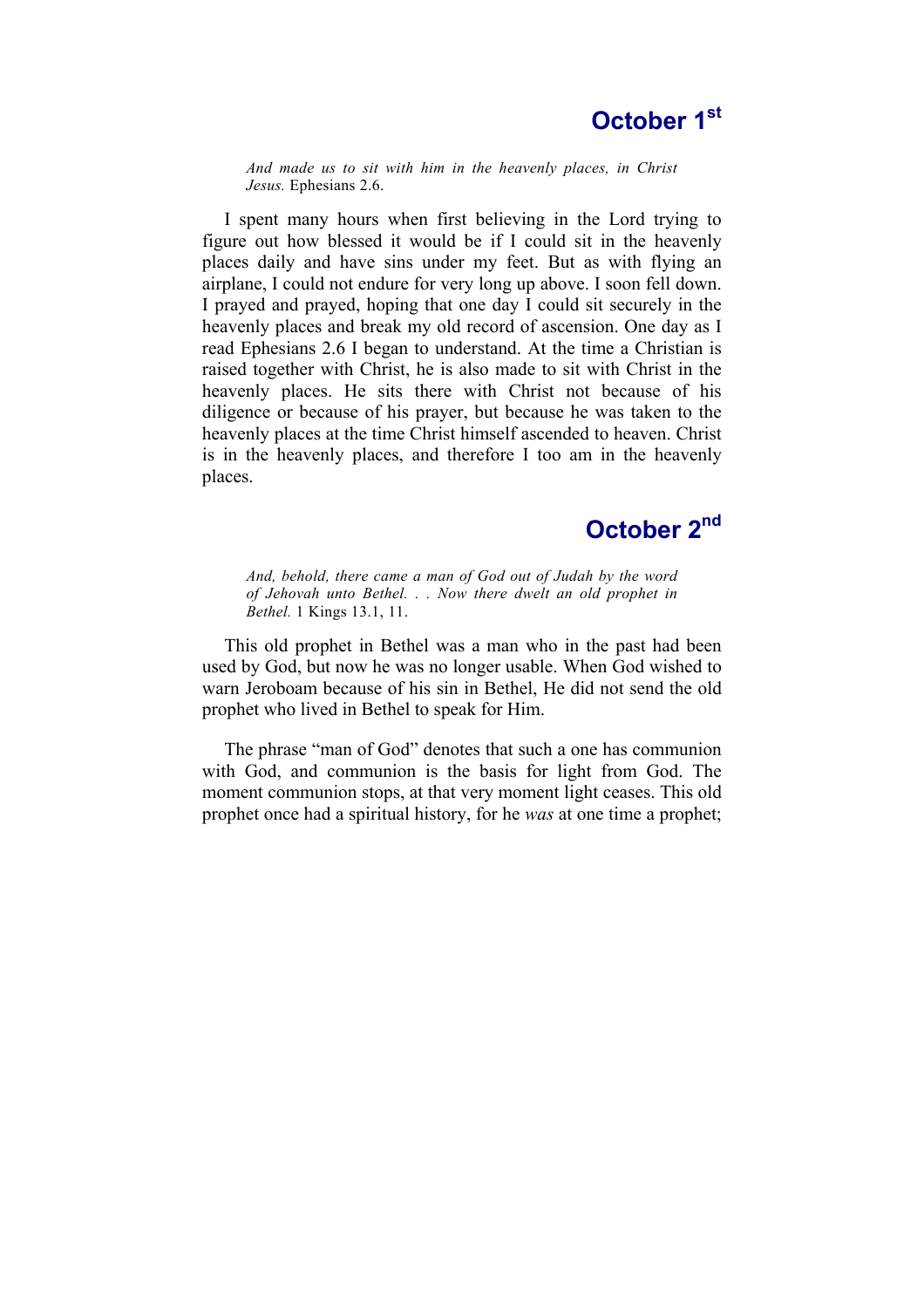however, he had now lost communion with the Lord. He became an *old* prophet when God could no longer use him. How grave is this situation. In view of this, we must attend to a very important issue in our Christian walk—namely, how not to be set aside by God, how not to be rejected or remain unused. Our freshness before the Lord is a most vital habit to be established or maintained.

#### **October 3rd**

*And what the exceeding greatness of his power to usward who believe, according to that working of the strength of his might which he wrought in Christ, when he raised him from the dead.*  Ephesians 1.19, 20.

Paul *prayed* in his day for the saints in Ephesus that they might see the exceeding greatness of the power which God had already given them. Now if we today do not see that the power in us and the power in Christ is one and the same power, we too must *pray* for seeing. If the power manifested in us is less than the power that was manifested in Christ, we should acknowledge that there are still many things which we have not seen. Let us humbly confess and pray to God to make us see. The power which God works in those who believe is according to the working of the strength of His might which He wrought in Christ. Hallelujah! This is the spiritual fact. Let us ask God to open our eyes that we may truly perceive and understand. We will not ask Him to pour upon us more power from outside; no, we will only ask Him to cause us to discover and to see more that is in us already.

#### **October 4th**

*Why could not we cast it out? And he saith unto them, Because of your little faith: for verily I say unto you, If ye have faith as a grain of mustard seed, ye shall say unto this mountain, Remove*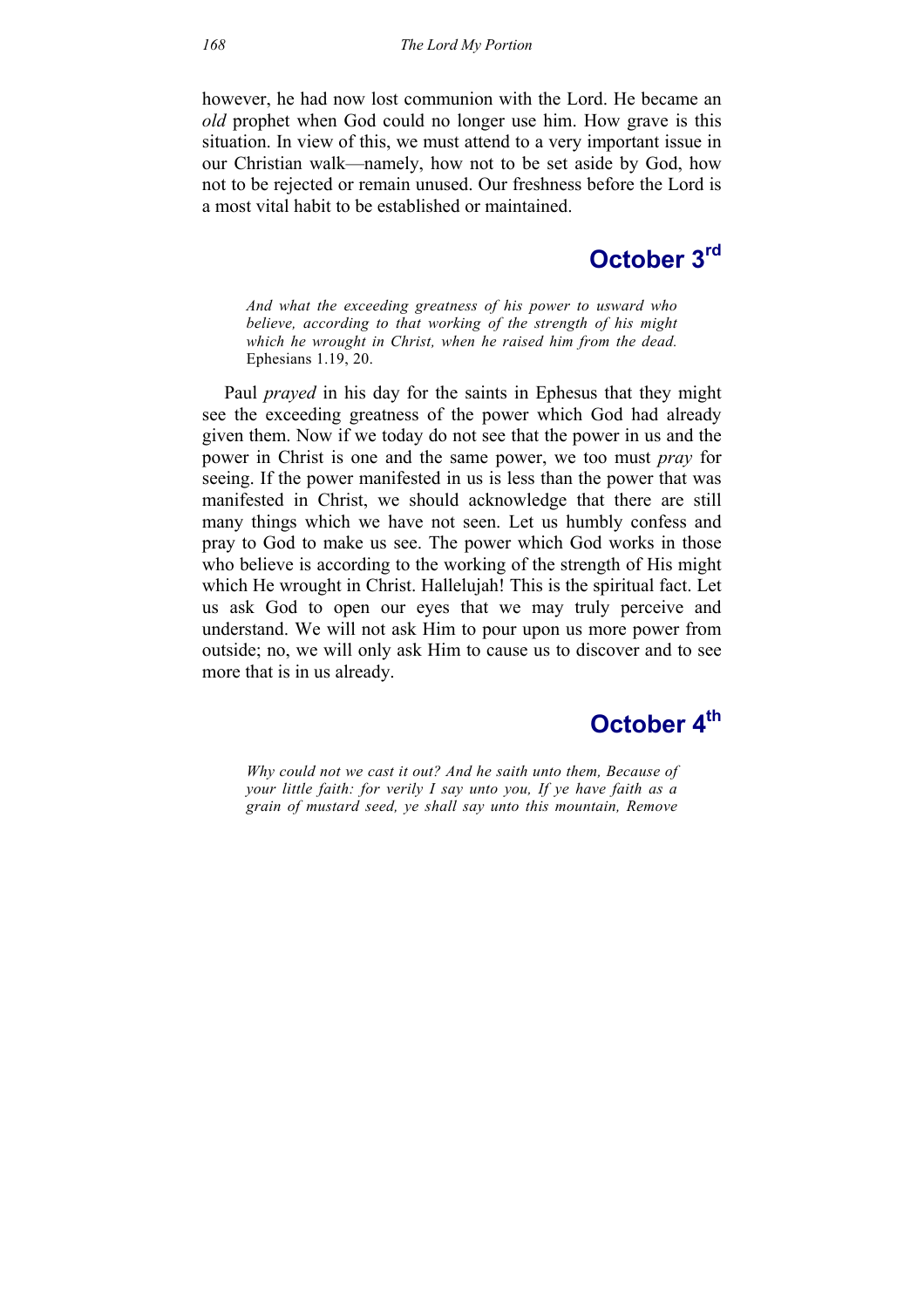*hence to yonder place; and it shall remove; and nothing shall be impossible unto you.* Matthew 17.19,20.

"Because of your little faith"—Or their unbelief. Such unbelief, we must be careful to notice, comes from believers; therefore it does not refer to not believing the Lord Jesus as Saviour. Since the mentioning of the "mustard seed" is metaphorical in character, the mountain must also be metaphorical. The latter speaks of conclusive and deeply rooted difficulties. Although a mountain is most stable, faith has removed many mountains, many difficulties. Unlike wandering stars, mountains sit steadfastly where they are. Matters such as unbelieving children and unemployment are like mountains. Yet faith can remove such mountains and deal with all kinds of difficulties. Why, then, turn first to other people for help?

#### **October 5th**

*After this manner therefore pray ye, Our Father who art in heaven, Hallowed be thy name. Thy kingdom come.* Matthew 6.9, 10.

"After this manner therefore pray ye"—What follows upon these words was never meant to serve as a prayer form or liturgy for us to say but as an example for us to follow. The disciples are to learn to pray after this manner.

Christians today should take up a monumental responsibility: the bringing in of the kingdom upon the earth through prayer. Why is it that Satan still remains on earth today? Because those who belong to Christ have yet to experience the victory of Christ. "Thy kingdom come"—On the one hand, we may say it is already in our midst; on the other, its appearing still awaits the prayers of the believers.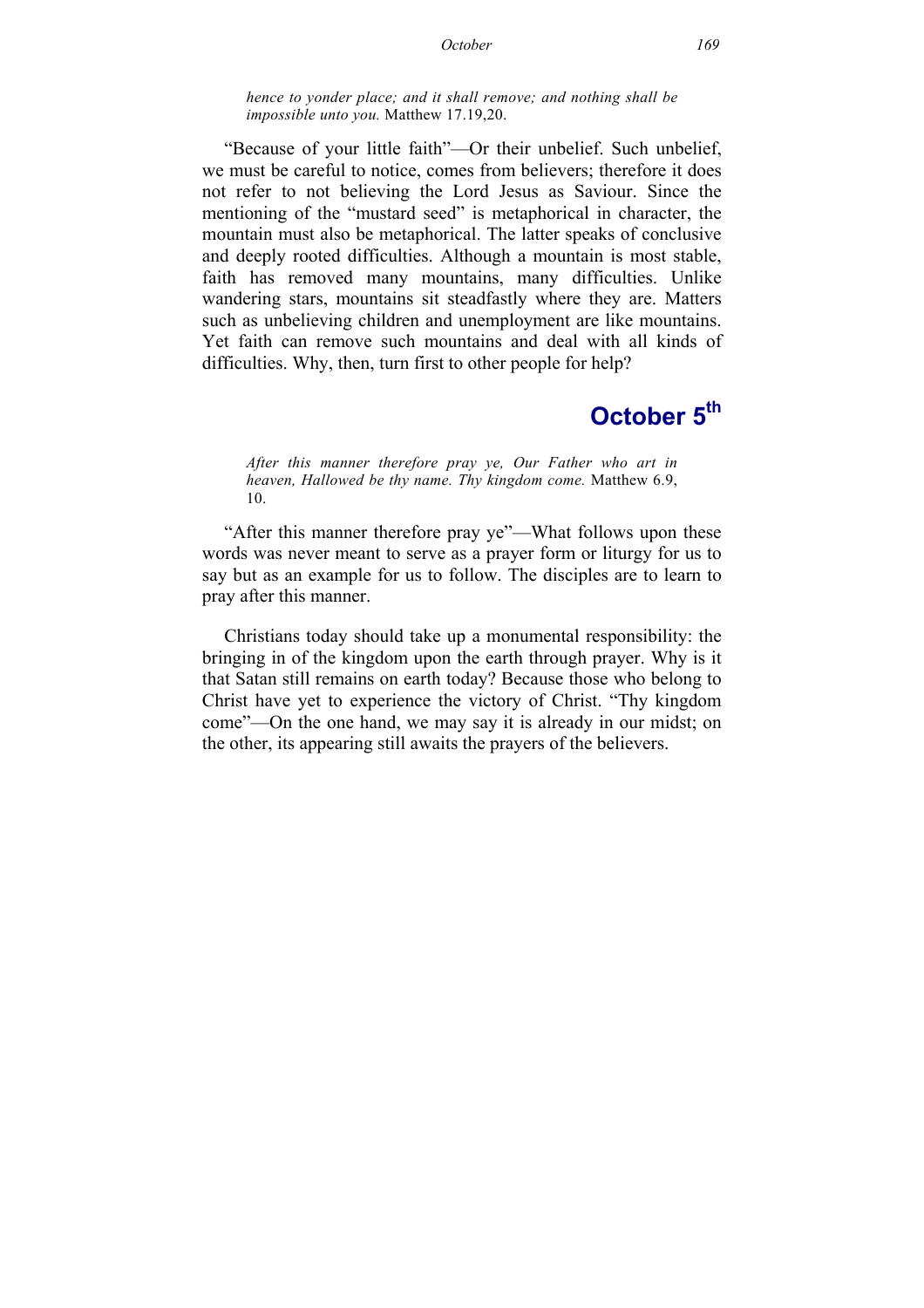## **October 6th**

*He that loveth not his brother whom he hath seen, cannot love God whom he hath not seen.* 1 John 4.20.

This is a Bible verse familiar to most people. Note, however, that this verse does not imply that you are to love the brother in your home, it says to love your brother in Christ. Frequently the attitude and action of many people make it impossible for you to love them; nevertheless, if God's love has entered into you, you *will* be able to love them. It is not just loving the brethren whom you love; it is loving the brethren, period! It is not merely loving those brethren who are lovely, but loving *all* the brethren. If you cannot love the brethren, it is proven that there is not the love of the Father in you. If you have the love of God, you cannot help but love the brethren.

### **October 7th**

#### *I will give unto thee the keys of the kingdom of heaven.* Matthew 16.19.

That the Lord grants the keys of the kingdom of heaven to Peter confirms the fact that this apostle will do the work of opening doors—first to the Jews and then to the Gentiles. Since the keys of the kingdom of heaven are in Peter's hand, he must of necessity be one who has himself already entered the kingdom of heaven. For the keys are committed to Peter's hand for him to keep. If, for example, the key to the gate has been given into my hand for keeping, people who come early to our meeting will have to wait outside the iron gate till I arrive and open it with the key. I will enter in first and afterwards other people can come in. It is simply impossible for anyone *without* the key to enter first. Hence it is crystal clear that Peter is the first one who enters the realm of the kingdom of heaven.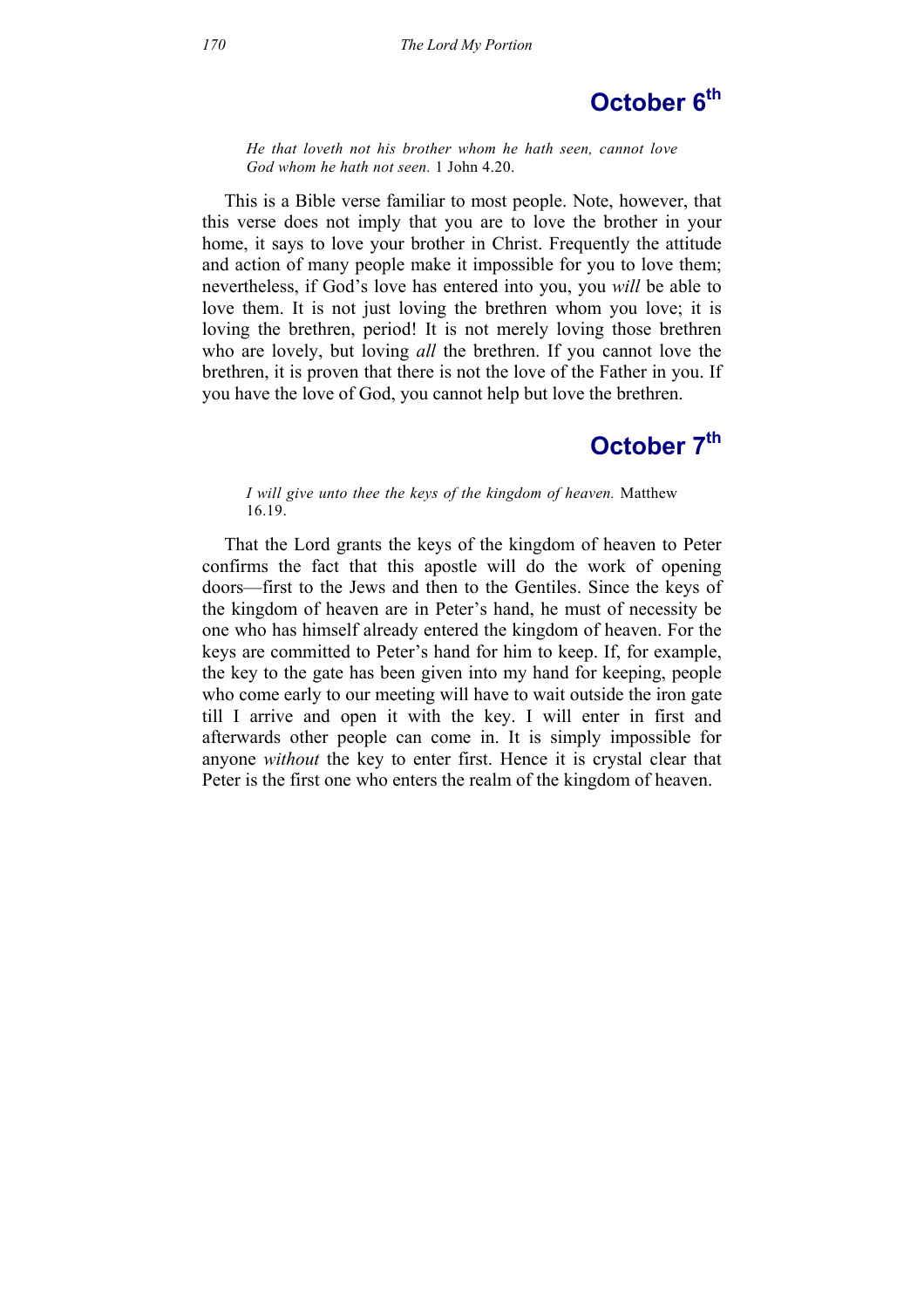### **October 8th**

*But if that evil servant shall say in his heart, My lord tarrieth . . .*  Matthew 24.48

What is the reason for this servant's faults? "My lord tarrieth"— He truly believes in the second coming of the Lord, except that in his estimation the Lord will come tardily. Whoever does not believe in the soon return of the Lord is an evil servant. What does the Lord say is the fault of this evil servant? Just this, that though he confesses with his mouth that the Lord shall indeed come, he nevertheless says in his heart that the Lord will delay. How precarious is such a position! Will a person watch if he has no idea that the Lord is coming soon? We must have both the attitude and the desire for the soon return of the Lord.

## **October 9th**

*And the priests that bare the ark of the covenant of Jehovah stood firm on dry ground in the midst of the Jordan; and all Israel passed over on dry ground, until all the nation were passed clean over the Jordan.* Joshua 3.17.

The riverbed is the place of death. Nothing at all comfortable, nothing at all appealing. Not restful, not sitting, not lying, but standing. If I live according to my ill-temper, Christ cannot live in others. But if I stand at the bottom of the river, other people will cross the Jordan to victory. Death works in me, but life works in others. In my obedience to death, life will operate in others for their own obedience to God. The death of Christ quickens His life in us. Without death there can be no life.

It was most agonizing to bear the ark at the bottom of the river, for it required great diligence. A slight carelessness and the holy God would destroy them. They stood there, watching the children of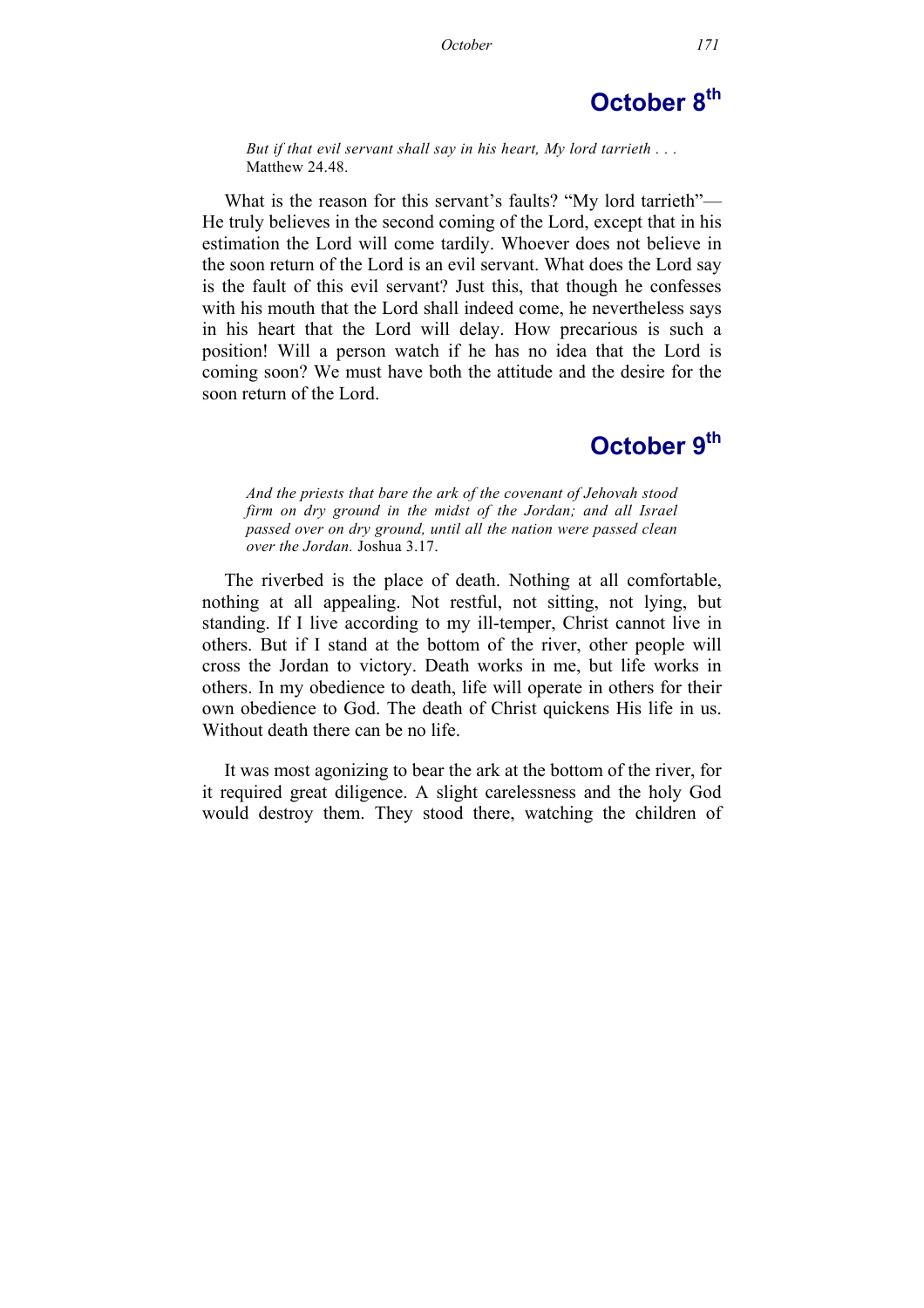Israel pass by one by one. And so they were left to the last. May we be able to pray thus: O Lord, let me die that others may live.

#### **October 10th**

*Exercise thyself unto godliness* 1 Timothy 4.7.

Some Christians mistake rigidity to be godliness. They make themselves false. One brother said he met another brother who would either lower his head towards the ground or lift up his head towards heaven after a word or two. He discovered that this brother was pretending godliness. He wished to shout to him from his heart: "Brother, do not pretend!" We should know what life is: that which flows naturally. With such rigidity in a brother, neither his spirit nor his God is able to come forth. So in exercising ourselves unto godliness we always need to be living and fresh, for it is God who manifests himself through our words and attitudes.

#### **October 11th**

*Now is the judgment of this world: now shall the prince of this world be cast out.* John 12.31.

Even though at present Satan temporarily rules over the world, he is but a usurper who has occupied it by force. When the Lord Jesus died on the cross He already cast out the prince of this world. In His death He "despoiled the principalities and the powers . . . [and] made a show of them openly, triumphing over them in it" (Col. 2.15). Although the world still lies under the evil one, it is totally illegal. And God has appointed a day when the kingdom shall be retaken and His Son shall be king over this world for a thousand years, and onward, then, to eternity. Yet before that time arrives God only permits Satan to remain active, while He himself holds the reins of government of this world. Satan may rule over all that belongs to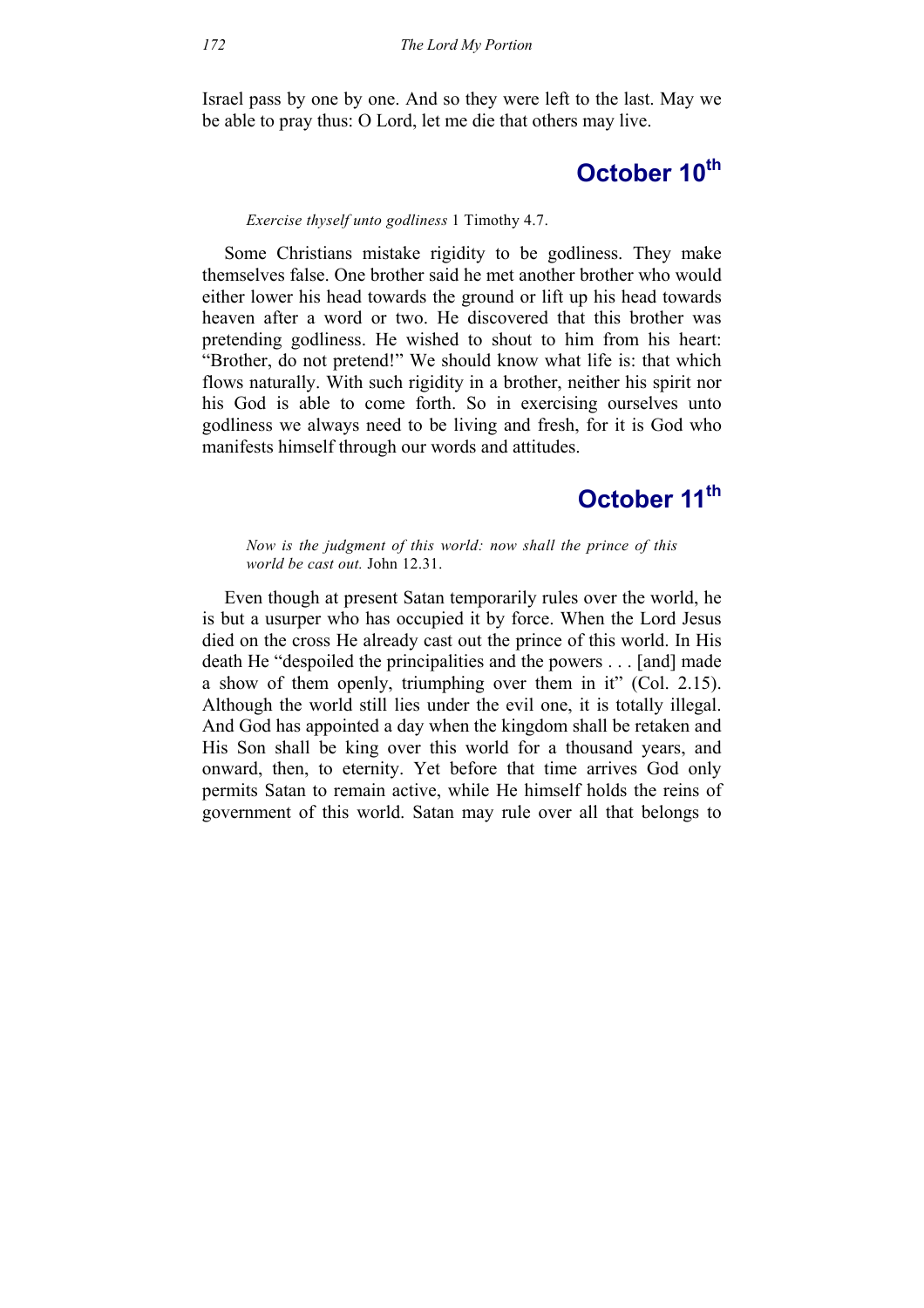Satan himself, he may even persecute all that belongs to God; nonetheless all of this is but for awhile. And even in this short while, Satan is entirely restricted by God. He may harass the saints but only within certain limits. Aside from what God permits, the enemy has no authority whatsoever.

#### **October 12th**

*Watch therefore: for ye know not on what day your Lord cometh.*  Matthew 24.42.

What is the significance of the word "watch"? The meaning of watching is not to be careless. How prone Christians are to be overly self-confident. Watchfulness is the very opposite of carelessness. He who sleeps must be so confident in himself that he reckons nothing is going to happen, whereas the watchful person puts no trust in his flesh at all. The self-confident one is prone to fall, for to boast that "I am different from yesterday" opens the way to failure. Only the person who deeply senses his own inadequacy will be watchful. Since the Lord has not told us the hour, let us ever be watchful and on guard.

### **October 13th**

*Jesus answered and said unto her, If thou knewest the gift of God, and who it is that saith to thee, Give me to drink; thou wouldest have asked of him, and he would have given thee living water.*  John 4.10.

On the day that the Lord Jesus sat down by the well of Jacob in Samaria He was hungry and thirsty. But the Samaritan woman was more thirsty than the Lord. So He offered living water to her that she might be satisfied. When the disciples came back with the food, He was no longer hungry (see John 4.5-34). From this episode in the life of our Lord we learn this spiritual lesson, that whoever serves others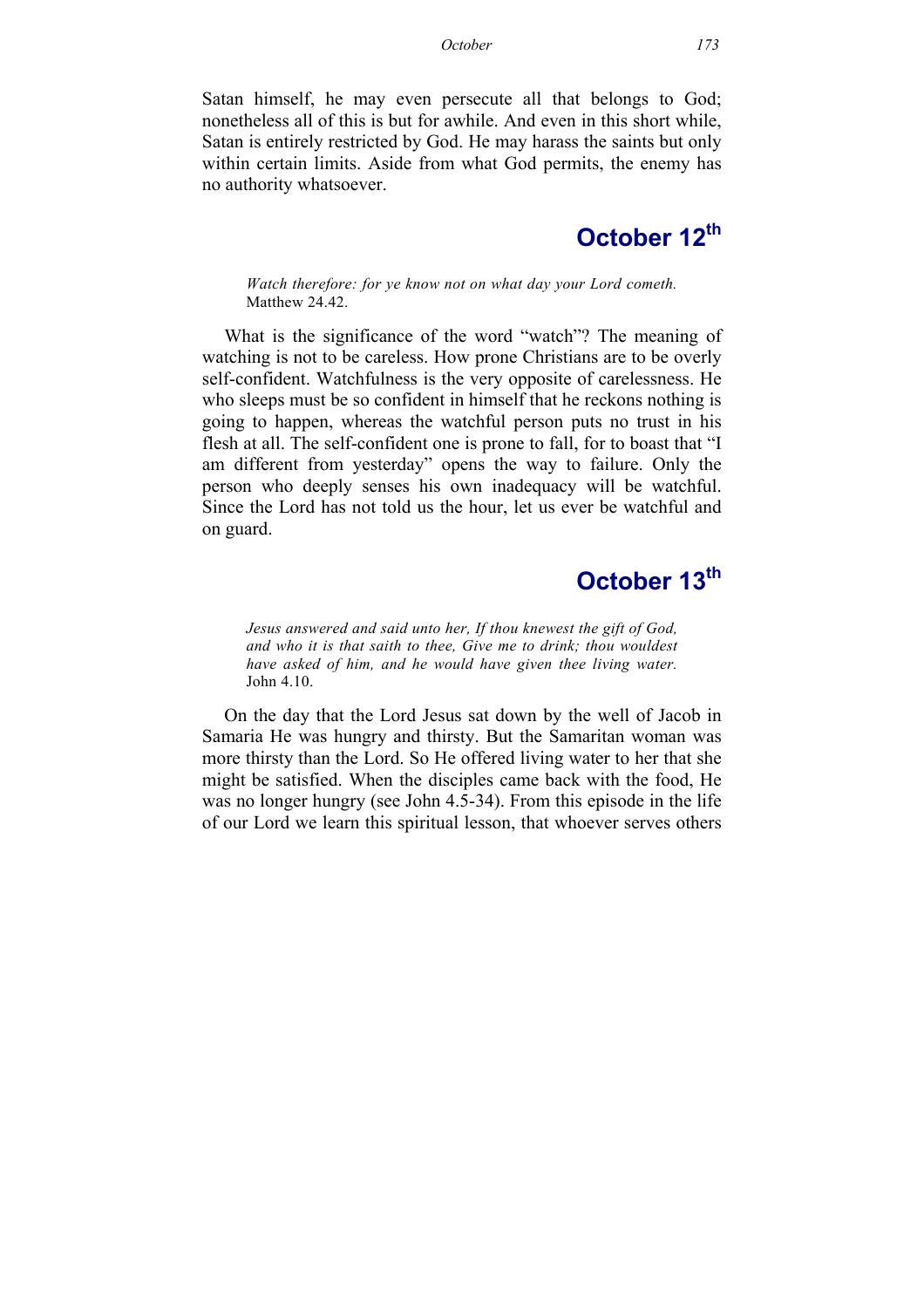in order that they may not be thirsty shall himself be satisfied: that the one who learns to bear another's burden shall find his own burden easier to bear. In spiritual work, there is no possibility of retirement: "My Father worketh even until now," declared the Lord Jesus, "and I work" (John 5.17).

# **October 14th**

*And I will take away the stony heart out of your flesh, and I will give you a heart of flesh.* Ezekiel 36.26.

The stony heart has reference to the hardness of the heart, while the heart of flesh has reference to a softness or tenderness of heart. On the day a person gets saved his hardened heart is softened, yet we dare not say it is totally softened.

The progress of our life hinges entirely on the transformation of our heart—whether it is hard or soft. If our heart is seized by anything outside of God—be it an event, a person, or a thing—the operation of life will as a rule be hindered. For this reason God will transform our heart continuously until it wholly becomes like tender flesh. Then His Spirit is able to cause our inner life to expand with strength. Just be willing to obey God and His life will move into the conscience, mind, will, and emotion of your heart. It will keep on moving.

#### **October 15th**

*For to me to live is Christ.* Philippians 1.21.

God does not make you a Christian in the way a person teaches a monkey how to dress, eat, and move. To teach a monkey to live like a man would be such a burden to it that it would rather remain as it is than learn to be a man.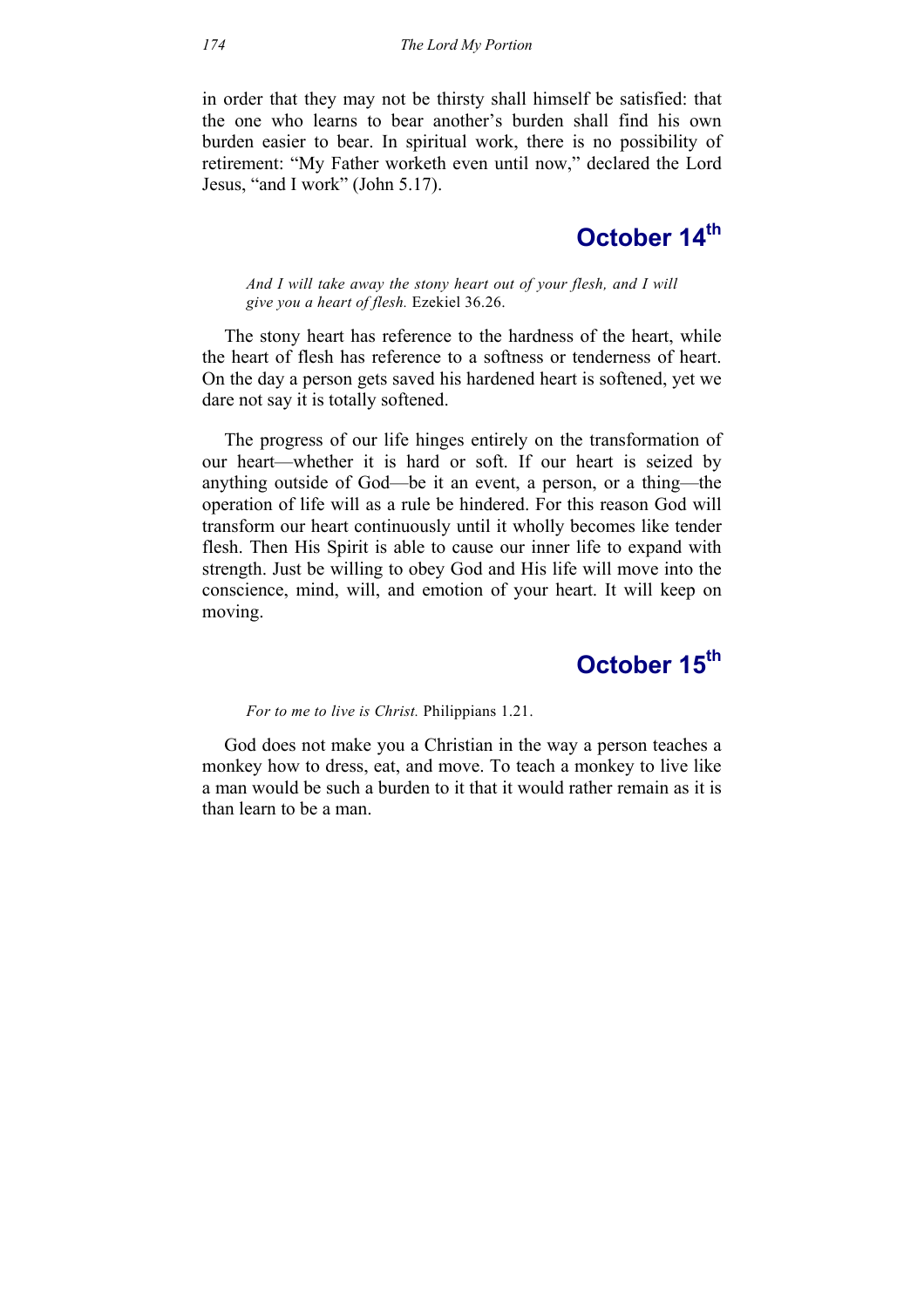Jesus Christ is our life to do everything in us. God never demands Christians to *do* this or to *do* that. For Paul says, "For me to live is Christ"—and having Christ living in him, Paul is able to endure beatings, persecutions, many perils, imprisonment in Jerusalem, and transference to Rome. It is not by his being like Christ nor imitating Christ, but by Christ living in him that he finds strength for all such things. As a monkey cannot be transformed into a man, so a Christian cannot imitate Christ.

#### **October 16th**

*Among them that are born of women there hath not arisen a greater than John the Baptist: yet he that is but little in the kingdom of heaven is greater than he.* Matthew 11.11.

John is termed greater than all the prophets, yet not in the sense that he surpasses all other prophets in faith, conduct, fame, work, and the Holy Spirit—he is greater only in a specific sense. All the prophets prophesied until John. John himself does not prophesy, however; he merely points out Christ to man: "Behold, the Lamb of God"—it is just here that he is greater, for in time and opportunity he is different from the rest

"Yet he that is but little in the kingdom of heaven is greater than he"—This does not mean that John's faith, conduct, spiritual life and work are small and that he is therefore unable to enter the kingdom of heaven. It merely signifies how those who are in the kingdom of heaven may testify to the fact that the work of Christ is already done.

#### **October 17th**

*And Solomon . . . came to Jerusalem, and stood before the ark of the covenant of Jehovah, and offered up burnt-offerings, and offered peace-offerings.* 1 Kings 3.15.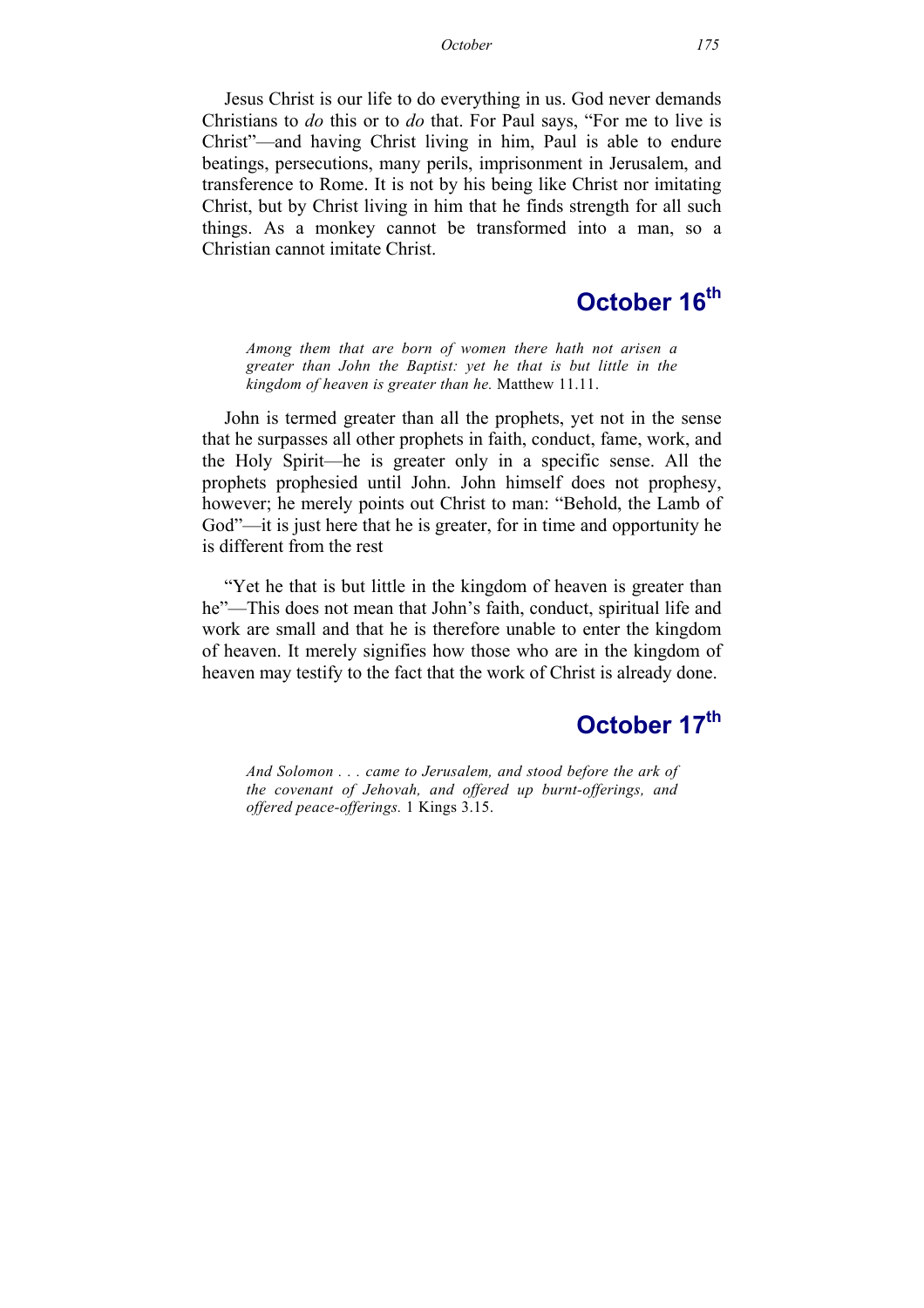Before the Lord had appeared to him, Solomon did not realize or sense the significance of the ark; but once he experienced the Lord's appearance, he became aware of the preciousness of the presence of the Lord over and above all other things. With the result that he immediately returned to Jerusalem and offered sacrifices before the ark of Jehovah. In Gibeon, Solomon had only offered burntofferings; but now he offered burnt-offerings and peace-offerings and made a feast for all his servants. Oh, to worship before God is true worship, to commune with God is true communion, and to rejoice in God's presence is true joy. This is what Solomon had experienced. And after Solomon had built the holy temple, he placed the ark in it. And the ark became the center of the holy temple.

### **October 18th**

*Being justified freely by his grace through the redemption that is in Christ Jesus: whom God set forth to be a propitiation, through faith, in his blood.* Romans 3.24, 25.

Before Christ came into the world human beings suffered two great losses: first, the loss which came from Adam having sinned; and second, the loss which came from our inability to keep the law of God. With death and sin ruling, we are thus separated from God and cannot enjoy His presence. We become foolish and know not God. We do not possess the spiritual life and power to do God's will. Alas, in Adam and under the law we have nothing whereof to boast except to cry out: "Wretched man that I am! Who shall deliver me out of sin and death?" Is there no way to solve the problems of sin and death? Indeed there is: in shedding His blood, the Lord Jesus has solved both problems. Because of His shed blood we need not die and our sins are being cleansed.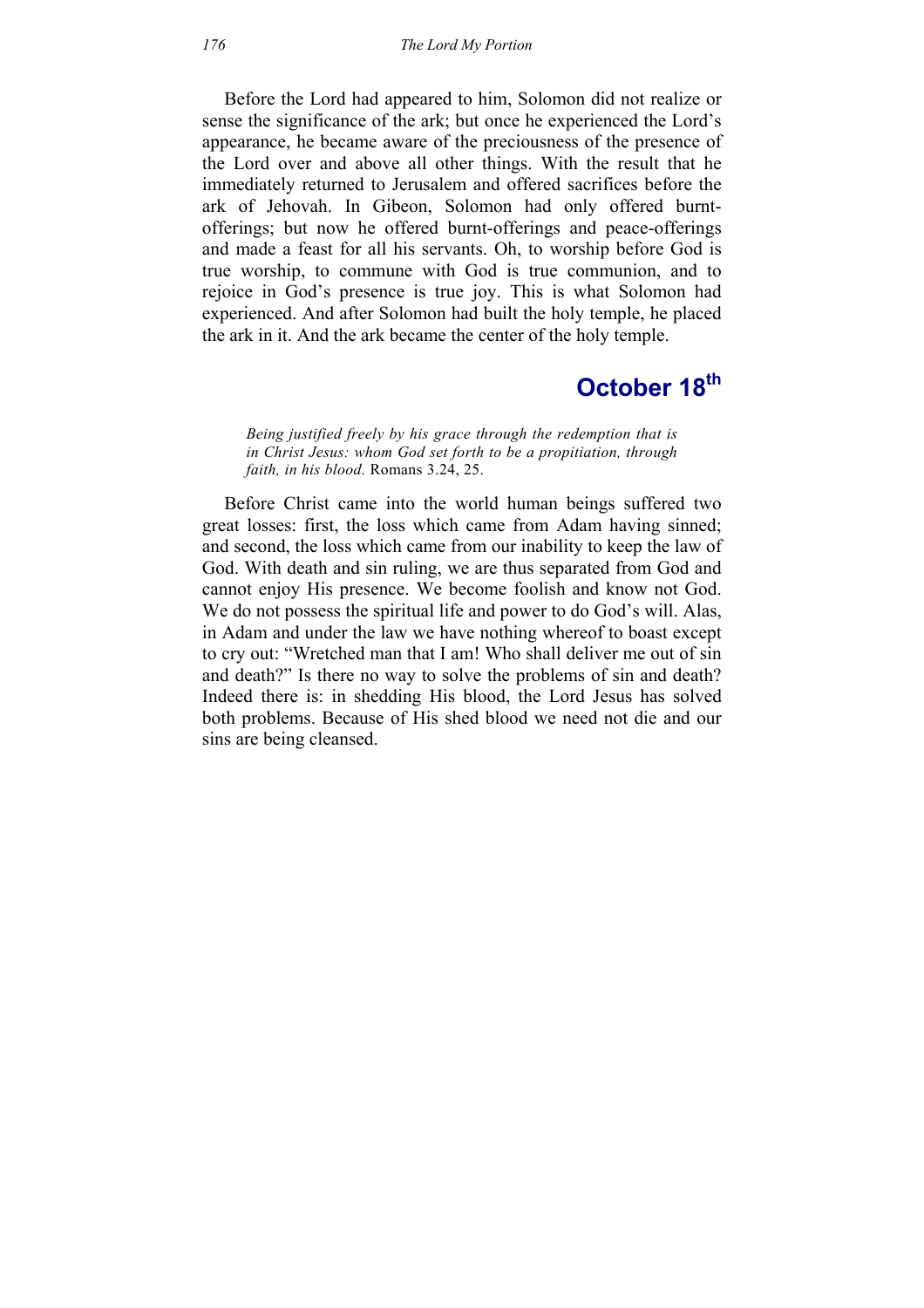#### **October 19th**

*Much more shall they that receive the abundance of grace and of the gift of righteousness reign in life through the one, even Jesus Christ.* Romans 5.17.

Actually we may "reign in life" now, even though the full realization does await the future. Today we may indeed rule over all things by exercising the authority which our Lord has given to us. We should be kings today who rule over all the evil spirits by stopping their works. If Satan will eventually be bound during the millennial kingdom, we can certainly use "the powers of the age to come" (Heb. 6.5) *now* to confine his activities. We may also use today the weapon of prayer to control our circumstances. Whether it is a national, family, church or personal affair, we may govern it by prayer.

#### **October 20th**

#### *The tree of life also in the midst of the garden.* Genesis 2.9.

When the created being lives by his created life, he does not need to be very dependent on God. But for the created being to live by the life of the Creator, he has to be wholly dependent because the life he would then live by is not his but God's. He could not be independent of God but would have to maintain constant fellowship with Him and completely rely on Him. Such life is what Adam does not have in himself and so he must trust God to receive it.

Moreover, such life—if received by Adam—is what he could not live out by his own effort; and therefore he would have to depend on God continuously in order to keep it. And thus the condition for keeping it would become the same condition for receiving it. Adam would have to depend on God day by day in order for him to live out his godly life in a practical way.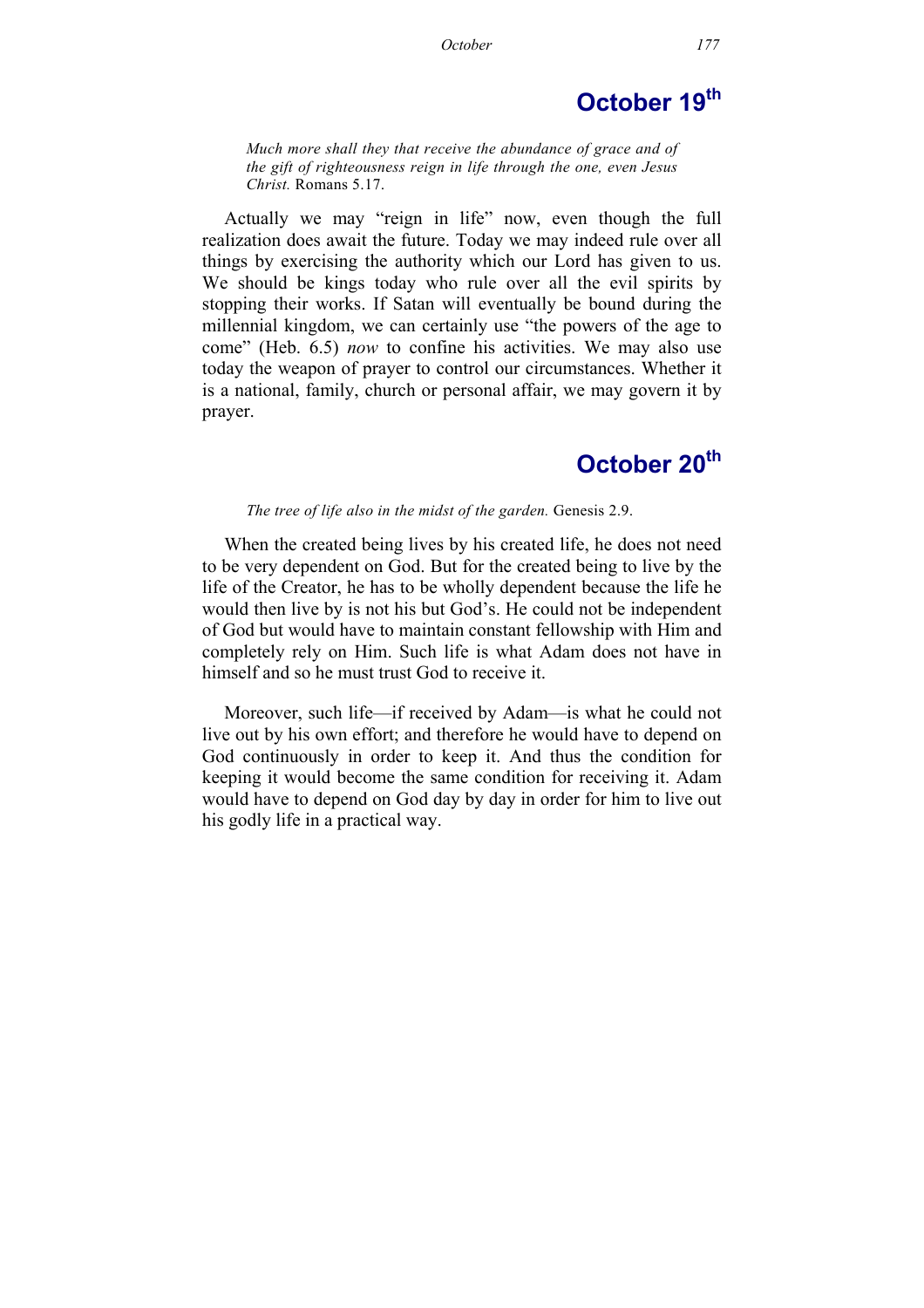### **October 21st**

*And having gifts differing according to the grace that was given to us. Romans 12.6.* 

The portion of service which we have in the body of Christ is based on our knowledge of Him. Yet this is not a common knowledge, because a common knowledge of Christ is inadequate. Only a specific knowledge of Him will constitute a specific ministry in serving the body of Christ. Having learned what others have not learned, you receive from the Lord a specific lesson, and with this specific knowledge of Him you may serve. In the human body, for example, the eyes can see, the ears can hear, and the nose can smell. They have their own functions, and thus each has its own portion. Similarly with the members of the body of Christ. Not every member can see or hear or smell; but each member has his own special ability. This, then, is that member's ministry.

#### **October 22nd**

*I will not leave you desolate [orphans, mg.]: 1 come unto you.*  John 14.18.

The Lord will not leave us as orphans. He will himself take care of us, nourishing us, edifying us, and bearing the full responsibility for us. In other words, the indwelling Holy Spirit is to translate into our subjective experience the objective fact of what Christ has accomplished for us on the cross. The Spirit of truth is to guide us into reality.

"Comforter" in the Greek original includes two thoughts: one means "called to one's side"—that is, to one's aid. This is to say that the Holy Spirit is our present help. Whenever we need His aid, He is always alongside us to help. The other means "one who pleads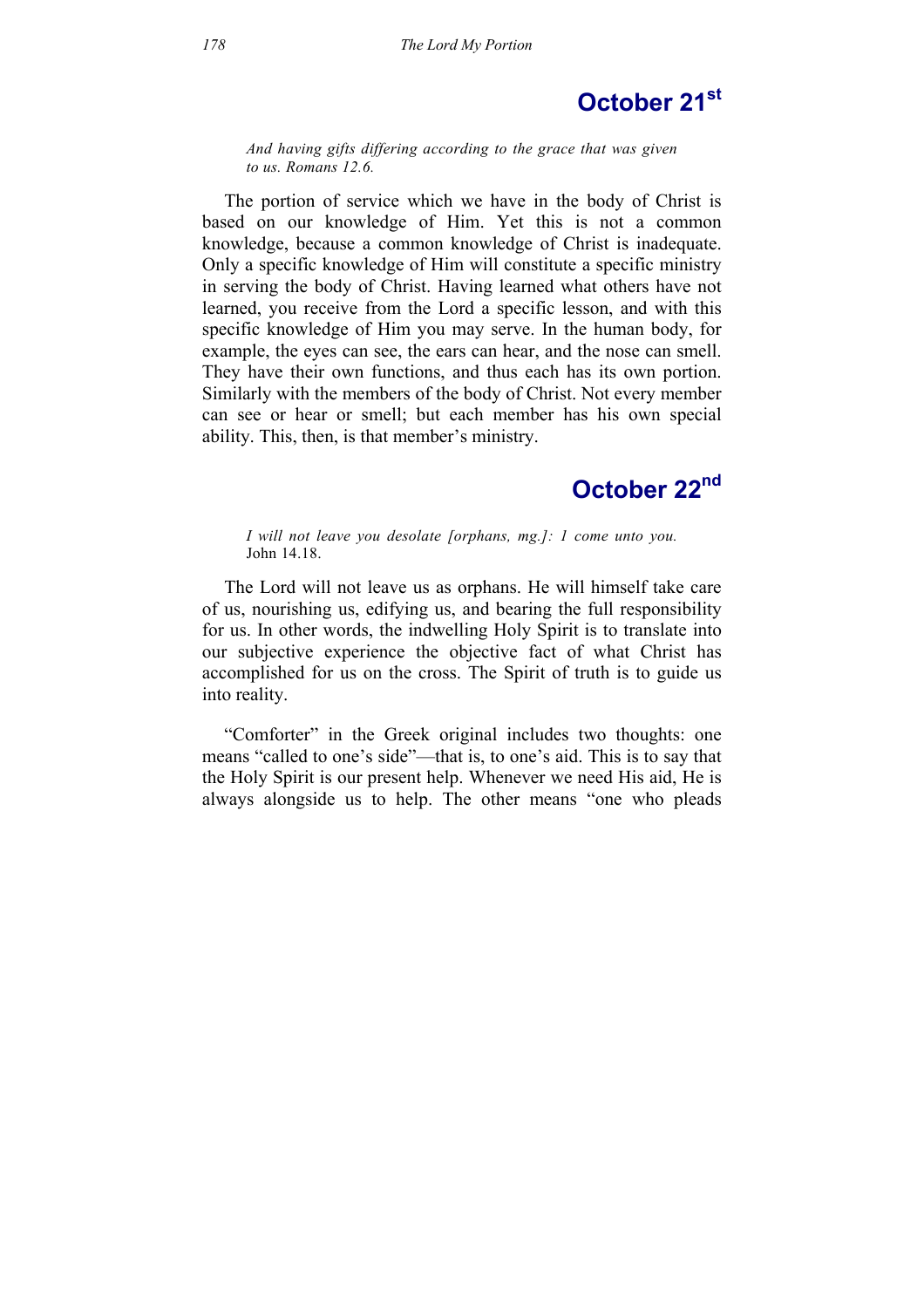another's cause"—an advocate. Christ, as it were, appears before God to plead for us—that is, to plead for our good.

#### **October 23rd**

*Wherefore girding up the loins of your mind, be sober and set your hope perfectly on the grace that is to be brought unto you at the revelation of Jesus Christ.* 1 Peter 1.13.

As most of us may know, the dress of the Jews in the olden days hung rather loosely on the body and was without any buttons. Each time a person started to work he had to gird up the loins so as to ease his movement. Our scattered thoughts are like ungirded loins. Yet God can gather up our scattered thoughts as a person girds up his loins. How often our thoughts, though not unclean, are scattered and not focused. In prayer and in the study of God's word, our mind will run wild. Our thoughts may not be bad, but even good and tasteful thoughts are not conceived at the right time. This is because the loins of our mind are too loose and not concentrated. Yet God is well able to restrain our minds and bring our thoughts into focus.

#### **October 24th**

*And [Jesus] went down with them, and came to Nazareth; and he was subject unto them.* Luke 2.51.

Once a sister told me that if her husband would permit it, she would leave her three children and go preach the gospel in Tibet. She yearned to have all bonds cut off that she might fly away. This, however, is not the Lord's attitude. He is God, yet He was obedient to His earthly parents and cared for His brothers and sisters in the flesh. How we too ought to learn to be obedient; we should not entertain any improper ambition for ourselves. We should submit joyfully if God uses family or children to limit us. It is wrong for merchants to think of not trading, for students to hope of not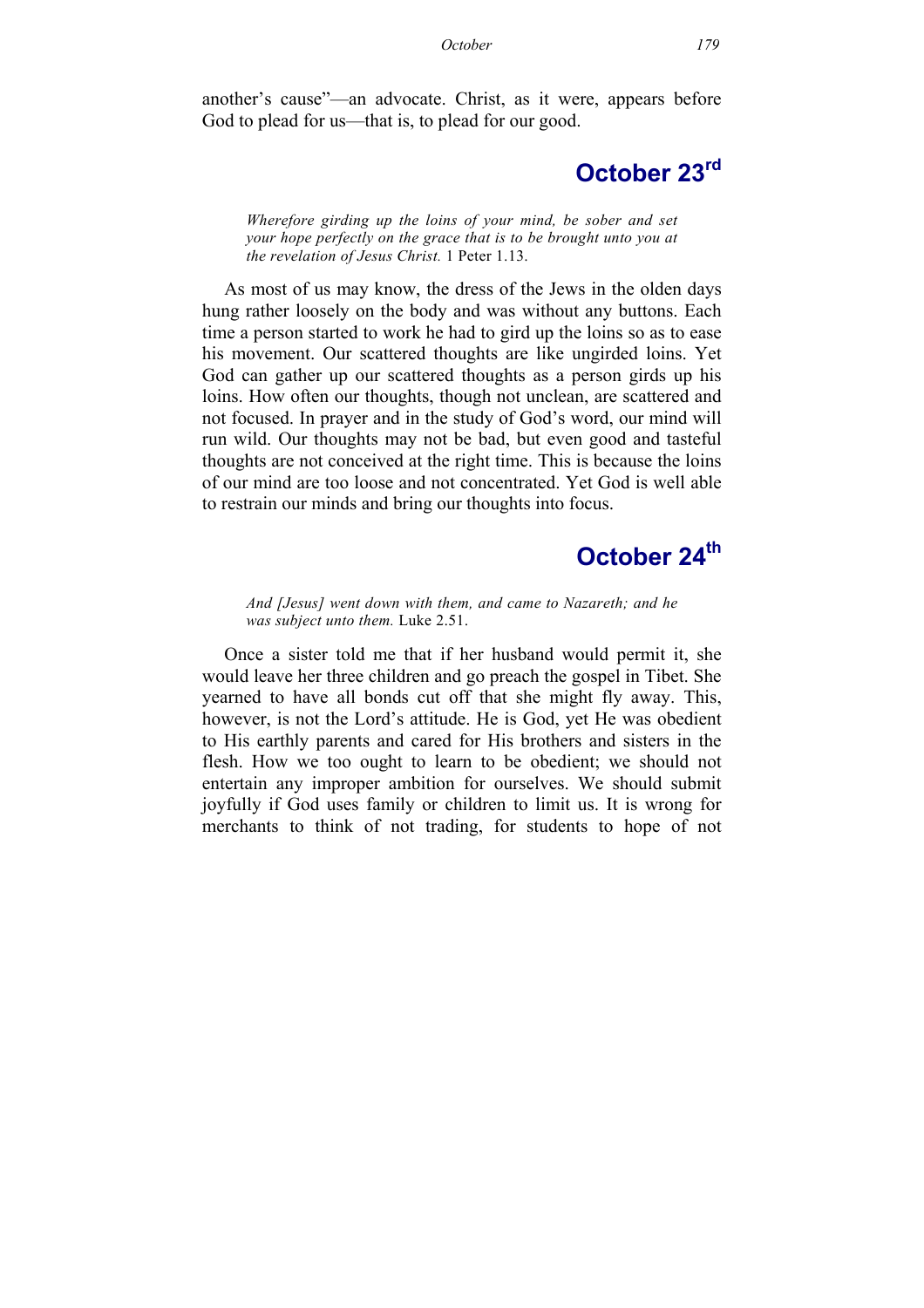studying, for teachers to expect not to teach, and so forth. We shall find rest if like our Lord we are willing to accept all kinds of limitations without struggle.

#### **October 25th**

*And [the other malefactor] said, Jesus, remember me when thou comest in thy kingdom. And he said unto him, Verily I say unto thee, Today shalt thou be with me in Paradise.* Luke 23.42, 43.

Can a robber be saved? The world would conclude that a man who has plundered and killed ought to perish, for such a dangerous prisoner should be consigned to the deepest recesses of hell. He deserves the heaviest punishment, since salvation in the eyes of the world is the portion only of the good people of the earth. Who, then, would imagine that a robber for life—one who had violated the law repeatedly—could be saved instantaneously at the time of death? But it is a fact of history that one who had never done good but had only done evil throughout his life was saved immediately upon believing in the Lord Jesus. People may be saved in the twinkling of a moment because they believe in the Lord Jesus. What an incredible story! What a marvelous salvation!

#### **October 26th**

*For our wrestling is not against flesh and blood, but against the principalities, against the powers, against the world-rulers of this darkness, against the spiritual hosts of wickedness in the heavenly places.* Ephesians 6.12.

Many people know only the battle between the spirit and the flesh; they do not perceive the conflict that rages between us believers and the evil spirits as described in the sixth chapter of Ephesians. The real spiritual battle is fought between us and Satan with his evil spirits. This battle is joined by all matured believers, for the children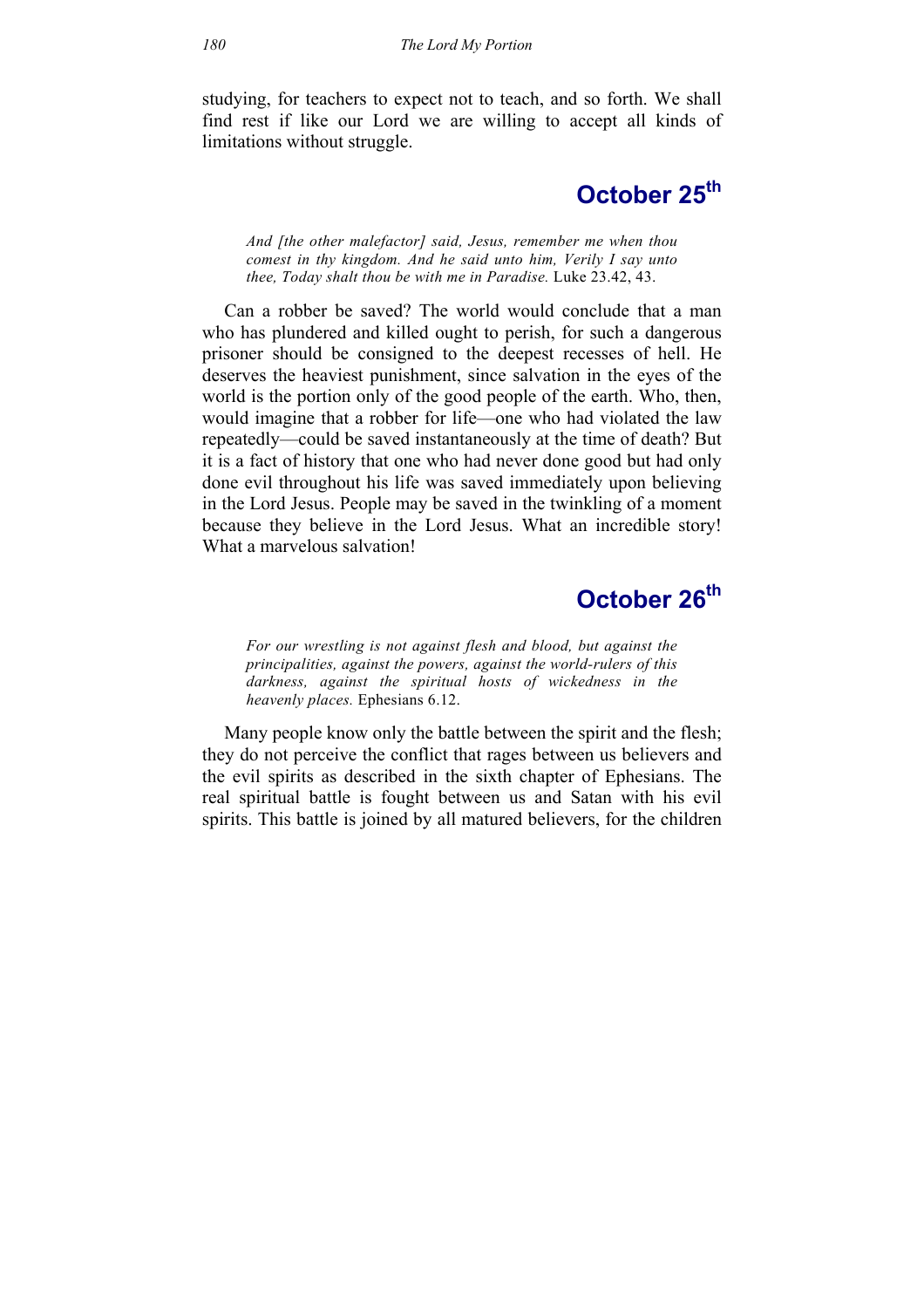of God on earth are frequently attacked by evil spirits. Such attacks sometimes occur in the believers' environment, sometimes in their physical bodies, sometimes in their thoughts, sometimes in their emotions, and sometimes in their spirits.

Too often believers are not aware of being attacked by evil spirits. They do not understand why everything seems to be against them, creating terrible confusion and trouble. They too often take these things as natural, not realizing that frequently they are being supernaturally oppressed by the evil spirits.

## **October 27th**

*And the number of them that lapped, putting their hand to their mouth, was three hundred men: but all the rest of the people bowed down upon their knees to drink water.* Judges 7.6.

Small things frequently reveal our real situation. In those days both the Jews and Arabs travelled with their baggage on their backs. There were therefore two different ways to drink water while on the road: by unloading the baggage and bowing down upon their knees to drink, or by lapping water from their hands for the sake of hurrying up their journey on the road and of guarding against plunderers. Of the ten thousand men left, 9,700 knelt down to drink; only 300 lapped up the water from their hands. All those who bowed to drink were eliminated by God. Only those who drank from their hands were chosen. Whoever has opportunity to indulge and yet refrains from doing so has known the dealing of the cross. Such persons will be used of God. Ever ready to let the cross work in his life, such is the man whom God will use.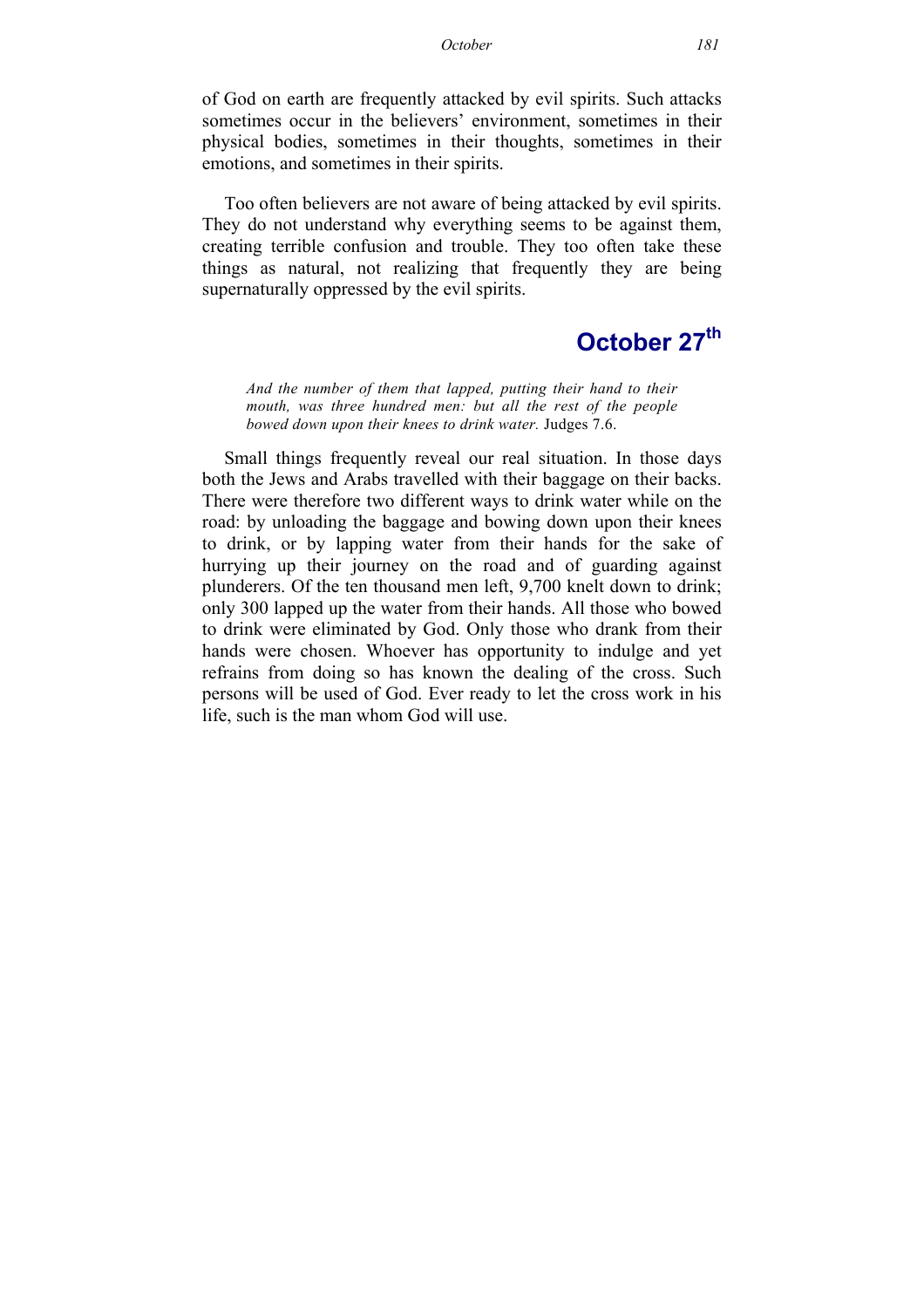# **October 28th**

*Butter and honey shall he eat, that he may know to refuse the evil, and choose the good.* Isaiah 7.15 mg.

Our Lord had butter and honey; therefore, He could choose the good and refuse the evil. It requires great power to be obedient! If God does not fill your heart first, you will not succeed, no matter how you try externally. We need to learn to draw near to God daily and receive from heaven both butter and honey (the grace and love of God), so that day by day we may live on earth choosing the good and refusing the evil.

I speak to you today in this manner because I have a deep sense within me that the return of the Lord is imminent and that the kingdom is at hand. Henceforth, temptations will be greater, dangers will be multiplied, and deceptions will be deepened. Oh do let us notice one thing: that no matter what is placed before us, we shall be able to choose with singleness of heart only because we have received the heavenly butter and honey.

# **October 29th**

*And Moses said unto God, Behold, when 1 come unto the children of Israel, and shall say unto them, The God of your fathers hath sent me unto you; and they shall say to me, What is his name? what shall I say unto them?* Exodus 3.13.

By this time Moses had been dealt with by God. He neither assumed nor imagined. He dared not move presumptuously. That is why he asked the Lord in such a manner. He had learned his lesson, a lesson not unlike the one the Lord Jesus himself spoke about: "For I spake not from myself; but the Father that sent me, he hath given me a commandment, what I should say, and what I should speak. And I know that his commandment is life eternal: the things therefore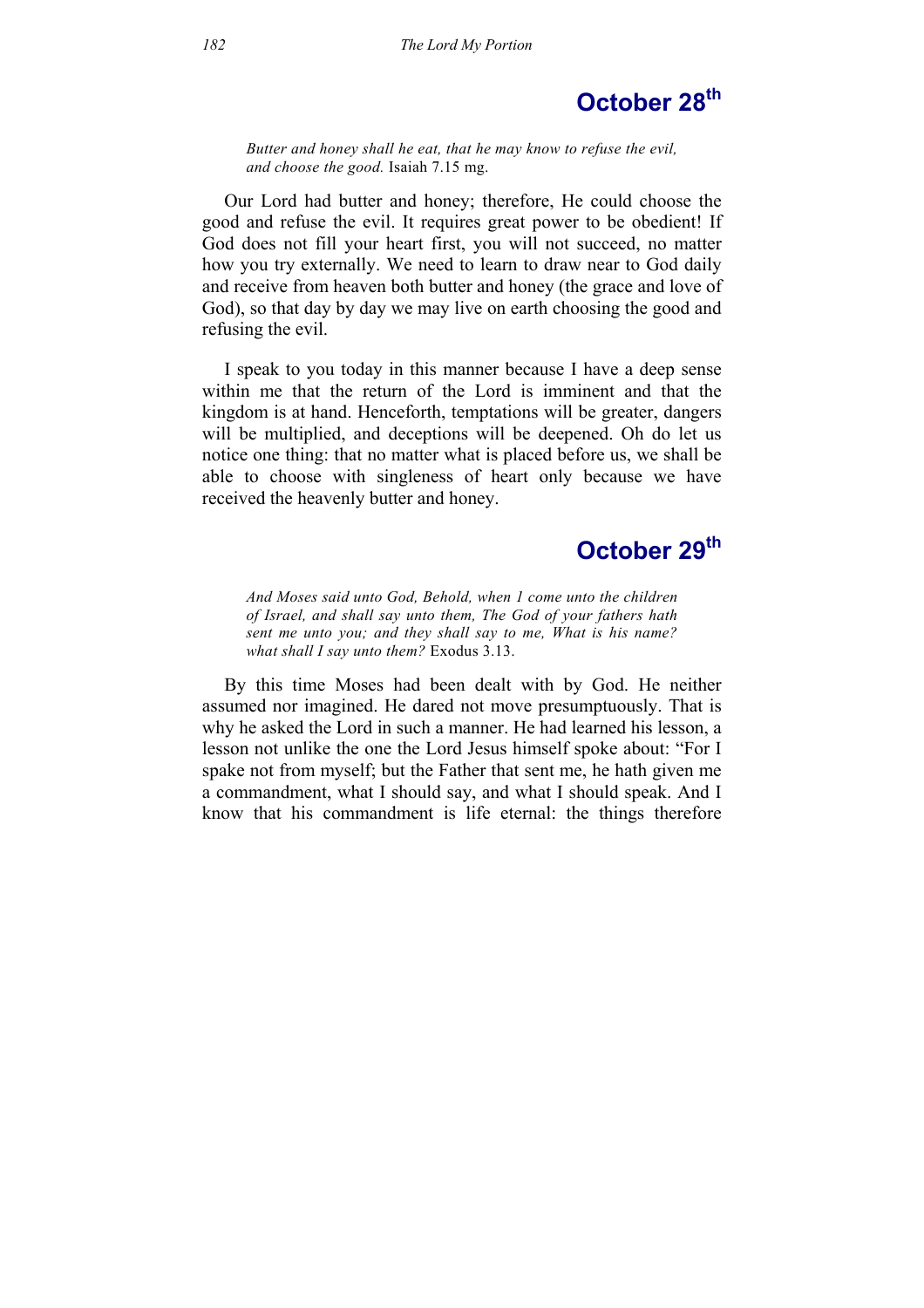which I speak, even as the Father hath said unto me, so I speak" (John 12.49, 50). How often our words lack the restraint of God. Moses had come to realize that even the words which he spoke must be commanded by the Lord.

## **October 30th**

*For Christ also pleased not himself; but, as it is written, The reproaches of them that reproached thee fell upon me.* Romans 15.3.

Our Lord has "despised" and "endured" (Heb. 12.2) for the sake of the joy of the kingdom. How about us? Have we forsaken anything for the sake of the glory of the future kingdom? Have we done what we do not want to do or not done what we do want to do because of God's reward? If this joy could attract our Lord, why can it not attract us? Countless believers, both ancient and modern, have forsaken all to follow the Lord for the sake of the glory of the kingdom; how about you and me?

### **October 31st**

*That ye no longer walk as the Gentiles also walk, in the vanity of their mind.* Ephesians 4.17.

Even if we have already known the truth which we are to preach, we dare not draw it out from our brain and deliver it to people. Instead, we will humbly prostrate ourselves before God, asking Him to quicken afresh the truth we already knew. And thus the truth will be impressed upon us anew so that what we speak is not merely the memory of our past experience but is something which we seem to newly experience in our life. In this way will the Holy Spirit with His power verify what we preach. It is best for us to wait before the Lord for a little while before we ever speak, allowing His word (or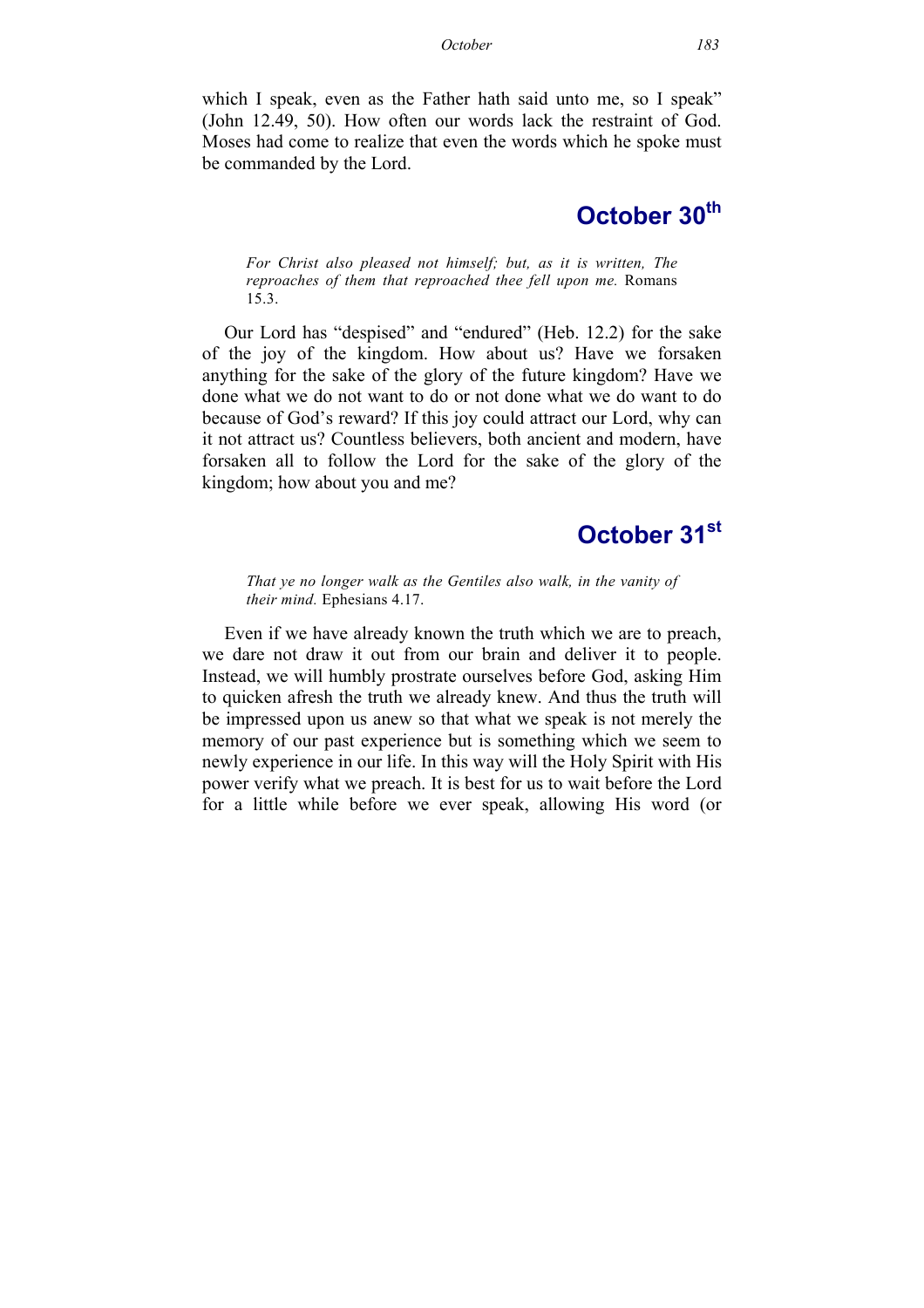sometimes that which we already knew) to impress itself upon our spirit afresh.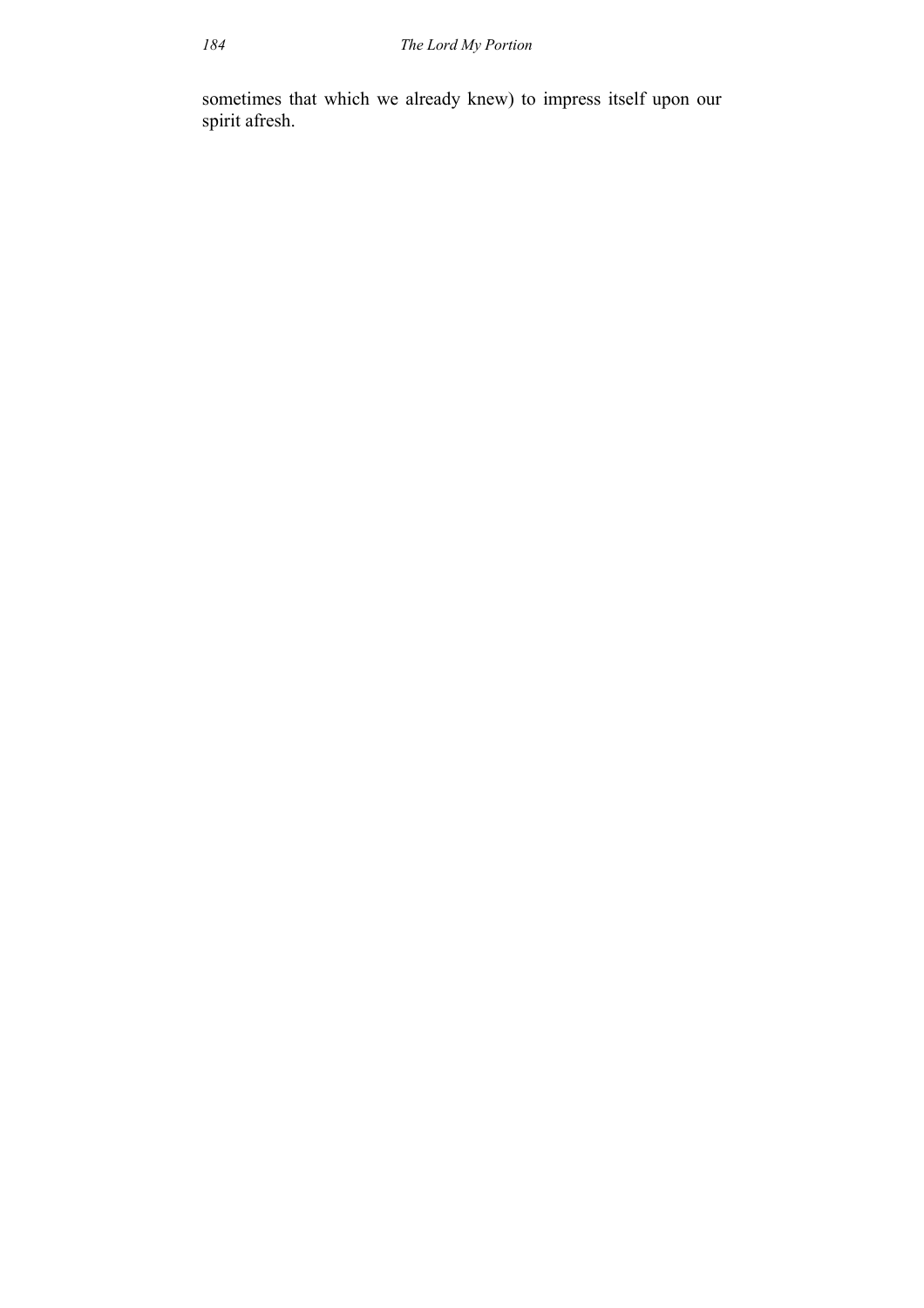# **November 1st**

*Whosoever drinketh of the water that I shall give him shall never thirst; but the water that I shall give him shall become in him a well of water springing up unto eternal life.* John 4.14.

Whatever comes from outside is useless in really satisfying anyone. But if a person receives Christ, the latter will become a spring *in* him so that he is daily satisfied. What men lack is *inner* satisfaction.

Once a man went to visit his doctor. He asked his doctor why he felt life was so tasteless and without hope. After he was examined, he was told that there was nothing physically wrong with him. So the man asked if there was any remedy for such depression. The doctor replied: "You should enjoy yourself. Why don't you go see the theatrical play of a certain clown. He has great ability to make people laugh and to be happy." "I am that clown," said the man, "and though I can make other people laugh, I myself cannot laugh." How sad, yet this is only what the world can give—perhaps a few laughs and some temporary joy.

### **November 2nd**

*And they shall not teach every man . . . his brother, saying, Know the Lord: for all shall know me, from the least to the greatest of them.* Hebrews 8.11.

Sugar and salt look alike. They are both white and fine. But wait until they come to your mouth, and then you know which is sugar and which is salt. To know sugar and salt externally with the eyes is far inferior to knowing internally by tasting them with the tongue. So too is the knowledge of God. The knowledge that comes to us from outside is only ordinary knowledge; the inward knowledge is the sure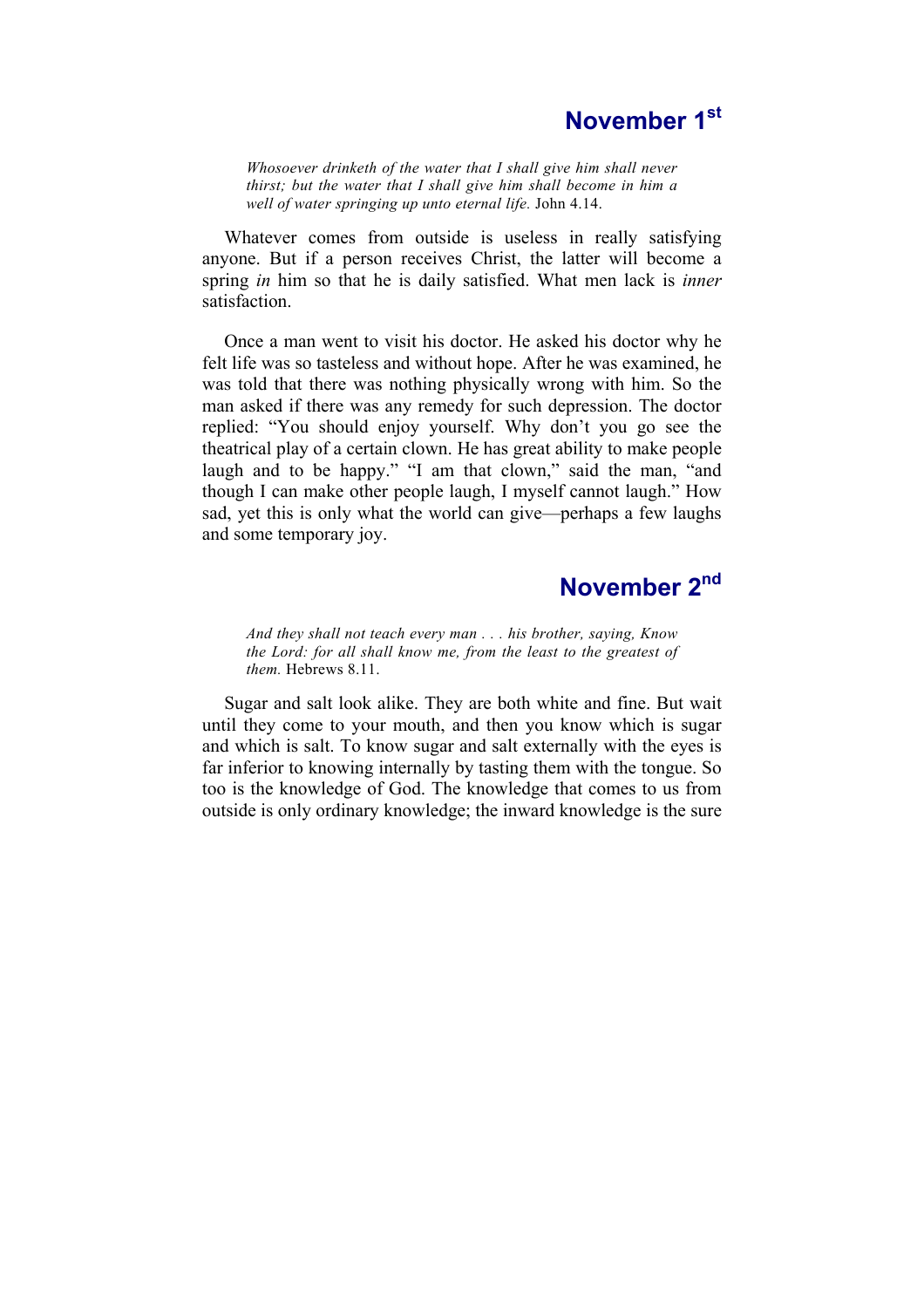one. Whenever God gives us a taste of himself inwardly we will have joy unspeakable. "Oh taste and see that Jehovah is good"! (Ps. 34.8) Is it not strange that God may be tasted by us? It is nonetheless true: "For as touching those who were once enlightened and tasted of the heavenly gift ... and tasted the good word of God, and the powers of the age to come" (Heb. 6.4, 5). This indicates that spiritual things may indeed be tasted. Thank God, the characteristic of the New Covenant is in letting us taste spiritual things, yea, even God himself. Oh what blessing; and how glorious it is. Hallelujah!

### **November 3rd**

*And I also say unto thee, that thou art Peter, and upon this rock 1*  will build my church; and the gates of Hades shall not prevail *against it.* Matthew 16.18*.* 

Many can testify of the numerous times when they encountered difficulties against which faith and prayer did not seem to produce any victorious effect until one day they rose up and declared: "Jesus, You are Lord, You are King, You have trampled the devil under Your feet, and You have destroyed all the works of the enemy!" As soon as this declaration was made, they were strangely strengthened. In this situation, the best prayer is not one of asking; the best prayer is one of declaring: "You Are!" "You Are!" is the church's declaration of faith. The church is not only built on God's revelation but is also built on men's declaration of the revelation they receive. Declaration as a result of revelation is full of spiritual value. It has the spiritual power to shake Hades.

# **November 4th**

*Lord, thou deliveredst unto me five talents: lo, 1 have gained other five talents. His lord said unto him, Well done, good and faithful servant.* Matthew 25.20, 21.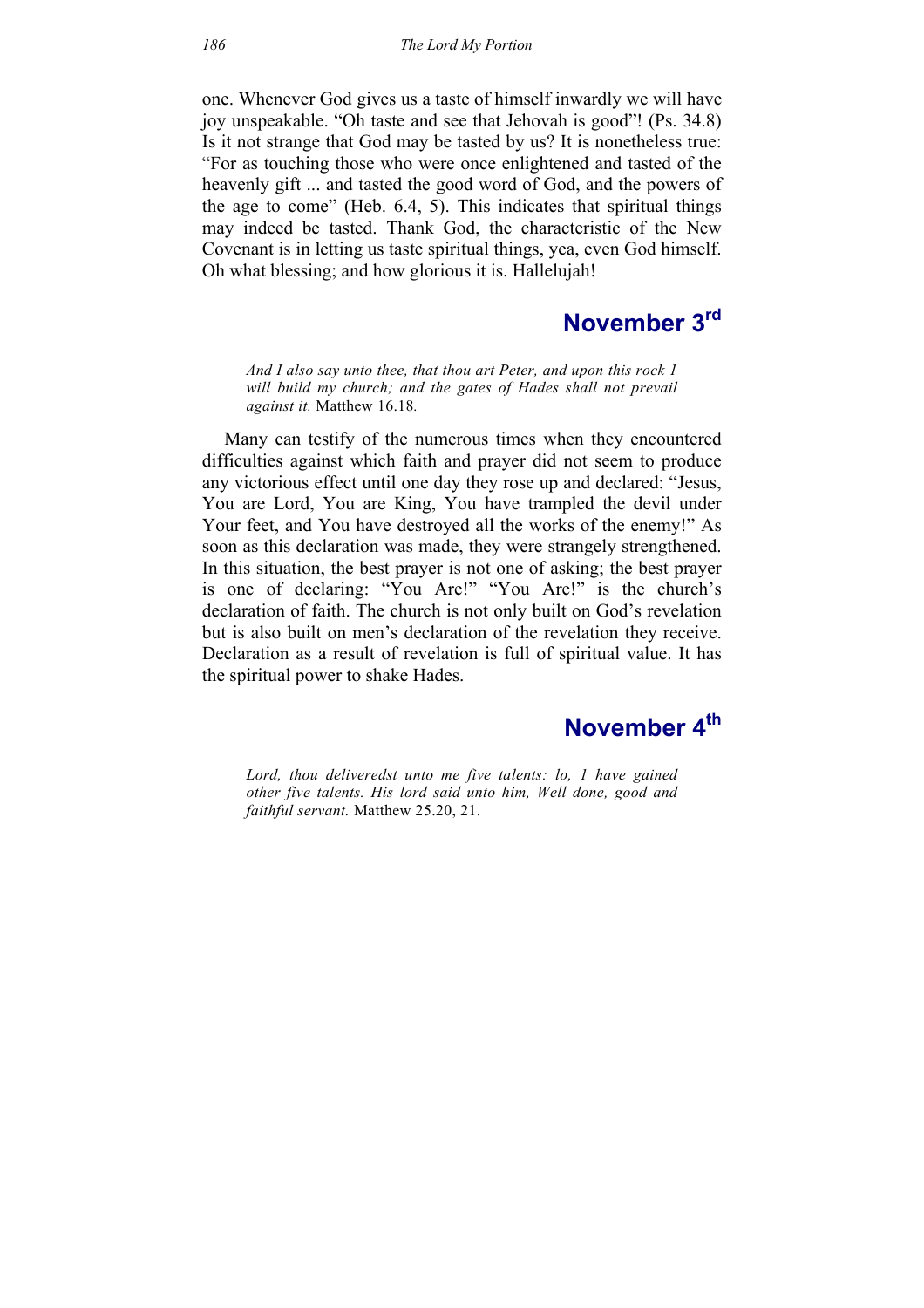The extra five talents earned does not represent success, it instead represents the goodness and faithfulness of the servant. By outward appearance, Stephen (Acts 6, 7) might have seemed to have been a failure, yet in spiritual reality he had done a good and faithful work. So if a cup of cold water is given for Christ's sake (this is faithfulness), it shall be rewarded. To be faithful means to do it for the Lord. For whom do we really work? Oftentimes we seek for success, not realizing that if success is not for the Lord it is but wood, hay, and stubble. The Lord looks for our faithfulness.

### **November 5<sup>th</sup>**

*Oh, Lord, wherewith shall 1 save Israel? behold, my family is the poorest in Manasseh, and I am the least in my father's house.*  Judges 6.15.

It is relatively easy to be humble before God; but to be humble before men or to esteem others as more excellent than oneself is extremely difficult. To say I am the least is comparatively easy, but to confess that I am the least in my father's house is not easy. To acknowledge that my father's house is the poorest is not too hard, yet to admit that my father's house is the poorest in Manasseh is most humiliating. He whose face shines and is unconscious of it, though others can see the light of his countenance, is an overcomer. All who look at mirrors in an attempt to see the light on their faces are definitely not overcomers. Although David was anointed, he looked upon himself as a dead dog (1 Sam. 24.14). Overcomers are those who have the reality of, yet not the name of, overcomers.

### **November 6<sup>th</sup>**

*For it is God who worketh in you both to will and to work, for his good pleasure.* Philippians 2.13.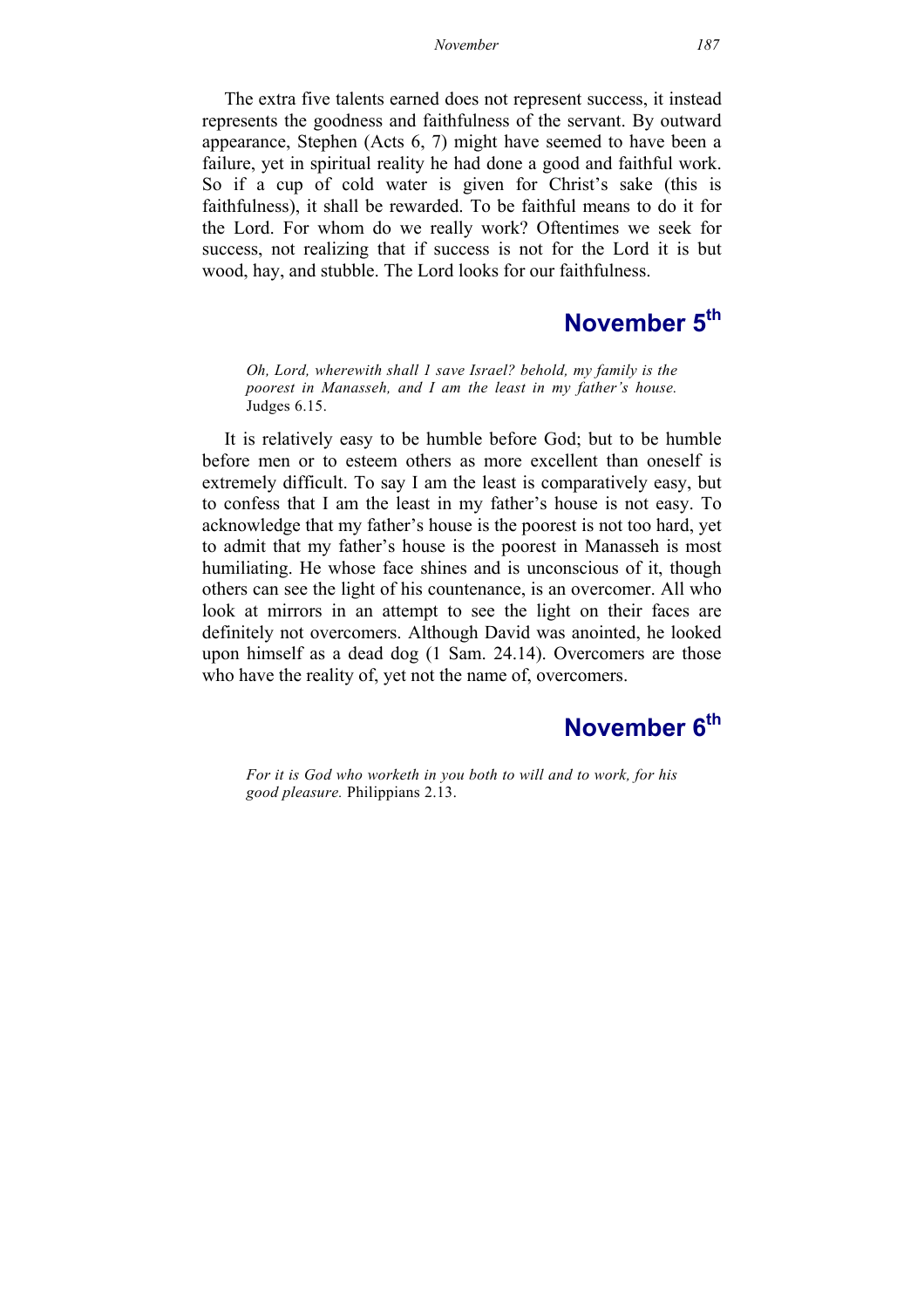There was once a sister whose conscience was so much under accusation that she reckoned she would never want God's will nor would she ever again obey Him. She was in anguish to such an extent that it was as if she were merely waiting to hear the sentence of death. At that very hour, however, she had a prayer within her. She whispered to God: "O God, though I cannot desire after Your will, I beg You to give me this obedience." Strangely, the word of Philippians 2.13 supported her that day. She had now begun to understand that unless God had worked in her heart she would not have been able to pray such a prayer. Since God did work in her to pray this prayer, He most certainly caused her to will and to work for His good pleasure. He had enabled her to obey His will because such is the purpose of His working. She saw it, arose, and was full of joy.

# **November 7<sup>th</sup>**

#### *And this is the boldness which we have toward him, that, if we ask anything according to his will, he heareth us.* 1 John 5.14.

Whenever a believer is in want, he should first inquire: Will such lack affect God? Does He want me to be in need? Or is it His will to supply my need? When you see that God's will *is* to supply your need, you can then ask Him to fulfill His will by supplying what you need. Having come to know His will, you should now pray according to the will of God which you know. You pray that He will fulfill His will. The question is now no longer whether *your need* is met but whether *God's will* is done. Though your prayer today is not much different from that of the past, nonetheless what you now look for is that the Lord's will in this particular personal matter of yours may be done and not that your own need may be supplied.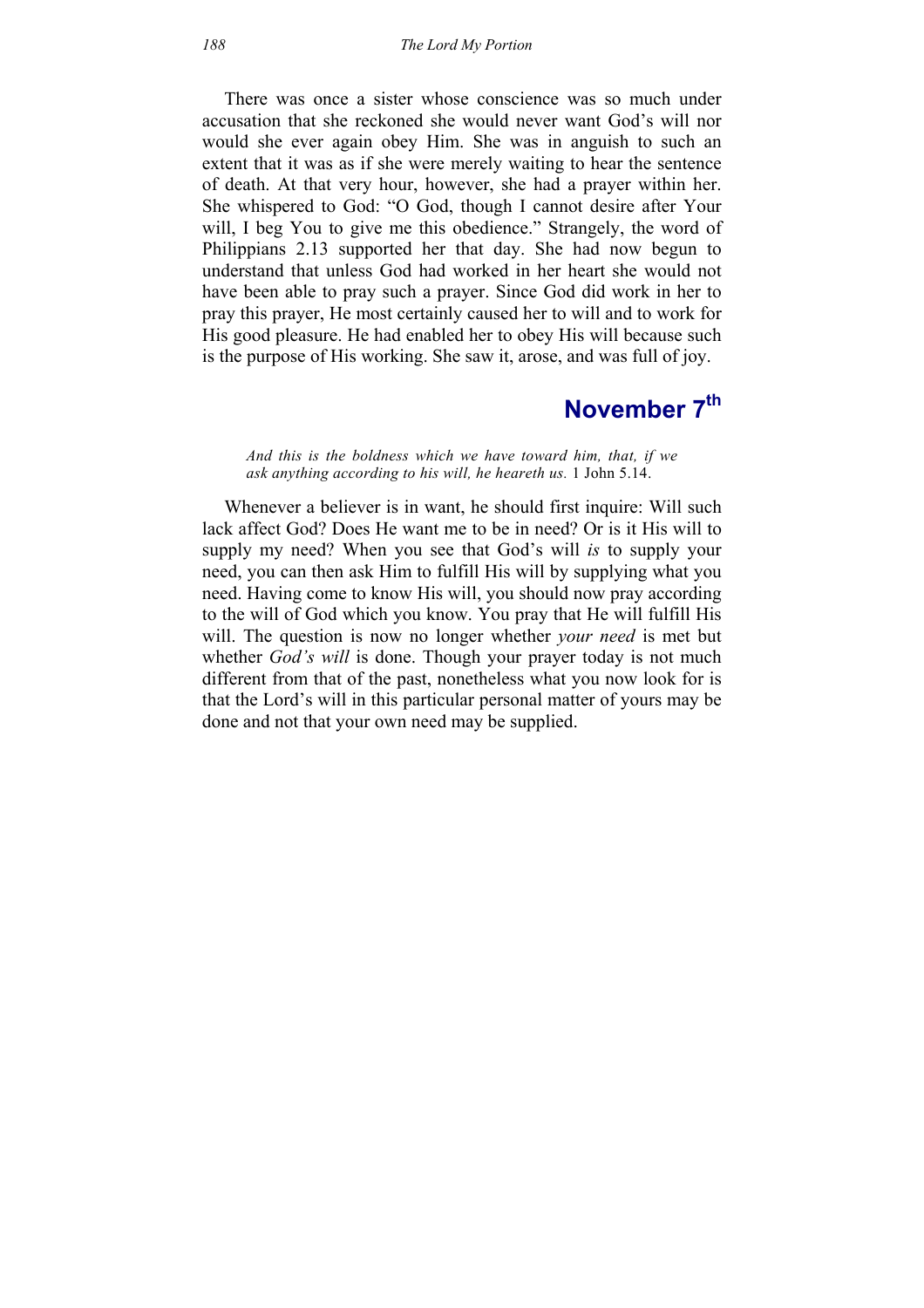# **November 8<sup>th</sup>**

*Fear not therefore: ye are of more value than many sparrows.*  Matthew 10.31

Even in the smallest matter God is never careless about His children. Once a couple encountered a storm while crossing the sea. The wife was much frightened, but the husband watched the roaring sea with perfect calmness. His attitude so agitated her that she scolded him. The husband therefore took a knife and gestured to kill her. The wife, however, showed no fear. So he asked her why she was not afraid. She answered that it was because the knife was in *his* hand—which thus gave him an opportunity to explain why he was not afraid of the storm, because it was in God the Father's hand.

# **November 9th**

*Knowing this, that our old man was crucified with him, that the body of sin might be done away, that so we should no longer be in bondage to sin.* Romans 6.6.

If anyone desires to be delivered from the power of sin and not to be in bondage to it, he must overcome his body. In Romans 6.6 the apostle tells us how our Lord delivers us from the tyranny of the body. The Lord Jesus took our old man to the cross with Him, so as to do away with this our body of sin. "Done away" (or "destroyed") in the original Greek means "to render idle, inactive, inoperative, to cause to cease." By what He has accomplished on the cross, the Lord Jesus renders our body of sin inoperative and inactive so that we are no longer in bondage to sin. The body still exists; it is not destroyed in the sense of being annihilated. It simply finds that its lusts which are due to its physiological structure are disabled and withered by the Lord. We all may overcome through the cross.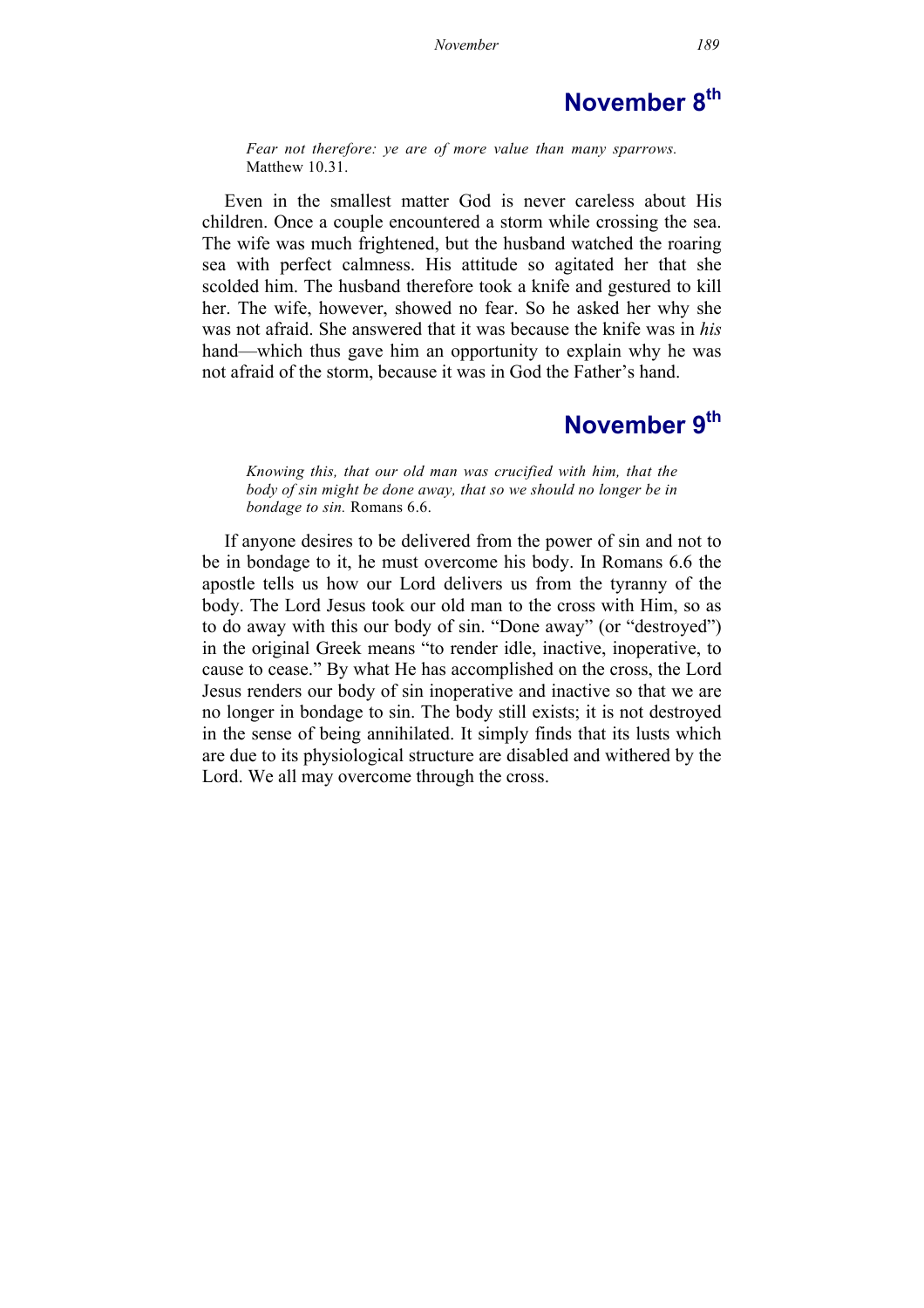# **November 10th**

*Being darkened in their understanding, alienated from the life of God.* Ephesians 4.18.

Originally God had designed to give to us His own life and all things pertaining to godliness. Due to our sin and the death which comes from sin, we became alienated from God, unable to obtain all that belongs to Him. We lost what God had already given and what He had intended yet to give us. But now the blood of the Lord Jesus cleanses us of our sin and restores our relationship with God (Eph. 2.13), so that whatever He has given or will yet give may come to us without any hindrance. Hence the blood of the Lord Jesus not only reconciles us to God, it also gives us God himself.

# **November 11th**

*About the fourth watch of the night he cometh unto them, walking on the sea.* Mark 6.48.

The Lord is watching to see if we persevere or if we change. He waits to see whether we go forward or go backward. His eyes are upon you and me. He notices every step of our way. And He well knows how great are our temptations and how difficult are our circumstances. Yet He will not let us suffer beyond the fourth watch. At the time of the darkest hour the Lord will come: for has He not already died for us, and has He not ascended to heaven to pray for us, knowing all our trials? But when the sky is *darkest*, He *shall* return.

### **November 12th**

*And the tempter came and said unto him, If thou art the Son of God, command that these stones become bread. But he answered and said, It is written, Man shall not live by bread alone . . .*  Matthew 4.3, 4.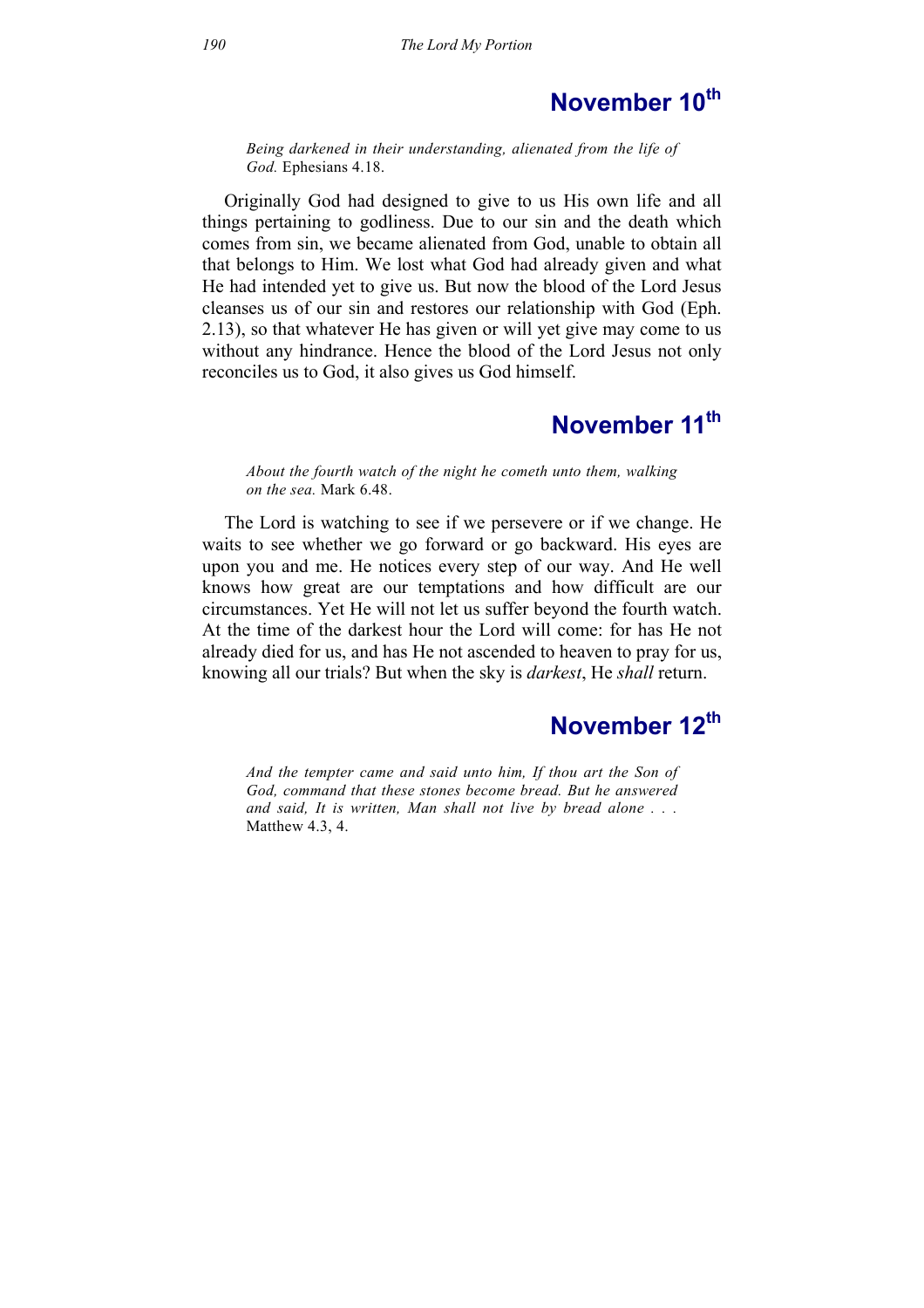"But"—The Lord's answer is exactly opposite to Satan's query. Satan takes one line, but the Lord adopts another line of thought to oppose him. "It is written" is one of His battle weapons. When temptation comes, resisting will not only help to hold ground but will also usually cause the devil to flee. But there are occasions when the situation appears to be a standoff; declaring the word of God at such times will surely make him flee. The word of God is the sword of the Holy Spirit. The battle will be won by wielding it. Yet it is essential to wield it with faith. God's word is like the verdict of the Supreme Court.

# **November 13th**

#### *That they may all be one; even as thou, Father, art in me, and I in thee, that they also may be in us.* John 17.21.

Quite simply, oneness is God himself. When all of us set aside the things outside of God and begin to live in Him, then God who is in us becomes the oneness. Oneness is when God has His absolute place in us. Oneness is when He alone is in all, when He fills all. When the children of God are filled with God, they harmonize with one another. As a matter of fact, Satan, in his attempt to effect the disintegration of us as a body, does not need to stir up opinions and strife among us so long as he is able to plant some impurity in us or something else which takes the place of God. As an illustration of this, have you ever noticed how people mix concrete? If there is some clay blended with the sand, the cement will not firmly congeal. Now for Satan to destroy our oneness in the body, he needs to do nothing but spread a little mud—that which is incompatible with the life of God in us—and we as a body shall disintegrate.

We have but one need, which is, to turn inwardly to God and let Him cleanse us and purify us with the cross and the Holy Spirit.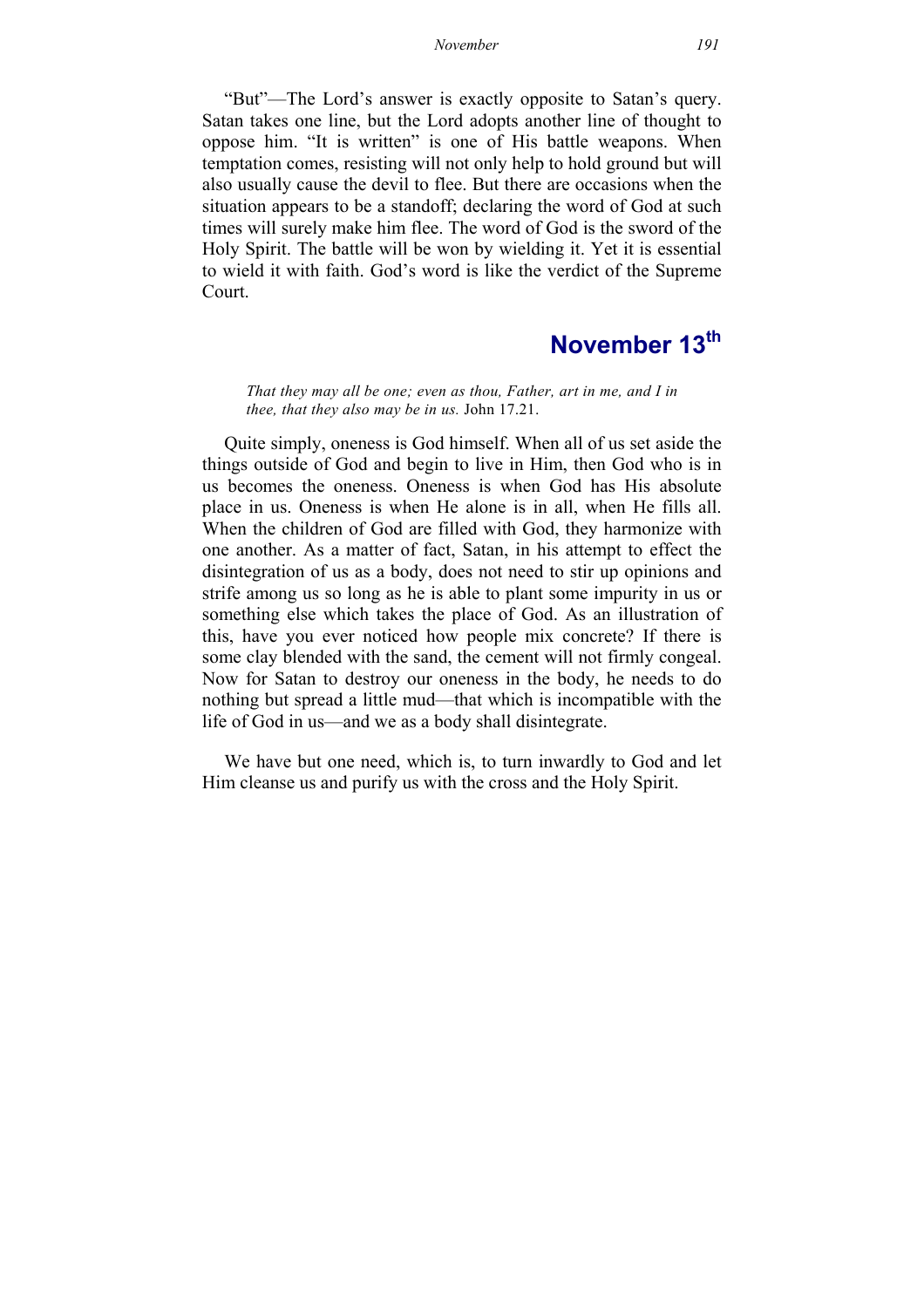# **November 14th**

*I will put my laws into their mind, and on their heart also will I write them.* Hebrews 8.10*.* 

Here lies the difference between the New Covenant and the Old. In the Old Covenant the law was placed outside of men, having been written on tables of stone; in the New Covenant it is put into our mind and written on our heart. What is outside and written on tables of stone must be of the letter (2 Cor. 3.6). What, then, is the law which can be put within us and written on our heart? What is the nature of this law? From the word of God we find that the law which can be put into our mind and written on our heart is not of the letter but of life. Each law may not be of life, but every life has its law. The law which God puts in us is the life which He gives us, even "the law of the Spirit of life in Christ Jesus" (Rom.8.2).

## **November 15<sup>th</sup>**

*In nothing be anxious, but in everything by prayer and supplication with thanksgiving let your requests be made known unto God.* Philippians 4.6.

Seldom have I seen Christians without anxiety. The vast majority are weighed down with many worries. There was once a mother who had seven sons. She declared, "I am worried to death about every son of mine until they all grow up to be saved." When a brother told her that it was wrong for her to worry—that it actually was a sin to worry—she retorted by saying, "A mother ought to be anxious for her own children. *Not* to worry is sinful." So this brother showed her the words in Philippians 4.6-7. Yet she regarded the anxiety spoken of there as probably not having reference to her kind of anxiety, for according to her thinking, a wife ought to worry about her husband, parents ought to worry about their children, and businessmen ought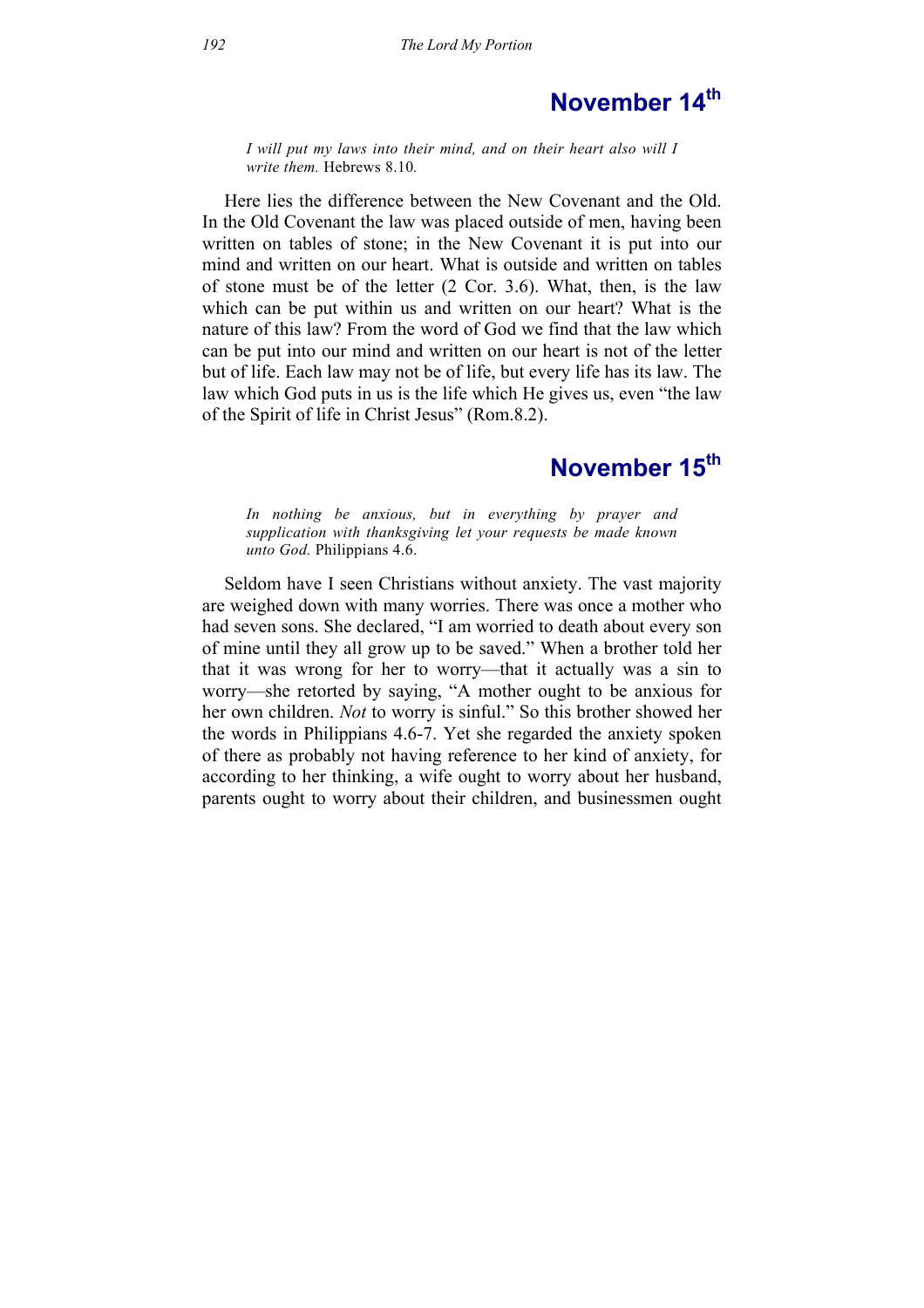to be anxious about their business. Let us clearly see, though, that the Bible states categorically: "In *nothing* be anxious"—period!

# **November 16th**

*This kind goeth not out save by prayer and fasting.* Matthew 17.21 mg.

The Lord shows us here the prayer after faith. We often say that after having faith there is no need to pray again, for all that is required is praise; for if more prayers are offered, faith will be shaken. This certainly is true with regard to asking God. But as towards demons, it is not so. There must be incessant prayer after faith is given. Having received the faith for casting out demons, we should then ask further for its execution. In Luke 18, the widow perseveres in prayer, asking for revenge on her adversary. The adversary, of course, is Satan, whom we must attack by means of prayer throughout our life. Having had faith, there needs to be prayer and fasting. These two are attitudes as well as acts of conduct, which signify dependence on God and self-denial.

# **November 17th**

*But the other answered, and rebuking him said, Dost thou not even fear God, seeing thou art in the same condition?* Luke 23.40.

We cannot be absolutely certain why this robber who at the beginning railed at the Lord Jesus should suddenly change and believe in Christ. I think, however, that it probably was due to that precious prayer of Christ as recorded in Luke: "Father, forgive them: for they know not what they do" (23.34). These words must have touched his heart. Such mercy, such love, such gentleness, such fullness of grace must have moved his hardened soul, modified his prejudice, and melted his wicked heart. That prayer caused him to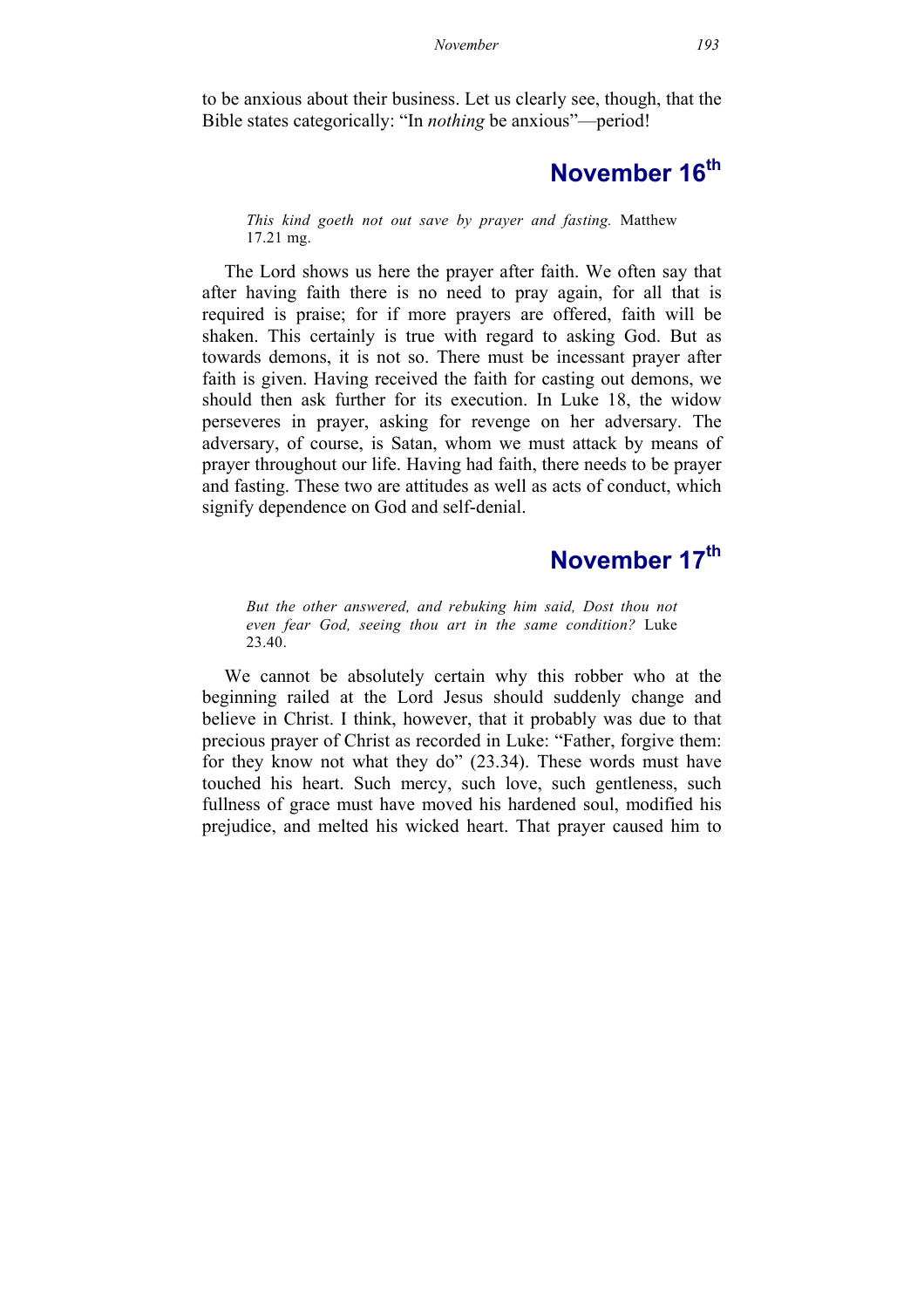know that the One who was crucified was truly the Christ, the Son of God. The Roman cross caused him to rail at Christ; but the cross of Christ caused him to repent and believe in the Saviour. Law and punishment cannot save souls; but grace and love will produce tears and repentance in hardened sinners and draw them near to God for mercy.

### **November 18th**

*But, lest we cause them to stumble, go thou to the sea, and cast a hook, and take up the fish that first cometh up; and when thou hast opened his mouth, thou shalt find a shekel: that take, and give unto them for me and thee.* Matthew 17.27.

"Cause . . . to stumble"—As a matter of principle, anything which touches the person, the holiness, and work of God allows no compromise; there can therefore be no accommodation in such areas. For other matters which are minor, however, we should imitate the Lord here so as not to offend anybody. Here the Lord exhibits great widsom. He is gentle but not weak, humble but not hesitant. How often in many things He makes ground for other people.

"For me and thee"—This is the order. Why not use "us"? Because the Lord can never stand on the same level with us. He is the Firstborn and the only begotten Son; whereas we are but sons. By hiding His glory the Lord pays tribute; in grace He pays tribute for Peter. He can certainly supply our every need.

# **November 19th**

*When [Joseph] heard that Archelaus was reigning over Judea in the room of his father Herod, he was afraid to go thither; and being warned of God in a dream, he withdrew into the parts of Galilee.* Matthew 2.22.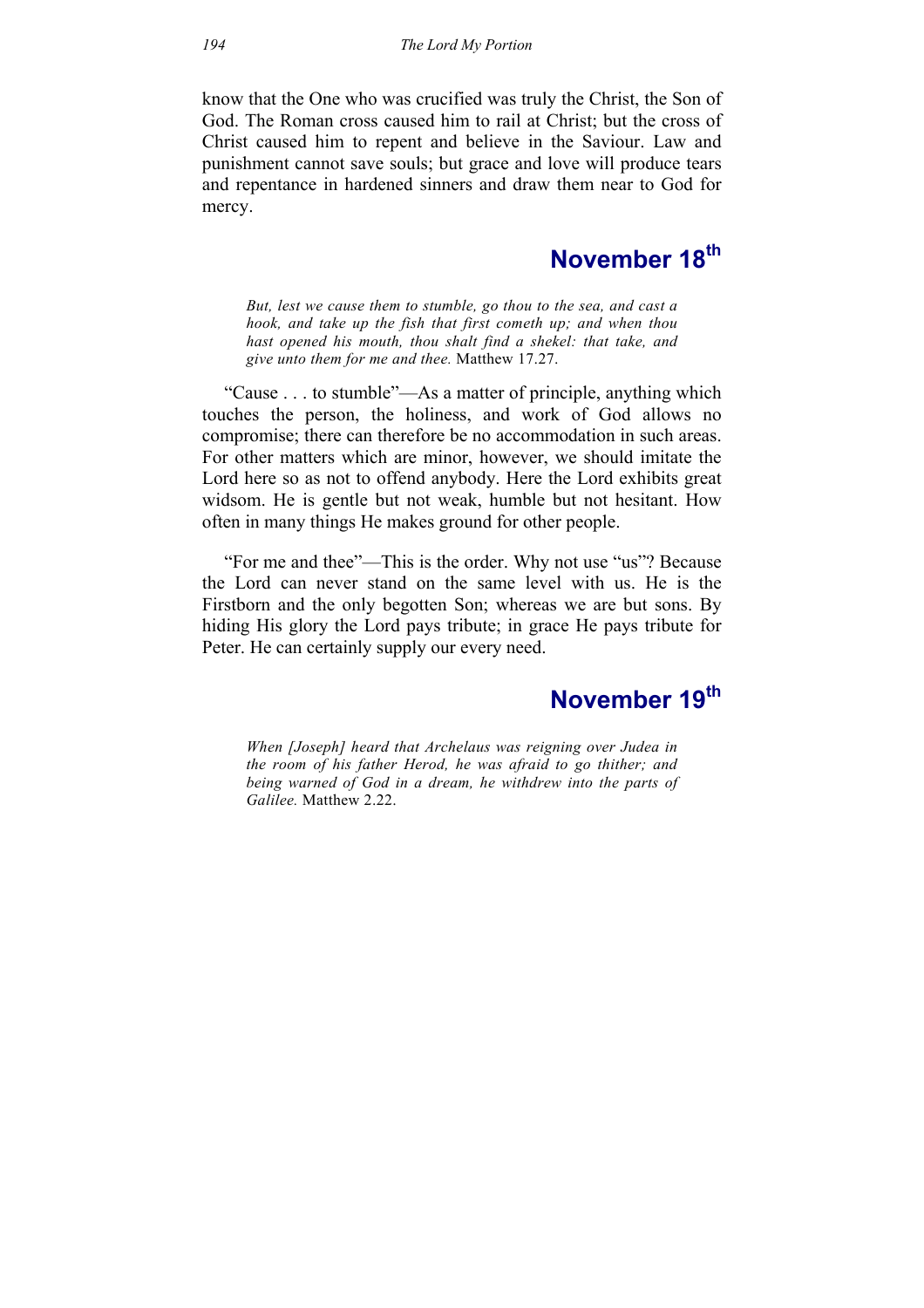Concerning God's guidance, this chapter (Matthew 2) mentions the following factors: the knowledge of the Scriptures, the revelation from heaven, the common sense of man, and faith, waiting and obedience.

We need to exercise common sense in the midst of God's guidance. God only charged Joseph to go back to the land of Israel; He had not told him where in the land he should reside. Had Joseph gone through Jerusalem he would have had trouble. His common sense stopped him, thus giving God an opportunity to lead him.

## **November 20<sup>th</sup>**

*I am the vine, ye are the branches.* John 15.5.

Once a brother expended great effort in seeking for victory. He acknowledged that in spite of his constant asking, God had not given him victory. One day he read Christ's words in John 15.5: "I am the vine, ye are the branches." Instantly he received light. He knelt and prayed: "I am the most foolish person in the entire world. The victorious life which I seek is actually something I have already possessed. You *are* the branch, Jesus said, and not that you shall become a branch." For many years he asked to be joined to the tree like a branch, not realizing that he was already a branch joined to the tree. Not till then did he receive the revelation of God, and have real faith. Later he said this: "I was defeated, so I sought for victory; but victory never came. But on the day I believed, victory did come."

### **November 21st**

*Her sins, which are many, are forgiven; for she loved much: but to whom little is forgiven, the same loveth little.* Luke 7.47.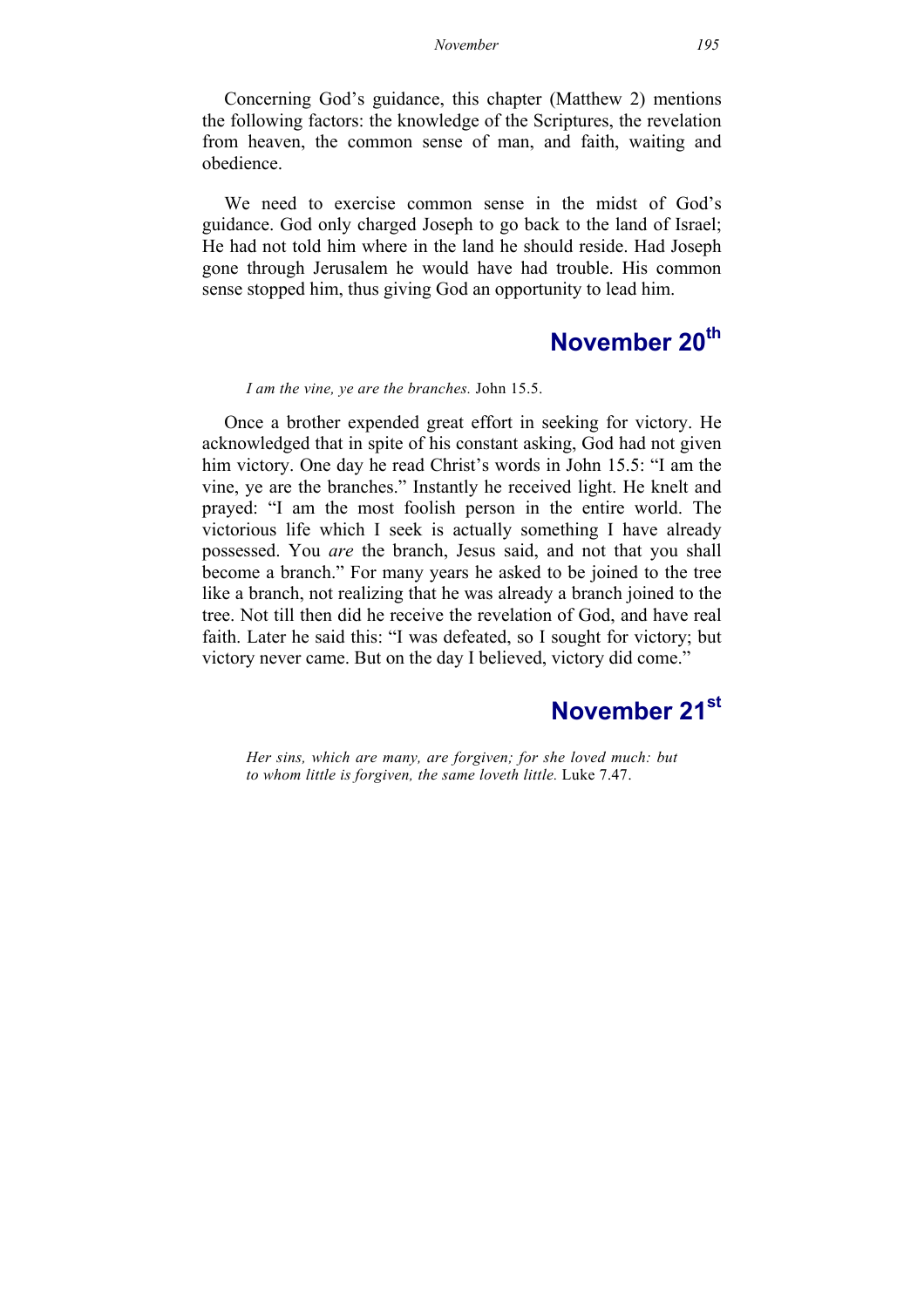How can we love the Lord? If we remember how our sins were forgiven, we cannot help but love the Lord. The day the cross ever fails to move us, that very day we are fallen. Evan Roberts wept greatly when he realized that he was not moved by the cross; and this went on for several months until God moved him again. But there then followed the great Welsh Revival, the greatest spiritual renewal the world has ever seen.

How did it happen that that woman washed the Lord's feet with her tears, wiped them with her hair, and kissed them with her lips? It was because she remembered how all her sins had been forgiven her. Let us continually stand at the foot of the cross. And even if later we should become spiritually stronger a hundred times more than what we are today, let us always remember how our sins were forgiven us by the Lord.

### **November 22nd**

#### *That through death he might bring to nought him that had the power of death.* Hebrews 2.14.

The Lord Jesus was himself baptized in the river Jordan. His having gone down into the waters of baptism signifies death. His coming up out of the water denotes resurrection. He overcomes death through the power of resurrection. The greatest power of Satan, we know, is death itself (see 1 Cor. 15.26). It is as if the Lord challenges His enemy by saying, Do whatever you can to Me. And Satan indeed does his uttermost. But God has the power of resurrection. Satan aspires to put the Lord to total death, yet the Lord has a life which cannot be touched or held by death. The Lord, as it were, goes through on dry ground! Apart from the Lord's resurrection, there is no power which can overcome death. The life which we receive at the time of regeneration is this very resurrection life. And the power of resurrection life will sweep away all death.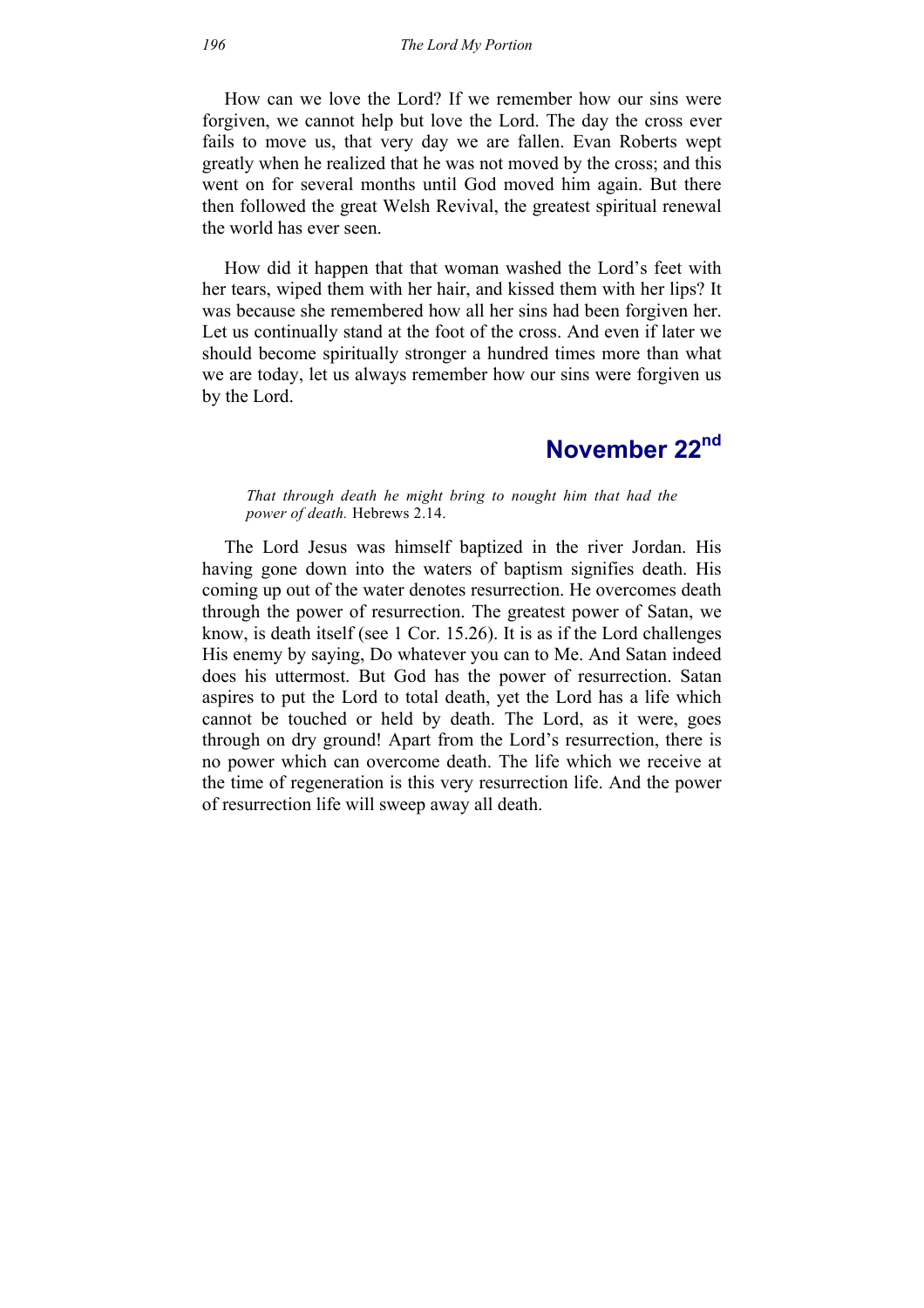# **November 23rd**

*I have fought the good fight, I have finished the course, I have kept the faith.* 2 Timothy 4.7.

May we be runners who run the race to the end. Even if during the running we may be wounded—having, from the hands of men, suffered opposition, misunderstanding and rejection—we must stir up our spirit and keep on running for the sake of the Lord Jesus. Who in a race will receive the most applause from men? Will it not be the one who has been wounded but who still keeps on running until he gains the first prize? Therefore, whether we be wounded or suffering or seemingly defeated, it ought not be a problem. It is still best for us to rise up and run. Let us remember that nothing counts while still on the road; only at the end of the course will judgment be rendered. Hence let us not forfeit the race for whatever reason. Let us not grow weary and become faint. On the contrary, we must look away to Jesus and run to the very end.

# **November 24th**

*Let the words of my mouth and the meditation of my heart be acceptable in thy sight.* Psalm 19.14.

The heart is the principal problem. Whether or not the outward words are correct is not the central issue, nor is it the correctness of outward attitude. The real problem lies in the intent of the heart. The thought and intent of the heart is the issue that must not be neglected. For this reason, David prays to have the meditation of his heart acceptable to God as much as to have the words of his mouth acceptable. His prayer is for God's acceptance of his inward desire. Hence Paul testifies that David is a man after God's heart (Acts 13).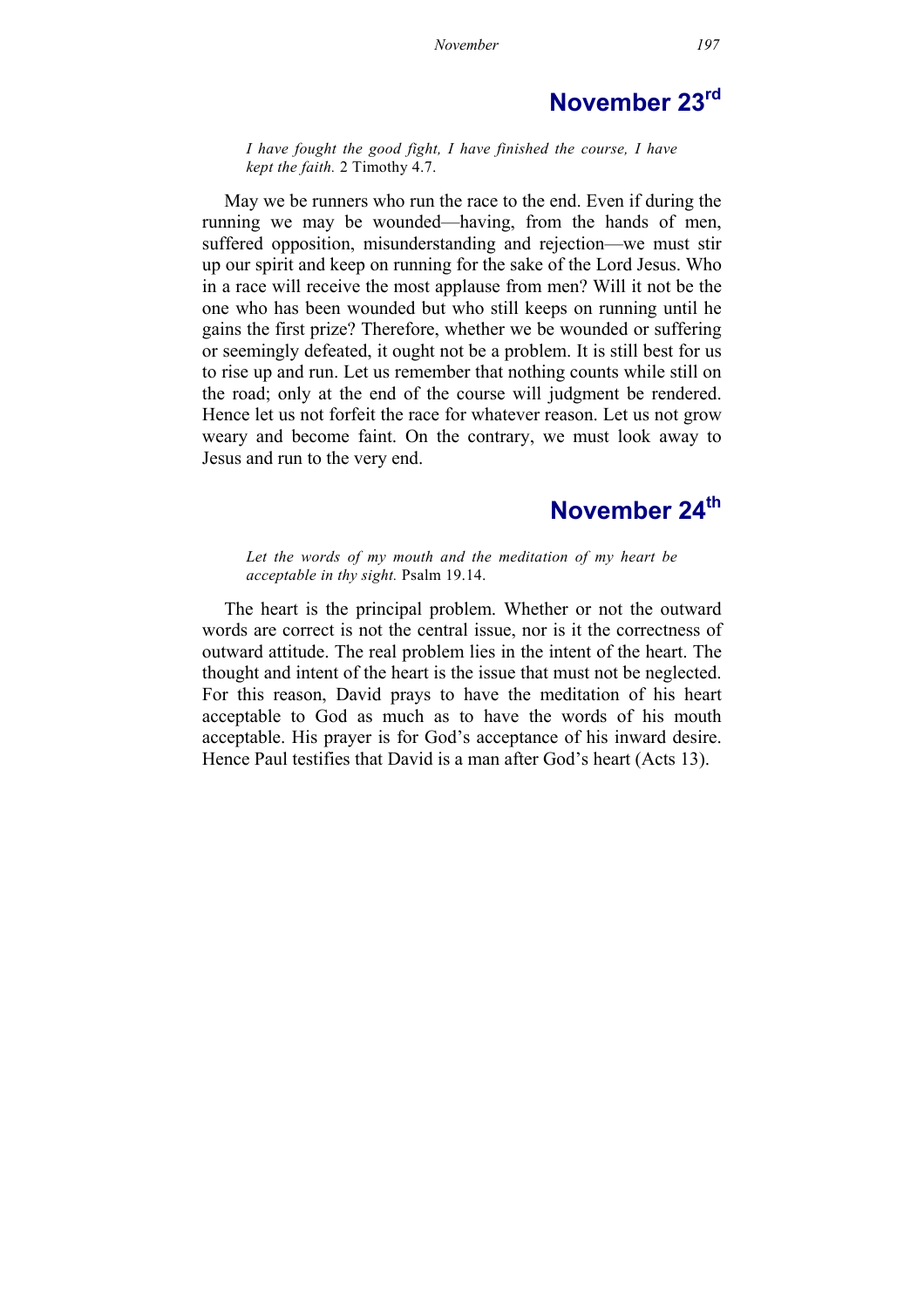What kind of man is a man after God's own heart? It is the one who allows God to touch his heart. If a person will not allow Him to touch his heart, he can hardly be a man of God's own heart.

### **November 25<sup>th</sup>**

#### *Take my yoke upon you, and learn of me.* Matthew 11.29.

You find rest when you say to God, I will take up the yoke. What God is leading us into today is for us to be willing to take up His yoke in the small things of each day as well as in the big things in life. Some find it hard to labor with their fellow-workers; some sisters find it arduous to live with their in-laws; some employees find it difficult to work with their colleagues; and some students become weary of their relationship with teachers as well as with other students. These are yokes to bear. You are of course tired of them. You wish you could leave them or that they would leave you. Please understand, however, that this is the yoke which God has given you; this is the portion God has appointed to you. He wants you to submit to such a circumstance because it is the best for you.

### **November 26<sup>th</sup>**

*Therefore said I, Now will the Philistines come down upon me to Gilgal, and I have not entreated the favor of Jehovah: 1 forced myself, therefore, and offered the burnt-offering.* 1 Samuel 13.12*.* 

We know Saul was rejected by God because he was too zealous, too eager to offer sacrifice, too hasty in prayer. How manifold were his reasons for action; nevertheless, God in the meantime had sought for himself a man after His own heart and had appointed him to be prince over His people. The man the Lord desires is not one who is so hasty that he cannot wait. If the choice were left to us, we would undoubtedly incline towards people like Saul; for was he not an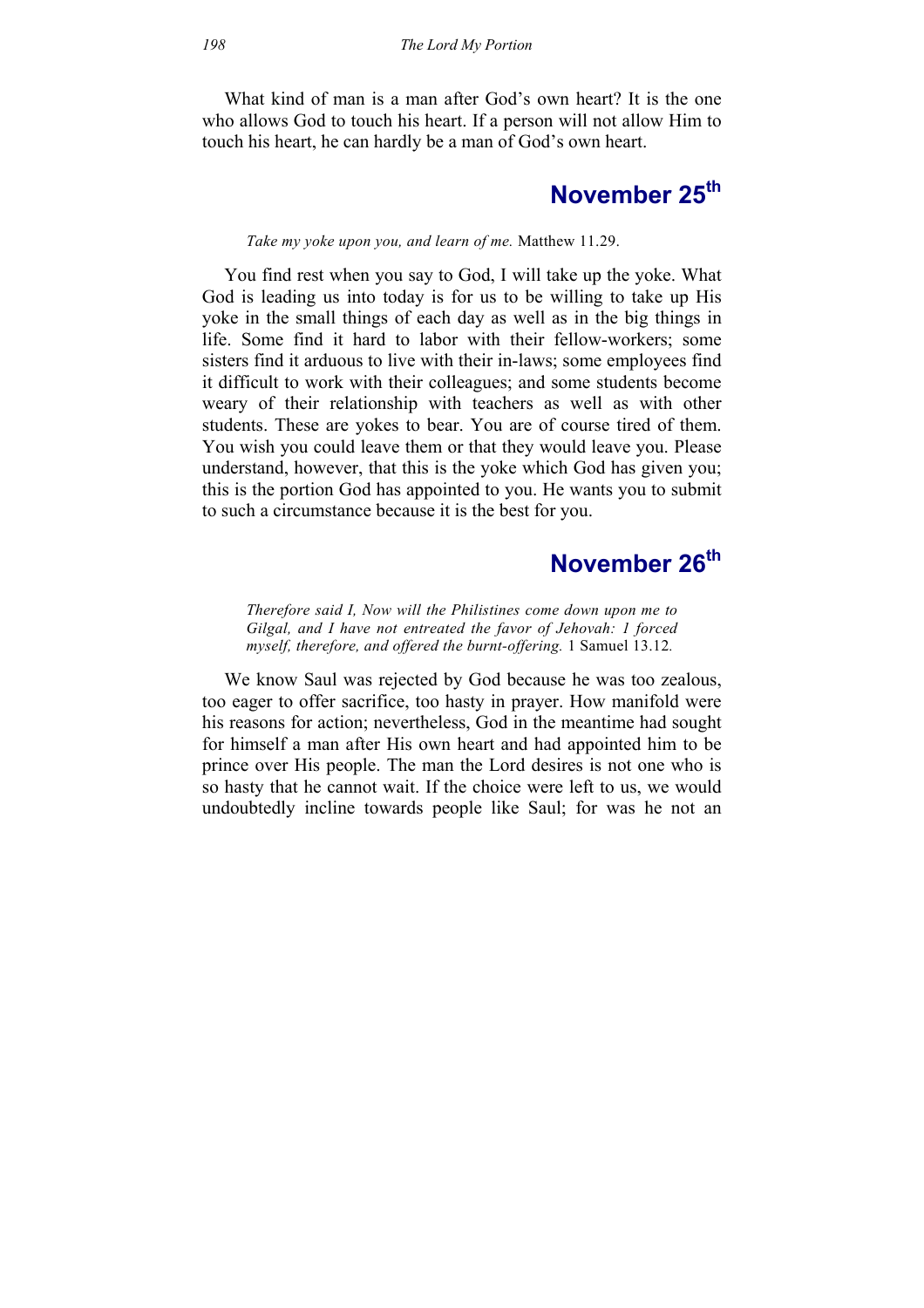unusual man? He stood head and shoulders above all the people. Yet God does not seek for an unusual man, but a man after His own heart. May the aim of our service to the Lord not be so much a desiring to do great things so that we as well as others may be pleased, but may it be a touching of the heart of God in order that *He*  may be delighted. Only people such as this will God use. He is looking for such people.

### **November 27th**

#### *If it die, it beareth much fruit.* John 12.24.

The fruit which this grain of wheat bears is manifold. Jesus said, "*Much* fruit"—that is to say, many grains. When we are bound up in our own life, we may gain one or two persons by exerting the utmost of our strength (and thus I do not imply here that we absolutely cannot save anyone). But if we die as the grain of wheat dies, we shall gain "much fruit." Wherever we go, and sometimes by merely dropping a word or two, people will be saved or edified. Let us therefore expect to bear much fruit.

### **November 28th**

*And it came to pass at the seventh time, when the priests blew the trumpets, Joshua said unto the people, Shout; for Jehovah hath given you the city.* Joshua 6.16.

First you must see the riches that are yours in Christ. This is entering the gate of faith. But then upon entering, you must stand into your new position by dealing with whatever temptation comes your way—be it pride or jealousy or whatever. You stand in faith and declare that all these temptations must fall. And fall they will. Hallelujah! The children of Israel surrounded the city of Jericho and shouted the shout of faith that the walls of Jericho would fall. From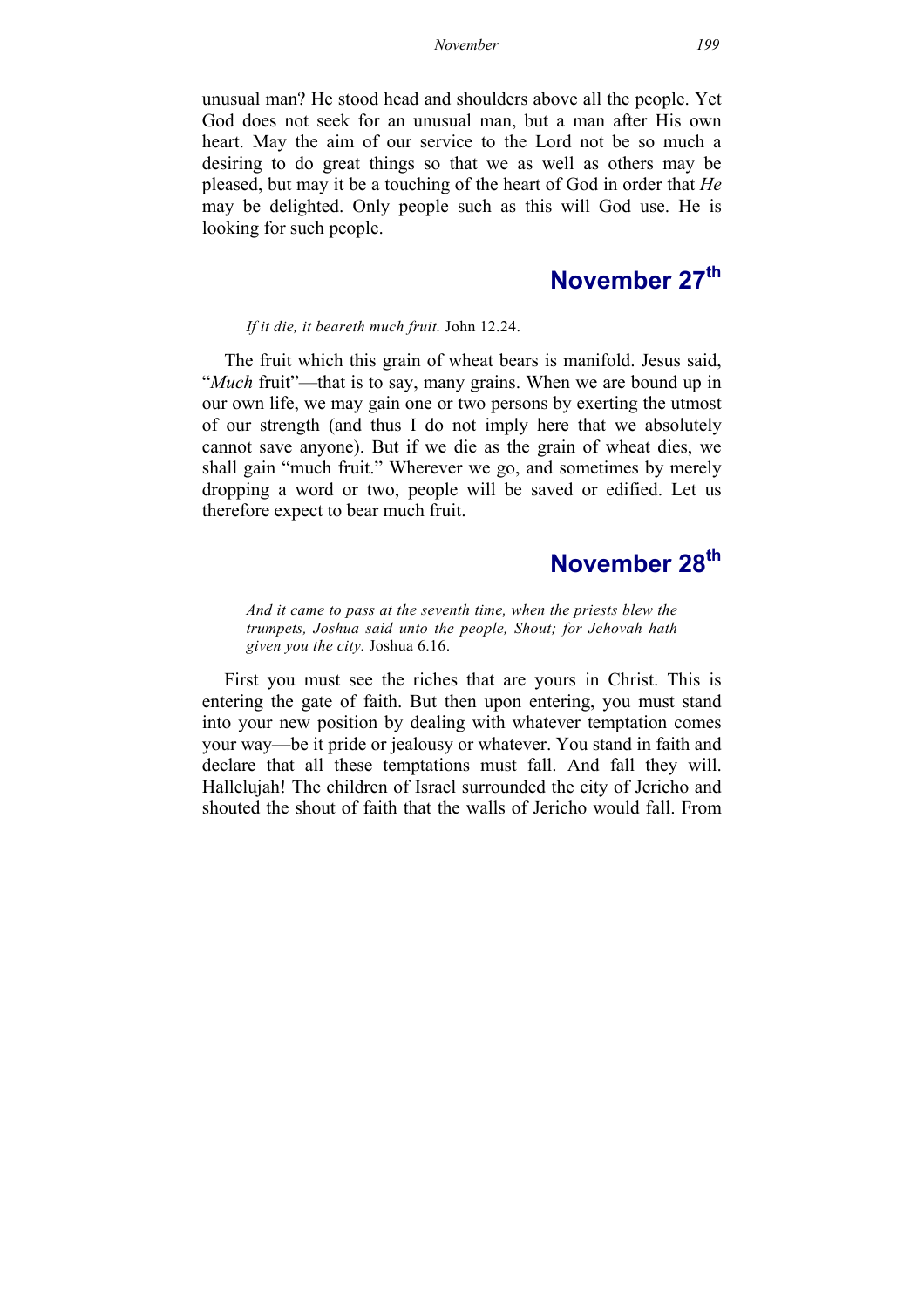the human viewpoint, such action was plain foolishness. But as they shouted, the city of Jericho fell.

# **November 29th**

#### *And he made the candlestick of pure gold.* Exodus 37.17.

All the things in the holy place were made of gold: they were so shiny that a mere touch by the priest's hand would instantly reveal his finger prints. Now nothing would seem to matter if one had no intention to come to the holy place to serve; but once anyone entered the holy place to serve, his real image would immediately be revealed. He could not help but see his sins and his uncleanness. He had to confess what he really was, because all that was there was holy.

Whenever we serve God, our true image will be exposed. To really know our self we need to know it in our service to God. The more awareness we have of our self life in the performance of divine service the more assurance we will have that we are those who serve God and that the work we do is truly service to Him. Whoever has such consciousness as this is one who truly serves God.

### **November 30th**

*The Revelation of Jesus Christ, which God gave to him to show unto his servants, even the things which must shortly come to pass.* Revelation 1.1.

In recording all the future events found in the book of Revelation, John aims not at our knowing how and when these things will happen but at our recognizing how Jesus Christ shall reign on the throne. That Jesus Christ is King on the throne—that is what the book of Revelation would have us to know. We know Him as the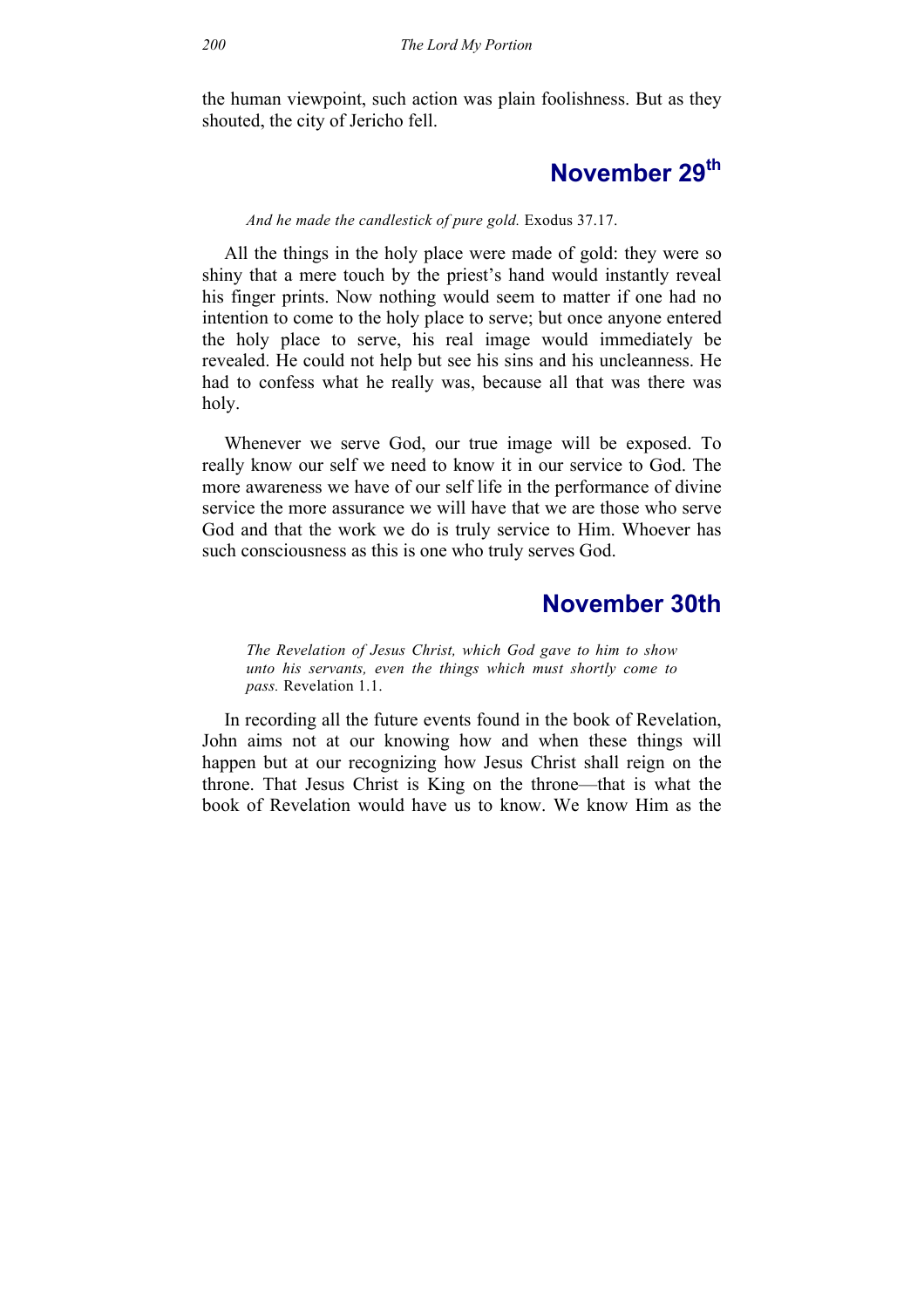Saviour, yet such a knowledge is not enough, because we must also know Him as King. We must know the severity of the Lord as well as the love of the Lord. Let us clearly understand that the purpose of Revelation is to cause us to know more of this Jesus Christ that we may be watchful and prepared till the day we shall see Him face to face.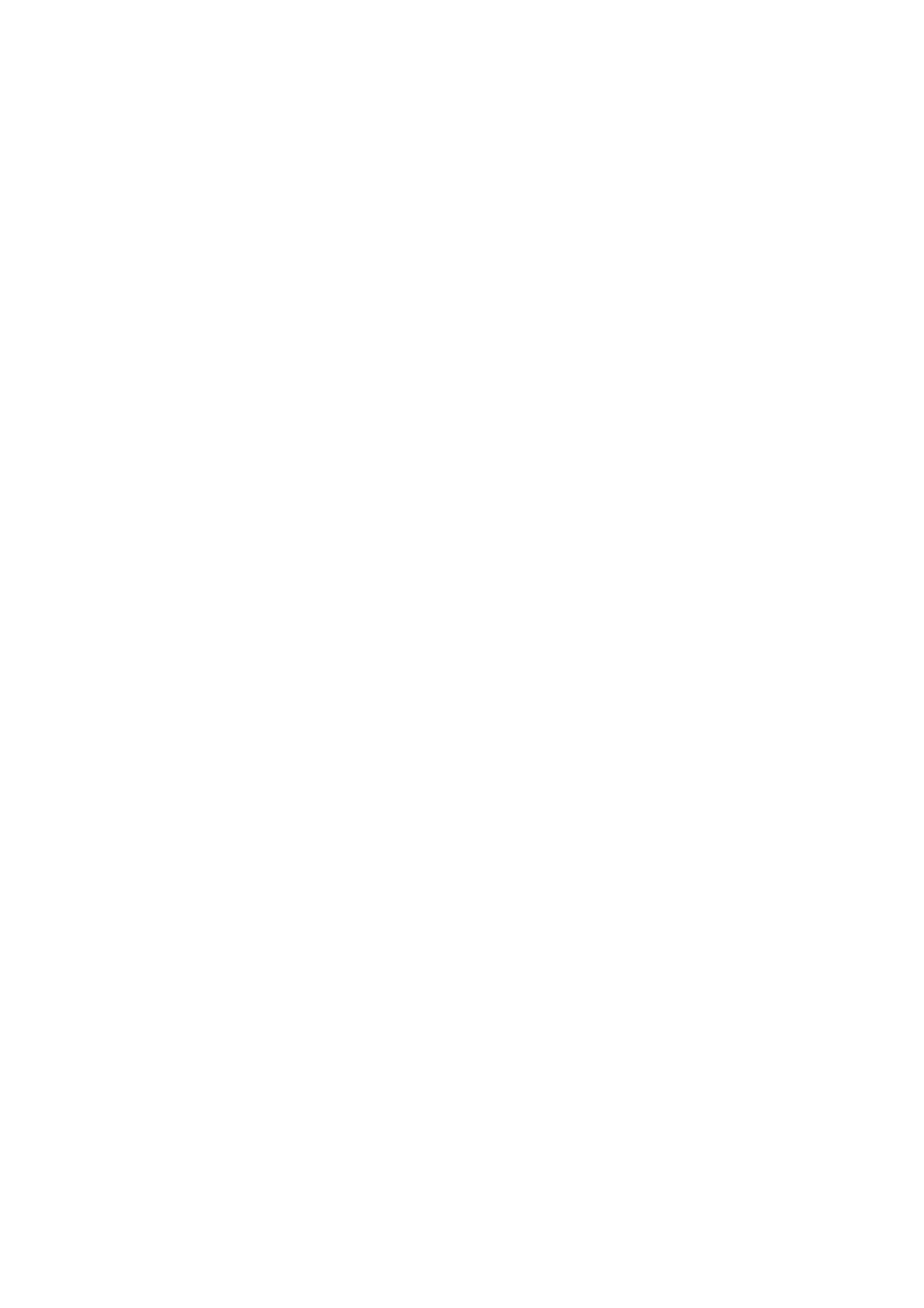# **December 1st**

*For God so loved the world, that he gave his only begotten Son, that whosoever believeth on him should not perish, but have eternal life.* John 3.16.

This precious verse raises three points: a great fact, a great condition, and a great consequence. The great fact is, God sent Jesus to atone for men's sins as the Saviour of the world. The great condition is, what every man ought to do—which is to say, to believe. The great consequence is actually so good, it is beyond human thought: whoever believes shall not perish but have eternal life. There is no other fact in the world greater or more real than this we have mentioned. The great condition or demand is now put before every man for him to fulfil—to believe in the fact of what God has done and accomplished. That is the one and only condition. The great fact is done by God but the great condition is fulfilled by men. And with the great consequence of not perishing but having eternal life, a person is in possession of salvation.

# **December 2nd**

*[Jesus] saith unto them, But who say ye that I am? And Simon Peter answered and said, Thou are the Christ, the Son of the living God.* Matthew 16.15, 16.

This is what the church is—the voice of Christ which He leaves on earth. God puts the church on earth to declare and to confess Christ. It would be totally unacceptable for Peter merely to say in his heart: "I believe the Lord has power and He reigns. I believe the Lord is glorious." It would not be enough only for Peter to say: "Lord, I believe You in my heart." What the Lord asks is: "Who say ye that I am?" "Ye" here points to the disciples. It is therefore expected of them to do one thing: to speak out with the mouth. We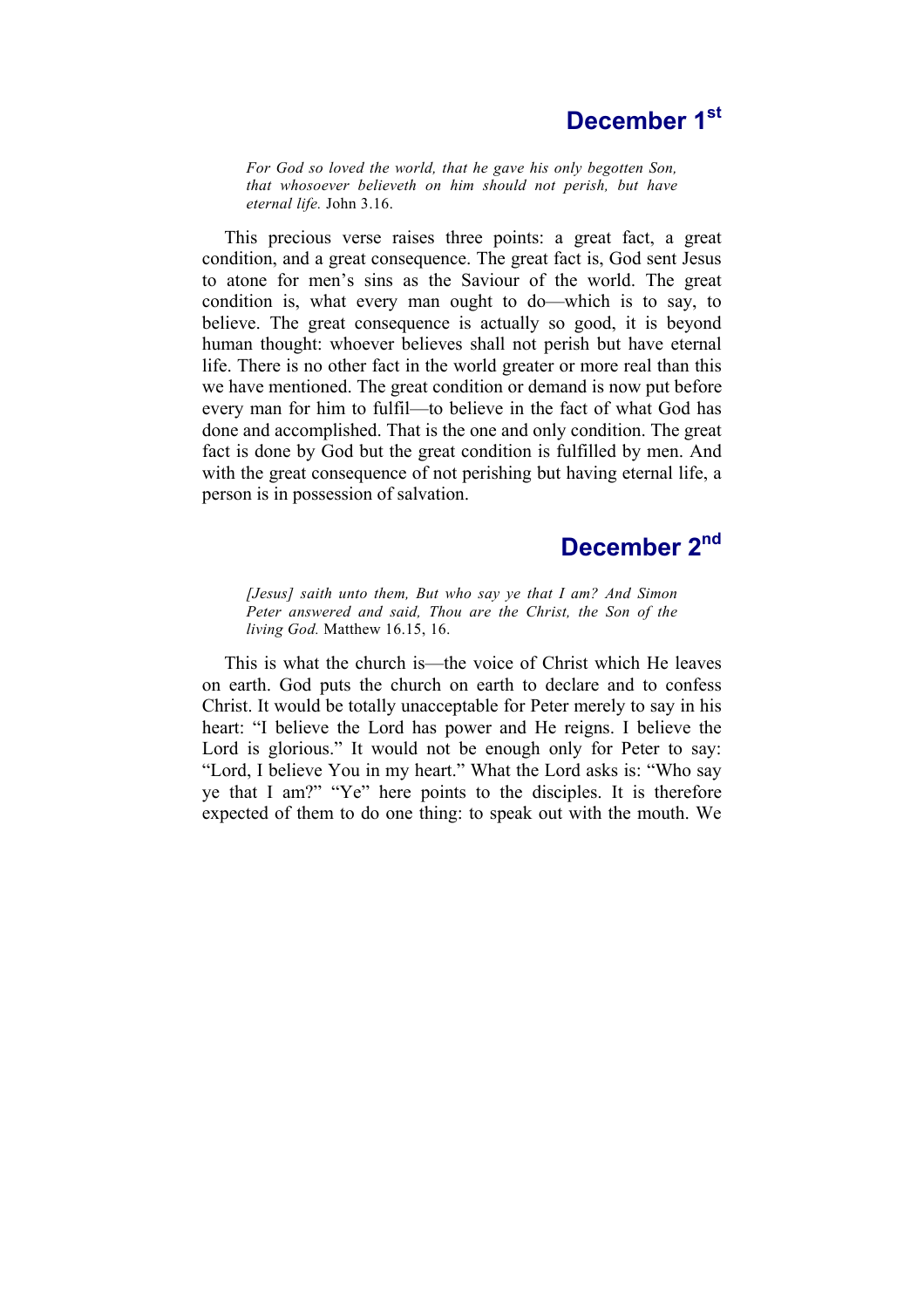may think that believing in heart is sufficient or praying alone is adequate. But if we see that the church is to stop the gates of Hades, then we shall appreciate how full of life and power and authority is this declaration of who Jesus of Nazareth is.

### **December 3rd**

*Every one therefore that heareth these words of mine, and doeth them, shall be likened unto a wise man, who built his house upon the rock.* Matthew 7.24.

The wise man is he who does the words of the Lord, while the foolish man is one who does not obey them. The rock stands for the words of the Lord, but the sand signifies the ideas of man. To build upon the rock is to do everything according to God's word; to build upon the sand is to do things according to one's own ideas. "The fear of Jehovah is the beginning of wisdom" (Prov. 9.10). It is therefore wise to be simple before God and foolish to rebel against Him. To say "perhaps" or "according to my own opinion" is really being foolish. To do what God says may look like utter foolishness to man but it is real wisdom to God.

## **December 4<sup>th</sup>**

*Now faith is assurance of things hoped for, a conviction of things not seen.* Hebrews 11.1.

This is a definition of faith given by the Bible. What is "assurance"? In Greek (*hupostasis*) it means "a standing under," a "support." It is that which supports what is above. Books, for example, are placed on a book shelf, and thus the book shelf supports the books. What is the meaning of "conviction"? This word contains the idea of "proof." Thus faith is that which supports the things hoped for, so that our heart may find rest. Faith also proves in us the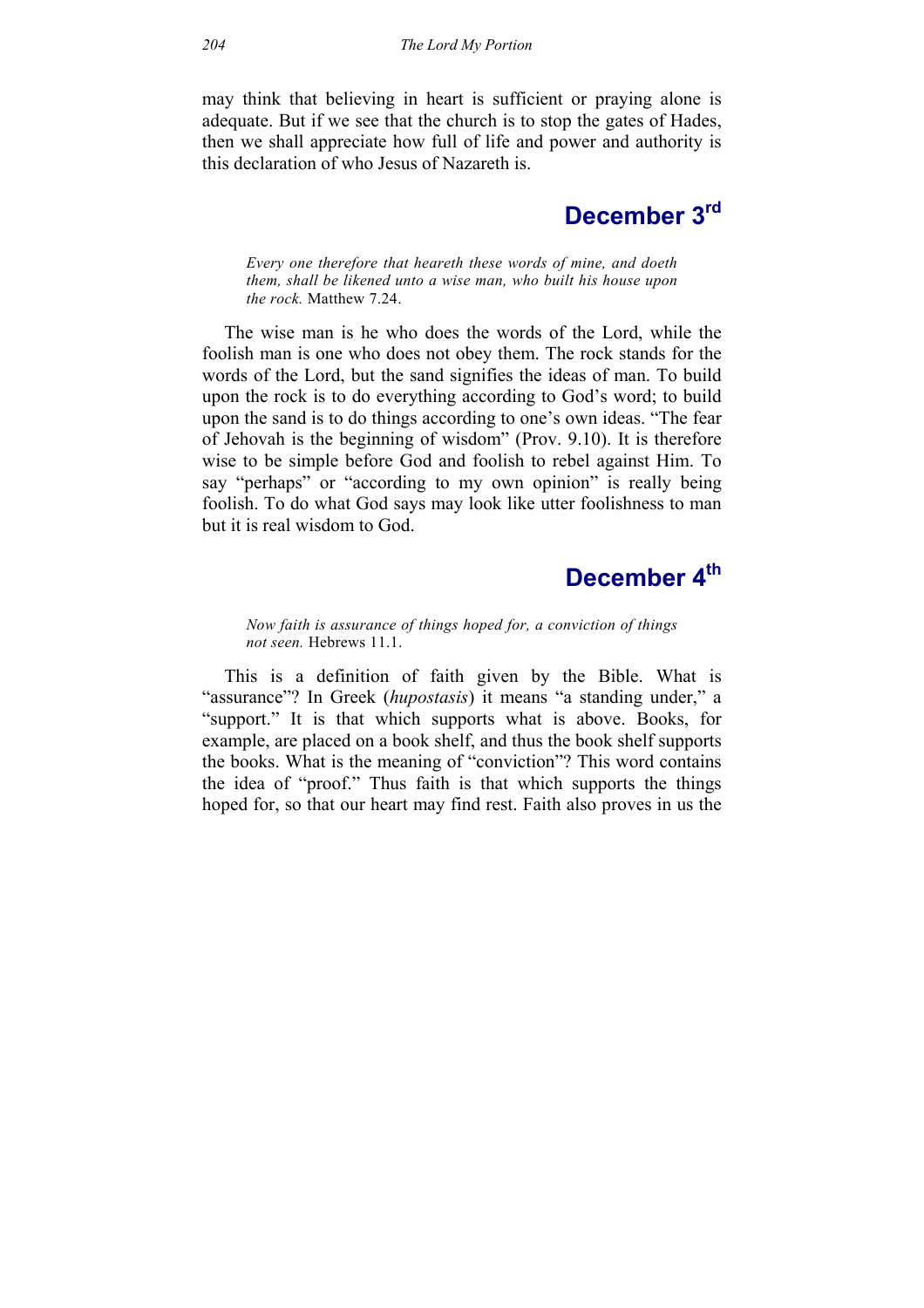things not yet seen, so that we may amen from our heart what God has said.

God is faithful. His faithfulness is the guarantee of His promise and covenant. If we do not believe, we will be offending His faithfulness as though He could lie. So whenever we do not believe, we must condemn our unbelief as sin and ask the Lord to take away our evil heart of unbelief.

## **December 5<sup>th</sup>**

*And the God of peace shall bruise Satan under your feet shortly.*  Romans 16.20.

We believers who have been chosen by the Lord should never forget this purpose of our being involved in destroying the works and the power of the devil. Whatever we do, we should not ask if this matter is good or bad, but ask instead if it is *profitable to God* and *destructive to Satan.* We will not do anything if it has no power to affect the kingdom of darkness and to cause damage to the devil.

In all our works we are to judge them not by the apparent result but by the effect they shall have in the spiritual realm as to who will gain and who will lose. This is spiritual warfare that is not to be waged by the efforts of flesh and blood. This is also to be the criterion at the judgment seat on that day; whether a work is to be burned or to stand shall be based on how effective it was in effecting the will of God.

### **December 6<sup>th</sup>**

*Go unto my brethren, and say to them, I ascend unto my Father and your Father, and my God and your God.* John 20.17.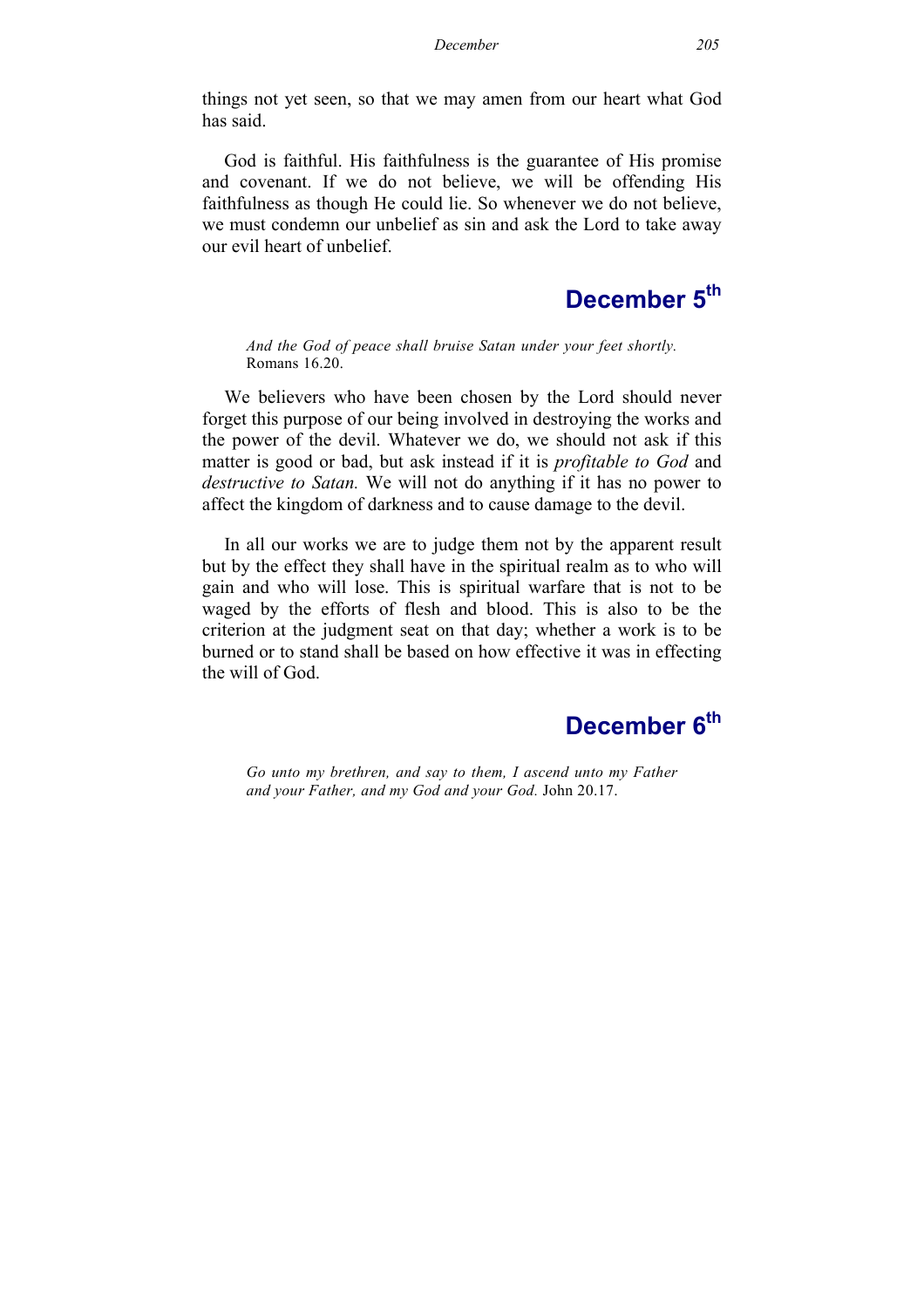This tells us that we have both God and a Father. What then is the difference between God as Father and God as God? The Bible shows us that God as Father signifies His relationship with us individually, while God as God denotes His relationship with the entire universe.

Knowing God as Father causes us to cast ourselves upon His bosom, whereas knowing Him as God induces us to prostrate ourselves on the ground in worship. We are God's children, living in His love and happily enjoying all that he has bestowed on us. We are God's people, standing in our place as men worshipping and praising Him. In knowing Him as God we "worship Jehovah in holy array" (Ps. 29.2)! Just as the psalmist sings: "In thy fear will I worship" (5.7). If a person knows God as God, how dare he not fear Him in all things?

# **December 7<sup>th</sup>**

#### *And he saith unto them, It is written, My house shall be called a house of prayer.* Matthew 21.13.

When we talk about the prayer of the church we are no less concerned with private prayer nor sense any less the importance of personal prayer. Yet let us see that it is a rule in the kingdom of God that what one person is unable to do in certain respects is to be done through mutual and corporate help. Especially in the matter of prayer, there is the need for mutuality. All who follow the Lord closely frequently see the need of praying with other believers. At times they feel the inadequacy of their own prayer. Particularly in praying for such a colossal subject as the kingdom of God, it requires the strength of the whole church. "My house," says the Lord, "shall be called a house of prayer" (Matt. 21.13). To this we may add, "whose house are we" (Heb 3.6).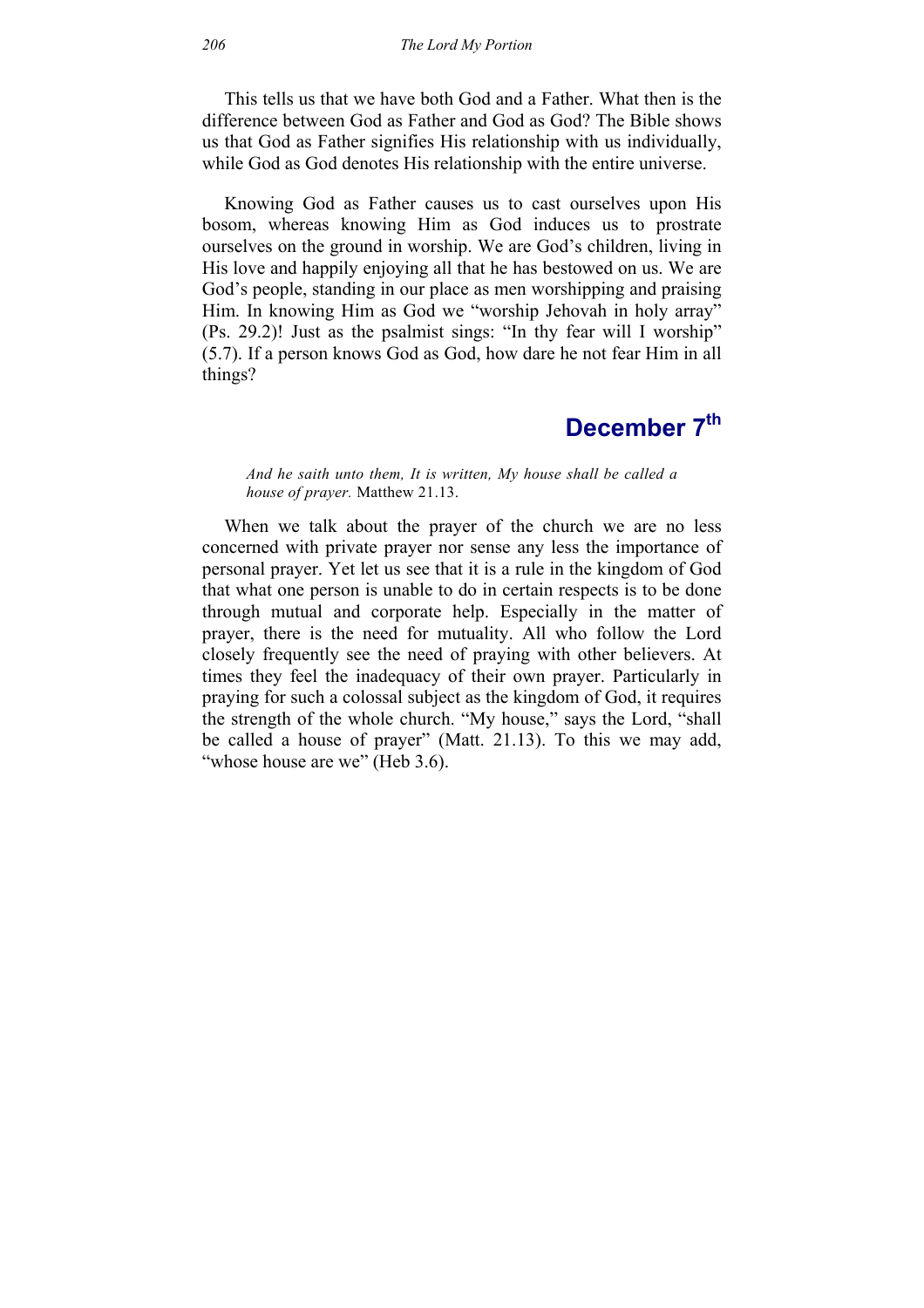# **December 8th**

*Let both grow together until the harvest: and in the time of the harvest I will say to the reapers, Gather up first the tares, and bind them in bundles to burn them; but gather up the wheat into my barn.* Matthew 13.30.

Wheat needs to be dried (it is different from grapes, which need water). It therefore needs sunlight. The yardstick for being reaped is the percentage of moisture remaining. The stalk and root must be completely dried before reaping. Now we are all wheat, yet we all need to be dried, that is to say, to cease seeking the pleasure of the world. "Wheat dries towards earth but ripens towards heaven," one keenly observed. Now sunlight, which in its severity helps wheat to grow and to ripen, represents in a spiritual way the tribulation needed to dry us out from loving the world. How wise is our God in using wheat to represent the saints, the sons of the kingdom. He waits to see if we are ripened before He reaps. The time for the rapture of a believer is in a sense determined by his ripeness.

### **December 9th**

*Rise and enter into the city, and it shall be told thee what thou must do.* Acts 9.6.

What the Lord meant by this was: I will not tell you what you are to do, but somebody else will do so. The Lord used someone else to tell Paul. This is a revelation of the body of Christ. On the first day of Paul's salvation, the Lord revealed to him the law or principle of the body. Though Paul is to be a vessel mightily used by the Lord, the Lord nevertheless uses other people to help him. Hence let us never think we do not need to depend on others as though we are to get everything directly from God alone. True, this is not meant to teach us to follow other people blindly, but it does admonish us not to entertain such a lofty attitude wherein we believe we by ourselves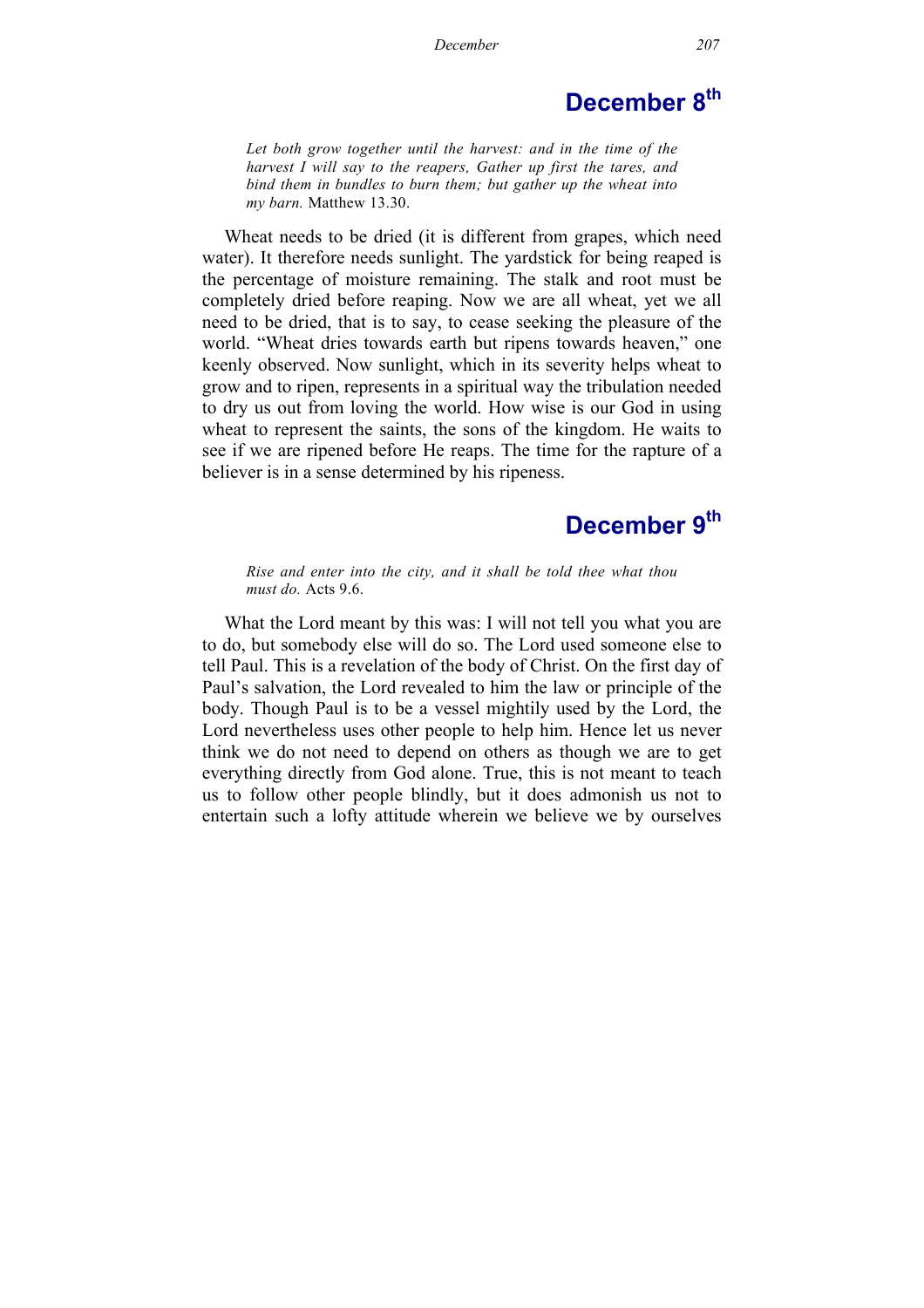may receive the word of the Lord and solve all problems singlehandedly.

## **December 10th**

*For the law of the Spirit of life in Christ Jesus made me free from the law of sin and of death.* Romans 8.2.

What is the nature of this law of life? Such a nature will operate spontaneously along certain lines. For instance, the ear will spontaneously hear and the eye will instinctively see without the need of it being forcibly controlled. So too will the tongue taste food, swallowing naturally what is good and spitting out what is bad—all without the need of any conscious effort. What God puts in us is life, and this life is a law by itself.

Let us illustrate this as follows: Suppose you speak to a dead peach tree, saying, "You should have green leaves and red flowers, and at the appointed time bear peaches." You can say this from the beginning of the year to the end and yet get nothing, because it is dead. If it is a live peach tree, though, it will quite naturally sprout, leaf, blossom, and yield fruit without your asking at all. This is called the law of life, for it operates automatically.

# **December 11th**

#### *For I, Jehovah, change not.* Malachi 3.6.

God never changes, neither does the work of the Lord Jesus know any change, nor does the Holy Spirit ever change. A child in his ignorance thinks that the sun has disappeared on a rainy day. So he asks his father where the sun went. He climbs the stairs to gain a higher view of the sun, but he cannot find it. He may even ascend a watchtower nearby, yet still he cannot find the sun. In actuality,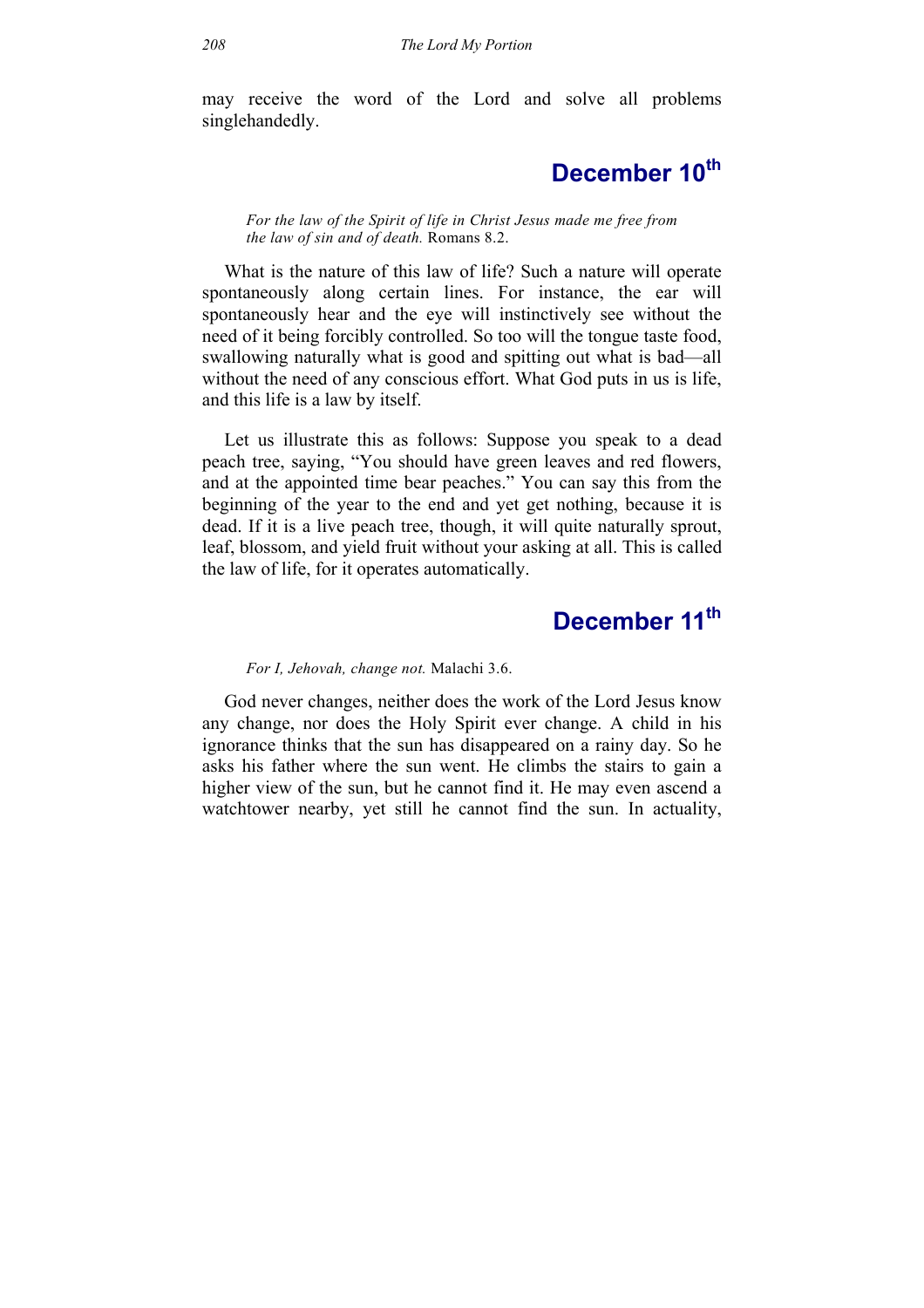though, we older ones know that the sun has not changed; it has merely been hidden from view by dark clouds. Now in just the same way, the believer's Sun does not change, only his feeling does: there are dark clouds in his personal sky so that the light of his Sun is screened from view. If a believer lives in his feeling, his sky will often change and be frequently overshadowed by clouds. But if he does not live according to feeling, his sky will suffer no change at all. We ought to live above the dark clouds of feeling.

### **December 12th**

*By faith Jacob, when he was dying, blessed each of the sons of Joseph; and worshipped, leaning upon the top of his staff.*  Hebrews 11.21.

God in His word makes a remark here concerning Jacob's staff. Throughout his life—whether it was leaving home or returning home or going to Egypt—Jacob never left his staff behind. This indicates that he spent his entire life as a pilgrim. God was therefore pleased with him.

Hereafter, we too are to live a pilgrim's life, no longer returning to dwell in the world. Do you have a staff in your hand? Which is your expectation—to remain in Egypt or to pass through the wilderness to reach the Promised Land of Canaan? The world in which you live should be but a pathway for you; and when you die it provides for you only a tomb. Apart from these two things—a pathway and a tomb—you have no other relationship with the world.

# December 13<sup>th</sup>

*For as the body is one, and hath many members, and all the members of the body, being many, are one body: so also is Christ.*  1 Corinthians 12.12.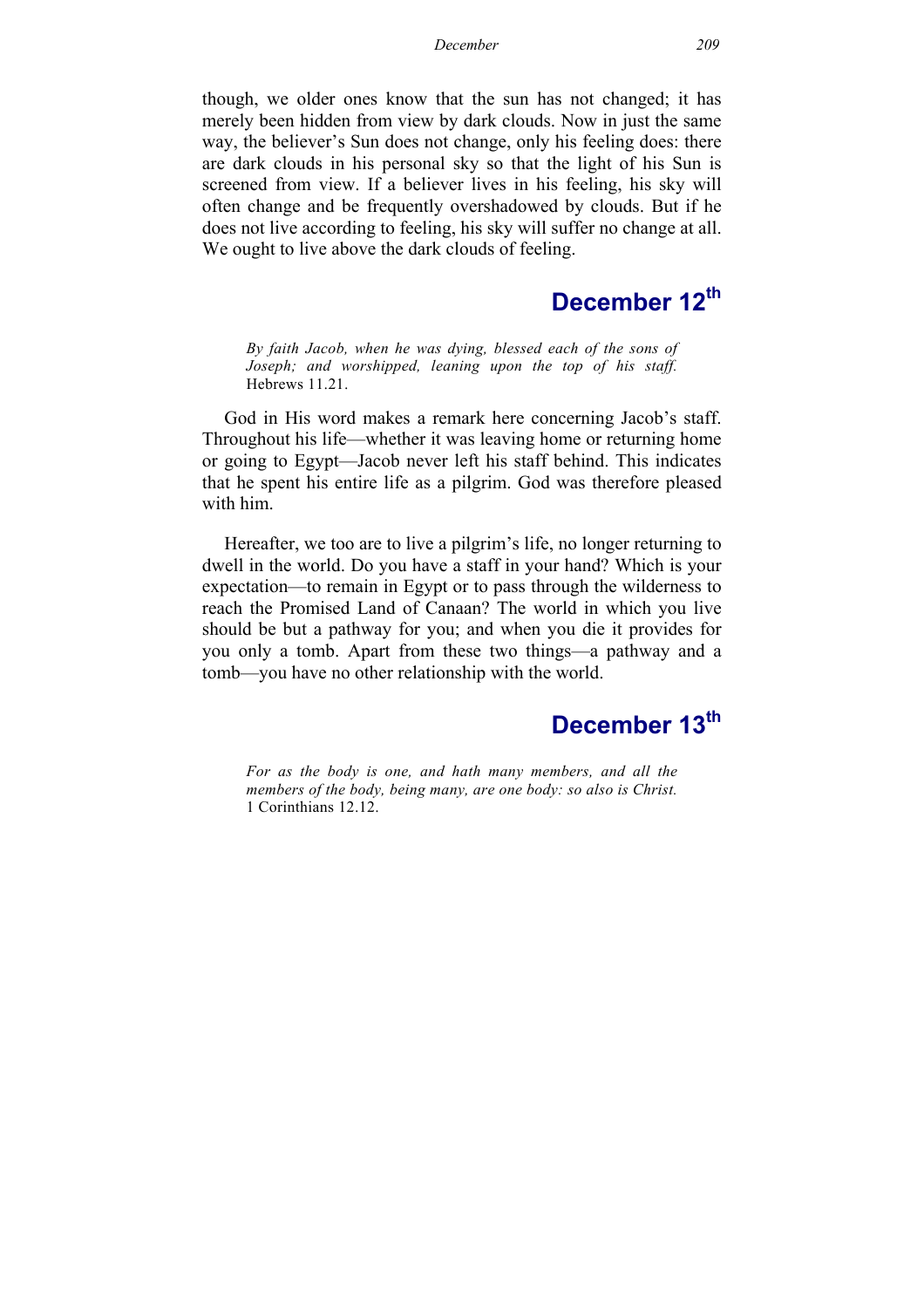When you read the Gospel according to Matthew, you see one aspect of Christ; in reading the Gospel according to Mark, you discern another side of Christ; in reading the Gospel according to Luke, still another aspect of the holiness of Christ is in view; and reading the Gospel according to John, yet another facet of the glory of Christ is seen. Moreover, if you read Peter's epistles you behold the splendor of Christ; in reading Paul's epistles, there is still another presentation of Christ; and in pursuing the epistles of John, you must confess that his description of the glorious beauty of Christ excels anything that has ever been written. From all this it must be concluded that our Lord is so great that it requires believers of all ages and from all nations to express Him. The body of Christ is where His life is manifested in all of its varied beauty and glory through the body's members.

## **December 14th**

*[Jesus] answered and said unto them, See ye not all these things? verily I say unto you, There shall not be left here one stone upon another that shall not be thrown down.* Matthew 24.2.

What men see are the outward and the temporary, but the Lord with His spiritual insight sees through the visible. In the eyes of men today how very beautiful is the world and how civilized it is in material things. Yet by seeing with the spiritual eye of the Lord, man can recognize the fact that the earth with all its material objects will eventually be burned. Why then should we believers still mind the things of earth? The disciples did not know that, however good the world is, the day shall come when all will be consumed by fire.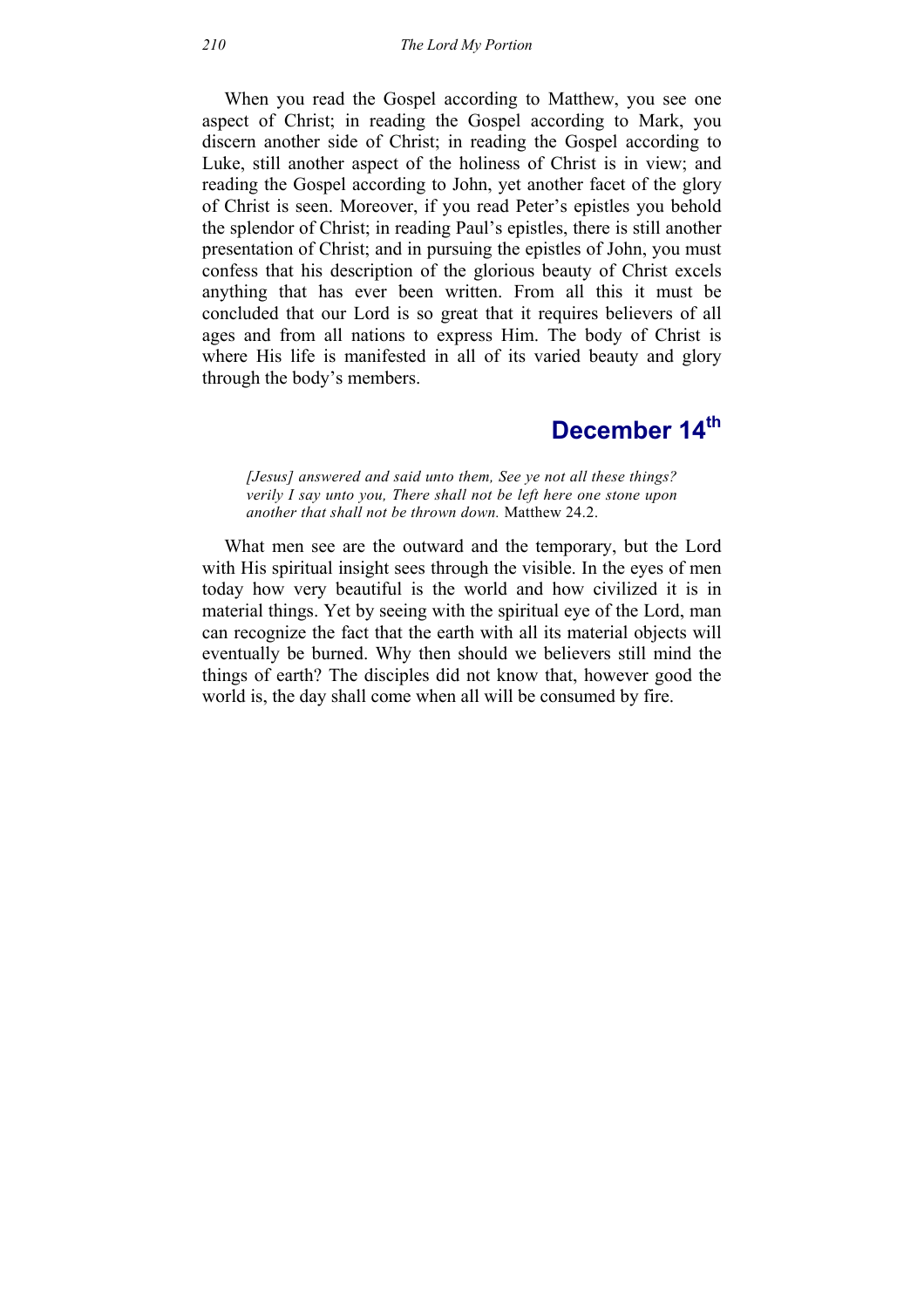# **December 15th**

*Forasmuch then as Christ suffered in the flesh, arm ye yourselves also with the same mind; for he that hath suffered in the flesh hath ceased from sin.* 1 Peter 4.1.

What kind of weapon is this? It is the best weapon: for it is to be armed with the same mind to suffer as Christ had. Whenever you are obedient to God you will be told by people how hard your life will be and how cruel men will treat you. Yet in response you will think of Christ, of how he suffered in the flesh, and that therefore you too must suffer.

This is the way for us to be armed: we come to suffer. Suffering is not only our duty but it is also our office. Suffering is our business and we embrace it most willingly. Armed with such a weapon as this, you and I can defeat anything. Not being afraid to suffer, but on the contrary a welcoming of it. Not that we draw back in the face of suffering, but that we let it find us.

## **December 16th**

*Blessed are the pure in heart: for they shall see God.* Matthew 5.8.

"Pure in heart" means a having as one's single objective the glory and the will of God. Such a man seeks nothing but what God may gain. God is the finality as well as the pursuit. Since he looks for only one thing, he therefore only sees one thing: he seeks God, and hence he sees God. "They shall be priests of God and of Christ" (Rev. 20.6). Priests are those who see God. May no one lose this blessing of seeing God.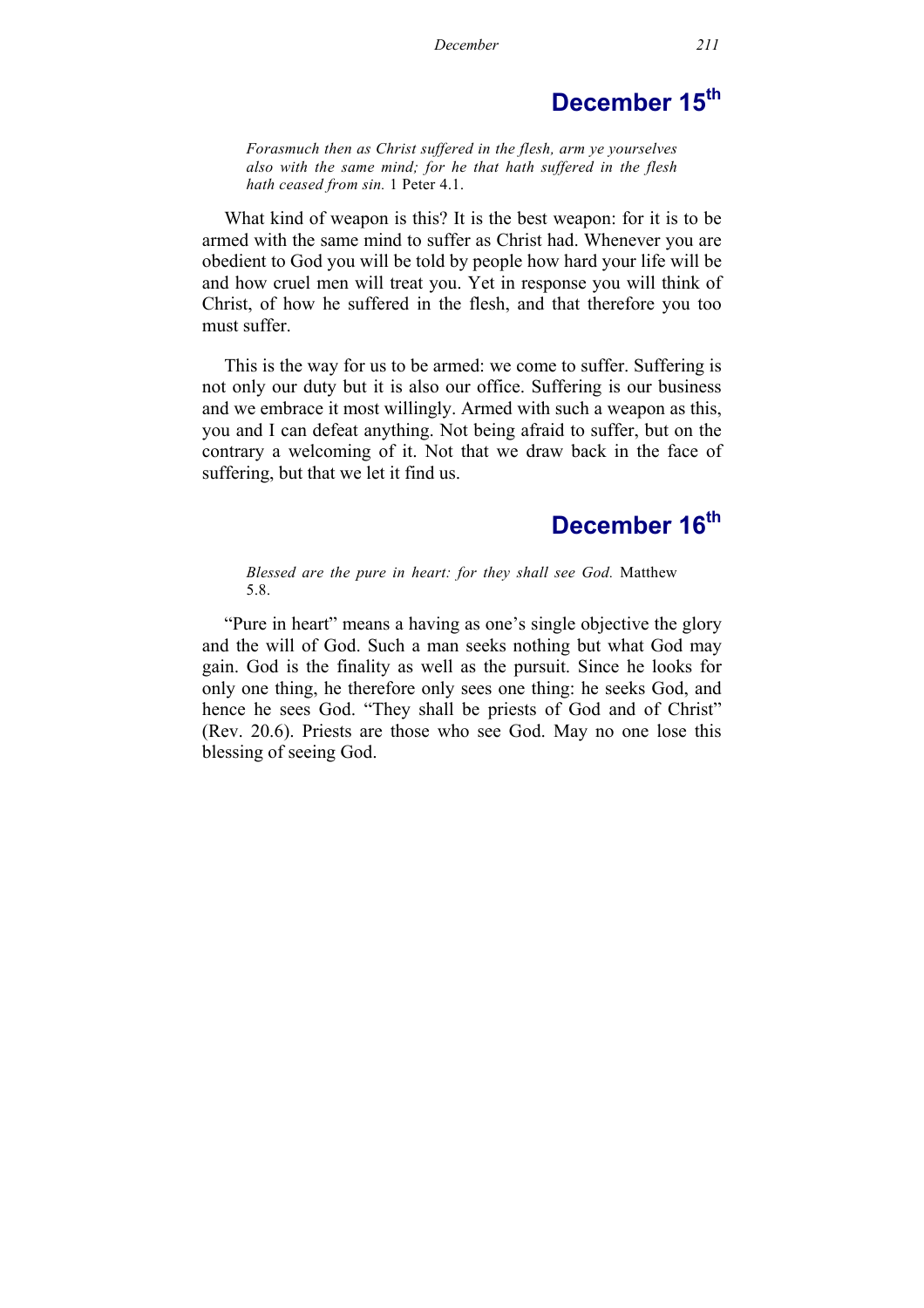# **December 17th**

*He shall even restore it in full, and shall add the fifth part more thereto.* Leviticus 6.5.

There is a basic difference between the nature of the sin-offering and that of the trespass-offering (see v.2). The sin-offering is "to propitiate" whereas the trespass-offering is "to restore."

Our sin must be propitiated before God through the blood of His Lamb. Whatever we sin against men, however, needs to be restored and not to be propitiated. If we are unfaithful in a matter of deposit or if we make a gain through improper means, we must restore it to man. If we do not make restoration, we cannot offer a trespassoffering. To be forgiven by God through the blood of the Lord Jesus is truth. But you will lose the communication with God if you, having sinned against men, refuse to make restoration. Whenever you think of what you did, your conscience will be restive. You are therefore not free to commune with God.

## **December 18th**

*Christ is all, and in all.* Colossians 3.11.

Christ Jesus is said to be the author and perfecter of our faith. Our faith originates in Him and also concludes in Him. What we believe is He alone. We ought to set our mind on Him only. Neither holiness, nor victory, nor perfect love, nor baptism with the Holy Spirit, nor zeal in winning souls, nor any spiritual conflict should steal our heart away from Him. From the beginning to the end, it is the Lord Jesus himself. Our faith takes Him as the end as well as the beginning. Aside from Him we look at nothing. Naturally, if we do continually look off to the Lord Jesus, then holiness, victory, and all the rest of these things will indeed be manifested in our lives.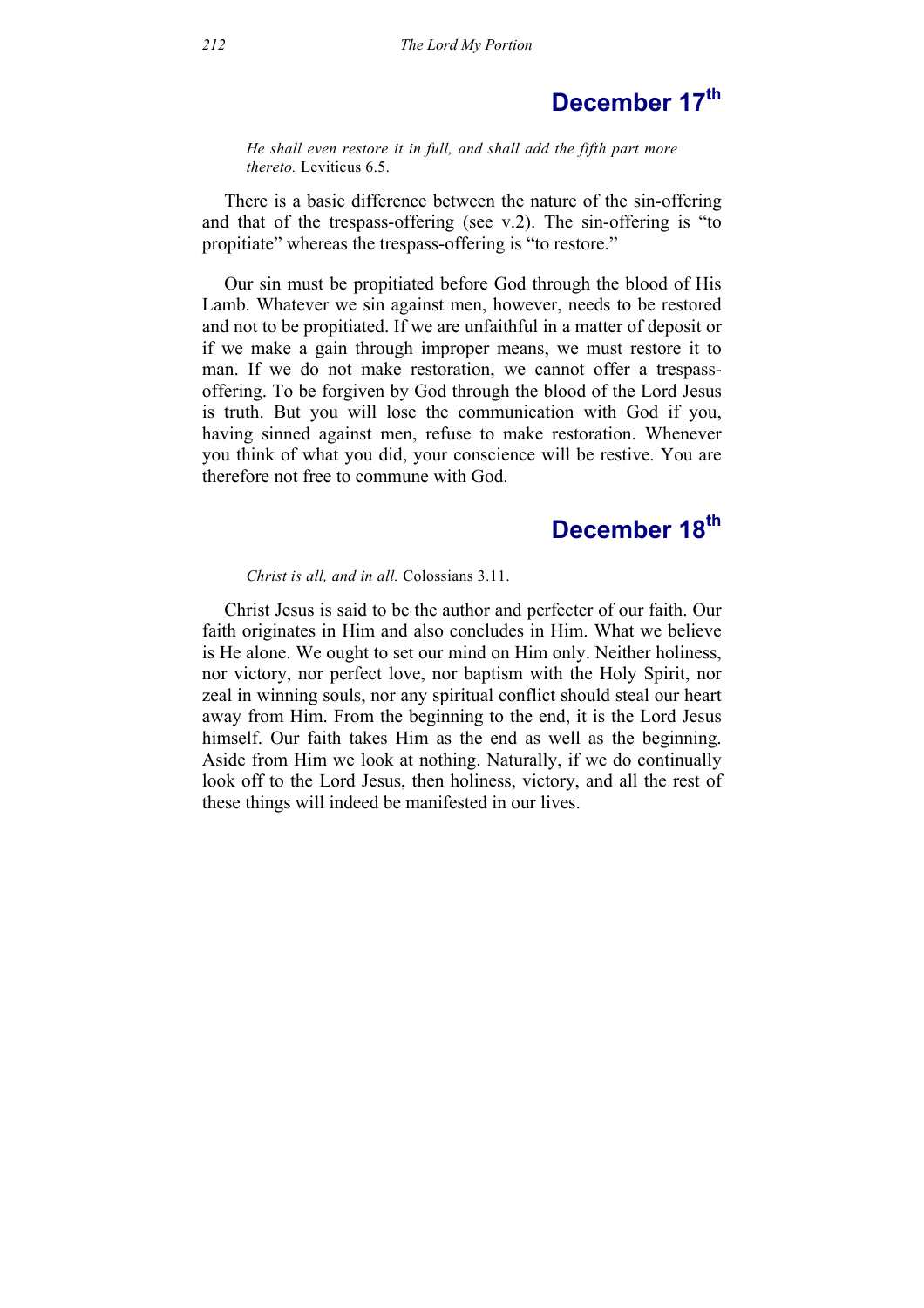*December 213* 

Forgiveness, justification and regeneration are in Christ. Holiness, victory and fullness of the Holy Spirit are likewise in Christ. Christ is everything. He is the Beginning of all beginnings, the End of all ends. In short, our all is in Him.

## **December 19th**

*For God doth know that in the day ye eat thereof, then your eyes shall be opened, and ye shall be as God, knowing good and evil.*  Genesis 3.5.

To God, all actions taken outside of Him are sins. "To be like God," for instance, is an excellent desire; but to attempt to do it without listening to God's command and waiting for God's time is sinful in His sight. How often we reckon evil things as sins but good things as righteousness. God, however, reckons things differently. Instead of differentiating good and evil by appearance, He looks into the way a thing is done. No matter how excellent it may appear to the world to be, whatever is done by the believer without seeking God's will, waiting for His time, or depending on His power—such action is sinning in God's sight.

### **December 20th**

#### *They offered him wine mingled with myrrh.* Mark 15.23.

We are told that this was to anesthetize whatever pains occur during crucifixion. But our Saviour received it not. He refused to avoid any such pains. Before he had come into this world, He had already sat down and counted the cost (see Luke 14.28); He loved the sinners of the world so much that He was willing to submit to all their afflictions. He would rather taste death for sinners once for all and *completely*, so that they might receive eternal life. He would take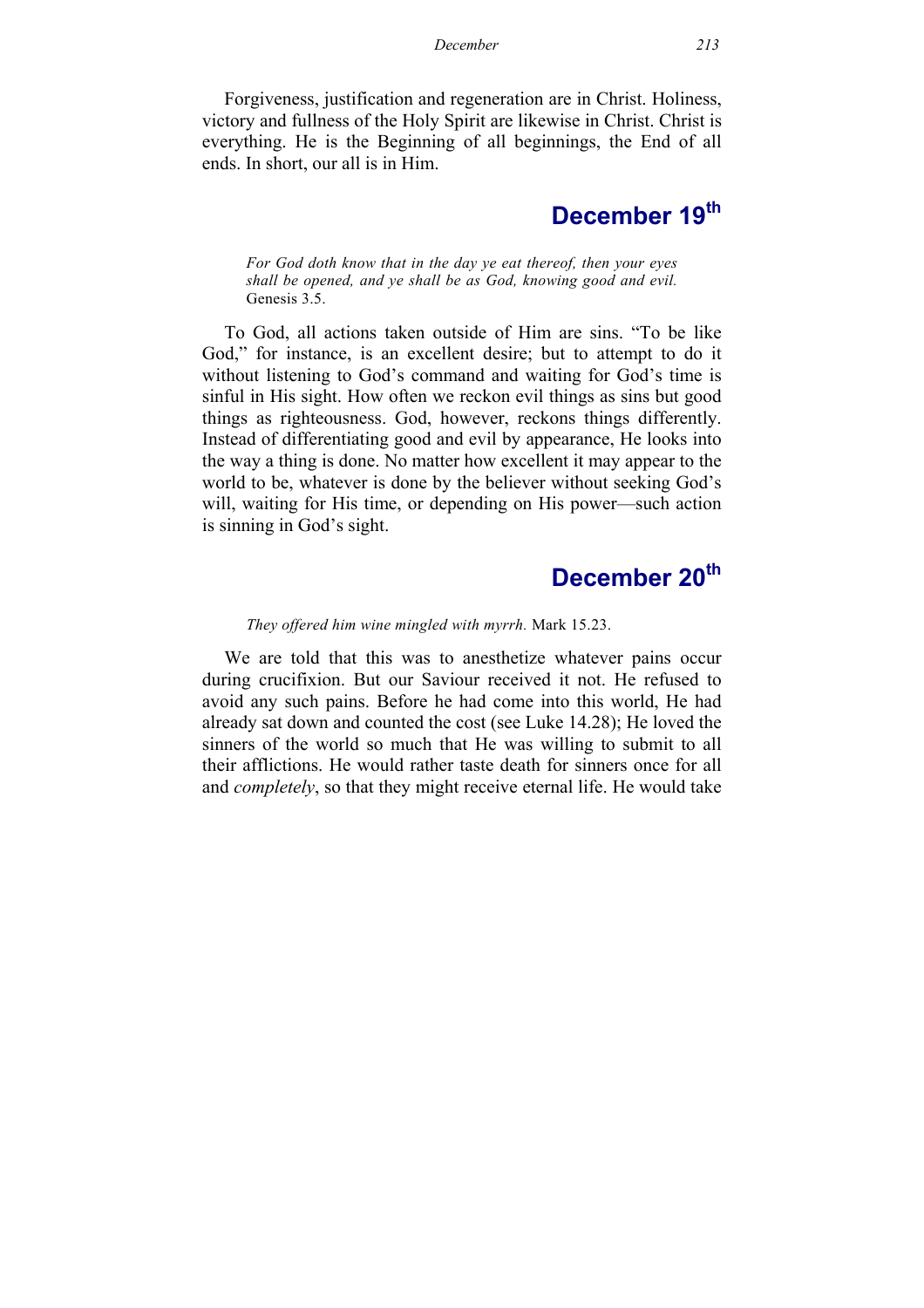to himself *all* the bitterness that belonged to sinners in order that they might have the joy of His righteousness.

# **December 21st**

#### *That no flesh should glory before God.* 1 Corinthians 1.29.

What hinders a believer's progress the most in life and work is his flesh. He is unaware of God's calling him to deny his entire flesh. He imagines that forsaking sins is quite enough. He is ignorant of God's equal displeasure with his own ability, zeal and wisdom in God's work and his own goodness and power in spiritual life. Whatever we reckon as good according to the flesh, whatever we plan and ingeniously arrange by means of the flesh is something we must deny, deliver up to death, and allow to pass through judgment according to God. The Lord has no use for the help of the flesh, neither in spiritual life nor in spiritual work.

# **December 22nd**

#### *And the Spirit of God moved upon the face of the waters.* Genesis 1.2.

"Moved" in the original means novered" or "brooded" over. This meaning reveals a picture of loving-kindness and sensitivity. It is the same word used in Deuteronomy 32.11 in describing a mother eagle with her eaglets; and how God is the same: "As an eagle that stirreth up her nest, that fluttereth over her young, he *spread abroad* his wings, he took them, he bare them on his pinions." May we respond to the love of God! How His heart does desire after us! And who are we? Nobody but sinners—nobody but fallen men! Yet He is not angry at us, nor does He despise or forsake us. He does not consider us as being unworthy for the Holy Spirit to brood over.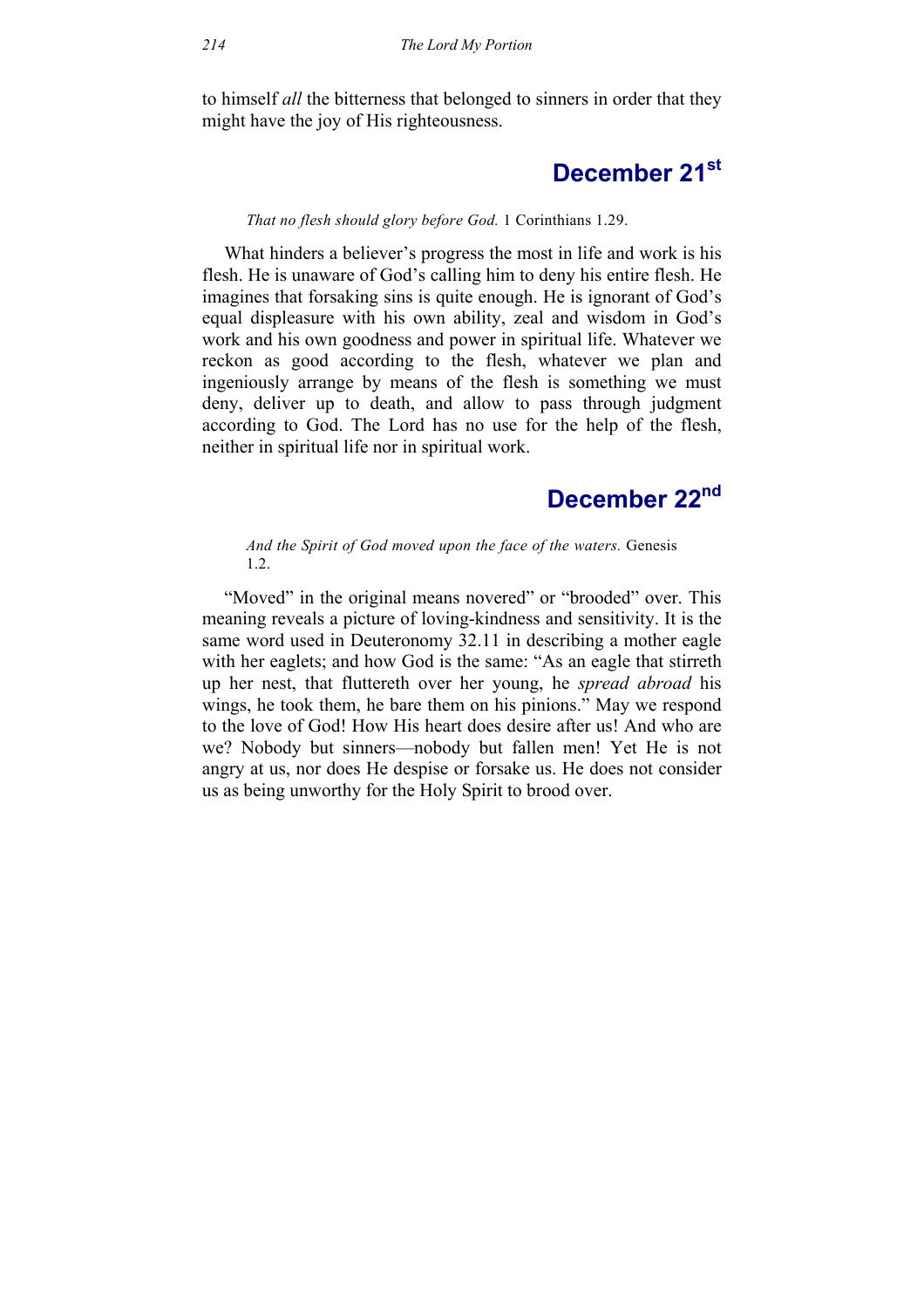# **December 23rd**

*Behold the birds of heaven, that they sow not, neither do they reap, nor gather into barns; and your heavenly Father feedeth them. Are not ye of much more value than they?* Matthew 6.26*.* 

Anyone who asks "Can God?" or "Will God?" reveals his unbelief. How burdensome it is for men to live without faith in God. Our anxiety can only be alleviated through trusting Him. For five days God restored the earth, and then on the sixth day He created man. He prepares everything man needs before He makes him. Too often we imagine we were created on the first day!

If we know how helpless it is to be anxious, then why be anxious at all? If there is help, there is no need to be anxious. If there is no help, it is equally useless to be anxious.

# **December 24th**

*Watch and pray, that ye enter not into temptation.* Matthew 26.41*.* 

We realize that at no time is a Christian attacked more than at the time he is praying. In other situations you can usually talk with people until eleven or twelve o'clock at night or you are able to work until a very late hour; but when at nine o'clock you try to pray, you sense a drag and want to go to sleep. You do not understand why initially you are well, but at the moment you begin to pray, you feel tired.

The explanation for this is that the enemy is hindering you from praying. He wants to cut your line of heavenly communication because he knows the power of prayer. He realizes how prayer will restrict him and how it will bring down power from heaven.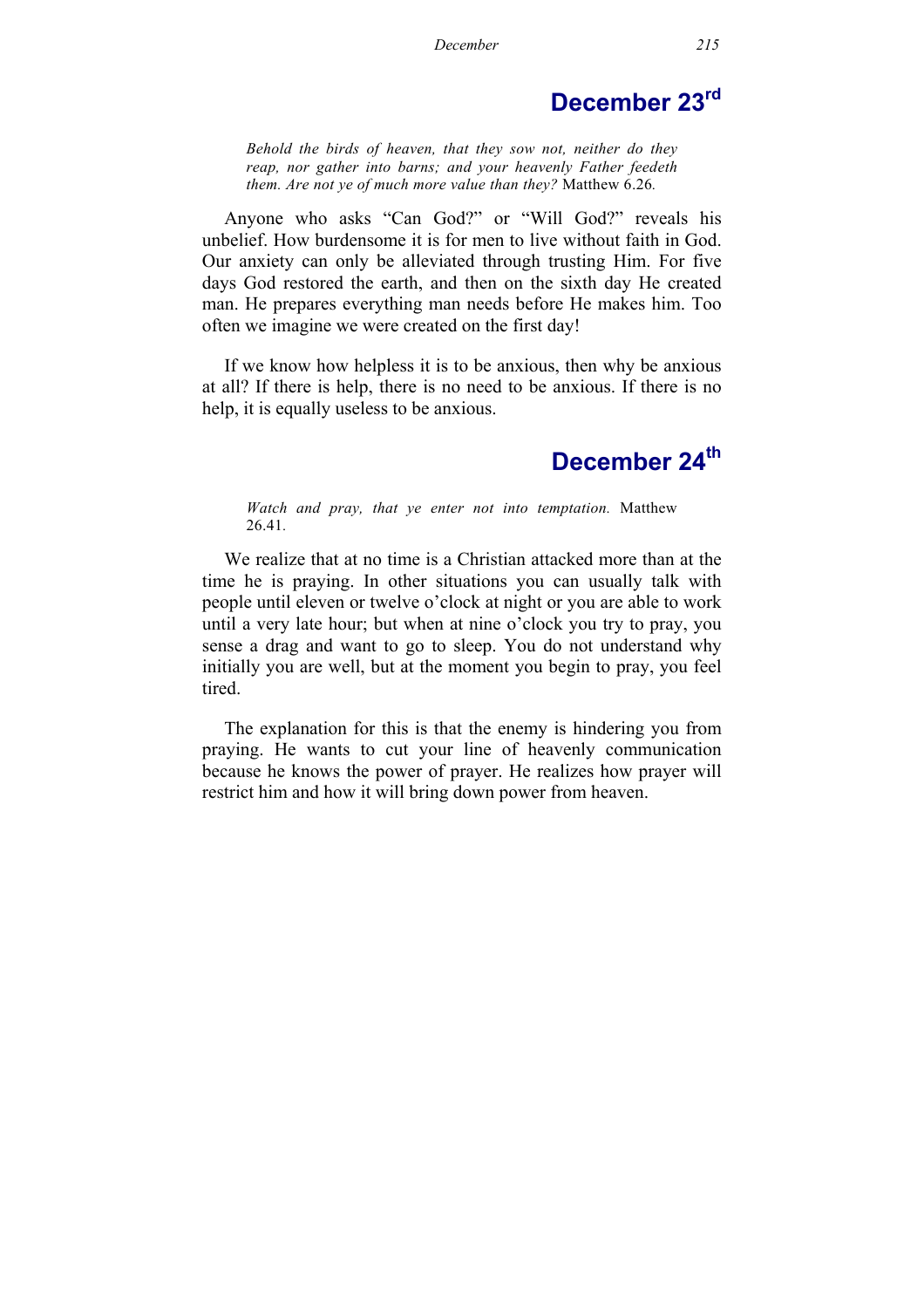# **December 25th**

*Now when Jesus was born in Bethlehem of Judea in the days of Herod the king, behold, Wise-men from the east came to Jerusalem, saying, Where is he that is born King of the Jews? for we saw his star in the east.* Matthew 2.1, 2.

If people are not hungry, God will not give revelation. The wise men of the East were perhaps those who waited upon and pursued after God. If all we have is only dead knowledge we will be like the Pharisees. Though we may know the word of the Bible, we do not see the light in heaven. The word of the Bible indeed gave them the details about the Saviour; but the appearing of the star in heaven caused them to realize the presence of the Saviour! Both the star in heaven and the prophecy of Micah (see Micah 5.2) was necessary. The conditions for receiving God's revelation are to wait, and to desire.

### **December 26th**

*And they went through the region of Phrygia and Galatia, having been forbidden of the Holy Spirit to speak the word in Asia.* Acts 16.6.

Oh do let us see that we are *God's* servants. Though He has entrusted His work to us, He nevertheless reserves for himself the authority to direct His servants. For do recall that at Antioch the Holy Spirit called the Lord's servants to the work, yet Paul and Silas could not go to Asia by their own choice. The authority over the movement of the Lord's servants is forever in the hands of the Holy Spirit. The question lies not in whether there is need in Asia, but whether God has a need in Asia *at that particular time*. How marvelously the book of Acts shows that the Holy Spirit who gives us power to work is also the One who sets the direction and timing of our work. Our responsibility in the work is simply to supply God's current need.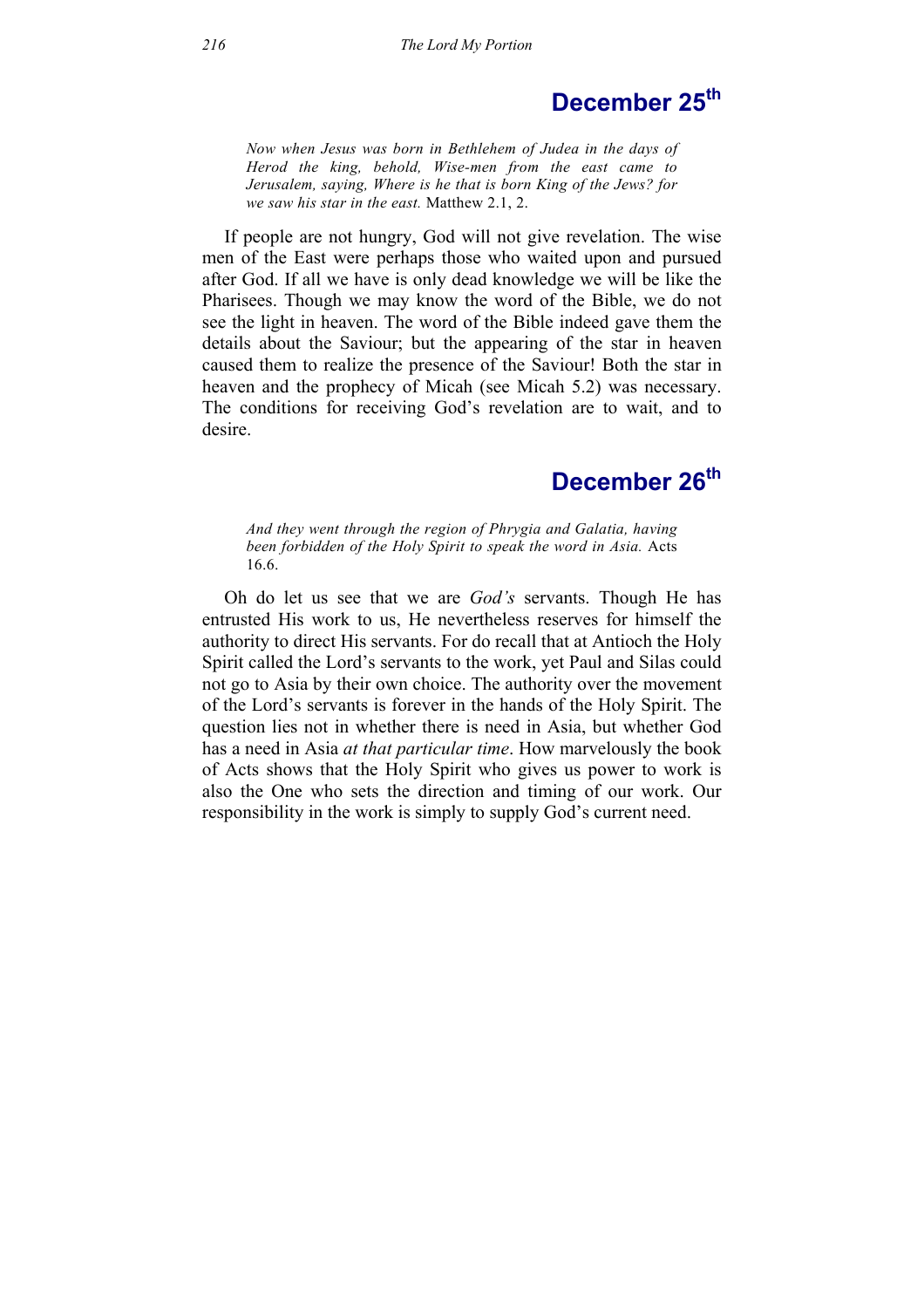## **December 27th**

*And Simon answered and said, Master, we toiled all night, and took nothing: but at thy word I will let down the nets.* Luke 5.5.

Since God possesses everything and is able to do everything, He must be all. Everything must be done in the power of the Holy Spirit. Some people may think that if man is reduced to zero the word of God will greatly suffer—that everything will cease its progress and fruit will be diminished, if not eradicated altogether. But what we stress is real spiritual work and real spiritual fruit before God.

The work of the Spirit in only five minutes has more spiritual usefulness than all our labor through the night that gets nothing. Is it not far better to wait for the Lord's command and obtain a netful of fish in but one casting?

#### **December 28th**

*For it is God who worketh in you both to will and to work, for his good pleasure.* Philippians 2.13.

A lady once died, and on the tombstone were inscribed her own words: "She did what she could not do!"

Daily we live through impassable days. For us to obtain perfect salvation and live a clean life, it *has* to be the work of God. Many try to imitate Christ, which they will never succeed in doing. Yet because God does it, I can do it. Hold fast to the fact that He works in me. It is not I who work; I only work because God is first working. If I ever attempt to work out the lofty demands of the Bible by myself, I am destined for failure. All I must do is to ask God to work in me till I am willing.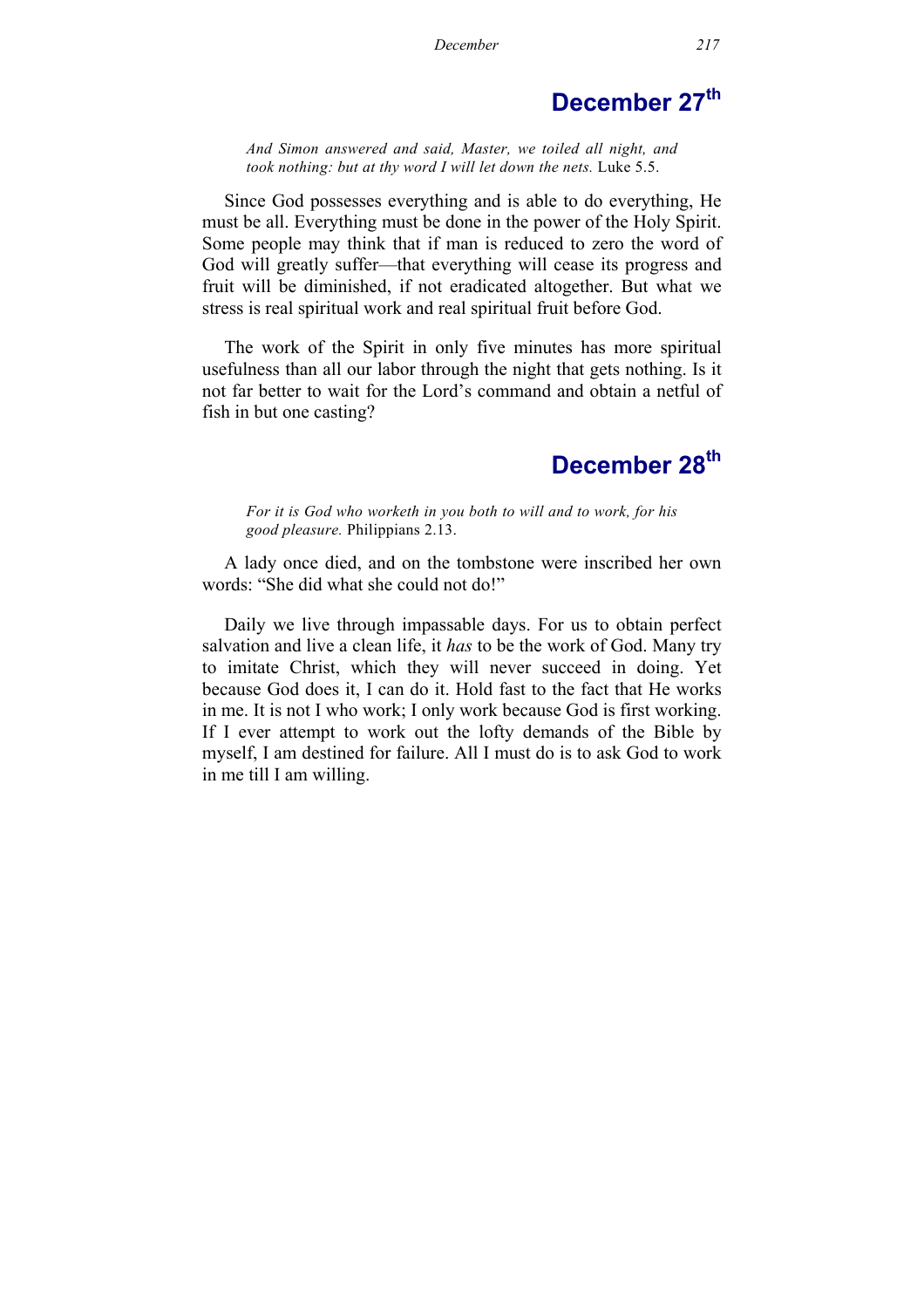# **December 29th**

*His lord said unto him, Well done, good and faithful servant: thou hast been faithful over a few things, I will set thee over many things; enter thou into the joy of thy lord.* Matthew 25.21*.* 

In spiritual matters we should recognize the fact that "time" is for "eternity"; that the service we render in time is preparation for the service in eternity. God places us in the here and now for the purpose of training us to be useful in eternity. Time is like a school in which we receive spiritual training and education. Whatever spiritual training and education we receive in time makes us truly fit for God's use in eternity. Revelation 22 informs us that we will serve God even in eternity. Today the Lord places us among the children of God in order that we may learn together with them how to serve and thus prepare us all for our eternal service.

#### **December 30th**

#### *For as in Adam all die, so also in Christ shall all be made alive.* 1 Corinthians 15.22.

We should never forget that all of us were sinners because we all were in Adam. Every one born of Adam inherited the nature of Adam. It took no effort when sinners for us to lose our temper, tell a lie, and so forth, since the life, nature and behavior of Adam flowed in us. Now the way of salvation for us was not in God making us good but in His saving us out of Adam and putting us in Christ. So that now, all which is of Christ flows into us. The Bible shows us that as soon as we are in Adam we sin, and that only as we are in Christ do we practice righteousness. May I remind ourselves that lurking in the secret place of many of our hearts lies an error: the thought of expecting God to change us. But God does not and never will do anything in us; instead, He will put us *in Christ.*